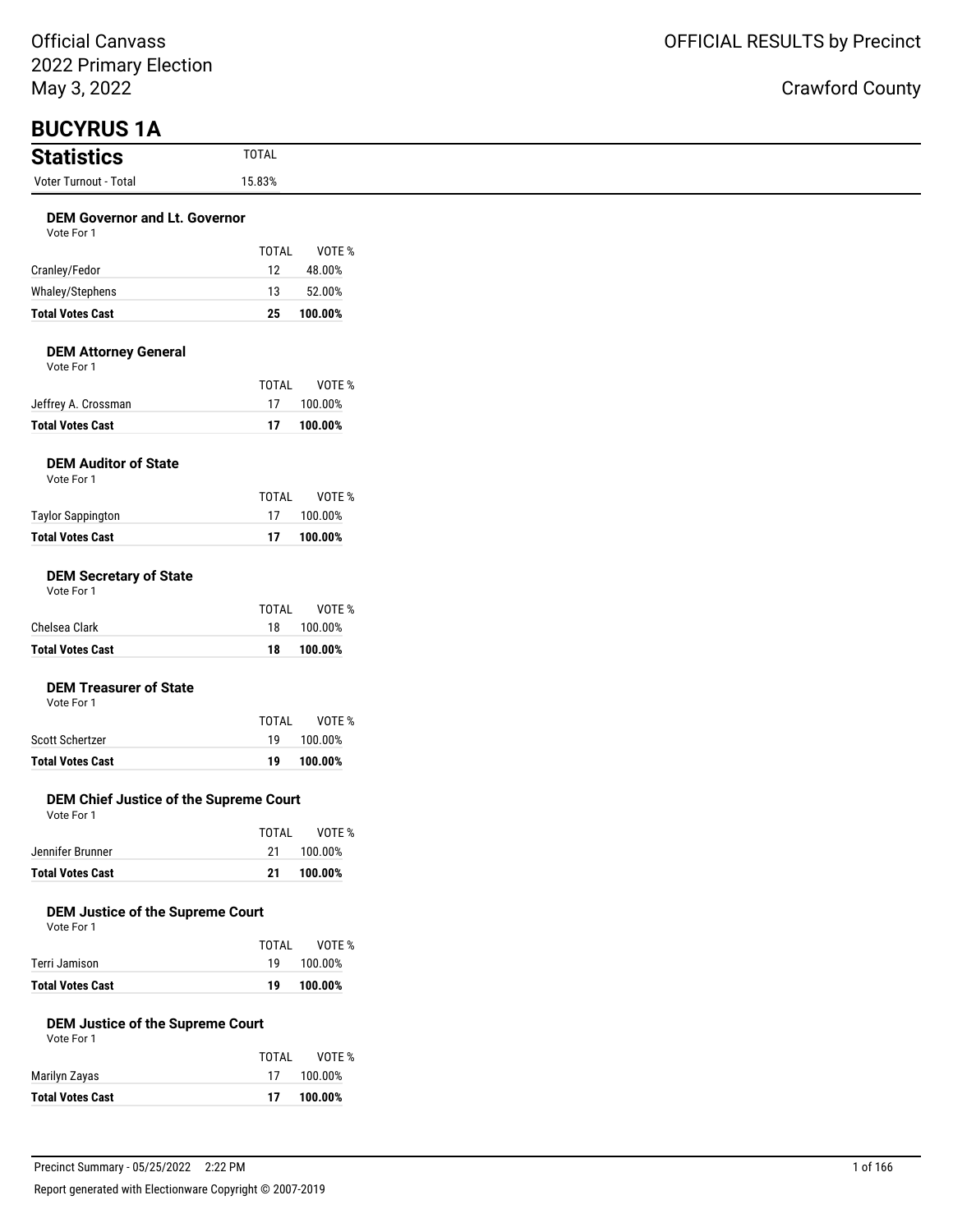## **BUCYRUS 1A**

#### **DEM U.S. Senator**

| <b>Total Votes Cast</b> | 25    | 100.00% |
|-------------------------|-------|---------|
| Tim Ryan                | 19    | 76.00%  |
| Traci TJ Johnson        | 2     | 8.00%   |
| Morgan Harper           | 4     | 16.00%  |
|                         | TOTAI | VOTE %  |
| Vote For 1              |       |         |

#### **DEM Representative to Congress (5th District)** Vote For 1

| Martin Heberling III<br>4<br><b>Craig Swartz</b><br>19 | 17.39%<br>82.61% |  |
|--------------------------------------------------------|------------------|--|
|                                                        |                  |  |
|                                                        |                  |  |
| TOTAL                                                  | VOTE %           |  |

#### **DEM Judge of the Court of Appeals (3rd District) FTC 2-9-2023**

Vote For 1

|                         | TOTAI | VOTE % |
|-------------------------|-------|--------|
| No Valid Petition Filed |       |        |
| Total Votes Cast        | n     |        |

#### **DEM Judge of the Court of Appeals (3rd District) FTC 2-11-2023**

| <b>Total Votes Cast</b> | 0     |        |
|-------------------------|-------|--------|
| No Valid Petition Filed | O     |        |
|                         | TOTAI | VOTF % |
| Vote For 1              |       |        |

#### **DEM County Commissioner**  $V$ ote

| <b>Total Votes Cast</b> | O     |        |
|-------------------------|-------|--------|
| No Valid Petition Filed |       |        |
|                         | TOTAL | VOTE % |
| VOLE FOI T              |       |        |

#### **DEM County Auditor**

Vote For 1

|                         | TOTAL | VOTE % |
|-------------------------|-------|--------|
| No Valid Petition Filed |       |        |
| <b>Total Votes Cast</b> | o     |        |

### **REP Governor and Lt. Governor**

| Vote For 1 |  |
|------------|--|
|------------|--|

|                         | TOTAI | VOTF %  |
|-------------------------|-------|---------|
| Blystone/Workman        | 46    | 46.46%  |
| DeWine/Husted           | 37    | 37.37%  |
| Hood/Keller             | 0     | 0.00%   |
| Renacci/Knopp           | 16    | 16.16%  |
| <b>Total Votes Cast</b> | 99    | 100.00% |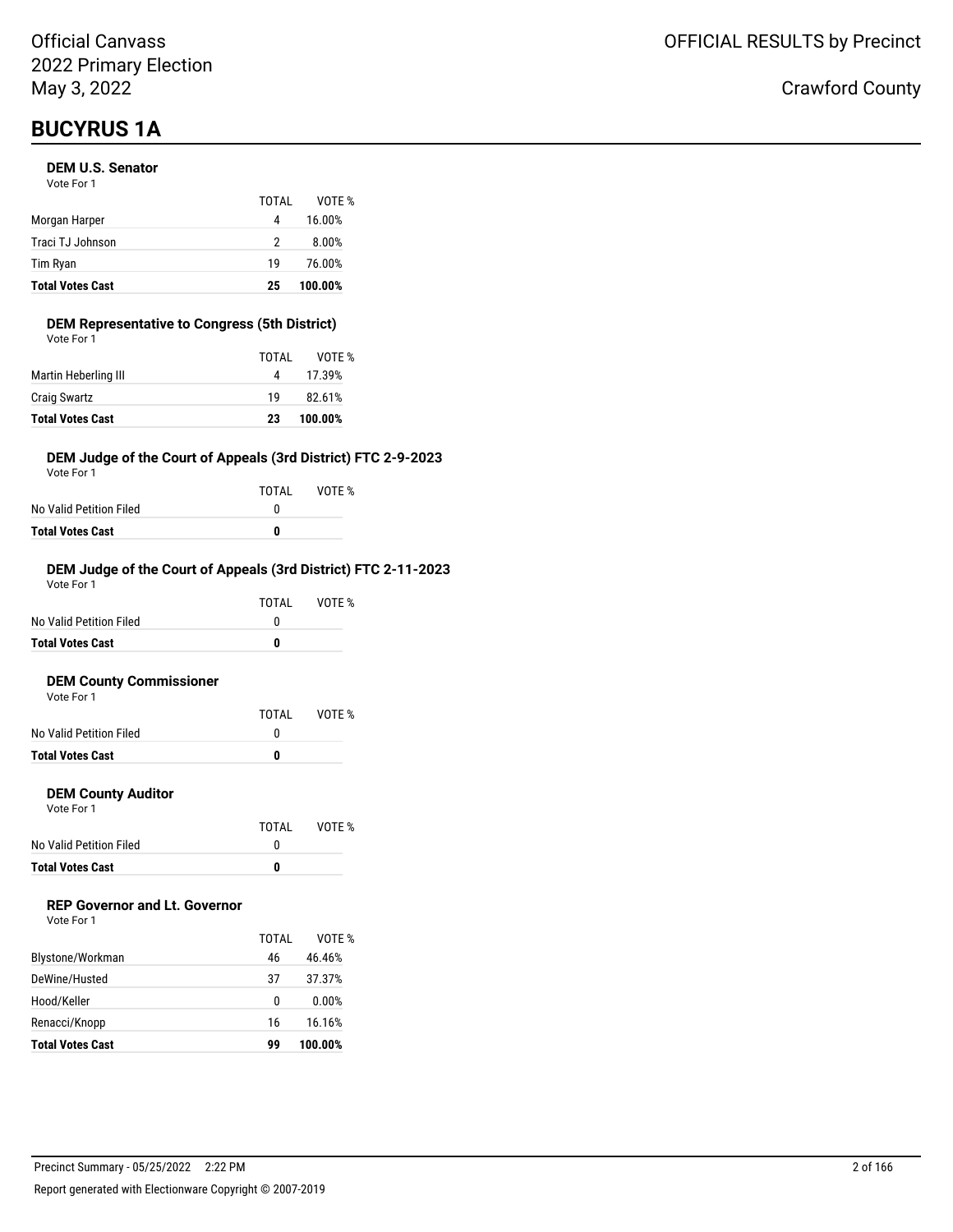## **BUCYRUS 1A**

#### **REP Attorney General**

| Vote For 1 |  |
|------------|--|
|------------|--|

|                         | TOTAI | VOTE %  |
|-------------------------|-------|---------|
| Dave Yost               | 83    | 100.00% |
| <b>Total Votes Cast</b> | 83    | 100.00% |

### **REP Auditor of State**

Vote For 1

| Keith Faber      |    | 79 100.00% |
|------------------|----|------------|
| Total Votes Cast | 79 | 100.00%    |

#### **REP Secretary of State**

| Vote For 1 |  |
|------------|--|
|            |  |

|                         | TOTAI | VOTF %  |
|-------------------------|-------|---------|
| John Adams              | 42    | 47.19%  |
| Frank LaRose            | 47    | 52.81%  |
| <b>Total Votes Cast</b> | 89    | 100.00% |

#### **REP Treasurer of State**

| <b>Total Votes Cast</b> | 80    | 100.00% |
|-------------------------|-------|---------|
| Robert Sprague          | 80.   | 100.00% |
|                         | TOTAL | VOTE %  |

#### **REP Chief Justice of the Supreme Court**

| Vote For 1 |  |  |
|------------|--|--|
|------------|--|--|

| Sharon L. Kennedy<br>82 100.00% |  |
|---------------------------------|--|
|---------------------------------|--|

#### **REP Justice of the Supreme Court**

Vote For 1

|                         | TOTAI | VOTE %  |
|-------------------------|-------|---------|
| Pat Fischer             | 81.   | 100.00% |
| <b>Total Votes Cast</b> | 81    | 100.00% |

#### **REP Justice of the Supreme Court**

| Vote For 1 |  |
|------------|--|
|            |  |

|                         | TOTAL | VOTE %  |
|-------------------------|-------|---------|
| Pat DeWine              | 63.   | 100.00% |
| <b>Total Votes Cast</b> | 63    | 100.00% |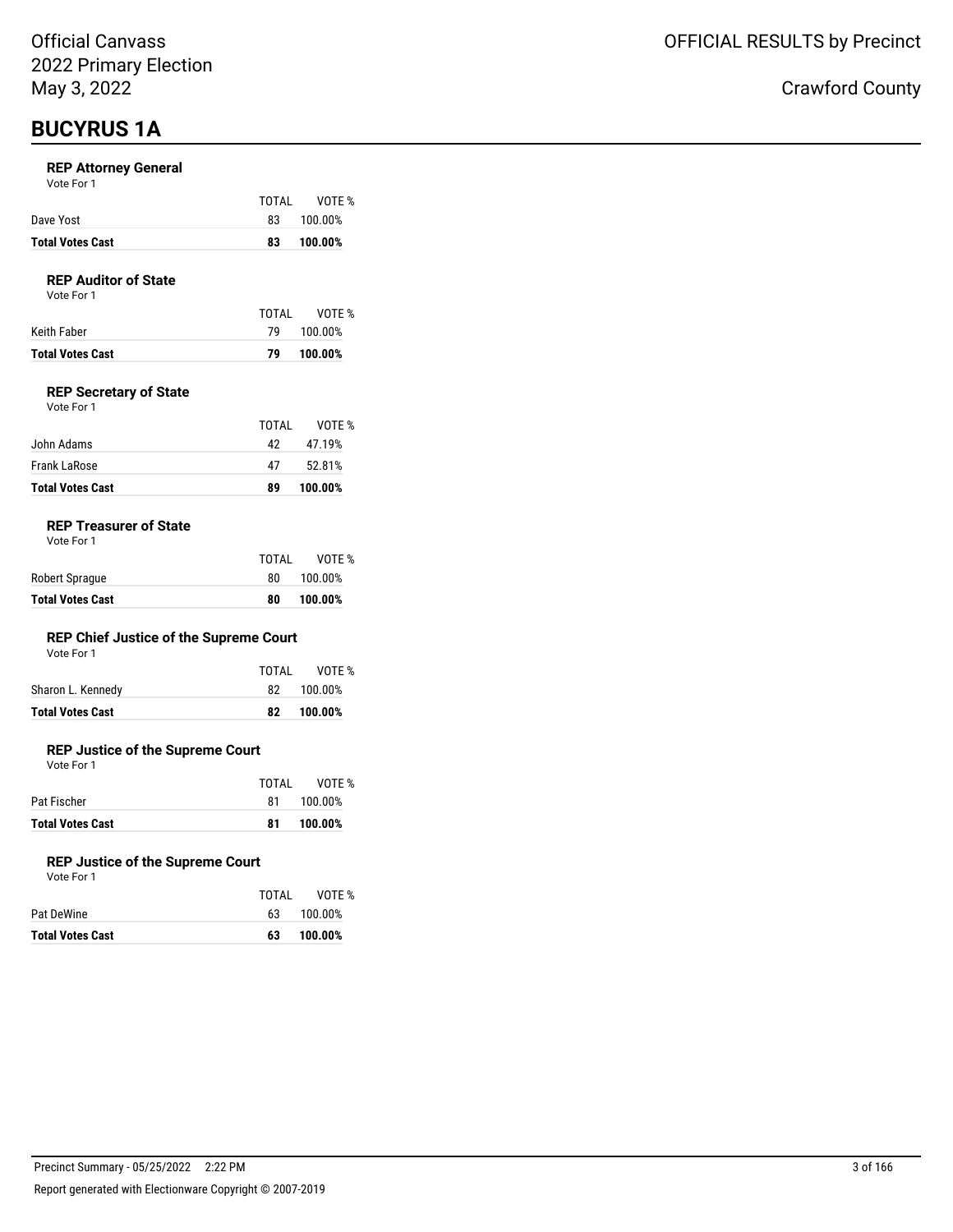## **BUCYRUS 1A**

#### **REP U.S. Senator**

| Vote For 1 |  |
|------------|--|
|------------|--|

|                         | TOTAL | VOTF %  |
|-------------------------|-------|---------|
| Matt Dolan              | 6     | 6.19%   |
| Mike Gibbons            | 21    | 21.65%  |
| Josh Mandel             | 40    | 41.24%  |
| Neil Patel              | 0     | 0.00%   |
| Mark Pukita             | 3     | 3.09%   |
| Jane Timken             | 6     | 6.19%   |
| <b>JD</b> Vance         | 21    | 21.65%  |
| <b>Total Votes Cast</b> | 97    | 100.00% |

#### **REP Representative to Congress (5th District)** Vote For 1

|                         | TOTAI | VOTE %     |
|-------------------------|-------|------------|
| Bob Latta               |       | 77 100.00% |
| <b>Total Votes Cast</b> | 77    | 100.00%    |

#### **REP Judge of the Court of Appeals (3rd District) FTC 2-9-2023**

| Total Votes Cast     | 76    | 100.00%    |
|----------------------|-------|------------|
| William R. Zimmerman |       | 76 100.00% |
|                      | TOTAI | VOTF %     |
| Vote For 1           |       |            |

### **REP Judge of the Court of Appeals (3rd District) FTC 2-11-2023**

Vote For 1

| <b>Total Votes Cast</b> |       | 72 100.00% |
|-------------------------|-------|------------|
| Juergen A. Waldick      |       | 72 100.00% |
|                         | TOTAI | VOTE %     |

### **REP County Commissioner**

Vote For 1

|                         | TOTAL | VOTE %  |
|-------------------------|-------|---------|
| Tim Ley                 | 48    | 48.98%  |
| Corey Orewiler          | 22    | 22.45%  |
| Dale A. Wolfe           | 28    | 28.57%  |
| <b>Total Votes Cast</b> | 98    | 100.00% |

#### **REP County Auditor**

|                         | TOTAL | VOTE %  |
|-------------------------|-------|---------|
| Robyn M. Sheets         | 80    | 100.00% |
| <b>Total Votes Cast</b> | 80    | 100.00% |

#### **REP Member of County Central Committee BUCYRUS 1A** Vote For 1

|                         | TOTAI | VOTE %     |
|-------------------------|-------|------------|
| Bruce D. Truka          |       | 77 100.00% |
| <b>Total Votes Cast</b> | 77    | 100.00%    |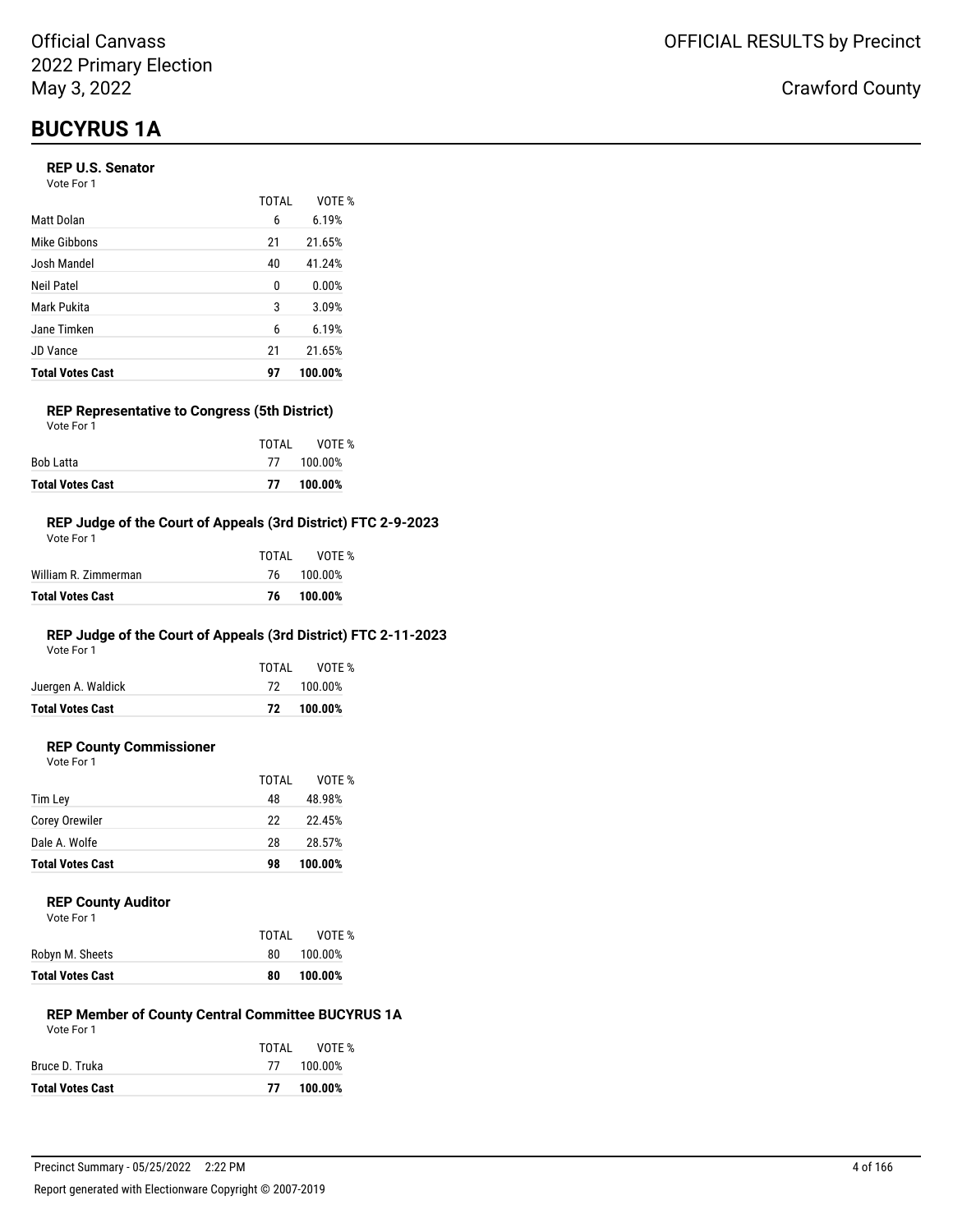## **BUCYRUS 1A**

### **1 Crawford Park District**

| Total Votes Cast     | 128   | 100.00% |
|----------------------|-------|---------|
| AGAINST THE TAX LEVY | 52.   | 40.62%  |
| FOR THE TAX LEVY     | 76    | 59.38%  |
| Vote For 1           | TOTAL | VOTF %  |
|                      |       |         |

#### **3 Bucyrus 1A**

Vote For 1

| <b>Total Votes Cast</b> | 127   | 100.00% |
|-------------------------|-------|---------|
| N <sub>0</sub>          | 44    | 34.65%  |
| <b>YES</b>              | 83    | 65.35%  |
|                         | TOTAL | VOTE %  |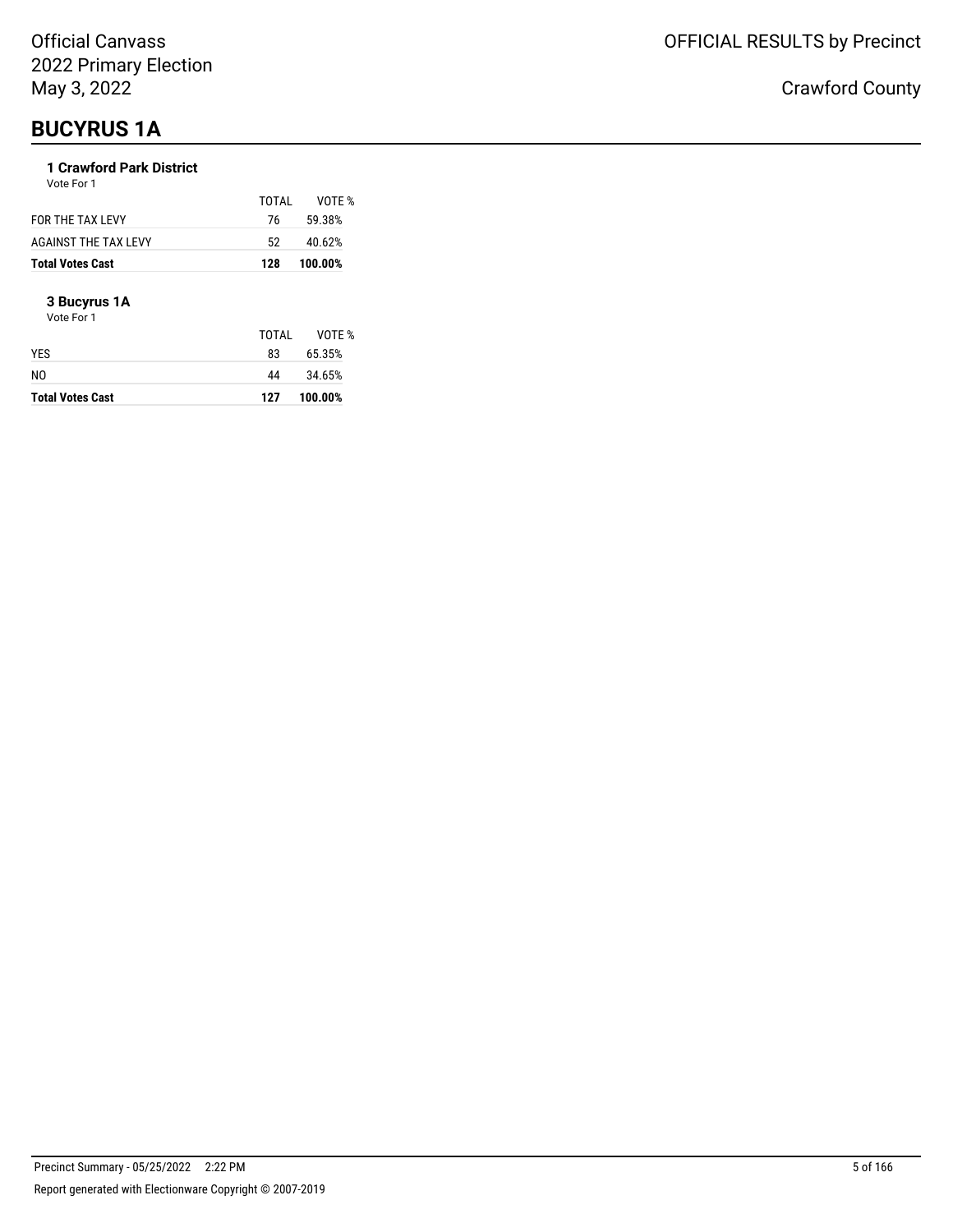| ZUZZ I TIMULJ LICCUON<br>May 3, 2022               |              |         |
|----------------------------------------------------|--------------|---------|
| <b>BUCYRUS 1B</b>                                  |              |         |
| <b>Statistics</b>                                  | <b>TOTAL</b> |         |
| Voter Turnout - Total                              | 18.90%       |         |
| <b>DEM Governor and Lt. Governor</b><br>Vote For 1 |              |         |
|                                                    | <b>TOTAL</b> | VOTE %  |
| Cranley/Fedor                                      | 5            | 35.71%  |
| Whaley/Stephens                                    | 9            | 64.29%  |
| <b>Total Votes Cast</b>                            | 14           | 100.00% |
| <b>DEM Attorney General</b><br>Vote For 1          |              |         |
|                                                    | <b>TOTAL</b> | VOTE %  |
| Jeffrey A. Crossman                                | 13           | 100.00% |
| <b>Total Votes Cast</b>                            | 13           | 100.00% |
| <b>DEM Auditor of State</b><br>Vote For 1          |              |         |
|                                                    | <b>TOTAL</b> | VOTE %  |
| <b>Taylor Sappington</b>                           | 14           | 100.00% |
| <b>Total Votes Cast</b>                            | 14           | 100.00% |
| <b>DEM Secretary of State</b><br>Vote For 1        |              |         |
|                                                    | <b>TOTAL</b> | VOTE %  |
| Chelsea Clark                                      | 14           | 100.00% |
| <b>Total Votes Cast</b>                            | 14           | 100.00% |
| <b>DEM Treasurer of State</b><br>Vote For 1        |              |         |
|                                                    | <b>TOTAL</b> | VOTE %  |
| Scott Schertzer                                    | 13           | 100.00% |
| <b>Total Votes Cast</b>                            | 13           | 100.00% |

#### **DEM Chief Justice of the Supreme Court** Vote For 1

|                         | TOTAI | VOTE %     |
|-------------------------|-------|------------|
| Jennifer Brunner        |       | 14 100.00% |
| <b>Total Votes Cast</b> | 14    | 100.00%    |

#### **DEM Justice of the Supreme Court**

| Vote For 1 |  |
|------------|--|
|            |  |

|                         | TOTAI | VOTE %     |
|-------------------------|-------|------------|
| Terri Jamison           |       | 13 100.00% |
| <b>Total Votes Cast</b> | 13    | 100.00%    |

#### **DEM Justice of the Supreme Court**

| Vote For 1 |  |
|------------|--|
|------------|--|

|                         | TOTAI | VOTE %  |
|-------------------------|-------|---------|
| Marilyn Zayas           | 14    | 100.00% |
| <b>Total Votes Cast</b> | 14    | 100.00% |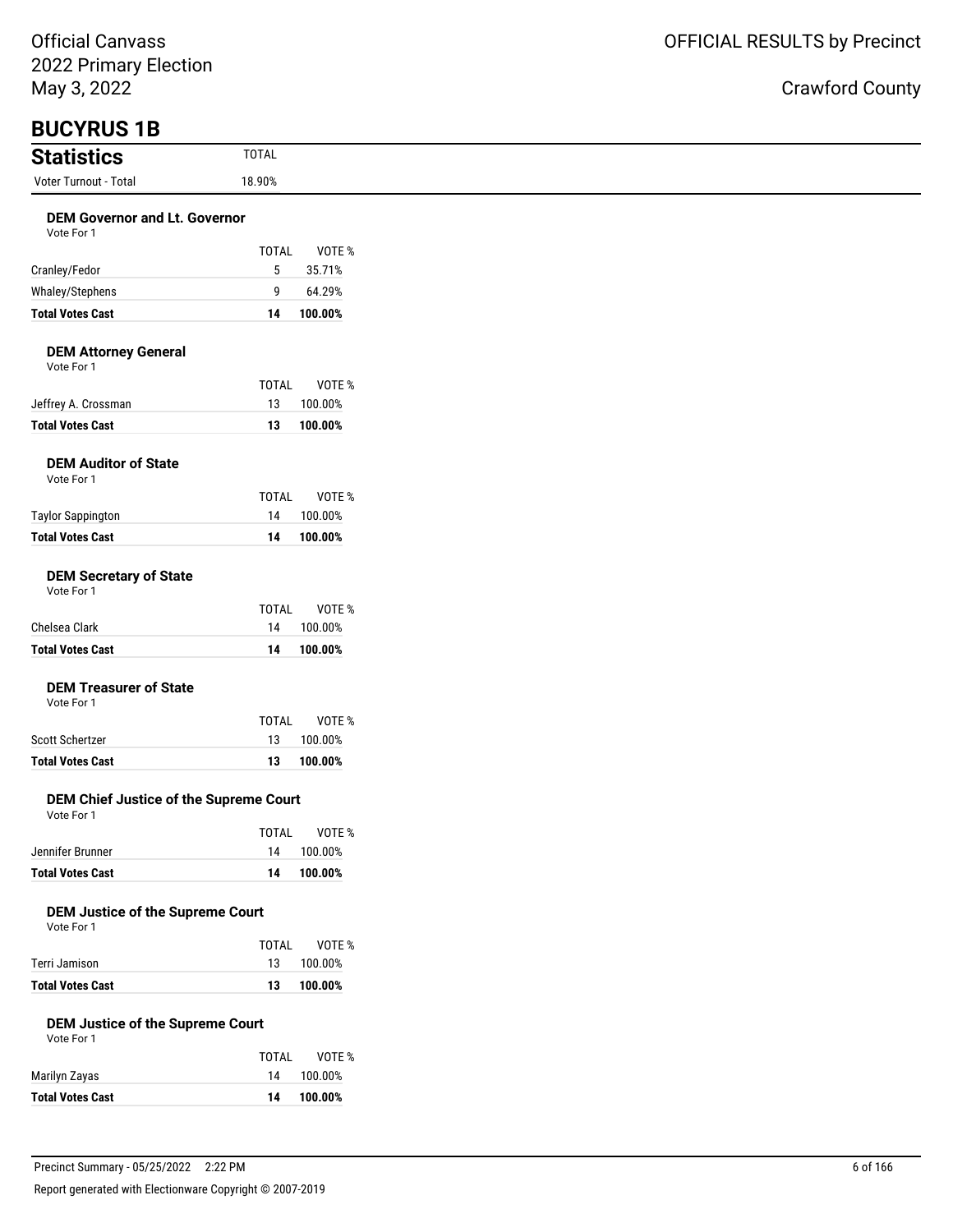## **BUCYRUS 1B**

#### **DEM U.S. Senator**

| <b>Total Votes Cast</b> | 15    | 100.00% |
|-------------------------|-------|---------|
| Tim Ryan                | 14    | 93.33%  |
| Traci TJ Johnson        | 1     | 6.67%   |
| Morgan Harper           | 0     | 0.00%   |
|                         | TOTAI | VOTF %  |
| Vote For 1              |       |         |

### **DEM Representative to Congress (5th District)**

| <b>Total Votes Cast</b> | 16    | 100.00% |
|-------------------------|-------|---------|
| <b>Craig Swartz</b>     | 16    | 100.00% |
| Martin Heberling III    | 0     | 0.00%   |
|                         | TOTAL | VOTE %  |
| Vote For 1              |       |         |

#### **DEM Judge of the Court of Appeals (3rd District) FTC 2-9-2023**

Vote For 1

|                         | TOTAI | VOTE % |
|-------------------------|-------|--------|
| No Valid Petition Filed |       |        |
| Total Votes Cast        | n     |        |

#### **DEM Judge of the Court of Appeals (3rd District) FTC 2-11-2023**

| <b>Total Votes Cast</b> |       |        |
|-------------------------|-------|--------|
| No Valid Petition Filed |       |        |
|                         | TOTAI | VOTF % |
| Vote For 1              |       |        |

#### **DEM County Commissioner**

| <b>Total Votes Cast</b> | n     |        |
|-------------------------|-------|--------|
| No Valid Petition Filed |       |        |
|                         | TOTAI | VOTE % |
| Vote For 1              |       |        |

#### **DEM County Auditor**

Vote For 1

|                         | TOTAL | VOTE % |
|-------------------------|-------|--------|
| No Valid Petition Filed |       |        |
| <b>Total Votes Cast</b> | o     |        |

### **REP Governor and Lt. Governor**

| Vote For 1 |  |
|------------|--|
|------------|--|

|                         | TOTAI | VOTF %  |
|-------------------------|-------|---------|
| Blystone/Workman        | 38    | 34.55%  |
| DeWine/Husted           | 40    | 36.36%  |
| Hood/Keller             |       | 6.36%   |
| Renacci/Knopp           | 25    | 22.73%  |
| <b>Total Votes Cast</b> | 110   | 100.00% |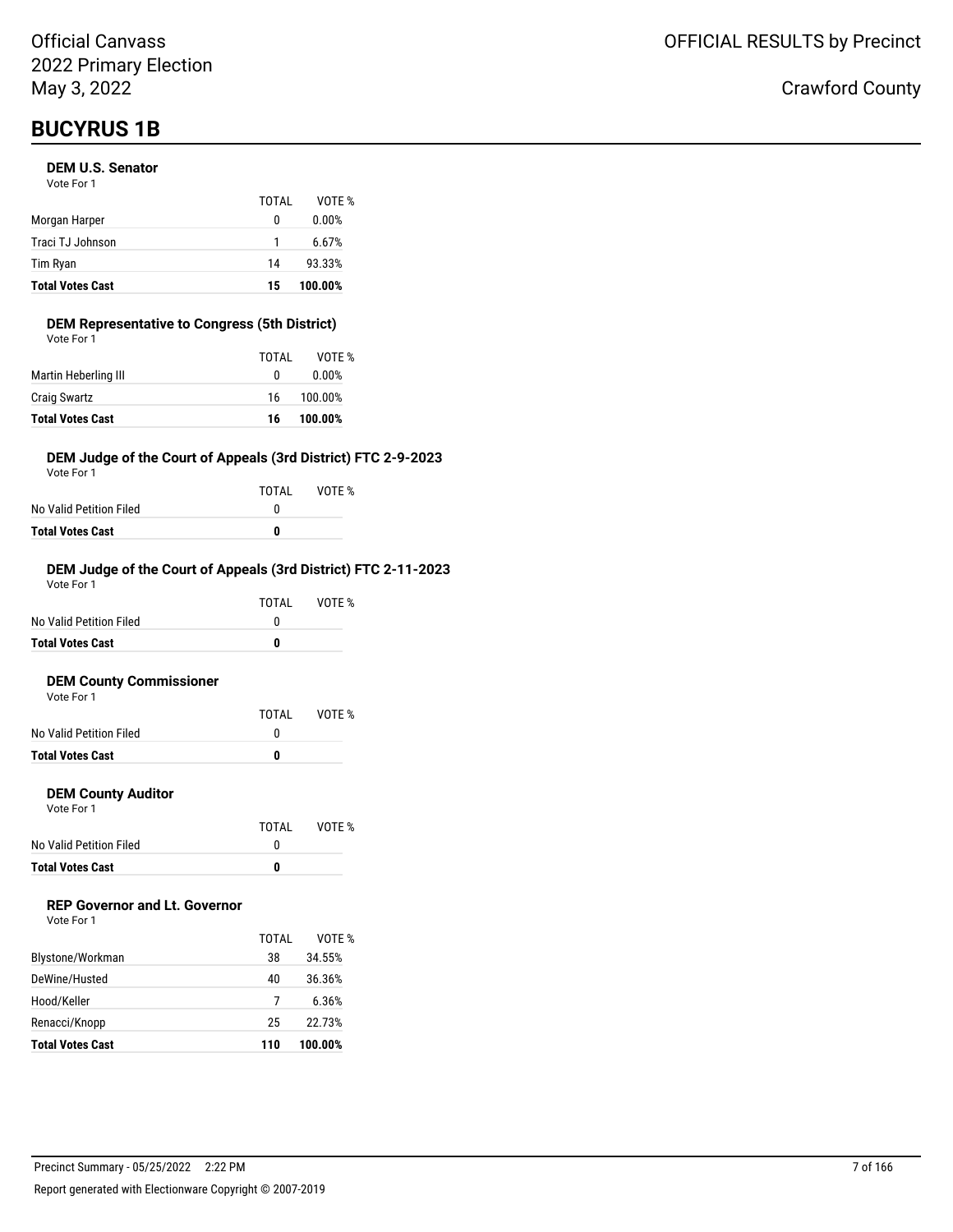## **BUCYRUS 1B**

#### **REP Attorney General**

| <b>Total Votes Cast</b> |       | 96 100.00% |
|-------------------------|-------|------------|
| Dave Yost               |       | 96 100.00% |
|                         | TOTAL | VOTE %     |

#### **REP Auditor of State**

Vote For 1

|                  | TOTAI | VOTE %     |
|------------------|-------|------------|
| Keith Faber      |       | 95 100.00% |
| Total Votes Cast |       | 95 100.00% |
|                  |       |            |

#### **REP Secretary of State**

| <b>Total Votes Cast</b> | 103   | 100.00% |
|-------------------------|-------|---------|
| Frank LaRose            | 57    | 55.34%  |
| John Adams              | 46    | 44.66%  |
|                         | TOTAL | VOTE %  |
| Vote For 1              |       |         |

#### **REP Treasurer of State**

| TOTAL | VOTE %  |
|-------|---------|
| 94    | 100.00% |
| 94    | 100.00% |
|       |         |

#### **REP Chief Justice of the Supreme Court**

| Vote For 1 |  |
|------------|--|
|------------|--|

| Total Votes Cast  | 96.   | 100.00%    |
|-------------------|-------|------------|
| Sharon L. Kennedy |       | 96 100.00% |
|                   | TOTAI | VOTE %     |

#### **REP Justice of the Supreme Court**

Vote For 1

| <b>Total Votes Cast</b> | 90.   | 100.00% |
|-------------------------|-------|---------|
| Pat Fischer             | an a  | 100.00% |
|                         | TOTAI | VOTE %  |

#### **REP Justice of the Supreme Court**

| Vote For 1 |  |
|------------|--|
|            |  |

| <b>Total Votes Cast</b> |       | 72 100.00% |
|-------------------------|-------|------------|
| Pat DeWine              |       | 72 100.00% |
|                         | TOTAI | VOTE %     |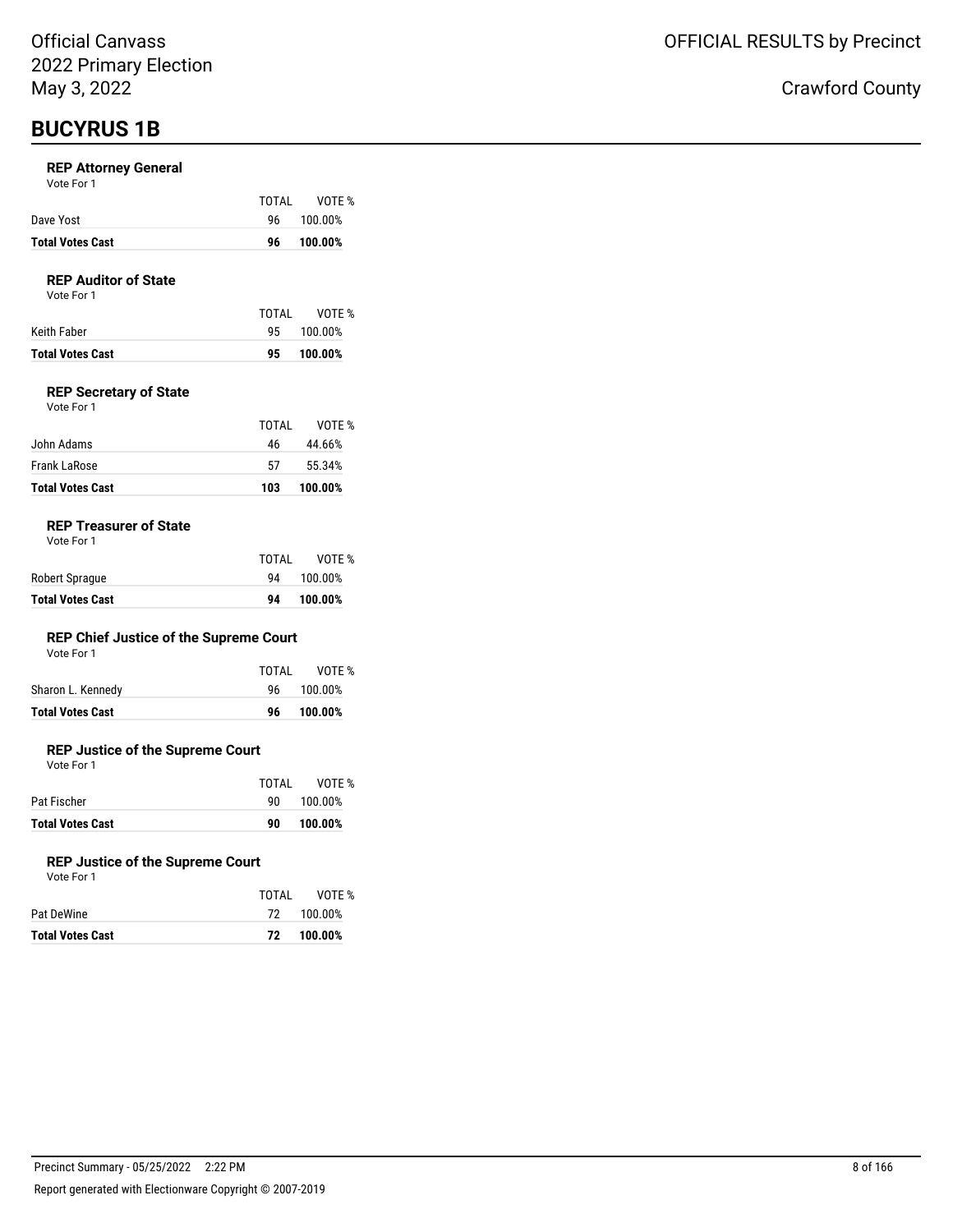## **BUCYRUS 1B**

#### **REP U.S. Senator**

Vote For 1

|                         | TOTAL | VOTE %  |
|-------------------------|-------|---------|
| <b>Matt Dolan</b>       | 21    | 18.92%  |
| Mike Gibbons            | 16    | 14.41%  |
| Josh Mandel             | 42    | 37.84%  |
| Neil Patel              | 1     | 0.90%   |
| Mark Pukita             | 1     | 0.90%   |
| Jane Timken             | 5     | 4.50%   |
| <b>JD Vance</b>         | 25    | 22.52%  |
| <b>Total Votes Cast</b> | 111   | 100.00% |

#### **REP Representative to Congress (5th District)** Vote For 1

|                         | TOTAI | VOTE %  |
|-------------------------|-------|---------|
| Bob Latta               | ଦ?    | 100.00% |
| <b>Total Votes Cast</b> | 93    | 100.00% |

#### **REP Judge of the Court of Appeals (3rd District) FTC 2-9-2023**

| Total Votes Cast     | 90    | 100.00% |
|----------------------|-------|---------|
| William R. Zimmerman | 90.   | 100.00% |
|                      | TOTAL | VOTF %  |
| Vote For 1           |       |         |

### **REP Judge of the Court of Appeals (3rd District) FTC 2-11-2023**

Vote For 1

|                         | TOTAL | VOTE %  |
|-------------------------|-------|---------|
| Juergen A. Waldick      | 80    | 100.00% |
| <b>Total Votes Cast</b> | 80    | 100.00% |
|                         |       |         |

#### **REP County Commissioner**

Vote For 1

|                         | TOTAL | VOTE %  |
|-------------------------|-------|---------|
| Tim Ley                 | 54    | 50.94%  |
| Corey Orewiler          | 30    | 28.30%  |
| Dale A. Wolfe           | 22    | 20.75%  |
| <b>Total Votes Cast</b> | 106   | 100.00% |

#### **REP County Auditor**

| Vote For 1 |  |
|------------|--|
|            |  |

|                         | TOTAL | VOTE %  |
|-------------------------|-------|---------|
| Robyn M. Sheets         | 92.   | 100.00% |
| <b>Total Votes Cast</b> | 92.   | 100.00% |

#### **REP Member of County Central Committee BUCYRUS 1B** Vote For 1

|                         | TOTAL | VOTE %  |
|-------------------------|-------|---------|
| Christopher A. Mauritz  | 66    | 63.46%  |
| Jeffrey L. Reser        | 38    | 36.54%  |
| <b>Total Votes Cast</b> | 104   | 100.00% |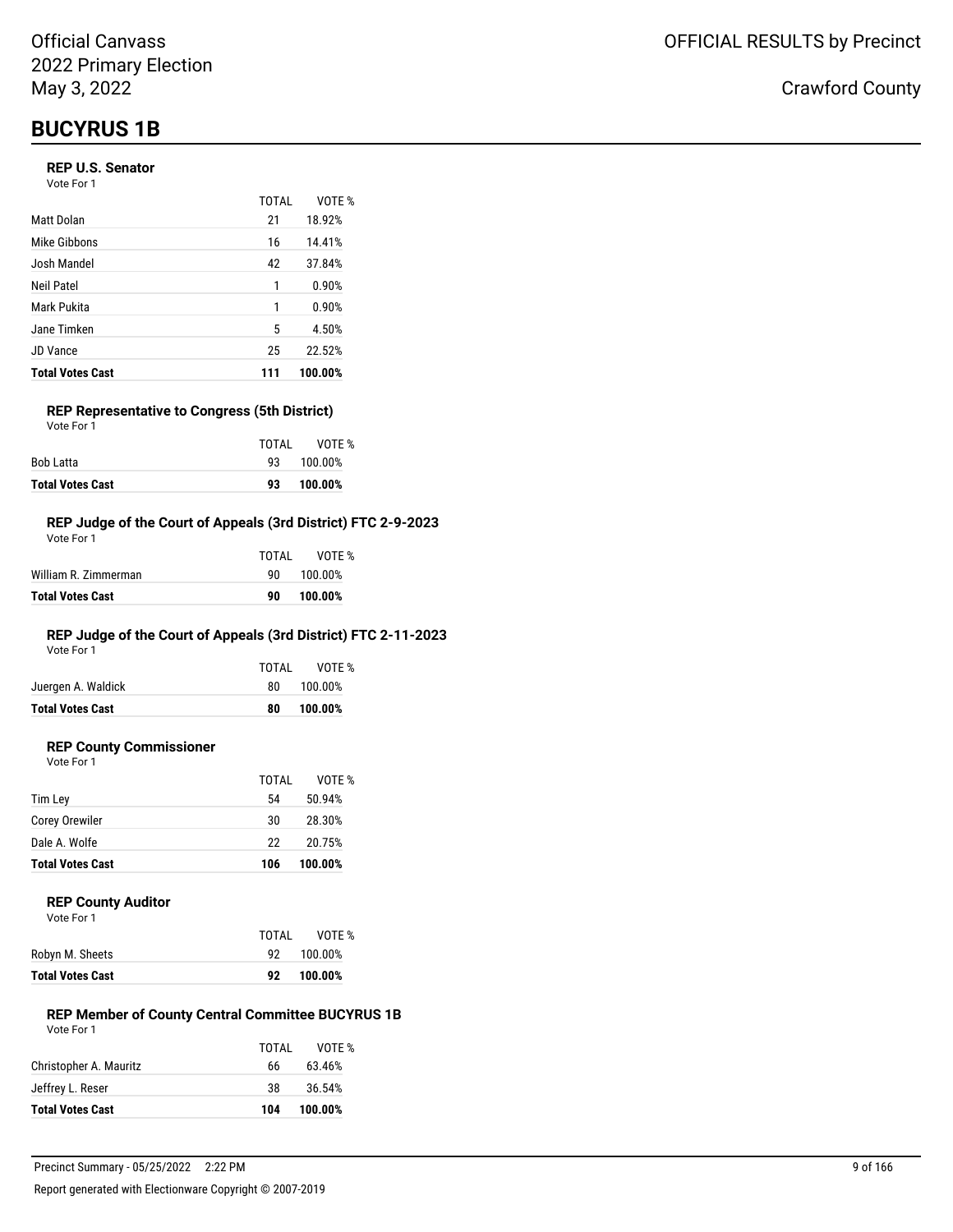## **BUCYRUS 1B**

### **1 Crawford Park District**

| <b>Total Votes Cast</b> | 126   | 100.00% |
|-------------------------|-------|---------|
| AGAINST THE TAX LEVY    | 63    | 50.00%  |
| FOR THE TAX LEVY        | 63    | 50.00%  |
| Vote For 1              | TOTAL | VOTF %  |
|                         |       |         |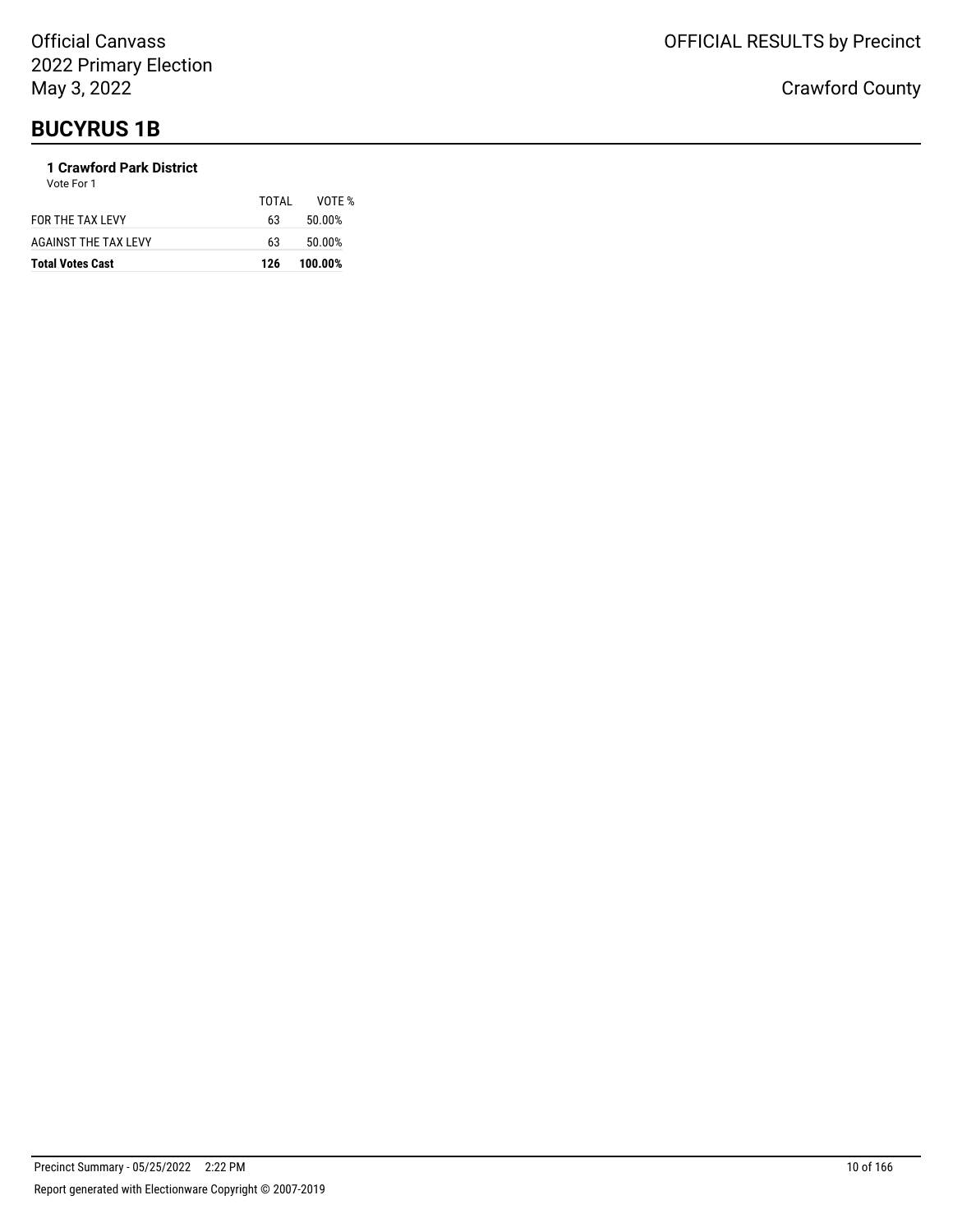### ınty

| May 3, 2022                                           |                        | <b>Crawford Cou</b> |
|-------------------------------------------------------|------------------------|---------------------|
| <b>BUCYRUS 2A</b>                                     |                        |                     |
| <b>Statistics</b>                                     | <b>TOTAL</b>           |                     |
| Voter Turnout - Total                                 | 16.73%                 |                     |
| <b>DEM Governor and Lt. Governor</b><br>Vote For 1    |                        |                     |
|                                                       | <b>TOTAL</b><br>VOTE % |                     |
| Cranley/Fedor                                         | 38.46%<br>10           |                     |
| Whaley/Stephens                                       | 61.54%<br>16           |                     |
| <b>Total Votes Cast</b>                               | 100.00%<br>26          |                     |
| <b>DEM Attorney General</b><br>Vote For 1             |                        |                     |
|                                                       | <b>TOTAL</b><br>VOTE % |                     |
| Jeffrey A. Crossman                                   | 24<br>100.00%          |                     |
| <b>Total Votes Cast</b>                               | 100.00%<br>24          |                     |
| <b>DEM Auditor of State</b><br>Vote For 1             |                        |                     |
|                                                       | <b>TOTAL</b><br>VOTE % |                     |
| <b>Taylor Sappington</b>                              | 24<br>100.00%          |                     |
| <b>Total Votes Cast</b>                               | 100.00%<br>24          |                     |
| <b>DEM Secretary of State</b><br>Vote For 1           |                        |                     |
|                                                       | <b>TOTAL</b><br>VOTE % |                     |
| Chelsea Clark                                         | 24<br>100.00%          |                     |
| <b>Total Votes Cast</b>                               | 100.00%<br>24          |                     |
| <b>DEM Treasurer of State</b><br>Vote For 1           |                        |                     |
|                                                       | <b>TOTAL</b><br>VOTE % |                     |
| Scott Schertzer                                       | 100.00%<br>24          |                     |
| <b>Total Votes Cast</b>                               | 24<br>100.00%          |                     |
| DEM Chief Justice of the Supreme Court<br>Vote For 1  |                        |                     |
|                                                       | TOTAL<br>VOTE %        |                     |
| Jennifer Brunner                                      | 25<br>100.00%          |                     |
| <b>Total Votes Cast</b>                               | 100.00%<br>25          |                     |
| <b>DEM Justice of the Supreme Court</b><br>Vote For 1 |                        |                     |
|                                                       | <b>TOTAL</b><br>VOTE % |                     |
| Terri Jamison                                         | 100.00%<br>24          |                     |
| <b>Total Votes Cast</b>                               | 100.00%<br>24          |                     |
| <b>DEM Justice of the Supreme Court</b><br>Vote For 1 |                        |                     |
|                                                       | <b>TOTAL</b><br>VOTE % |                     |
| Marilyn Zayas                                         | 23<br>100.00%          |                     |

**Total Votes Cast 23 100.00%**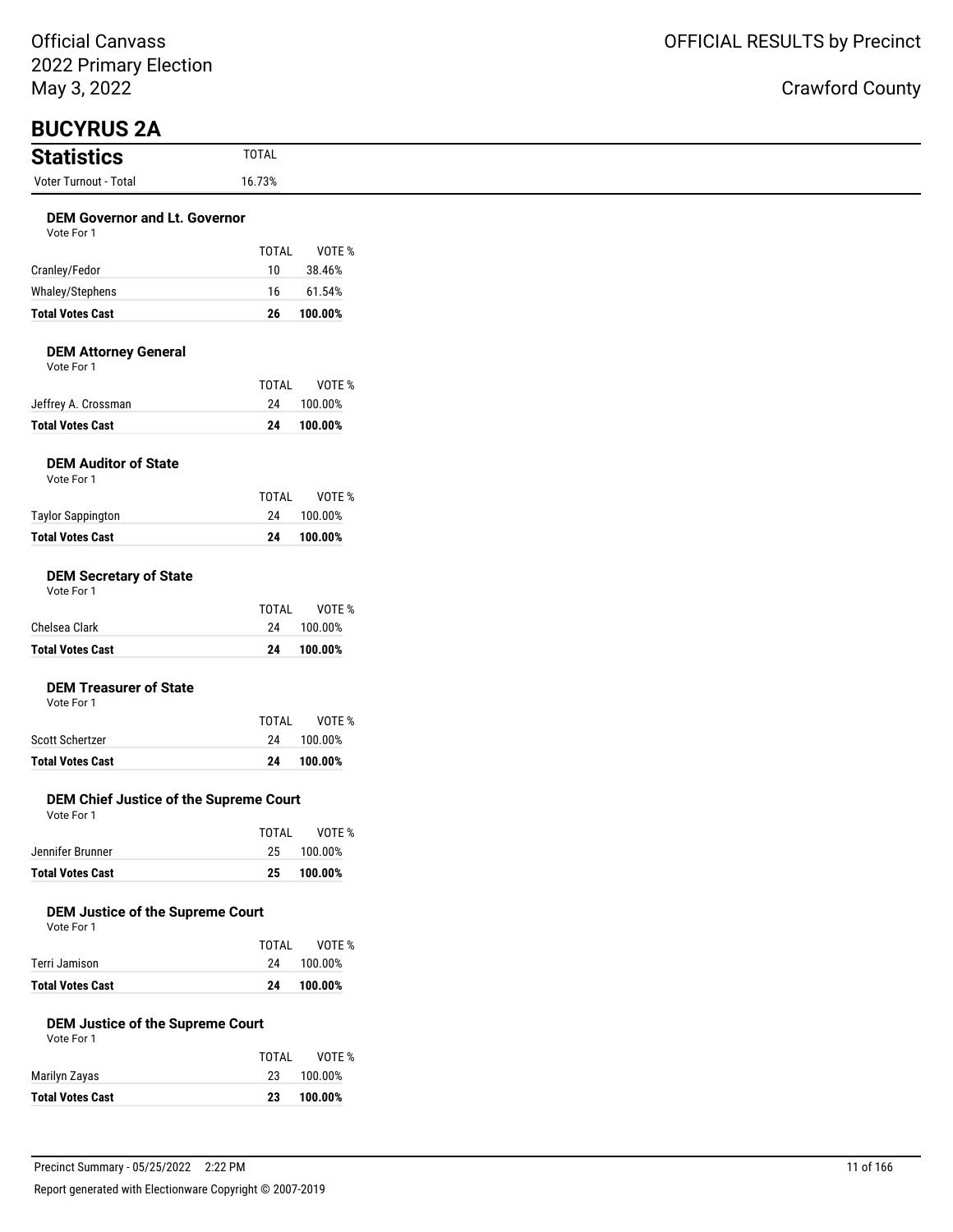## **BUCYRUS 2A**

#### **DEM U.S. Senator**

| Vote For 1       |       |        |
|------------------|-------|--------|
|                  | TOTAI | VOTE % |
| Morgan Harper    |       | 28.00% |
| Traci TJ Johnson | າ     | 8.00%  |

| <b>Total Votes Cast</b> | 25 | 100.00% |
|-------------------------|----|---------|
| Tim Ryan                | 16 | 64.00%  |
| Traci TJ Johnson        |    | 8.00%   |

#### **DEM Representative to Congress (5th District)** Vote For 1

| <b>Total Votes Cast</b> | 22    | 100.00% |
|-------------------------|-------|---------|
| <b>Craig Swartz</b>     | 19    | 86.36%  |
| Martin Heberling III    | 3     | 13.64%  |
|                         | TOTAL | VOTE %  |
| VULE FUI I              |       |         |

#### **DEM Judge of the Court of Appeals (3rd District) FTC 2-9-2023**

Vote For 1

|                         | TOTAI | VOTE % |
|-------------------------|-------|--------|
| No Valid Petition Filed |       |        |
| Total Votes Cast        | n     |        |

#### **DEM Judge of the Court of Appeals (3rd District) FTC 2-11-2023**

| <b>Total Votes Cast</b> | 0     |        |
|-------------------------|-------|--------|
| No Valid Petition Filed | O     |        |
|                         | TOTAI | VOTF % |
| Vote For 1              |       |        |

#### **DEM County Commissioner**  $V$ ote

| <b>Total Votes Cast</b> | n     |        |
|-------------------------|-------|--------|
| No Valid Petition Filed |       |        |
|                         | TOTAL | VOTE % |
| VOTE FOL L              |       |        |

#### **DEM County Auditor**

Vote For 1

|                         | TOTAI | VOTE % |
|-------------------------|-------|--------|
| No Valid Petition Filed |       |        |
| <b>Total Votes Cast</b> | n     |        |

### **REP Governor and Lt. Governor**

| Vote For 1 |  |
|------------|--|
|------------|--|

|                         | TOTAI | VOTF %  |
|-------------------------|-------|---------|
| Blystone/Workman        | 56    | 40.58%  |
| DeWine/Husted           | 49    | 35.51%  |
| Hood/Keller             | 5     | 3.62%   |
| Renacci/Knopp           | 28    | 20.29%  |
| <b>Total Votes Cast</b> | 138   | 100.00% |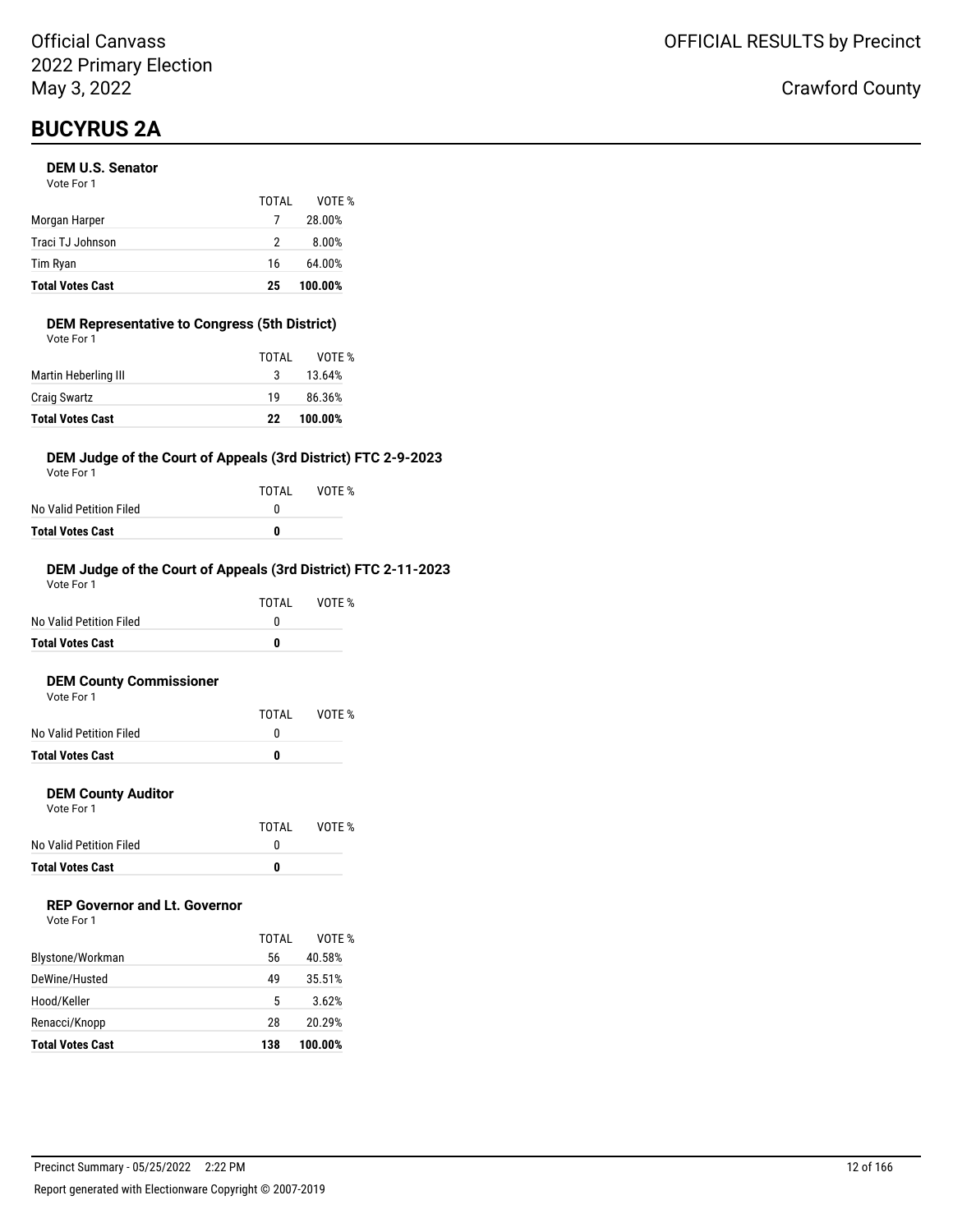## **BUCYRUS 2A**

#### **REP Attorney General**

| Vote For 1 |  |  |
|------------|--|--|
|------------|--|--|

|                         | TOTAL | VOTE %  |
|-------------------------|-------|---------|
| Dave Yost               | 123   | 100.00% |
| <b>Total Votes Cast</b> | 123   | 100.00% |

### **REP Auditor of State**

Vote For 1

|                  | TOTAI | VOTE %      |
|------------------|-------|-------------|
| Keith Faber      |       | 116 100.00% |
| Total Votes Cast |       | 116 100.00% |

#### **REP Secretary of State**

| Vote For 1 |  |  |
|------------|--|--|
|            |  |  |

| <b>Total Votes Cast</b> | 125   | 100.00% |
|-------------------------|-------|---------|
| Frank LaRose            | 55.   | 44.00%  |
| John Adams              | 70    | 56.00%  |
|                         | TOTAI | VOTF %  |

#### **REP Treasurer of State**

| <b>Total Votes Cast</b> | 116   | 100.00%     |
|-------------------------|-------|-------------|
| Robert Sprague          |       | 116 100.00% |
|                         | TOTAI | VOTE %      |

#### **REP Chief Justice of the Supreme Court**

| Total Votes Cast  | 125 100.00%  |
|-------------------|--------------|
| Sharon L. Kennedy | 125 100.00%  |
|                   | TOTAL VOTE % |

#### **REP Justice of the Supreme Court**

Vote For 1

|                  | TOTAI | VOTE %      |
|------------------|-------|-------------|
| Pat Fischer      |       | 121 100.00% |
| Total Votes Cast | 121   | 100.00%     |

#### **REP Justice of the Supreme Court**

|                         | TOTAI | VOTE %      |
|-------------------------|-------|-------------|
| Pat DeWine              |       | 114 100.00% |
| <b>Total Votes Cast</b> | 114   | 100.00%     |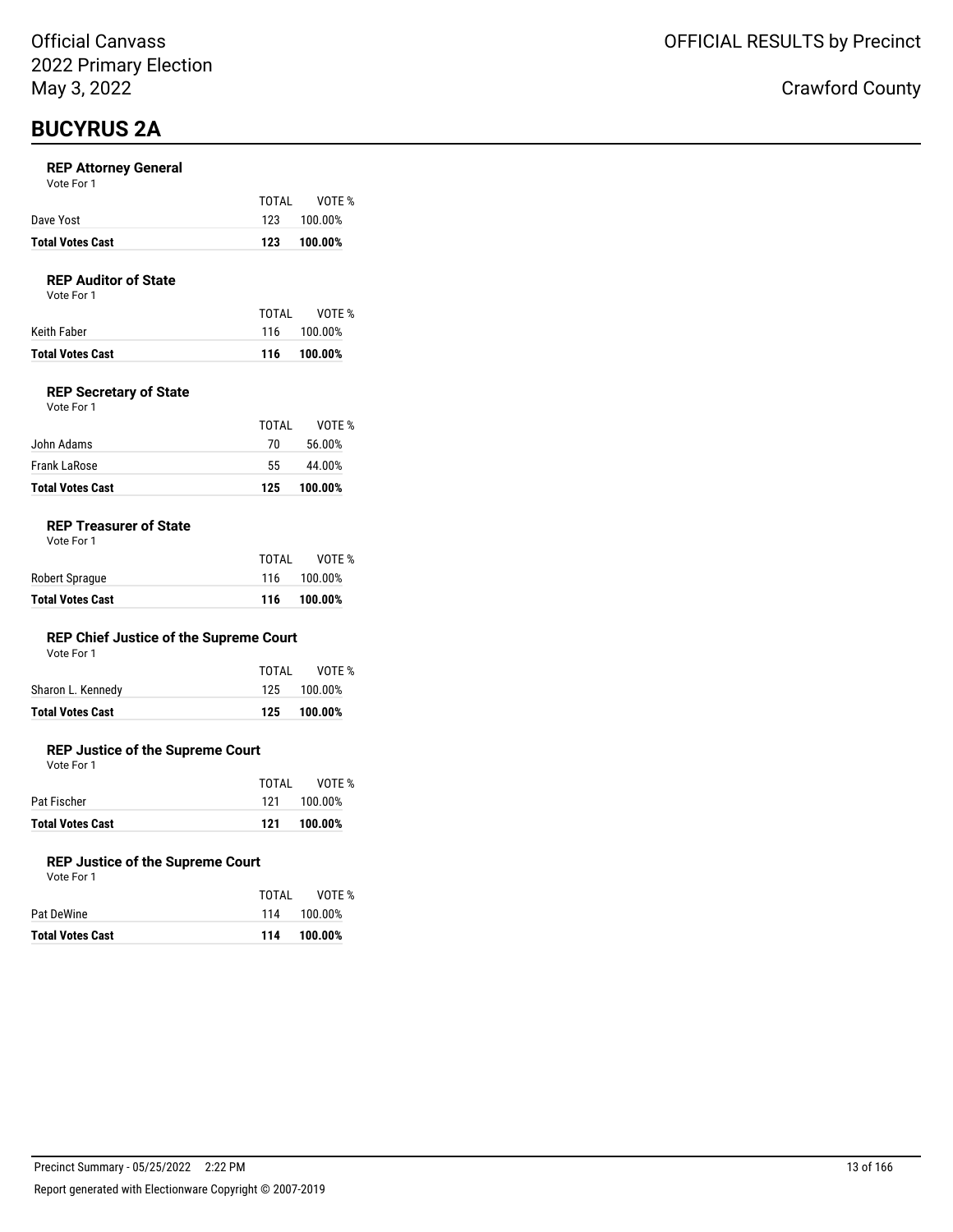## **BUCYRUS 2A**

#### **REP U.S. Senator**

Vote For 1

|                         | <b>TOTAL</b> | VOTE %  |
|-------------------------|--------------|---------|
| Matt Dolan              | 15           | 11.03%  |
| Mike Gibbons            | 27           | 19.85%  |
| Josh Mandel             | 52           | 38.24%  |
| Neil Patel              | 1            | 0.74%   |
| Mark Pukita             | 3            | 2.21%   |
| Jane Timken             | 5            | 3.68%   |
| JD Vance                | 33           | 24.26%  |
| <b>Total Votes Cast</b> | 136          | 100.00% |

### **REP Representative to Congress (5th District)**

| <b>Total Votes Cast</b> | 123   | 100.00%     |
|-------------------------|-------|-------------|
| Bob Latta               |       | 123 100.00% |
|                         | TOTAI | VOTE %      |
| Vote For 1              |       |             |

#### **REP Judge of the Court of Appeals (3rd District) FTC 2-9-2023**

| Total Votes Cast     | 118   | 100.00%     |
|----------------------|-------|-------------|
| William R. Zimmerman |       | 118 100.00% |
|                      | TOTAL | VOTF %      |
| Vote For 1           |       |             |

### **REP Judge of the Court of Appeals (3rd District) FTC 2-11-2023**

Vote For 1

|                         | TOTAL | VOTE %      |
|-------------------------|-------|-------------|
| Juergen A. Waldick      |       | 118 100.00% |
| <b>Total Votes Cast</b> | 118   | 100.00%     |

### **REP County Commissioner**

Vote For 1

|                         | TOTAL | VOTE %  |
|-------------------------|-------|---------|
| Tim Ley                 | 63    | 45.99%  |
| <b>Corey Orewiler</b>   | 30    | 21.90%  |
| Dale A. Wolfe           | 44    | 32.12%  |
| <b>Total Votes Cast</b> | 137   | 100.00% |

#### **REP County Auditor**

| Vote For 1 |  |  |
|------------|--|--|
|            |  |  |

|                         | TOTAL | VOTE %  |
|-------------------------|-------|---------|
| Robyn M. Sheets         | 119   | 100.00% |
| <b>Total Votes Cast</b> | 119   | 100.00% |

#### **REP Member of County Central Committee BUCYRUS 2A** Vote For 1

| Garnet E. Love     | 59           | 43.70%           |
|--------------------|--------------|------------------|
|                    |              |                  |
| Kurt A. Fankhauser | TOTAL<br>76. | VOTE %<br>56.30% |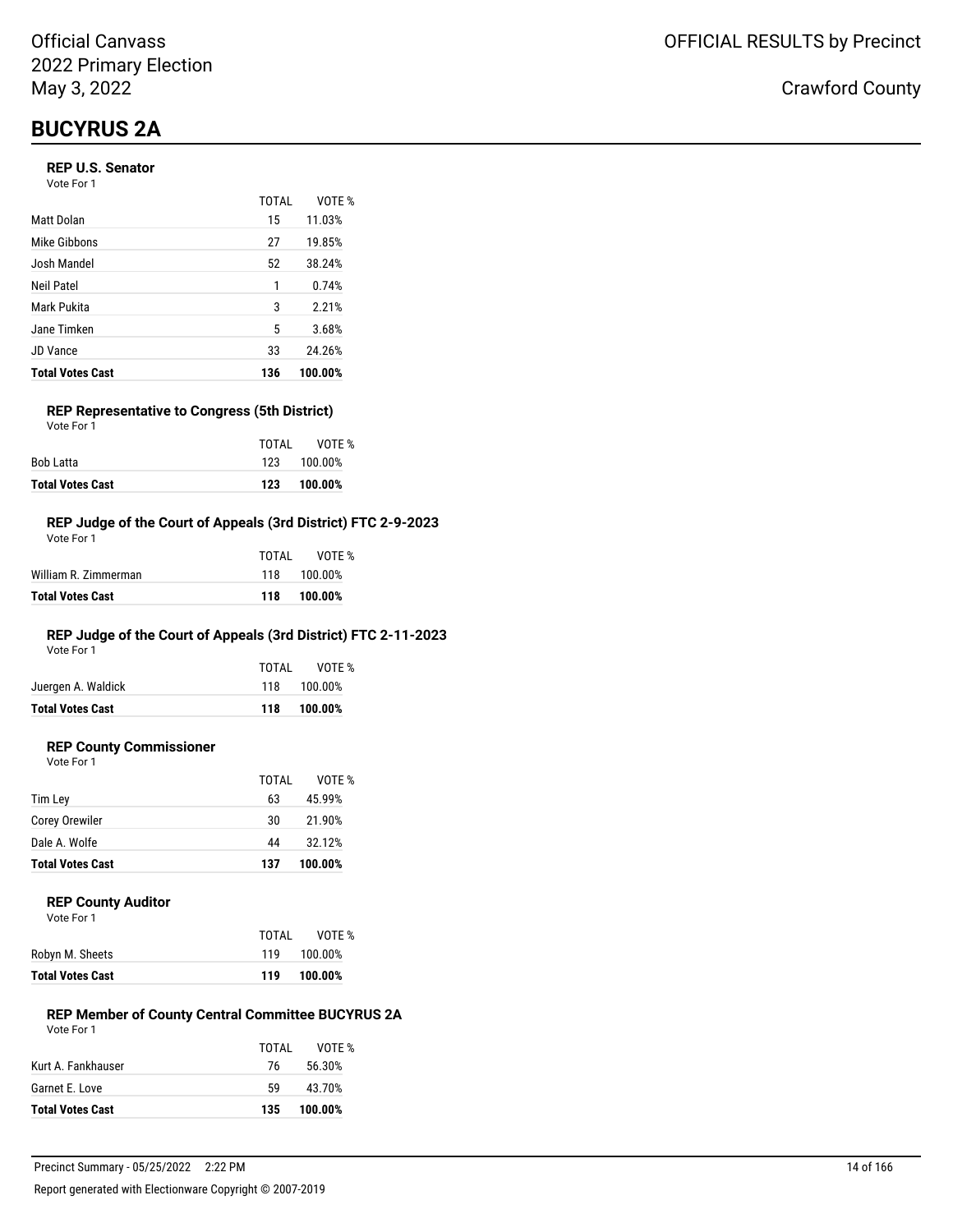## **BUCYRUS 2A**

### **1 Crawford Park District**

| <b>Total Votes Cast</b> | 173   | 100.00% |
|-------------------------|-------|---------|
| AGAINST THE TAX LEVY    | 77    | 44.51%  |
| FOR THE TAX LEVY        | 96.   | 55.49%  |
| Vote For 1              | TOTAL | VOTF %  |
|                         |       |         |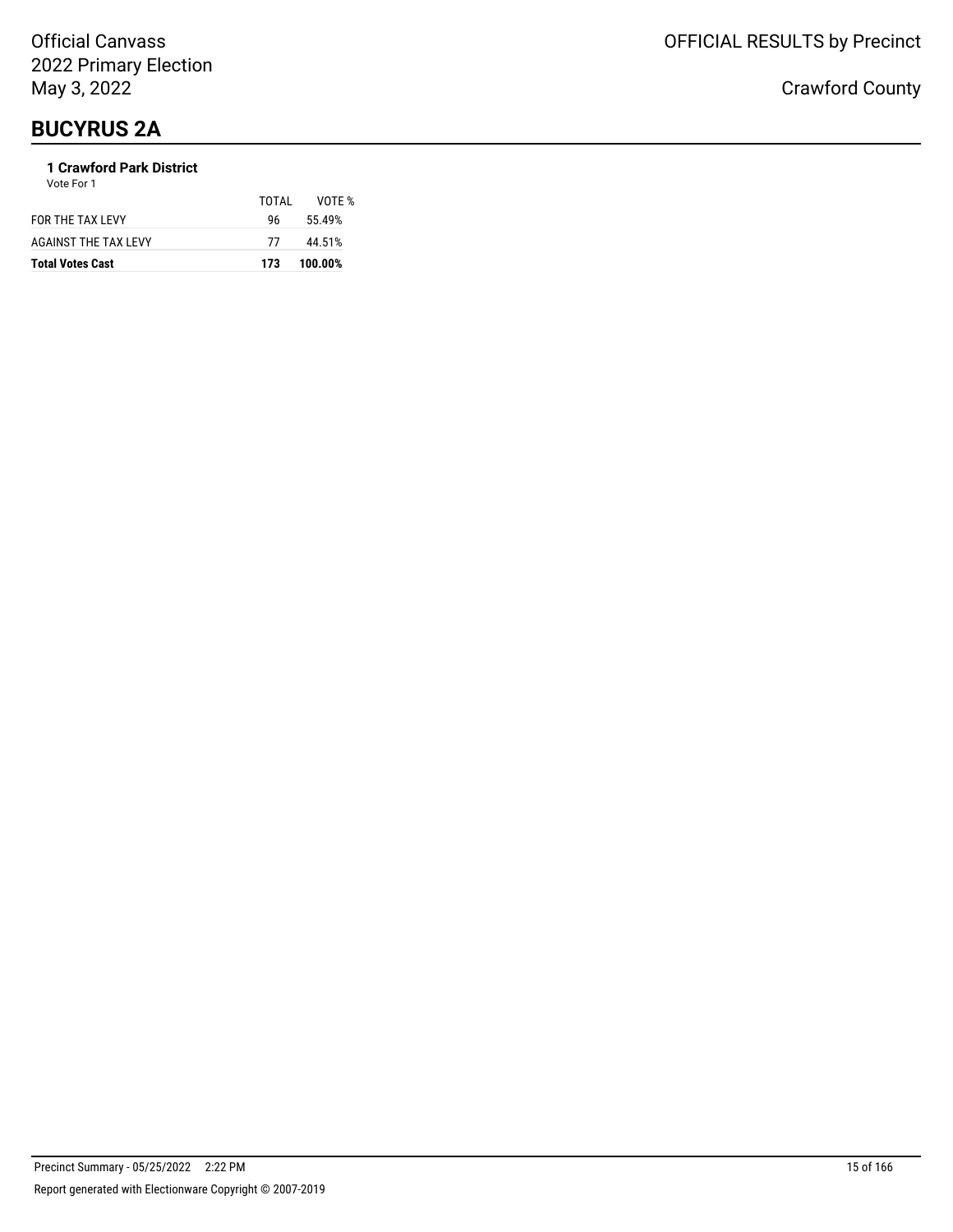| <b>Statistics</b>                                            | <b>TOTAL</b>       |                   |
|--------------------------------------------------------------|--------------------|-------------------|
| Voter Turnout - Total                                        | 29.89%             |                   |
| <b>DEM Governor and Lt. Governor</b><br>Vote For 1           |                    |                   |
|                                                              | <b>TOTAL</b><br>12 | VOTE %            |
| Cranley/Fedor<br>Whaley/Stephens                             | 25                 | 32.43%<br>67.57%  |
| <b>Total Votes Cast</b>                                      | 37                 | 100.00%           |
| <b>DEM Attorney General</b><br>Vote For 1                    |                    |                   |
| Jeffrey A. Crossman                                          | <b>TOTAL</b><br>30 | VOTE %<br>100.00% |
| <b>Total Votes Cast</b>                                      | 30                 | 100.00%           |
| <b>DEM Auditor of State</b><br>Vote For 1                    |                    |                   |
| <b>Taylor Sappington</b>                                     | TOTAL<br>32        | VOTE %<br>100.00% |
| <b>Total Votes Cast</b>                                      | 32                 | 100.00%           |
| <b>DEM Secretary of State</b><br>Vote For 1<br>Chelsea Clark | TOTAL<br>35        | VOTE %<br>100.00% |
| <b>Total Votes Cast</b>                                      | 35                 | 100.00%           |
| <b>DEM Treasurer of State</b><br>Vote For 1                  | TOTAL              | VOTE %            |
| Scott Schertzer                                              | 33                 | 100.00%           |
| <b>Total Votes Cast</b>                                      | 33                 | 100.00%           |
| DEM Chief Justice of the Supreme Court<br>Vote For 1         |                    |                   |
| Jennifer Brunner                                             | <b>TOTAL</b><br>34 | VOTE %<br>100.00% |
| <b>Total Votes Cast</b>                                      | 34                 | 100.00%           |
| <b>DEM Justice of the Supreme Court</b><br>Vote For 1        | <b>TOTAL</b>       | VOTE %            |
| Terri Jamison                                                | 32                 | 100.00%           |
| <b>Total Votes Cast</b>                                      | 32                 | 100.00%           |
| <b>DEM Justice of the Supreme Court</b><br>Vote For 1        |                    |                   |
|                                                              | <b>TOTAL</b>       | VOTE %            |
| Marilyn Zayas                                                | 31                 | 100.00%           |
| <b>Total Votes Cast</b>                                      | 31                 | 100.00%           |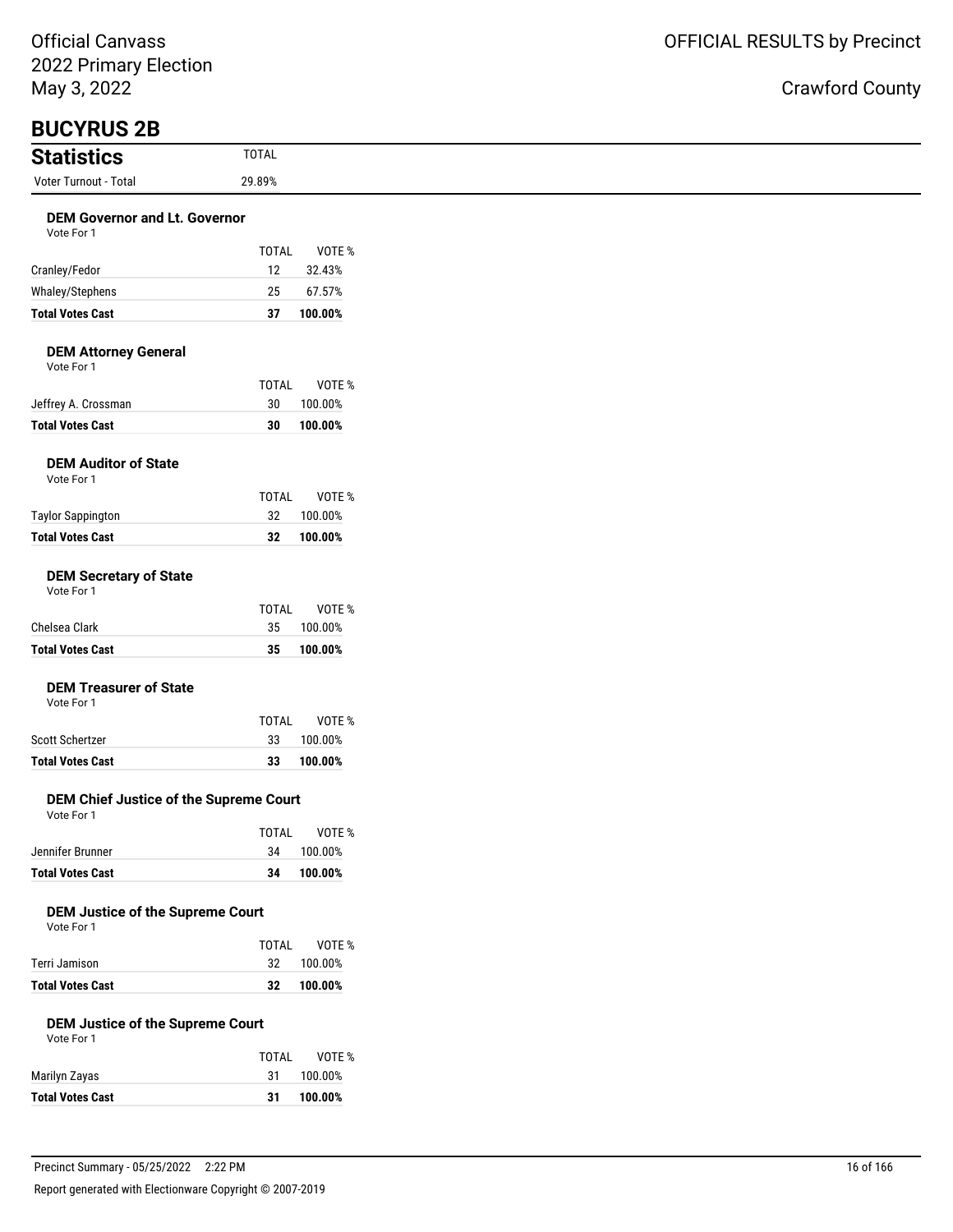#### **DEM U.S. Senator**

| <b>Total Votes Cast</b> | 39    | 100.00% |
|-------------------------|-------|---------|
| Tim Ryan                | 27    | 69.23%  |
| Traci TJ Johnson        | 2     | 5.13%   |
| Morgan Harper           | 10    | 25.64%  |
|                         | TOTAI | VOTE %  |
| Vote For 1              |       |         |

#### **DEM Representative to Congress (5th District)** Vote For 1

| <b>Total Votes Cast</b> | 35    | 100.00% |
|-------------------------|-------|---------|
| <b>Craig Swartz</b>     | 29    | 82.86%  |
| Martin Heberling III    | 6.    | 17.14%  |
|                         | TOTAL | VOTE %  |
| VULE FUI I              |       |         |

#### **DEM Judge of the Court of Appeals (3rd District) FTC 2-9-2023**

Vote For 1

|                         | TOTAL | VOTE % |
|-------------------------|-------|--------|
| No Valid Petition Filed |       |        |
| Total Votes Cast        | n     |        |

#### **DEM Judge of the Court of Appeals (3rd District) FTC 2-11-2023**

| <b>Total Votes Cast</b> | 0     |        |
|-------------------------|-------|--------|
| No Valid Petition Filed | O     |        |
|                         | TOTAI | VOTF % |
| Vote For 1              |       |        |

#### **DEM County Commissioner**  $\sim$ te Fo

| <b>Total Votes Cast</b> | o     |        |
|-------------------------|-------|--------|
| No Valid Petition Filed |       |        |
|                         | TOTAL | VOTE % |
| VOLE FOI T              |       |        |

#### **DEM County Auditor**

Vote For 1

|                         | TOTAL | VOTE % |
|-------------------------|-------|--------|
| No Valid Petition Filed |       |        |
| <b>Total Votes Cast</b> | o     |        |

### **REP Governor and Lt. Governor**

|                         | TOTAL | VOTF %  |
|-------------------------|-------|---------|
| Blystone/Workman        | 37    | 17.45%  |
| DeWine/Husted           | 98    | 46.23%  |
| Hood/Keller             | 11    | 5.19%   |
| Renacci/Knopp           | 66    | 31.13%  |
| <b>Total Votes Cast</b> | 212   | 100.00% |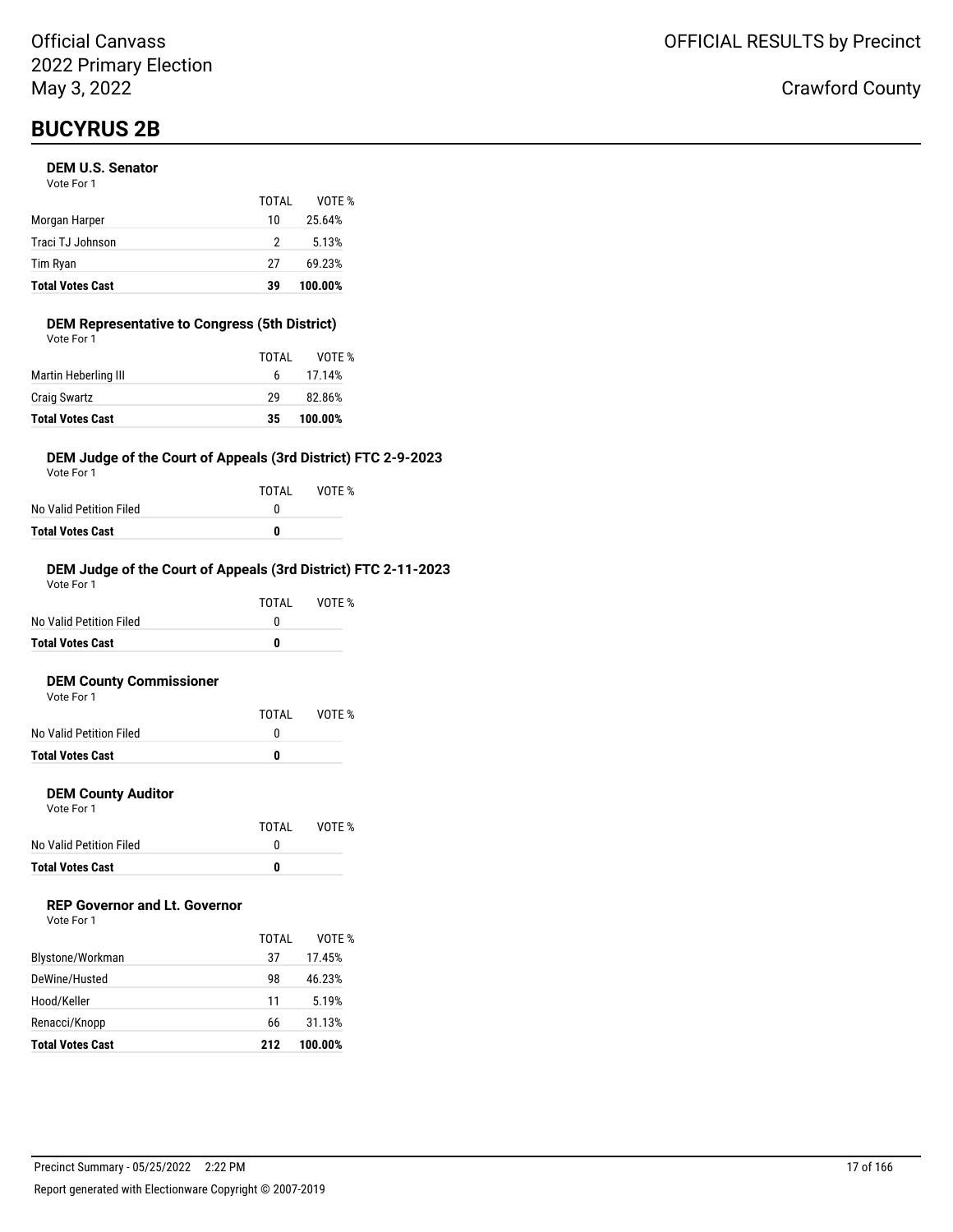#### **REP Attorney General**

| Vote For 1 |  |
|------------|--|
|------------|--|

| Dave Yost               | TOTAI | VOTE %<br>184 100.00% |
|-------------------------|-------|-----------------------|
| <b>Total Votes Cast</b> | 184   | 100.00%               |

#### **REP Auditor of State**

Vote For 1

|                  | TOTAI | VOTE %      |
|------------------|-------|-------------|
| Keith Faber      |       | 177 100.00% |
| Total Votes Cast | 177   | 100.00%     |

#### **REP Secretary of State**

| <b>Total Votes Cast</b> | 189   | 100.00% |
|-------------------------|-------|---------|
| Frank LaRose            | 120   | 63.49%  |
| John Adams              | 69    | 36.51%  |
|                         | TOTAL | VOTE %  |
| Vote For 1              |       |         |

#### **REP Treasurer of State**

Vote For 1

|                         | TOTAL | VOTE %      |
|-------------------------|-------|-------------|
| Robert Sprague          |       | 175 100.00% |
| <b>Total Votes Cast</b> |       | 175 100.00% |

#### **REP Chief Justice of the Supreme Court**

| Vote For 1 |  |
|------------|--|
|------------|--|

| Total Votes Cast  | 180   | 100.00% |
|-------------------|-------|---------|
| Sharon L. Kennedy | 180.  | 100.00% |
|                   | TOTAI | VOTE %  |

#### **REP Justice of the Supreme Court**

Vote For 1

| <b>Total Votes Cast</b> |       | 174 100.00% |
|-------------------------|-------|-------------|
| Pat Fischer             |       | 174 100.00% |
|                         | TOTAI | VOTE %      |

#### **REP Justice of the Supreme Court**

| <b>Total Votes Cast</b> | 100.00%<br>161 |        |
|-------------------------|----------------|--------|
| Pat DeWine              | 100.00%<br>161 |        |
|                         | TOTAL          | VOTE % |
| Vote For 1              |                |        |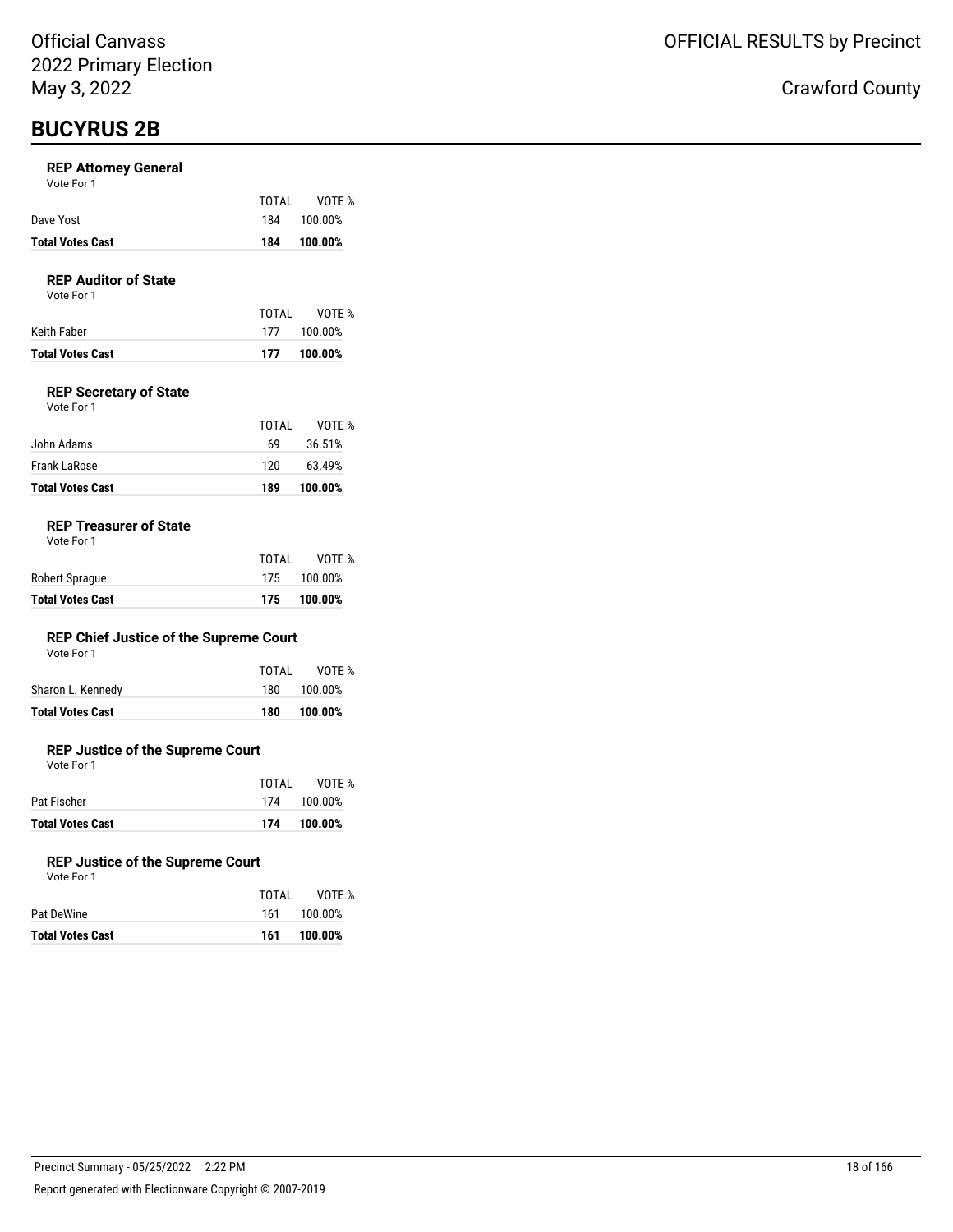#### **REP U.S. Senator**

Vote For 1

|                         | TOTAI | VOTE %  |
|-------------------------|-------|---------|
| Matt Dolan              | 43    | 20.57%  |
| Mike Gibbons            | 24    | 11.48%  |
| Josh Mandel             | 58    | 27.75%  |
| Neil Patel              | 7     | 3.35%   |
| Mark Pukita             | 1     | 0.48%   |
| Jane Timken             | 25    | 11.96%  |
| JD Vance                | 51    | 24.40%  |
| <b>Total Votes Cast</b> | 209   | 100.00% |

#### **REP Representative to Congress (5th District)** Vote For 1

|                         | TOTAI | VOTE %  |
|-------------------------|-------|---------|
| Bob Latta               | 181   | 100.00% |
| <b>Total Votes Cast</b> | 181   | 100.00% |

#### **REP Judge of the Court of Appeals (3rd District) FTC 2-9-2023**

| <b>Total Votes Cast</b> | 179   | 100.00%     |
|-------------------------|-------|-------------|
| William R. Zimmerman    |       | 179 100.00% |
|                         | TOTAL | VOTF %      |
| Vote For 1              |       |             |

### **REP Judge of the Court of Appeals (3rd District) FTC 2-11-2023**

Vote For 1

| <b>Total Votes Cast</b> | 168   | 100.00%     |
|-------------------------|-------|-------------|
| Juergen A. Waldick      |       | 168 100.00% |
|                         | TOTAI | VOTE %      |

### **REP County Commissioner**

Vote For 1

|                         | TOTAL | VOTE %  |
|-------------------------|-------|---------|
| Tim Ley                 | 97    | 46.86%  |
| <b>Corey Orewiler</b>   | 47    | 22.71%  |
| Dale A. Wolfe           | 63    | 30.43%  |
| <b>Total Votes Cast</b> | 207   | 100.00% |

#### **REP County Auditor**

| Vote For 1 |  |  |
|------------|--|--|
|            |  |  |
|            |  |  |

|     | VOTE %  |
|-----|---------|
| 180 | 100.00% |
| 180 | 100.00% |
|     | TOTAI   |

#### **REP Member of County Central Committee BUCYRUS 2B** Vote For 1

|                          | TOTAL | VOTE %  |
|--------------------------|-------|---------|
| Eric H. Griebling        | 148   | 76.68%  |
| Carolyn J Flynn Shireman | 45    | 23.32%  |
| <b>Total Votes Cast</b>  | 193   | 100.00% |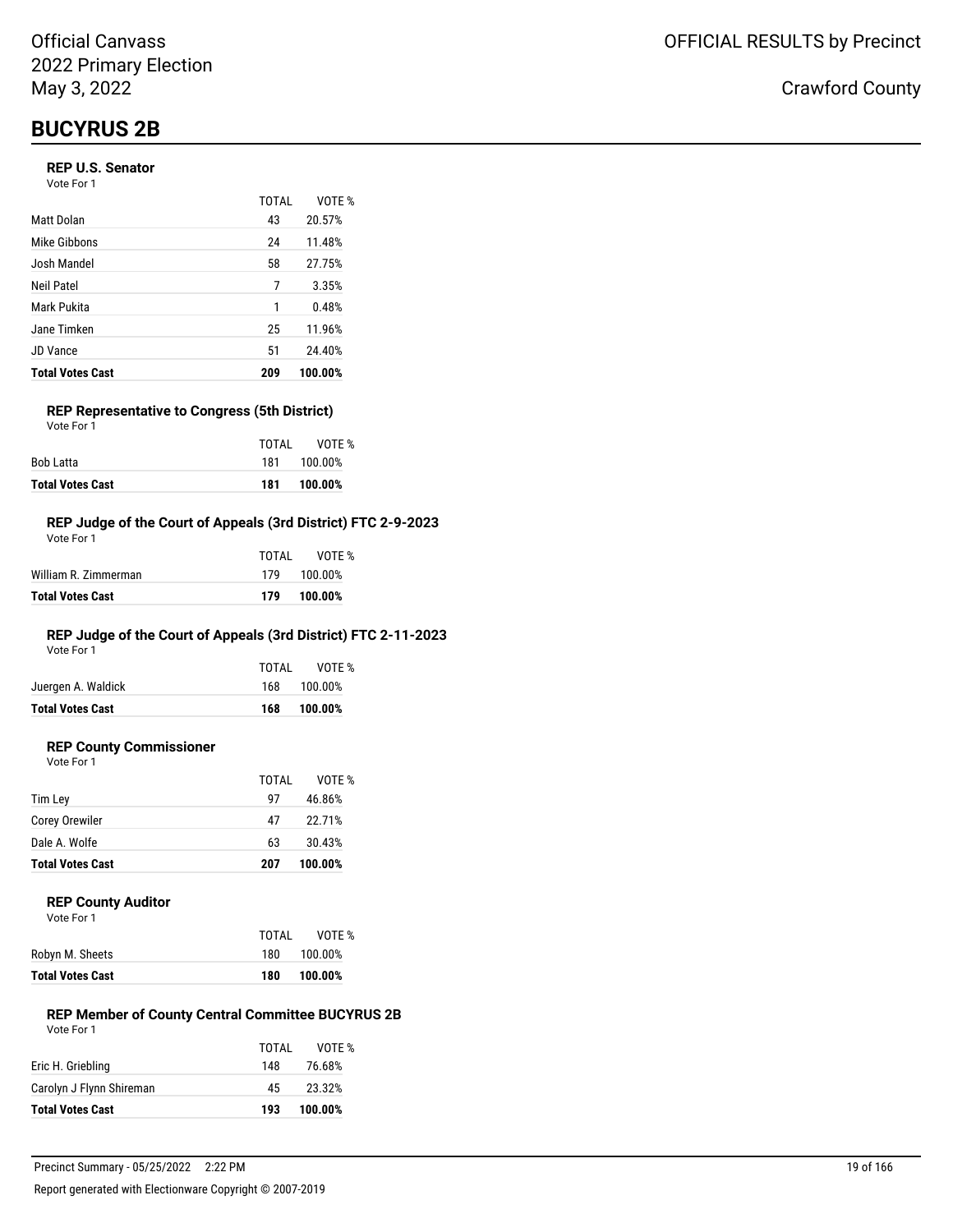### **1 Crawford Park District**

| <b>Total Votes Cast</b> | 256   | 100.00% |
|-------------------------|-------|---------|
| AGAINST THE TAX LEVY    | 88    | 34.38%  |
| FOR THE TAX LEVY        | 168   | 65.62%  |
|                         | TOTAL | VOTE %  |
| Vote For 1              |       |         |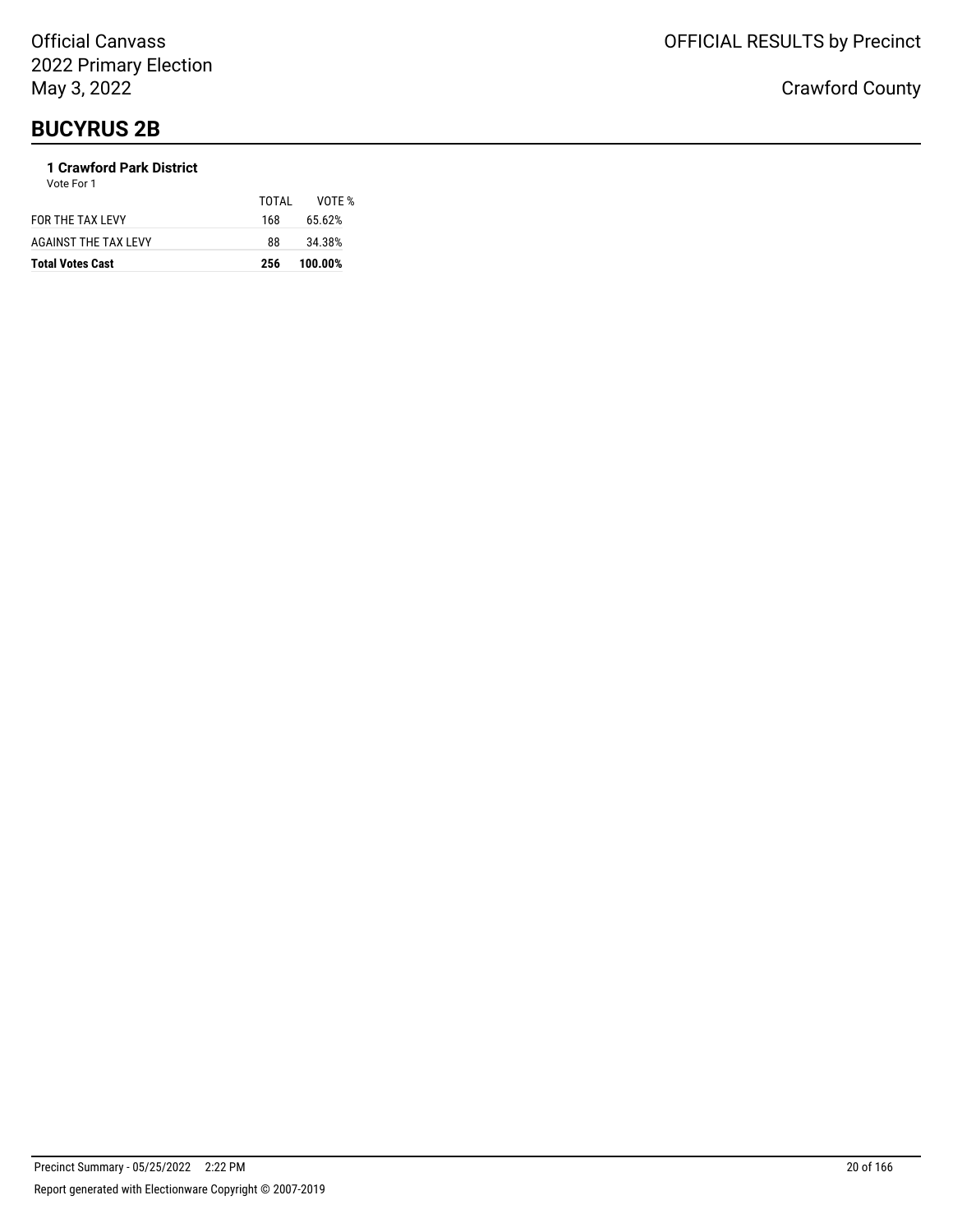| May 3, 2022                                           |                    |                    |
|-------------------------------------------------------|--------------------|--------------------|
| <b>BUCYRUS 3A</b>                                     |                    |                    |
| <b>Statistics</b>                                     | <b>TOTAL</b>       |                    |
| Voter Turnout - Total                                 | 29.80%             |                    |
| <b>DEM Governor and Lt. Governor</b><br>Vote For 1    |                    |                    |
|                                                       | <b>TOTAL</b>       | VOTE %             |
| Cranley/Fedor                                         | 10                 | 25.64%             |
| Whaley/Stephens                                       | 29                 | 74.36%             |
| <b>Total Votes Cast</b>                               | 39                 | 100.00%            |
| <b>DEM Attorney General</b><br>Vote For 1             |                    |                    |
|                                                       | <b>TOTAL</b>       | VOTE %             |
| Jeffrey A. Crossman                                   | 32                 | 100.00%            |
| <b>Total Votes Cast</b>                               | 32                 | 100.00%            |
| <b>DEM Auditor of State</b><br>Vote For 1             |                    |                    |
|                                                       | <b>TOTAL</b>       | VOTE %             |
| <b>Taylor Sappington</b>                              | 31                 | 100.00%            |
| <b>Total Votes Cast</b>                               | 31                 | 100.00%            |
| <b>DEM Secretary of State</b><br>Vote For 1           |                    |                    |
| Chelsea Clark                                         | <b>TOTAL</b>       | VOTE %             |
| <b>Total Votes Cast</b>                               | 33<br>33           | 100.00%<br>100.00% |
|                                                       |                    |                    |
| <b>DEM Treasurer of State</b><br>Vote For 1           |                    |                    |
|                                                       | <b>TOTAL</b>       | VOTE %             |
| Scott Schertzer                                       | 31                 | 100.00%            |
| <b>Total Votes Cast</b>                               | 31                 | 100.00%            |
| DEM Chief Justice of the Supreme Court<br>Vote For 1  |                    |                    |
|                                                       | <b>TOTAL</b>       | VOTE %             |
| Jennifer Brunner                                      | 37                 | 100.00%            |
| <b>Total Votes Cast</b>                               | 37                 | 100.00%            |
| <b>DEM Justice of the Supreme Court</b><br>Vote For 1 |                    |                    |
| Terri Jamison                                         | <b>TOTAL</b><br>33 | VOTE %<br>100.00%  |
| <b>Total Votes Cast</b>                               | 33                 | 100.00%            |
| <b>DEM Justice of the Supreme Court</b><br>Vote For 1 |                    |                    |
|                                                       | <b>TOTAL</b>       | VOTE %             |
| Marilyn Zayas                                         | 32                 | 100.00%            |
| <b>Total Votes Cast</b>                               | 32                 | 100.00%            |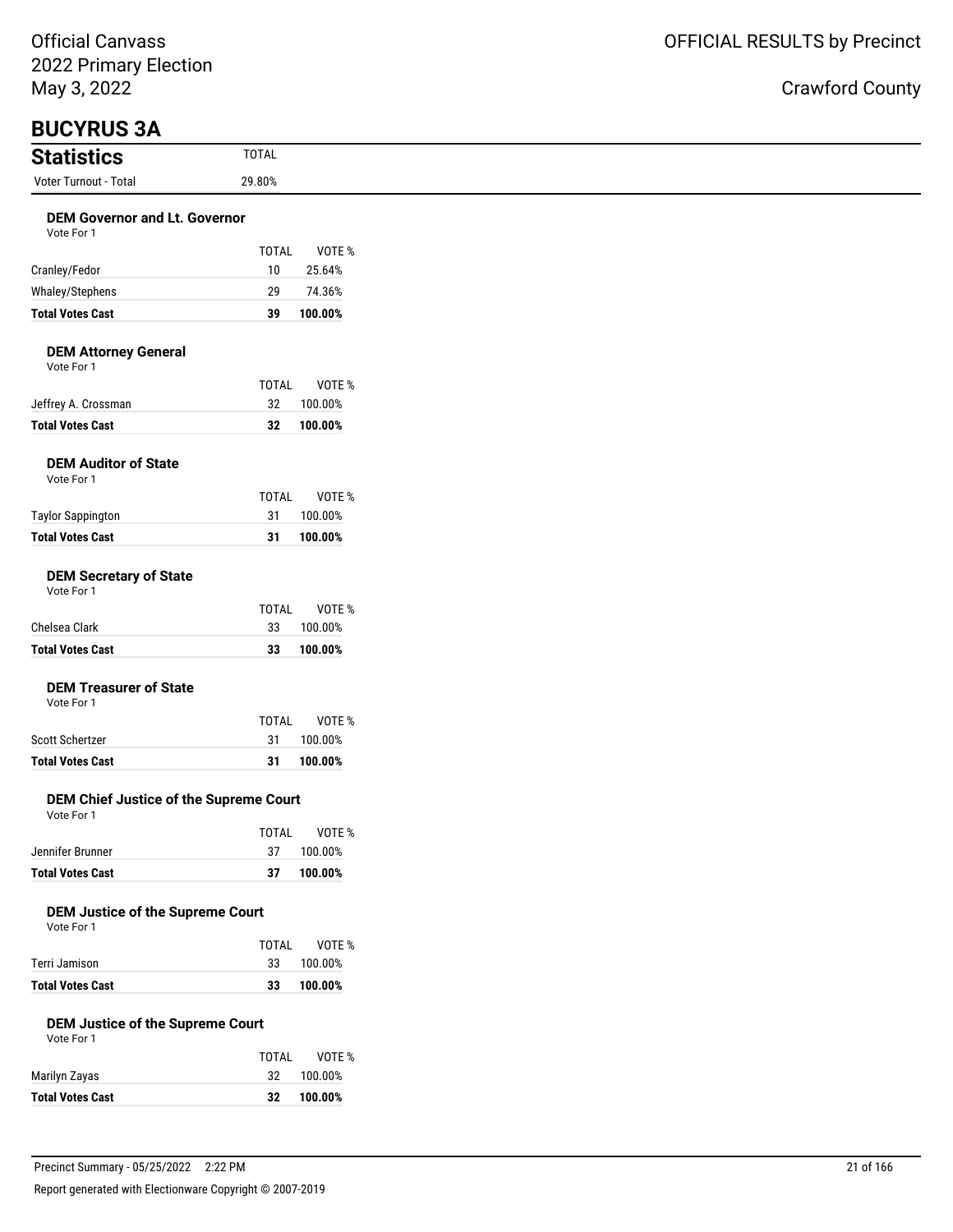## **BUCYRUS 3A**

#### **DEM U.S. Senator**

| <b>Total Votes Cast</b> | 39    | 100.00% |
|-------------------------|-------|---------|
| Tim Ryan                | 31    | 79.49%  |
| Traci TJ Johnson        | 2     | 5.13%   |
| Morgan Harper           | 6     | 15.38%  |
|                         | TOTAI | VOTE %  |
| Vote For 1              |       |         |

#### **DEM Representative to Congress (5th District)** Vote For 1

| <b>Total Votes Cast</b> | 34    | 100.00% |
|-------------------------|-------|---------|
| <b>Craig Swartz</b>     | 30    | 88.24%  |
| Martin Heberling III    |       | 11.76%  |
|                         | TOTAL | VOTF %  |
| VULE FUI I              |       |         |

#### **DEM Judge of the Court of Appeals (3rd District) FTC 2-9-2023**

Vote For 1

|                         | TOTAI | VOTE % |
|-------------------------|-------|--------|
| No Valid Petition Filed |       |        |
| Total Votes Cast        | n     |        |

#### **DEM Judge of the Court of Appeals (3rd District) FTC 2-11-2023**

| <b>Total Votes Cast</b> | 0     |        |
|-------------------------|-------|--------|
| No Valid Petition Filed | O     |        |
|                         | TOTAI | VOTF % |
| Vote For 1              |       |        |

#### **DEM County Commissioner**  $V \cap$ te

| <b>Total Votes Cast</b> | n     |        |
|-------------------------|-------|--------|
| No Valid Petition Filed |       |        |
|                         | TOTAL | VOTE % |
| VOTE FOL L              |       |        |

#### **DEM County Auditor**

Vote For 1

|                         | TOTAL | VOTE % |
|-------------------------|-------|--------|
| No Valid Petition Filed |       |        |
| <b>Total Votes Cast</b> | o     |        |

### **REP Governor and Lt. Governor**

| Vote For 1 |  |
|------------|--|
|------------|--|

| Renacci/Knopp<br><b>Total Votes Cast</b> | 39<br>144   | 27.08%<br>100.00% |
|------------------------------------------|-------------|-------------------|
| Hood/Keller                              | 2           | 1.39%             |
| DeWine/Husted                            | 62          | 43.06%            |
| Blystone/Workman                         | TOTAI<br>41 | VOTF %<br>28.47%  |
|                                          |             |                   |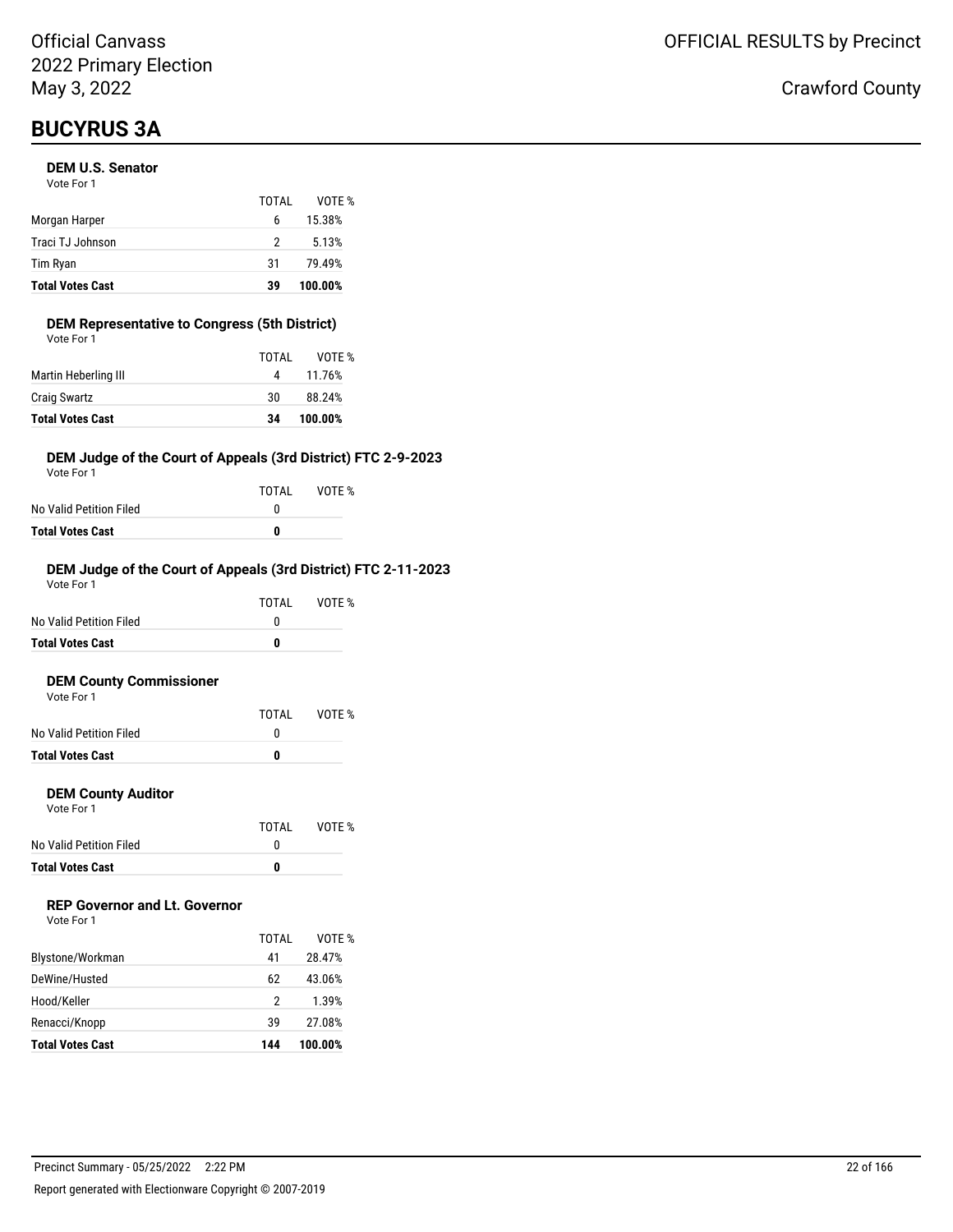## **BUCYRUS 3A**

#### **REP Attorney General**

| Vote For 1 |  |  |
|------------|--|--|
|------------|--|--|

| <b>Total Votes Cast</b> |       | 135 100.00% |
|-------------------------|-------|-------------|
| Dave Yost               |       | 135 100.00% |
|                         | TOTAI | VOTE %      |

### **REP Auditor of State**

Vote For 1

| Total Votes Cast |       | 126 100.00% |
|------------------|-------|-------------|
| Keith Faber      |       | 126 100.00% |
|                  | TOTAI | VOTE %      |

#### **REP Secretary of State**

| Vote For 1 |  |  |
|------------|--|--|
|            |  |  |

| <b>Total Votes Cast</b> | 134   | 100.00% |
|-------------------------|-------|---------|
| Frank LaRose            | 87    | 64.93%  |
| John Adams              | 47    | 35.07%  |
|                         | TOTAL | VOTF %  |

#### **REP Treasurer of State**

| <b>Total Votes Cast</b> | 130   | 100.00% |
|-------------------------|-------|---------|
| Robert Sprague          | 130   | 100.00% |
|                         | TOTAL | VOTE %  |

#### **REP Chief Justice of the Supreme Court**

| Vote For 1 |  |
|------------|--|
|------------|--|

| Total Votes Cast  | 131   | 100.00%     |
|-------------------|-------|-------------|
| Sharon L. Kennedy |       | 131 100.00% |
|                   | TOTAI | VOTE %      |

#### **REP Justice of the Supreme Court**

Vote For 1

| Pat Fischer             |     | 130 100.00% |
|-------------------------|-----|-------------|
| <b>Total Votes Cast</b> | 130 | 100.00%     |

#### **REP Justice of the Supreme Court**

| Vote For 1 |
|------------|
|------------|

|                  | TOTAL | VOTE %      |
|------------------|-------|-------------|
| Pat DeWine       |       | 114 100.00% |
| Total Votes Cast | 114   | 100.00%     |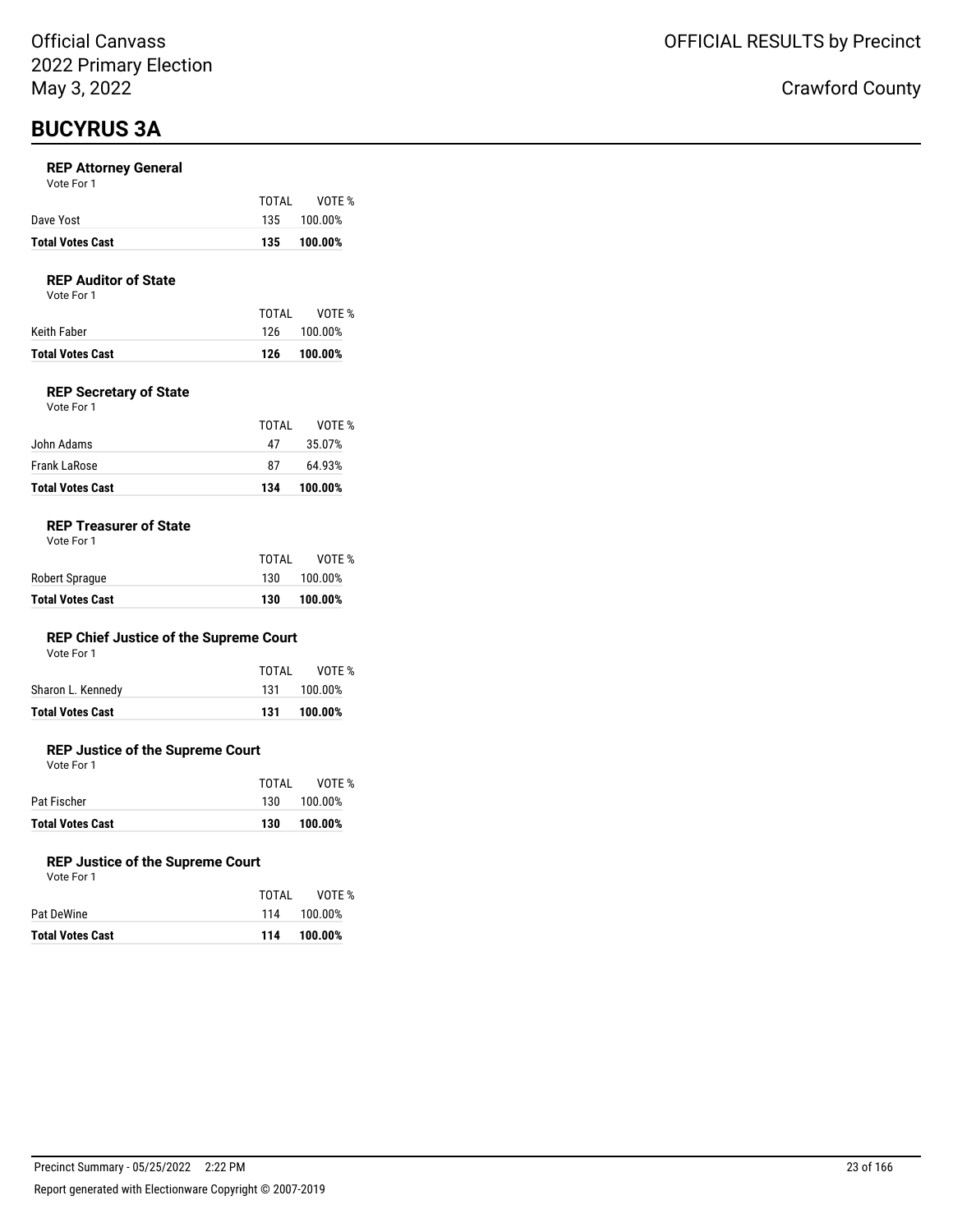## **BUCYRUS 3A**

#### **REP U.S. Senator**

Vote For 1

|                         | <b>TOTAL</b> | VOTE %  |
|-------------------------|--------------|---------|
| Matt Dolan              | 24           | 16.44%  |
| Mike Gibbons            | 14           | 9.59%   |
| Josh Mandel             | 41           | 28.08%  |
| Neil Patel              | 0            | 0.00%   |
| Mark Pukita             | 2            | 1.37%   |
| Jane Timken             | 11           | 7.53%   |
| <b>JD Vance</b>         | 54           | 36.99%  |
| <b>Total Votes Cast</b> | 146          | 100.00% |

#### **REP Representative to Congress (5th District)** Vote For 1

| <b>Total Votes Cast</b> | 128   | 100.00%     |
|-------------------------|-------|-------------|
| Bob Latta               |       | 128 100.00% |
|                         | TOTAL | VOTE %      |

#### **REP Judge of the Court of Appeals (3rd District) FTC 2-9-2023**

| Total Votes Cast     | 124   | 100.00%     |
|----------------------|-------|-------------|
| William R. Zimmerman |       | 124 100.00% |
|                      | TOTAL | VOTF %      |
| Vote For 1           |       |             |

### **REP Judge of the Court of Appeals (3rd District) FTC 2-11-2023**

Vote For 1

| <b>Total Votes Cast</b> |       | 122 100.00% |
|-------------------------|-------|-------------|
| Juergen A. Waldick      |       | 122 100.00% |
|                         | TOTAI | VOTE %      |

### **REP County Commissioner**

Vote For 1

|                         | TOTAL | VOTE %  |
|-------------------------|-------|---------|
| Tim Ley                 | 75    | 51.37%  |
| Corey Orewiler          | 22    | 15.07%  |
| Dale A. Wolfe           | 49    | 33.56%  |
| <b>Total Votes Cast</b> | 146   | 100.00% |

#### **REP County Auditor**

| Vote For 1 |  |
|------------|--|
|------------|--|

| TOTAI | VOTE %  |
|-------|---------|
| 129   | 100.00% |
| 129   | 100.00% |
|       |         |

#### **REP Member of County Central Committee BUCYRUS 3A** Vote For 1

| TOTAI | VOTE %      |
|-------|-------------|
|       | 124 100.00% |
| 124   | 100.00%     |
|       |             |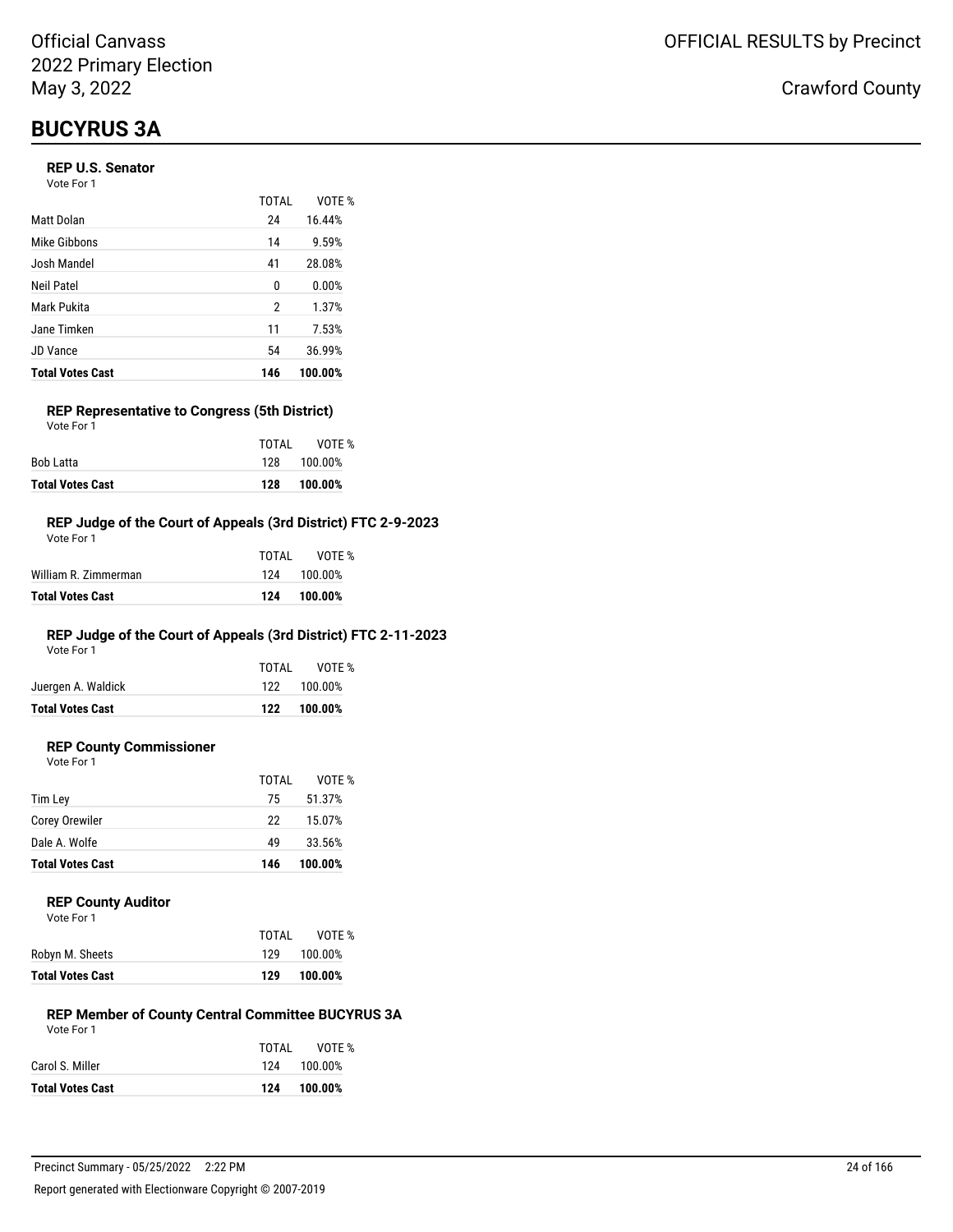## **BUCYRUS 3A**

#### **1 Crawford Park District** Vote For 1

| <b>Total Votes Cast</b>     | 191   | 100.00% |
|-----------------------------|-------|---------|
| <b>AGAINST THE TAX LEVY</b> | 52.   | 27.23%  |
| FOR THE TAX LEVY            | 139   | 72.77%  |
|                             | TOTAL | VOTF %  |
| .                           |       |         |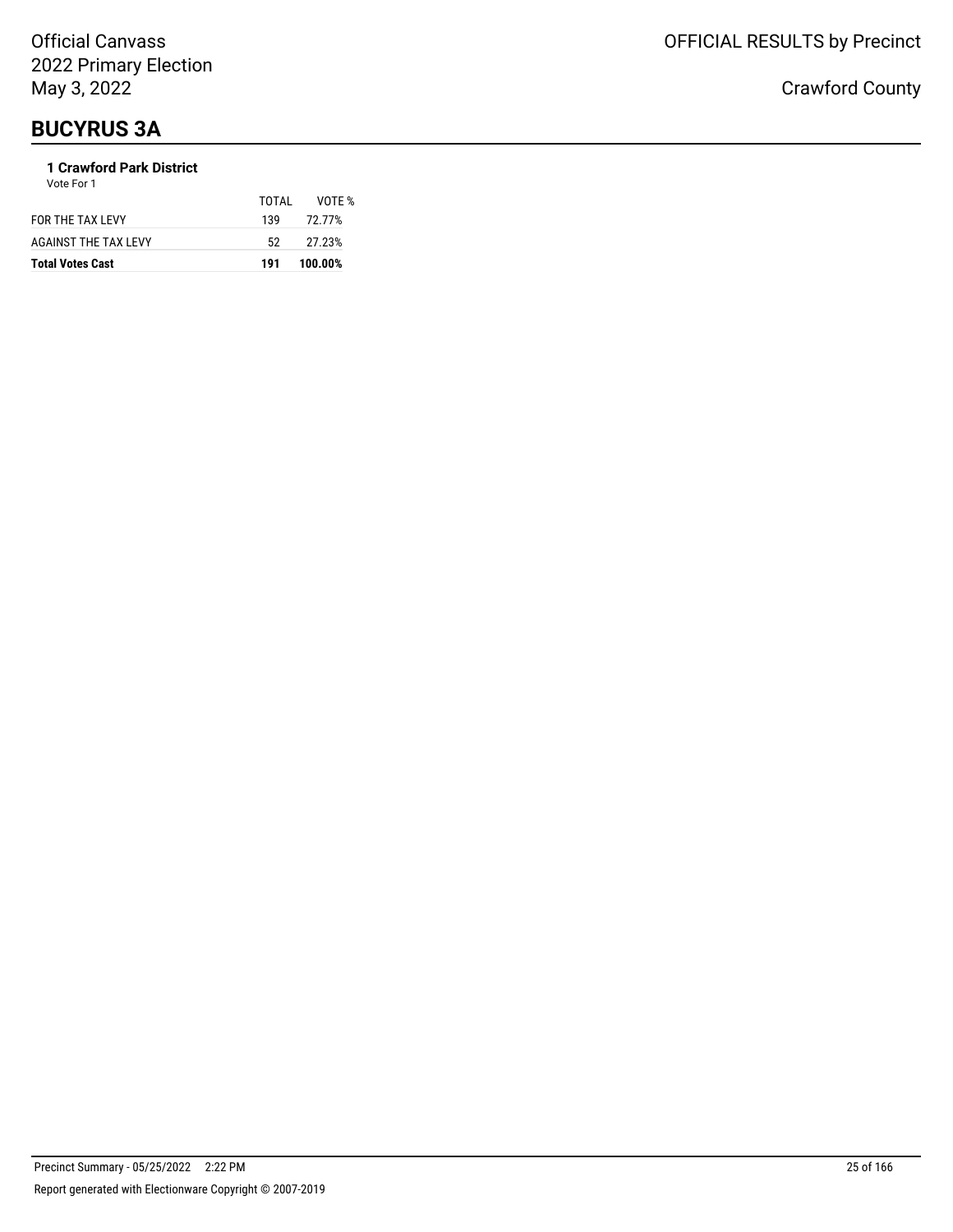| May 3, 2022                                           |                    |                   |
|-------------------------------------------------------|--------------------|-------------------|
| <b>BUCYRUS 3B</b>                                     |                    |                   |
| <b>Statistics</b>                                     | <b>TOTAL</b>       |                   |
| Voter Turnout - Total                                 | 20.19%             |                   |
| <b>DEM Governor and Lt. Governor</b><br>Vote For 1    |                    |                   |
|                                                       | <b>TOTAL</b>       | VOTE %            |
| Cranley/Fedor                                         | 8                  | 29.63%            |
| Whaley/Stephens                                       | 19                 | 70.37%            |
| <b>Total Votes Cast</b>                               | 27                 | 100.00%           |
| <b>DEM Attorney General</b><br>Vote For 1             |                    |                   |
|                                                       | <b>TOTAL</b>       | VOTE %            |
| Jeffrey A. Crossman                                   | 24                 | 100.00%           |
| <b>Total Votes Cast</b>                               | 24                 | 100.00%           |
| <b>DEM Auditor of State</b><br>Vote For 1             |                    |                   |
|                                                       | <b>TOTAL</b>       | VOTE %            |
| <b>Taylor Sappington</b>                              | 24                 | 100.00%           |
| <b>Total Votes Cast</b>                               | 24                 | 100.00%           |
| <b>DEM Secretary of State</b><br>Vote For 1           |                    |                   |
| Chelsea Clark                                         | <b>TOTAL</b><br>25 | VOTE %<br>100.00% |
| <b>Total Votes Cast</b>                               | 25                 | 100.00%           |
| <b>DEM Treasurer of State</b><br>Vote For 1           | <b>TOTAL</b>       | VOTE %            |
| Scott Schertzer                                       | 25                 | 100.00%           |
| <b>Total Votes Cast</b>                               | 25                 | 100.00%           |
| DEM Chief Justice of the Supreme Court<br>Vote For 1  |                    |                   |
|                                                       | <b>TOTAL</b>       | VOTE %            |
| Jennifer Brunner                                      | 27                 | 100.00%           |
| <b>Total Votes Cast</b>                               | 27                 | 100.00%           |
| <b>DEM Justice of the Supreme Court</b><br>Vote For 1 | <b>TOTAL</b>       | VOTE %            |
| Terri Jamison                                         | 25                 | 100.00%           |
| <b>Total Votes Cast</b>                               | 25                 | 100.00%           |
| <b>DEM Justice of the Supreme Court</b><br>Vote For 1 |                    |                   |
|                                                       | <b>TOTAL</b>       | VOTE %            |
| Marilyn Zayas                                         | 24                 | 100.00%           |
| <b>Total Votes Cast</b>                               | 24                 | 100.00%           |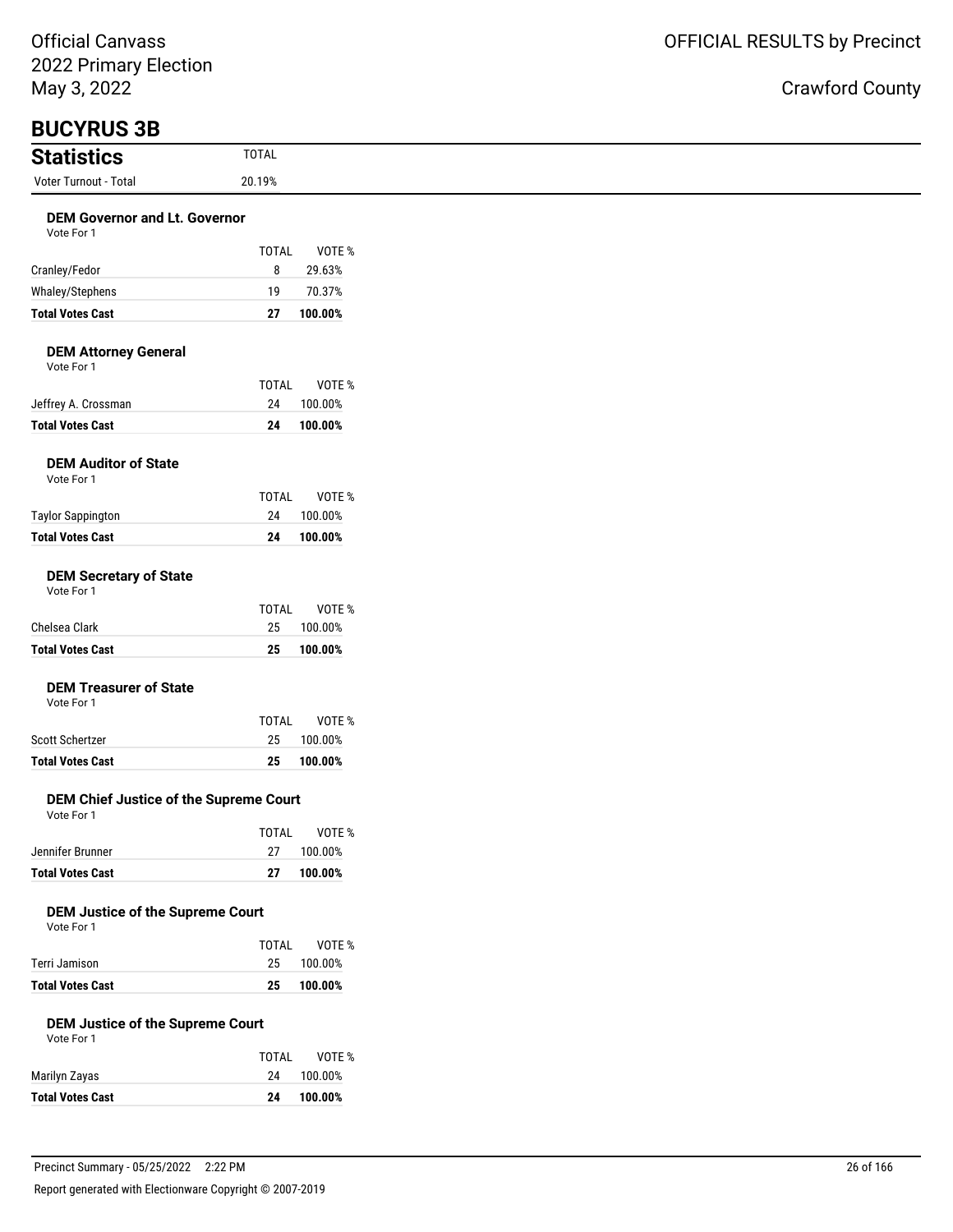## **BUCYRUS 3B**

#### **DEM U.S. Senator**

| <b>Total Votes Cast</b> | 30    | 100.00% |
|-------------------------|-------|---------|
| Tim Ryan                | 21    | 70.00%  |
| Traci TJ Johnson        | 5     | 16.67%  |
| Morgan Harper           | 4     | 13.33%  |
|                         | TOTAI | VOTF %  |
| Vote For 1              |       |         |

### **DEM Representative to Congress (5th District)**

| <b>Total Votes Cast</b> | 27    | 100.00% |
|-------------------------|-------|---------|
| <b>Craig Swartz</b>     | 20    | 74.07%  |
| Martin Heberling III    | 7     | 25.93%  |
|                         | TOTAL | VOTF %  |
| Vote For 1              |       |         |

#### **DEM Judge of the Court of Appeals (3rd District) FTC 2-9-2023**

Vote For 1

|                         | TOTAL | VOTE % |
|-------------------------|-------|--------|
| No Valid Petition Filed |       |        |
| Total Votes Cast        | n     |        |

#### **DEM Judge of the Court of Appeals (3rd District) FTC 2-11-2023** Vote For 1

|                         | TOTAL | VOTF % |
|-------------------------|-------|--------|
| No Valid Petition Filed |       |        |
| <b>Total Votes Cast</b> | 0     |        |
|                         |       |        |

#### **DEM County Commissioner**  $V \cap$ te

| <b>Total Votes Cast</b> | O     |        |
|-------------------------|-------|--------|
| No Valid Petition Filed |       |        |
|                         | TOTAL | VOTE % |
| VOLE FOI T              |       |        |

#### **DEM County Auditor**

Vote For 1

|                         | TOTAL | VOTE % |
|-------------------------|-------|--------|
| No Valid Petition Filed |       |        |
| <b>Total Votes Cast</b> | o     |        |

### **REP Governor and Lt. Governor**

| Vote For 1 |  |
|------------|--|
|------------|--|

|                         | TOTAI | VOTF %  |
|-------------------------|-------|---------|
| Blystone/Workman        | 43    | 32.82%  |
| DeWine/Husted           | 56    | 42.75%  |
| Hood/Keller             | 5     | 3.82%   |
| Renacci/Knopp           | 27    | 20.61%  |
| <b>Total Votes Cast</b> | 131   | 100.00% |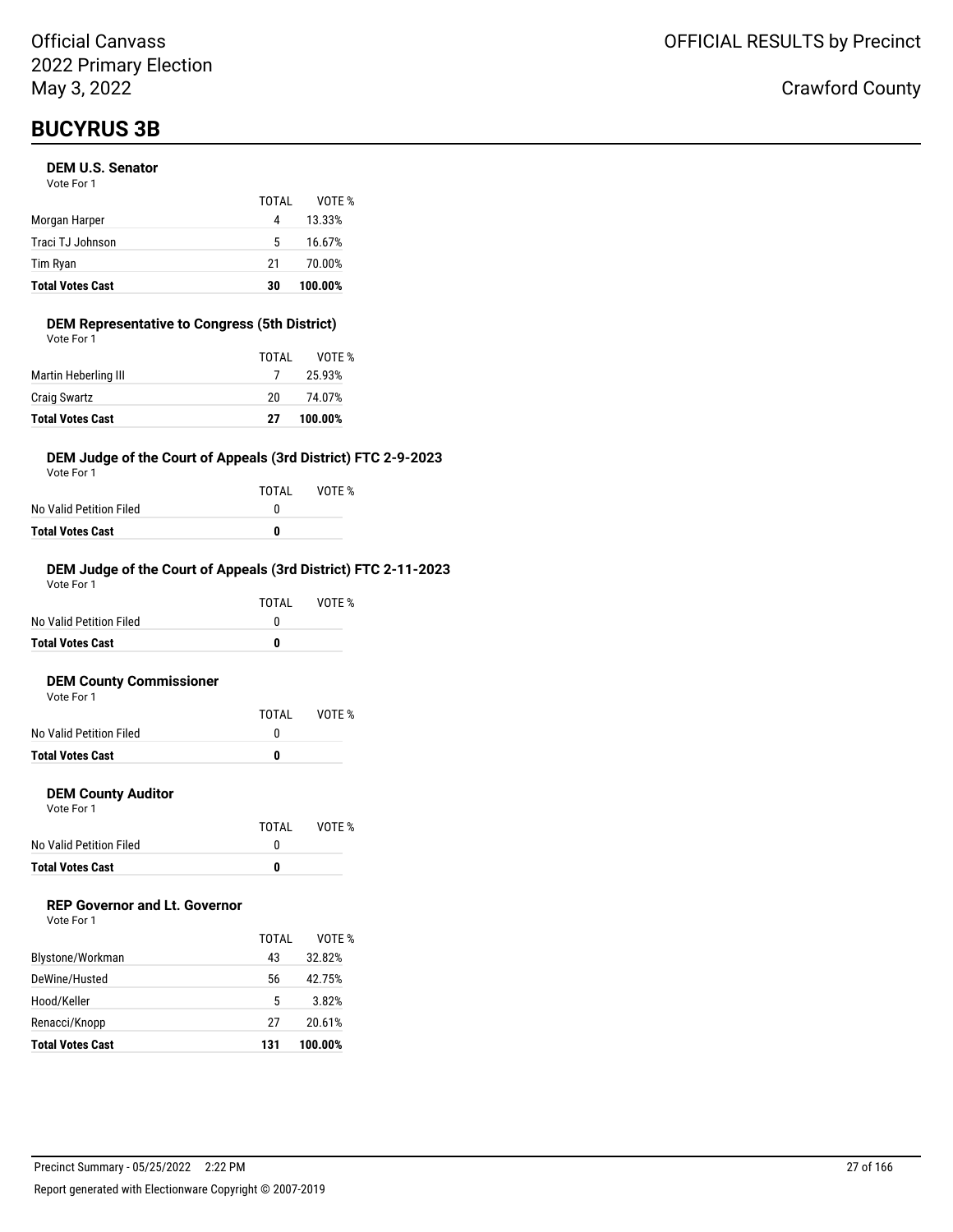### **BUCYRUS 3B**

#### **REP Attorney General**

|  | Vote For 1 |  |
|--|------------|--|
|  |            |  |

| <b>Total Votes Cast</b> |       | 112 100.00% |
|-------------------------|-------|-------------|
| Dave Yost               |       | 112 100.00% |
|                         | TOTAI | VOTE %      |

### **REP Auditor of State**

Vote For 1

| Total Votes Cast | 104   | 100.00%     |
|------------------|-------|-------------|
| Keith Faber      |       | 104 100.00% |
|                  | TOTAL | VOTE %      |

#### **REP Secretary of State**

| Vote For 1 |  |
|------------|--|
|            |  |

| <b>Total Votes Cast</b> | 111   | 100.00% |
|-------------------------|-------|---------|
| Frank LaRose            | 63    | 56.76%  |
| John Adams              | 48    | 43.24%  |
|                         | TOTAL | VOTF %  |

#### **REP Treasurer of State**

| <b>Total Votes Cast</b> | 105   | 100.00%     |
|-------------------------|-------|-------------|
| Robert Sprague          |       | 105 100.00% |
|                         | TOTAI | VOTE %      |

#### **REP Chief Justice of the Supreme Court** Vote For 1

| <b>Total Votes Cast</b> | 102   | 100.00%     |
|-------------------------|-------|-------------|
| Sharon L. Kennedy       |       | 102 100.00% |
|                         | TOTAL | VOTE %      |
| VOLE FOI I              |       |             |

#### **REP Justice of the Supreme Court**

Vote For 1

|                         | TOTAI | VOTE %      |
|-------------------------|-------|-------------|
| Pat Fischer             |       | 105 100.00% |
| <b>Total Votes Cast</b> | 105   | 100.00%     |

#### **REP Justice of the Supreme Court**

| Vote For 1 |  |
|------------|--|

| <b>Total Votes Cast</b> | 87    | 100.00% |
|-------------------------|-------|---------|
| Pat DeWine              | 87    | 100.00% |
|                         | TOTAI | VOTE %  |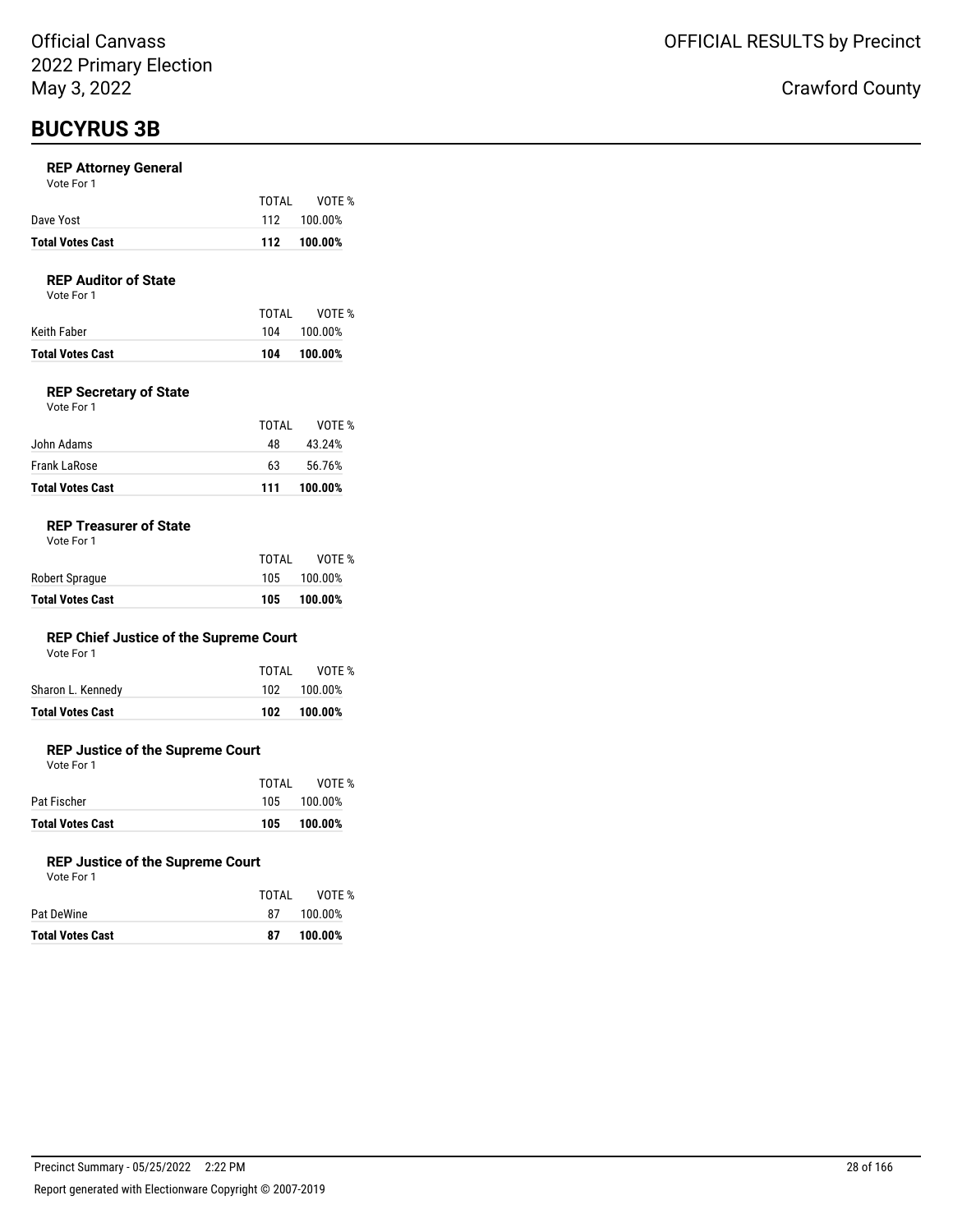## **BUCYRUS 3B**

#### **REP U.S. Senator**

| Vote For 1 |  |
|------------|--|
|------------|--|

|                         | TOTAL | VOTF %  |
|-------------------------|-------|---------|
| Matt Dolan              | 13    | 9.70%   |
| Mike Gibbons            | 10    | 7.46%   |
| Josh Mandel             | 46    | 34.33%  |
| Neil Patel              | 1     | 0.75%   |
| Mark Pukita             | 3     | 2.24%   |
| Jane Timken             | 9     | 6.72%   |
| <b>JD Vance</b>         | 52    | 38.81%  |
| <b>Total Votes Cast</b> | 134   | 100.00% |

#### **REP Representative to Congress (5th District)** Vote For 1

|                         | TOTAL | VOTE %      |
|-------------------------|-------|-------------|
| Bob Latta               |       | 106 100.00% |
| <b>Total Votes Cast</b> | 106   | 100.00%     |

#### **REP Judge of the Court of Appeals (3rd District) FTC 2-9-2023**

| Total Votes Cast     | 99    | 100.00% |
|----------------------|-------|---------|
| William R. Zimmerman | ٩q    | 100.00% |
|                      | TOTAL | VOTF %  |
| Vote For 1           |       |         |

### **REP Judge of the Court of Appeals (3rd District) FTC 2-11-2023**

Vote For 1

|                         | TOTAL | VOTE %     |
|-------------------------|-------|------------|
| Juergen A. Waldick      |       | 92 100.00% |
| <b>Total Votes Cast</b> |       | 92 100.00% |
|                         |       |            |

### **REP County Commissioner**

Vote For 1

|                         | TOTAL | VOTE %  |
|-------------------------|-------|---------|
| Tim Lev                 | 58    | 44.27%  |
| Corey Orewiler          | 18    | 13.74%  |
| Dale A. Wolfe           | 55    | 41.98%  |
| <b>Total Votes Cast</b> | 131   | 100.00% |
|                         |       |         |

#### **REP County Auditor**

|                         | TOTAI | VOTE %  |
|-------------------------|-------|---------|
| Robyn M. Sheets         | 106   | 100.00% |
| <b>Total Votes Cast</b> | 106   | 100.00% |

#### **REP Member of County Central Committee BUCYRUS 3B** Vote For 1

| VOTE %      |
|-------------|
| 113 100.00% |
| 113 100.00% |
|             |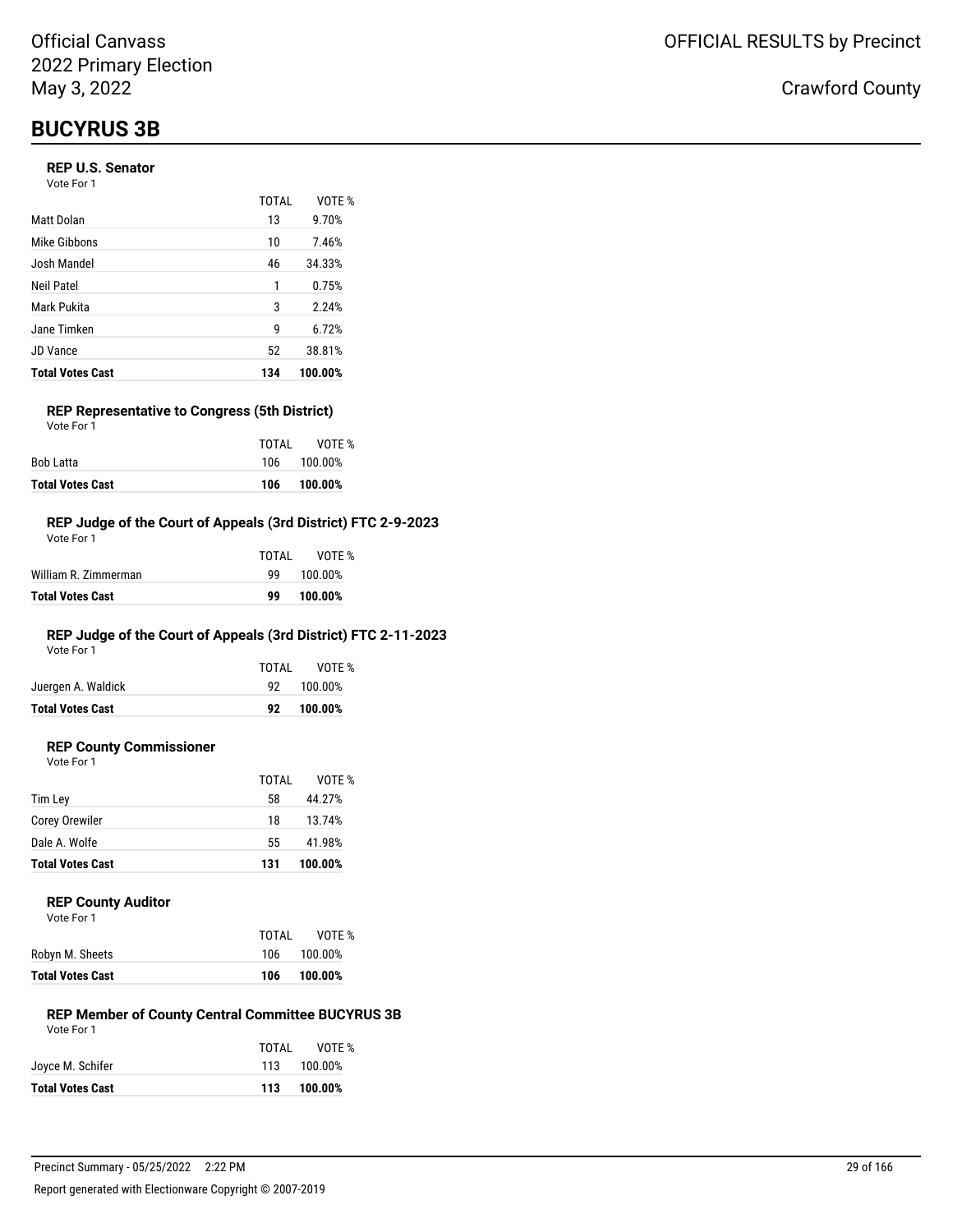## **BUCYRUS 3B**

### **1 Crawford Park District**

| <b>Total Votes Cast</b> | 170   | 100.00% |
|-------------------------|-------|---------|
| AGAINST THE TAX LEVY    | 67    | 39.41%  |
| FOR THE TAX LEVY        | 103   | 60.59%  |
|                         | TOTAL | VOTE %  |
| Vote For 1              |       |         |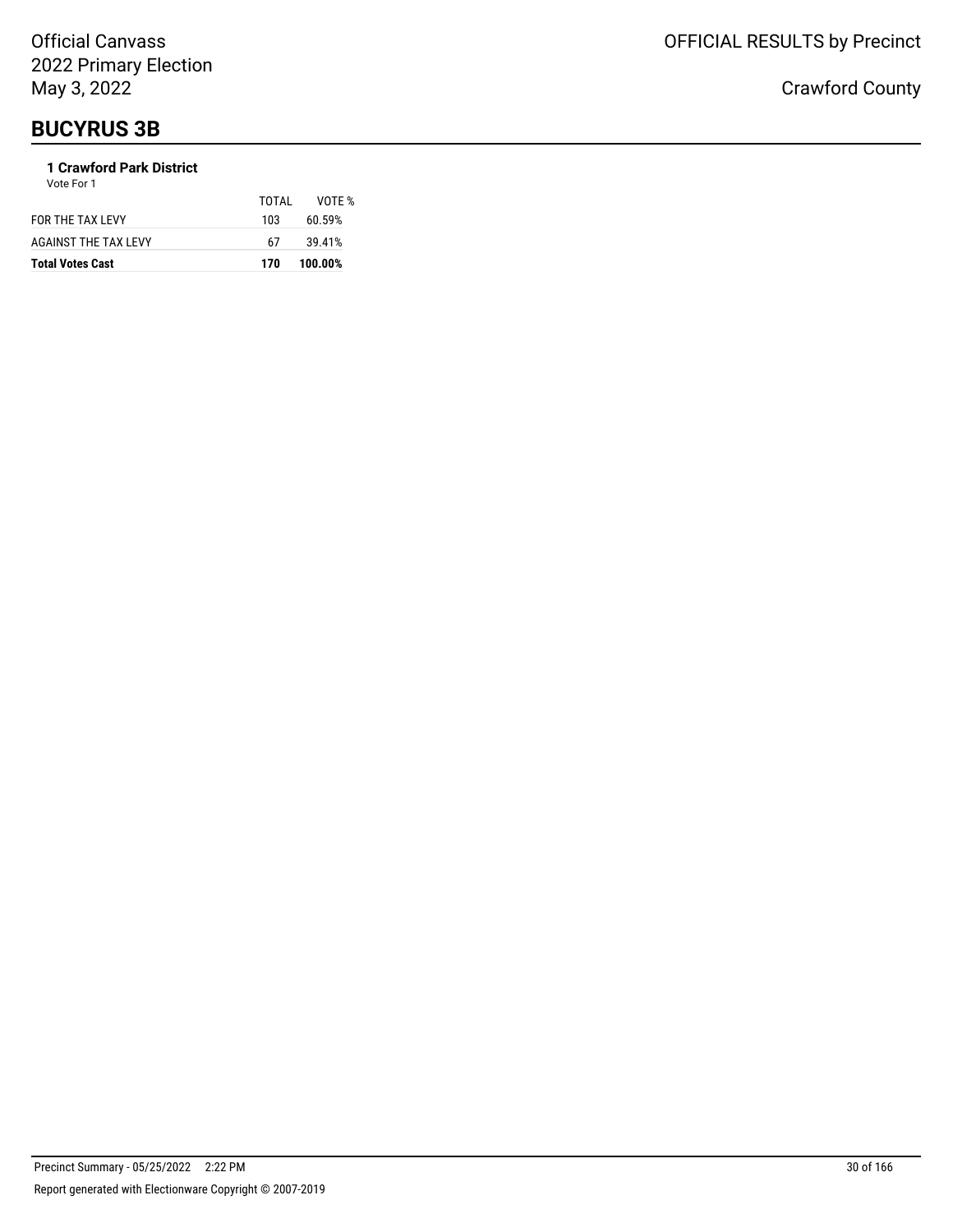## Crawford County

 $\overline{\phantom{0}}$ 

| <b>BUCYRUS 3C</b>                                     |                    |         |
|-------------------------------------------------------|--------------------|---------|
| <b>Statistics</b>                                     | <b>TOTAL</b>       |         |
| Voter Turnout - Total                                 | 39.83%             |         |
| <b>DEM Governor and Lt. Governor</b>                  |                    |         |
| Vote For 1                                            |                    |         |
|                                                       | <b>TOTAL</b>       | VOTE %  |
| Cranley/Fedor                                         | 18                 | 34.62%  |
| Whaley/Stephens                                       | 34                 | 65.38%  |
| <b>Total Votes Cast</b>                               | 52                 | 100.00% |
| <b>DEM Attorney General</b><br>Vote For 1             |                    |         |
|                                                       | <b>TOTAL</b><br>42 | VOTE %  |
| Jeffrey A. Crossman<br><b>Total Votes Cast</b>        |                    | 100.00% |
|                                                       | 42                 | 100.00% |
| <b>DEM Auditor of State</b><br>Vote For 1             |                    |         |
|                                                       | TOTAL              | VOTE %  |
| <b>Taylor Sappington</b>                              | 40                 | 100.00% |
| <b>Total Votes Cast</b>                               | 40                 | 100.00% |
| <b>DEM Secretary of State</b><br>Vote For 1           |                    |         |
|                                                       | <b>TOTAL</b>       | VOTE %  |
| Chelsea Clark                                         | 42                 | 100.00% |
| <b>Total Votes Cast</b>                               | 42                 | 100.00% |
| <b>DEM Treasurer of State</b><br>Vote For 1           |                    |         |
|                                                       | <b>TOTAL</b>       | VOTE %  |
| Scott Schertzer                                       | 41                 | 100.00% |
| <b>Total Votes Cast</b>                               | 41                 | 100.00% |
| DEM Chief Justice of the Supreme Court<br>Vote For 1  |                    |         |
|                                                       | <b>TOTAL</b>       | VOTE %  |
| Jennifer Brunner                                      | 45                 | 100.00% |
| <b>Total Votes Cast</b>                               | 45                 | 100.00% |
| <b>DEM Justice of the Supreme Court</b><br>Vote For 1 | TOTAL              | VOTE %  |
| Terri Jamison                                         | 42                 | 100.00% |
| <b>Total Votes Cast</b>                               | 42                 | 100.00% |
| <b>DEM Justice of the Supreme Court</b><br>Vote For 1 |                    |         |
|                                                       | TOTAL              | VOTE %  |
| Marilyn Zayas                                         | 39                 | 100.00% |
| <b>Total Votes Cast</b>                               | 39                 | 100.00% |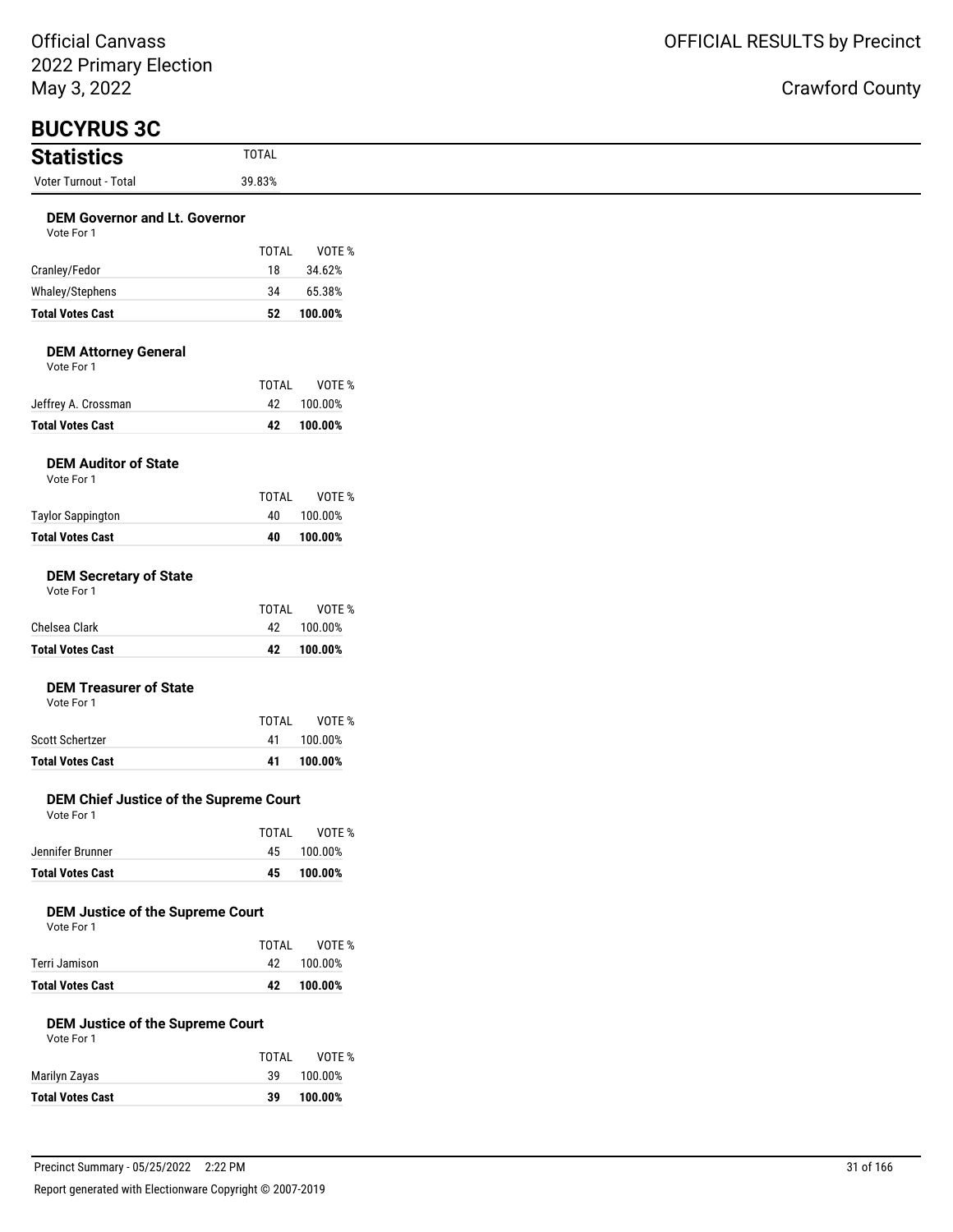#### **DEM U.S. Senator**

| <b>Total Votes Cast</b> | 52    | 100.00% |
|-------------------------|-------|---------|
| Tim Ryan                | 43    | 82.69%  |
| Traci TJ Johnson        | 2     | 3.85%   |
| Morgan Harper           |       | 13.46%  |
|                         | TOTAI | VOTE %  |
| Vote For 1              |       |         |

#### **DEM Representative to Congress (5th District)** Vote For 1

| <b>Total Votes Cast</b> | 48    | 100.00% |
|-------------------------|-------|---------|
| <b>Craig Swartz</b>     | 33    | 68.75%  |
| Martin Heberling III    | 15    | 31.25%  |
|                         | TOTAL | VOTE %  |
| VULE FUI I              |       |         |

#### **DEM Judge of the Court of Appeals (3rd District) FTC 2-9-2023**

Vote For 1

|                         | TOTAI | VOTE % |
|-------------------------|-------|--------|
| No Valid Petition Filed |       |        |
| Total Votes Cast        | n     |        |

#### **DEM Judge of the Court of Appeals (3rd District) FTC 2-11-2023**

| <b>Total Votes Cast</b> | 0     |        |
|-------------------------|-------|--------|
| No Valid Petition Filed | O     |        |
|                         | TOTAI | VOTF % |
| Vote For 1              |       |        |

#### **DEM County Commissioner**  $V \cap$ te

| <b>Total Votes Cast</b> | O     |        |
|-------------------------|-------|--------|
| No Valid Petition Filed |       |        |
|                         | TOTAI | VOTE % |
| VOLE FOI I              |       |        |

#### **DEM County Auditor**

Vote For 1

|                         | TOTAL | VOTE % |
|-------------------------|-------|--------|
| No Valid Petition Filed |       |        |
| <b>Total Votes Cast</b> | n     |        |

### **REP Governor and Lt. Governor**

|                         | TOTAI | VOTF %  |
|-------------------------|-------|---------|
| Blystone/Workman        | 52    | 21.31%  |
| DeWine/Husted           | 123   | 50.41%  |
| Hood/Keller             | 5     | 2.05%   |
| Renacci/Knopp           | 64    | 26.23%  |
| <b>Total Votes Cast</b> | 244   | 100.00% |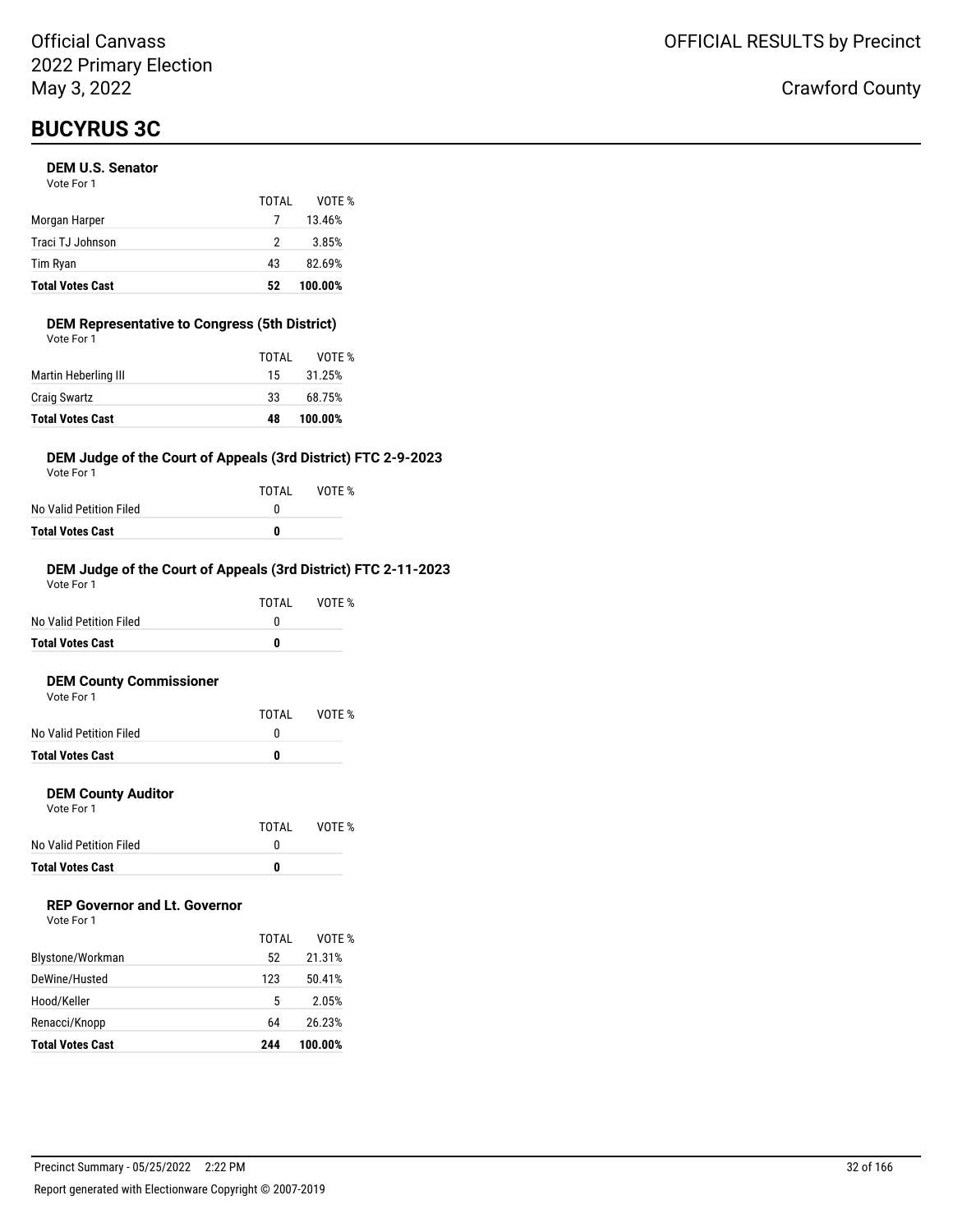#### **REP Attorney General**

| Vote For 1 |  |  |
|------------|--|--|
|------------|--|--|

| <b>Total Votes Cast</b> | 210   | 100.00% |
|-------------------------|-------|---------|
| Dave Yost               | 21 O  | 100.00% |
|                         | TOTAI | VOTE %  |

#### **REP Auditor of State**

Vote For 1

|                  | TOTAI | VOTE %  |
|------------------|-------|---------|
| Keith Faber      | 200   | 100.00% |
| Total Votes Cast | 200   | 100.00% |

VOTE %

### **REP Secretary of State**

| Vote For 1   |       |        |
|--------------|-------|--------|
|              | TOTAI | VOTE   |
| John Adams   | 77    | 34.68% |
| Frank LaRose | 145   | 65.32% |

#### **REP Treasurer of State**

|  | Vote For 1 |  |  |
|--|------------|--|--|
|--|------------|--|--|

| <b>Total Votes Cast</b> | 195   | 100.00%     |
|-------------------------|-------|-------------|
| Robert Sprague          |       | 195 100.00% |
|                         | TOTAI | VOTE %      |

**Total Votes Cast 222 100.00%**

#### **REP Chief Justice of the Supreme Court**

|  |  | Vote For 1 |  |  |
|--|--|------------|--|--|
|  |  |            |  |  |

| <b>Total Votes Cast</b> | 209 | 100.00%      |
|-------------------------|-----|--------------|
| Sharon L. Kennedy       |     | 209 100.00%  |
|                         |     | TOTAL VOTE % |

#### **REP Justice of the Supreme Court**

Vote For 1

| <b>Total Votes Cast</b> | 203   | 100.00%     |
|-------------------------|-------|-------------|
| Pat Fischer             |       | 203 100.00% |
|                         | TOTAI | VOTE %      |

#### **REP Justice of the Supreme Court**

|                  | TOTAI | VOTE %      |
|------------------|-------|-------------|
| Pat DeWine       |       | 197 100.00% |
| Total Votes Cast | 197   | 100.00%     |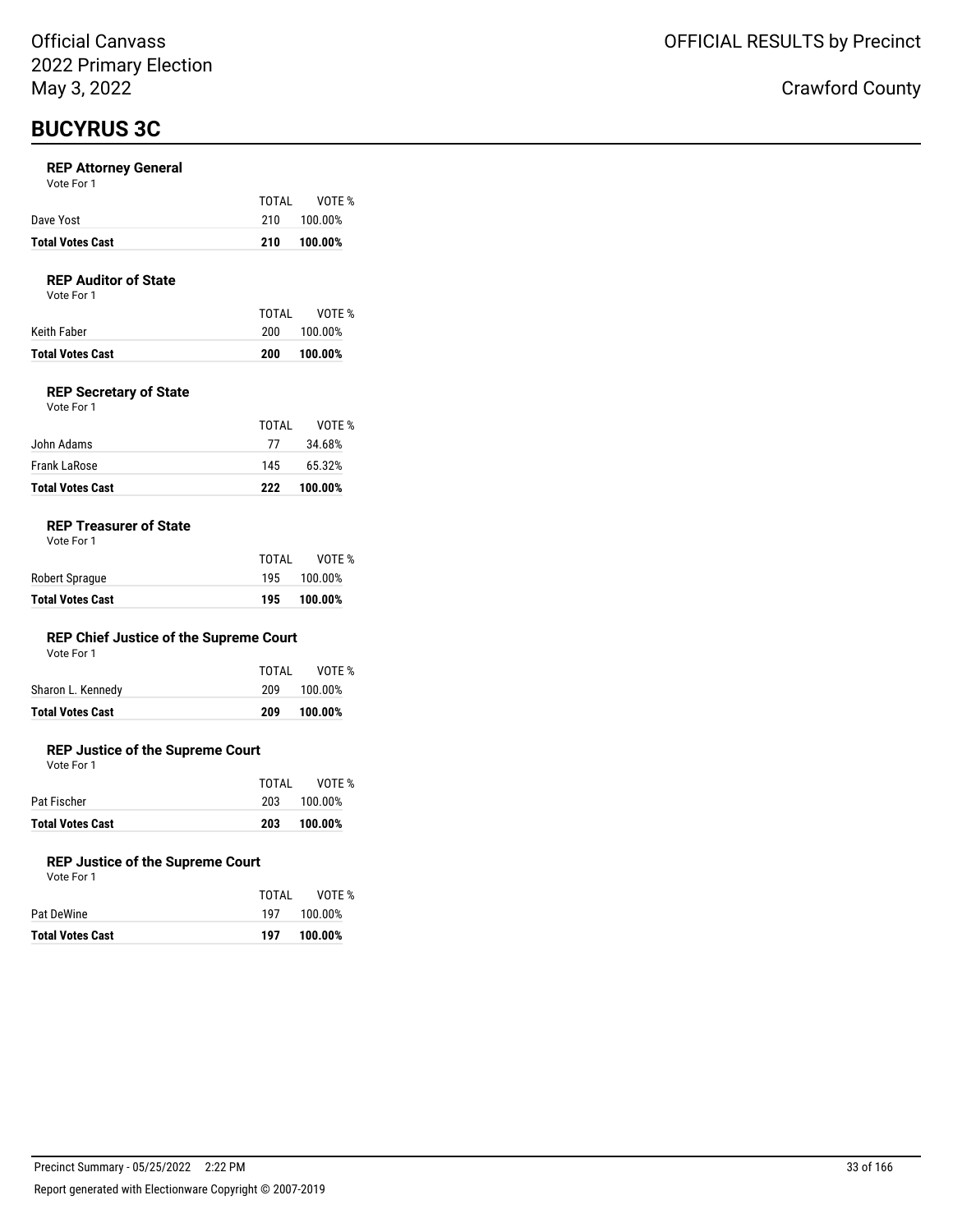#### **REP U.S. Senator**

| Vote For 1 |  |
|------------|--|
|------------|--|

|                         | TOTAL | VOTF %  |
|-------------------------|-------|---------|
| Matt Dolan              | 53    | 21.81%  |
| Mike Gibbons            | 31    | 12.76%  |
| Josh Mandel             | 68    | 27.98%  |
| Neil Patel              | 2     | 0.82%   |
| Mark Pukita             | 1     | 0.41%   |
| Jane Timken             | 16    | 6.58%   |
| <b>JD Vance</b>         | 72    | 29.63%  |
| <b>Total Votes Cast</b> | 243   | 100.00% |

#### **REP Representative to Congress (5th District)** Vote For 1

|                         | TOTAI | VOTE %      |
|-------------------------|-------|-------------|
| Bob Latta               |       | 206 100.00% |
| <b>Total Votes Cast</b> | 206   | 100.00%     |

#### **REP Judge of the Court of Appeals (3rd District) FTC 2-9-2023**

| Total Votes Cast     | 199   | 100.00% |
|----------------------|-------|---------|
| William R. Zimmerman | 199   | 100.00% |
|                      | TOTAL | VOTF %  |
| Vote For 1           |       |         |

### **REP Judge of the Court of Appeals (3rd District) FTC 2-11-2023**

Vote For 1

| <b>Total Votes Cast</b> |       | 196 100.00% |
|-------------------------|-------|-------------|
| Juergen A. Waldick      |       | 196 100.00% |
|                         | TOTAI | VOTE %      |

#### **REP County Commissioner**

Vote For 1

|                         | TOTAL | VOTE %  |
|-------------------------|-------|---------|
| Tim Ley                 | 123   | 50.62%  |
| Corey Orewiler          | 43    | 17.70%  |
| Dale A. Wolfe           | 77    | 31.69%  |
| <b>Total Votes Cast</b> | 243   | 100.00% |

#### **REP County Auditor**

|--|

|                  | TOTAL | VOTE %  |
|------------------|-------|---------|
| Robyn M. Sheets  | 209   | 100.00% |
| Total Votes Cast | 209   | 100.00% |

#### **REP Member of County Central Committee BUCYRUS 3C** Vote For 1

| <b>Total Votes Cast</b> | 219   | 100.00% |
|-------------------------|-------|---------|
| Larry Schmidt           | 177   | 80.82%  |
| William E. Allonas III  | 42.   | 19.18%  |
|                         | TOTAL | VOTE %  |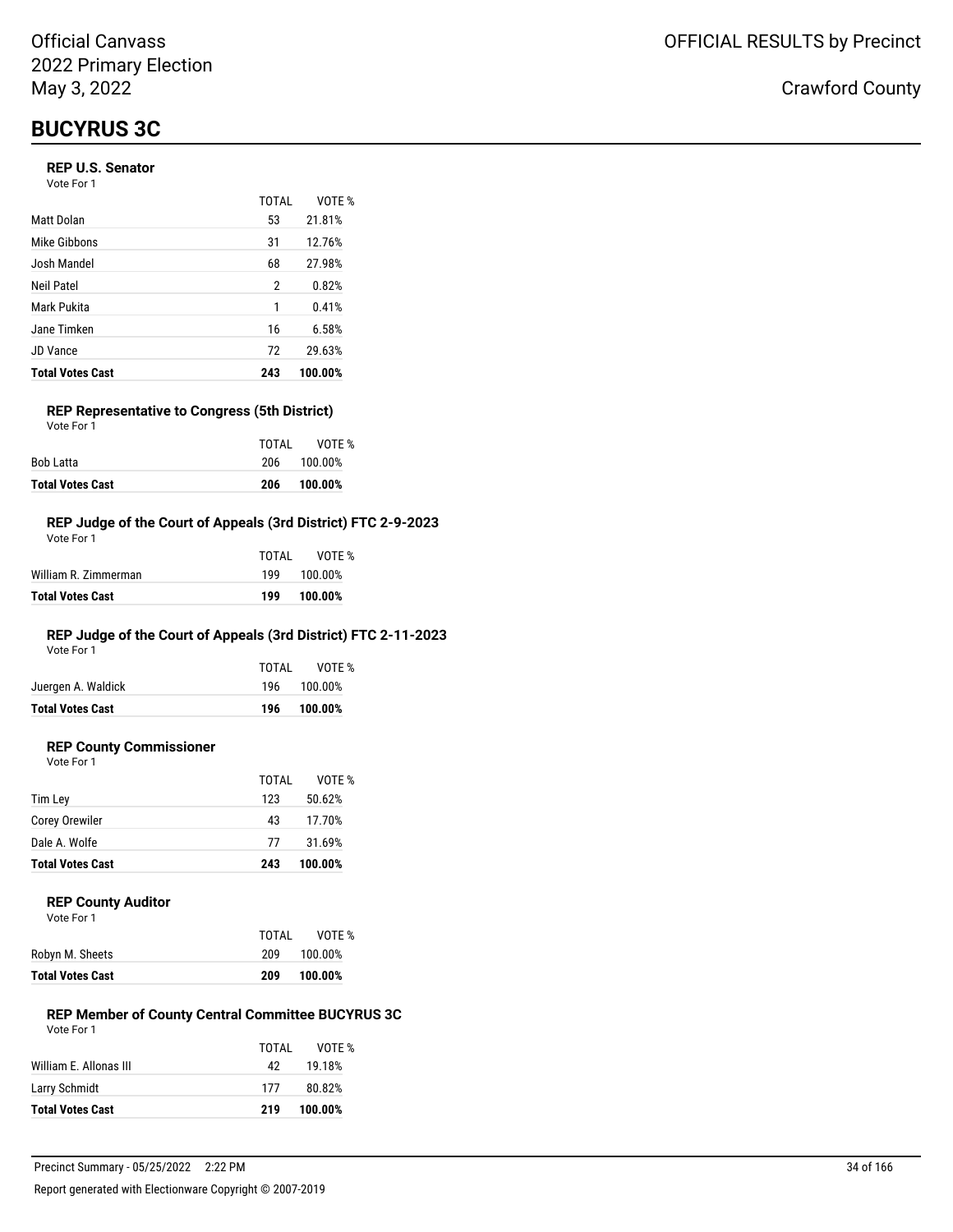### **1 Crawford Park District**

| <b>Total Votes Cast</b> | 317   | 100.00% |
|-------------------------|-------|---------|
| AGAINST THE TAX LEVY    | 81    | 25.55%  |
| FOR THE TAX LEVY        | 236   | 74.45%  |
| Vote For 1              | TOTAI | VOTF %  |
|                         |       |         |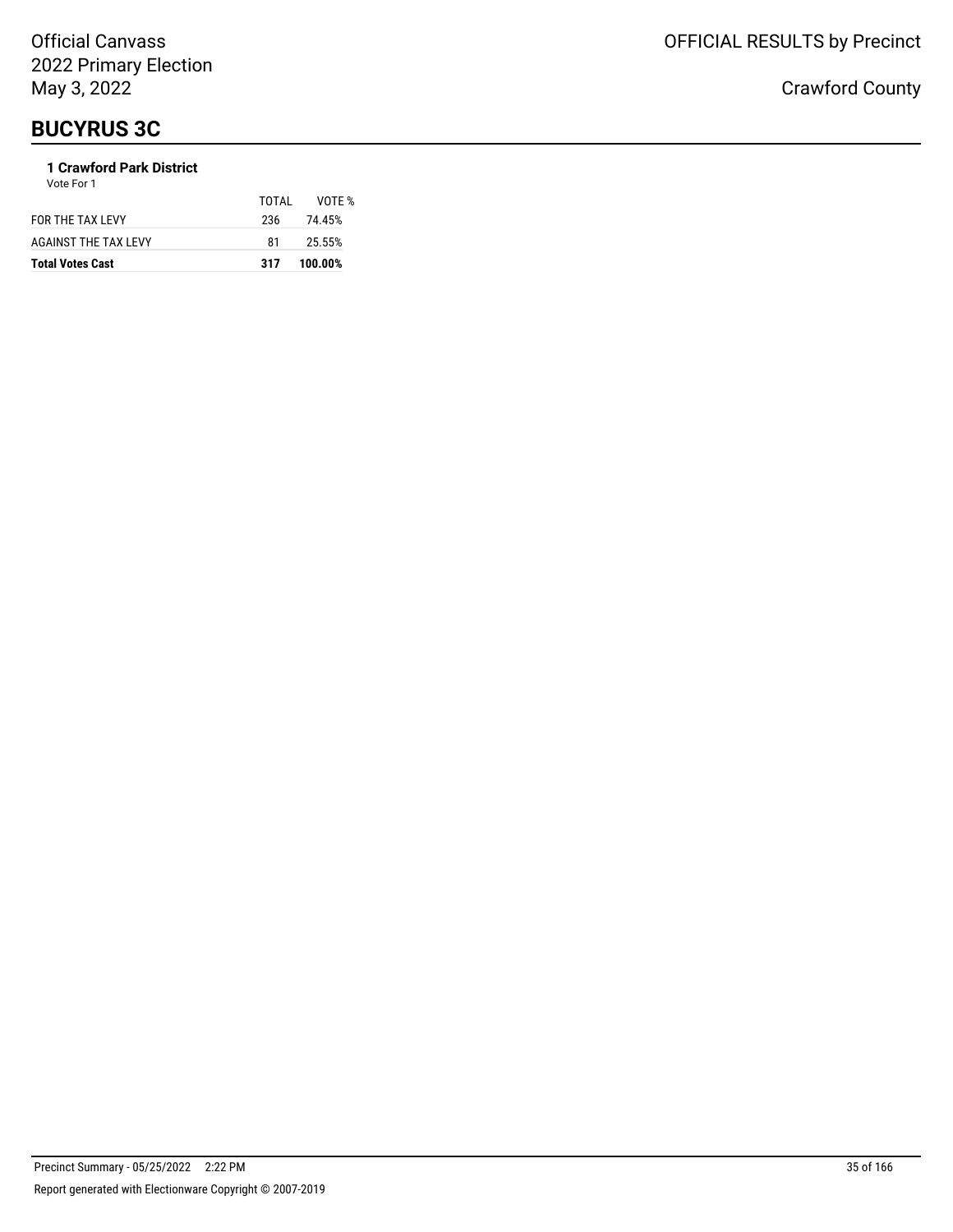| ividy J, ZUZZ                                                |                    |                    |
|--------------------------------------------------------------|--------------------|--------------------|
| <b>BUCYRUS 4A</b>                                            |                    |                    |
| <b>Statistics</b>                                            | <b>TOTAL</b>       |                    |
| Voter Turnout - Total                                        | 23.22%             |                    |
| <b>DEM Governor and Lt. Governor</b>                         |                    |                    |
| Vote For 1                                                   |                    |                    |
|                                                              | <b>TOTAL</b>       | VOTE %             |
| Cranley/Fedor                                                | 14                 | 38.89%             |
| Whaley/Stephens                                              | 22                 | 61.11%             |
| <b>Total Votes Cast</b>                                      | 36                 | 100.00%            |
| <b>DEM Attorney General</b><br>Vote For 1                    |                    |                    |
|                                                              | <b>TOTAL</b>       | VOTE %             |
| Jeffrey A. Crossman                                          | 34                 | 100.00%            |
| <b>Total Votes Cast</b>                                      | 34                 | 100.00%            |
| <b>DEM Auditor of State</b><br>Vote For 1                    |                    |                    |
|                                                              | <b>TOTAL</b>       | VOTE %             |
| <b>Taylor Sappington</b><br><b>Total Votes Cast</b>          | 35<br>35           | 100.00%<br>100.00% |
| <b>DEM Secretary of State</b><br>Vote For 1<br>Chelsea Clark | <b>TOTAL</b><br>34 | VOTE %<br>100.00%  |
| <b>Total Votes Cast</b>                                      | 34                 | 100.00%            |
| <b>DEM Treasurer of State</b><br>Vote For 1                  | <b>TOTAL</b>       | VOTE %             |
| Scott Schertzer                                              | 33                 | 100.00%            |
| <b>Total Votes Cast</b>                                      | 33                 | 100.00%            |
| DEM Chief Justice of the Supreme Court<br>Vote For 1         |                    |                    |
| Jennifer Brunner                                             | <b>TOTAL</b><br>33 | VOTE %<br>100.00%  |
| <b>Total Votes Cast</b>                                      | 33                 | 100.00%            |
| <b>DEM Justice of the Supreme Court</b><br>Vote For 1        | <b>TOTAL</b>       | VOTE %             |
| Terri Jamison                                                | 33                 | 100.00%            |
| <b>Total Votes Cast</b>                                      | 33                 | 100.00%            |
| <b>DEM Justice of the Supreme Court</b><br>Vote For 1        |                    |                    |
|                                                              | TOTAL              | VOTE %             |
| Marilyn Zayas                                                | 33                 | 100.00%            |
| <b>Total Votes Cast</b>                                      | 33                 | 100.00%            |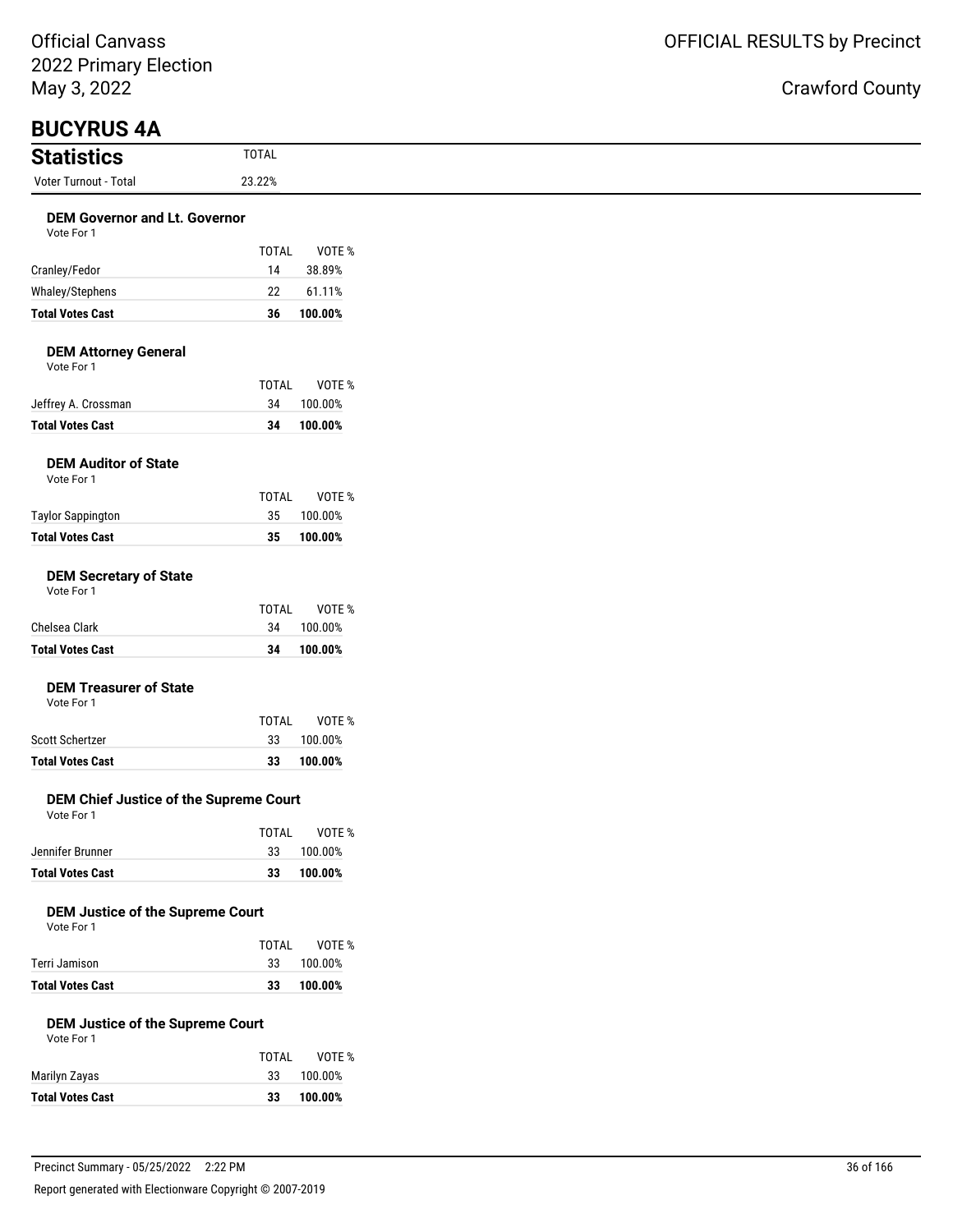## **BUCYRUS 4A**

#### **DEM U.S. Senator**

| <b>Total Votes Cast</b> | 36    | 100.00% |
|-------------------------|-------|---------|
| Tim Ryan                | 24    | 66.67%  |
| Traci TJ Johnson        | 1     | 2.78%   |
| Morgan Harper           | 11    | 30.56%  |
|                         | TOTAI | VOTE %  |
| Vote For 1              |       |         |

#### **DEM Representative to Congress (5th District)** Vote For 1

| <b>Total Votes Cast</b> | 35    | 100.00% |
|-------------------------|-------|---------|
| <b>Craig Swartz</b>     | 29    | 82.86%  |
| Martin Heberling III    | 6.    | 17.14%  |
|                         | TOTAI | VOTE %  |
| VULE FUI I              |       |         |

#### **DEM Judge of the Court of Appeals (3rd District) FTC 2-9-2023**

Vote For 1

|                         | TOTAI | VOTE % |
|-------------------------|-------|--------|
| No Valid Petition Filed |       |        |
| Total Votes Cast        | n     |        |

#### **DEM Judge of the Court of Appeals (3rd District) FTC 2-11-2023**

| <b>Total Votes Cast</b> | 0     |        |
|-------------------------|-------|--------|
| No Valid Petition Filed | O     |        |
|                         | TOTAI | VOTF % |
| Vote For 1              |       |        |

#### **DEM County Commissioner**  $V$ ote

| <b>Total Votes Cast</b> | n     |        |
|-------------------------|-------|--------|
| No Valid Petition Filed |       |        |
|                         | TOTAL | VOTE % |
| VOLE FOI T              |       |        |

#### **DEM County Auditor**

Vote For 1

|                         | TOTAL | VOTE % |
|-------------------------|-------|--------|
| No Valid Petition Filed |       |        |
| <b>Total Votes Cast</b> | o     |        |

### **REP Governor and Lt. Governor**

|                         | TOTAI | VOTF %  |
|-------------------------|-------|---------|
| Blystone/Workman        | 53    | 35.33%  |
| DeWine/Husted           | 61    | 40.67%  |
| Hood/Keller             | 4     | 2.67%   |
| Renacci/Knopp           | 32    | 21.33%  |
| <b>Total Votes Cast</b> | 150   | 100.00% |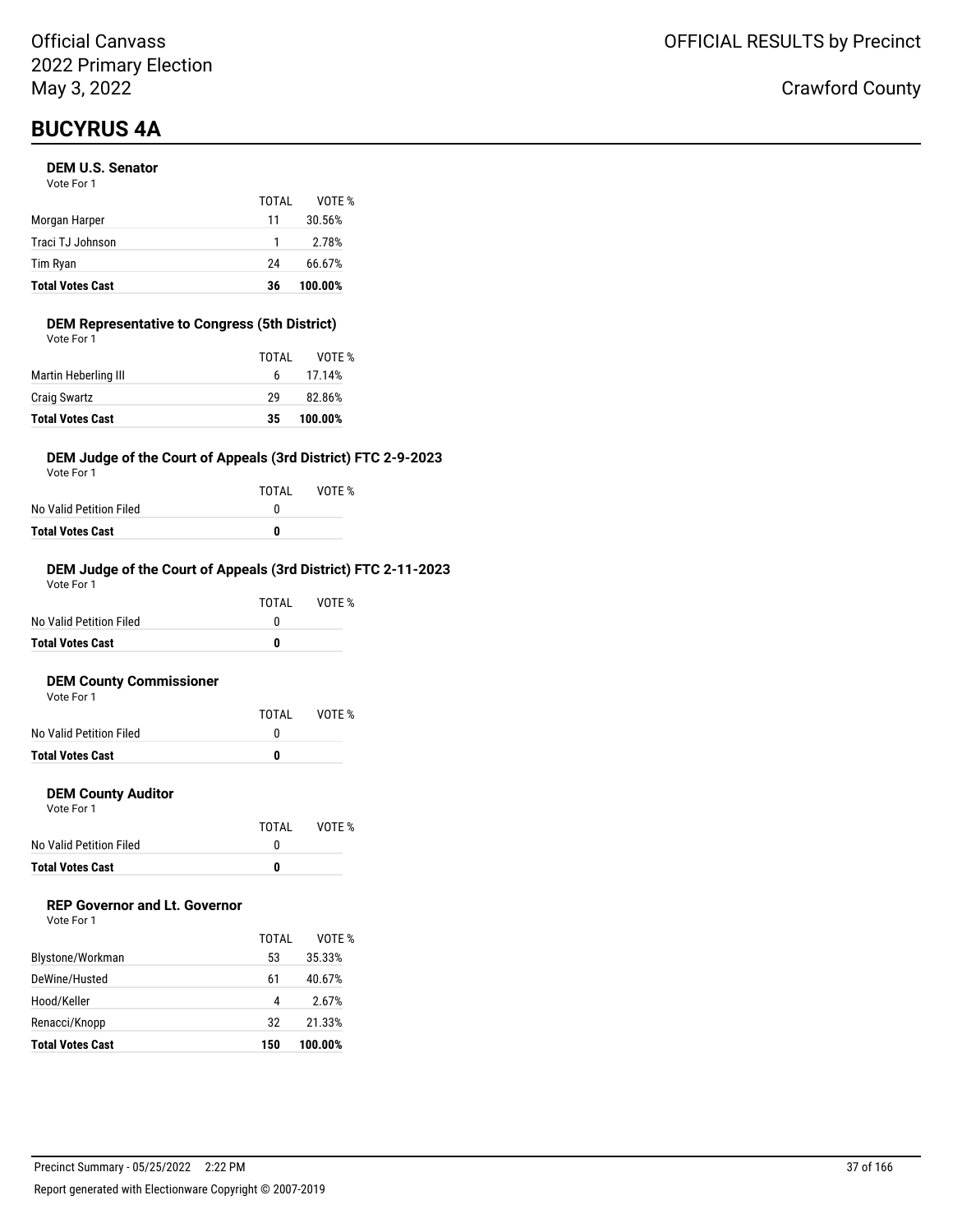## **BUCYRUS 4A**

#### **REP Attorney General**

| <b>Total Votes Cast</b> | 120   | 100.00% |
|-------------------------|-------|---------|
| Dave Yost               | 120 L | 100.00% |
|                         | TOTAI | VOTE %  |

#### **REP Auditor of State**

Vote For 1

| Total Votes Cast | 120   | 100.00%     |
|------------------|-------|-------------|
| Keith Faber      |       | 120 100.00% |
|                  | TOTAI | VOTE %      |

#### **REP Secretary of State**

| Vote For 1 |  |
|------------|--|
|            |  |

|                         | TOTAL | VOTF %  |
|-------------------------|-------|---------|
| John Adams              | 58    | 43.61%  |
| Frank LaRose            | 75    | 56.39%  |
| <b>Total Votes Cast</b> | 133   | 100.00% |

#### **REP Treasurer of State**

| <b>Total Votes Cast</b> | 120   | 100.00% |
|-------------------------|-------|---------|
| Robert Sprague          | 120   | 100.00% |
|                         | TOTAL | VOTE %  |

#### **REP Chief Justice of the Supreme Court**

| Vote For 1 |  |  |
|------------|--|--|
|------------|--|--|

| Total Votes Cast  |       | 122 100.00% |
|-------------------|-------|-------------|
| Sharon L. Kennedy |       | 122 100.00% |
|                   | TOTAI | VOTE %      |

#### **REP Justice of the Supreme Court**

Vote For 1

|                         | TOTAI | VOTE %      |
|-------------------------|-------|-------------|
| Pat Fischer             |       | 117 100.00% |
| <b>Total Votes Cast</b> | 117   | 100.00%     |

#### **REP Justice of the Supreme Court**

| Vote For 1 |
|------------|
|------------|

|     | VOTE %      |
|-----|-------------|
|     | 110 100.00% |
| 110 | 100.00%     |
|     | TOTAL       |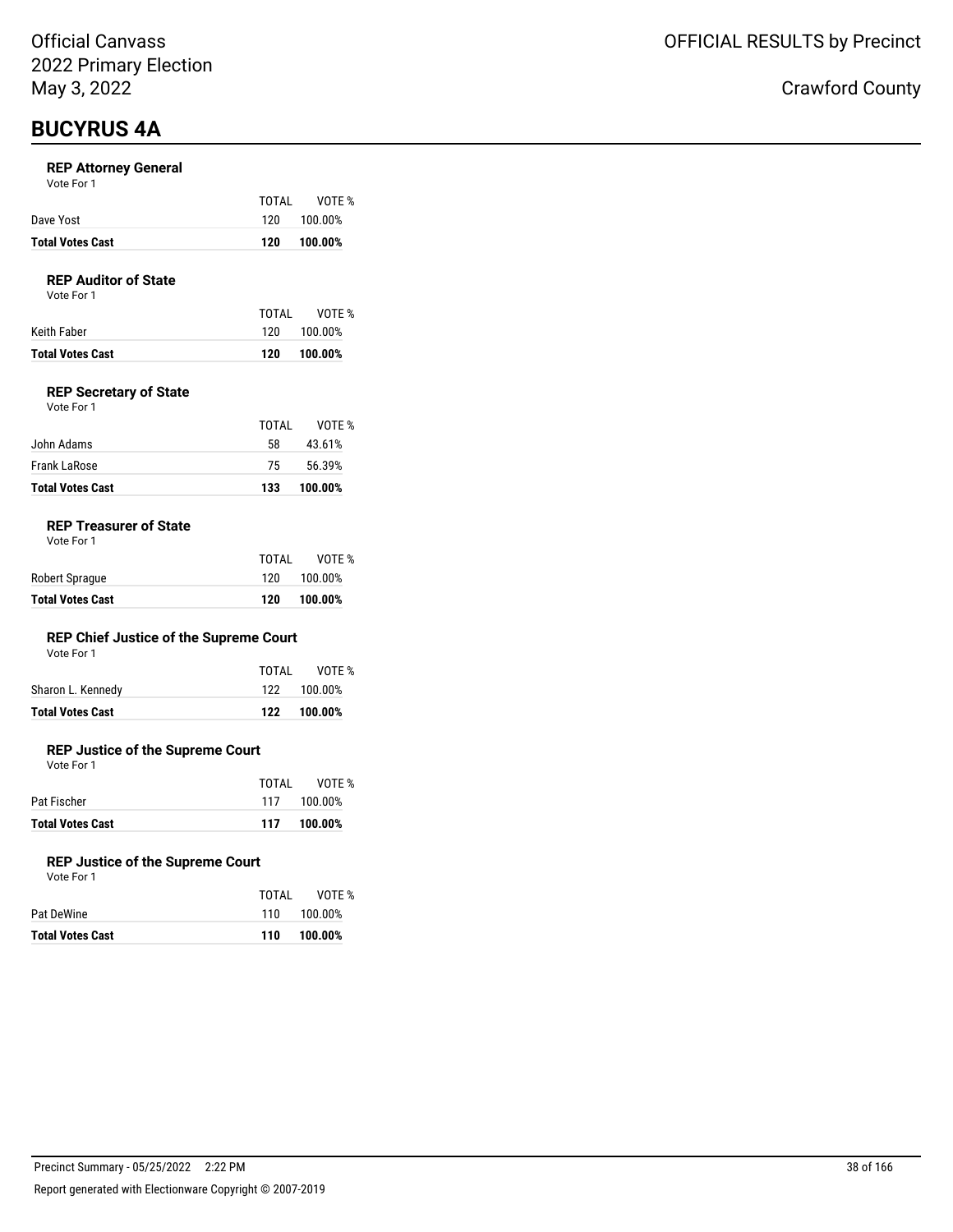## **BUCYRUS 4A**

#### **REP U.S. Senator**

Vote For 1

|                         | <b>TOTAL</b> | VOTE %  |
|-------------------------|--------------|---------|
| Matt Dolan              | 27           | 18.24%  |
| Mike Gibbons            | 18           | 12.16%  |
| Josh Mandel             | 59           | 39.86%  |
| Neil Patel              | 3            | 2.03%   |
| Mark Pukita             | 3            | 2.03%   |
| Jane Timken             | 11           | 7.43%   |
| <b>JD Vance</b>         | 27           | 18.24%  |
| <b>Total Votes Cast</b> | 148          | 100.00% |

#### **REP Representative to Congress (5th District)** Vote For 1

| 123   | 100.00%     |
|-------|-------------|
|       | 123 100.00% |
| TOTAI | VOTE %      |
|       |             |

#### **REP Judge of the Court of Appeals (3rd District) FTC 2-9-2023**

| Total Votes Cast     | 122   | 100.00%     |
|----------------------|-------|-------------|
| William R. Zimmerman |       | 122 100.00% |
|                      | TOTAL | VOTF %      |
| Vote For 1           |       |             |

### **REP Judge of the Court of Appeals (3rd District) FTC 2-11-2023**

Vote For 1

| <b>Total Votes Cast</b> | 120   | 100.00%     |
|-------------------------|-------|-------------|
| Juergen A. Waldick      |       | 120 100.00% |
|                         | TOTAI | VOTE %      |

### **REP County Commissioner**

Vote For 1

|                         | TOTAL | VOTE %  |
|-------------------------|-------|---------|
| Tim Lev                 | 74    | 50.00%  |
| <b>Corey Orewiler</b>   | 25    | 16.89%  |
| Dale A. Wolfe           | 49    | 33.11%  |
| <b>Total Votes Cast</b> | 148   | 100.00% |
|                         |       |         |

#### **REP County Auditor**

| Vote For 1                |  |  |
|---------------------------|--|--|
|                           |  |  |
| المقدام المتلقط المستملكة |  |  |

| Total Votes Cast | 122 100.00% |  |
|------------------|-------------|--|
| Robyn M. Sheets  | 122 100.00% |  |

#### **REP Member of County Central Committee BUCYRUS 4A** Vote For 1

TOTAL VOTE %

|                         | TOTAI | VOTE %      |
|-------------------------|-------|-------------|
| Jenny Vermillion        |       | 119 100.00% |
| <b>Total Votes Cast</b> |       | 119 100.00% |
|                         |       |             |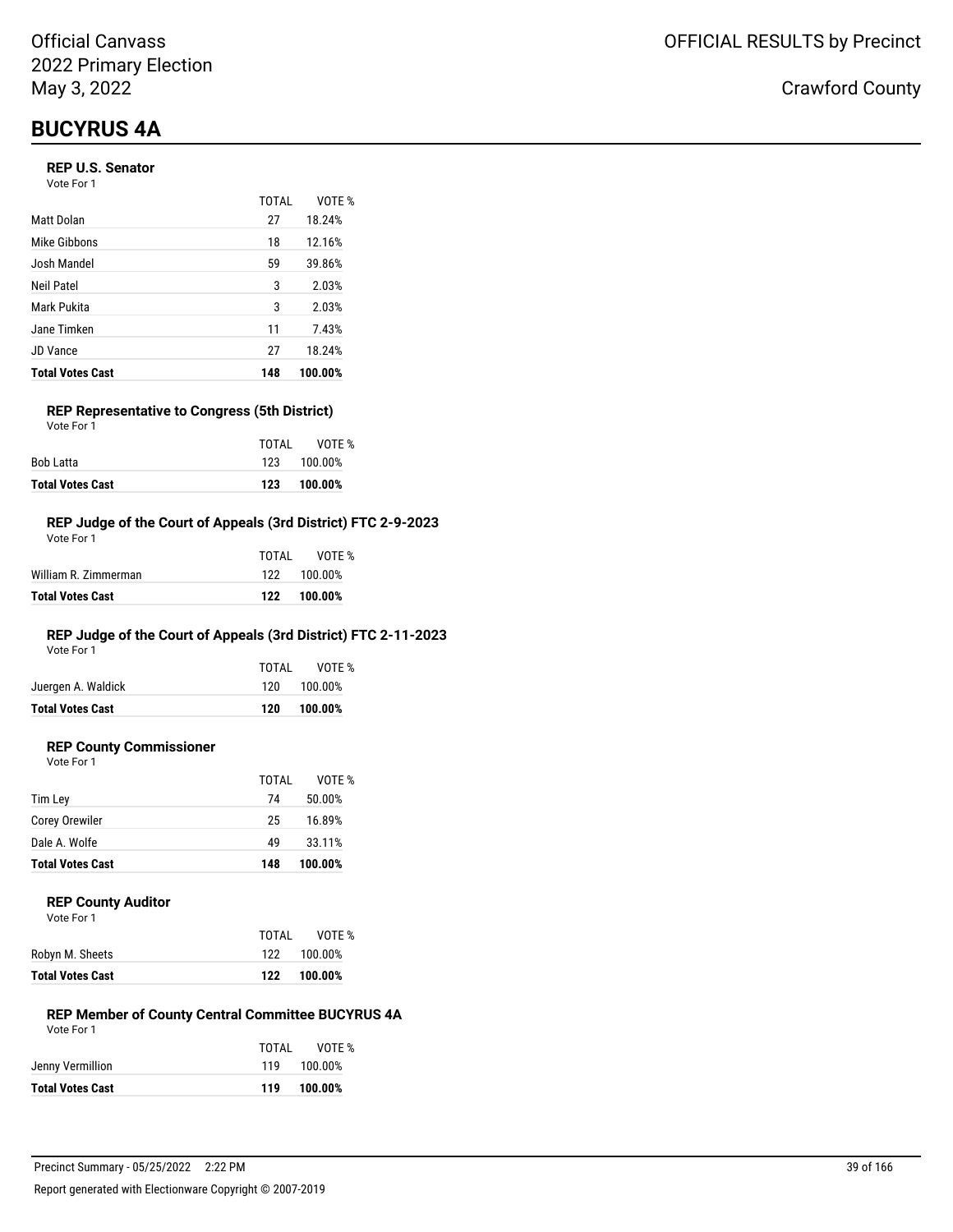# **BUCYRUS 4A**

### **1 Crawford Park District**

| <b>Total Votes Cast</b> | 193   | 100.00% |
|-------------------------|-------|---------|
| AGAINST THE TAX LEVY    | 75    | 38.86%  |
| FOR THE TAX LEVY        | 118   | 61.14%  |
|                         | TOTAL | VOTE %  |
| Vote For 1              |       |         |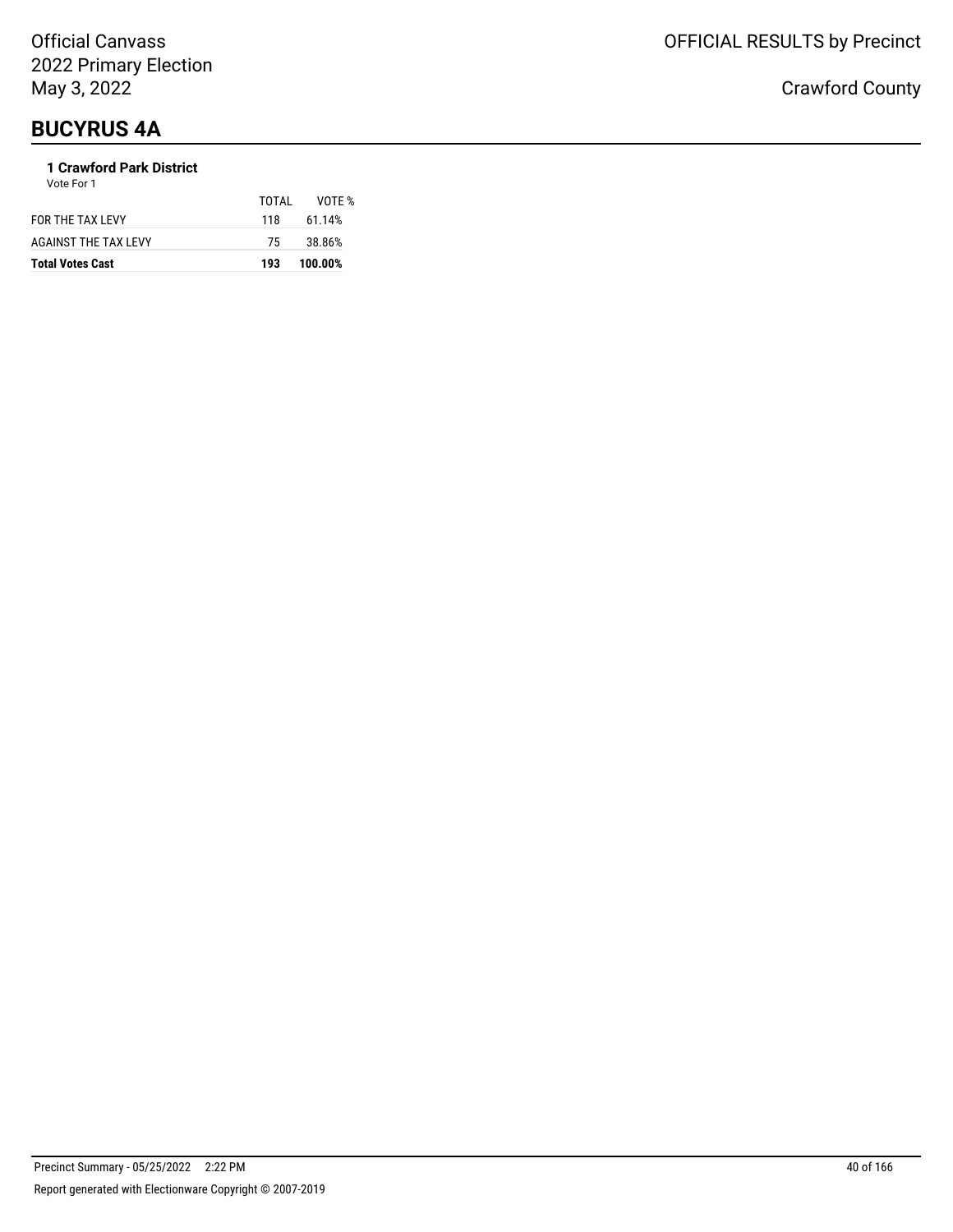# Crawford County

L

| <b>Statistics</b>                                     | <b>TOTAL</b>       |                   |
|-------------------------------------------------------|--------------------|-------------------|
| Voter Turnout - Total                                 | 22.26%             |                   |
| <b>DEM Governor and Lt. Governor</b>                  |                    |                   |
| Vote For 1                                            |                    |                   |
|                                                       | TOTAL              | VOTE %            |
| Cranley/Fedor                                         | 8                  | 20.00%            |
| Whaley/Stephens                                       | 32                 | 80.00%            |
| <b>Total Votes Cast</b>                               | 40                 | 100.00%           |
| <b>DEM Attorney General</b><br>Vote For 1             |                    |                   |
| Jeffrey A. Crossman                                   | <b>TOTAL</b><br>36 | VOTE %<br>100.00% |
| <b>Total Votes Cast</b>                               | 36                 | 100.00%           |
|                                                       |                    |                   |
| <b>DEM Auditor of State</b><br>Vote For 1             |                    |                   |
|                                                       | <b>TOTAL</b>       | VOTE %            |
| <b>Taylor Sappington</b>                              | 36                 | 100.00%           |
| <b>Total Votes Cast</b>                               | 36                 | 100.00%           |
| <b>DEM Secretary of State</b><br>Vote For 1           |                    |                   |
|                                                       | <b>TOTAL</b>       | VOTE %            |
| Chelsea Clark                                         | 37                 | 100.00%           |
| <b>Total Votes Cast</b>                               | 37                 | 100.00%           |
| <b>DEM Treasurer of State</b><br>Vote For 1           |                    |                   |
|                                                       | <b>TOTAL</b>       | VOTE %            |
| Scott Schertzer                                       | 35                 | 100.00%           |
| <b>Total Votes Cast</b>                               | 35                 | 100.00%           |
| DEM Chief Justice of the Supreme Court<br>Vote For 1  |                    |                   |
|                                                       | <b>TOTAL</b>       | VOTE %            |
| Jennifer Brunner                                      | 35                 | 100.00%           |
| <b>Total Votes Cast</b>                               | 35                 | 100.00%           |
| <b>DEM Justice of the Supreme Court</b><br>Vote For 1 | <b>TOTAL</b>       | VOTE %            |
| Terri Jamison                                         | 37                 | 100.00%           |
| <b>Total Votes Cast</b>                               | 37                 | 100.00%           |
| <b>DEM Justice of the Supreme Court</b><br>Vote For 1 |                    |                   |
|                                                       | <b>TOTAL</b>       | VOTE %            |
| Marilyn Zayas                                         | 35                 | 100.00%           |
| <b>Total Votes Cast</b>                               | 35                 | 100.00%           |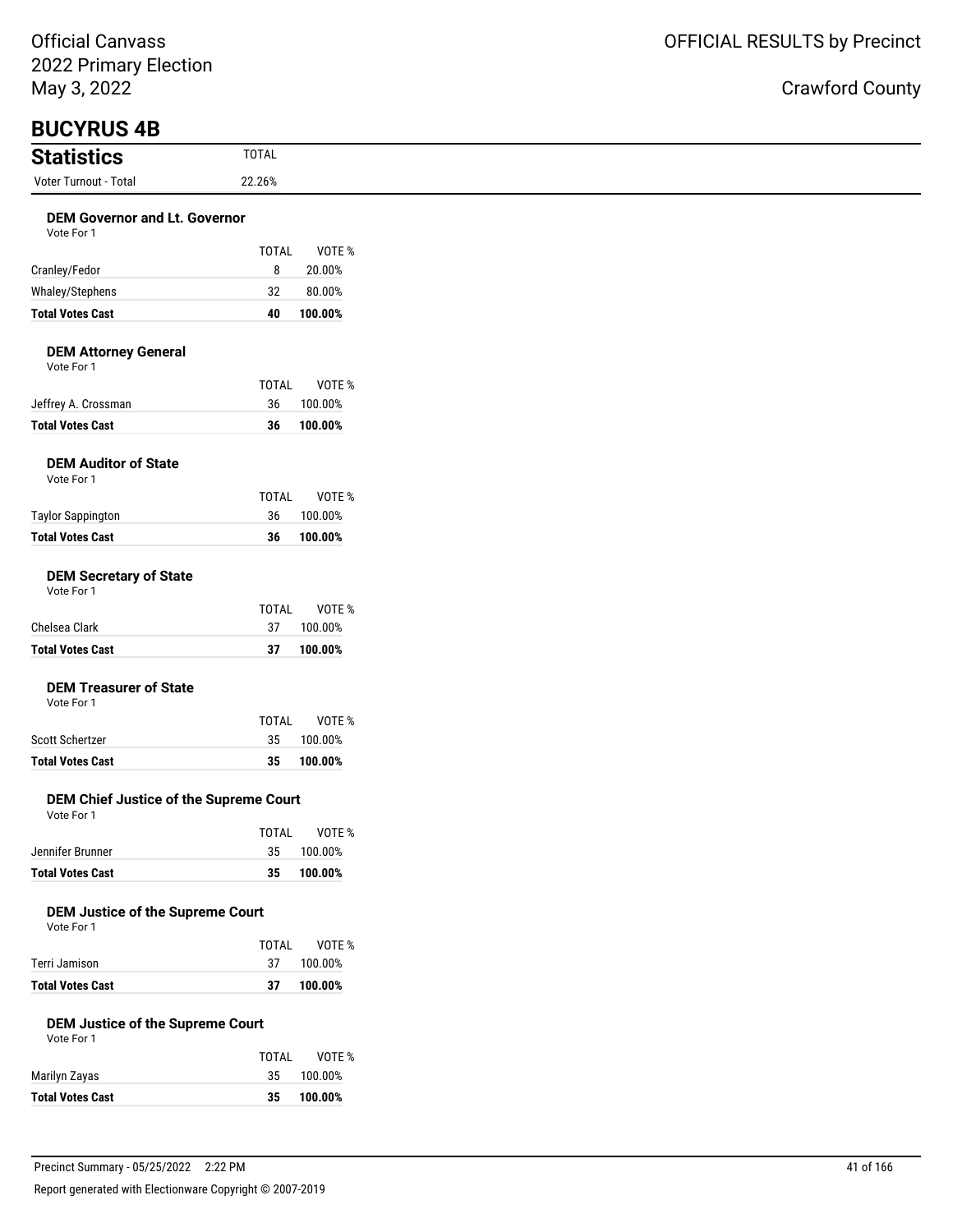## **BUCYRUS 4B**

#### **DEM U.S. Senator**

| <b>Total Votes Cast</b> | 41    | 100.00% |
|-------------------------|-------|---------|
| Tim Ryan                | 29    | 70.73%  |
| Traci TJ Johnson        | 4     | 9.76%   |
| Morgan Harper           | 8     | 19.51%  |
|                         | TOTAI | VOTE %  |
| Vote For 1              |       |         |

### **DEM Representative to Congress (5th District)**

| <b>Total Votes Cast</b> | 40    | 100.00% |
|-------------------------|-------|---------|
| <b>Craig Swartz</b>     | 27    | 67.50%  |
| Martin Heberling III    | 13    | 32.50%  |
|                         | TOTAL | VOTE %  |
| Vote For 1              |       |         |

#### **DEM Judge of the Court of Appeals (3rd District) FTC 2-9-2023**

Vote For 1

|                         | TOTAI | VOTE % |
|-------------------------|-------|--------|
| No Valid Petition Filed | n     |        |
| <b>Total Votes Cast</b> | n     |        |

#### **DEM Judge of the Court of Appeals (3rd District) FTC 2-11-2023**

| <b>Total Votes Cast</b> | 0     |        |
|-------------------------|-------|--------|
| No Valid Petition Filed | O     |        |
|                         | TOTAI | VOTF % |
| Vote For 1              |       |        |

#### **DEM County Commissioner**  $V$ ote

| <b>Total Votes Cast</b> | n     |        |
|-------------------------|-------|--------|
| No Valid Petition Filed |       |        |
|                         | TOTAL | VOTE % |
| VOTE FOL L              |       |        |

#### **DEM County Auditor**

Vote For 1

|                         | TOTAL | VOTE % |
|-------------------------|-------|--------|
| No Valid Petition Filed |       |        |
| <b>Total Votes Cast</b> | o     |        |

### **REP Governor and Lt. Governor**

| Vote For 1 |  |
|------------|--|
|------------|--|

|                         | TOTAI | VOTF %  |
|-------------------------|-------|---------|
| Blystone/Workman        | 34    | 22.52%  |
| DeWine/Husted           | 81    | 53.64%  |
| Hood/Keller             | 3     | 1.99%   |
| Renacci/Knopp           | 33    | 21.85%  |
| <b>Total Votes Cast</b> | 151   | 100.00% |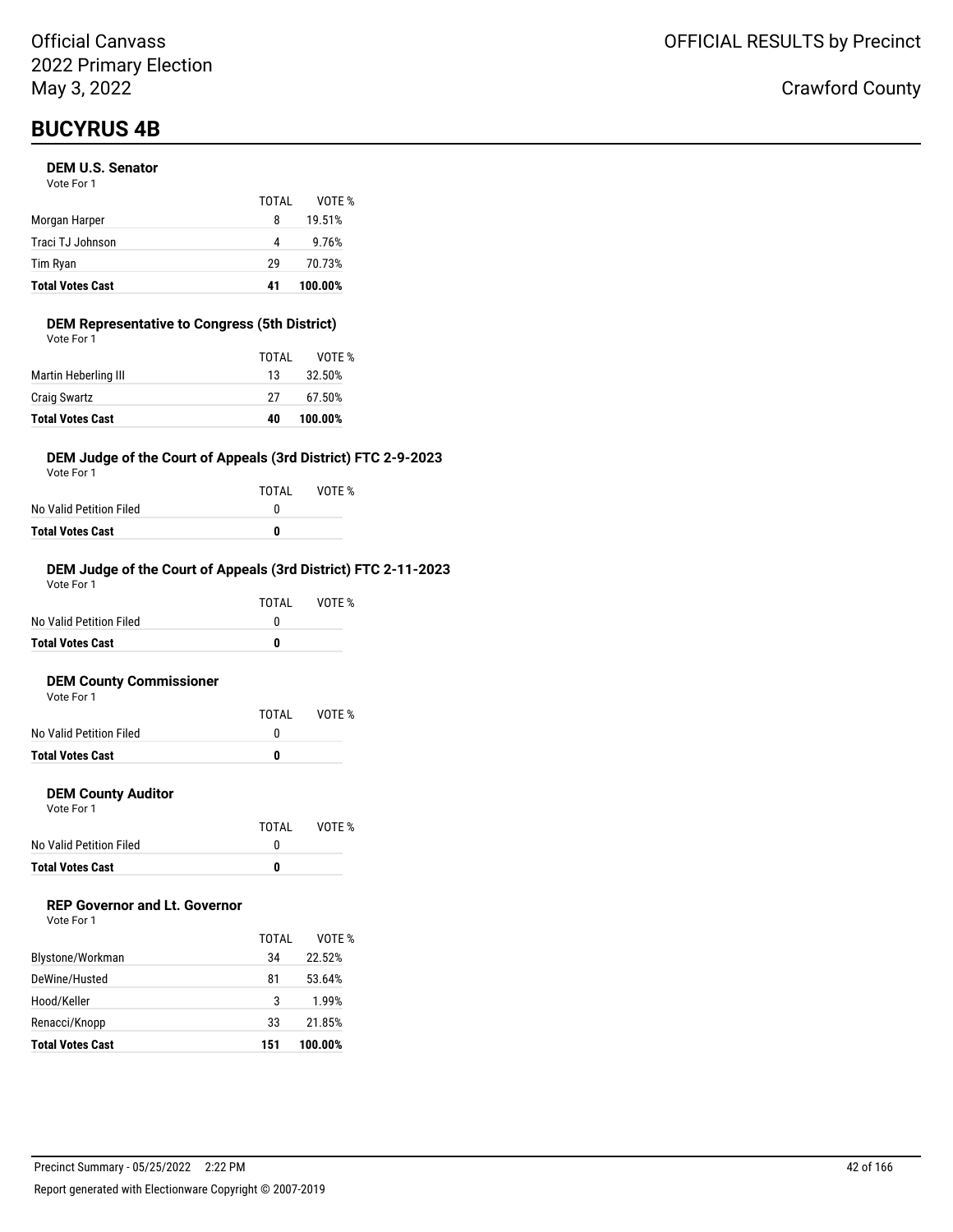## **BUCYRUS 4B**

#### **REP Attorney General**

|  | Vote For 1 |  |
|--|------------|--|
|--|------------|--|

| <b>Total Votes Cast</b> |       | 134 100.00% |
|-------------------------|-------|-------------|
| Dave Yost               |       | 134 100.00% |
|                         | TOTAI | VOTE %      |

#### **REP Auditor of State**

Vote For 1

|                  | TOTAI | VOTE %      |
|------------------|-------|-------------|
| Keith Faber      |       | 132 100.00% |
| Total Votes Cast |       | 132 100.00% |

#### **REP Secretary of State**

| Vote For 1 |  |  |
|------------|--|--|
|            |  |  |

| <b>Total Votes Cast</b> | 142   | 100.00% |
|-------------------------|-------|---------|
| <b>Frank LaRose</b>     | 70.   | 49.30%  |
| John Adams              | 72.   | 50.70%  |
|                         | TOTAL | VOTF %  |

#### **REP Treasurer of State**

| <b>Total Votes Cast</b> | 130   | 100.00% |
|-------------------------|-------|---------|
| Robert Sprague          | 130   | 100.00% |
|                         | TOTAL | VOTE %  |

#### **REP Chief Justice of the Supreme Court**

| Vote For 1 |  |
|------------|--|
|------------|--|

| <b>Total Votes Cast</b> | 129   | 100.00%     |
|-------------------------|-------|-------------|
| Sharon L. Kennedy       |       | 129 100.00% |
|                         | TOTAL | VOTE %      |

#### **REP Justice of the Supreme Court**

Vote For 1

| <b>Total Votes Cast</b> | 124   | 100.00%     |
|-------------------------|-------|-------------|
| Pat Fischer             |       | 124 100.00% |
|                         | TOTAI | VOTE %      |

#### **REP Justice of the Supreme Court**

Vote For 1

|                  | TOTAI | VOTE %      |
|------------------|-------|-------------|
| Pat DeWine       |       | 111 100.00% |
| Total Votes Cast | 111   | 100.00%     |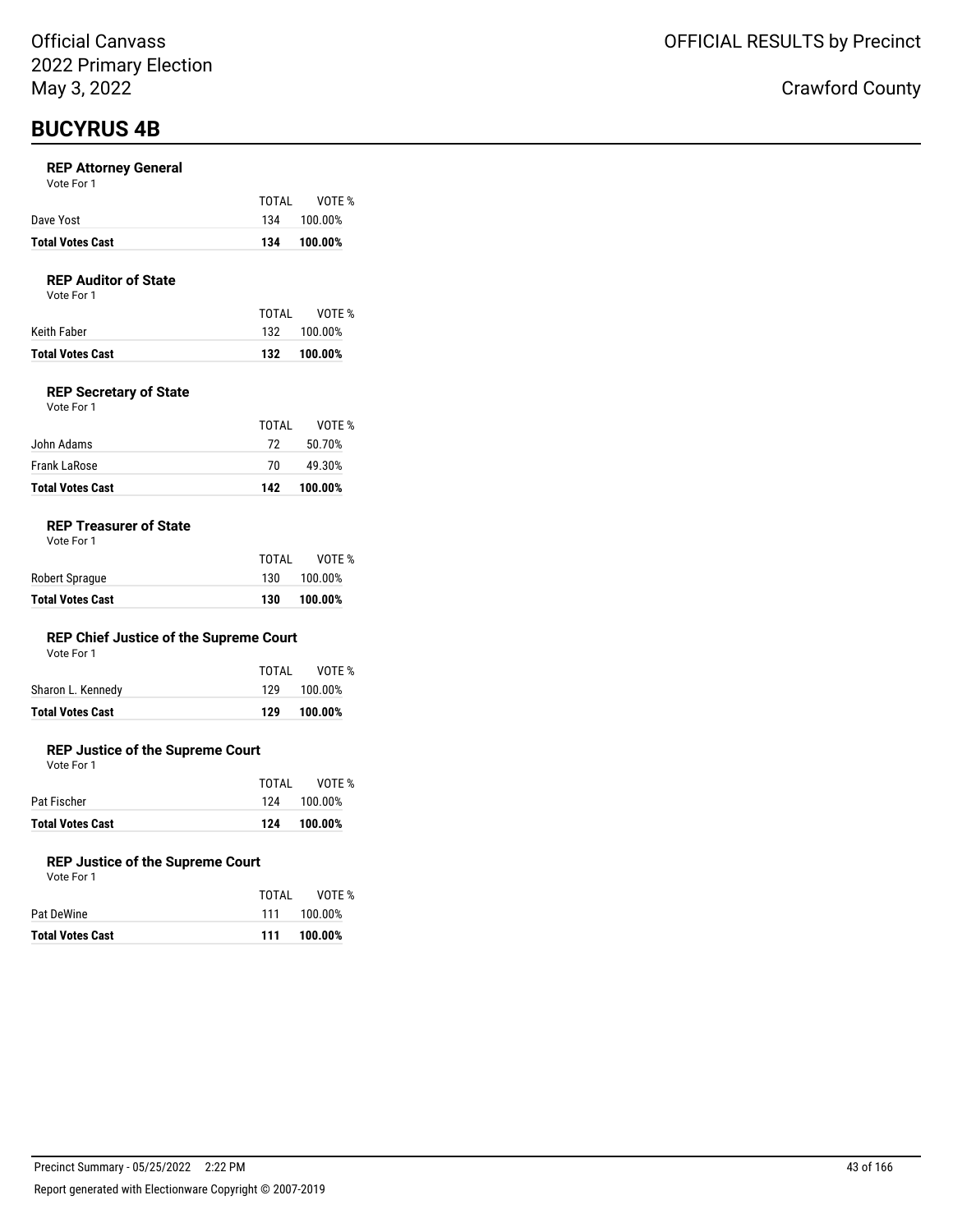## **BUCYRUS 4B**

#### **REP U.S. Senator**

| Vote For 1 |  |
|------------|--|
|------------|--|

|                         | TOTAI | VOTE %  |
|-------------------------|-------|---------|
| Matt Dolan              | 29    | 19.21%  |
| Mike Gibbons            | 29    | 19.21%  |
| Josh Mandel             | 37    | 24.50%  |
| Neil Patel              | 2     | 1.32%   |
| Mark Pukita             | 1     | 0.66%   |
| Jane Timken             | 9     | 5.96%   |
| <b>JD Vance</b>         | 44    | 29.14%  |
| <b>Total Votes Cast</b> | 151   | 100.00% |

#### **REP Representative to Congress (5th District)** Vote For 1

|                         | TOTAI | VOTE %      |
|-------------------------|-------|-------------|
| Bob Latta               |       | 132 100.00% |
| <b>Total Votes Cast</b> |       | 132 100.00% |

#### **REP Judge of the Court of Appeals (3rd District) FTC 2-9-2023**

| Total Votes Cast     | 123   | 100.00%     |
|----------------------|-------|-------------|
| William R. Zimmerman |       | 123 100.00% |
|                      | TOTAL | VOTF %      |
| Vote For 1           |       |             |

### **REP Judge of the Court of Appeals (3rd District) FTC 2-11-2023**

Vote For 1

| <b>Total Votes Cast</b> | 120   | 100.00%     |
|-------------------------|-------|-------------|
| Juergen A. Waldick      |       | 120 100.00% |
|                         | TOTAI | VOTE %      |

### **REP County Commissioner**

Vote For 1

|                         | TOTAL | VOTE %  |
|-------------------------|-------|---------|
| Tim Ley                 | 63    | 42.28%  |
| Corey Orewiler          | 30    | 20.13%  |
| Dale A. Wolfe           | 56    | 37.58%  |
| <b>Total Votes Cast</b> | 149   | 100.00% |

#### **REP County Auditor**

|                         | TOTAI | VOTE %  |
|-------------------------|-------|---------|
| Robyn M. Sheets         | 134   | 100.00% |
| <b>Total Votes Cast</b> | 134   | 100.00% |

#### **REP Member of County Central Committee BUCYRUS 4B** Vote For 1

| TOTAL | VOTE %      |
|-------|-------------|
|       | 127 100.00% |
| 127   | 100.00%     |
|       |             |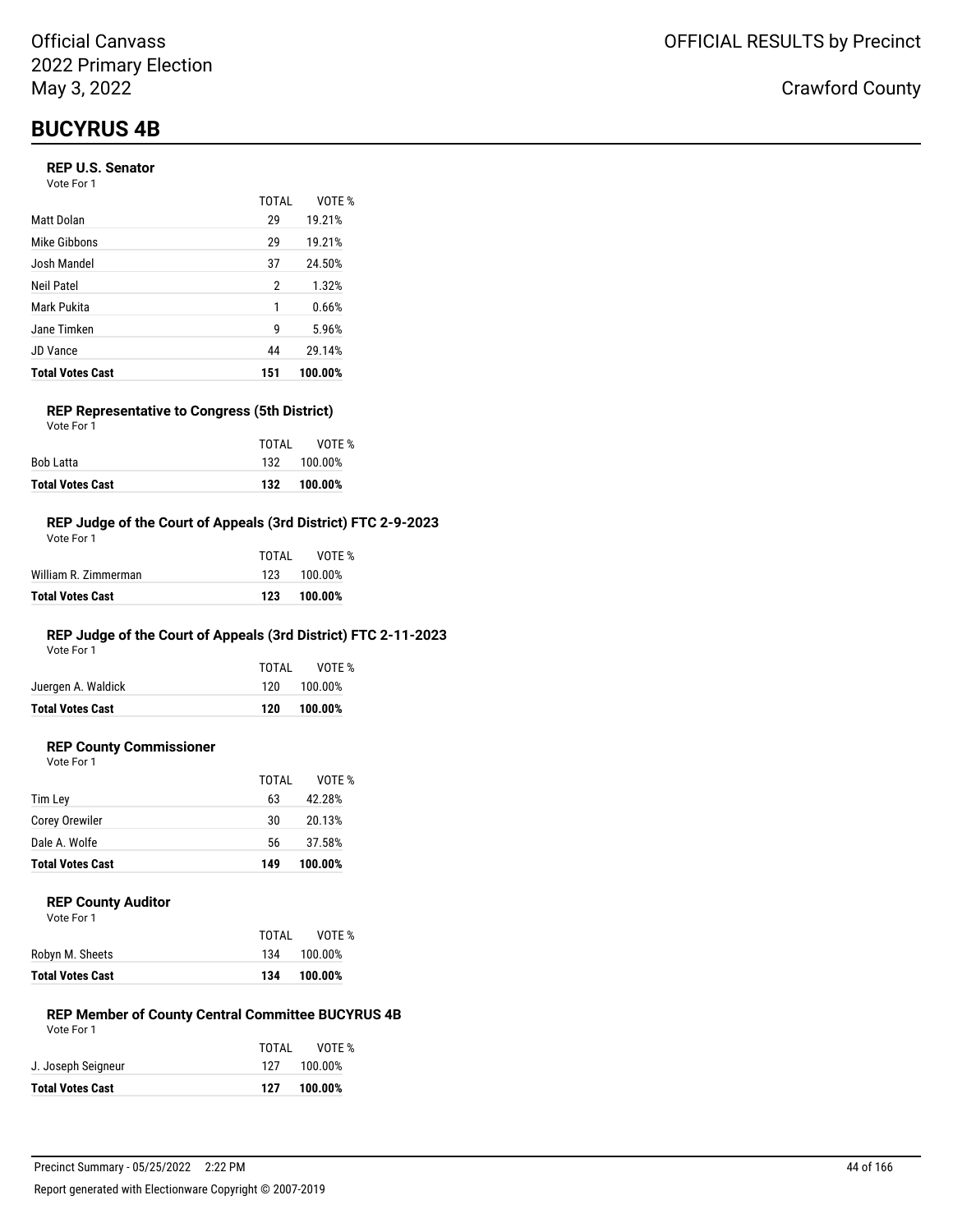# **BUCYRUS 4B**

### **1 Crawford Park District**

| <b>Total Votes Cast</b> | 203   | 100.00% |
|-------------------------|-------|---------|
| AGAINST THE TAX LEVY    | 63    | 31.03%  |
| FOR THE TAX LEVY        | 140   | 68.97%  |
| Vote For 1              | TOTAL | VOTF %  |
|                         |       |         |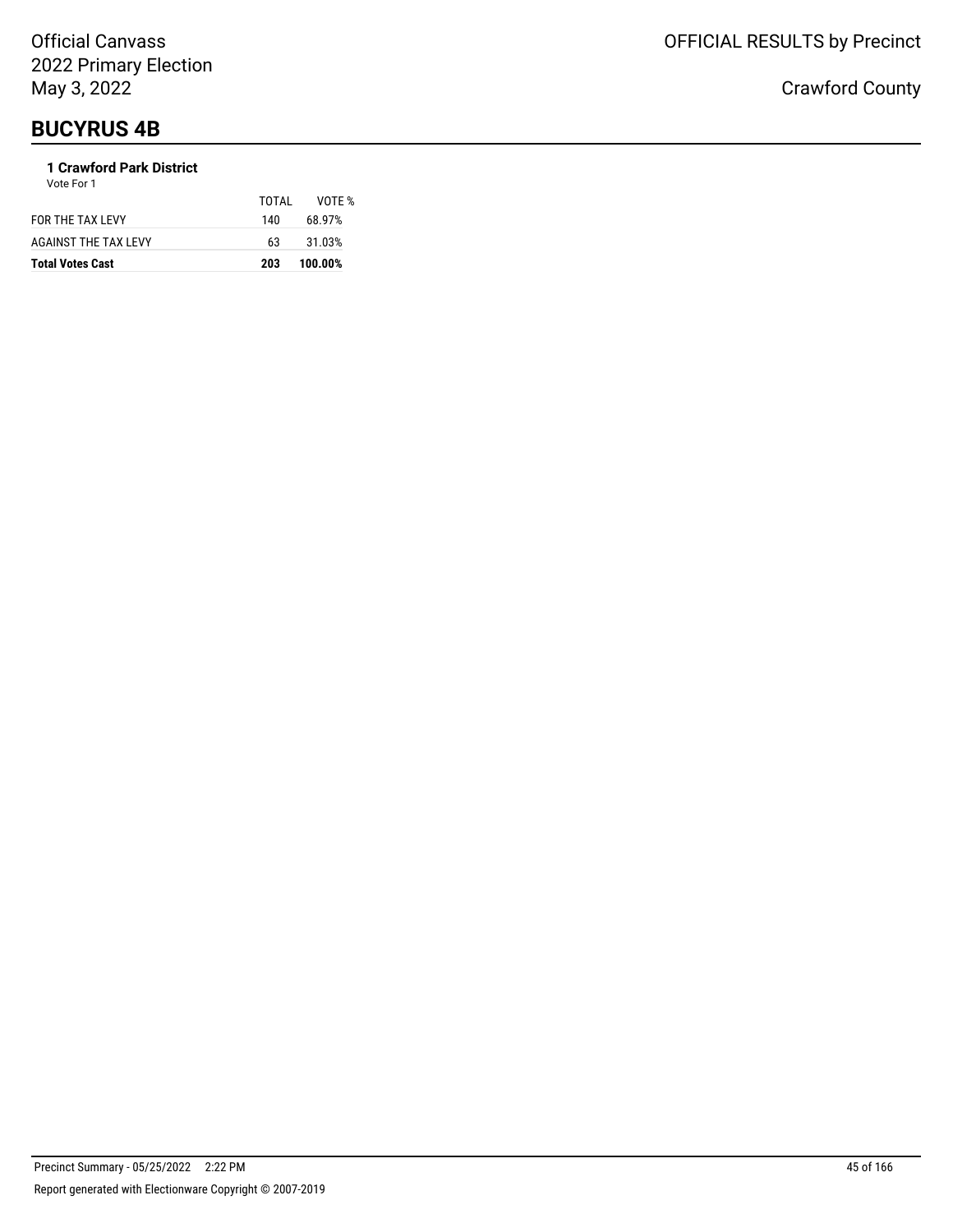### nty

| May 3, 2022                                           |              |         |
|-------------------------------------------------------|--------------|---------|
| <b>CRESTLINE 1A</b><br><b>Statistics</b>              | <b>TOTAL</b> |         |
| Voter Turnout - Total                                 | 23.46%       |         |
|                                                       |              |         |
| <b>DEM Governor and Lt. Governor</b><br>Vote For 1    |              |         |
|                                                       | <b>TOTAL</b> | VOTE %  |
| Cranley/Fedor                                         | 8            | 20.51%  |
| Whaley/Stephens                                       | 31           | 79.49%  |
| <b>Total Votes Cast</b>                               | 39           | 100.00% |
| <b>DEM Attorney General</b><br>Vote For 1             |              |         |
|                                                       | <b>TOTAL</b> | VOTE %  |
| Jeffrey A. Crossman                                   | 38           | 100.00% |
| <b>Total Votes Cast</b>                               | 38           | 100.00% |
| <b>DEM Auditor of State</b><br>Vote For 1             |              |         |
|                                                       | <b>TOTAL</b> | VOTE %  |
| <b>Taylor Sappington</b>                              | 37           | 100.00% |
| <b>Total Votes Cast</b>                               | 37           | 100.00% |
| <b>DEM Secretary of State</b><br>Vote For 1           |              |         |
|                                                       | <b>TOTAL</b> | VOTE %  |
| Chelsea Clark                                         | 37           | 100.00% |
| <b>Total Votes Cast</b>                               | 37           | 100.00% |
| <b>DEM Treasurer of State</b><br>Vote For 1           |              |         |
|                                                       | <b>TOTAL</b> | VOTE %  |
| <b>Scott Schertzer</b>                                | 39           | 100.00% |
| <b>Total Votes Cast</b>                               | 39           | 100.00% |
| DEM Chief Justice of the Supreme Court<br>Vote For 1  |              |         |
|                                                       | <b>TOTAL</b> | VOTE %  |
| Jennifer Brunner                                      | 38           | 100.00% |
| <b>Total Votes Cast</b>                               | 38           | 100.00% |
| <b>DEM Justice of the Supreme Court</b><br>Vote For 1 |              |         |
|                                                       | <b>TOTAL</b> | VOTE %  |
| Terri Jamison                                         | 38           | 100.00% |
| <b>Total Votes Cast</b>                               | 38           | 100.00% |
| <b>DEM Justice of the Supreme Court</b><br>Vote For 1 |              |         |
|                                                       | TOTAL        | VOTE %  |
|                                                       |              |         |

Marilyn Zayas 37 100.00% **Total Votes Cast 37 100.00%**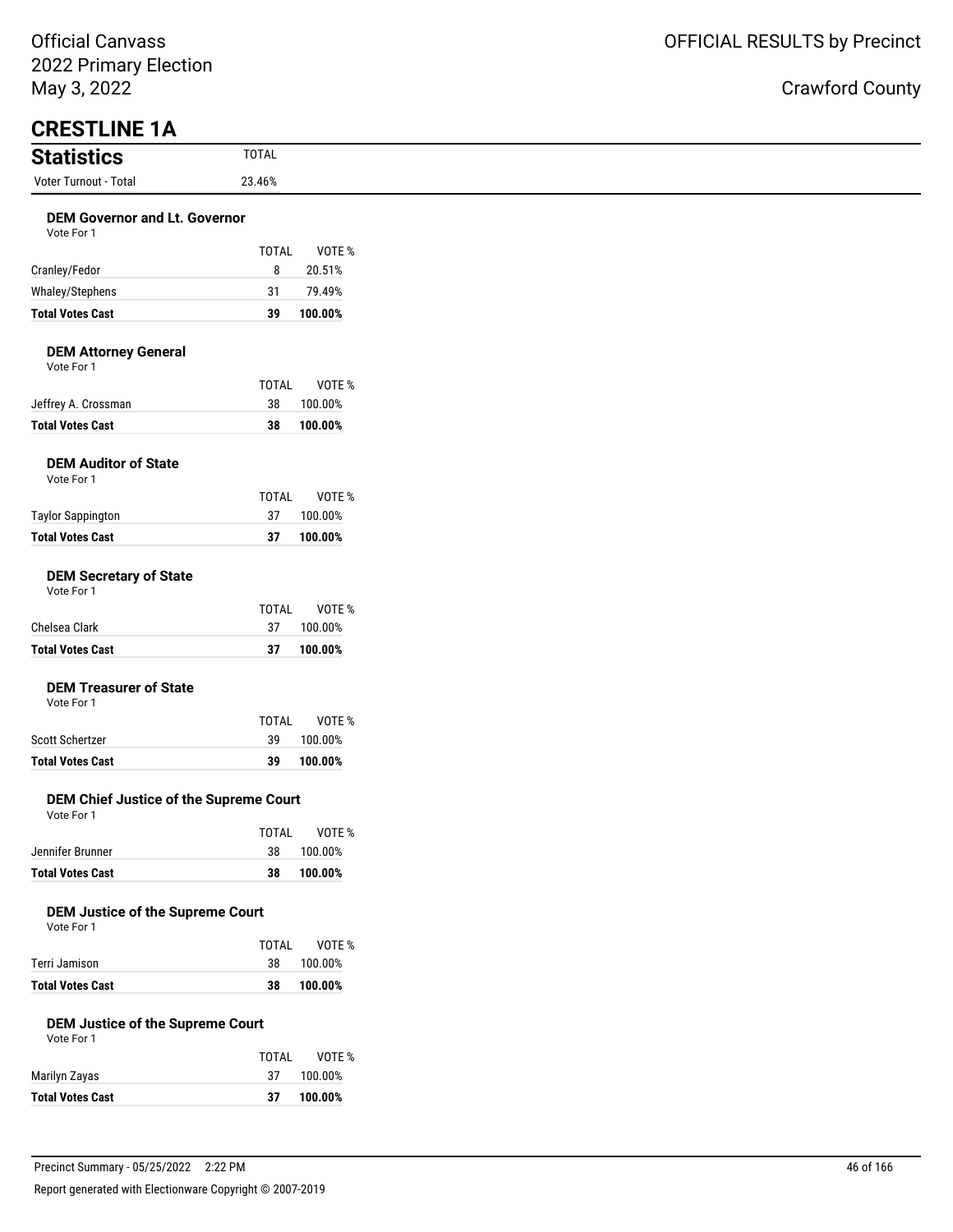# **CRESTLINE 1A**

#### **DEM U.S. Senator**  $V$ ote Formula in  $V$

| <b>Total Votes Cast</b> | 39    | 100.00% |
|-------------------------|-------|---------|
| Tim Ryan                | 29    | 74.36%  |
| Traci TJ Johnson        | 3     | 7.69%   |
| Morgan Harper           |       | 17.95%  |
| VOLE FOI I              | TOTAL | VOTE %  |

### **DEM Representative to Congress (5th District)**

| <b>Total Votes Cast</b> | 36    | 100.00% |
|-------------------------|-------|---------|
| <b>Craig Swartz</b>     | 29    | 80.56%  |
| Martin Heberling III    |       | 19.44%  |
|                         | TOTAL | VOTE %  |
| Vote For 1              |       |         |

#### **DEM Judge of the Court of Appeals (3rd District) FTC 2-9-2023**

Vote For 1

|                         | TOTAL | VOTE % |
|-------------------------|-------|--------|
| No Valid Petition Filed | n     |        |
| Total Votes Cast        | n     |        |

#### **DEM Judge of the Court of Appeals (3rd District) FTC 2-11-2023**

| <b>Total Votes Cast</b> | 0     |        |
|-------------------------|-------|--------|
| No Valid Petition Filed | O     |        |
|                         | TOTAI | VOTF % |
| Vote For 1              |       |        |

#### **DEM County Commissioner**  $V$ ote Formula in  $V$

| <b>Total Votes Cast</b> | o     |        |
|-------------------------|-------|--------|
| No Valid Petition Filed |       |        |
|                         | TOTAL | VOTE % |
| VOLE FOI T              |       |        |

#### **DEM County Auditor**

Vote For 1

|                         | TOTAL | VOTE % |
|-------------------------|-------|--------|
| No Valid Petition Filed |       |        |
| <b>Total Votes Cast</b> | o     |        |

### **REP Governor and Lt. Governor**

| Vote For 1 |  |
|------------|--|
|------------|--|

|                         | TOTAI | VOTF %  |
|-------------------------|-------|---------|
| Blystone/Workman        | 37    | 27.41%  |
| DeWine/Husted           | 64    | 47.41%  |
| Hood/Keller             | 4     | 2.96%   |
| Renacci/Knopp           | 30    | 22.22%  |
| <b>Total Votes Cast</b> | 135   | 100.00% |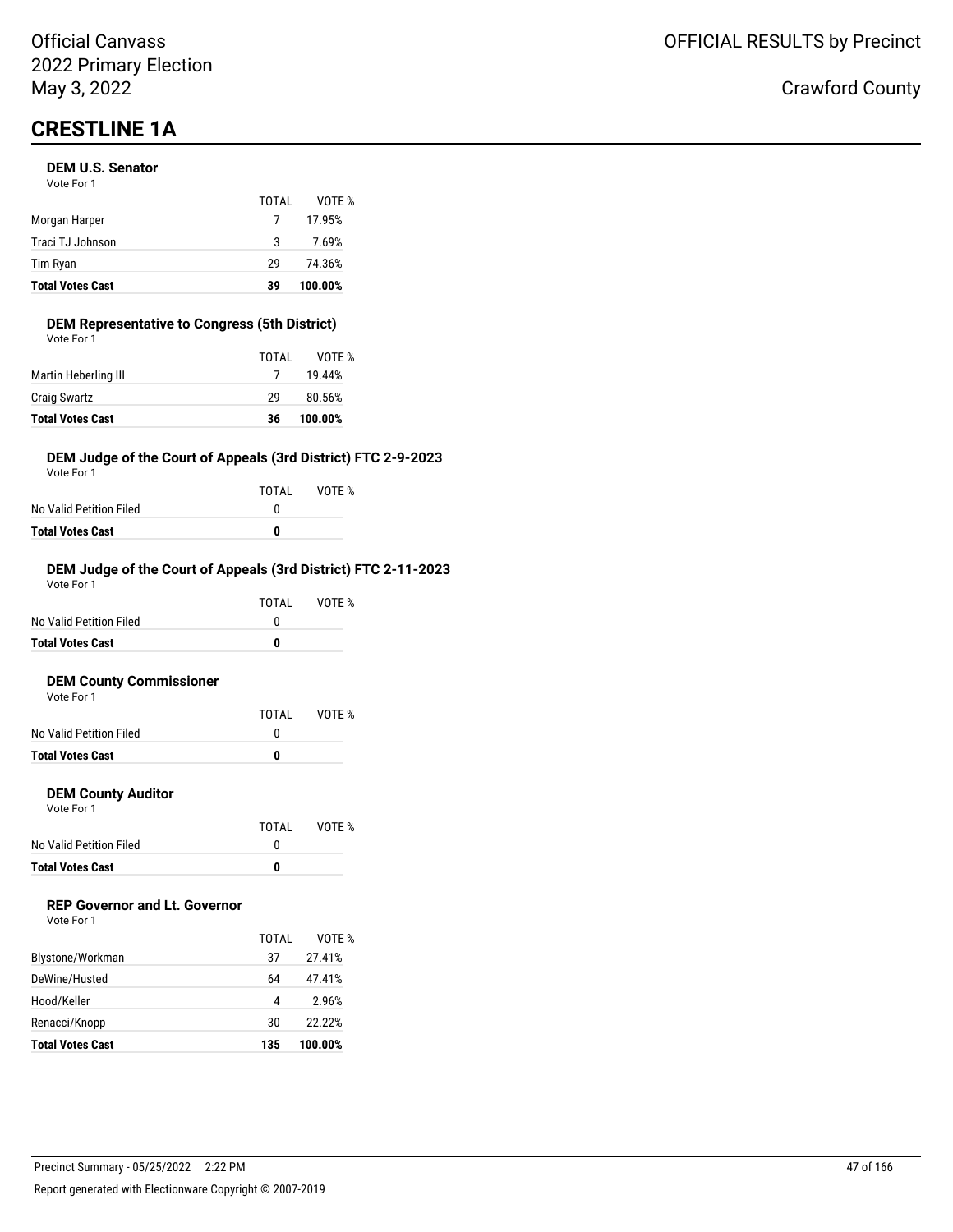## **CRESTLINE 1A**

#### **REP Attorney General**

|                  | TOTAI | VOTE %      |
|------------------|-------|-------------|
| Dave Yost        |       | 125 100.00% |
| Total Votes Cast |       | 125 100.00% |

#### **REP Auditor of State**

Vote For 1

|                  | TOTAI | VOTE %      |
|------------------|-------|-------------|
| Keith Faber      |       | 115 100.00% |
| Total Votes Cast |       | 115 100.00% |

#### **REP Secretary of State**

| Vote For 1 |  |  |
|------------|--|--|
|            |  |  |

| <b>Total Votes Cast</b> | 122   | 100.00% |
|-------------------------|-------|---------|
| Frank LaRose            | 81    | 66.39%  |
| John Adams              | 41    | 33.61%  |
|                         | TOTAI | VOTF %  |

#### **REP Treasurer of State**

| <b>Total Votes Cast</b> |       | 115 100.00% |
|-------------------------|-------|-------------|
| Robert Sprague          |       | 115 100.00% |
|                         | TOTAI | VOTE %      |

#### **REP Chief Justice of the Supreme Court**

| Vote For 1 |  |  |
|------------|--|--|
|------------|--|--|

| Total Votes Cast  | 114 100.00%  |
|-------------------|--------------|
| Sharon L. Kennedy | 114 100.00%  |
|                   | TOTAL VOTE % |

#### **REP Justice of the Supreme Court**

Vote For 1

| <b>Total Votes Cast</b> |       | 114 100.00% |
|-------------------------|-------|-------------|
| Pat Fischer             |       | 114 100.00% |
|                         | TOTAI | VOTE %      |

#### **REP Justice of the Supreme Court**

| <b>Total Votes Cast</b> | 100.00%<br>96  |        |
|-------------------------|----------------|--------|
| Pat DeWine              | 100.00%<br>96. |        |
|                         | TOTAI          | VOTE % |
| Vote For 1              |                |        |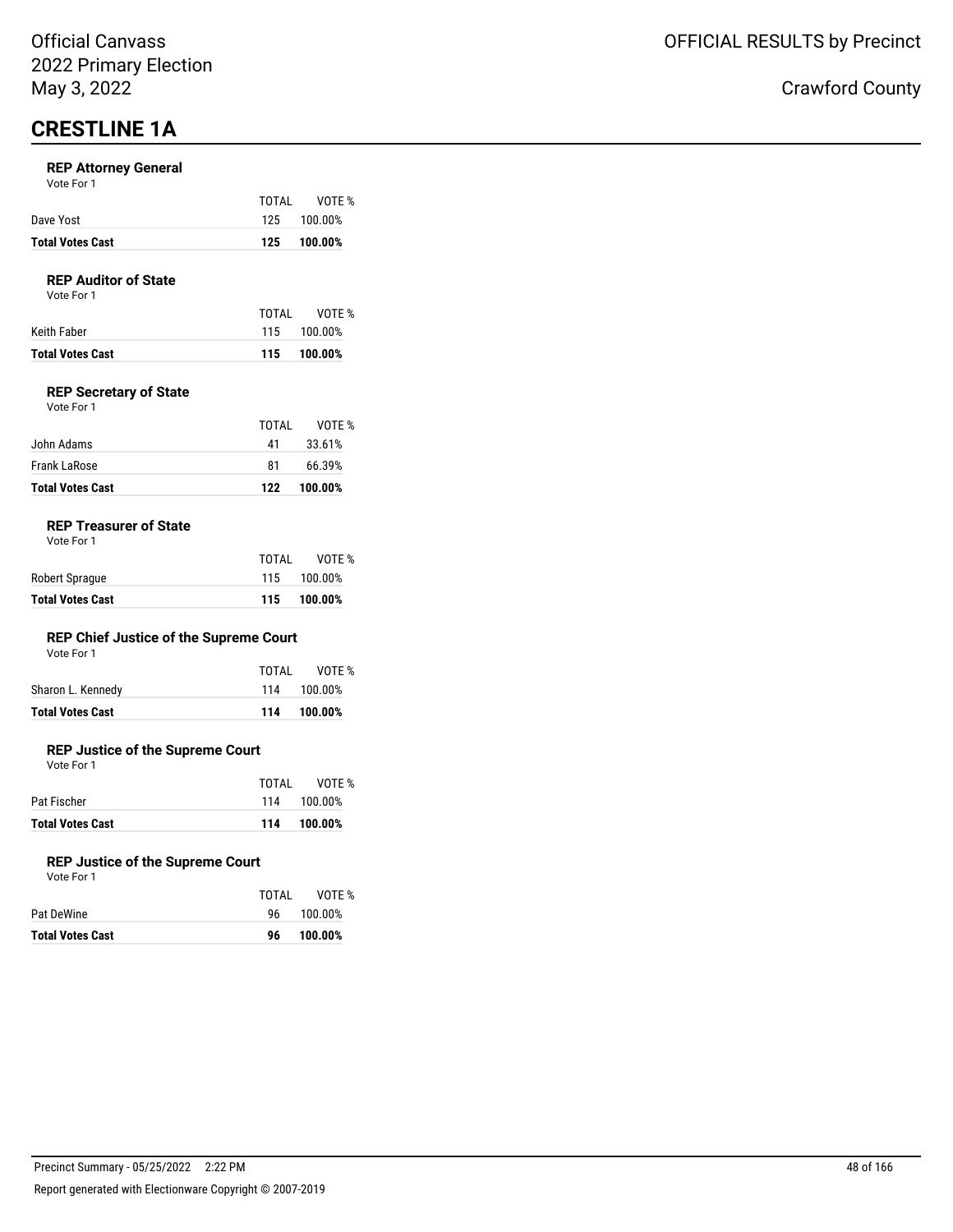# **CRESTLINE 1A**

#### **REP U.S. Senator**

Vote For 1

|                         | <b>TOTAL</b> | VOTE %  |
|-------------------------|--------------|---------|
| Matt Dolan              | 19           | 14.18%  |
| Mike Gibbons            | 15           | 11.19%  |
| Josh Mandel             | 48           | 35.82%  |
| Neil Patel              | 1            | 0.75%   |
| Mark Pukita             | 4            | 2.99%   |
| Jane Timken             | 6            | 4.48%   |
| <b>JD Vance</b>         | 41           | 30.60%  |
| <b>Total Votes Cast</b> | 134          | 100.00% |

### **REP Representative to Congress (5th District)**

| <b>Total Votes Cast</b> |       | 115 100.00% |
|-------------------------|-------|-------------|
| Bob Latta               |       | 115 100.00% |
|                         | TOTAI | VOTE %      |
| Vote For 1              |       |             |

#### **REP Judge of the Court of Appeals (3rd District) FTC 2-9-2023**

| Total Votes Cast     | 110   | 100.00%     |
|----------------------|-------|-------------|
| William R. Zimmerman |       | 110 100.00% |
|                      | TOTAI | VOTE %      |
| Vote For 1           |       |             |

### **REP Judge of the Court of Appeals (3rd District) FTC 2-11-2023**

Vote For 1

| <b>Total Votes Cast</b> |       | 105 100.00% |
|-------------------------|-------|-------------|
| Juergen A. Waldick      |       | 105 100.00% |
|                         | TOTAI | VOTE %      |

#### **REP County Commissioner**

Vote For 1

|                         | TOTAL | VOTE %  |
|-------------------------|-------|---------|
| Tim Lev                 | 68    | 54.84%  |
| Corey Orewiler          | 30    | 24.19%  |
| Dale A. Wolfe           | 26    | 20.97%  |
| <b>Total Votes Cast</b> | 124   | 100.00% |

#### **REP County Auditor**

|  | Vote For 1 |  |  |
|--|------------|--|--|
|--|------------|--|--|

|                         | TOTAL | VOTE %  |
|-------------------------|-------|---------|
| Robyn M. Sheets         | 109   | 100.00% |
| <b>Total Votes Cast</b> | 109   | 100.00% |

#### **REP Member of County Central Committee CRESTLINE 1A** Vote For 1

|                         | TOTAI | VOTE %  |
|-------------------------|-------|---------|
| Parker Schell           | 108   | 100.00% |
| <b>Total Votes Cast</b> | 108   | 100.00% |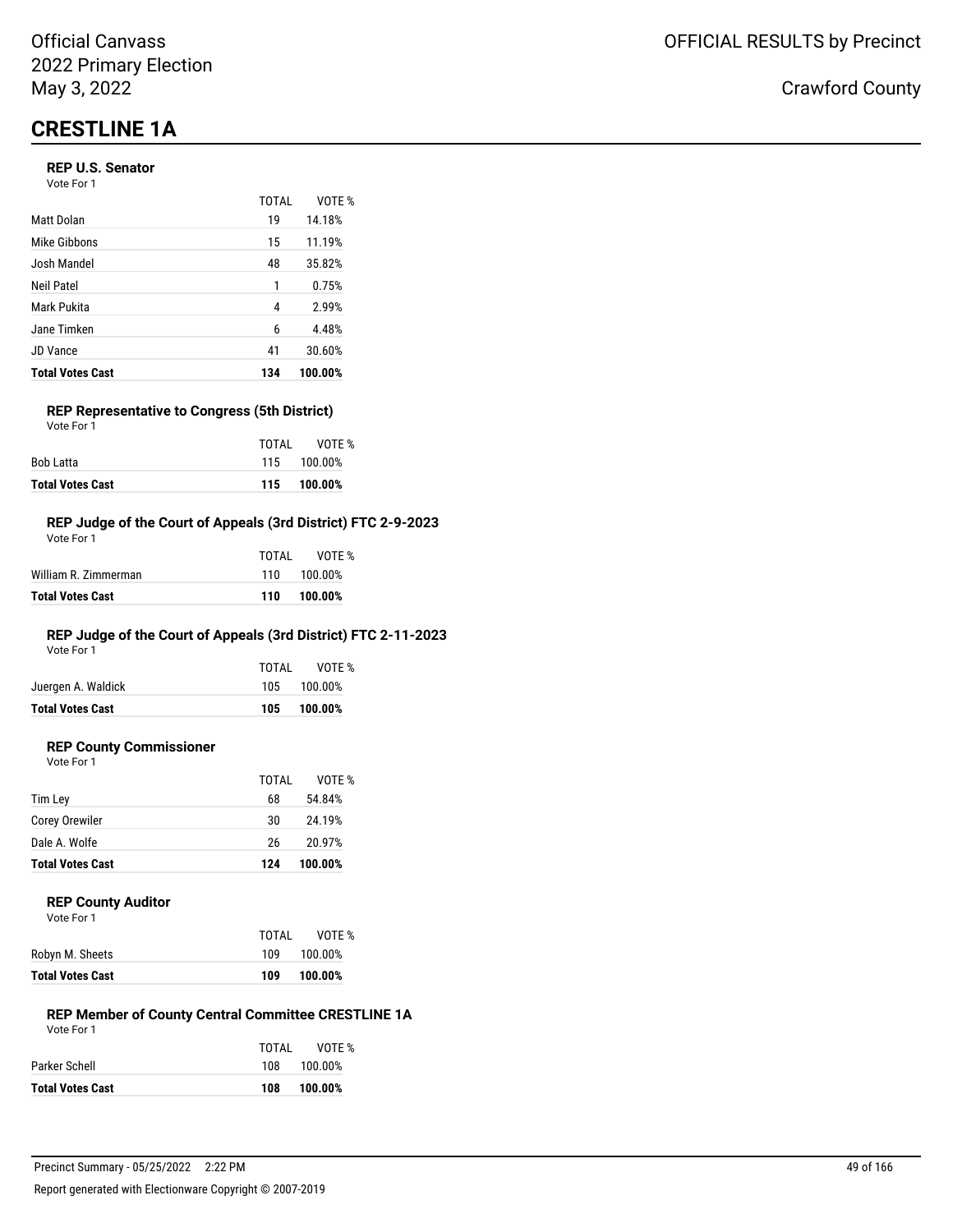# **CRESTLINE 1A**

### **1 Crawford Park District**

| <b>Total Votes Cast</b> | 185   | 100.00% |
|-------------------------|-------|---------|
| AGAINST THE TAX LEVY    | 46    | 24.86%  |
| FOR THE TAX LEVY        | 139   | 75.14%  |
| Vote For 1              | TOTAL | VOTE %  |
|                         |       |         |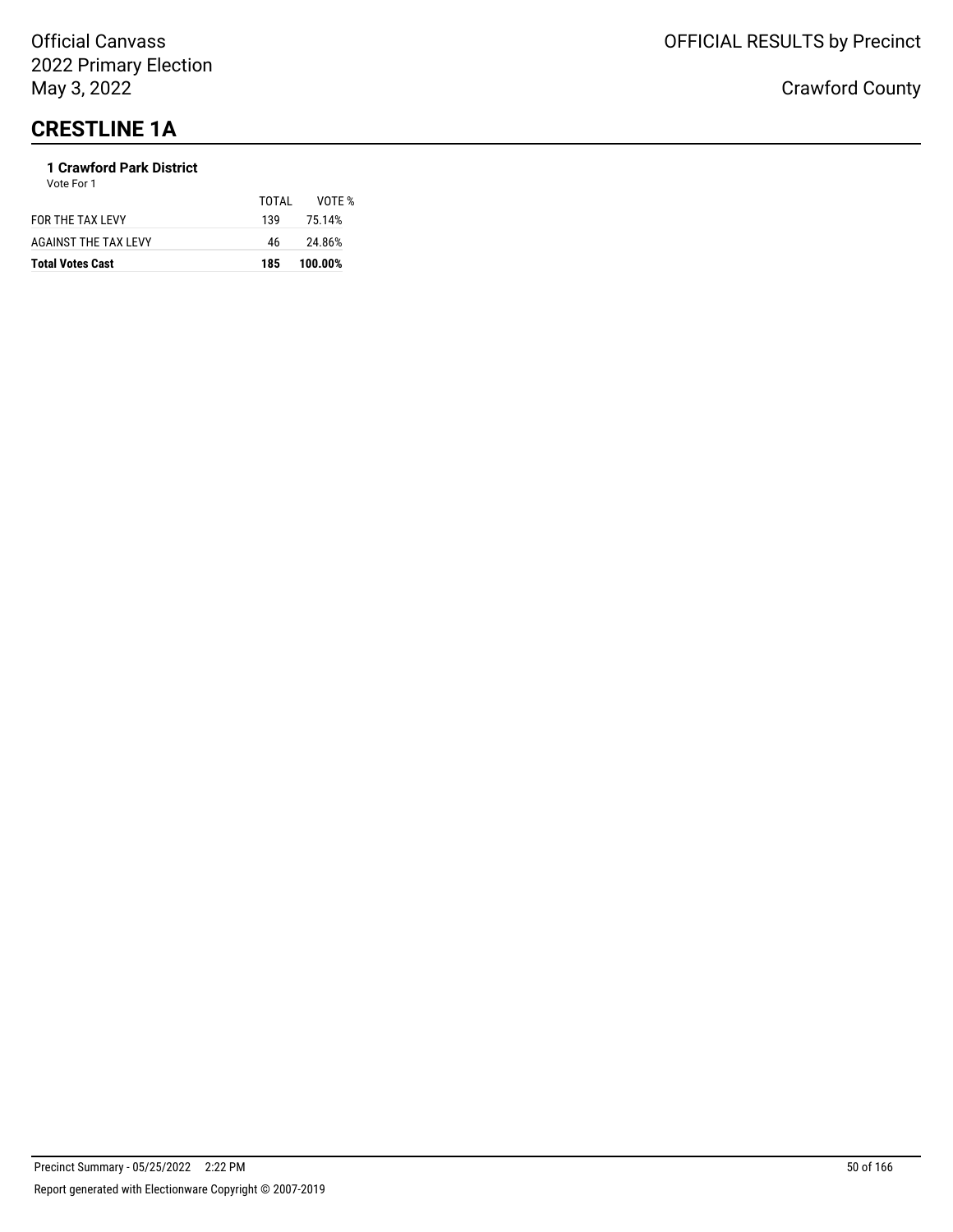| IVIdy J, ZUZZ                                                                    |                    |                   |
|----------------------------------------------------------------------------------|--------------------|-------------------|
| <b>CRESTLINE 2A</b>                                                              |                    |                   |
| <b>Statistics</b>                                                                | <b>TOTAL</b>       |                   |
| Voter Turnout - Total                                                            | 18.84%             |                   |
| <b>DEM Governor and Lt. Governor</b><br>Vote For 1                               |                    |                   |
|                                                                                  | <b>TOTAL</b>       | VOTE %            |
| Cranley/Fedor                                                                    | $\overline{7}$     | 35.00%            |
| Whaley/Stephens                                                                  | 13                 | 65.00%            |
| <b>Total Votes Cast</b>                                                          | 20                 | 100.00%           |
| <b>DEM Attorney General</b><br>Vote For 1                                        |                    |                   |
|                                                                                  | <b>TOTAL</b>       | VOTE %            |
| Jeffrey A. Crossman                                                              | 20                 | 100.00%           |
| <b>Total Votes Cast</b>                                                          | 20                 | 100.00%           |
| <b>DEM Auditor of State</b><br>Vote For 1                                        |                    |                   |
|                                                                                  | <b>TOTAL</b><br>20 | VOTE %<br>100.00% |
| <b>Taylor Sappington</b><br><b>Total Votes Cast</b>                              | 20                 | 100.00%           |
| <b>DEM Secretary of State</b><br>Vote For 1                                      | <b>TOTAL</b>       | VOTE %            |
| Chelsea Clark                                                                    | 20                 | 100.00%           |
| <b>Total Votes Cast</b>                                                          | 20                 | 100.00%           |
| <b>DEM Treasurer of State</b><br>Vote For 1                                      | <b>TOTAL</b>       | VOTE %            |
| Scott Schertzer                                                                  | 20                 | 100.00%           |
| <b>Total Votes Cast</b>                                                          | 20                 | 100.00%           |
| DEM Chief Justice of the Supreme Court<br>Vote For 1                             |                    |                   |
| Jennifer Brunner                                                                 | TOTAL<br>$20\,$    | VOTE %<br>100.00% |
| <b>Total Votes Cast</b>                                                          | 20                 | 100.00%           |
| <b>DEM Justice of the Supreme Court</b><br>Vote For 1                            |                    |                   |
|                                                                                  | TOTAL              | VOTE %            |
| Terri Jamison                                                                    | 20                 | 100.00%           |
| <b>Total Votes Cast</b><br><b>DEM Justice of the Supreme Court</b><br>Vote For 1 | 20                 | 100.00%           |
|                                                                                  | TOTAL              | VOTE %            |
| Marilyn Zayas                                                                    | $20\,$             | 100.00%           |
| <b>Total Votes Cast</b>                                                          | 20                 | 100.00%           |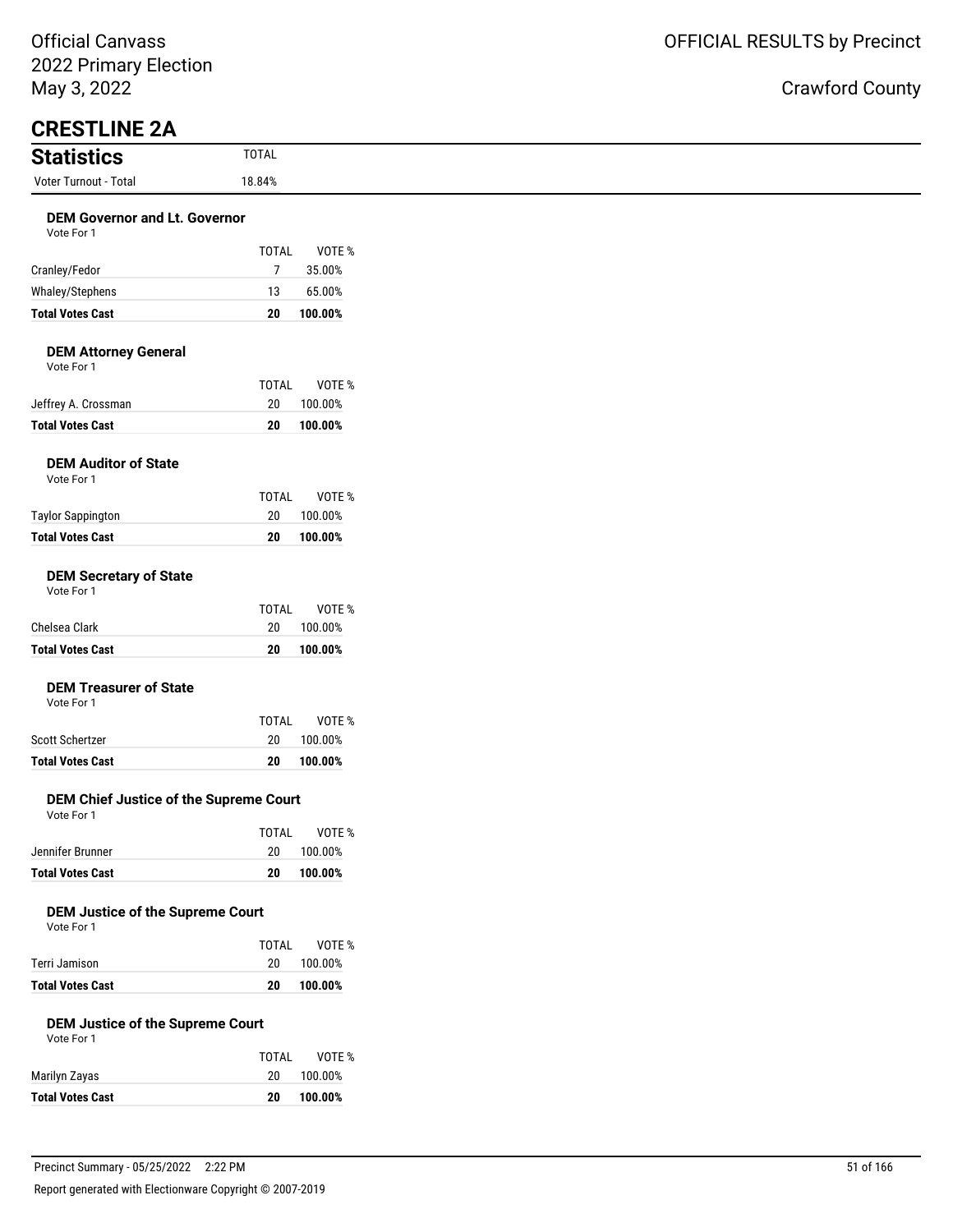# **CRESTLINE 2A**

#### **DEM U.S. Senator**

| <b>Total Votes Cast</b> | 22    | 100.00% |
|-------------------------|-------|---------|
| Tim Ryan                | 18    | 81.82%  |
| Traci TJ Johnson        | 2     | 9.09%   |
| Morgan Harper           | 2     | 9.09%   |
|                         | TOTAI | VOTF %  |
| Vote For 1              |       |         |

#### **DEM Representative to Congress (5th District)** Vote For 1

| <b>Total Votes Cast</b> | 19    | 100.00% |
|-------------------------|-------|---------|
| <b>Craig Swartz</b>     | 15    | 78.95%  |
| Martin Heberling III    | 4     | 21.05%  |
|                         | TOTAL | VOTE %  |
| VULE FUI I              |       |         |

#### **DEM Judge of the Court of Appeals (3rd District) FTC 2-9-2023**

Vote For 1

|                         | TOTAL | VOTE % |
|-------------------------|-------|--------|
| No Valid Petition Filed | n     |        |
| Total Votes Cast        | n     |        |

#### **DEM Judge of the Court of Appeals (3rd District) FTC 2-11-2023**

| <b>Total Votes Cast</b> | 0     |        |
|-------------------------|-------|--------|
| No Valid Petition Filed | O     |        |
|                         | TOTAI | VOTF % |
| Vote For 1              |       |        |

#### **DEM County Commissioner**  $V$ ot

| <b>Total Votes Cast</b> | 0     |        |
|-------------------------|-------|--------|
| No Valid Petition Filed |       |        |
|                         | TOTAI | VOTE % |
| VOTE FOL L              |       |        |

#### **DEM County Auditor**

Vote For 1

|                         | TOTAL | VOTE % |
|-------------------------|-------|--------|
| No Valid Petition Filed |       |        |
| <b>Total Votes Cast</b> | o     |        |

### **REP Governor and Lt. Governor**

| Vote For 1 |  |
|------------|--|
|------------|--|

|                         | TOTAI | VOTF %  |
|-------------------------|-------|---------|
| Blystone/Workman        | 50    | 43.86%  |
| DeWine/Husted           | 33    | 28.95%  |
| Hood/Keller             | 4     | 3.51%   |
| Renacci/Knopp           | 27    | 23.68%  |
| <b>Total Votes Cast</b> | 114   | 100.00% |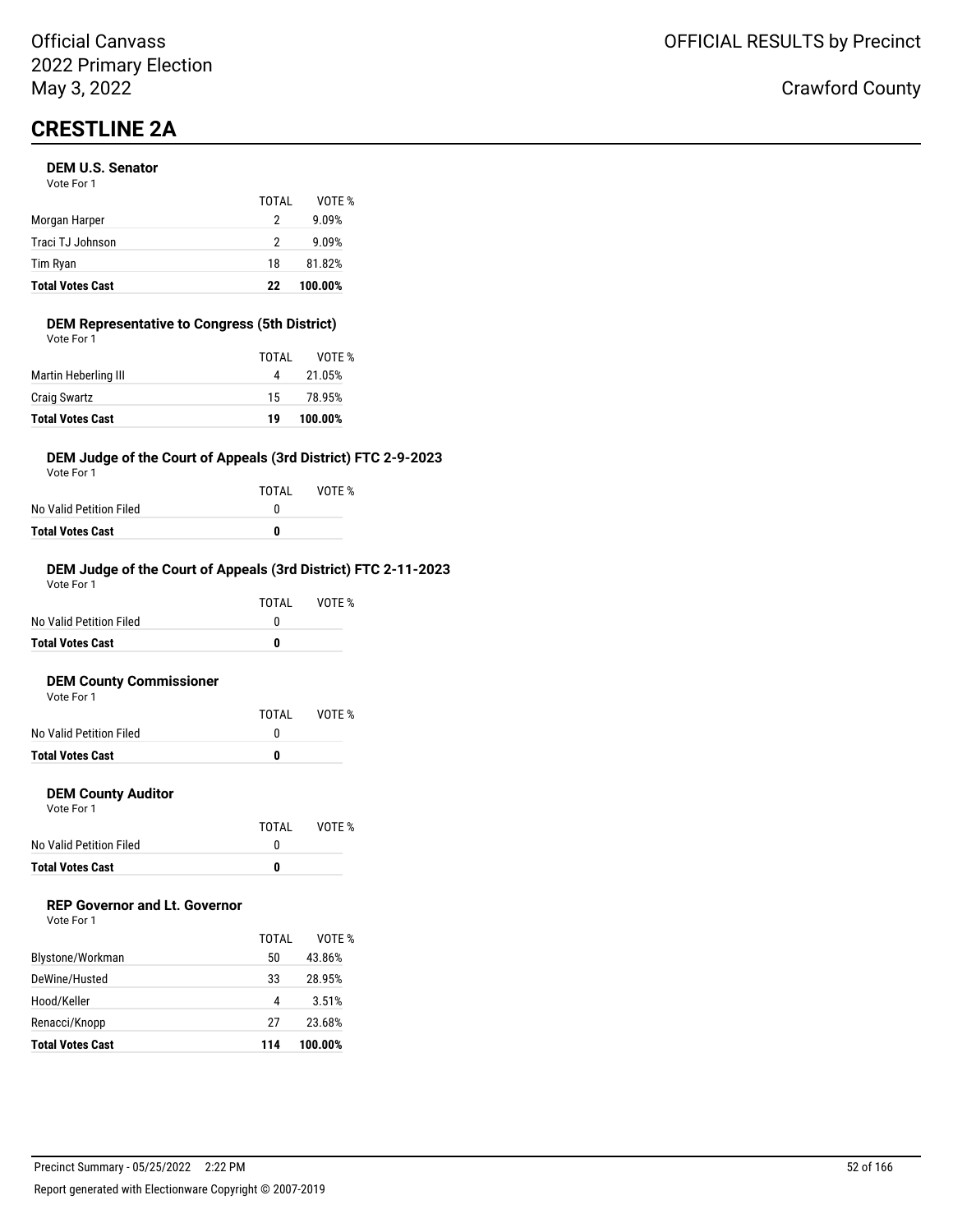## **CRESTLINE 2A**

#### **REP Attorney General**

|                         | TOTAI | VOTE %  |
|-------------------------|-------|---------|
| Dave Yost               | 99.   | 100.00% |
| <b>Total Votes Cast</b> | 99    | 100.00% |

### **REP Auditor of State**

Vote For 1

| Keith Faber             |    | VOTE %<br>94 100.00% |
|-------------------------|----|----------------------|
| <b>Total Votes Cast</b> | 94 | 100.00%              |

#### **REP Secretary of State**

| <b>Total Votes Cast</b> | 101   | 100.00% |
|-------------------------|-------|---------|
| Frank LaRose            | 62.   | 61.39%  |
| John Adams              | 39    | 38.61%  |
|                         | TOTAL | VOTE %  |
| Vote For 1              |       |         |

#### **REP Treasurer of State**

| Vote For 1 |
|------------|
|------------|

|                         | TOTAL | VOTE %  |
|-------------------------|-------|---------|
| Robert Sprague          | 91    | 100.00% |
| <b>Total Votes Cast</b> | 91    | 100.00% |

#### **REP Chief Justice of the Supreme Court** Vote For 1

| <b>Total Votes Cast</b> | 92    | 100.00% |
|-------------------------|-------|---------|
| Sharon L. Kennedy       | 92.   | 100.00% |
|                         | TOTAL | VOTE %  |
| <b>VOLE FOI</b> I       |       |         |

#### **REP Justice of the Supreme Court**

Vote For 1

|                         | TOTAI | VOTE %     |
|-------------------------|-------|------------|
| Pat Fischer             |       | 91 100.00% |
| <b>Total Votes Cast</b> | 91    | 100.00%    |

#### **REP Justice of the Supreme Court**

| <b>Total Votes Cast</b> | 77    | 100.00%    |
|-------------------------|-------|------------|
| Pat DeWine              |       | 77 100.00% |
|                         | TOTAL | VOTE %     |
| Vote For 1              |       |            |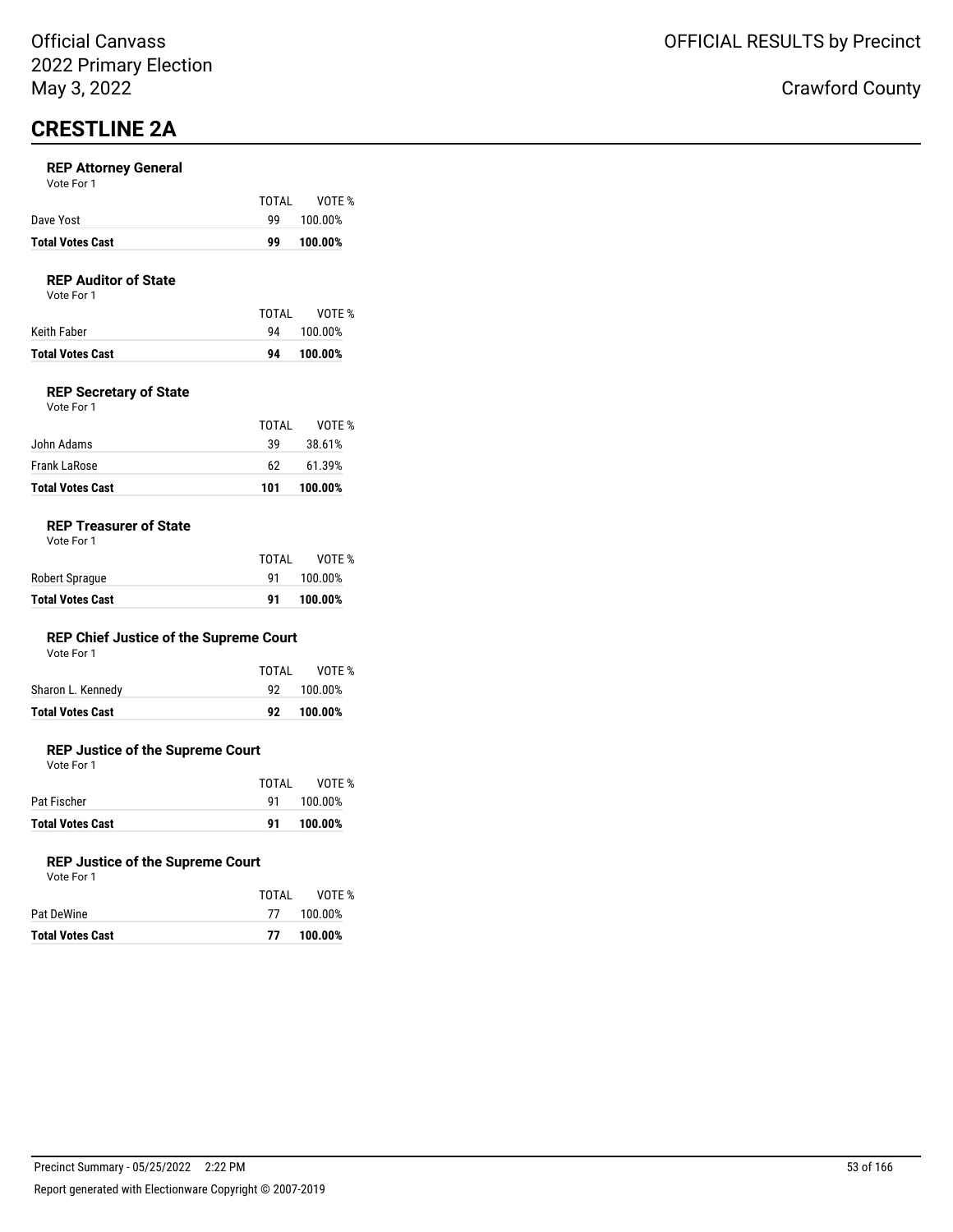# **CRESTLINE 2A**

#### **REP U.S. Senator**

| Vote For 1 |  |
|------------|--|
|------------|--|

|                         | TOTAL | VOTF %  |
|-------------------------|-------|---------|
| Matt Dolan              | 9     | 7.96%   |
| Mike Gibbons            | 18    | 15.93%  |
| Josh Mandel             | 25    | 22.12%  |
| Neil Patel              | 0     | 0.00%   |
| Mark Pukita             | 3     | 2.65%   |
| Jane Timken             | g     | 7.96%   |
| <b>JD Vance</b>         | 49    | 43.36%  |
| <b>Total Votes Cast</b> | 113   | 100.00% |

### **REP Representative to Congress (5th District)**

| <b>Total Votes Cast</b> | 93    | 100.00%    |
|-------------------------|-------|------------|
| <b>Bob Latta</b>        |       | 93 100.00% |
|                         | TOTAI | VOTE %     |
| Vote For 1              |       |            |

#### **REP Judge of the Court of Appeals (3rd District) FTC 2-9-2023**

| Total Votes Cast     | 89    | 100.00% |
|----------------------|-------|---------|
| William R. Zimmerman | 89.   | 100.00% |
|                      | TOTAL | VOTE %  |
| Vote For 1           |       |         |

### **REP Judge of the Court of Appeals (3rd District) FTC 2-11-2023**

Vote For 1

|                         | TOTAL | VOTE %  |
|-------------------------|-------|---------|
| Juergen A. Waldick      | 87    | 100.00% |
| <b>Total Votes Cast</b> | 87    | 100.00% |

### **REP County Commissioner**

Vote For 1

|                         | TOTAL | VOTE %  |
|-------------------------|-------|---------|
| Tim Ley                 | 64    | 58.72%  |
| Corey Orewiler          | 12    | 11.01%  |
| Dale A. Wolfe           | 33    | 30.28%  |
| <b>Total Votes Cast</b> | 109   | 100.00% |

#### **REP County Auditor**

| Vote For 1 |  |  |
|------------|--|--|
|            |  |  |

| TOTAI | VOTE %  |
|-------|---------|
| 96.   | 100.00% |
| 96    | 100.00% |
|       |         |

#### **REP Member of County Central Committee CRESTLINE 2A** Vote For 1

| TOTAI | VOTE %     |
|-------|------------|
|       | 93 100.00% |
| 93    | 100.00%    |
|       |            |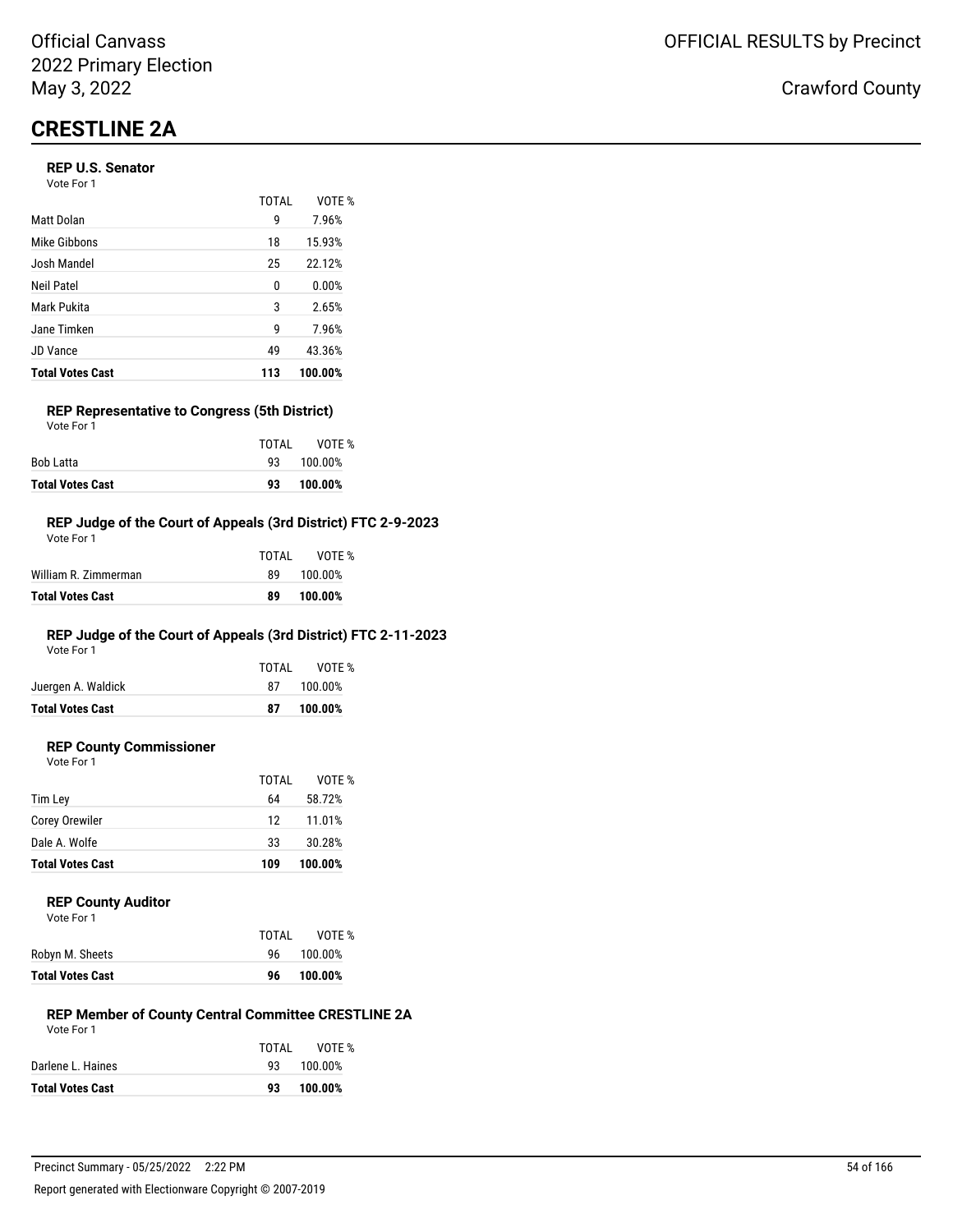# **CRESTLINE 2A**

### **1 Crawford Park District**

| <b>Total Votes Cast</b> | 148   | 100.00% |
|-------------------------|-------|---------|
| AGAINST THE TAX LEVY    | 60    | 40.54%  |
| FOR THE TAX LEVY        | 88    | 59.46%  |
|                         | TOTAL | VOTF %  |
| Vote For 1              |       |         |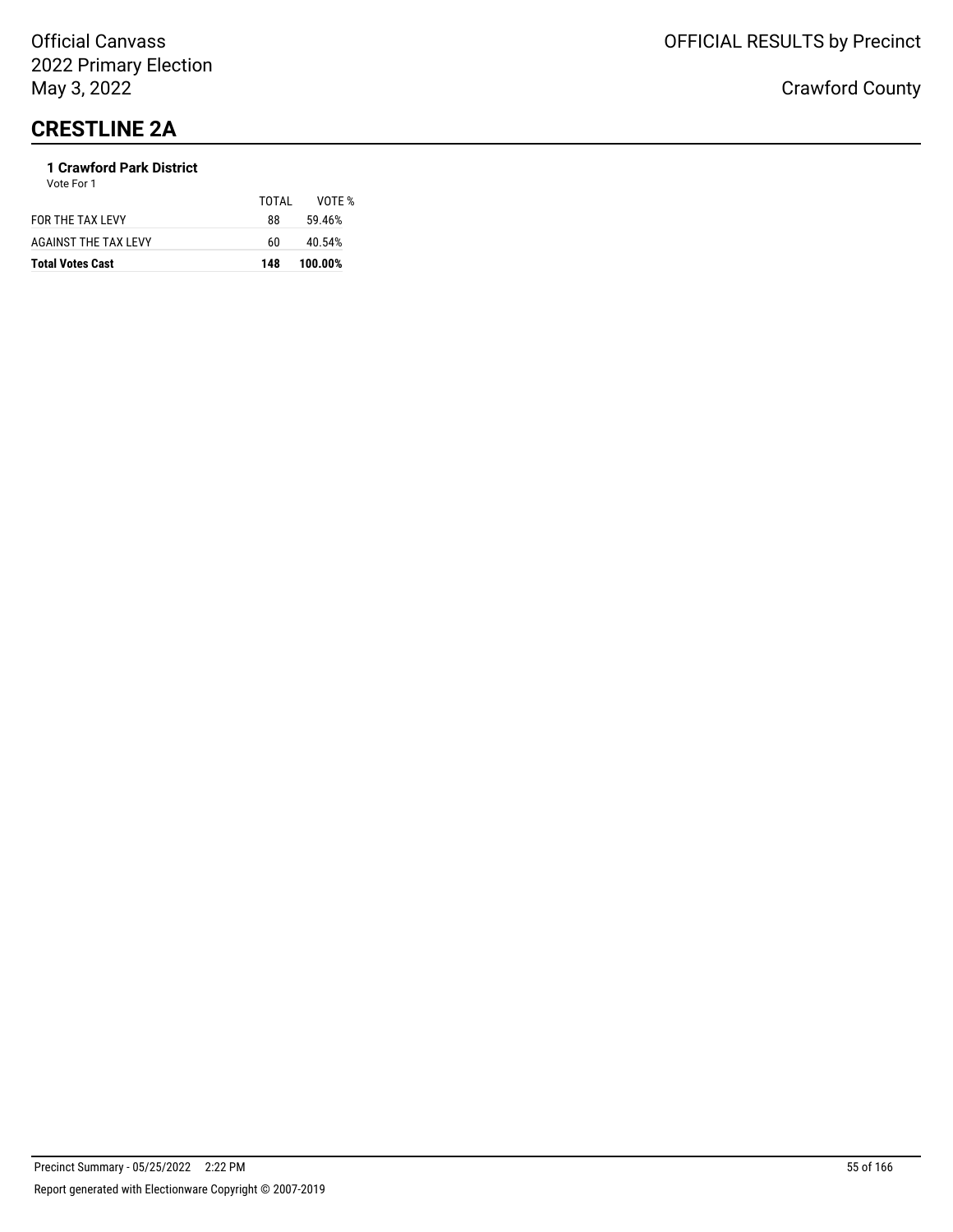# Crawford County

| May 3, 2022                                           |                                         |  |
|-------------------------------------------------------|-----------------------------------------|--|
| <b>CRESTLINE 3A</b><br><b>Statistics</b>              | <b>TOTAL</b>                            |  |
| Voter Turnout - Total                                 | 14.50%                                  |  |
|                                                       |                                         |  |
| <b>DEM Governor and Lt. Governor</b><br>Vote For 1    |                                         |  |
|                                                       | <b>TOTAL</b><br>VOTE %                  |  |
| Cranley/Fedor                                         | $\overline{2}$<br>10.00%                |  |
| Whaley/Stephens                                       | 90.00%<br>18                            |  |
| <b>Total Votes Cast</b>                               | 20<br>100.00%                           |  |
| <b>DEM Attorney General</b><br>Vote For 1             |                                         |  |
|                                                       | <b>TOTAL</b><br>VOTE %                  |  |
| Jeffrey A. Crossman                                   | 18<br>100.00%                           |  |
| <b>Total Votes Cast</b>                               | 18<br>100.00%                           |  |
| <b>DEM Auditor of State</b><br>Vote For 1             |                                         |  |
|                                                       | <b>TOTAL</b><br>VOTE %                  |  |
| <b>Taylor Sappington</b><br><b>Total Votes Cast</b>   | 17<br>100.00%<br>17<br>100.00%          |  |
|                                                       |                                         |  |
| <b>DEM Secretary of State</b><br>Vote For 1           |                                         |  |
| Chelsea Clark                                         | <b>TOTAL</b><br>VOTE %<br>17<br>100.00% |  |
| <b>Total Votes Cast</b>                               | 17<br>100.00%                           |  |
|                                                       |                                         |  |
| <b>DEM Treasurer of State</b><br>Vote For 1           |                                         |  |
|                                                       | <b>TOTAL</b><br>VOTE %                  |  |
| Scott Schertzer                                       | 18<br>100.00%                           |  |
| <b>Total Votes Cast</b>                               | 100.00%<br>18                           |  |
| DEM Chief Justice of the Supreme Court<br>Vote For 1  |                                         |  |
|                                                       | <b>TOTAL</b><br>VOTE %                  |  |
| Jennifer Brunner                                      | 18<br>100.00%                           |  |
| <b>Total Votes Cast</b>                               | 18<br>100.00%                           |  |
| <b>DEM Justice of the Supreme Court</b><br>Vote For 1 | <b>TOTAL</b><br>VOTE %                  |  |
| Terri Jamison                                         | 18<br>100.00%                           |  |
| <b>Total Votes Cast</b>                               | 18<br>100.00%                           |  |
|                                                       |                                         |  |
| <b>DEM Justice of the Supreme Court</b><br>Vote For 1 |                                         |  |
|                                                       | <b>TOTAL</b><br>VOTE %                  |  |
| Marilyn Zayas                                         | 17<br>100.00%                           |  |

**Total Votes Cast 17 100.00%**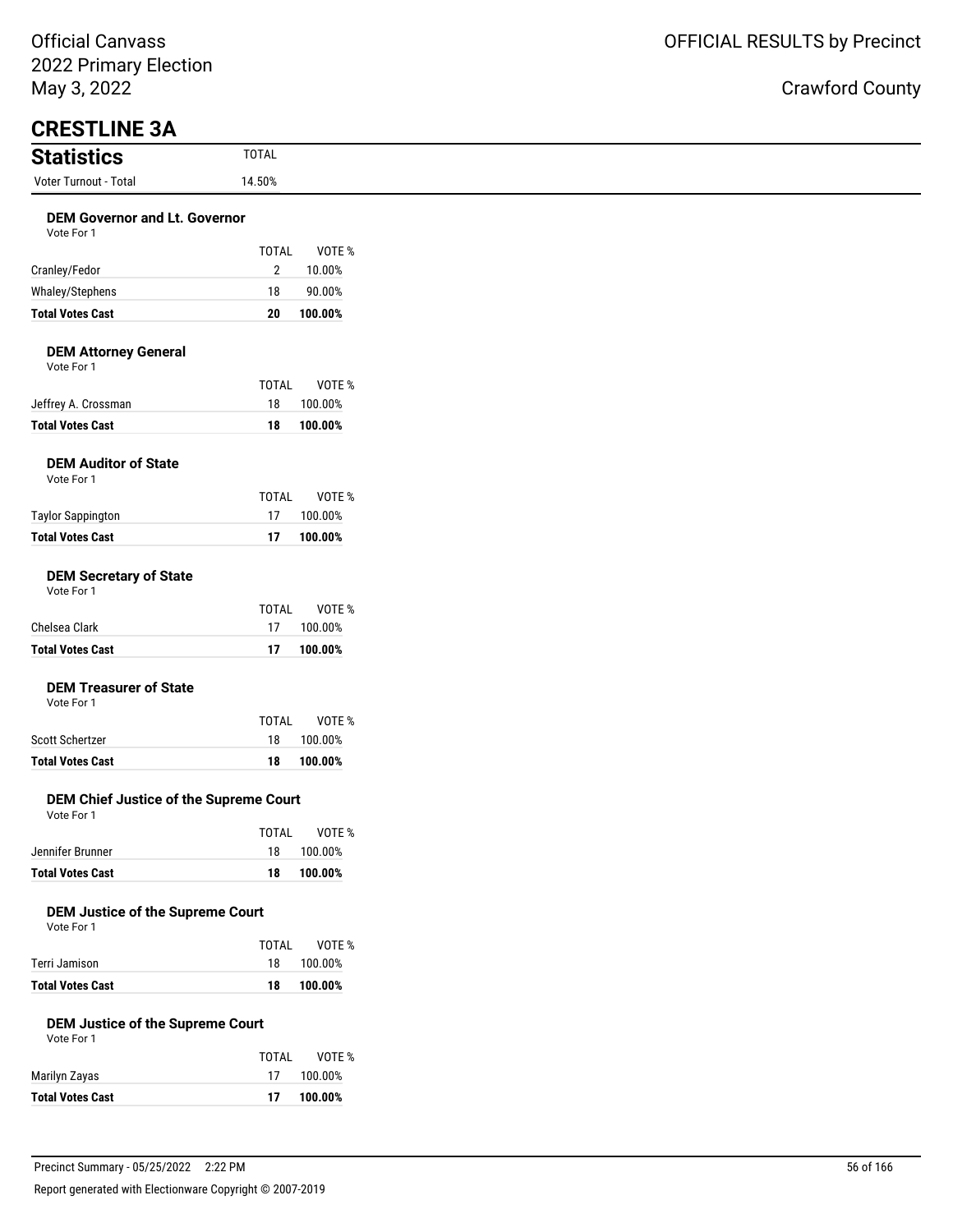# **CRESTLINE 3A**

#### **DEM U.S. Senator**

| <b>Total Votes Cast</b> | 19    | 100.00% |
|-------------------------|-------|---------|
| Tim Ryan                | 12    | 63.16%  |
| Traci TJ Johnson        | 1     | 5.26%   |
| Morgan Harper           | 6     | 31.58%  |
|                         | TOTAI | VOTF %  |
| Vote For 1              |       |         |

### **DEM Representative to Congress (5th District)**

| <b>Total Votes Cast</b> | 19    | 100.00% |
|-------------------------|-------|---------|
| <b>Craig Swartz</b>     | 17    | 89.47%  |
| Martin Heberling III    | 2     | 10.53%  |
|                         | TOTAL | VOTE %  |
| Vote For 1              |       |         |

#### **DEM Judge of the Court of Appeals (3rd District) FTC 2-9-2023**

Vote For 1

|                         | TOTAI | VOTE % |
|-------------------------|-------|--------|
| No Valid Petition Filed | n     |        |
| <b>Total Votes Cast</b> | n     |        |

#### **DEM Judge of the Court of Appeals (3rd District) FTC 2-11-2023**

| <b>Total Votes Cast</b> | 0     |        |
|-------------------------|-------|--------|
| No Valid Petition Filed | O     |        |
|                         | TOTAI | VOTF % |
| Vote For 1              |       |        |

#### **DEM County Commissioner**  $V$ ot

| <b>Total Votes Cast</b> | O     |        |
|-------------------------|-------|--------|
| No Valid Petition Filed |       |        |
|                         | TOTAI | VOTE % |
| VOLE FOI I              |       |        |

#### **DEM County Auditor**

Vote For 1

|                         | TOTAL | VOTE % |
|-------------------------|-------|--------|
| No Valid Petition Filed |       |        |
| <b>Total Votes Cast</b> | o     |        |

### **REP Governor and Lt. Governor**

| Vote For 1 |  |
|------------|--|
|------------|--|

|                         | TOTAI | VOTF %  |
|-------------------------|-------|---------|
| Blystone/Workman        | 30    | 41.67%  |
| DeWine/Husted           | 22    | 30.56%  |
| Hood/Keller             | 6     | 8.33%   |
| Renacci/Knopp           | 14    | 19.44%  |
| <b>Total Votes Cast</b> | 72    | 100.00% |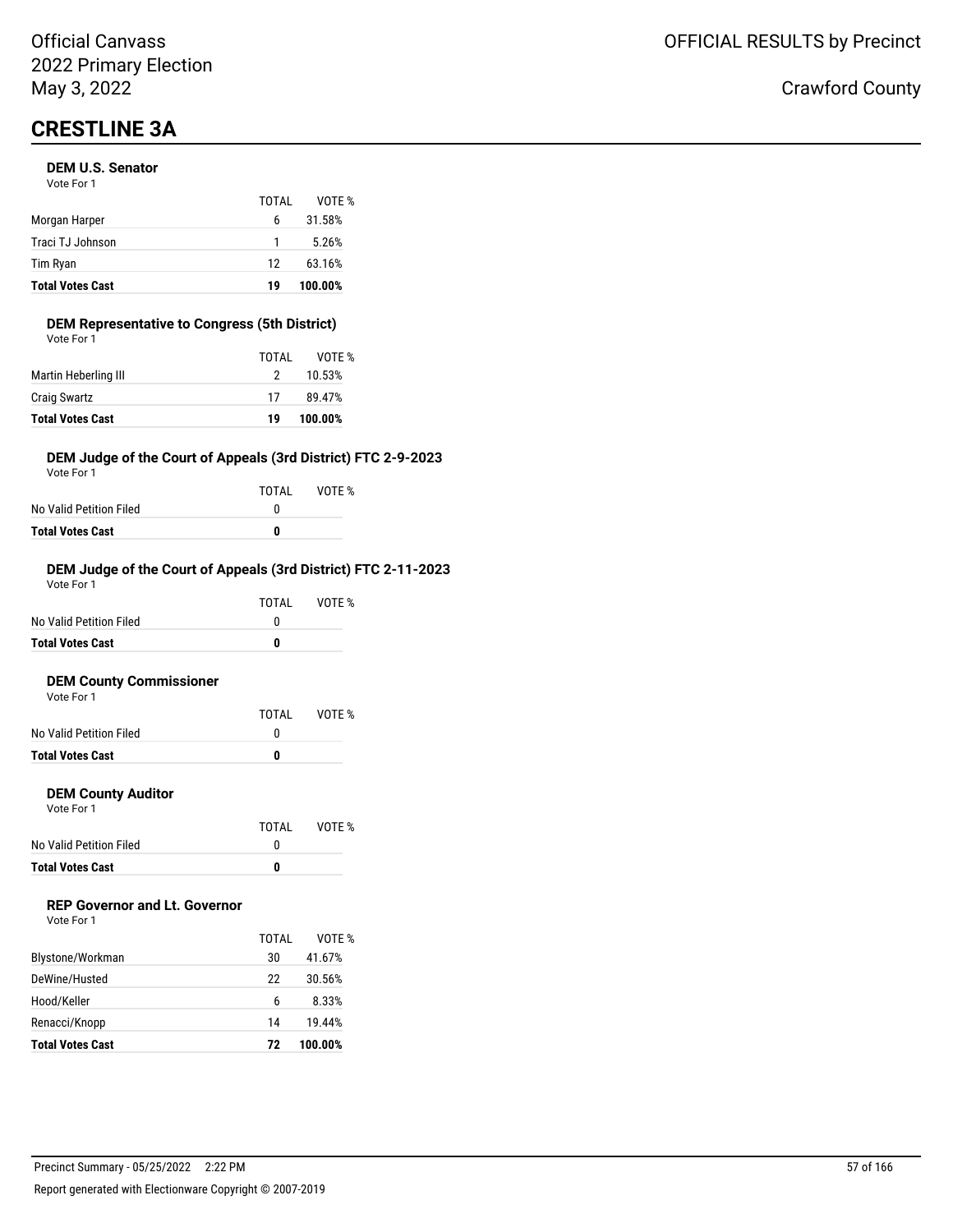## **CRESTLINE 3A**

#### **REP Attorney General**

| Vote For 1 |  |
|------------|--|
|------------|--|

| Dave Yost               | TOTAI | VOTE %<br>64 100.00% |
|-------------------------|-------|----------------------|
|                         |       |                      |
| <b>Total Votes Cast</b> | 64    | 100.00%              |

### **REP Auditor of State**

Vote For 1

| <b>Total Votes Cast</b> | 62.   | 100.00%    |
|-------------------------|-------|------------|
| Keith Faber             |       | 62 100.00% |
|                         | TOTAI | VOTE %     |

#### **REP Secretary of State**

| <b>Total Votes Cast</b> | 65    | 100.00% |
|-------------------------|-------|---------|
| Frank LaRose            | 32    | 49.23%  |
| John Adams              | 33    | 50.77%  |
|                         | TOTAL | VOTF %  |
| Vote For 1              |       |         |

#### **REP Treasurer of State**

|  | Vote For 1 |  |  |
|--|------------|--|--|
|--|------------|--|--|

|                         | TOTAL | VOTE %  |
|-------------------------|-------|---------|
| Robert Sprague          | 61    | 100.00% |
| <b>Total Votes Cast</b> | 61    | 100.00% |

#### **REP Chief Justice of the Supreme Court** Vote For 1

| <b>Total Votes Cast</b> | 64    | 100.00% |
|-------------------------|-------|---------|
| Sharon L. Kennedy       | 64    | 100.00% |
|                         | TOTAL | VOTE %  |
| VOLE FOI I              |       |         |

#### **REP Justice of the Supreme Court**

Vote For 1

| <b>Total Votes Cast</b> | 64    | 100.00%    |
|-------------------------|-------|------------|
| Pat Fischer             |       | 64 100.00% |
|                         | TOTAI | VOTE %     |

#### **REP Justice of the Supreme Court**

| <b>Total Votes Cast</b> | 60    | 100.00% |
|-------------------------|-------|---------|
| Pat DeWine              | 60.   | 100.00% |
|                         | TOTAL | VOTE %  |
| Vote For 1              |       |         |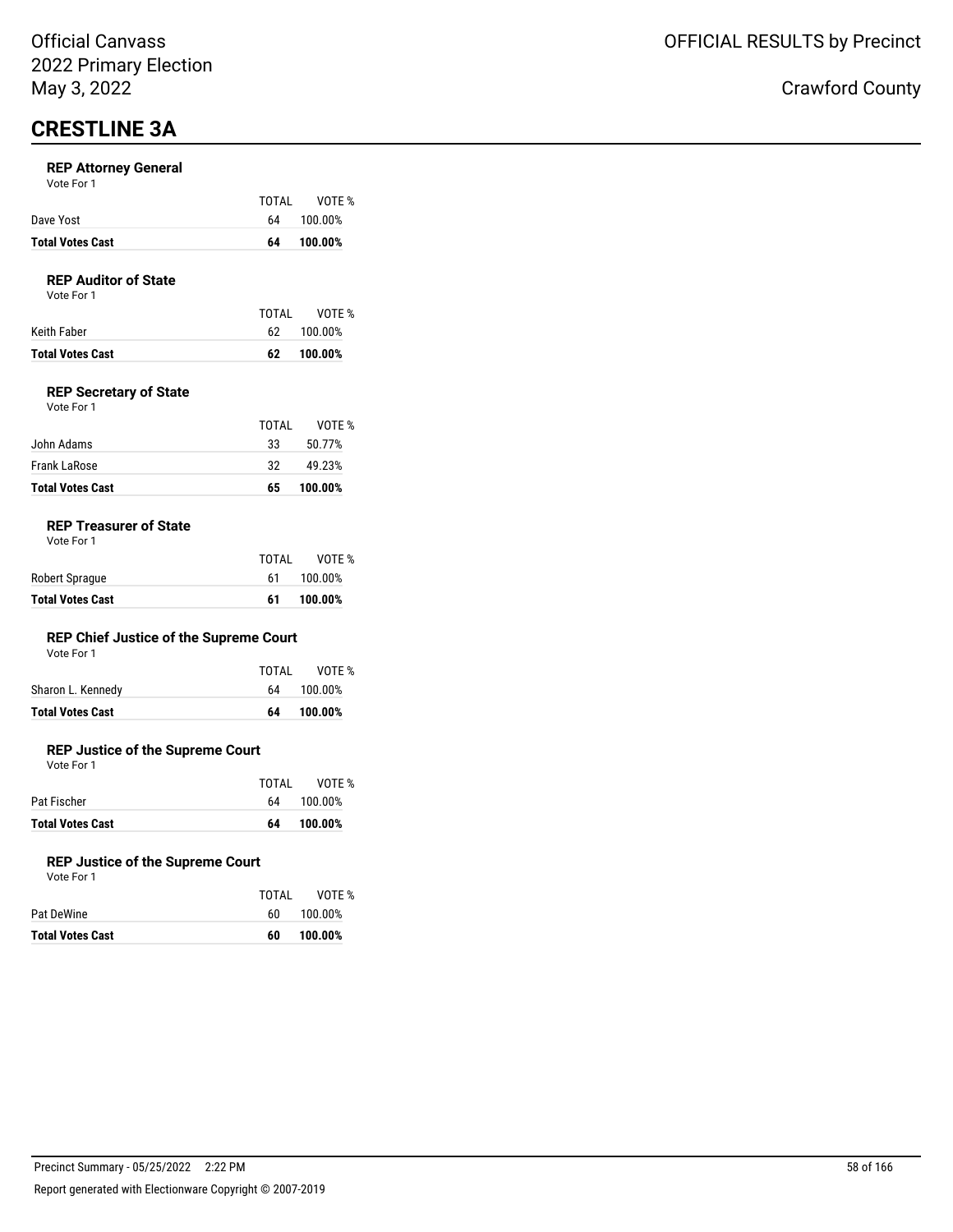# **CRESTLINE 3A**

#### **REP U.S. Senator**

| Vote For 1 |  |
|------------|--|
|------------|--|

|                         | TOTAL | VOTF %  |
|-------------------------|-------|---------|
| Matt Dolan              | 5     | 6.85%   |
| Mike Gibbons            | 12    | 16.44%  |
| Josh Mandel             | 30    | 41.10%  |
| Neil Patel              | 2     | 2.74%   |
| Mark Pukita             | 7     | 9.59%   |
| Jane Timken             | 1     | 1.37%   |
| <b>JD Vance</b>         | 16    | 21.92%  |
| <b>Total Votes Cast</b> | 73    | 100.00% |

### **REP Representative to Congress (5th District)**

| <b>Total Votes Cast</b> | 63    | 100.00% |
|-------------------------|-------|---------|
| <b>Bob Latta</b>        | 63.   | 100.00% |
|                         | TOTAI | VOTE %  |
| Vote For 1              |       |         |

#### **REP Judge of the Court of Appeals (3rd District) FTC 2-9-2023**

| Total Votes Cast     | 62.   | 100.00%    |
|----------------------|-------|------------|
| William R. Zimmerman |       | 62 100.00% |
|                      | TOTAL | VOTE %     |
| Vote For 1           |       |            |

### **REP Judge of the Court of Appeals (3rd District) FTC 2-11-2023**

Vote For 1

|                         | TOTAL | VOTE %  |
|-------------------------|-------|---------|
| Juergen A. Waldick      | 59.   | 100.00% |
| <b>Total Votes Cast</b> | 59    | 100.00% |
|                         |       |         |

### **REP County Commissioner**

Vote For 1

|                         | TOTAL | VOTE %  |
|-------------------------|-------|---------|
| Tim Ley                 | 36    | 53.73%  |
| Corey Orewiler          | 12    | 17.91%  |
| Dale A. Wolfe           | 19    | 28.36%  |
| <b>Total Votes Cast</b> | 67    | 100.00% |

#### **REP County Auditor** Vote For 1

| <b>Total Votes Cast</b> | 61    | 100.00% |
|-------------------------|-------|---------|
| Robyn M. Sheets         | 61    | 100.00% |
|                         | TOTAL | VOTE %  |
| VULE FUI I              |       |         |

#### **REP Member of County Central Committee CRESTLINE 3A** Vote For 1

| TOTAL | VOTE %     |
|-------|------------|
|       | 62 100.00% |
| 62.   | 100.00%    |
|       |            |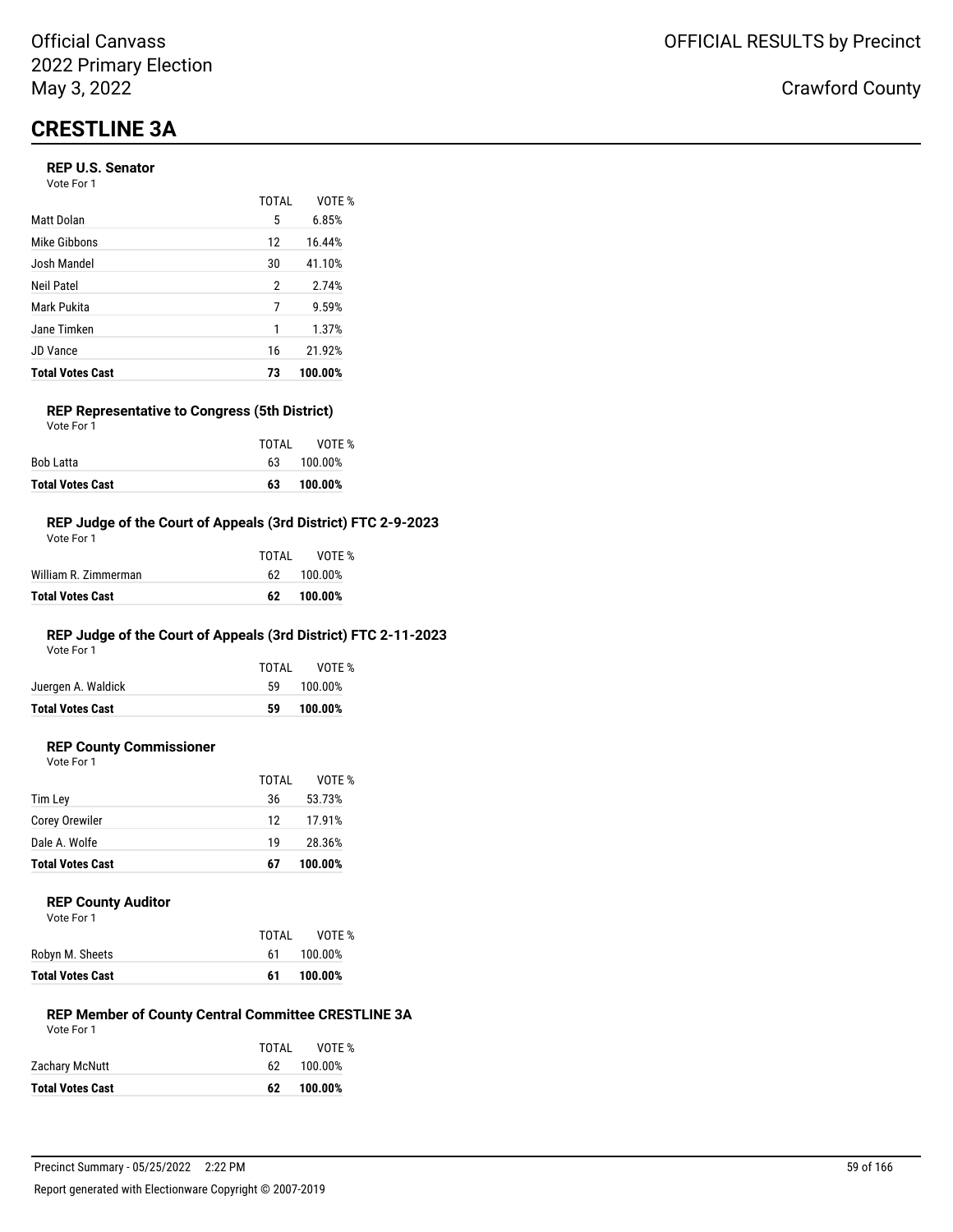# **CRESTLINE 3A**

#### **1 Crawford Park District** Vote For 1

| <b>Total Votes Cast</b>     | 97    | 100.00% |
|-----------------------------|-------|---------|
| <b>AGAINST THE TAX LEVY</b> | 24    | 24.74%  |
| FOR THE TAX LEVY            | 73.   | 75.26%  |
|                             | TOTAL | VOTF %  |
| .                           |       |         |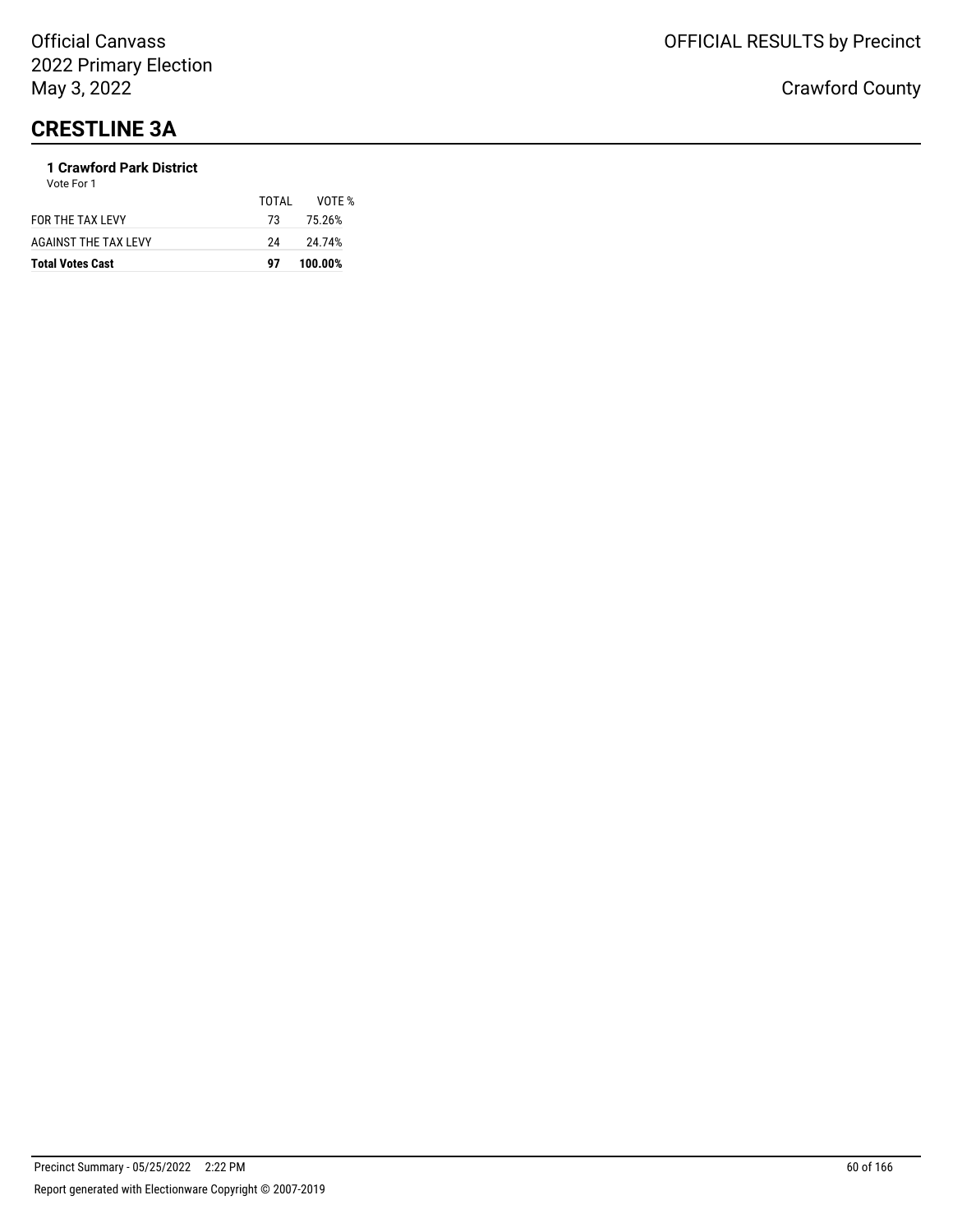| May 3, 2022                                           |                    |                   |
|-------------------------------------------------------|--------------------|-------------------|
| <b>CRESTLINE 4A</b>                                   |                    |                   |
| <b>Statistics</b>                                     | <b>TOTAL</b>       |                   |
| Voter Turnout - Total                                 | 16.76%             |                   |
| <b>DEM Governor and Lt. Governor</b>                  |                    |                   |
| Vote For 1                                            | <b>TOTAL</b>       | VOTE %            |
| Cranley/Fedor                                         | 6                  | 20.69%            |
| Whaley/Stephens                                       | 23                 | 79.31%            |
| <b>Total Votes Cast</b>                               | 29                 | 100.00%           |
| <b>DEM Attorney General</b><br>Vote For 1             |                    |                   |
|                                                       | TOTAL              | VOTE %            |
| Jeffrey A. Crossman                                   | 25                 | 100.00%           |
| <b>Total Votes Cast</b>                               | 25                 | 100.00%           |
| <b>DEM Auditor of State</b><br>Vote For 1             |                    |                   |
|                                                       | <b>TOTAL</b>       | VOTE %            |
| <b>Taylor Sappington</b>                              | 26                 | 100.00%           |
| <b>Total Votes Cast</b>                               | 26                 | 100.00%           |
| <b>DEM Secretary of State</b><br>Vote For 1           | <b>TOTAL</b>       | VOTE %            |
| Chelsea Clark                                         | 26                 | 100.00%           |
| <b>Total Votes Cast</b>                               | 26                 | 100.00%           |
| <b>DEM Treasurer of State</b><br>Vote For 1           | <b>TOTAL</b>       | VOTE %            |
| Scott Schertzer                                       | 26                 | 100.00%           |
| <b>Total Votes Cast</b>                               | 26                 | 100.00%           |
| DEM Chief Justice of the Supreme Court<br>Vote For 1  |                    |                   |
| Jennifer Brunner                                      | <b>TOTAL</b><br>27 | VOTE %<br>100.00% |
| <b>Total Votes Cast</b>                               | 27                 | 100.00%           |
| <b>DEM Justice of the Supreme Court</b><br>Vote For 1 | <b>TOTAL</b>       | VOTE %            |
| Terri Jamison                                         | 24                 | 100.00%           |
| <b>Total Votes Cast</b>                               | 24                 | 100.00%           |
| <b>DEM Justice of the Supreme Court</b><br>Vote For 1 |                    |                   |
|                                                       | <b>TOTAL</b>       | VOTE %            |
| Marilyn Zayas                                         | 24                 | 100.00%           |
| <b>Total Votes Cast</b>                               | 24                 | 100.00%           |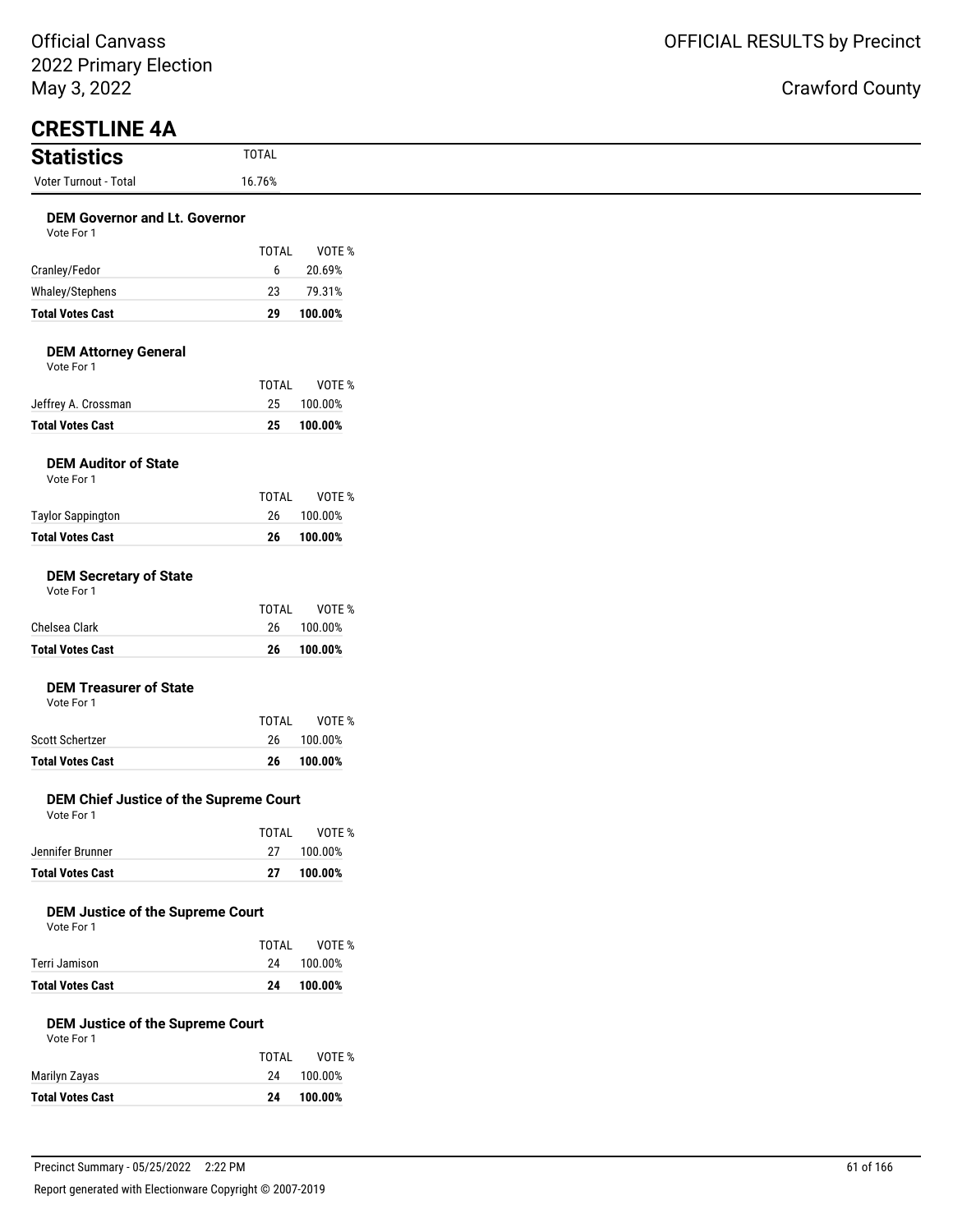# **CRESTLINE 4A**

#### **DEM U.S. Senator**

| <b>Total Votes Cast</b> | 29    | 100.00% |
|-------------------------|-------|---------|
| Tim Ryan                | 19    | 65.52%  |
| Traci TJ Johnson        | 2     | 6.90%   |
| Morgan Harper           | 8     | 27.59%  |
|                         | TOTAI | VOTE %  |
| Vote For 1              |       |         |

#### **DEM Representative to Congress (5th District)** Vote For 1

| <b>Total Votes Cast</b> | 26    | 100.00% |
|-------------------------|-------|---------|
| <b>Craig Swartz</b>     | 21    | 80.77%  |
| Martin Heberling III    | 5.    | 19.23%  |
|                         | TOTAL | VOTE %  |
| VULE FUI I              |       |         |

#### **DEM Judge of the Court of Appeals (3rd District) FTC 2-9-2023**

Vote For 1

|                         | TOTAL | VOTE % |
|-------------------------|-------|--------|
| No Valid Petition Filed | n     |        |
| Total Votes Cast        | n     |        |

#### **DEM Judge of the Court of Appeals (3rd District) FTC 2-11-2023**

| <b>Total Votes Cast</b> | 0     |        |
|-------------------------|-------|--------|
| No Valid Petition Filed | O     |        |
|                         | TOTAI | VOTF % |
| Vote For 1              |       |        |

#### **DEM County Commissioner**  $V$ ote

| <b>Total Votes Cast</b> | n     |        |
|-------------------------|-------|--------|
| No Valid Petition Filed |       |        |
|                         | TOTAL | VOTE % |
| VOLE FOI T              |       |        |

#### **DEM County Auditor**

Vote For 1

|                         | TOTAL | VOTE % |
|-------------------------|-------|--------|
| No Valid Petition Filed |       |        |
| <b>Total Votes Cast</b> | o     |        |

### **REP Governor and Lt. Governor**

| Vote For 1 |  |
|------------|--|
|------------|--|

|                         | TOTAI | VOTF %  |
|-------------------------|-------|---------|
| Blystone/Workman        | 36    | 41.86%  |
| DeWine/Husted           | 31    | 36.05%  |
| Hood/Keller             | 2     | 2.33%   |
| Renacci/Knopp           | 17    | 19.77%  |
| <b>Total Votes Cast</b> | 86    | 100.00% |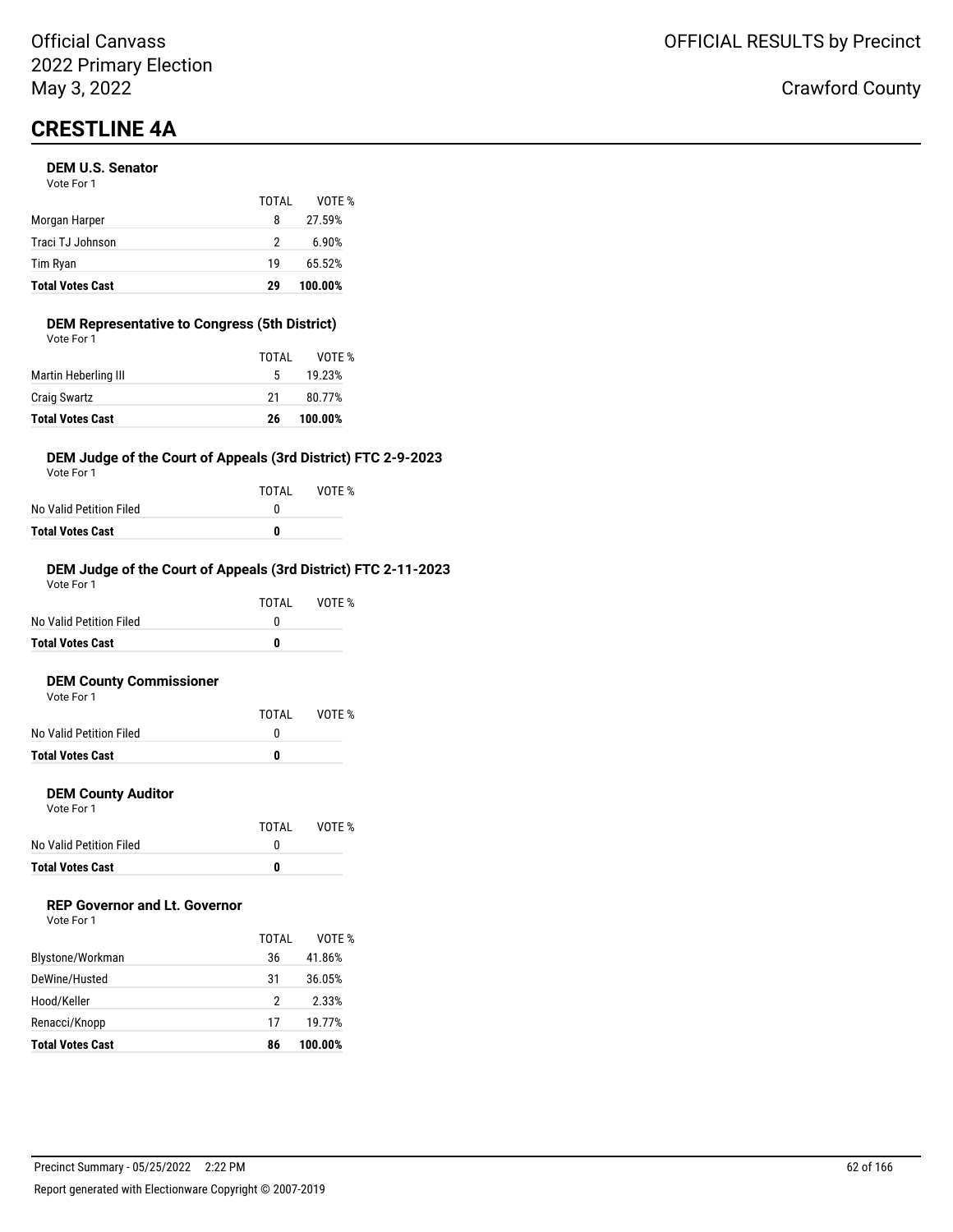## **CRESTLINE 4A**

#### **REP Attorney General**

| <b>Total Votes Cast</b> | 75.   | 100.00%    |
|-------------------------|-------|------------|
| Dave Yost               |       | 75 100.00% |
|                         | TOTAI | VOTE %     |

### **REP Auditor of State**

Vote For 1

| Keith Faber             | TOTAI<br>- 68 | VOTE %<br>100.00% |
|-------------------------|---------------|-------------------|
| <b>Total Votes Cast</b> | 68            | 100.00%           |

#### **REP Secretary of State**

| Vote For 1 |  |
|------------|--|
|            |  |

| <b>Total Votes Cast</b> | 77    | 100.00% |  |
|-------------------------|-------|---------|--|
| Frank LaRose            | 34    | 44.16%  |  |
| John Adams              | 43    | 55.84%  |  |
|                         | TOTAI | VOTF %  |  |

#### **REP Treasurer of State**

|                         | TOTAL | VOTE %     |
|-------------------------|-------|------------|
| Robert Sprague          |       | 71 100.00% |
| <b>Total Votes Cast</b> | 71.   | 100.00%    |

#### **REP Chief Justice of the Supreme Court**

| Sharon L. Kennedy<br>76 100.00% |  |
|---------------------------------|--|
|---------------------------------|--|

#### **REP Justice of the Supreme Court**

Vote For 1

|                         | TOTAI | VOTE %     |
|-------------------------|-------|------------|
| Pat Fischer             |       | 73 100.00% |
| <b>Total Votes Cast</b> | 73.   | 100.00%    |

#### **REP Justice of the Supreme Court**

| <b>Total Votes Cast</b> | 68    | 100.00% |
|-------------------------|-------|---------|
| Pat DeWine              | 68.   | 100.00% |
|                         | TOTAL | VOTE %  |
| Vote For 1              |       |         |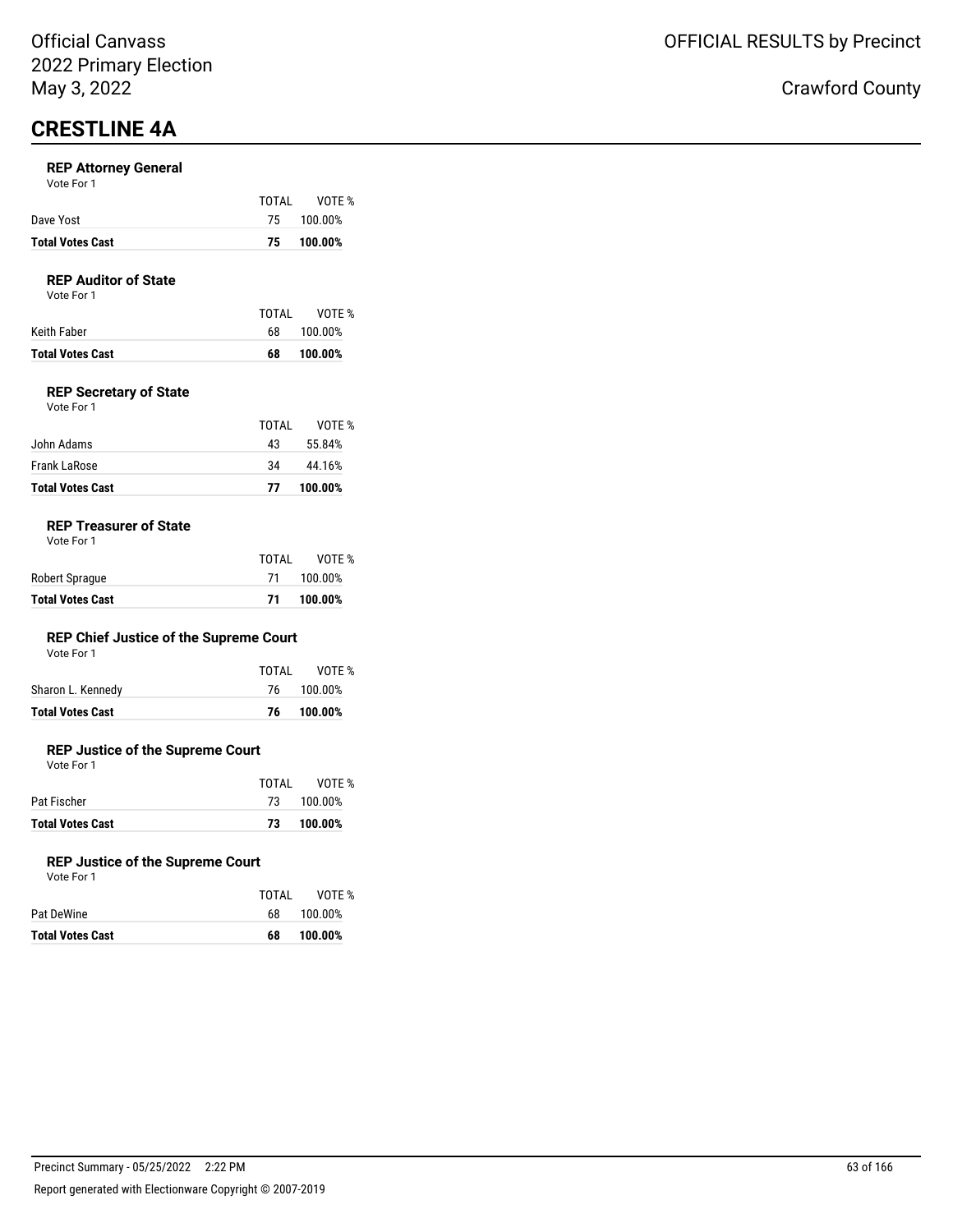# **CRESTLINE 4A**

#### **REP U.S. Senator**

| Vote For 1 |  |
|------------|--|
|------------|--|

|                         | TOTAL | VOTF %  |
|-------------------------|-------|---------|
| <b>Matt Dolan</b>       | 10    | 11.90%  |
| Mike Gibbons            | 15    | 17.86%  |
| Josh Mandel             | 28    | 33.33%  |
| Neil Patel              | 0     | 0.00%   |
| Mark Pukita             | 2     | 2.38%   |
| Jane Timken             | 3     | 3.57%   |
| <b>JD Vance</b>         | 26    | 30.95%  |
| <b>Total Votes Cast</b> | 84    | 100.00% |

#### **REP Representative to Congress (5th District)** Vote For 1

|                         | TOTAI | VOTE %     |
|-------------------------|-------|------------|
| Bob Latta               |       | 72 100.00% |
| <b>Total Votes Cast</b> |       | 72 100.00% |

#### **REP Judge of the Court of Appeals (3rd District) FTC 2-9-2023**

| Total Votes Cast     |  | 72 100.00%   |
|----------------------|--|--------------|
| William R. Zimmerman |  | 72 100.00%   |
|                      |  | TOTAL VOTE % |
| Vote For 1           |  |              |

### **REP Judge of the Court of Appeals (3rd District) FTC 2-11-2023**

Vote For 1

|                         | TOTAL | VOTE %     |
|-------------------------|-------|------------|
| Juergen A. Waldick      |       | 66 100.00% |
| <b>Total Votes Cast</b> | 66    | 100.00%    |
|                         |       |            |

### **REP County Commissioner**

Vote For 1

|                         | TOTAL | VOTE %  |
|-------------------------|-------|---------|
| Tim Ley                 | 43    | 53.09%  |
| Corey Orewiler          | 12    | 14.81%  |
| Dale A. Wolfe           | 26    | 32.10%  |
| <b>Total Votes Cast</b> | 81    | 100.00% |

#### **REP County Auditor**

| Vote For 1 |  |  |
|------------|--|--|
|            |  |  |
|            |  |  |

| Robyn M. Sheets  | 74 | 100.00% |  |
|------------------|----|---------|--|
| Total Votes Cast | 74 | 100.00% |  |

#### **REP Member of County Central Committee CRESTLINE 4A** Vote For 1

TOTAL VOTE %

| TOTAL | VOTE %  |
|-------|---------|
| 71    | 100.00% |
| 71    | 100.00% |
|       |         |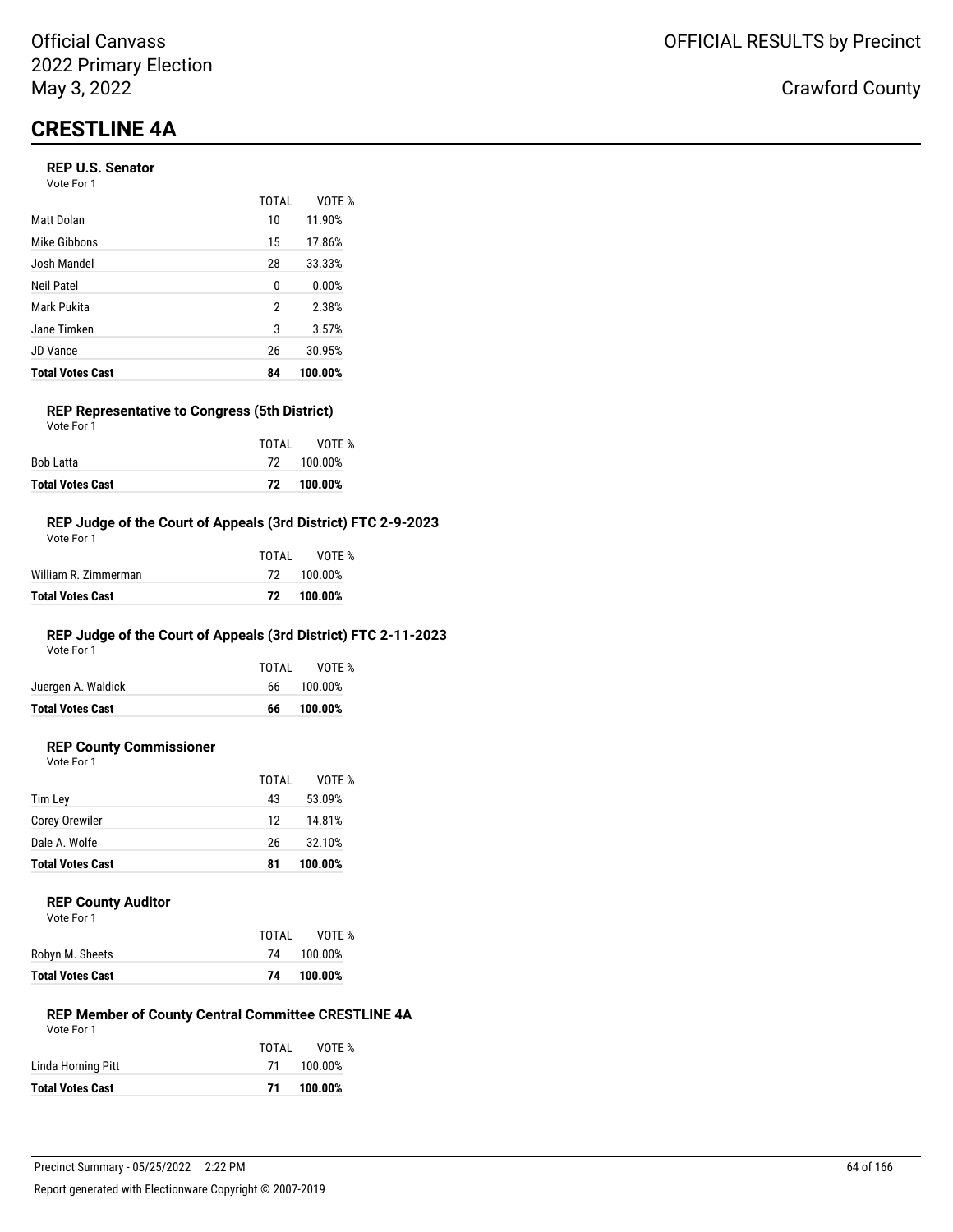# **CRESTLINE 4A**

#### **1 Crawford Park District** Vote For 1

| <b>Total Votes Cast</b>     | 122   | 100.00% |  |
|-----------------------------|-------|---------|--|
| <b>AGAINST THE TAX LEVY</b> | 35    | 28.69%  |  |
| FOR THE TAX LEVY            | 87    | 71.31%  |  |
|                             | TOTAL | VOTF %  |  |
| .                           |       |         |  |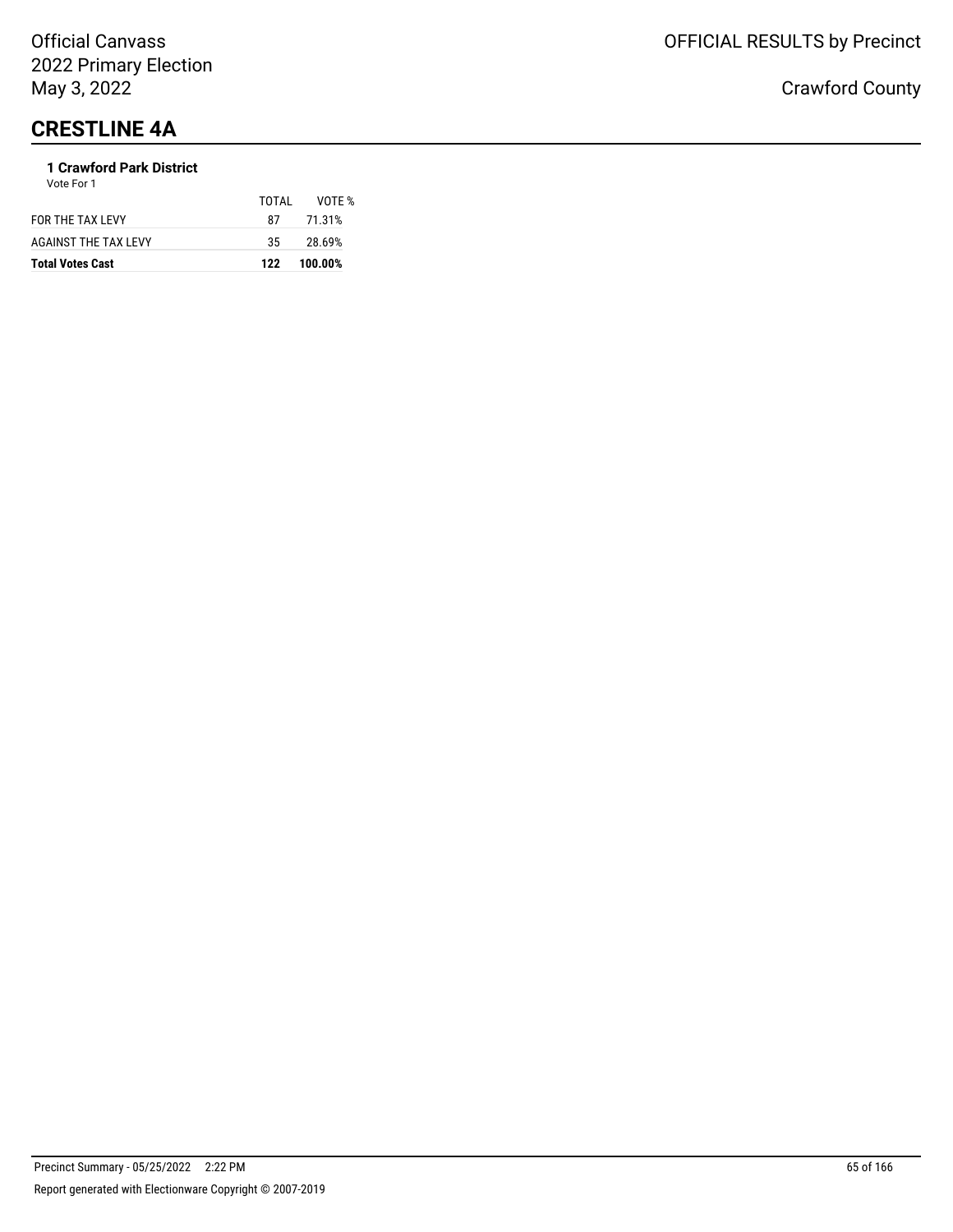### ıty

| May 3, 2022                                           |                                         | Crawford Coun |
|-------------------------------------------------------|-----------------------------------------|---------------|
| <b>GALION 1A</b><br><b>Statistics</b>                 | <b>TOTAL</b>                            |               |
| Voter Turnout - Total                                 | 25.27%                                  |               |
| <b>DEM Governor and Lt. Governor</b>                  |                                         |               |
| Vote For 1                                            | <b>TOTAL</b><br>VOTE %                  |               |
| Cranley/Fedor                                         | $\overline{7}$<br>21.88%                |               |
| Whaley/Stephens                                       | 25<br>78.12%                            |               |
| <b>Total Votes Cast</b>                               | 100.00%<br>32                           |               |
| <b>DEM Attorney General</b><br>Vote For 1             |                                         |               |
|                                                       | <b>TOTAL</b><br>VOTE %                  |               |
| Jeffrey A. Crossman                                   | 27<br>100.00%                           |               |
| <b>Total Votes Cast</b>                               | 100.00%<br>27                           |               |
| <b>DEM Auditor of State</b><br>Vote For 1             |                                         |               |
|                                                       | <b>TOTAL</b><br>VOTE %                  |               |
| <b>Taylor Sappington</b>                              | 29<br>100.00%                           |               |
| <b>Total Votes Cast</b>                               | 100.00%<br>29                           |               |
| <b>DEM Secretary of State</b><br>Vote For 1           |                                         |               |
|                                                       | <b>TOTAL</b><br>VOTE %                  |               |
| Chelsea Clark                                         | 29<br>100.00%                           |               |
| <b>Total Votes Cast</b>                               | 100.00%<br>29                           |               |
| <b>DEM Treasurer of State</b><br>Vote For 1           |                                         |               |
|                                                       | <b>TOTAL</b><br>VOTE %                  |               |
| Scott Schertzer                                       | 30<br>100.00%                           |               |
| <b>Total Votes Cast</b>                               | 100.00%<br>30                           |               |
| DEM Chief Justice of the Supreme Court<br>Vote For 1  |                                         |               |
|                                                       | <b>TOTAL</b><br>VOTE %                  |               |
| Jennifer Brunner                                      | 31<br>100.00%                           |               |
| <b>Total Votes Cast</b>                               | 100.00%<br>31                           |               |
| <b>DEM Justice of the Supreme Court</b><br>Vote For 1 |                                         |               |
| Terri Jamison                                         | <b>TOTAL</b><br>VOTE %<br>29<br>100.00% |               |
| <b>Total Votes Cast</b>                               | 100.00%                                 |               |
|                                                       | 29                                      |               |
| <b>DEM Justice of the Supreme Court</b><br>Vote For 1 |                                         |               |
|                                                       | <b>TOTAL</b><br>VOTE %                  |               |
| Marilyn Zayas                                         | 28<br>100.00%                           |               |
| <b>Total Votes Cast</b>                               | 100.00%<br>28                           |               |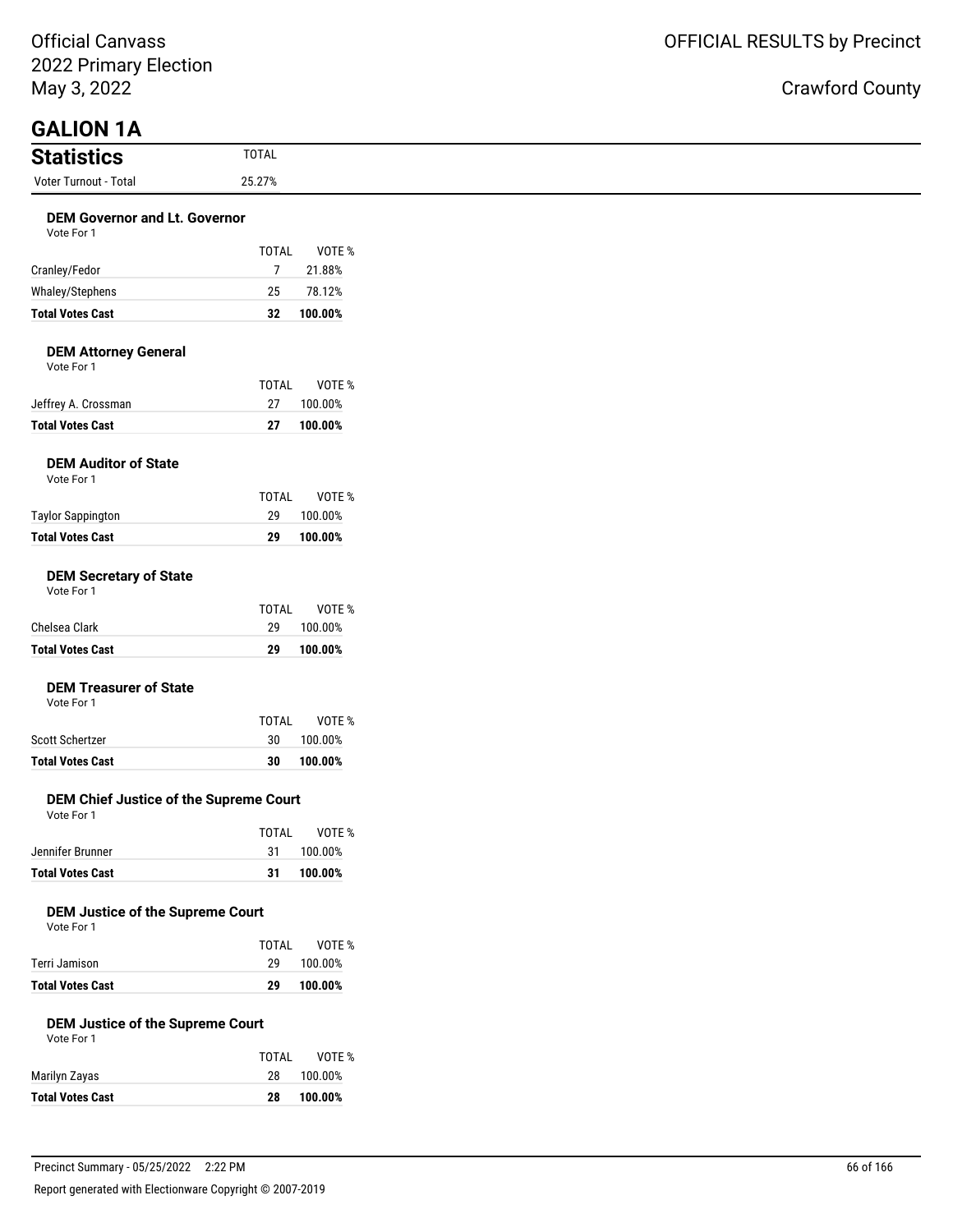# **GALION 1A**

#### **DEM U.S. Senator**

| <b>Total Votes Cast</b> | 34    | 100.00% |
|-------------------------|-------|---------|
| Tim Ryan                | 26    | 76.47%  |
| Traci TJ Johnson        | 5     | 14.71%  |
| Morgan Harper           | 3     | 8.82%   |
|                         | TOTAL | VOTF %  |
| Vote For 1              |       |         |

### **DEM Representative to Congress (5th District)**

| <b>Total Votes Cast</b> | 29    | 100.00% |
|-------------------------|-------|---------|
| <b>Craig Swartz</b>     | 26    | 89.66%  |
| Martin Heberling III    | 3     | 10.34%  |
|                         | TOTAL | VOTE %  |
| Vote For 1              |       |         |

#### **DEM Judge of the Court of Appeals (3rd District) FTC 2-9-2023**

Vote For 1

|                         | TOTAL | VOTE % |
|-------------------------|-------|--------|
| No Valid Petition Filed | n     |        |
| Total Votes Cast        | n     |        |

#### **DEM Judge of the Court of Appeals (3rd District) FTC 2-11-2023** Vote For 1

|                         | TOTAL | VOTF % |
|-------------------------|-------|--------|
| No Valid Petition Filed |       |        |
| <b>Total Votes Cast</b> | 0     |        |
|                         |       |        |

#### **DEM County Commissioner**

| <b>Total Votes Cast</b> |       |        |
|-------------------------|-------|--------|
| No Valid Petition Filed |       |        |
|                         | TOTAI | VOTE % |
| Vote For 1              |       |        |

#### **DEM County Auditor**

Vote For 1

|                         | TOTAL | VOTE % |
|-------------------------|-------|--------|
| No Valid Petition Filed |       |        |
| Total Votes Cast        | n     |        |

### **REP Governor and Lt. Governor**

| Vote For 1 |  |
|------------|--|
|------------|--|

| <b>Total Votes Cast</b> | 149   | 100.00% |
|-------------------------|-------|---------|
| Renacci/Knopp           | 36    | 24.16%  |
| Hood/Keller             |       | 0.67%   |
| DeWine/Husted           | 64    | 42.95%  |
| Blystone/Workman        | 48    | 32.21%  |
|                         | TOTAI | VOTF %  |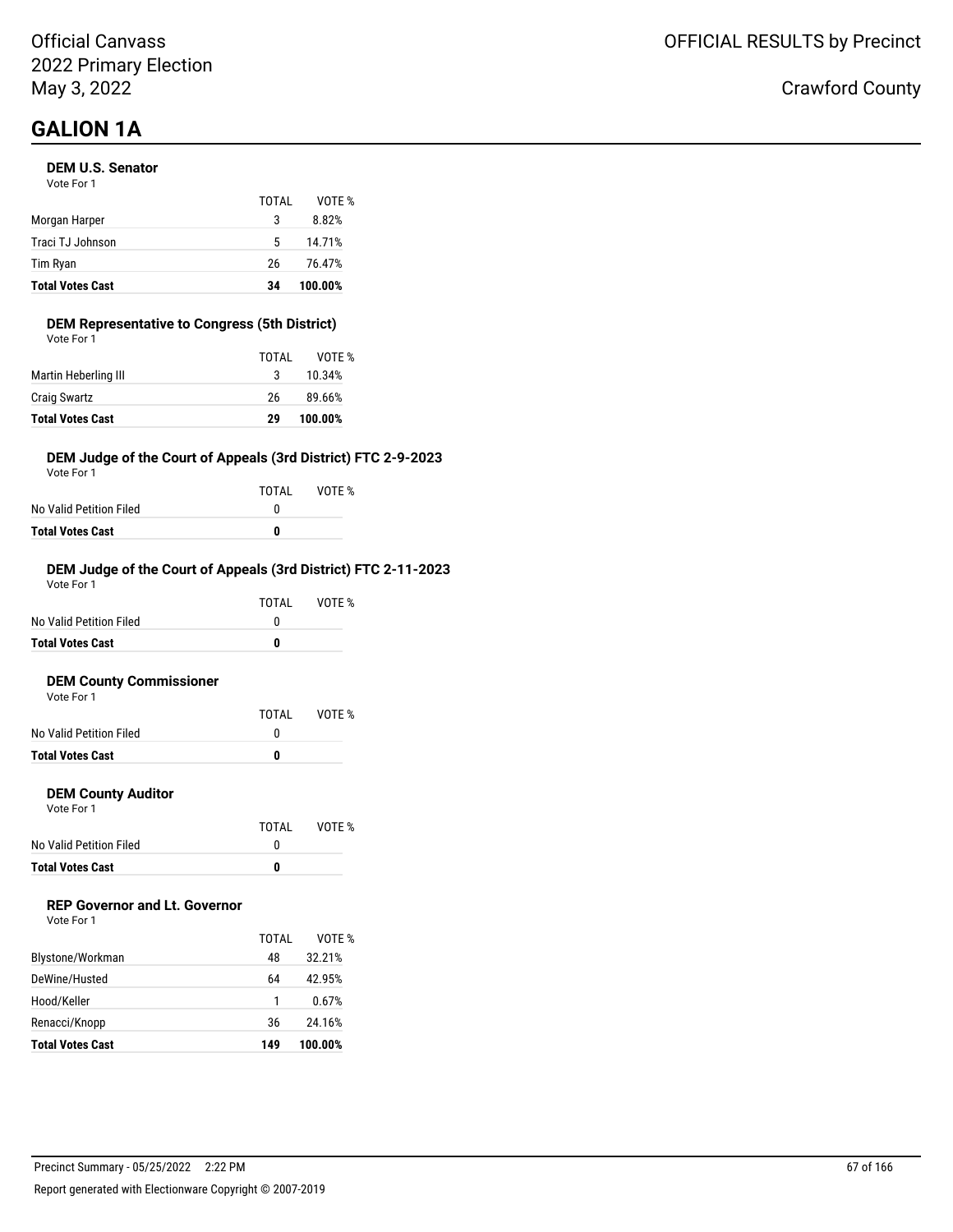## **GALION 1A**

#### **REP Attorney General**

| 129 100.00%<br>Dave Yost |  |
|--------------------------|--|
|--------------------------|--|

#### **REP Auditor of State**

Vote For 1

|                  | TOTAI | VOTE %      |
|------------------|-------|-------------|
| Keith Faber      |       | 125 100.00% |
| Total Votes Cast |       | 125 100.00% |

#### **REP Secretary of State**

| Vote For 1 |       |        |
|------------|-------|--------|
|            | TOTAL | VOTE % |
| John Adams | 41    | 32.28% |
|            |       |        |

| Frank LaRose            | 86. | 67.72%      |
|-------------------------|-----|-------------|
| <b>Total Votes Cast</b> |     | 127 100.00% |

#### **REP Treasurer of State**

| <b>Total Votes Cast</b> | 121   | 100.00% |
|-------------------------|-------|---------|
| Robert Sprague          | 121   | 100.00% |
|                         | TOTAI | VOTE %  |

#### **REP Chief Justice of the Supreme Court**

| Vote For 1 |  |  |
|------------|--|--|
|------------|--|--|

| <b>Total Votes Cast</b> |       | 122 100.00% |
|-------------------------|-------|-------------|
| Sharon L. Kennedy       |       | 122 100.00% |
|                         | TOTAI | VOTE %      |

#### **REP Justice of the Supreme Court**

Vote For 1

| <b>Total Votes Cast</b> | 124   | 100.00%     |
|-------------------------|-------|-------------|
| Pat Fischer             |       | 124 100.00% |
|                         | TOTAI | VOTE %      |

#### **REP Justice of the Supreme Court**

| Vote For 1 |  |  |
|------------|--|--|
|            |  |  |
| at DaWina  |  |  |

|                         | TOTAI | VOTE %  |
|-------------------------|-------|---------|
| Pat DeWine              | 104   | 100.00% |
| <b>Total Votes Cast</b> | 104   | 100.00% |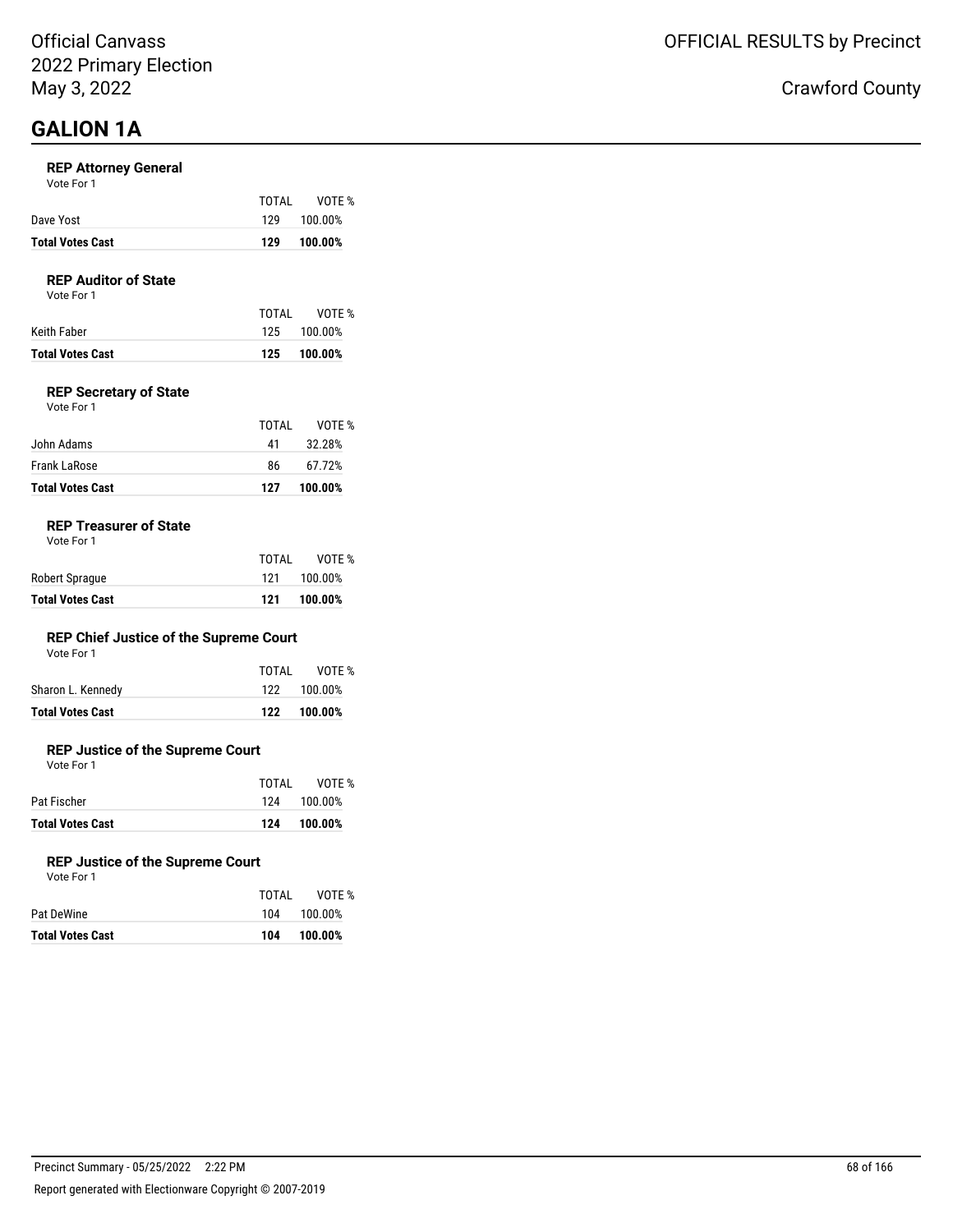## **GALION 1A**

#### **REP U.S. Senator**

| Vote For 1 |  |
|------------|--|
|------------|--|

|                         | <b>TOTAL</b> | VOTE %  |
|-------------------------|--------------|---------|
| Matt Dolan              | 22           | 14.77%  |
| Mike Gibbons            | 26           | 17.45%  |
| Josh Mandel             | 51           | 34.23%  |
| Neil Patel              | 0            | 0.00%   |
| Mark Pukita             | 2            | 1.34%   |
| Jane Timken             | 4            | 2.68%   |
| <b>JD Vance</b>         | 44           | 29.53%  |
| <b>Total Votes Cast</b> | 149          | 100.00% |

### **REP Representative to Congress (5th District)**

| <b>Total Votes Cast</b> |       | 119 100.00% |
|-------------------------|-------|-------------|
| Bob Latta               |       | 119 100.00% |
|                         | TOTAI | VOTE %      |
| Vote For 1              |       |             |

#### **REP Judge of the Court of Appeals (3rd District) FTC 2-9-2023**

| Total Votes Cast     | 118   | 100.00%     |
|----------------------|-------|-------------|
| William R. Zimmerman |       | 118 100.00% |
|                      | TOTAL | VOTF %      |
| Vote For 1           |       |             |

#### **REP Judge of the Court of Appeals (3rd District) FTC 2-11-2023**

Vote For 1

| <b>Total Votes Cast</b> |       | 113 100.00% |
|-------------------------|-------|-------------|
| Juergen A. Waldick      |       | 113 100.00% |
|                         | TOTAI | VOTE %      |

### **REP County Commissioner**

Vote For 1

|                         | TOTAL | VOTE %  |
|-------------------------|-------|---------|
| Tim Lev                 | 78    | 58.21%  |
| <b>Corey Orewiler</b>   | 23    | 17.16%  |
| Dale A. Wolfe           | 33    | 24.63%  |
| <b>Total Votes Cast</b> | 134   | 100.00% |

#### **REP County Auditor**

| <b>Total Votes Cast</b> | 111   | 100.00% |
|-------------------------|-------|---------|
| Robyn M. Sheets         | 111   | 100.00% |
|                         | TOTAI | VOTE %  |
| Vote For 1              |       |         |

### **1 Crawford Park District**

| <b>Total Votes Cast</b> | 186   | 100.00% |
|-------------------------|-------|---------|
| AGAINST THE TAX LEVY    | 53    | 28.49%  |
| <b>FOR THE TAX LEVY</b> | 133   | 71.51%  |
|                         | TOTAL | VOTF %  |
| Vote For 1              |       |         |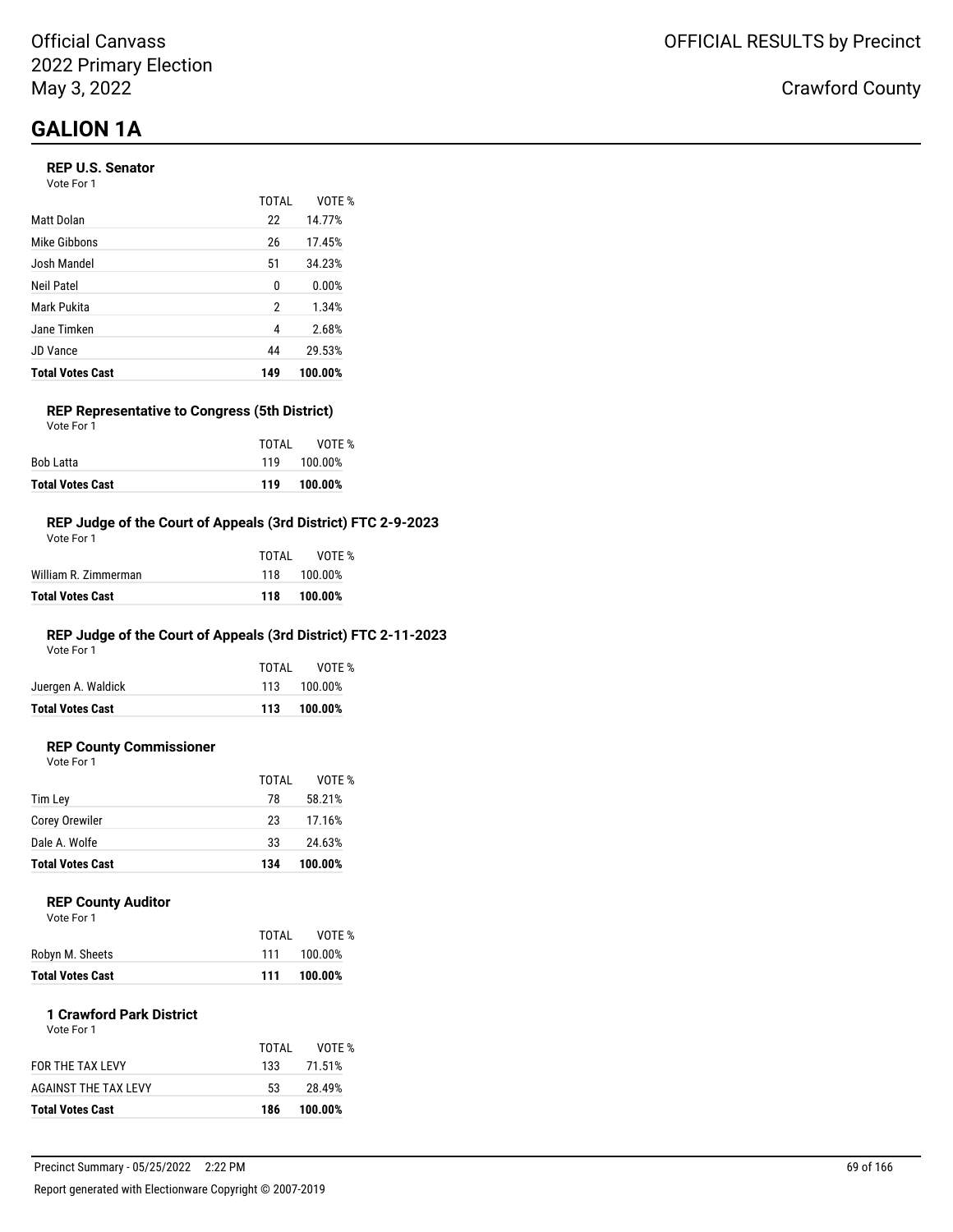### ty

| May 3, 2022                                           |                        | <b>Crawford Coun</b> |
|-------------------------------------------------------|------------------------|----------------------|
| <b>GALION 1B</b>                                      |                        |                      |
| <b>Statistics</b>                                     | <b>TOTAL</b>           |                      |
| Voter Turnout - Total                                 | 23.21%                 |                      |
| <b>DEM Governor and Lt. Governor</b><br>Vote For 1    |                        |                      |
|                                                       | VOTE %<br><b>TOTAL</b> |                      |
| Cranley/Fedor                                         | 15<br>34.88%           |                      |
| Whaley/Stephens                                       | 28<br>65.12%           |                      |
| <b>Total Votes Cast</b>                               | 43<br>100.00%          |                      |
| <b>DEM Attorney General</b><br>Vote For 1             |                        |                      |
|                                                       | <b>TOTAL</b><br>VOTE % |                      |
| Jeffrey A. Crossman                                   | 38<br>100.00%          |                      |
| <b>Total Votes Cast</b>                               | 38<br>100.00%          |                      |
| <b>DEM Auditor of State</b><br>Vote For 1             |                        |                      |
|                                                       | <b>TOTAL</b><br>VOTE % |                      |
| <b>Taylor Sappington</b>                              | 100.00%<br>36          |                      |
| <b>Total Votes Cast</b>                               | 100.00%<br>36          |                      |
| <b>DEM Secretary of State</b><br>Vote For 1           |                        |                      |
|                                                       | <b>TOTAL</b><br>VOTE % |                      |
| Chelsea Clark                                         | 37<br>100.00%          |                      |
| <b>Total Votes Cast</b>                               | 37<br>100.00%          |                      |
| <b>DEM Treasurer of State</b><br>Vote For 1           |                        |                      |
|                                                       | <b>TOTAL</b><br>VOTE % |                      |
| Scott Schertzer                                       | 37<br>100.00%          |                      |
| <b>Total Votes Cast</b>                               | 37<br>100.00%          |                      |
| DEM Chief Justice of the Supreme Court<br>Vote For 1  |                        |                      |
|                                                       | TOTAL<br>VOTE %        |                      |
| Jennifer Brunner                                      | 37<br>100.00%          |                      |
| <b>Total Votes Cast</b>                               | 37<br>100.00%          |                      |
| <b>DEM Justice of the Supreme Court</b><br>Vote For 1 |                        |                      |
|                                                       | TOTAL<br>VOTE %        |                      |
| Terri Jamison                                         | 36<br>100.00%          |                      |
| <b>Total Votes Cast</b>                               | 36<br>100.00%          |                      |
| <b>DEM Justice of the Supreme Court</b><br>Vote For 1 |                        |                      |
|                                                       | TOTAL<br>VOTE %        |                      |
| Marilyn Zayas                                         | 37<br>100.00%          |                      |
| <b>Total Votes Cast</b>                               | 37<br>100.00%          |                      |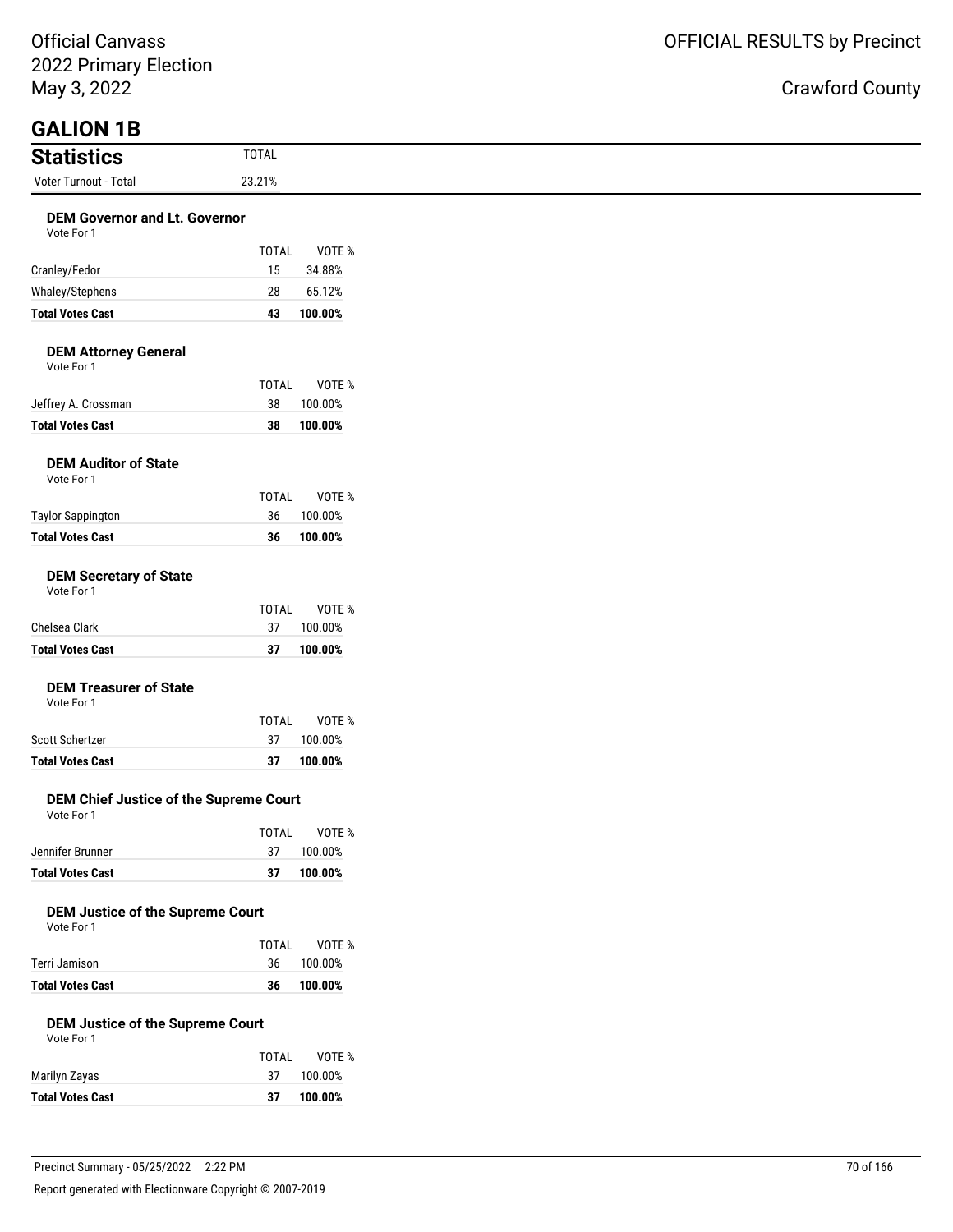# **GALION 1B**

#### **DEM U.S. Senator**

| <b>Total Votes Cast</b> | 44    | 100.00% |
|-------------------------|-------|---------|
| Tim Ryan                | 26    | 59.09%  |
| Traci TJ Johnson        | 7     | 15.91%  |
| Morgan Harper           | 11    | 25.00%  |
|                         | TOTAL | VOTE %  |
| Vote For 1              |       |         |

#### **DEM Representative to Congress (5th District)** Vote For 1

| <b>Total Votes Cast</b> | 39    | 100.00% |
|-------------------------|-------|---------|
| <b>Craig Swartz</b>     | 27    | 69.23%  |
| Martin Heberling III    | 12    | 30.77%  |
|                         | TOTAL | VOTF %  |
| VULE FUI I              |       |         |

#### **DEM Judge of the Court of Appeals (3rd District) FTC 2-9-2023**

Vote For 1

|                         | TOTAI | VOTE % |
|-------------------------|-------|--------|
| No Valid Petition Filed |       |        |
| Total Votes Cast        | n     |        |

#### **DEM Judge of the Court of Appeals (3rd District) FTC 2-11-2023**

| <b>Total Votes Cast</b> | 0     |        |
|-------------------------|-------|--------|
| No Valid Petition Filed | O     |        |
|                         | TOTAI | VOTF % |
| Vote For 1              |       |        |

#### **DEM County Commissioner**  $V$ ote

| <b>Total Votes Cast</b> | 0     |        |
|-------------------------|-------|--------|
| No Valid Petition Filed |       |        |
|                         | TOTAL | VOTE % |
| VOLE FOI T              |       |        |

#### **DEM County Auditor**

Vote For 1

|                         | TOTAL | VOTE % |
|-------------------------|-------|--------|
| No Valid Petition Filed |       |        |
| <b>Total Votes Cast</b> | o     |        |

### **REP Governor and Lt. Governor**

| Vote For 1 |  |
|------------|--|
|------------|--|

|                         | TOTAI | VOTF %  |
|-------------------------|-------|---------|
| Blystone/Workman        | 38    | 28.36%  |
| DeWine/Husted           | 58    | 43.28%  |
| Hood/Keller             | 4     | 2.99%   |
| Renacci/Knopp           | 34    | 25.37%  |
| <b>Total Votes Cast</b> | 134   | 100.00% |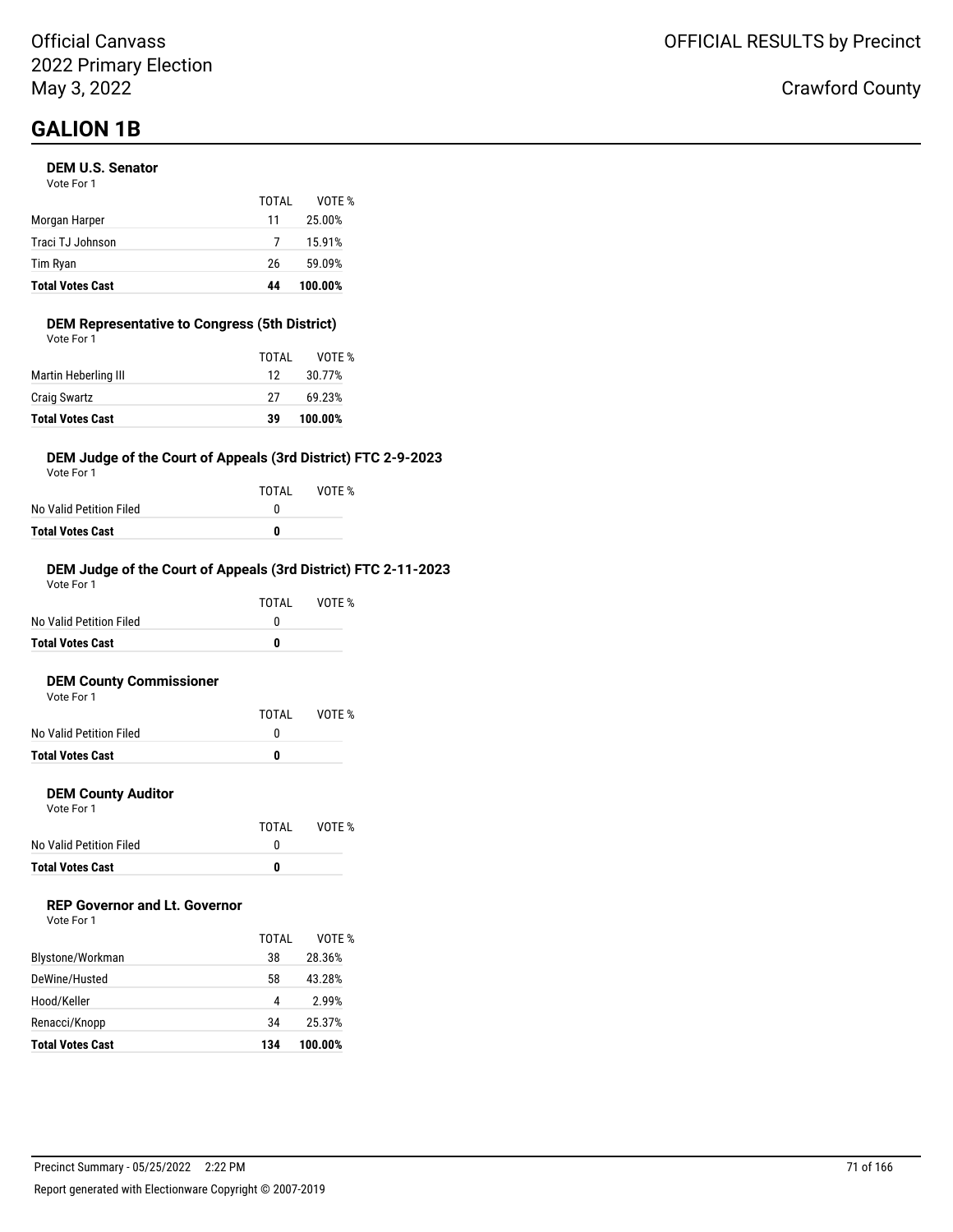## **GALION 1B**

#### **REP Attorney General**

| Vote For 1 |  |  |
|------------|--|--|
|------------|--|--|

| <b>Total Votes Cast</b> | 107   | 100.00% |
|-------------------------|-------|---------|
| Dave Yost               | 107   | 100.00% |
|                         | TOTAI | VOTE %  |

#### **REP Auditor of State**

Vote For 1

| Keith Faber             | TOTAL | VOTE %<br>97 100.00% |
|-------------------------|-------|----------------------|
| <b>Total Votes Cast</b> | 97    | 100.00%              |

#### **REP Secretary of State**

| <b>Total Votes Cast</b> | 117   | 100.00% |
|-------------------------|-------|---------|
| <b>Frank LaRose</b>     | 67    | 57.26%  |
| John Adams              | 50    | 42.74%  |
|                         | TOTAL | VOTE %  |
| Vote For 1              |       |         |

#### **REP Treasurer of State**

| <b>Total Votes Cast</b> | 98    | 100.00% |
|-------------------------|-------|---------|
| Robert Sprague          | 98.   | 100.00% |
|                         | TOTAL | VOTE %  |

#### **REP Chief Justice of the Supreme Court**

| Vote For 1        |       |            |
|-------------------|-------|------------|
|                   | TOTAI | VOTE %     |
| Sharon L. Kennedy | 102   | $100.00\%$ |

**Total Votes Cast 102 100.00%**

#### **REP Justice of the Supreme Court**

Vote For 1

|                         | TOTAL       | VOTE %  |
|-------------------------|-------------|---------|
| Pat Fischer             | 97 <b>D</b> | 100.00% |
| <b>Total Votes Cast</b> | 97          | 100.00% |

#### **REP Justice of the Supreme Court**

| <b>Total Votes Cast</b> | 85    | 100.00% |
|-------------------------|-------|---------|
| Pat DeWine              | 85.   | 100.00% |
|                         | TOTAL | VOTE %  |
| Vote For 1              |       |         |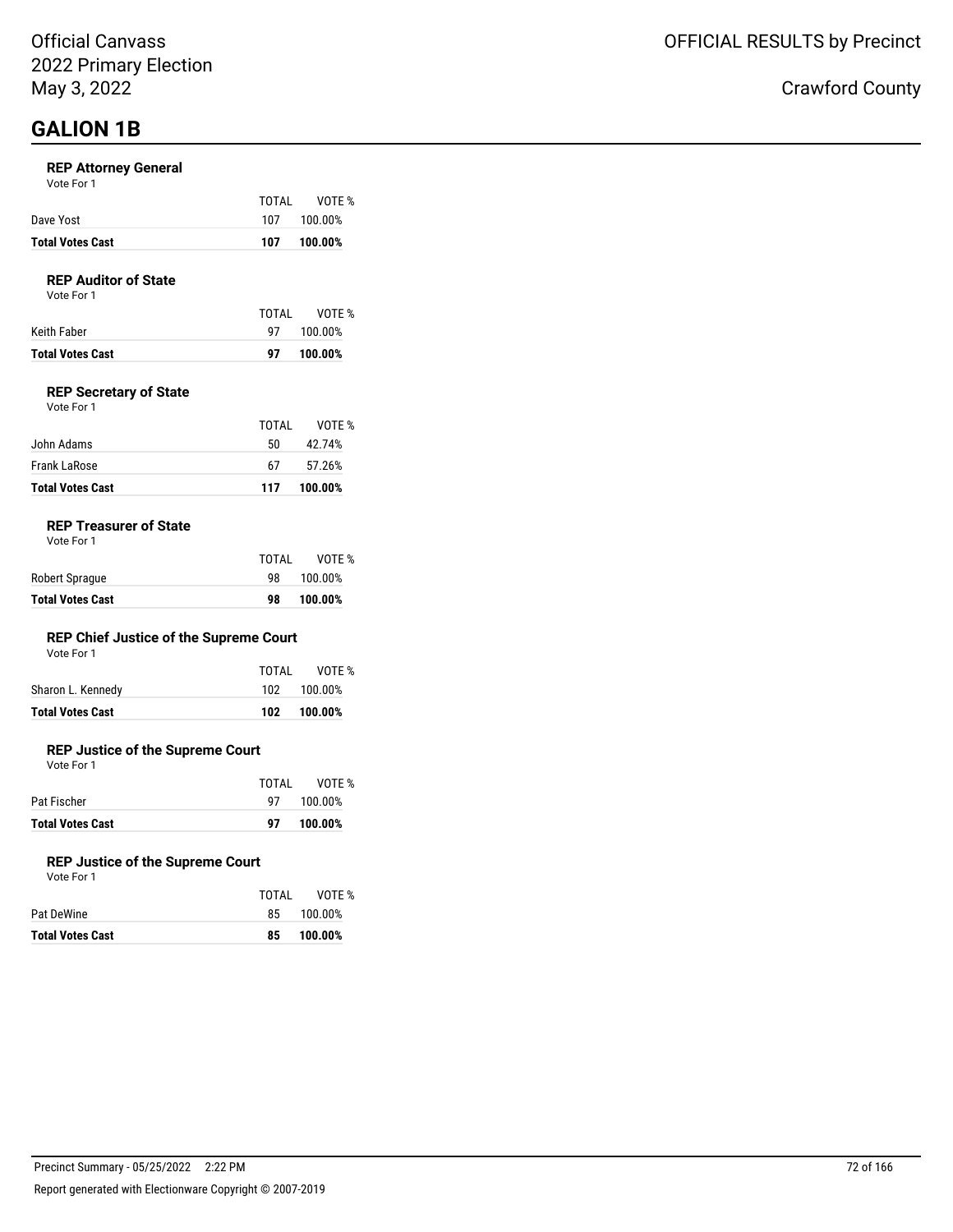# **GALION 1B**

#### **REP U.S. Senator**

| Vote For 1 |  |
|------------|--|
|------------|--|

|                         | TOTAL | VOTE %  |
|-------------------------|-------|---------|
| Matt Dolan              | 35    | 26.52%  |
| Mike Gibbons            | 12    | 9.09%   |
| Josh Mandel             | 44    | 33.33%  |
| Neil Patel              | 1     | 0.76%   |
| Mark Pukita             | 1     | 0.76%   |
| Jane Timken             | 6     | 4.55%   |
| <b>JD Vance</b>         | 33    | 25.00%  |
| <b>Total Votes Cast</b> | 132   | 100.00% |

#### **REP Representative to Congress (5th District)** Vote For 1

|                         | TOTAI | VOTE %  |
|-------------------------|-------|---------|
| Bob Latta               | 98.   | 100.00% |
| <b>Total Votes Cast</b> | 98    | 100.00% |

#### **REP Judge of the Court of Appeals (3rd District) FTC 2-9-2023**

| Vote For 1           |       |            |
|----------------------|-------|------------|
|                      | TOTAL | VOTE %     |
| William R. Zimmerman |       | 93 100.00% |
| Total Votes Cast     | 93    | 100.00%    |
|                      |       |            |

### **REP Judge of the Court of Appeals (3rd District) FTC 2-11-2023**

Vote For 1

|                         | TOTAI | VOTE %     |
|-------------------------|-------|------------|
| Juergen A. Waldick      |       | 91 100.00% |
| <b>Total Votes Cast</b> | 91.   | 100.00%    |
|                         |       |            |

### **REP County Commissioner**

Vote For 1

|                         | TOTAL | VOTE %  |
|-------------------------|-------|---------|
| Tim Lev                 | 63    | 52.07%  |
| <b>Corey Orewiler</b>   | 19    | 15.70%  |
| Dale A. Wolfe           | 39    | 32.23%  |
| <b>Total Votes Cast</b> | 121   | 100.00% |

#### **REP County Auditor**  $\sqrt{2}$

| <b>VOLE FOI</b> |  |  |
|-----------------|--|--|
|                 |  |  |
|                 |  |  |

|                         | TOTAL | VOTE %  |
|-------------------------|-------|---------|
| Robyn M. Sheets         | 98.   | 100.00% |
| <b>Total Votes Cast</b> | 98    | 100.00% |

#### **1 Crawford Park District** Vote For 1

| <b>Total Votes Cast</b> | 186   | 100.00% |
|-------------------------|-------|---------|
| AGAINST THE TAX LEVY    | 47    | 25.27%  |
| <b>FOR THE TAX LEVY</b> | 139   | 74.73%  |
|                         | TOTAL | VOTF %  |
|                         |       |         |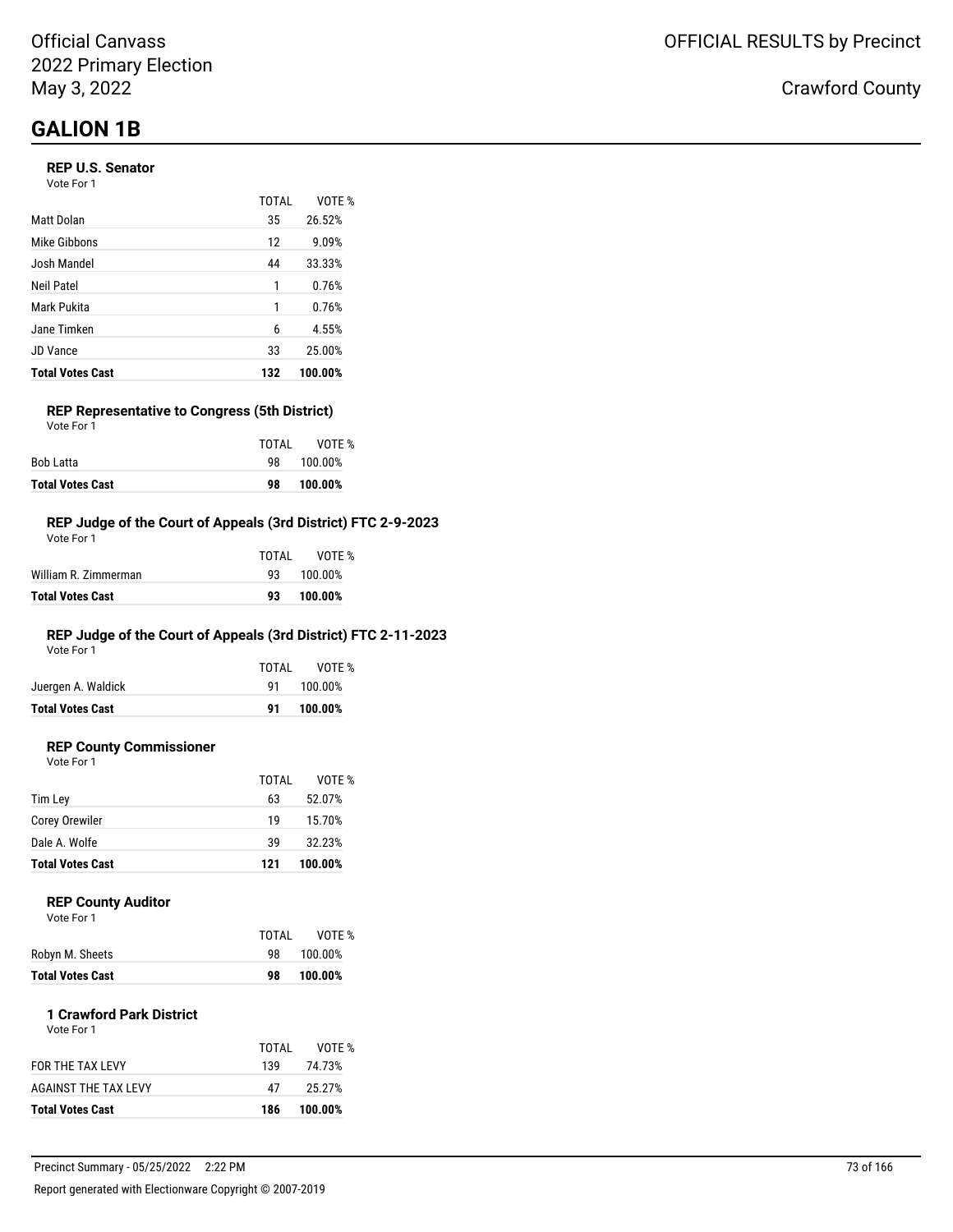Official Canvass 2022 Primary Election May 3, 2022

| $\sim$                                             |              |            |
|----------------------------------------------------|--------------|------------|
| May 3, 2022                                        |              |            |
| <b>GALION 2A</b>                                   |              |            |
| <b>Statistics</b>                                  | <b>TOTAL</b> |            |
| Voter Turnout - Total                              | 11.38%       |            |
| <b>DEM Governor and Lt. Governor</b><br>Vote For 1 |              |            |
|                                                    | <b>TOTAL</b> | VOTE %     |
| Cranley/Fedor                                      | 6            | 35.29%     |
| Whaley/Stephens                                    | 11           | 64.71%     |
| <b>Total Votes Cast</b>                            | 17           | 100.00%    |
| <b>DEM Attorney General</b><br>Vote For 1          |              |            |
|                                                    | <b>TOTAL</b> | VOTE %     |
| Jeffrey A. Crossman                                | 17           | 100.00%    |
| <b>Total Votes Cast</b>                            | 17           | 100.00%    |
| <b>DEM Auditor of State</b><br>Vote For 1          |              |            |
|                                                    | <b>TOTAL</b> | VOTE %     |
| <b>Taylor Sappington</b>                           | 15           | 100.00%    |
| <b>Total Votes Cast</b>                            | 15           | 100.00%    |
| <b>DEM Secretary of State</b><br>Vote For 1        |              |            |
|                                                    | <b>TOTAL</b> | VOTE %     |
| Chelsea Clark                                      | 16           | 100.00%    |
| <b>Total Votes Cast</b>                            | 16           | 100.00%    |
| <b>DEM Treasurer of State</b><br>Vote For 1        |              |            |
|                                                    | <b>TOTAL</b> | VOTE %     |
| Scott Schertzer                                    |              | 16 100.00% |

# **Total Votes Cast 16 100.00% DEM Chief Justice of the Supreme Court**

#### Vote For 1 TOTAL VOTE %

|                         | .   | .          |
|-------------------------|-----|------------|
| Jennifer Brunner        | 16. | 100.00%    |
| <b>Total Votes Cast</b> |     | 16 100.00% |
|                         |     |            |

### **DEM Justice of the Supreme Court**

| Vote For 1 |  |
|------------|--|
|            |  |

|                         | TOTAI | VOTE %     |
|-------------------------|-------|------------|
| Terri Jamison           |       | 16 100.00% |
| <b>Total Votes Cast</b> | 16    | 100.00%    |

#### **DEM Justice of the Supreme Court**

| Vote For 1 |  |
|------------|--|
|------------|--|

|                         | TOTAL | VOTE %  |
|-------------------------|-------|---------|
| Marilyn Zayas           | 15    | 100.00% |
| <b>Total Votes Cast</b> | 15.   | 100.00% |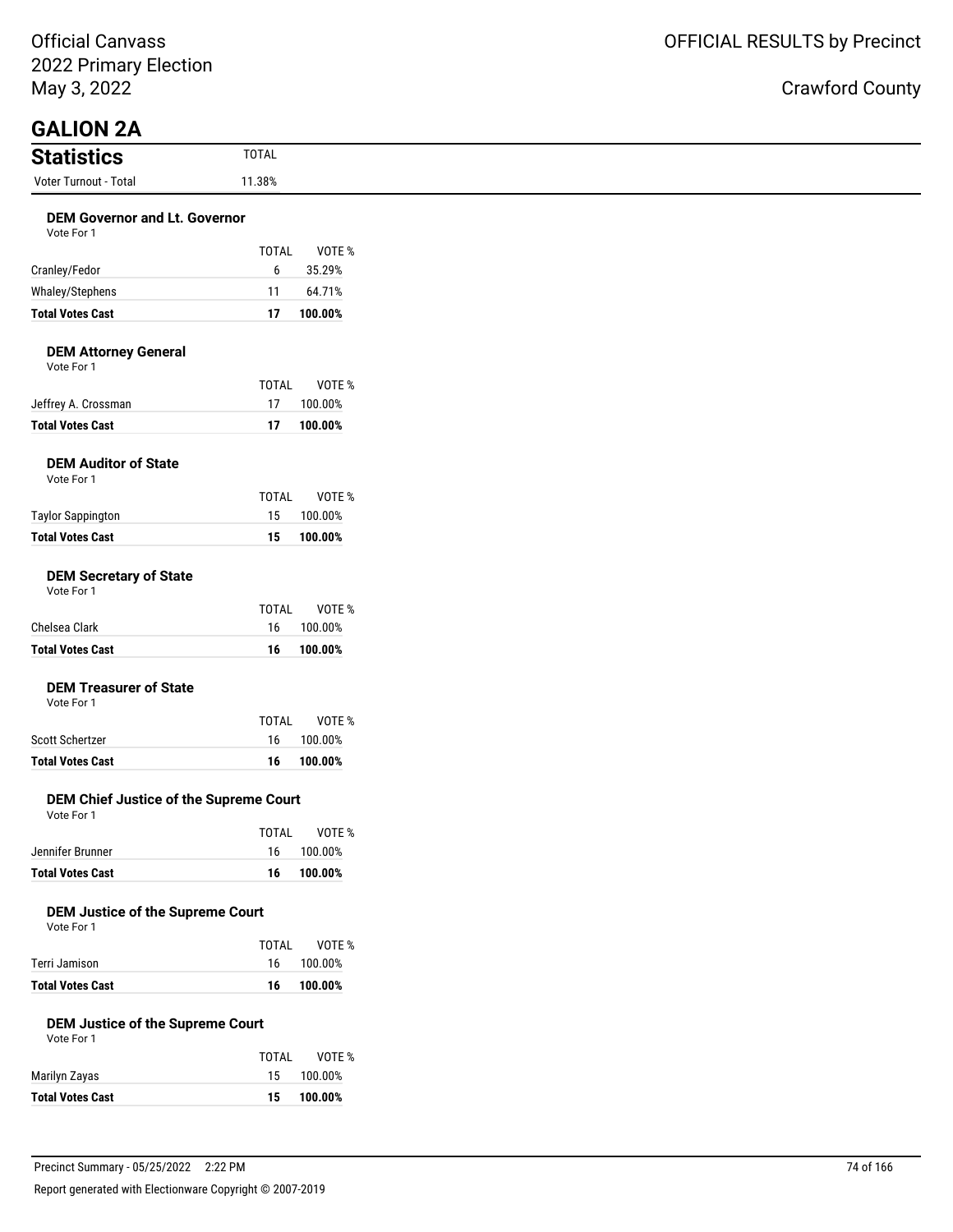# **GALION 2A**

#### **DEM U.S. Senator**

| <b>Total Votes Cast</b> | 16    | 100.00% |
|-------------------------|-------|---------|
| Tim Ryan                | q     | 56.25%  |
| Traci TJ Johnson        | 5     | 31.25%  |
| Morgan Harper           | 2     | 12.50%  |
|                         | TOTAL | VOTF %  |
| Vote For 1              |       |         |

#### **DEM Representative to Congress (5th District)**

| <b>Total Votes Cast</b> | 16    | 100.00% |
|-------------------------|-------|---------|
| <b>Craig Swartz</b>     | 13    | 81.25%  |
| Martin Heberling III    | 3     | 18.75%  |
|                         | TOTAL | VOTE %  |
| Vote For 1              |       |         |

#### **DEM Judge of the Court of Appeals (3rd District) FTC 2-9-2023**

Vote For 1

|                         | TOTAI | VOTE % |
|-------------------------|-------|--------|
| No Valid Petition Filed |       |        |
| Total Votes Cast        | n     |        |

#### **DEM Judge of the Court of Appeals (3rd District) FTC 2-11-2023**

| Total Votes Cast        | 0     |        |
|-------------------------|-------|--------|
| No Valid Petition Filed | O     |        |
|                         | TOTAI | VOTF % |
| Vote For 1              |       |        |

#### **DEM County Commissioner**

| <b>Total Votes Cast</b> |       |        |
|-------------------------|-------|--------|
| No Valid Petition Filed |       |        |
|                         | TOTAI | VOTE % |
| Vote For 1              |       |        |

#### **DEM County Auditor**

Vote For 1

|                         | TOTAL | VOTE % |
|-------------------------|-------|--------|
| No Valid Petition Filed |       |        |
| <b>Total Votes Cast</b> | n     |        |

### **REP Governor and Lt. Governor**

Vote For 1

|                         | TOTAI | VOTF %  |
|-------------------------|-------|---------|
| Blystone/Workman        | 35    | 53.85%  |
| DeWine/Husted           | 12    | 18.46%  |
| Hood/Keller             |       | 1.54%   |
| Renacci/Knopp           | 17    | 26.15%  |
| <b>Total Votes Cast</b> | 65    | 100.00% |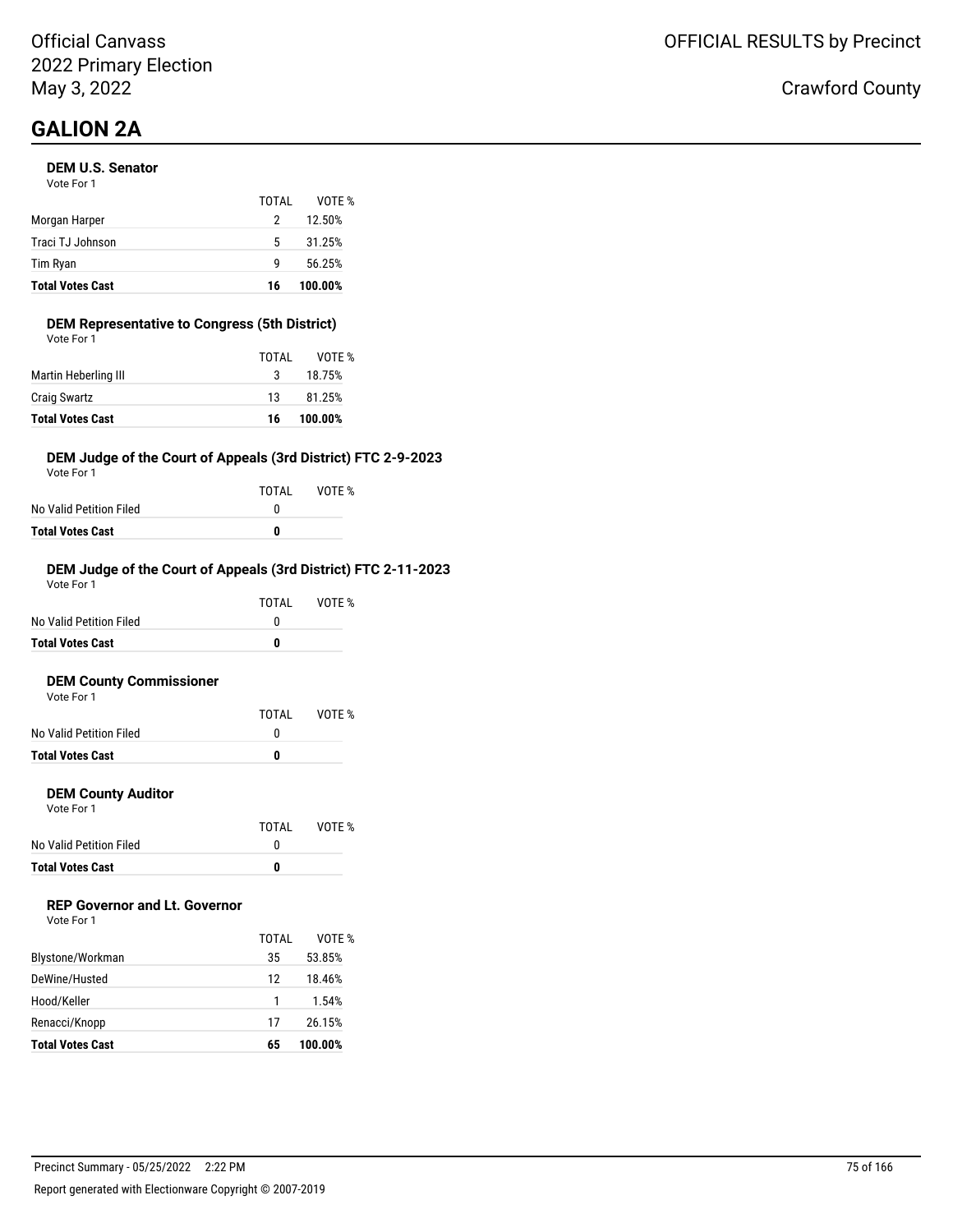# **GALION 2A**

#### **REP Attorney General**

| Vote For 1 |  |
|------------|--|
|------------|--|

|                         | TOTAI | VOTE %     |
|-------------------------|-------|------------|
| Dave Yost               |       | 54 100.00% |
| <b>Total Votes Cast</b> | 54    | 100.00%    |

#### **REP Auditor of State**

Vote For 1

| Keith Faber<br>50. | 100.00% |
|--------------------|---------|
|--------------------|---------|

#### **REP Secretary of State**

| <b>Total Votes Cast</b> | 58    | 100.00% |
|-------------------------|-------|---------|
| Frank LaRose            | 34    | 58.62%  |
| John Adams              | 24    | 41.38%  |
|                         | TOTAL | VOTE %  |
| Vote For 1              |       |         |

#### **REP Treasurer of State**

| <b>Total Votes Cast</b> | 49    | 100.00% |
|-------------------------|-------|---------|
| Robert Sprague          | 49.   | 100.00% |
|                         | TOTAI | VOTE %  |

#### **REP Chief Justice of the Supreme Court**

| Vote For 1 |  |
|------------|--|
|------------|--|

| <b>Total Votes Cast</b> | 50 | 100.00%      |
|-------------------------|----|--------------|
| Sharon L. Kennedy       |    | 50 100.00%   |
|                         |    | TOTAL VOTE % |

#### **REP Justice of the Supreme Court**

Vote For 1

|                         | TOTAI | VOTE %  |
|-------------------------|-------|---------|
| Pat Fischer             | 49.   | 100.00% |
| <b>Total Votes Cast</b> | 49    | 100.00% |

#### **REP Justice of the Supreme Court**

| Vote For 1 |  |  |
|------------|--|--|
|            |  |  |

|                         | TOTAI | VOTE %  |
|-------------------------|-------|---------|
| Pat DeWine              | 41    | 100.00% |
| <b>Total Votes Cast</b> | 41    | 100.00% |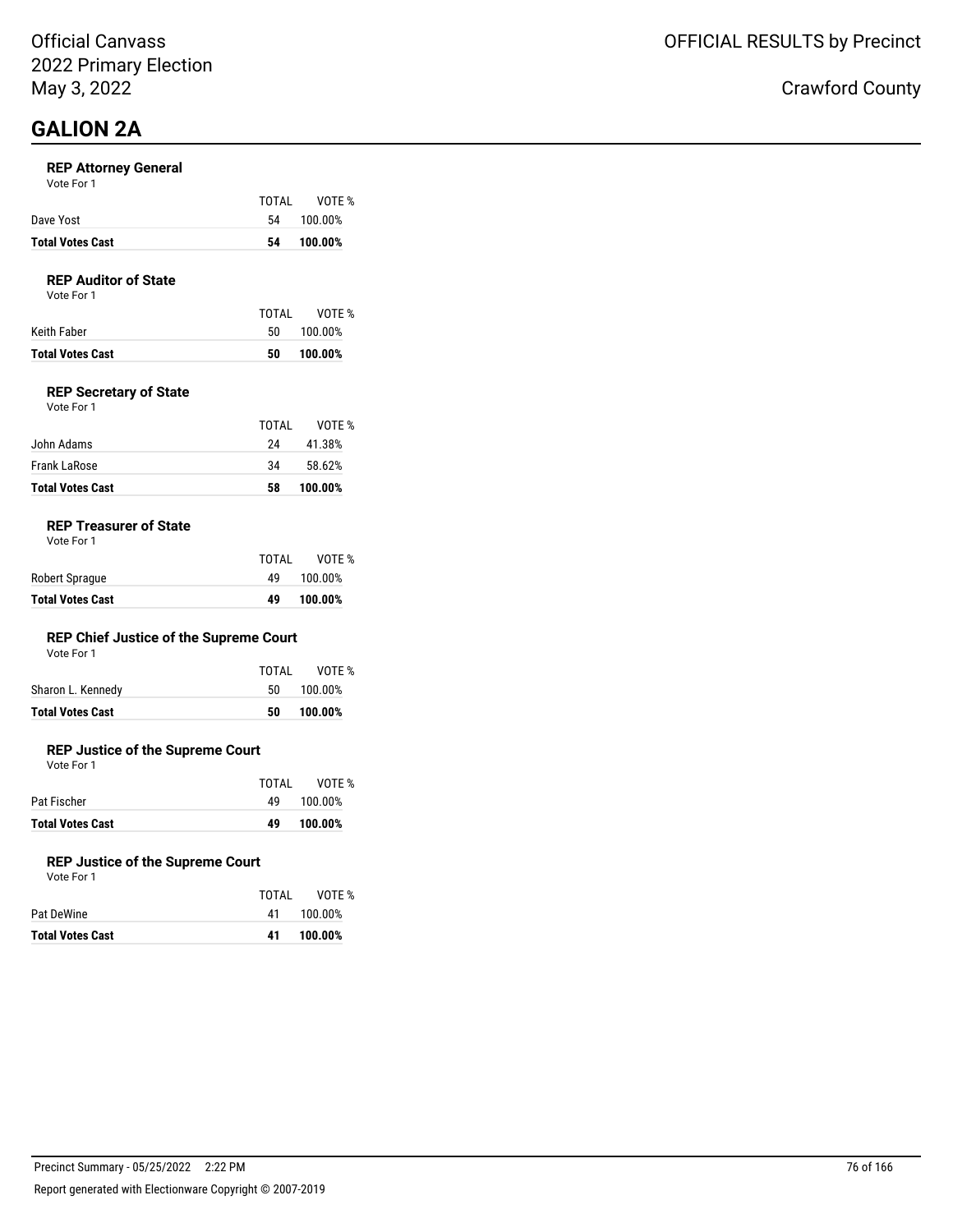# **GALION 2A**

#### **REP U.S. Senator**

Vote For 1

|                         | <b>TOTAL</b> | VOTE %  |
|-------------------------|--------------|---------|
| Matt Dolan              | 9            | 14.06%  |
| Mike Gibbons            | 11           | 17.19%  |
| Josh Mandel             | 20           | 31.25%  |
| Neil Patel              | 2            | 3.12%   |
| Mark Pukita             | 0            | 0.00%   |
| Jane Timken             | 3            | 4.69%   |
| JD Vance                | 19           | 29.69%  |
| <b>Total Votes Cast</b> | 64           | 100.00% |

#### **REP Representative to Congress (5th District)** Vote For 1

|                         | TOTAI | VOTE %  |
|-------------------------|-------|---------|
| Bob Latta               | 51    | 100.00% |
| <b>Total Votes Cast</b> | 51.   | 100.00% |

#### **REP Judge of the Court of Appeals (3rd District) FTC 2-9-2023**

| <b>Total Votes Cast</b> | 48    | 100.00% |
|-------------------------|-------|---------|
| William R. Zimmerman    | 48.   | 100.00% |
|                         | TOTAL | VOTF %  |
| Vote For 1              |       |         |

### **REP Judge of the Court of Appeals (3rd District) FTC 2-11-2023**

Vote For 1

| <b>Total Votes Cast</b> | 46.   | 100.00%    |
|-------------------------|-------|------------|
| Juergen A. Waldick      |       | 46 100.00% |
|                         | TOTAI | VOTE %     |

### **REP County Commissioner**

Vote For 1

|                         | TOTAL | VOTE %  |
|-------------------------|-------|---------|
| Tim Lev                 | 31    | 50.00%  |
| Corey Orewiler          | 13    | 20.97%  |
| Dale A. Wolfe           | 18    | 29.03%  |
| <b>Total Votes Cast</b> | 62    | 100.00% |

#### **REP County Auditor** Vote For 1

| <b>Total Votes Cast</b> | 51    | 100.00% |
|-------------------------|-------|---------|
| Robyn M. Sheets         | -51   | 100.00% |
|                         | TOTAL | VOTE %  |
| VULE FUI I              |       |         |

#### **1 Crawford Park District**

| <b>Total Votes Cast</b> | 85    | 100.00% |
|-------------------------|-------|---------|
| AGAINST THE TAX LEVY    | 37    | 43.53%  |
| FOR THE TAX LEVY        | 48    | 56.47%  |
|                         | TOTAL | VOTF %  |
| Vote For 1              |       |         |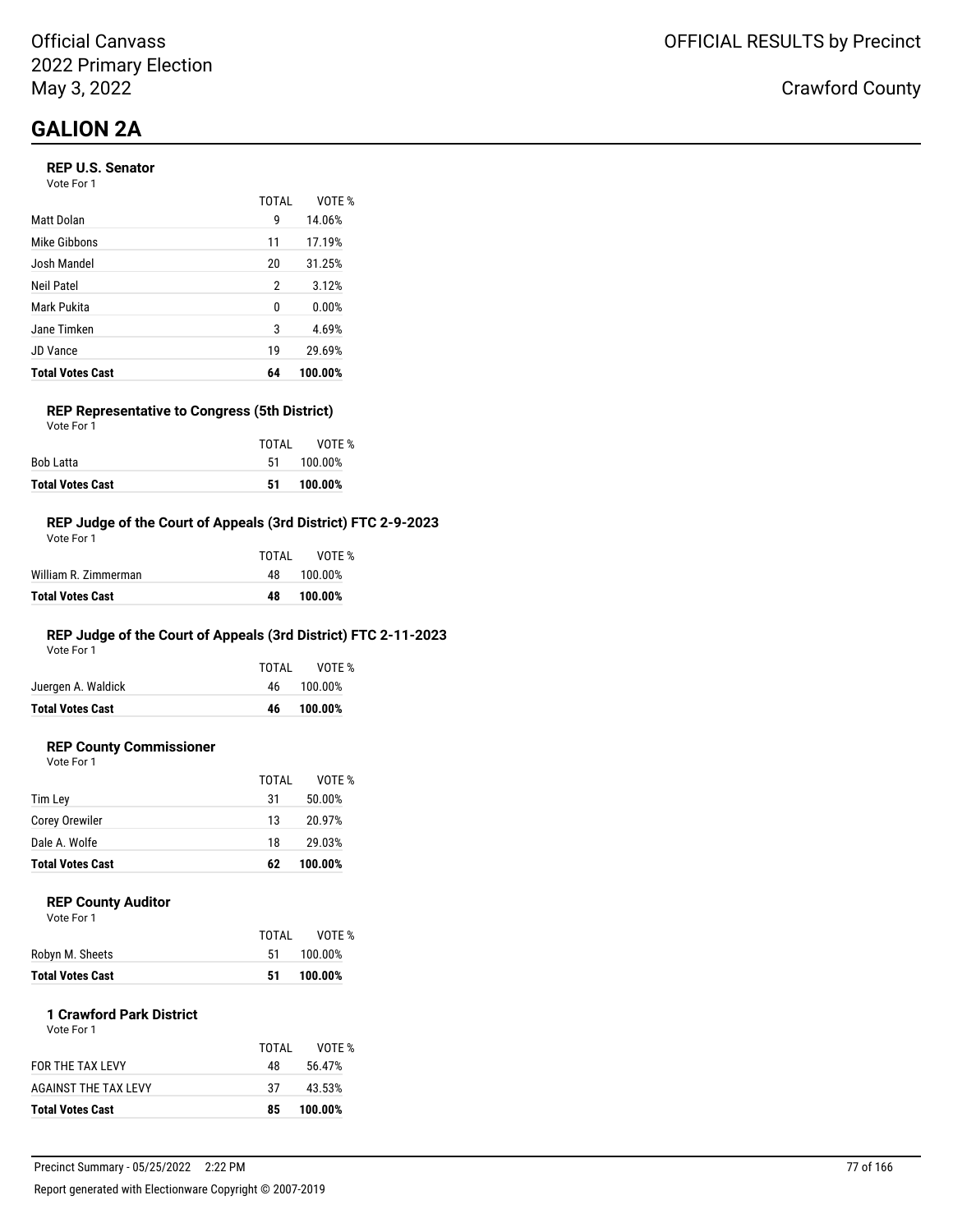Official Canvass 2022 Primary Election May 3, 2022

| 2022 Primary Election                       |                    |                   |
|---------------------------------------------|--------------------|-------------------|
| May 3, 2022                                 |                    |                   |
|                                             |                    |                   |
| <b>GALION 2B</b>                            |                    |                   |
| <b>Statistics</b>                           | <b>TOTAL</b>       |                   |
| Voter Turnout - Total                       | 22.38%             |                   |
| <b>DEM Governor and Lt. Governor</b>        |                    |                   |
| Vote For 1                                  |                    |                   |
|                                             | <b>TOTAL</b>       | VOTE %            |
| Cranley/Fedor                               | 6                  | 26.09%            |
| Whaley/Stephens                             | 17                 | 73.91%            |
| <b>Total Votes Cast</b>                     | 23                 | 100.00%           |
|                                             |                    |                   |
| <b>DEM Attorney General</b><br>Vote For 1   |                    |                   |
|                                             | <b>TOTAL</b>       | VOTE %            |
| Jeffrey A. Crossman                         | 21                 | 100.00%           |
| <b>Total Votes Cast</b>                     | 21                 | 100.00%           |
|                                             |                    |                   |
| <b>DEM Auditor of State</b><br>Vote For 1   |                    |                   |
|                                             | <b>TOTAL</b>       | VOTE %            |
| <b>Taylor Sappington</b>                    | 22                 | 100.00%           |
| <b>Total Votes Cast</b>                     | 22                 | 100.00%           |
|                                             |                    |                   |
| <b>DEM Secretary of State</b><br>Vote For 1 |                    |                   |
|                                             | <b>TOTAL</b>       | VOTE %            |
| Chelsea Clark                               | 22                 | 100.00%           |
| <b>Total Votes Cast</b>                     | 22                 | 100.00%           |
|                                             |                    |                   |
| <b>DEM Treasurer of State</b>               |                    |                   |
| Vote For 1                                  | <b>TOTAL</b>       | VOTE %            |
| Scott Schertzer                             | 23                 | 100.00%           |
| <b>Total Votes Cast</b>                     | 23                 | 100.00%           |
|                                             |                    |                   |
| DEM Chief Justice of the Supreme Court      |                    |                   |
| Vote For 1                                  |                    |                   |
|                                             | <b>TOTAL</b><br>24 | VOTE %<br>100.00% |
| Jennifer Brunner<br><b>Total Votes Cast</b> |                    |                   |
|                                             | 24                 | 100.00%           |
| <b>DEM Justice of the Supreme Court</b>     |                    |                   |
| Vote For 1                                  |                    |                   |
|                                             | <b>TOTAL</b>       | VOTE %            |
| Terri Jamison                               | 22                 | 100.00%           |

# **Total Votes Cast 22 100.00%**

### **DEM Justice of the Supreme Court**

Vote For 1

| <b>Total Votes Cast</b> | 22    | 100.00% |
|-------------------------|-------|---------|
| Marilyn Zayas           | 22    | 100.00% |
|                         | TOTAI | VOTE %  |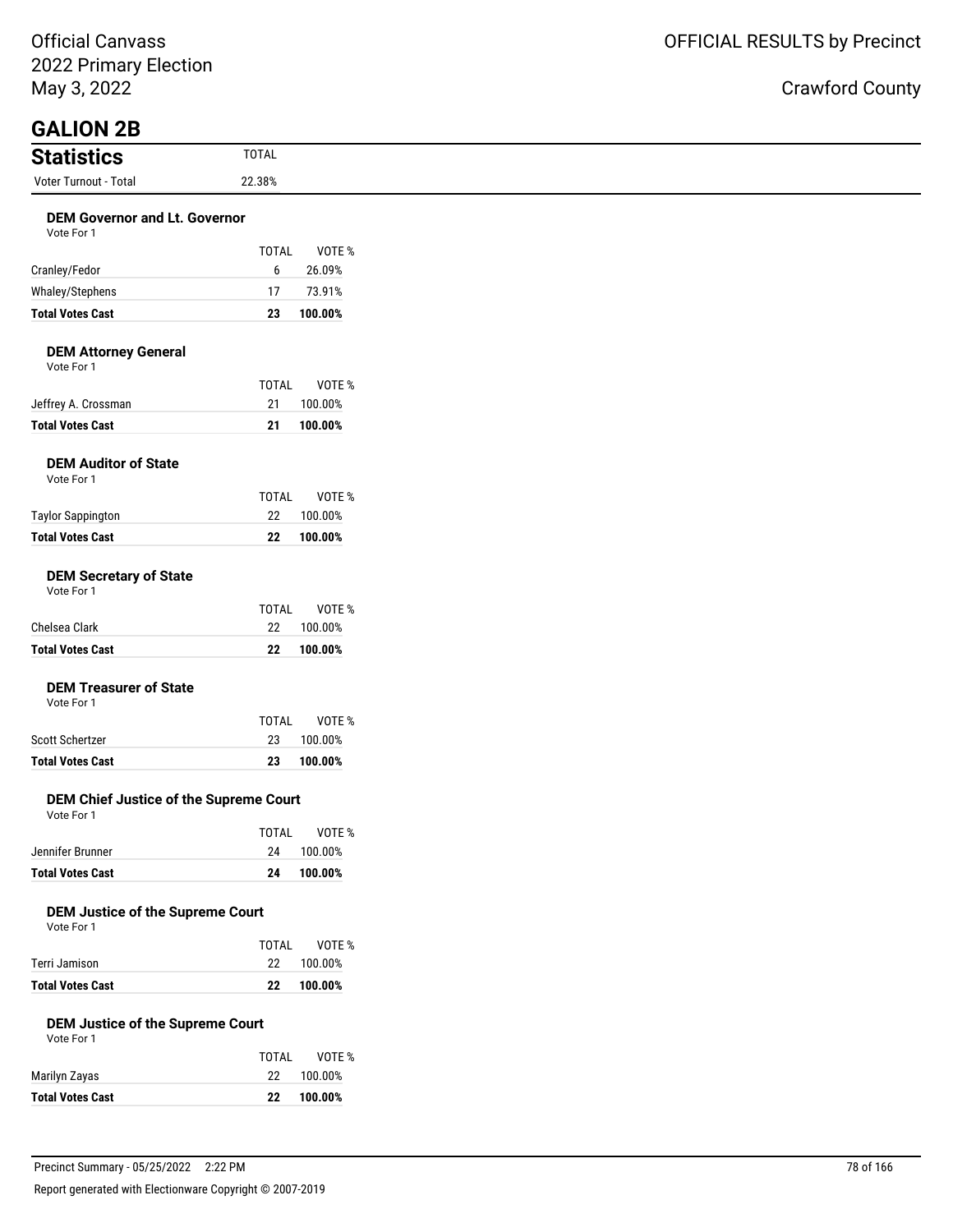# **GALION 2B**

#### **DEM U.S. Senator**

| <b>Total Votes Cast</b> | 24    | 100.00% |
|-------------------------|-------|---------|
| Tim Ryan                | 19    | 79.17%  |
| Traci TJ Johnson        | 3     | 12.50%  |
| Morgan Harper           | 2     | 8.33%   |
|                         | TOTAL | VOTE %  |
| Vote For 1              |       |         |

#### **DEM Representative to Congress (5th District)**

| <b>Total Votes Cast</b> | 22    | 100.00% |
|-------------------------|-------|---------|
| <b>Craig Swartz</b>     | 15    | 68.18%  |
| Martin Heberling III    |       | 31.82%  |
|                         | TOTAL | VOTE %  |
| Vote For 1              |       |         |

#### **DEM Judge of the Court of Appeals (3rd District) FTC 2-9-2023**

Vote For 1

|                         | TOTAI | VOTE % |
|-------------------------|-------|--------|
| No Valid Petition Filed |       |        |
| Total Votes Cast        | n     |        |

#### **DEM Judge of the Court of Appeals (3rd District) FTC 2-11-2023**

| <b>Total Votes Cast</b> | 0     |        |
|-------------------------|-------|--------|
| No Valid Petition Filed | O     |        |
|                         | TOTAI | VOTF % |
| Vote For 1              |       |        |

#### **DEM County Commissioner**

| <b>Total Votes Cast</b> | 0     |        |
|-------------------------|-------|--------|
| No Valid Petition Filed |       |        |
|                         | TOTAL | VOTE % |
| Vote For 1              |       |        |

#### **DEM County Auditor**

Vote For 1

|                         | TOTAL | VOTE % |
|-------------------------|-------|--------|
| No Valid Petition Filed |       |        |
| <b>Total Votes Cast</b> | o     |        |

#### **REP Governor and Lt. Governor**

Vote For 1

|                         | TOTAL | VOTE %  |
|-------------------------|-------|---------|
| Blystone/Workman        | 38    | 34.23%  |
| DeWine/Husted           | 36    | 32.43%  |
| Hood/Keller             |       | 0.90%   |
| Renacci/Knopp           | 36    | 32.43%  |
| <b>Total Votes Cast</b> | 111   | 100.00% |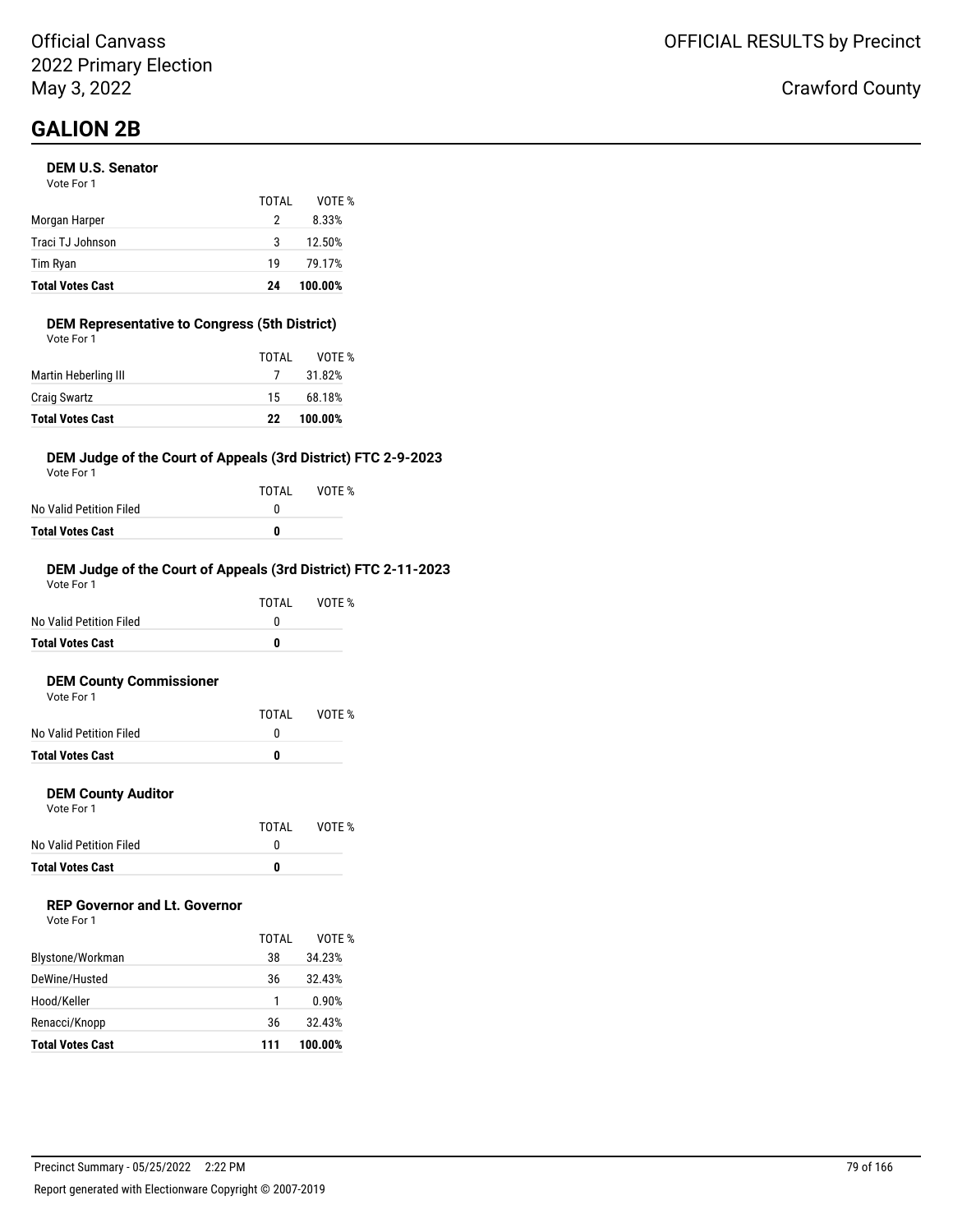### **GALION 2B**

#### **REP Attorney General**

|                         | TOTAI     | VOTE %  |
|-------------------------|-----------|---------|
| Dave Yost               | <b>Q1</b> | 100.00% |
| <b>Total Votes Cast</b> | 91        | 100.00% |

### **REP Auditor of State**

Vote For 1

|                  | TOTAL | VOTE %     |
|------------------|-------|------------|
| Keith Faber      |       | 86 100.00% |
| Total Votes Cast | 86.   | 100.00%    |
|                  |       |            |

#### **REP Secretary of State**

| Vote For 1 |  |  |
|------------|--|--|
|            |  |  |

| <b>Total Votes Cast</b> | 102   | 100.00% |
|-------------------------|-------|---------|
| Frank LaRose            | 53.   | 51.96%  |
| John Adams              | 49    | 48.04%  |
|                         | TOTAI | VOTF %  |

#### **REP Treasurer of State**

|                         | TOTAL | VOTE %  |
|-------------------------|-------|---------|
| Robert Sprague          | 88    | 100.00% |
| <b>Total Votes Cast</b> | 88    | 100.00% |

#### **REP Chief Justice of the Supreme Court**

| Vote For 1 |  |
|------------|--|
|------------|--|

| <b>Total Votes Cast</b> | 94 | 100.00%      |
|-------------------------|----|--------------|
| Sharon L. Kennedy       |    | 94 100.00%   |
|                         |    | TOTAL VOTE % |

#### **REP Justice of the Supreme Court**

Vote For 1

|                         | TOTAI | VOTE %     |
|-------------------------|-------|------------|
| Pat Fischer             |       | 93 100.00% |
| <b>Total Votes Cast</b> | 93.   | 100.00%    |

#### **REP Justice of the Supreme Court**

| <b>Total Votes Cast</b> | 100.00%<br>80   |
|-------------------------|-----------------|
| Pat DeWine              | 100.00%<br>80   |
|                         | VOTE %<br>TOTAI |
| Vote For 1              |                 |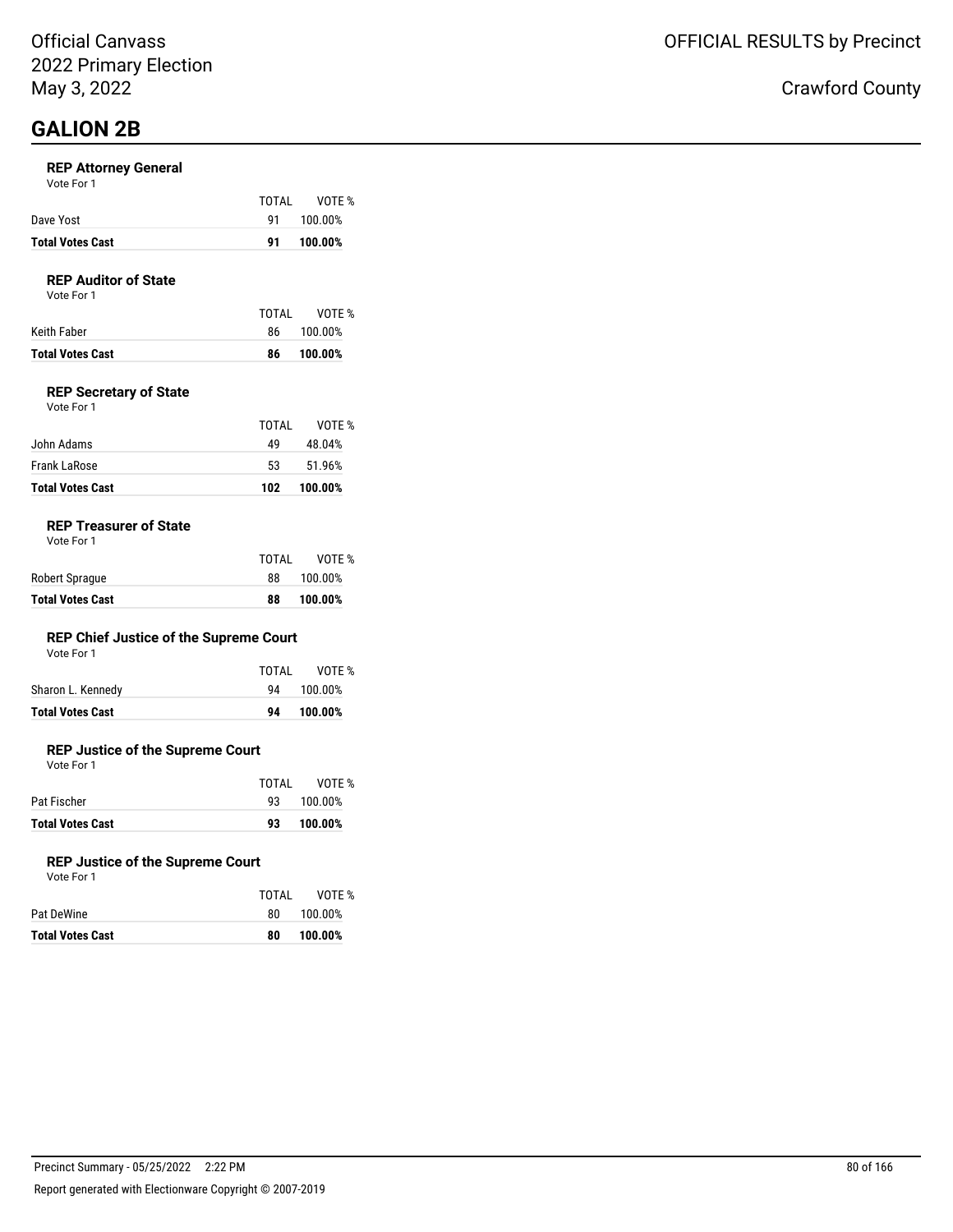# **GALION 2B**

#### **REP U.S. Senator**

Vote For 1

|                         | TOTAI | VOTF %  |
|-------------------------|-------|---------|
| Matt Dolan              | 19    | 16.96%  |
| Mike Gibbons            | 13    | 11.61%  |
| Josh Mandel             | 39    | 34.82%  |
| Neil Patel              | 0     | 0.00%   |
| Mark Pukita             | 1     | 0.89%   |
| Jane Timken             | 8     | 7.14%   |
| JD Vance                | 32    | 28.57%  |
| <b>Total Votes Cast</b> | 112   | 100.00% |

#### **REP Representative to Congress (5th District)** Vote For 1

| <b>Total Votes Cast</b> | 91    | 100.00% |
|-------------------------|-------|---------|
| Bob Latta               | 91 —  | 100.00% |
|                         | TOTAI | VOTE %  |

#### **REP Judge of the Court of Appeals (3rd District) FTC 2-9-2023**

| Total Votes Cast     | 91    | 100.00% |
|----------------------|-------|---------|
| William R. Zimmerman | 91.   | 100.00% |
|                      | TOTAL | VOTF %  |
| Vote For 1           |       |         |

### **REP Judge of the Court of Appeals (3rd District) FTC 2-11-2023**

Vote For 1

|                         | TOTAL | VOTE %     |
|-------------------------|-------|------------|
| Juergen A. Waldick      |       | 84 100.00% |
| <b>Total Votes Cast</b> | 84    | 100.00%    |
|                         |       |            |

### **REP County Commissioner**

Vote For 1

|                         | TOTAL | VOTE %  |
|-------------------------|-------|---------|
| Tim Ley                 | 43    | 43.00%  |
| Corey Orewiler          | 25    | 25.00%  |
| Dale A. Wolfe           | 32    | 32.00%  |
| <b>Total Votes Cast</b> | 100   | 100.00% |
|                         |       |         |

#### **REP County Auditor**

| Vote For 1 |  |
|------------|--|
|            |  |

| Robyn M. Sheets<br>100.00%<br>90. |
|-----------------------------------|
|                                   |

#### **1 Crawford Park District** Vote For 1

| <b>Total Votes Cast</b> | 139   | 100.00% |
|-------------------------|-------|---------|
| AGAINST THE TAX LEVY    | 42    | 30.22%  |
| <b>FOR THE TAX LEVY</b> | 97    | 69.78%  |
|                         | TOTAI | VOTF %  |
| <b>VULLET UIT</b>       |       |         |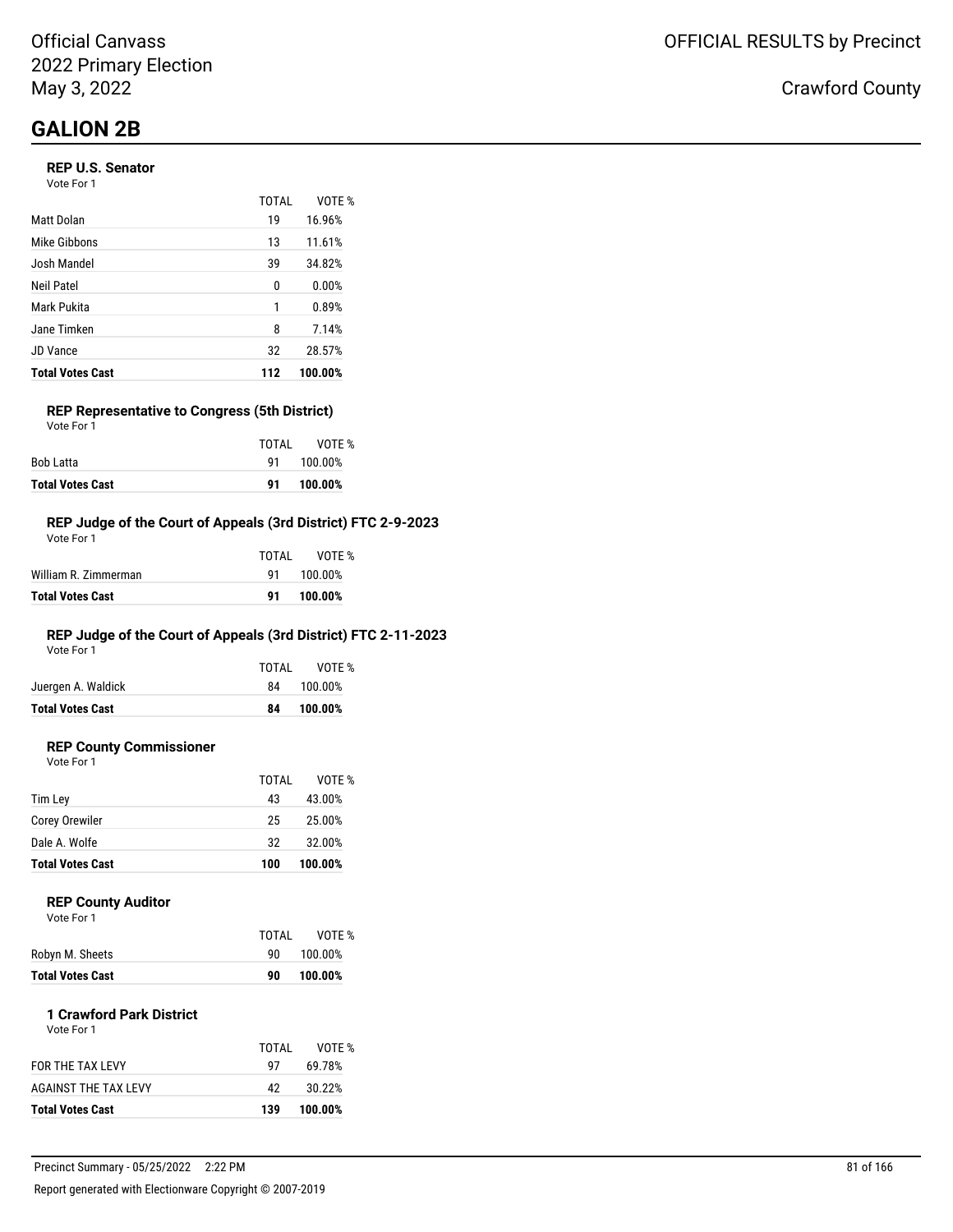Official Canvass 2022 Primary Election May 3, 2022

### Crawford County

### **GALION 3A**

| <b>Statistics</b>                                  | <b>TOTAL</b> |                  |
|----------------------------------------------------|--------------|------------------|
| Voter Turnout - Total                              | 12.66%       |                  |
| <b>DEM Governor and Lt. Governor</b><br>Vote For 1 | <b>TOTAL</b> | VOTE %           |
| Cranley/Fedor<br>Whaley/Stephens                   | 10           | 41.18%<br>58.82% |

#### **DEM Attorney General**

Vote For 1

|                         | TOTAI | VOTE %     |
|-------------------------|-------|------------|
| Jeffrey A. Crossman     |       | 16 100.00% |
| <b>Total Votes Cast</b> |       | 16 100.00% |

**Total Votes Cast 17 100.00%**

#### **DEM Auditor of State**

| Total Votes Cast  | 15.   | 100.00%    |
|-------------------|-------|------------|
| Taylor Sappington |       | 15 100.00% |
|                   | TOTAI | VOTE %     |
| Vote For 1        |       |            |

#### **DEM Secretary of State**

|  | Vote For 1 |  |
|--|------------|--|
|--|------------|--|

|                         | TOTAI | VOTE %  |
|-------------------------|-------|---------|
| Chelsea Clark           | 15.   | 100.00% |
| <b>Total Votes Cast</b> | 15.   | 100.00% |

### **DEM Treasurer of State**

Vote For 1

|                  | TOTAI | VOTE %     |
|------------------|-------|------------|
| Scott Schertzer  |       | 16 100.00% |
| Total Votes Cast |       | 16 100.00% |

#### **DEM Chief Justice of the Supreme Court** Vote For 1

|                         | TOTAI | VOTE %     |
|-------------------------|-------|------------|
| Jennifer Brunner        |       | 15 100.00% |
| <b>Total Votes Cast</b> | 15.   | 100.00%    |

#### **DEM Justice of the Supreme Court**

| Vote For 1 |  |
|------------|--|

|                         | TOTAI | VOTE %     |
|-------------------------|-------|------------|
| Terri Jamison           |       | 16 100.00% |
| <b>Total Votes Cast</b> |       | 16 100.00% |

#### **DEM Justice of the Supreme Court**

| Vote For 1 |  |
|------------|--|
|            |  |

| Marilyn Zayas           | TOTAI<br>15 | VOTE %<br>100.00% |
|-------------------------|-------------|-------------------|
| <b>Total Votes Cast</b> | 15.         | 100.00%           |
|                         |             |                   |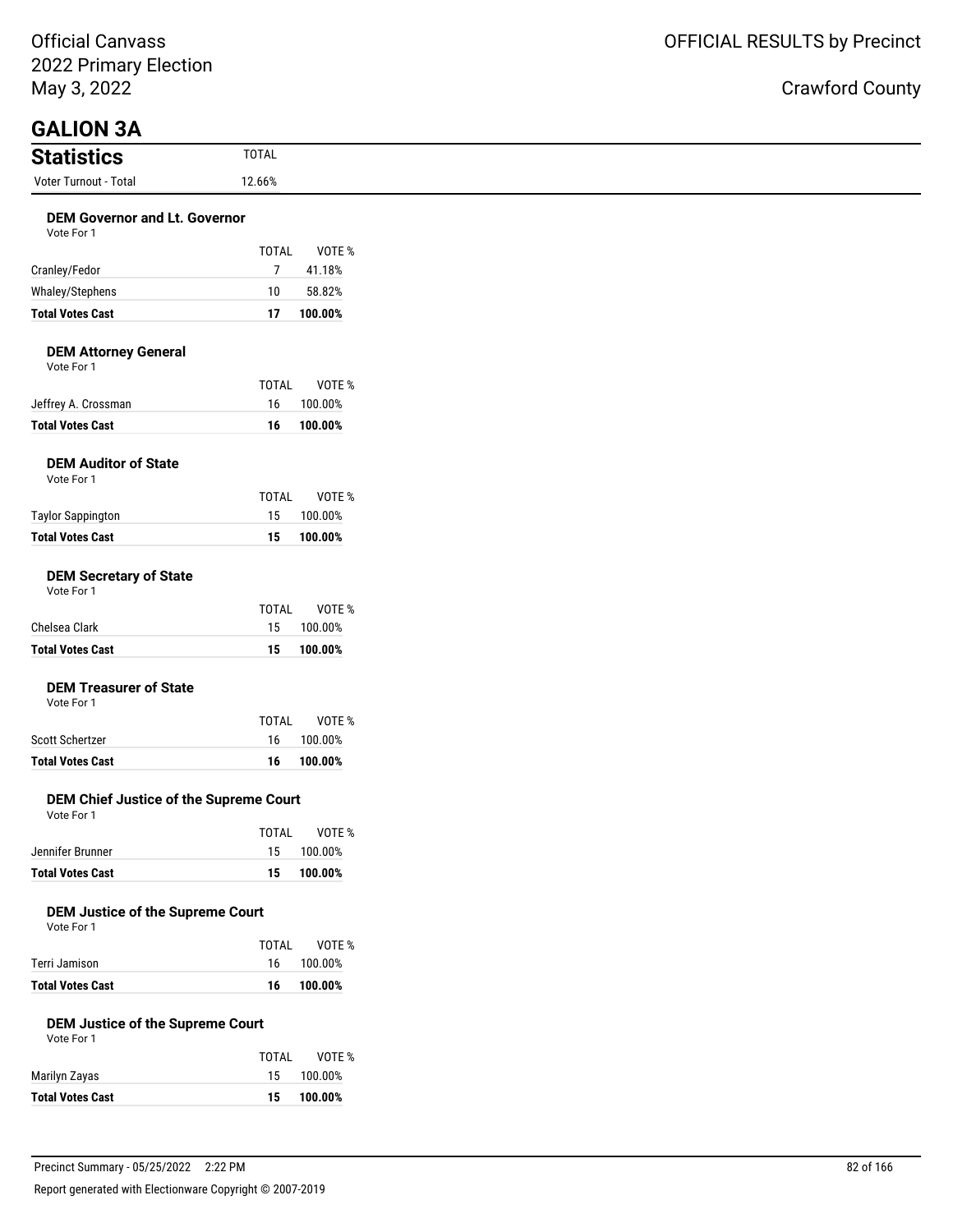#### **DEM U.S. Senator**

| <b>Total Votes Cast</b> | 16    | 100.00% |
|-------------------------|-------|---------|
| Tim Ryan                | 16    | 100.00% |
| Traci TJ Johnson        | 0     | 0.00%   |
| Morgan Harper           | 0     | 0.00%   |
|                         | TOTAI | VOTE %  |
| Vote For 1              |       |         |

#### **DEM Representative to Congress (5th District)**

| <b>Total Votes Cast</b> | 17    | 100.00% |
|-------------------------|-------|---------|
| <b>Craig Swartz</b>     | 10    | 58.82%  |
| Martin Heberling III    |       | 41.18%  |
|                         | TOTAL | VOTE %  |
| Vote For 1              |       |         |

#### **DEM Judge of the Court of Appeals (3rd District) FTC 2-9-2023**

Vote For 1

|                         | TOTAI | VOTE % |
|-------------------------|-------|--------|
| No Valid Petition Filed |       |        |
| Total Votes Cast        | n     |        |

#### **DEM Judge of the Court of Appeals (3rd District) FTC 2-11-2023**

| Total Votes Cast        | 0     |        |
|-------------------------|-------|--------|
| No Valid Petition Filed | O     |        |
|                         | TOTAI | VOTF % |
| Vote For 1              |       |        |

#### **DEM County Commissioner**

| <b>Total Votes Cast</b> | 0     |        |
|-------------------------|-------|--------|
| No Valid Petition Filed |       |        |
|                         | TOTAL | VOTE % |
| Vote For 1              |       |        |

#### **DEM County Auditor**

Vote For 1

|                         | TOTAI | VOTE % |
|-------------------------|-------|--------|
| No Valid Petition Filed |       |        |
| <b>Total Votes Cast</b> | n     |        |

### **REP Governor and Lt. Governor**

| Vote For 1 |  |
|------------|--|
|------------|--|

|                         | TOTAI | VOTF %  |
|-------------------------|-------|---------|
| Blystone/Workman        | 30    | 38.46%  |
| DeWine/Husted           | 18    | 23.08%  |
| Hood/Keller             |       | 1.28%   |
| Renacci/Knopp           | 29    | 37.18%  |
| <b>Total Votes Cast</b> | 78    | 100.00% |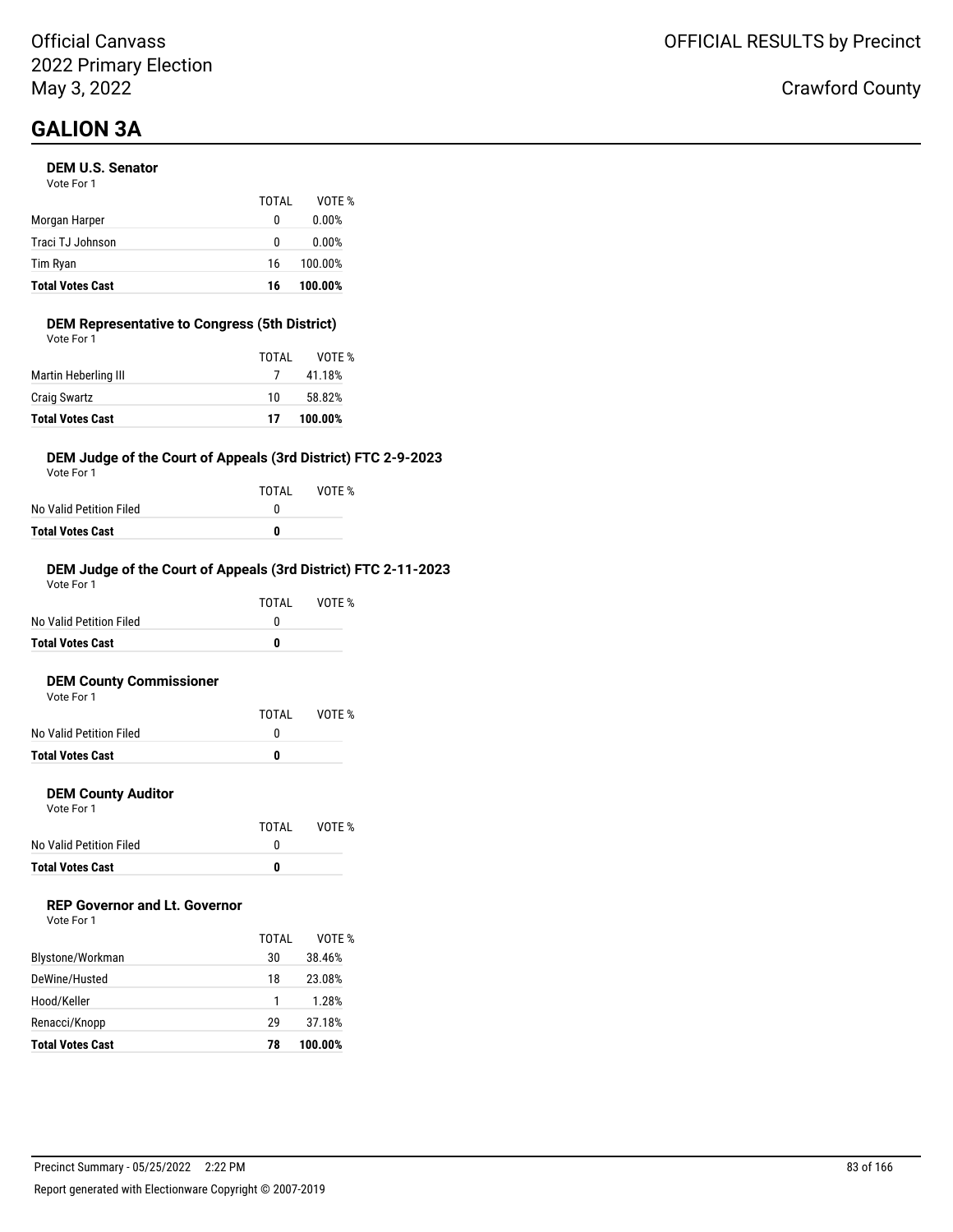#### **REP Attorney General**

|                  | TOTAI | VOTE %     |
|------------------|-------|------------|
| Dave Yost        |       | 70 100.00% |
| Total Votes Cast | 70.   | 100.00%    |
|                  |       |            |

#### **REP Auditor of State**

Vote For 1

| Keith Faber             | TOTAI<br>- 68 | VOTE %<br>100.00% |
|-------------------------|---------------|-------------------|
| <b>Total Votes Cast</b> | 68            | 100.00%           |

#### **REP Secretary of State**

| Vote For 1 |  |  |
|------------|--|--|
|            |  |  |

| <b>Total Votes Cast</b> | 75    | 100.00% |
|-------------------------|-------|---------|
| Frank LaRose            | 45    | 60.00%  |
| John Adams              | 30    | 40.00%  |
|                         | TOTAI | VOTF %  |

#### **REP Treasurer of State**

| <b>Total Votes Cast</b> | 70    | 100.00%    |
|-------------------------|-------|------------|
| Robert Sprague          |       | 70 100.00% |
|                         | TOTAI | VOTE %     |

#### **REP Chief Justice of the Supreme Court**

| Vote For 1 |  |  |
|------------|--|--|
|------------|--|--|

| Total Votes Cast  | 69    | 100.00% |
|-------------------|-------|---------|
| Sharon L. Kennedy | 69.   | 100.00% |
|                   | TOTAI | VOTE %  |

#### **REP Justice of the Supreme Court**

Vote For 1

|                         | TOTAI | VOTE %     |
|-------------------------|-------|------------|
| Pat Fischer             |       | 66 100.00% |
| <b>Total Votes Cast</b> | 66    | 100.00%    |

#### **REP Justice of the Supreme Court**

| Total Votes Cast | 61    | 100.00% |
|------------------|-------|---------|
| Pat DeWine       | 61    | 100.00% |
|                  | TOTAI | VOTE %  |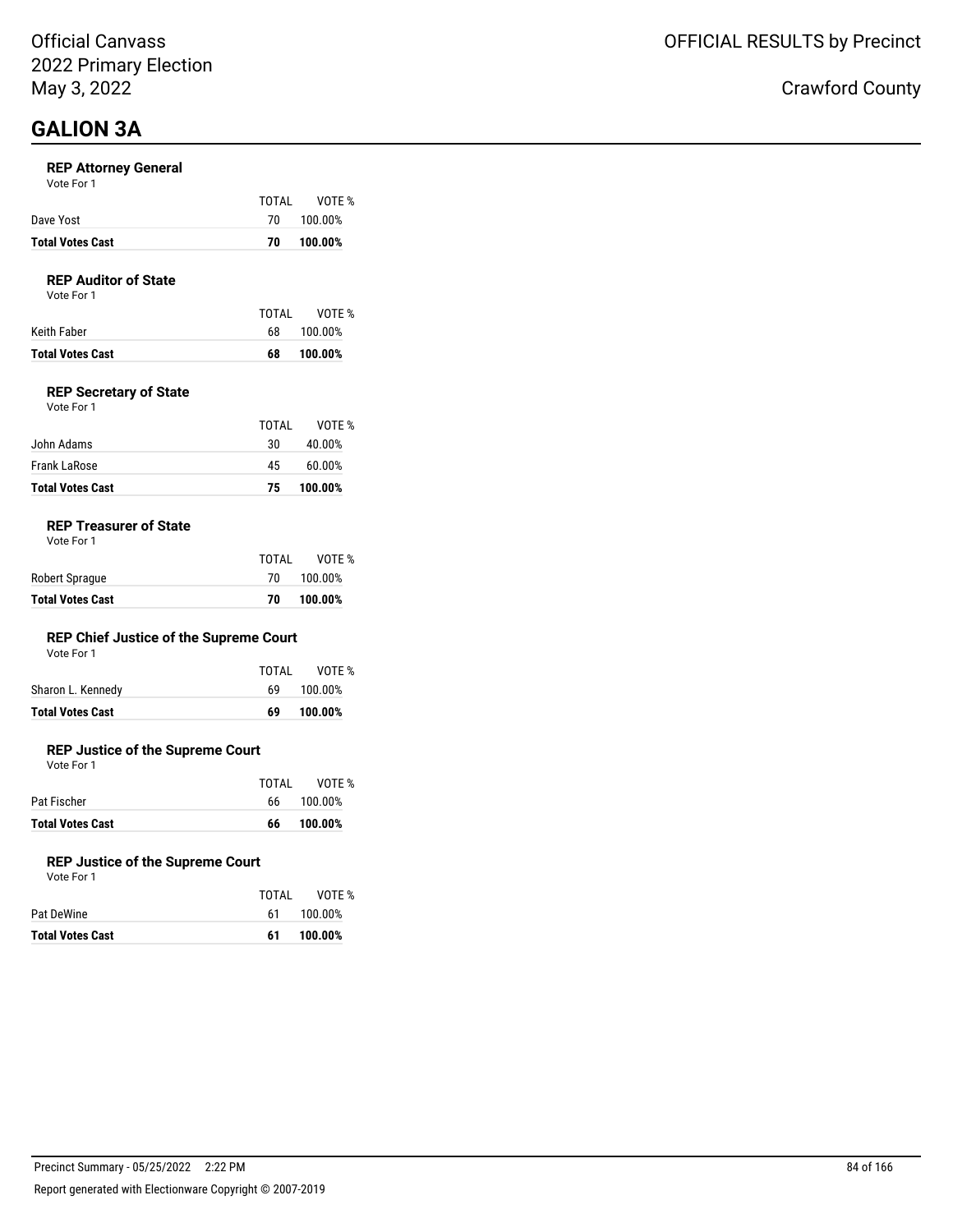#### **REP U.S. Senator**

Vote For 1

|                         | TOTAL | VOTF %  |
|-------------------------|-------|---------|
| Matt Dolan              | 8     | 10.13%  |
| Mike Gibbons            | 11    | 13.92%  |
| Josh Mandel             | 25    | 31.65%  |
| Neil Patel              | 0     | 0.00%   |
| Mark Pukita             | 3     | 3.80%   |
| Jane Timken             | 7     | 8.86%   |
| JD Vance                | 25    | 31.65%  |
| <b>Total Votes Cast</b> | 79    | 100.00% |

#### **REP Representative to Congress (5th District)** Vote For 1

|                         | TOTAI | VOTE %  |
|-------------------------|-------|---------|
| Bob Latta               |       | 100.00% |
| <b>Total Votes Cast</b> | 66    | 100.00% |

#### **REP Judge of the Court of Appeals (3rd District) FTC 2-9-2023**

| Total Votes Cast     | 66    | 100.00% |
|----------------------|-------|---------|
| William R. Zimmerman | 66.   | 100.00% |
|                      | TOTAL | VOTF %  |
| Vote For 1           |       |         |

### **REP Judge of the Court of Appeals (3rd District) FTC 2-11-2023**

Vote For 1

|                         | TOTAL | VOTE %     |
|-------------------------|-------|------------|
| Juergen A. Waldick      |       | 62 100.00% |
| <b>Total Votes Cast</b> |       | 62 100.00% |
|                         |       |            |

### **REP County Commissioner**

Vote For 1

|                         | TOTAL | VOTE %  |
|-------------------------|-------|---------|
| Tim Ley                 | 33    | 42.86%  |
| Corey Orewiler          | 18    | 23.38%  |
| Dale A. Wolfe           | 26    | 33.77%  |
| <b>Total Votes Cast</b> | 77    | 100.00% |

#### **REP County Auditor**

|                  | TOTAL | VOTE %  |
|------------------|-------|---------|
| Robyn M. Sheets  | 68    | 100.00% |
| Total Votes Cast | 68    | 100.00% |

#### **REP Member of County Central Committee GALION 3A** Vote For 1

| <b>Total Votes Cast</b> | 70.   | 100.00% |
|-------------------------|-------|---------|
| Amber L. Wertman        | 27    | 38.57%  |
| Keith A. Moore          | 43.   | 61.43%  |
|                         | TOTAL | VOTF %  |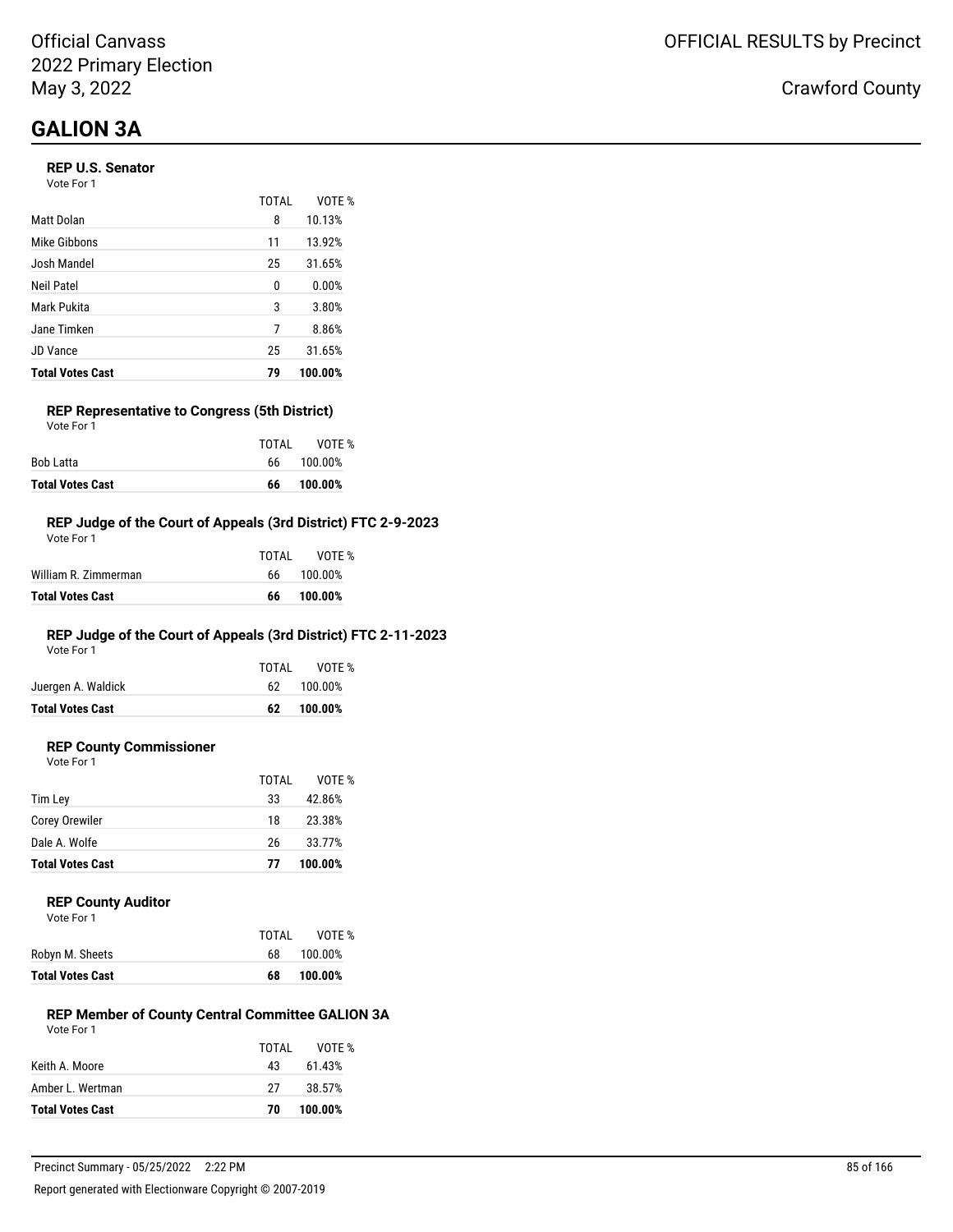### **1 Crawford Park District**

| <b>Total Votes Cast</b> | 94    | 100.00% |
|-------------------------|-------|---------|
| AGAINST THE TAX LEVY    | 47    | 50.00%  |
| FOR THE TAX LEVY        | 47    | 50.00%  |
| Vote For 1              | TOTAL | VOTE %  |
|                         |       |         |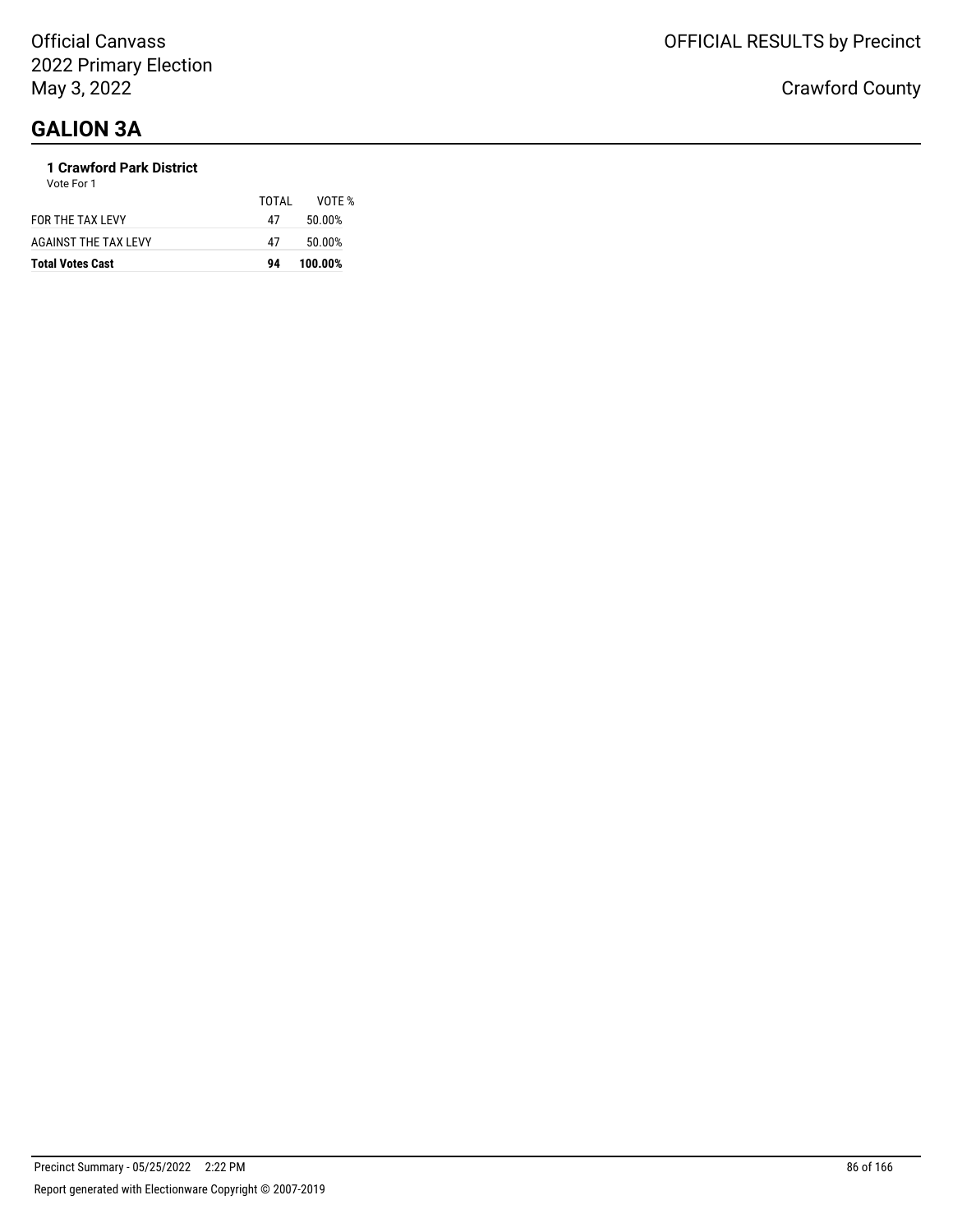Official Canvass 2022 Primary Election May 3, 2022

### ìty

| May 3, 2022                                           |                                | <b>Crawford Coun</b> |
|-------------------------------------------------------|--------------------------------|----------------------|
| <b>GALION 3B</b>                                      |                                |                      |
| <b>Statistics</b>                                     | <b>TOTAL</b>                   |                      |
| Voter Turnout - Total                                 | 12.02%                         |                      |
| <b>DEM Governor and Lt. Governor</b><br>Vote For 1    |                                |                      |
| Cranley/Fedor                                         | <b>TOTAL</b><br>VOTE %         |                      |
| Whaley/Stephens                                       | 11<br>42.31%<br>15<br>57.69%   |                      |
| <b>Total Votes Cast</b>                               | 26<br>100.00%                  |                      |
|                                                       |                                |                      |
| <b>DEM Attorney General</b><br>Vote For 1             |                                |                      |
|                                                       | <b>TOTAL</b><br>VOTE %         |                      |
| Jeffrey A. Crossman<br><b>Total Votes Cast</b>        | 23<br>100.00%<br>23<br>100.00% |                      |
|                                                       |                                |                      |
| <b>DEM Auditor of State</b><br>Vote For 1             |                                |                      |
|                                                       | VOTE %<br><b>TOTAL</b>         |                      |
| <b>Taylor Sappington</b><br><b>Total Votes Cast</b>   | 23<br>100.00%<br>23<br>100.00% |                      |
| <b>DEM Secretary of State</b><br>Vote For 1           | VOTE %<br><b>TOTAL</b>         |                      |
| Chelsea Clark                                         | 22<br>100.00%                  |                      |
| <b>Total Votes Cast</b>                               | 22<br>100.00%                  |                      |
| <b>DEM Treasurer of State</b><br>Vote For 1           |                                |                      |
|                                                       | <b>TOTAL</b><br>VOTE %         |                      |
| Scott Schertzer                                       | 22<br>100.00%                  |                      |
| <b>Total Votes Cast</b>                               | 100.00%<br>22                  |                      |
| DEM Chief Justice of the Supreme Court<br>Vote For 1  |                                |                      |
|                                                       | <b>TOTAL</b><br>VOTE %         |                      |
| Jennifer Brunner                                      | 25<br>100.00%                  |                      |
| <b>Total Votes Cast</b>                               | 25<br>100.00%                  |                      |
| <b>DEM Justice of the Supreme Court</b><br>Vote For 1 |                                |                      |
|                                                       | <b>TOTAL</b><br>VOTE %         |                      |
| Terri Jamison                                         | 23<br>100.00%                  |                      |
| <b>Total Votes Cast</b>                               | 23<br>100.00%                  |                      |
| <b>DEM Justice of the Supreme Court</b><br>Vote For 1 |                                |                      |
|                                                       | <b>TOTAL</b><br>VOTE %         |                      |
| Marilyn Zayas                                         | 22<br>100.00%                  |                      |

Precinct Summary - 05/25/2022 2:22 PM 87 of 166 Report generated with Electionware Copyright © 2007-2019

**Total Votes Cast 22 100.00%**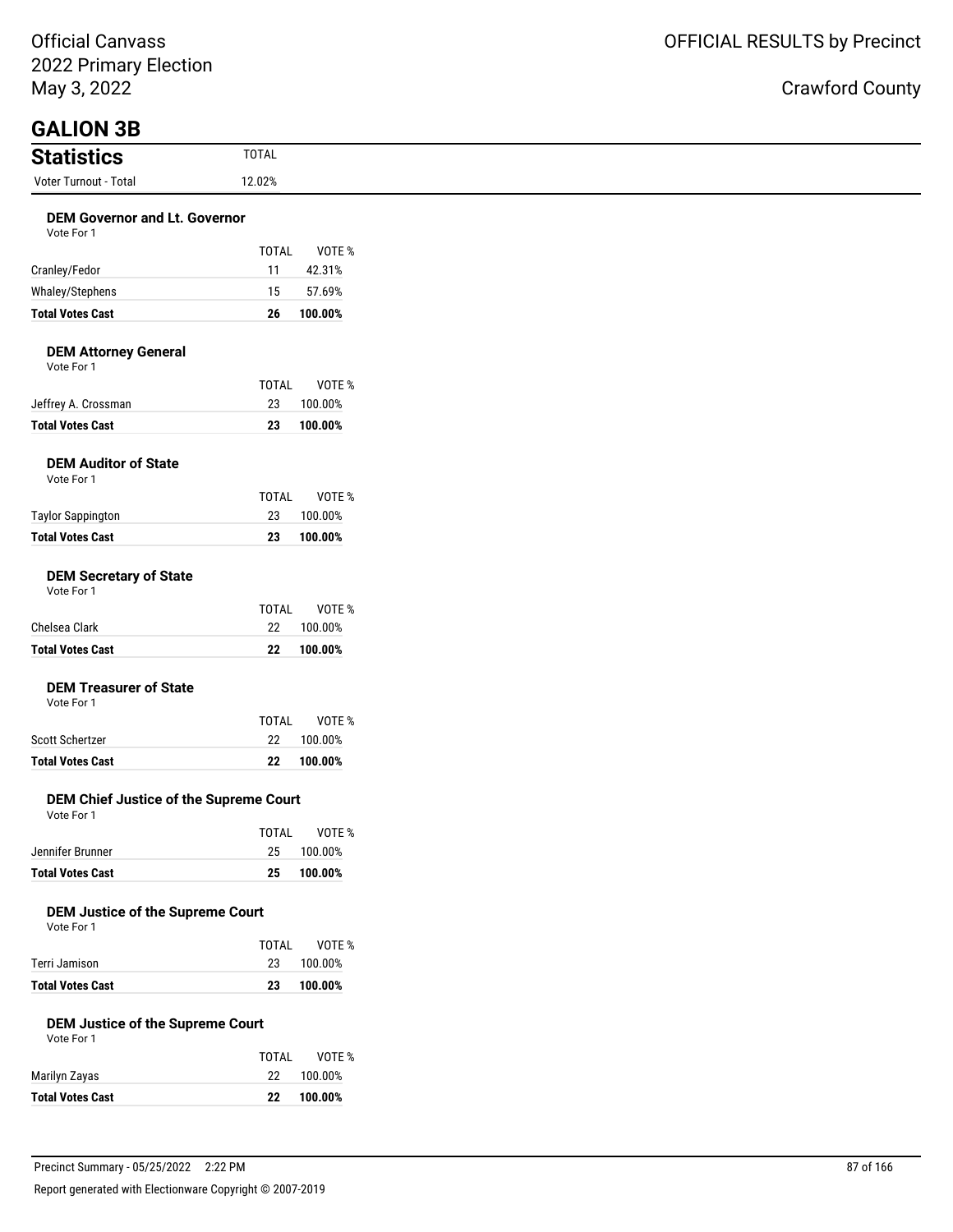# **GALION 3B**

#### **DEM U.S. Senator**

| <b>Total Votes Cast</b> | 28    | 100.00% |
|-------------------------|-------|---------|
| Tim Ryan                | 17    | 60.71%  |
| Traci TJ Johnson        | 3     | 10.71%  |
| Morgan Harper           | 8     | 28.57%  |
|                         | TOTAI | VOTE %  |
| Vote For 1              |       |         |

#### **DEM Representative to Congress (5th District)**

| <b>Total Votes Cast</b> | 28    | 100.00% |
|-------------------------|-------|---------|
| <b>Craig Swartz</b>     | 20    | 71.43%  |
| Martin Heberling III    | 8     | 28.57%  |
|                         | TOTAL | VOTE %  |
| Vote For 1              |       |         |

#### **DEM Judge of the Court of Appeals (3rd District) FTC 2-9-2023**

Vote For 1

|                         | TOTAI | VOTE % |
|-------------------------|-------|--------|
| No Valid Petition Filed |       |        |
| Total Votes Cast        | n     |        |

#### **DEM Judge of the Court of Appeals (3rd District) FTC 2-11-2023**

| Total Votes Cast        | 0     |        |
|-------------------------|-------|--------|
| No Valid Petition Filed | O     |        |
|                         | TOTAI | VOTF % |
| Vote For 1              |       |        |

#### **DEM County Commissioner**

| <b>Total Votes Cast</b> |       |        |
|-------------------------|-------|--------|
| No Valid Petition Filed |       |        |
|                         | TOTAI | VOTE % |
| Vote For 1              |       |        |

#### **DEM County Auditor**

Vote For 1

|                         | TOTAL | VOTE % |
|-------------------------|-------|--------|
| No Valid Petition Filed |       |        |
| <b>Total Votes Cast</b> | o     |        |

### **REP Governor and Lt. Governor**

| Vote For 1 |  |
|------------|--|
|------------|--|

|                         | TOTAI | VOTF %  |
|-------------------------|-------|---------|
| Blystone/Workman        | 38    | 50.67%  |
| DeWine/Husted           | 22    | 29.33%  |
| Hood/Keller             | 2     | 2.67%   |
| Renacci/Knopp           | 13    | 17.33%  |
| <b>Total Votes Cast</b> | 75    | 100.00% |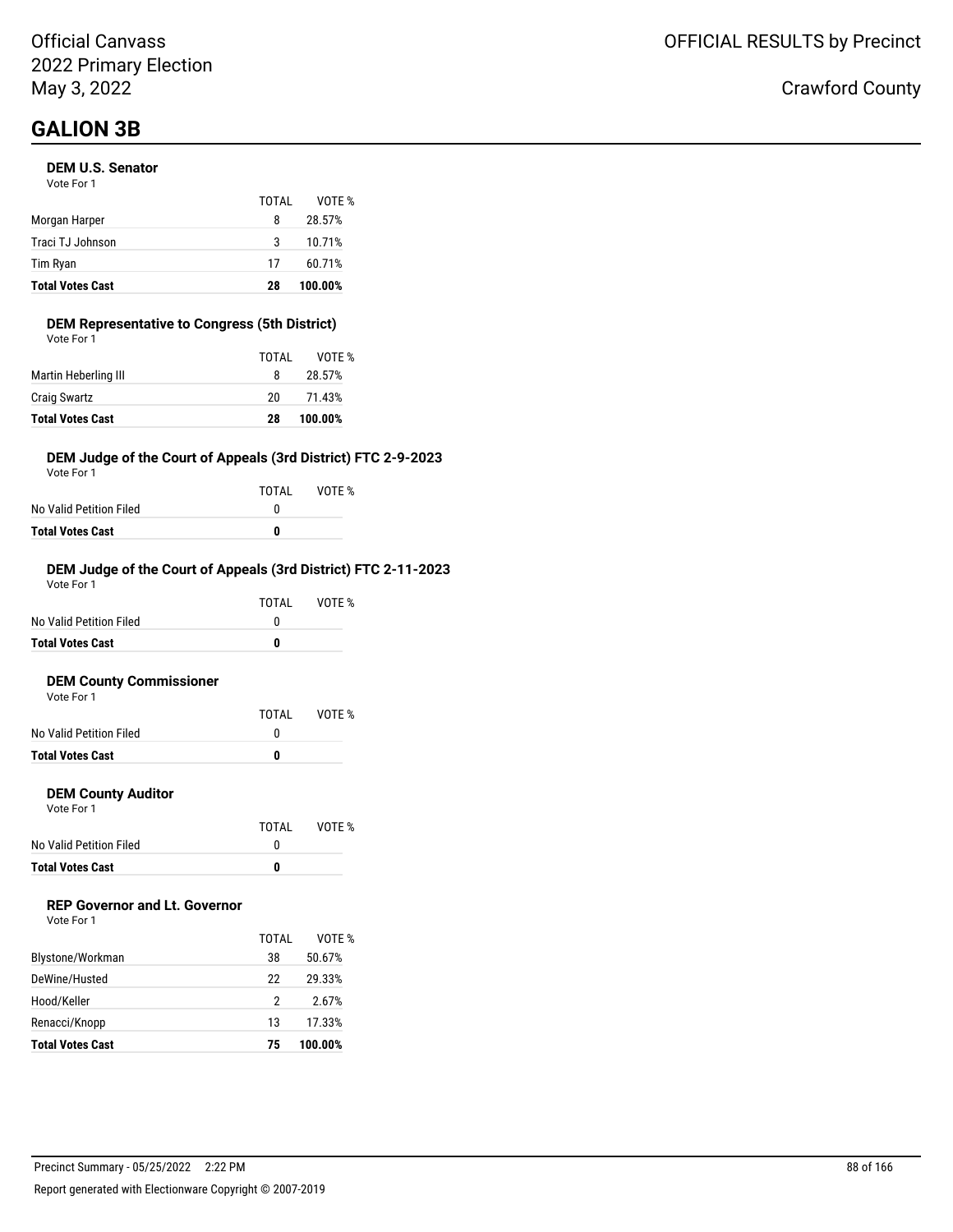# **GALION 3B**

#### **REP Attorney General**

| Vote For 1 |  |  |
|------------|--|--|
|------------|--|--|

| <b>Total Votes Cast</b> | 67    | 100.00% |
|-------------------------|-------|---------|
| Dave Yost               | 67 -  | 100.00% |
|                         | TOTAI | VOTE %  |

#### **REP Auditor of State**

Vote For 1

| Keith Faber             |     | 65 100.00% |
|-------------------------|-----|------------|
| <b>Total Votes Cast</b> | 65. | 100.00%    |

#### **REP Secretary of State**

| <b>Total Votes Cast</b> | 70    | 100.00% |
|-------------------------|-------|---------|
| Frank LaRose            | 37    | 52.86%  |
| John Adams              | 33    | 47.14%  |
|                         | TOTAL | VOTE %  |
| Vote For 1              |       |         |

#### **REP Treasurer of State**

| <b>Total Votes Cast</b> | 66    | 100.00%    |
|-------------------------|-------|------------|
| Robert Sprague          |       | 66 100.00% |
|                         | TOTAL | VOTE %     |

#### **REP Chief Justice of the Supreme Court**

| Vote For 1 |  |
|------------|--|
|------------|--|

| Total Votes Cast  | 62 | 100.00%      |
|-------------------|----|--------------|
| Sharon L. Kennedy |    | 62 100.00%   |
|                   |    | TOTAL VOTE % |

#### **REP Justice of the Supreme Court**

Vote For 1

|                         | TOTAI | VOTE %     |
|-------------------------|-------|------------|
| Pat Fischer             |       | 63 100.00% |
| <b>Total Votes Cast</b> | 63.   | 100.00%    |

#### **REP Justice of the Supreme Court**

| <b>Total Votes Cast</b> | 54    | 100.00% |
|-------------------------|-------|---------|
| Pat DeWine              | 54    | 100.00% |
|                         | TOTAI | VOTE %  |
| Vote For 1              |       |         |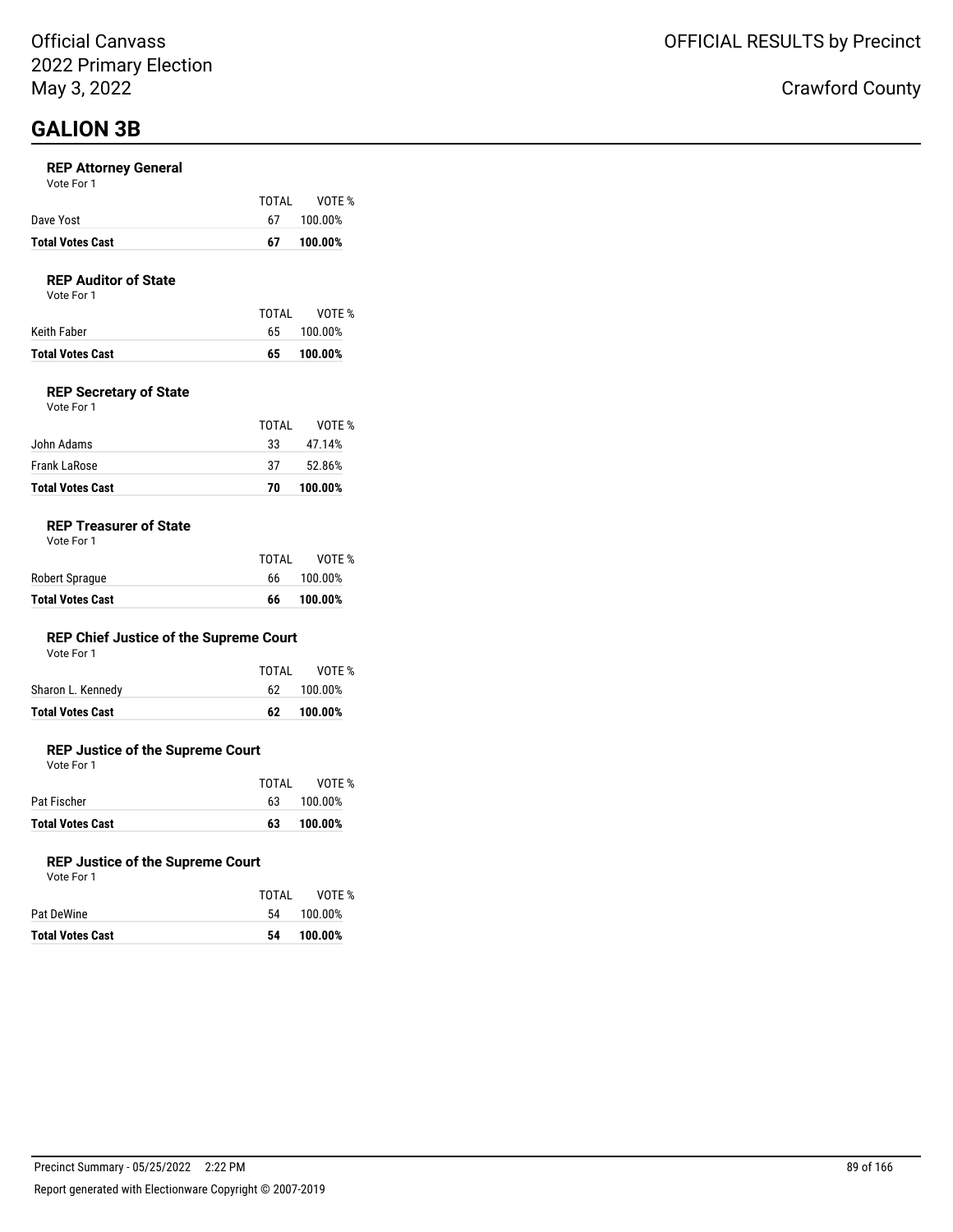# **GALION 3B**

#### **REP U.S. Senator**

| Vote For 1 |  |
|------------|--|
|------------|--|

|                         | <b>TOTAL</b> | VOTE %  |
|-------------------------|--------------|---------|
| Matt Dolan              | 12           | 15.79%  |
| Mike Gibbons            | 11           | 14.47%  |
| Josh Mandel             | 23           | 30.26%  |
| Neil Patel              | 1            | 1.32%   |
| Mark Pukita             | 1            | 1.32%   |
| Jane Timken             | 3            | 3.95%   |
| <b>JD Vance</b>         | 25           | 32.89%  |
| <b>Total Votes Cast</b> | 76           | 100.00% |

#### **REP Representative to Congress (5th District)** Vote For 1

|                         | TOTAI | VOTE %     |
|-------------------------|-------|------------|
| Bob Latta               |       | 62 100.00% |
| <b>Total Votes Cast</b> | 62.   | 100.00%    |

#### **REP Judge of the Court of Appeals (3rd District) FTC 2-9-2023**

| Total Votes Cast     | 62.   | 100.00%    |
|----------------------|-------|------------|
| William R. Zimmerman |       | 62 100.00% |
|                      | TOTAL | VOTF %     |
| Vote For 1           |       |            |

### **REP Judge of the Court of Appeals (3rd District) FTC 2-11-2023**

Vote For 1

|                         | TOTAL | VOTE %  |
|-------------------------|-------|---------|
| Juergen A. Waldick      | 58.   | 100.00% |
| <b>Total Votes Cast</b> | 58    | 100.00% |
|                         |       |         |

### **REP County Commissioner**

Vote For 1

| Corey Orewiler          |    |         |
|-------------------------|----|---------|
|                         | 18 | 25.71%  |
| Dale A. Wolfe           | 17 | 24.29%  |
| <b>Total Votes Cast</b> | 70 | 100.00% |

#### **REP County Auditor**

|                         | TOTAI | VOTE %  |
|-------------------------|-------|---------|
| Robyn M. Sheets         | 66.   | 100.00% |
| <b>Total Votes Cast</b> | 66    | 100.00% |

#### **1 Crawford Park District** Vote For 1

| <b>Total Votes Cast</b> | 106   | 100.00% |
|-------------------------|-------|---------|
| AGAINST THE TAX LEVY    | 43    | 40.57%  |
| FOR THE TAX LEVY        | 63    | 59.43%  |
|                         | TOTAL | VOTF %  |
|                         |       |         |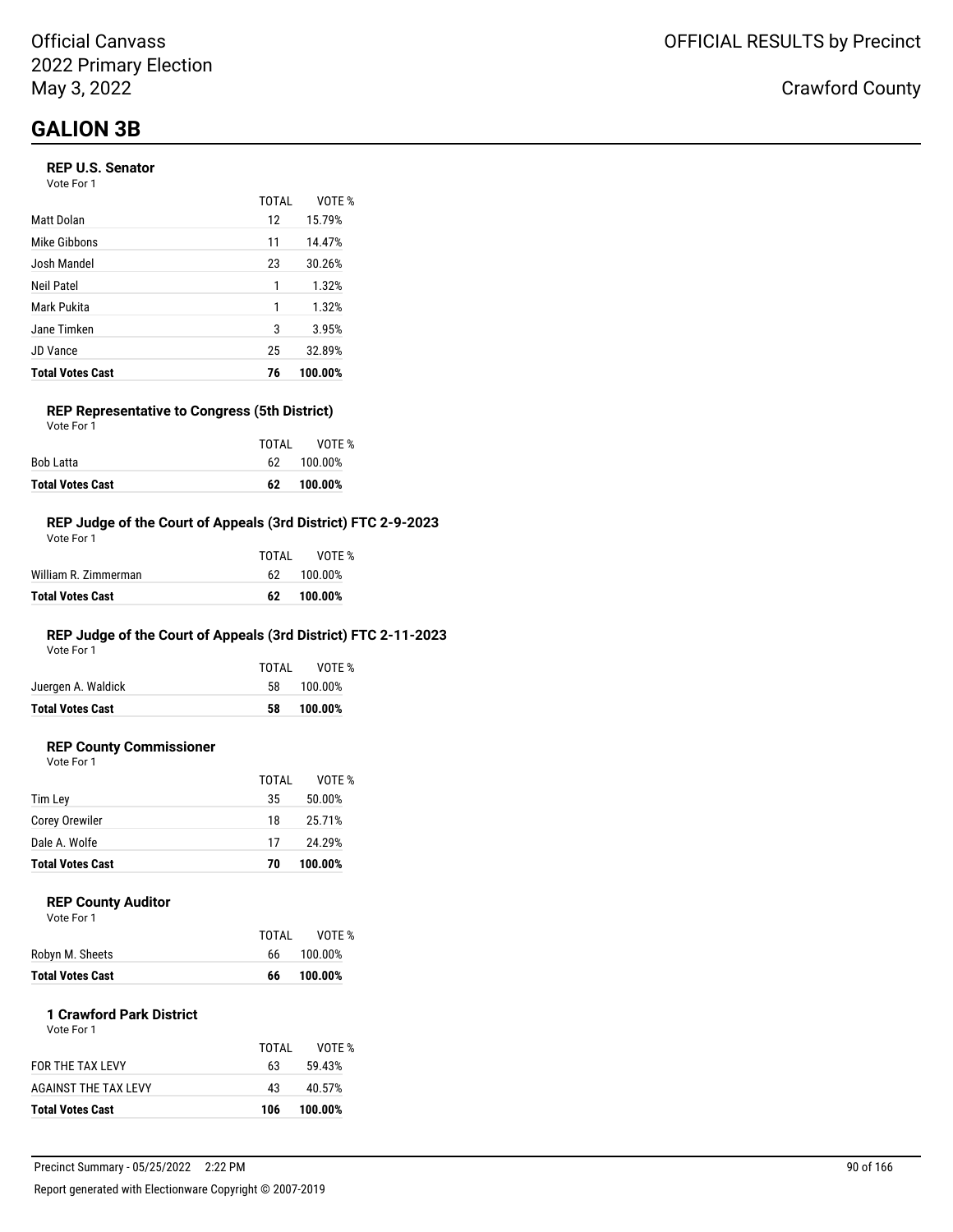Official Canvass 2022 Primary Election May 3, 2022

### Crawford County

| <b>GALION 4A</b>                                   |                        |
|----------------------------------------------------|------------------------|
| <b>Statistics</b>                                  | <b>TOTAL</b>           |
| Voter Turnout - Total                              | 17.43%                 |
| <b>DEM Governor and Lt. Governor</b><br>Vote For 1 |                        |
|                                                    | <b>TOTAL</b><br>VOTE % |
| Cranley/Fedor                                      | 23.53%<br>4            |
| Whaley/Stephens                                    | 13<br>76.47%           |
| <b>Total Votes Cast</b>                            | 17<br>100.00%          |
| <b>DEM Attorney General</b><br>Vote For 1          |                        |
|                                                    | <b>TOTAL</b><br>VOTE % |
| Jeffrey A. Crossman                                | 14<br>100.00%          |
| <b>Total Votes Cast</b>                            | 14<br>100.00%          |

|                          | TOTAI | VOTE %  |
|--------------------------|-------|---------|
| <b>Taylor Sappington</b> | 14    | 100.00% |
| <b>Total Votes Cast</b>  | 14    | 100.00% |
|                          |       |         |

#### **DEM Secretary of State**

| Vote For 1 |  |
|------------|--|
|------------|--|

|                         | TOTAI | VOTE %  |
|-------------------------|-------|---------|
| Chelsea Clark           | 14    | 100.00% |
| <b>Total Votes Cast</b> | 14    | 100.00% |

### **DEM Treasurer of State**

Vote For 1

|                  | TOTAI | VOTE %     |
|------------------|-------|------------|
| Scott Schertzer  |       | 14 100.00% |
| Total Votes Cast | 14    | 100.00%    |

#### **DEM Chief Justice of the Supreme Court** Vote For 1

|                  | TOTAI | VOTE %     |
|------------------|-------|------------|
| Jennifer Brunner |       | 14 100.00% |
| Total Votes Cast | 14    | 100.00%    |

#### **DEM Justice of the Supreme Court**

| Vote For 1 |  |
|------------|--|

|                         | TOTAI | VOTE %     |
|-------------------------|-------|------------|
| Terri Jamison           |       | 14 100.00% |
| <b>Total Votes Cast</b> |       | 14 100.00% |

#### **DEM Justice of the Supreme Court**

| Vote For 1 |  |
|------------|--|
|------------|--|

|                         | TOTAL | VOTE %  |
|-------------------------|-------|---------|
| Marilyn Zayas           | 14    | 100.00% |
| <b>Total Votes Cast</b> | 14    | 100.00% |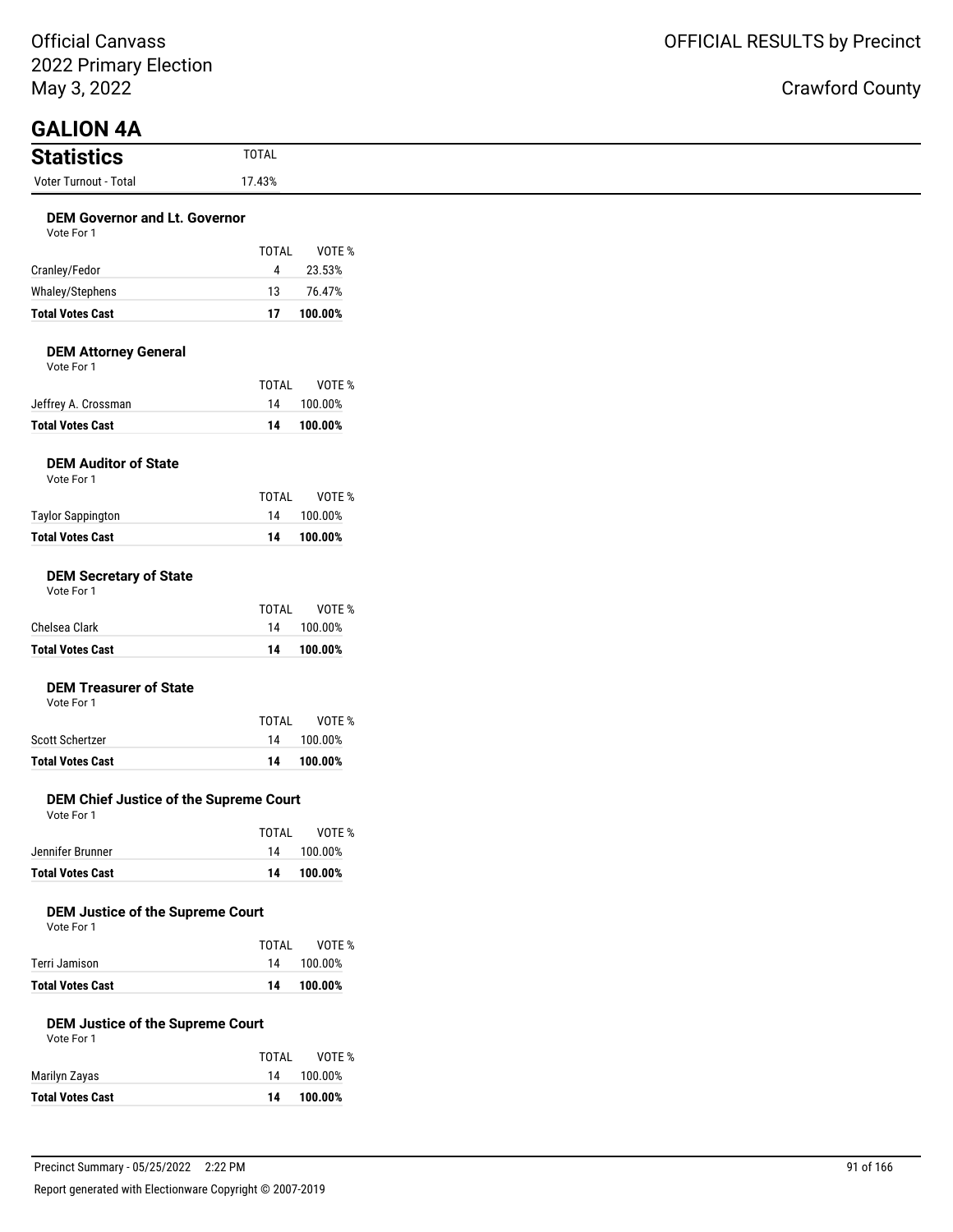# **GALION 4A**

#### **DEM U.S. Senator**

| <b>Total Votes Cast</b> | 17    | 100.00% |
|-------------------------|-------|---------|
| Tim Ryan                | 14    | 82.35%  |
| Traci TJ Johnson        | 2     | 11.76%  |
| Morgan Harper           |       | 5.88%   |
|                         | TOTAI | VOTF %  |
| Vote For 1              |       |         |

#### **DEM Representative to Congress (5th District)**

| <b>Total Votes Cast</b> | 16    | 100.00% |
|-------------------------|-------|---------|
| <b>Craig Swartz</b>     | 14    | 87.50%  |
| Martin Heberling III    | 2     | 12.50%  |
|                         | TOTAL | VOTE %  |
| Vote For 1              |       |         |

#### **DEM Judge of the Court of Appeals (3rd District) FTC 2-9-2023**

Vote For 1

|                         | TOTAI | VOTE % |
|-------------------------|-------|--------|
| No Valid Petition Filed | n     |        |
| <b>Total Votes Cast</b> | n     |        |

#### **DEM Judge of the Court of Appeals (3rd District) FTC 2-11-2023**

| Total Votes Cast        | 0     |        |
|-------------------------|-------|--------|
| No Valid Petition Filed | O     |        |
|                         | TOTAI | VOTF % |
| Vote For 1              |       |        |

#### **DEM County Commissioner**

| <b>Total Votes Cast</b> |       |        |
|-------------------------|-------|--------|
| No Valid Petition Filed |       |        |
|                         | TOTAI | VOTE % |
| Vote For 1              |       |        |

#### **DEM County Auditor**

Vote For 1

|                         | TOTAL | VOTE % |
|-------------------------|-------|--------|
| No Valid Petition Filed |       |        |
| Total Votes Cast        | n     |        |

### **REP Governor and Lt. Governor**

Vote For 1

|                         | TOTAL | VOTE %  |
|-------------------------|-------|---------|
| Blystone/Workman        | 34    | 39.08%  |
| DeWine/Husted           | 26    | 29.89%  |
| Hood/Keller             | 0     | 0.00%   |
| Renacci/Knopp           | 27    | 31.03%  |
| <b>Total Votes Cast</b> | 87    | 100.00% |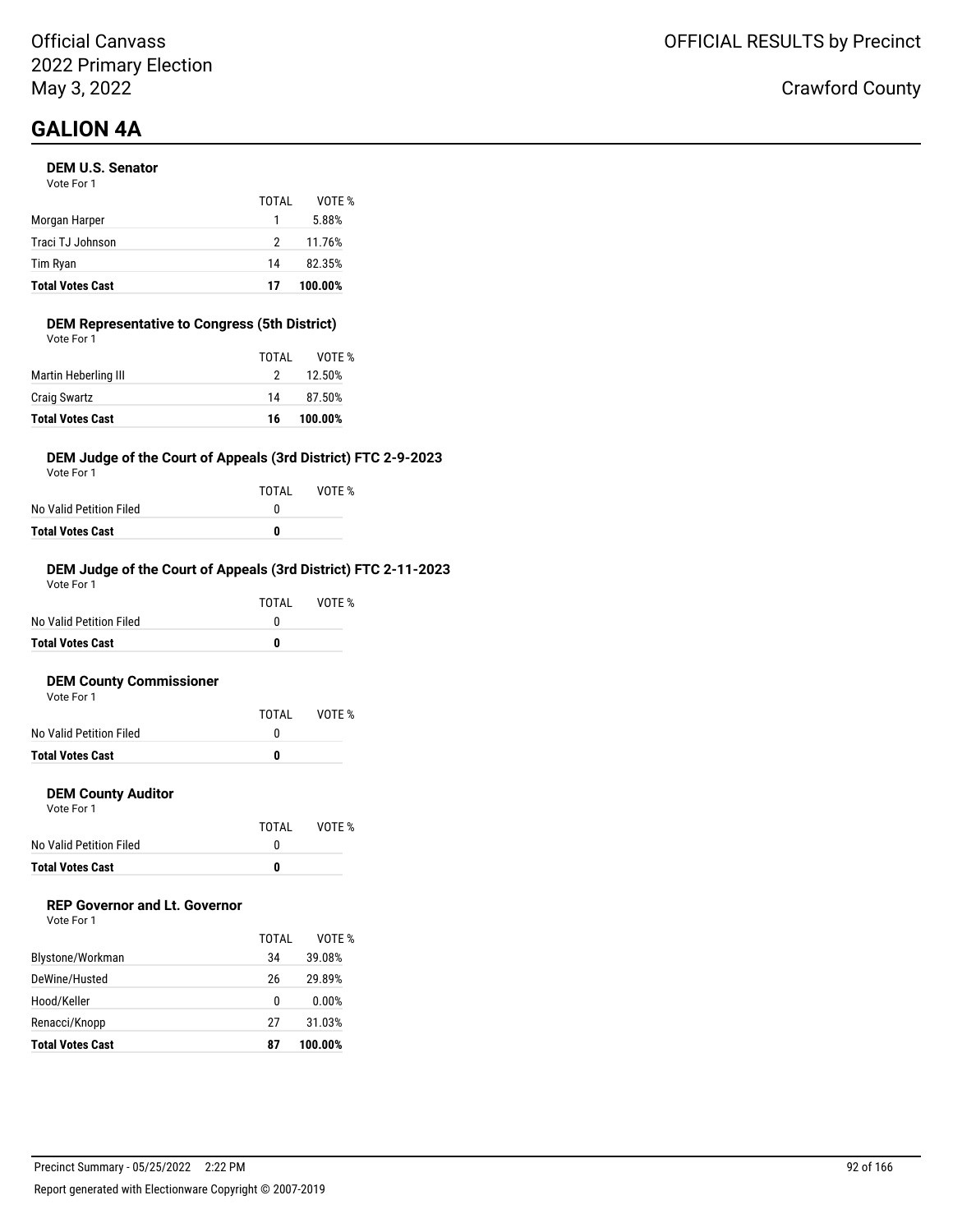# **GALION 4A**

#### **REP Attorney General**

| Dave Yost<br>100.00%<br>82.<br>Total Votes Cast<br>100.00%<br>82 |
|------------------------------------------------------------------|
|------------------------------------------------------------------|

#### **REP Auditor of State**

Vote For 1

| Keith Faber             | 80. | 100.00% |
|-------------------------|-----|---------|
| <b>Total Votes Cast</b> | 80  | 100.00% |

#### **REP Secretary of State**

| <b>Total Votes Cast</b> | 80    | 100.00% |
|-------------------------|-------|---------|
| <b>Frank LaRose</b>     | 46    | 57.50%  |
| John Adams              | 34    | 42.50%  |
|                         | TOTAL | VOTF %  |
| Vote For 1              |       |         |

#### **REP Treasurer of State**

Vote For 1

| <b>Total Votes Cast</b> | 81    | 100.00% |
|-------------------------|-------|---------|
| Robert Sprague          | 81    | 100.00% |
|                         | TOTAL | VOTE %  |

VOTE %

#### **REP Chief Justice of the Supreme Court**

| Vote For 1        |       |             |
|-------------------|-------|-------------|
|                   | TOTAL | <b>VOTE</b> |
| Sharon L. Kennedy | 81    | 100.00%     |

#### **REP Justice of the Supreme Court**

Vote For 1

|                         | TOTAI | VOTE %     |
|-------------------------|-------|------------|
| Pat Fischer             |       | 77 100.00% |
| <b>Total Votes Cast</b> | 77    | 100.00%    |

**Total Votes Cast 81 100.00%**

#### **REP Justice of the Supreme Court** Vote For 1

| <b>Total Votes Cast</b> | -71   | 100.00%    |
|-------------------------|-------|------------|
| Pat DeWine              |       | 71 100.00% |
|                         | TOTAL | VOTE %     |
| VULE FUIL               |       |            |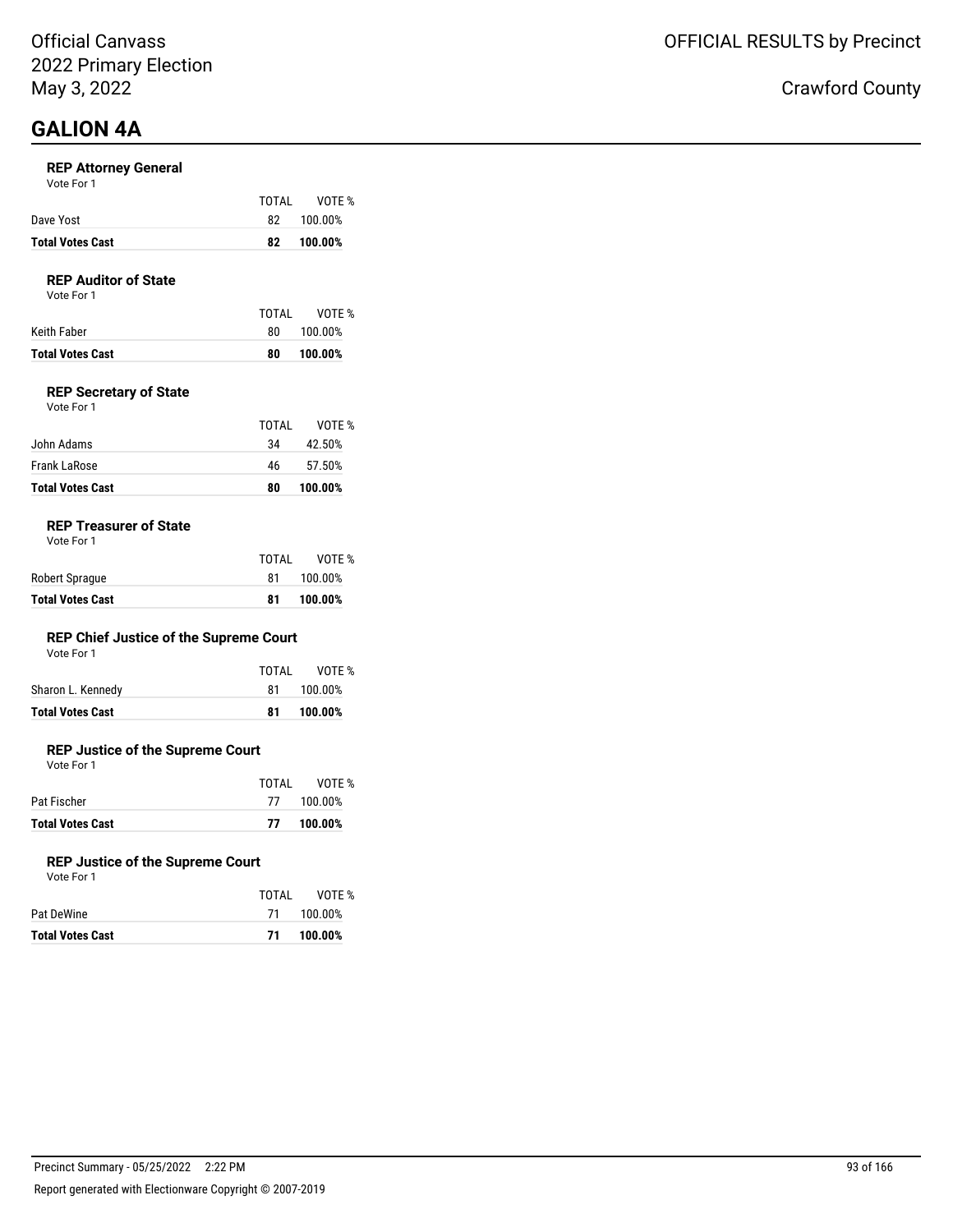# **GALION 4A**

#### **REP U.S. Senator**

Vote For 1

|                         | <b>TOTAL</b> | VOTE %  |
|-------------------------|--------------|---------|
| Matt Dolan              | 9            | 10.23%  |
| Mike Gibbons            | 9            | 10.23%  |
| Josh Mandel             | 25           | 28.41%  |
| Neil Patel              | 0            | 0.00%   |
| Mark Pukita             | 1            | 1.14%   |
| Jane Timken             | 2            | 2.27%   |
| JD Vance                | 42           | 47.73%  |
| <b>Total Votes Cast</b> | 88           | 100.00% |

#### **REP Representative to Congress (5th District)** Vote For 1

|                         | TOTAI | VOTE %  |
|-------------------------|-------|---------|
| Bob Latta               | 78.   | 100.00% |
| <b>Total Votes Cast</b> | 78    | 100.00% |

#### **REP Judge of the Court of Appeals (3rd District) FTC 2-9-2023**

| Total Votes Cast     | 78.   | 100.00%    |
|----------------------|-------|------------|
| William R. Zimmerman |       | 78 100.00% |
|                      | TOTAL | VOTF %     |
| Vote For 1           |       |            |

### **REP Judge of the Court of Appeals (3rd District) FTC 2-11-2023**

Vote For 1

|                         | TOTAL | VOTE %     |  |
|-------------------------|-------|------------|--|
| Juergen A. Waldick      |       | 74 100.00% |  |
| <b>Total Votes Cast</b> | 74    | 100.00%    |  |
|                         |       |            |  |

### **REP County Commissioner**

Vote For 1

|                         | TOTAL | VOTE %  |
|-------------------------|-------|---------|
| Tim Lev                 | 48    | 57.14%  |
| <b>Corey Orewiler</b>   | 12    | 14.29%  |
| Dale A. Wolfe           | 24    | 28.57%  |
| <b>Total Votes Cast</b> | 84    | 100.00% |
|                         |       |         |

#### **REP County Auditor**  $\sqrt{2}$

| <b>VOLE FOI</b> |  |  |  |
|-----------------|--|--|--|
|                 |  |  |  |
|                 |  |  |  |
|                 |  |  |  |

| TOTAL | VOTE %  |
|-------|---------|
| 78.   | 100.00% |
| 78    | 100.00% |
|       |         |

#### **1 Crawford Park District** Vote For 1

| 23.36%<br>25    |
|-----------------|
|                 |
| 76.64%<br>82.   |
| VOTF %<br>TOTAL |
|                 |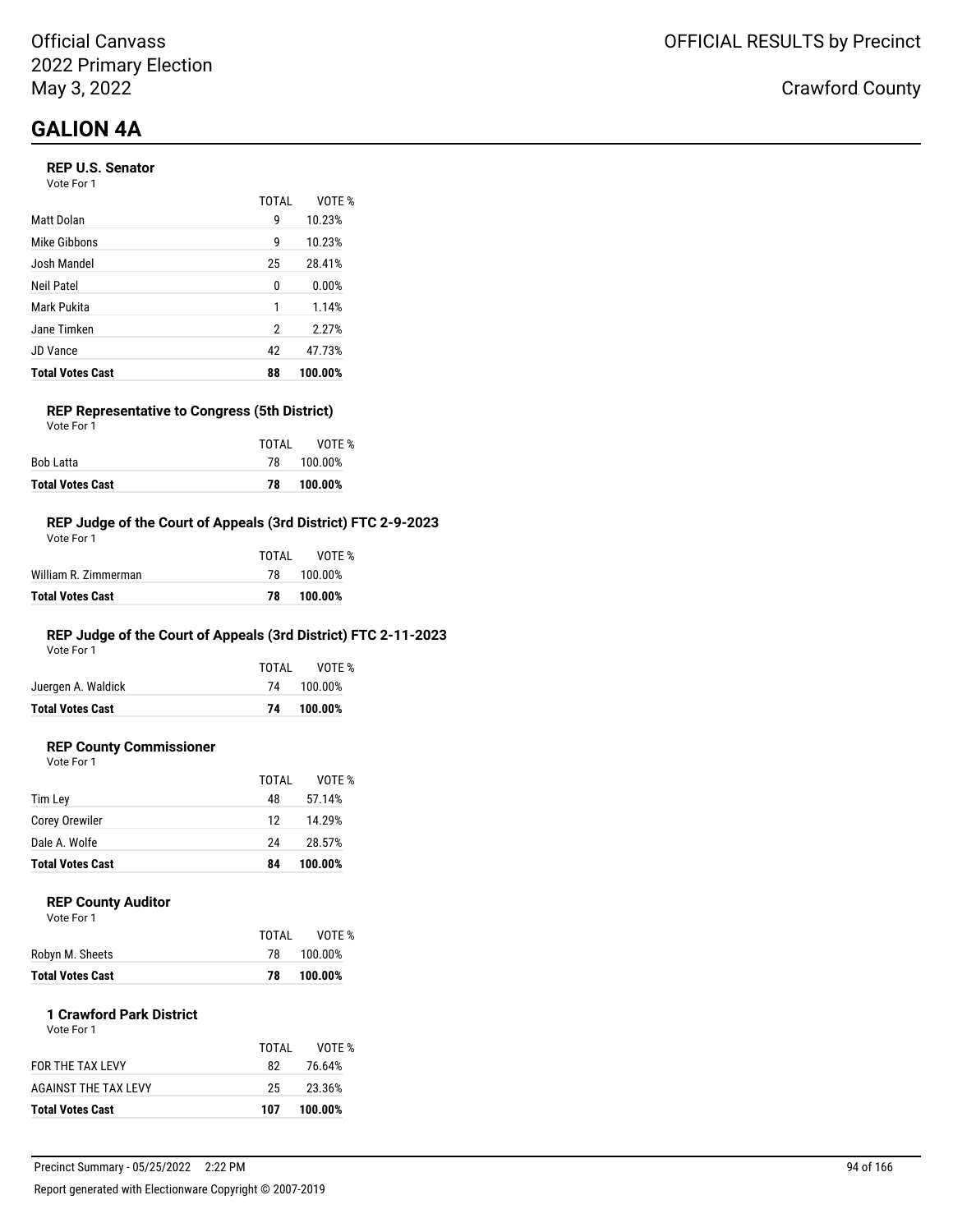Official Canvass 2022 Primary Election May 3, 2022

| May 3, 2022                                           |              |                    |
|-------------------------------------------------------|--------------|--------------------|
| <b>GALION 4B</b><br><b>Statistics</b>                 | <b>TOTAL</b> |                    |
| Voter Turnout - Total                                 | 19.58%       |                    |
| <b>DEM Governor and Lt. Governor</b>                  |              |                    |
| Vote For 1                                            |              |                    |
|                                                       | <b>TOTAL</b> | VOTE %             |
| Cranley/Fedor                                         | 8            | 33.33%             |
| Whaley/Stephens<br><b>Total Votes Cast</b>            | 16<br>24     | 66.67%<br>100.00%  |
|                                                       |              |                    |
| <b>DEM Attorney General</b>                           |              |                    |
| Vote For 1                                            | <b>TOTAL</b> | VOTE %             |
| Jeffrey A. Crossman                                   | 25           | 100.00%            |
| <b>Total Votes Cast</b>                               | 25           | 100.00%            |
| <b>DEM Auditor of State</b>                           |              |                    |
| Vote For 1                                            |              |                    |
|                                                       | <b>TOTAL</b> | VOTE %             |
| <b>Taylor Sappington</b><br><b>Total Votes Cast</b>   | 25<br>25     | 100.00%<br>100.00% |
|                                                       |              |                    |
| <b>DEM Secretary of State</b>                         |              |                    |
| Vote For 1                                            | <b>TOTAL</b> | VOTE %             |
| Chelsea Clark                                         | 25           | 100.00%            |
| <b>Total Votes Cast</b>                               | 25           | 100.00%            |
| <b>DEM Treasurer of State</b>                         |              |                    |
| Vote For 1                                            |              |                    |
|                                                       | <b>TOTAL</b> | VOTE %             |
| Scott Schertzer                                       | 24           | 100.00%            |
| <b>Total Votes Cast</b>                               | ${\bf 24}$   | 100.00%            |
| DEM Chief Justice of the Supreme Court                |              |                    |
| Vote For 1                                            | TOTAL        | VOTE %             |
| Jennifer Brunner                                      | 22           | 100.00%            |
| <b>Total Votes Cast</b>                               | 22           | 100.00%            |
|                                                       |              |                    |
| <b>DEM Justice of the Supreme Court</b><br>Vote For 1 |              |                    |
|                                                       | <b>TOTAL</b> | VOTE %             |
| Terri Jamison                                         | 24           | 100.00%            |
| <b>Total Votes Cast</b>                               | 24           | 100.00%            |

|                         | TOTAI | VOTE %  |
|-------------------------|-------|---------|
| Marilyn Zayas           | 23    | 100.00% |
| <b>Total Votes Cast</b> | 23    | 100.00% |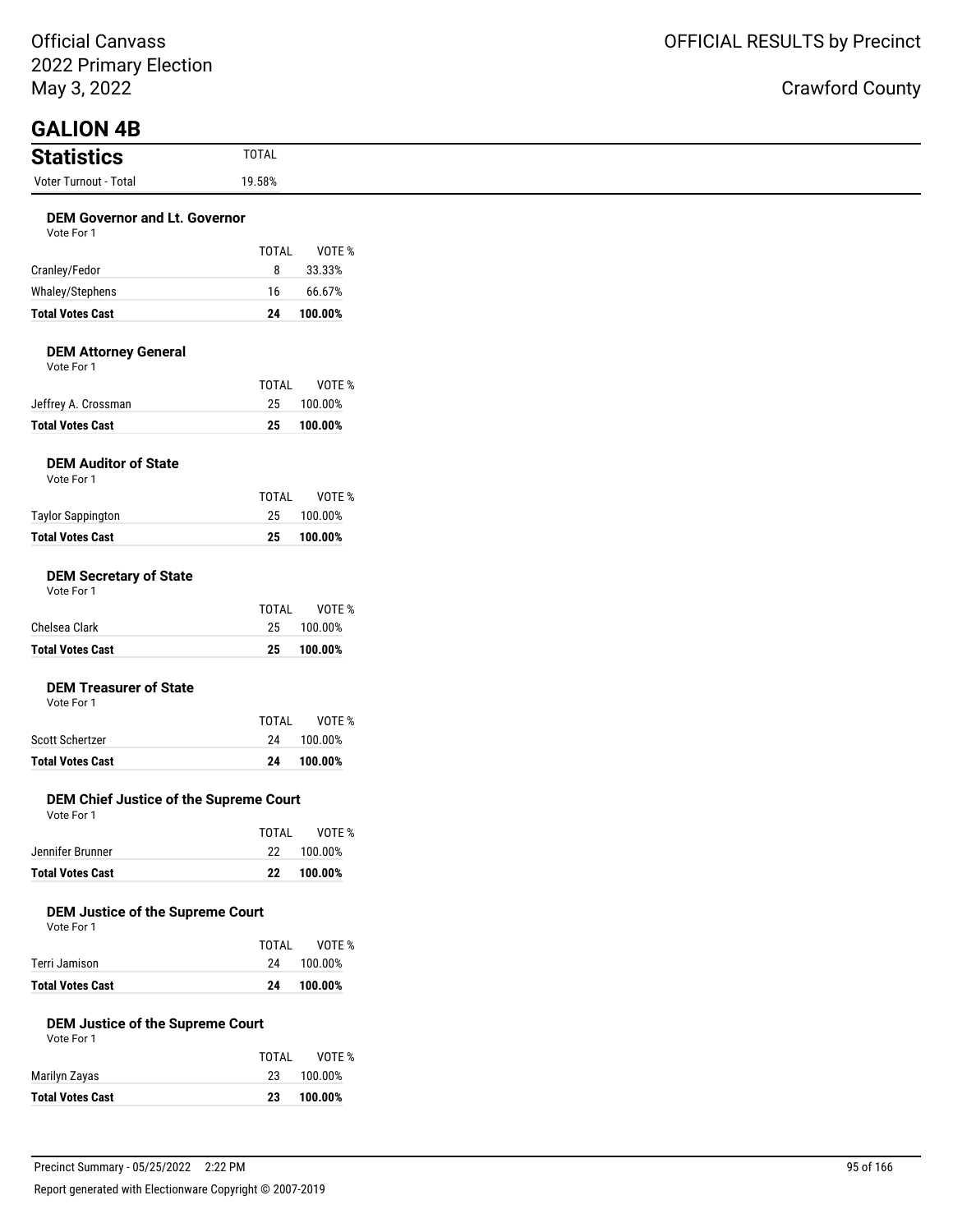#### **DEM U.S. Senator**

| <b>Total Votes Cast</b> | 23    | 100.00% |
|-------------------------|-------|---------|
| Tim Ryan                | 13    | 56.52%  |
| Traci TJ Johnson        | 2     | 8.70%   |
| Morgan Harper           | 8     | 34.78%  |
|                         | TOTAI | VOTF %  |
| Vote For 1              |       |         |

#### **DEM Representative to Congress (5th District)** Vote For 1

| Martin Heberling III<br>40.91%<br>q<br><b>Craig Swartz</b><br>13 | 59.09% |
|------------------------------------------------------------------|--------|
|                                                                  |        |
|                                                                  |        |
| TOTAL                                                            | VOTE % |

#### **DEM Judge of the Court of Appeals (3rd District) FTC 2-9-2023**

Vote For 1

|                         | TOTAI | VOTE % |
|-------------------------|-------|--------|
| No Valid Petition Filed | n     |        |
| Total Votes Cast        | 0     |        |

#### **DEM Judge of the Court of Appeals (3rd District) FTC 2-11-2023**

| <b>Total Votes Cast</b> |       |        |
|-------------------------|-------|--------|
| No Valid Petition Filed |       |        |
|                         | TOTAI | VOTF % |
| Vote For 1              |       |        |

#### **DEM County Commissioner** Vote For 1

| <b>Total Votes Cast</b> | o     |        |
|-------------------------|-------|--------|
| No Valid Petition Filed |       |        |
|                         | TOTAL | VOTE % |
| VOLE FOI T              |       |        |

#### **DEM County Auditor**

Vote For 1

|                         | TOTAL | VOTE % |
|-------------------------|-------|--------|
| No Valid Petition Filed |       |        |
| <b>Total Votes Cast</b> | o     |        |

### **REP Governor and Lt. Governor**

| Vote For 1 |  |
|------------|--|
|------------|--|

|                         | TOTAL | VOTF %  |
|-------------------------|-------|---------|
| Blystone/Workman        | 39    | 41.05%  |
| DeWine/Husted           | 29    | 30.53%  |
| Hood/Keller             | 2     | 2.11%   |
| Renacci/Knopp           | 25    | 26.32%  |
| <b>Total Votes Cast</b> | 95    | 100.00% |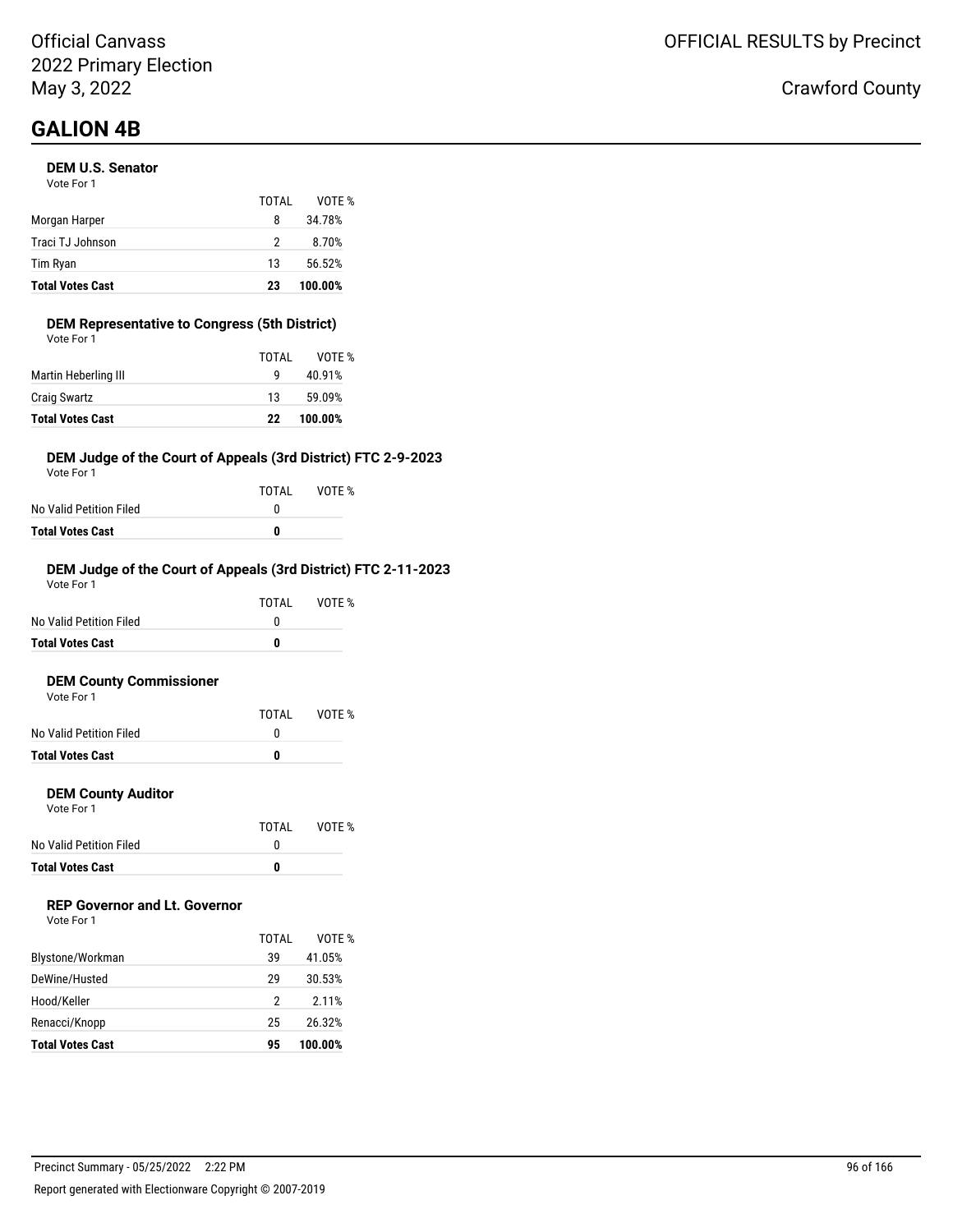#### **REP Attorney General**

| Vote For 1 |  |
|------------|--|
|------------|--|

| 100.00%<br>Dave Yost<br>84 |  |
|----------------------------|--|
|----------------------------|--|

### **REP Auditor of State**

Vote For 1

| Keith Faber             | 80. | 100.00% |
|-------------------------|-----|---------|
| <b>Total Votes Cast</b> | 80  | 100.00% |

#### **REP Secretary of State**

| Vote For 1 |  |
|------------|--|
|            |  |

|                         | TOTAI | VOTF %  |
|-------------------------|-------|---------|
| John Adams              | 42    | 48.28%  |
| <b>Frank LaRose</b>     | 45    | 51.72%  |
| <b>Total Votes Cast</b> | 87    | 100.00% |

#### **REP Treasurer of State**

| <b>Total Votes Cast</b> | 80    | 100.00% |
|-------------------------|-------|---------|
| Robert Sprague          | 80.   | 100.00% |
|                         | TOTAL | VOTE %  |

#### **REP Chief Justice of the Supreme Court**

|  | Vote For 1 |  |
|--|------------|--|
|  |            |  |

| Total Votes Cast  | 81    | 100.00% |
|-------------------|-------|---------|
| Sharon L. Kennedy | 81.   | 100.00% |
|                   | TOTAL | VOTE %  |

#### **REP Justice of the Supreme Court**

Vote For 1

|                         | TOTAI | VOTE %     |
|-------------------------|-------|------------|
| Pat Fischer             |       | 79 100.00% |
| <b>Total Votes Cast</b> | 79    | 100.00%    |

#### **REP Justice of the Supreme Court**

| Vote For 1 |  |
|------------|--|
|------------|--|

| Total Votes Cast | 69    | 100.00% |
|------------------|-------|---------|
| Pat DeWine       | 69.   | 100.00% |
|                  | TOTAL | VOTE %  |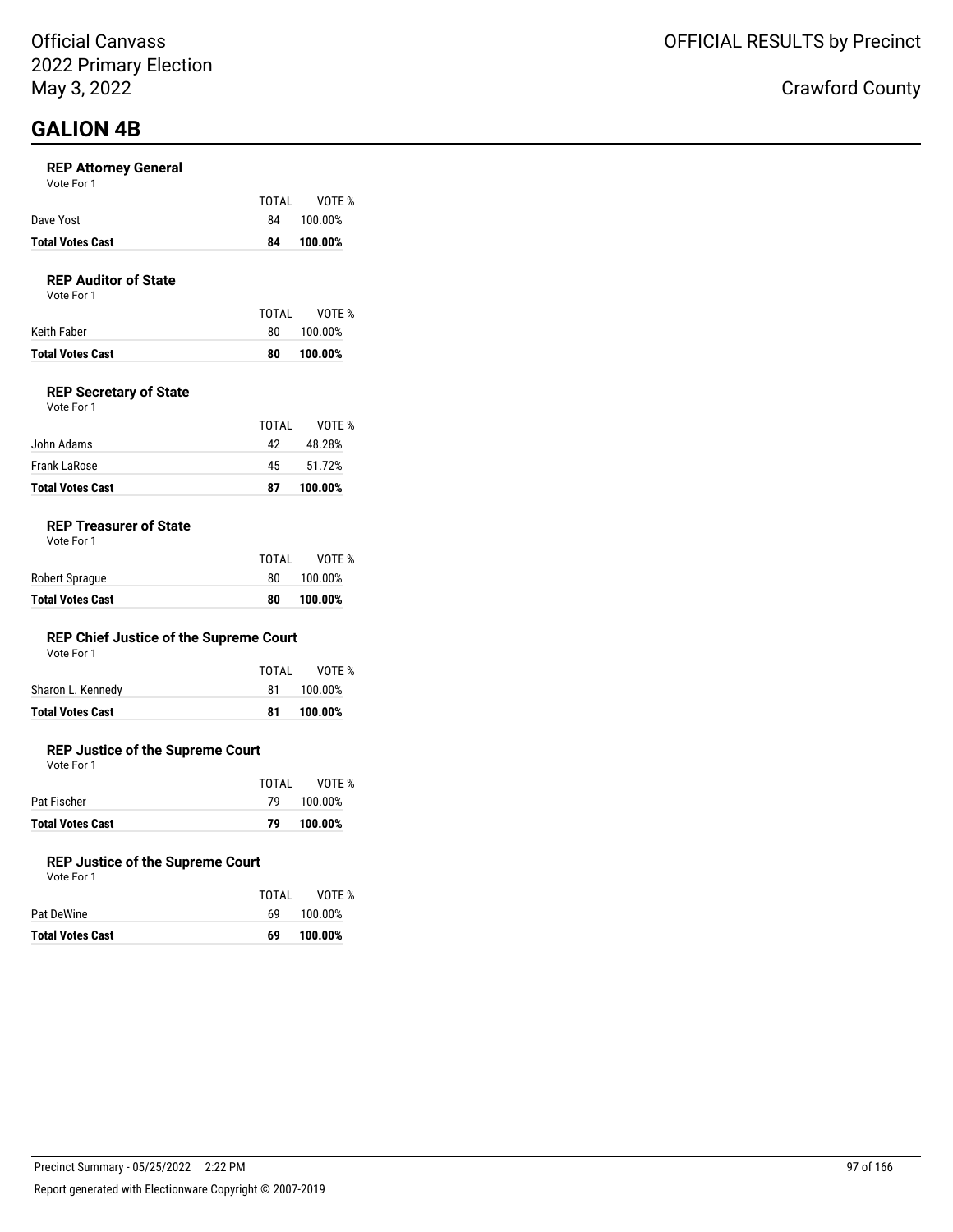#### **REP U.S. Senator**

| Vote For 1 |  |
|------------|--|
|------------|--|

|                         | <b>TOTAL</b> | VOTE %  |
|-------------------------|--------------|---------|
| Matt Dolan              | 9            | 9.38%   |
| Mike Gibbons            | 7            | 7.29%   |
| Josh Mandel             | 48           | 50.00%  |
| Neil Patel              | 2            | 2.08%   |
| Mark Pukita             | 1            | 1.04%   |
| Jane Timken             | 3            | 3.12%   |
| <b>JD Vance</b>         | 26           | 27.08%  |
| <b>Total Votes Cast</b> | 96           | 100.00% |

#### **REP Representative to Congress (5th District)** Vote For 1

|                         | TOTAI | VOTE %     |
|-------------------------|-------|------------|
| Bob Latta               |       | 77 100.00% |
| <b>Total Votes Cast</b> |       | 77 100.00% |

#### **REP Judge of the Court of Appeals (3rd District) FTC 2-9-2023**

| Total Votes Cast     | 76    | 100.00% |
|----------------------|-------|---------|
| William R. Zimmerman | 76.   | 100.00% |
|                      | TOTAL | VOTF %  |
| Vote For 1           |       |         |

### **REP Judge of the Court of Appeals (3rd District) FTC 2-11-2023**

Vote For 1

|                         | TOTAL | VOTE %     |
|-------------------------|-------|------------|
| Juergen A. Waldick      |       | 74 100.00% |
| <b>Total Votes Cast</b> |       | 74 100.00% |
|                         |       |            |

### **REP County Commissioner**

Vote For 1

|                         | TOTAL | VOTE %  |  |
|-------------------------|-------|---------|--|
| Tim Lev                 | 49    | 55.68%  |  |
| <b>Corey Orewiler</b>   | 16    | 18.18%  |  |
| Dale A. Wolfe           | 23    | 26.14%  |  |
| <b>Total Votes Cast</b> | 88    | 100.00% |  |
|                         |       |         |  |

#### **REP County Auditor**

| Vote For 1 |  |
|------------|--|
|            |  |

|                         | TOTAI | VOTF %  |
|-------------------------|-------|---------|
| Robyn M. Sheets         | 76    | 100.00% |
| <b>Total Votes Cast</b> | 76    | 100.00% |

#### **REP Member of County Central Committee GALION 4B** Vote For 1

| VOTE %     |
|------------|
| 74 100.00% |
| 100.00%    |
|            |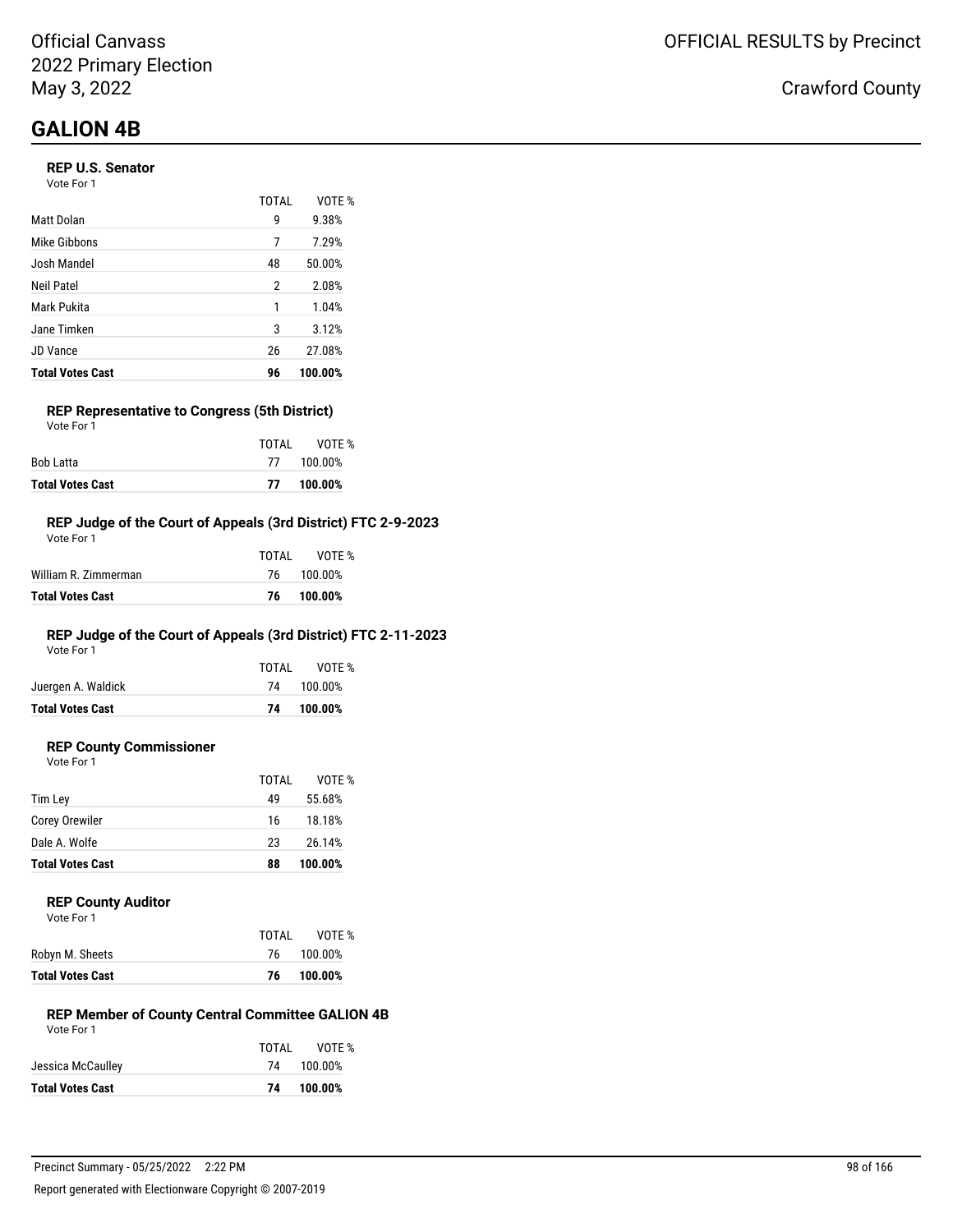#### **1 Crawford Park District** Vote For 1

| <b>Total Votes Cast</b>     | 126   | 100.00% |
|-----------------------------|-------|---------|
| <b>AGAINST THE TAX LEVY</b> | 59    | 46.83%  |
| FOR THE TAX LEVY            | 67    | 53.17%  |
|                             | TOTAI | VOTF %  |
| <b>VULLET UIT</b>           |       |         |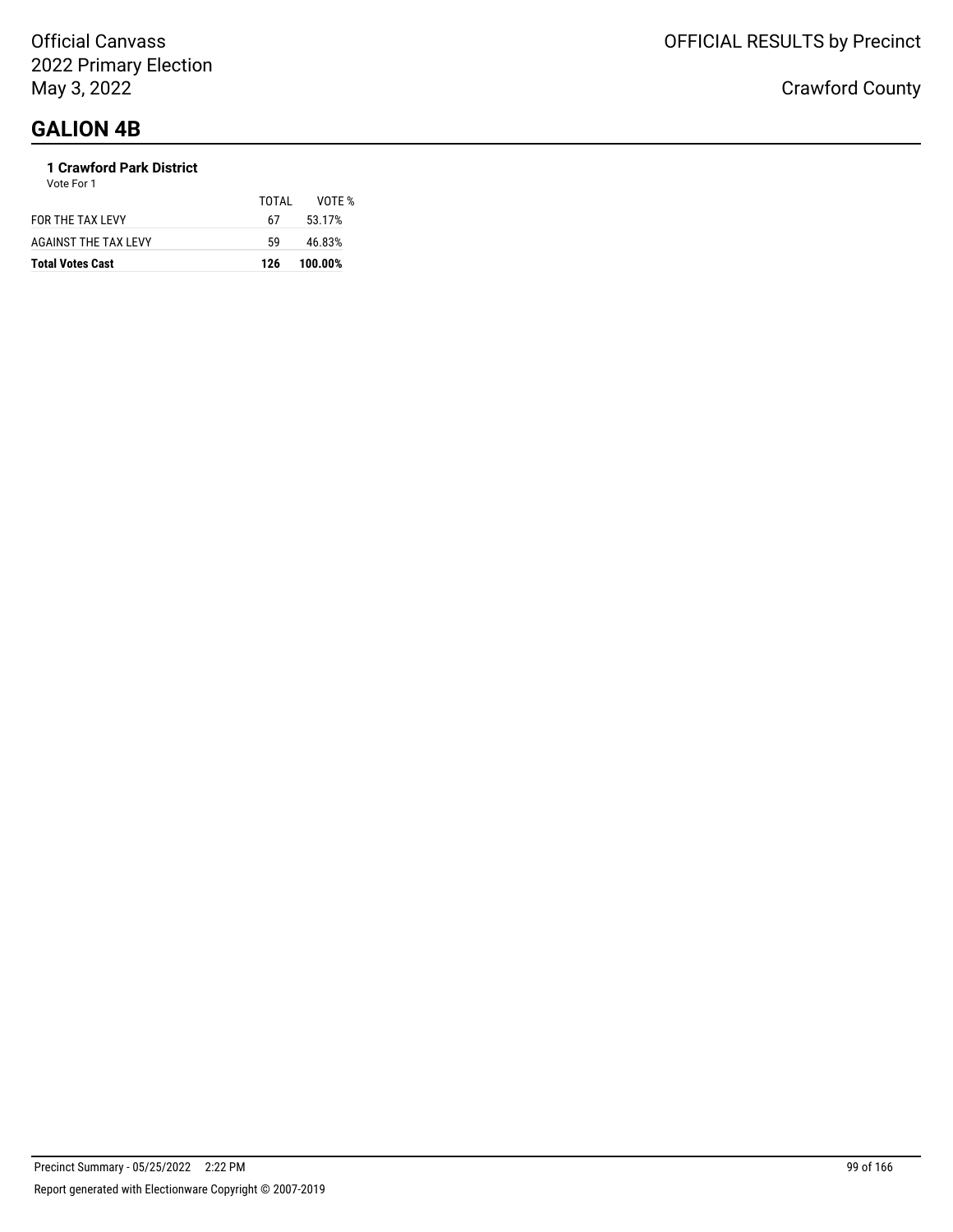ty

| <b>GALION 4C</b>                                      |              |                   |  |
|-------------------------------------------------------|--------------|-------------------|--|
|                                                       |              |                   |  |
| <b>Statistics</b>                                     | <b>TOTAL</b> |                   |  |
| Voter Turnout - Total                                 | 30.75%       |                   |  |
|                                                       |              |                   |  |
| <b>DEM Governor and Lt. Governor</b><br>Vote For 1    |              |                   |  |
|                                                       | <b>TOTAL</b> | VOTE %            |  |
| Cranley/Fedor                                         | 11           | 18.03%            |  |
| Whaley/Stephens<br><b>Total Votes Cast</b>            | 50<br>61     | 81.97%<br>100.00% |  |
| <b>DEM Attorney General</b><br>Vote For 1             |              |                   |  |
|                                                       | <b>TOTAL</b> | VOTE %            |  |
| Jeffrey A. Crossman                                   | 56           | 100.00%           |  |
| <b>Total Votes Cast</b>                               | 56           | 100.00%           |  |
| <b>DEM Auditor of State</b><br>Vote For 1             |              |                   |  |
|                                                       | <b>TOTAL</b> | VOTE%             |  |
| <b>Taylor Sappington</b>                              | 53           | 100.00%           |  |
| <b>Total Votes Cast</b>                               | 53           | 100.00%           |  |
| <b>DEM Secretary of State</b><br>Vote For 1           |              |                   |  |
|                                                       | <b>TOTAL</b> | VOTE %            |  |
| Chelsea Clark                                         | 54           | 100.00%           |  |
| <b>Total Votes Cast</b>                               | 54           | 100.00%           |  |
| <b>DEM Treasurer of State</b><br>Vote For 1           |              |                   |  |
|                                                       | <b>TOTAL</b> | VOTE%             |  |
| Scott Schertzer                                       | 54           | 100.00%           |  |
| <b>Total Votes Cast</b>                               | 54           | 100.00%           |  |
| DEM Chief Justice of the Supreme Court<br>Vote For 1  |              |                   |  |
|                                                       | <b>TOTAL</b> | VOTE %            |  |
| Jennifer Brunner                                      | 57           | 100.00%           |  |
| <b>Total Votes Cast</b>                               | 57           | 100.00%           |  |
| <b>DEM Justice of the Supreme Court</b><br>Vote For 1 |              |                   |  |
|                                                       | <b>TOTAL</b> | VOTE %<br>100.00% |  |
| Terri Jamison                                         | 54           |                   |  |

Vote For 1

| <b>Total Votes Cast</b> | 53.   | 100.00% |
|-------------------------|-------|---------|
| Marilyn Zayas           | 53.   | 100.00% |
|                         | TOTAL | VOTE %  |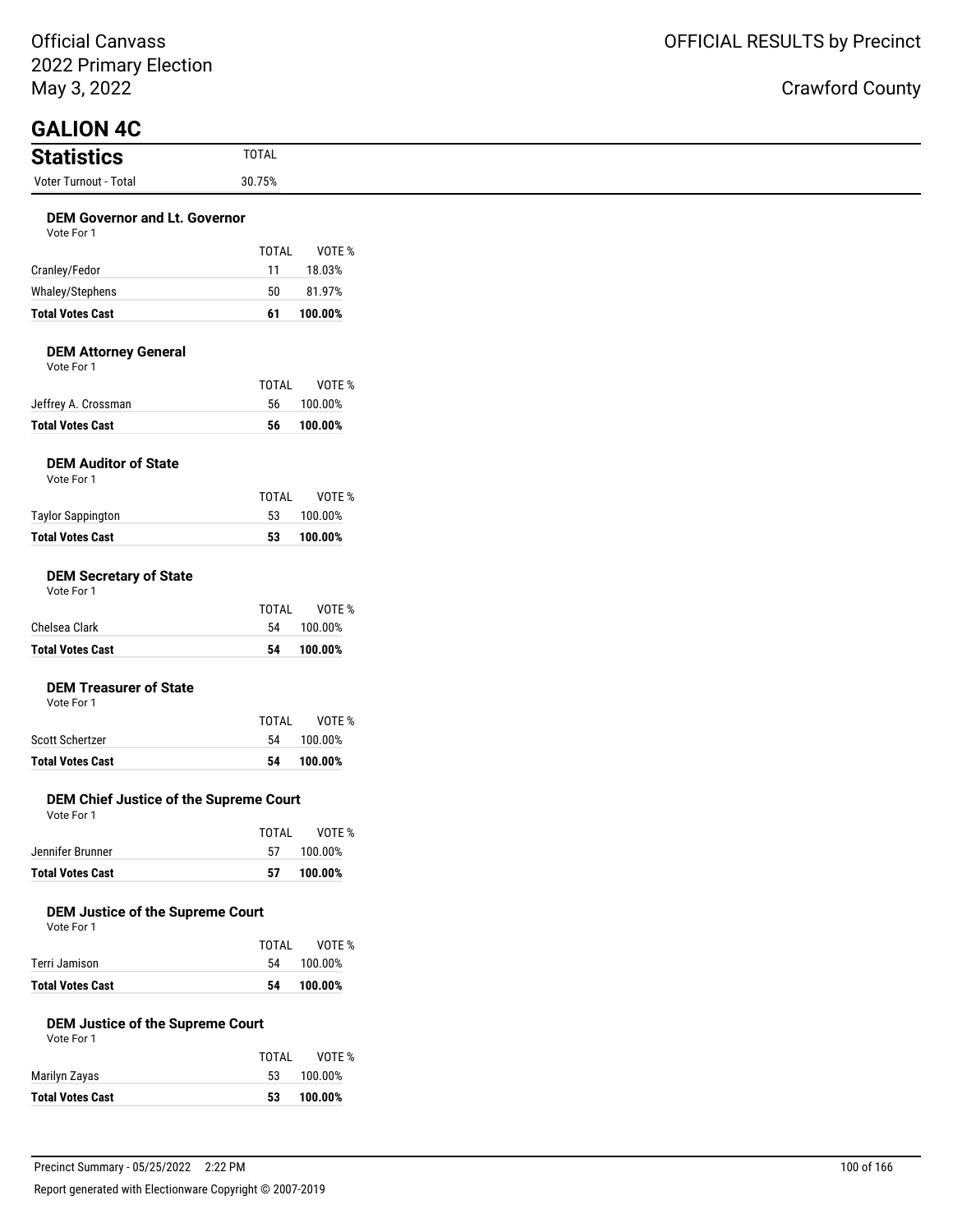#### **DEM U.S. Senator**

| <b>Total Votes Cast</b> | 58    | 100.00% |
|-------------------------|-------|---------|
| Tim Ryan                | 40    | 68.97%  |
| Traci TJ Johnson        | 2     | 3.45%   |
| Morgan Harper           | 16    | 27.59%  |
|                         | TOTAI | VOTF %  |
| Vote For 1              |       |         |

#### **DEM Representative to Congress (5th District)**

| <b>Total Votes Cast</b> | 51    | 100.00% |
|-------------------------|-------|---------|
| <b>Craig Swartz</b>     | 43    | 84.31%  |
| Martin Heberling III    | 8     | 15.69%  |
|                         | TOTAL | VOTE %  |
| Vote For 1              |       |         |

#### **DEM Judge of the Court of Appeals (3rd District) FTC 2-9-2023**

Vote For 1

|                         | TOTAI | VOTE % |
|-------------------------|-------|--------|
| No Valid Petition Filed |       |        |
| Total Votes Cast        | n     |        |

#### **DEM Judge of the Court of Appeals (3rd District) FTC 2-11-2023**

| <b>Total Votes Cast</b> | 0     |        |
|-------------------------|-------|--------|
| No Valid Petition Filed | O     |        |
|                         | TOTAI | VOTF % |
| Vote For 1              |       |        |

#### **DEM County Commissioner**  $V \cap$ te

| <b>Total Votes Cast</b> | O     |        |
|-------------------------|-------|--------|
| No Valid Petition Filed |       |        |
|                         | TOTAL | VOTE % |
| VOTE FOL L              |       |        |

#### **DEM County Auditor**

Vote For 1

|                         | TOTAL | VOTE % |
|-------------------------|-------|--------|
| No Valid Petition Filed |       |        |
| <b>Total Votes Cast</b> | o     |        |

### **REP Governor and Lt. Governor**

| Vote For 1 |  |
|------------|--|
|------------|--|

|                         | TOTAI | VOTF %  |
|-------------------------|-------|---------|
| Blystone/Workman        | 36    | 24.49%  |
| DeWine/Husted           | 71    | 48.30%  |
| Hood/Keller             | 4     | 2.72%   |
| Renacci/Knopp           | 36    | 24.49%  |
| <b>Total Votes Cast</b> | 147   | 100.00% |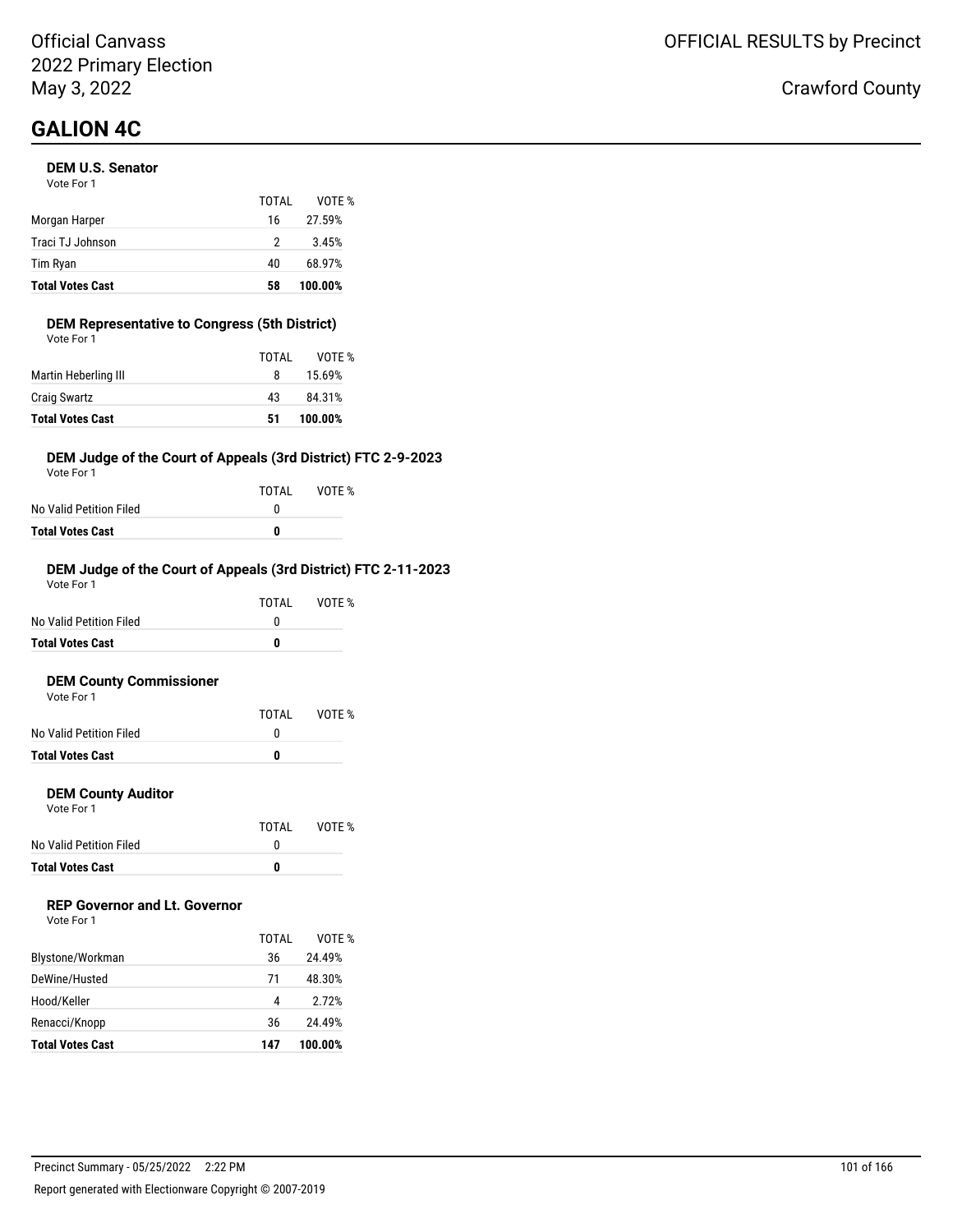#### **REP Attorney General**

| Vote For 1 |  |  |
|------------|--|--|
|------------|--|--|

| <b>Total Votes Cast</b> | 128   | 100.00%     |
|-------------------------|-------|-------------|
| Dave Yost               |       | 128 100.00% |
|                         | TOTAI | VOTE %      |

#### **REP Auditor of State**

Vote For 1

|                  | TOTAI | VOTE %      |
|------------------|-------|-------------|
| Keith Faber      |       | 113 100.00% |
| Total Votes Cast |       | 113 100.00% |

#### **REP Secretary of State**

| Vote For 1 |  |  |
|------------|--|--|
|            |  |  |

|                         | TOTAL | VOTF %  |
|-------------------------|-------|---------|
| John Adams              | 40    | 30.30%  |
| Frank LaRose            | 92.   | 69.70%  |
| <b>Total Votes Cast</b> | 132   | 100.00% |

#### **REP Treasurer of State**

| <b>Total Votes Cast</b> | 116   | 100.00%     |
|-------------------------|-------|-------------|
| Robert Sprague          |       | 116 100.00% |
|                         | TOTAI | VOTE %      |

#### **REP Chief Justice of the Supreme Court**

|  | Vote For 1 |  |
|--|------------|--|
|  |            |  |

| <b>Total Votes Cast</b> | 124   | 100.00%     |
|-------------------------|-------|-------------|
| Sharon L. Kennedy       |       | 124 100.00% |
|                         | TOTAL | VOTE %      |

#### **REP Justice of the Supreme Court**

Vote For 1

| <b>Total Votes Cast</b> | 120   | 100.00%     |
|-------------------------|-------|-------------|
| Pat Fischer             |       | 120 100.00% |
|                         | TOTAI | VOTE %      |

#### **REP Justice of the Supreme Court**

| Vote For 1 |       |             |
|------------|-------|-------------|
|            | TOTAL | VOTE %      |
| Pat DeWine |       | 113 100.00% |

| <b>Total Votes Cast</b> | 113  | 100.00%        |
|-------------------------|------|----------------|
| Pat Dewine              | 11.5 | <b>100.00%</b> |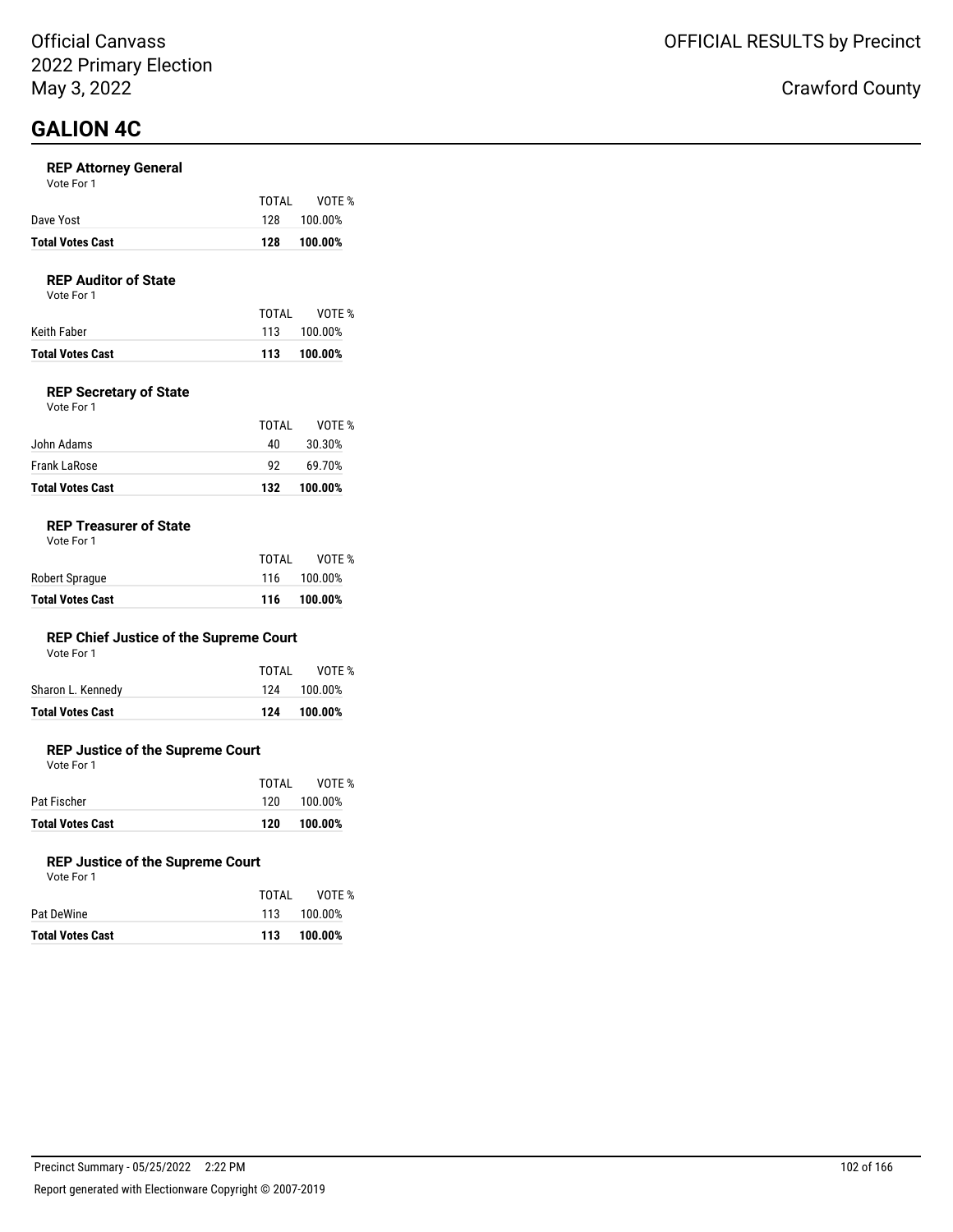#### **REP U.S. Senator**

| Vote For 1 |  |
|------------|--|
|------------|--|

|                         | TOTAL | VOTE %  |
|-------------------------|-------|---------|
| Matt Dolan              | 28    | 18.92%  |
| Mike Gibbons            | 13    | 8.78%   |
| Josh Mandel             | 27    | 18.24%  |
| Neil Patel              | 0     | 0.00%   |
| Mark Pukita             | 2     | 1.35%   |
| Jane Timken             | 10    | 6.76%   |
| <b>JD Vance</b>         | 68    | 45.95%  |
| <b>Total Votes Cast</b> | 148   | 100.00% |

### **REP Representative to Congress (5th District)**

| <b>Total Votes Cast</b> | 124   | 100.00%     |  |
|-------------------------|-------|-------------|--|
| Bob Latta               |       | 124 100.00% |  |
|                         | TOTAI | VOTE %      |  |
| Vote For 1              |       |             |  |

#### **REP Judge of the Court of Appeals (3rd District) FTC 2-9-2023**

| Total Votes Cast     | 118   | 100.00%     |
|----------------------|-------|-------------|
| William R. Zimmerman |       | 118 100.00% |
|                      | TOTAL | VOTF %      |
| Vote For 1           |       |             |

### **REP Judge of the Court of Appeals (3rd District) FTC 2-11-2023**

Vote For 1

|                         | TOTAL | VOTE %      |
|-------------------------|-------|-------------|
| Juergen A. Waldick      |       | 114 100.00% |
| <b>Total Votes Cast</b> |       | 114 100.00% |

### **REP County Commissioner**

Vote For 1

|                         | TOTAL | VOTE %  |
|-------------------------|-------|---------|
| Tim Lev                 | 81    | 57.04%  |
| <b>Corey Orewiler</b>   | 17    | 11.97%  |
| Dale A. Wolfe           | 44    | 30.99%  |
| <b>Total Votes Cast</b> | 142   | 100.00% |
|                         |       |         |

#### **REP County Auditor**

| TOTAL | VOTF %  |
|-------|---------|
| 122   | 100.00% |
| 122   | 100.00% |
|       |         |

#### **REP Member of County Central Committee GALION 4C** Vote For 1

|                         | TOTAI | VOTE %      |
|-------------------------|-------|-------------|
| Jo A. Swain             |       | 118 100.00% |
| <b>Total Votes Cast</b> | 118   | 100.00%     |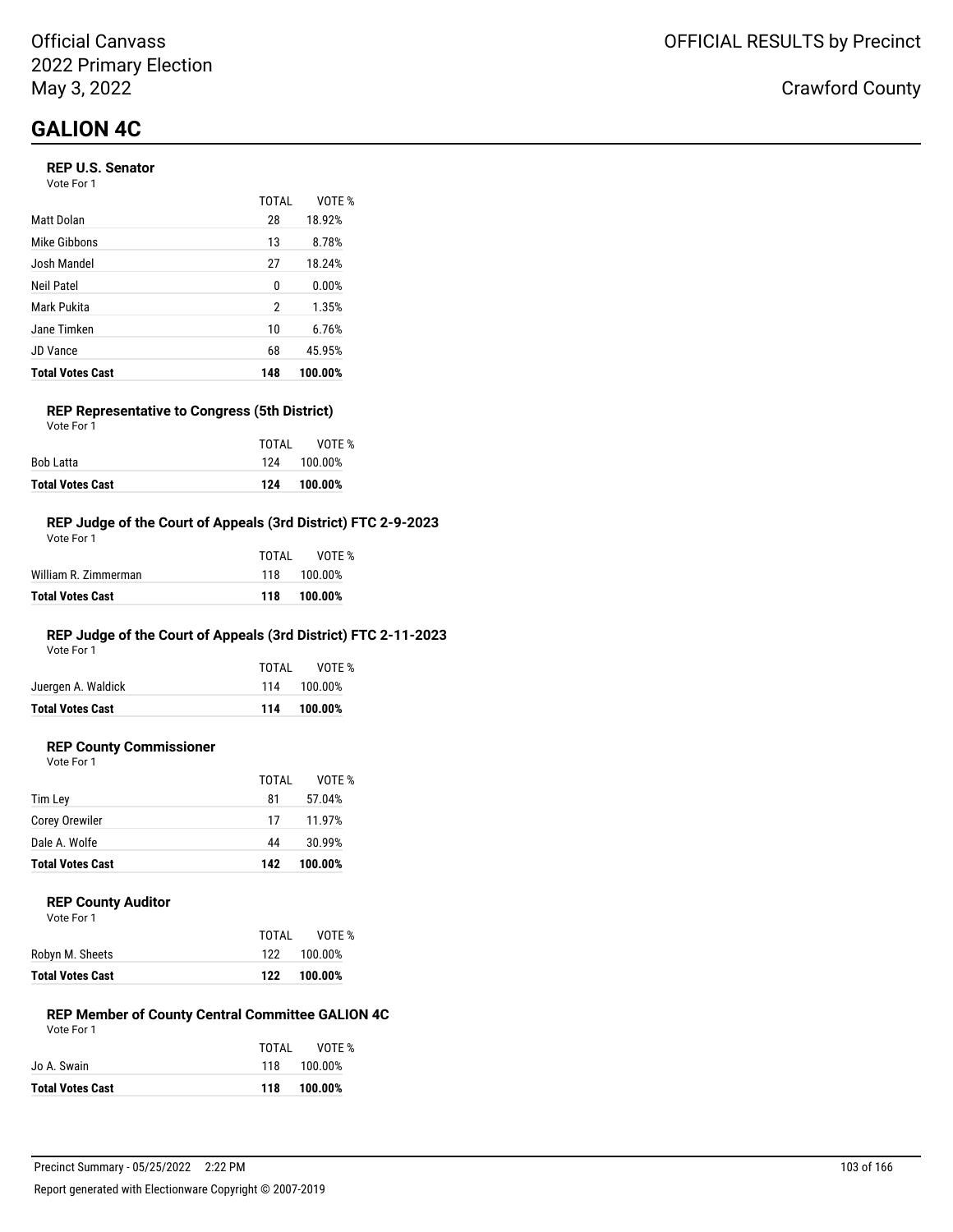#### **1 Crawford Park District** Vote For 1

| <b>Total Votes Cast</b>     | 212   | 100.00% |
|-----------------------------|-------|---------|
| <b>AGAINST THE TAX LEVY</b> | 46    | 21.70%  |
| FOR THE TAX LEVY            | 166   | 78.30%  |
|                             | TOTAI | VOTF %  |
| <b>VULLET UIT</b>           |       |         |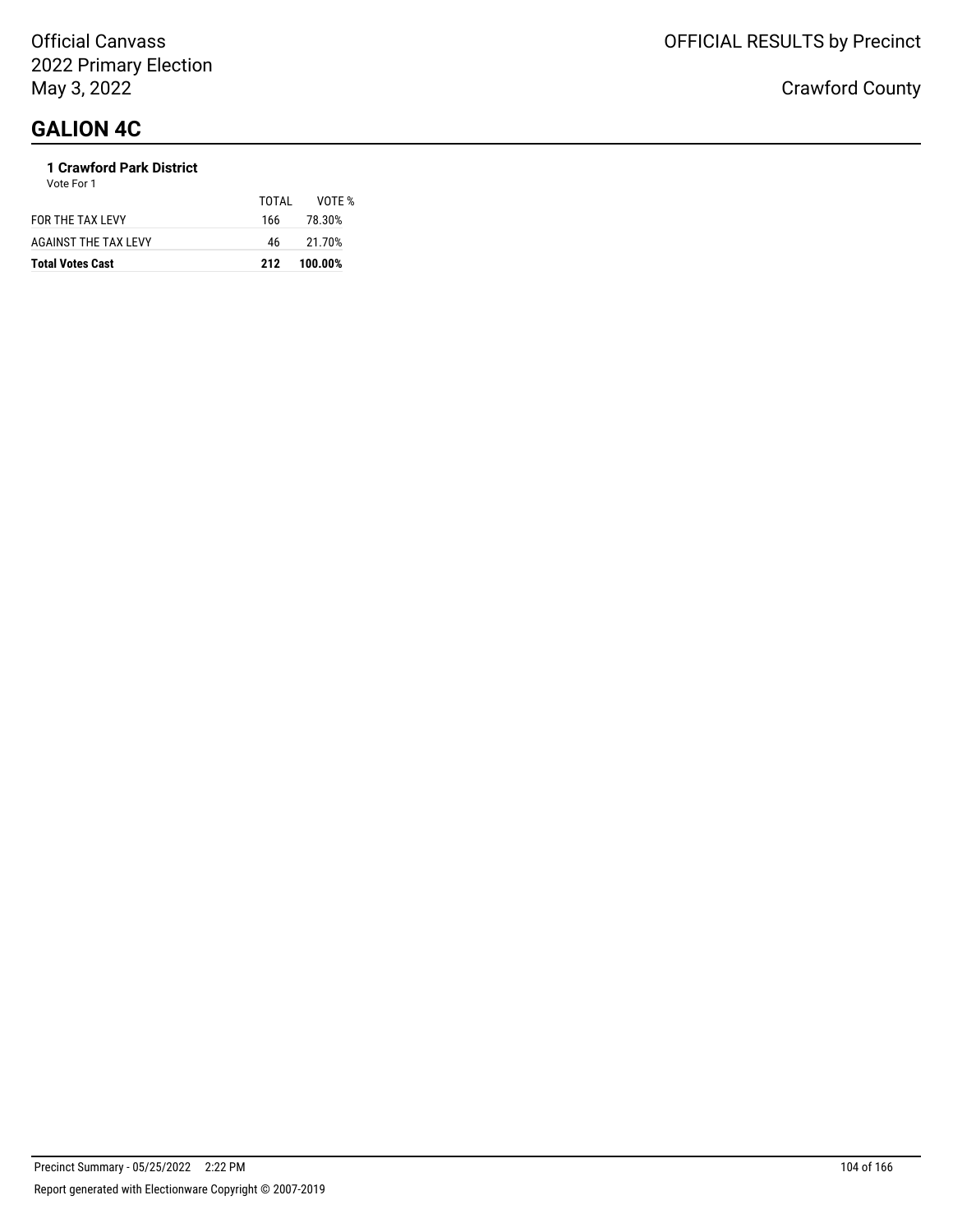| May 3, 2022                                           |                          |                   |
|-------------------------------------------------------|--------------------------|-------------------|
| <b>AUBURN TWP</b><br><b>Statistics</b>                | <b>TOTAL</b>             |                   |
| Voter Turnout - Total                                 | 29.52%                   |                   |
| <b>DEM Governor and Lt. Governor</b>                  |                          |                   |
| Vote For 1                                            |                          |                   |
|                                                       | <b>TOTAL</b>             | VOTE %            |
| Cranley/Fedor                                         | 6                        | 75.00%            |
| Whaley/Stephens                                       | $\overline{2}$           | 25.00%            |
| <b>Total Votes Cast</b>                               | 8                        | 100.00%           |
| <b>DEM Attorney General</b><br>Vote For 1             |                          |                   |
|                                                       | <b>TOTAL</b>             | VOTE %            |
| Jeffrey A. Crossman                                   | 8                        | 100.00%           |
| <b>Total Votes Cast</b>                               | 8                        | 100.00%           |
| <b>DEM Auditor of State</b><br>Vote For 1             |                          |                   |
|                                                       | <b>TOTAL</b>             | VOTE %            |
| <b>Taylor Sappington</b>                              | 7                        | 100.00%           |
| <b>Total Votes Cast</b>                               | $\overline{7}$           | 100.00%           |
| <b>DEM Secretary of State</b><br>Vote For 1           |                          |                   |
|                                                       | <b>TOTAL</b>             | VOTE %            |
| Chelsea Clark                                         | 7                        | 100.00%           |
| <b>Total Votes Cast</b>                               | $\overline{7}$           | 100.00%           |
| <b>DEM Treasurer of State</b><br>Vote For 1           |                          |                   |
|                                                       | <b>TOTAL</b>             | VOTE %            |
| Scott Schertzer                                       | 7                        | 100.00%           |
| <b>Total Votes Cast</b>                               | $\overline{\phantom{a}}$ | 100.00%           |
| DEM Chief Justice of the Supreme Court<br>Vote For 1  |                          |                   |
|                                                       | <b>TOTAL</b>             | VOTE %            |
| Jennifer Brunner                                      | $\overline{7}$           | 100.00%           |
| <b>Total Votes Cast</b>                               | $\overline{7}$           | 100.00%           |
| <b>DEM Justice of the Supreme Court</b><br>Vote For 1 |                          |                   |
| Terri Jamison                                         | <b>TOTAL</b><br>8        | VOTE %<br>100.00% |
| <b>Total Votes Cast</b>                               | 8                        | 100.00%           |
| <b>DEM Justice of the Supreme Court</b><br>Vote For 1 |                          |                   |
|                                                       | <b>TOTAL</b>             | VOTE %            |
| Marilyn Zayas                                         | 6                        | 100.00%           |
| <b>Total Votes Cast</b>                               | 6                        | 100.00%           |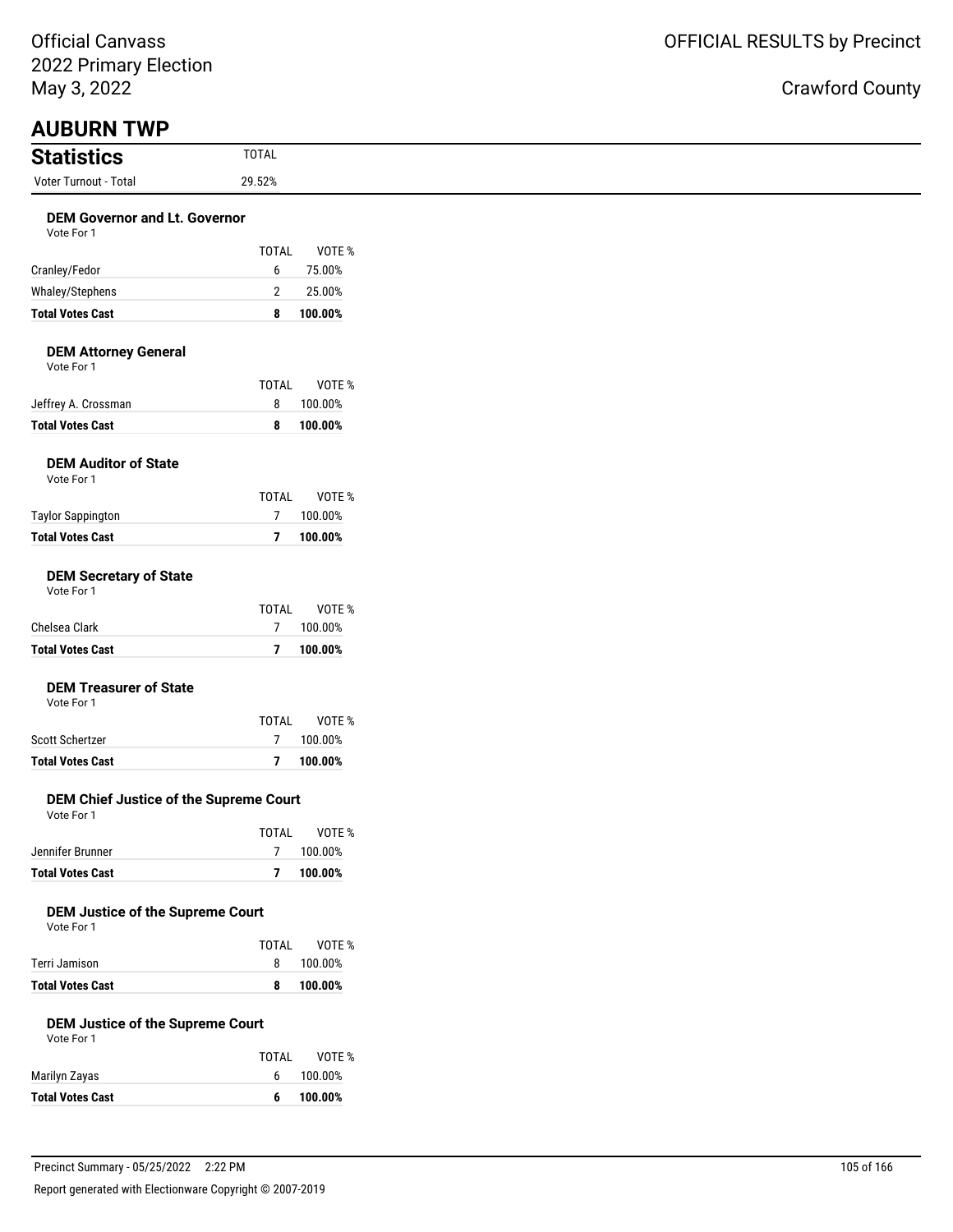### Official Canvass 2022 Primary Election May 3, 2022

# **AUBURN TWP**

#### **DEM U.S. Senator**

| <b>Total Votes Cast</b> | 8     | 100.00% |
|-------------------------|-------|---------|
| Tim Ryan                |       | 87.50%  |
| Traci TJ Johnson        | 0     | 0.00%   |
| Morgan Harper           |       | 12.50%  |
|                         | TOTAI | VOTF %  |
| Vote For 1              |       |         |

#### **DEM Representative to Congress (5th District)** Vote For 1

| <b>Total Votes Cast</b> | 8     | 100.00% |
|-------------------------|-------|---------|
| <b>Craig Swartz</b>     | 6.    | 75.00%  |
| Martin Heberling III    | 2     | 25.00%  |
|                         | TOTAL | VOTE %  |
| VOLE FOI I              |       |         |

#### **DEM Judge of the Court of Appeals (3rd District) FTC 2-9-2023**

Vote For 1

|                         | TOTAL | VOTE % |
|-------------------------|-------|--------|
| No Valid Petition Filed |       |        |
| Total Votes Cast        | n     |        |

#### **DEM Judge of the Court of Appeals (3rd District) FTC 2-11-2023**

| <b>Total Votes Cast</b> | 0     |        |
|-------------------------|-------|--------|
| No Valid Petition Filed | O     |        |
|                         | TOTAI | VOTF % |
| Vote For 1              |       |        |

#### **DEM County Commissioner**  $V$ ote

| <b>Total Votes Cast</b> | n     |        |
|-------------------------|-------|--------|
| No Valid Petition Filed |       |        |
|                         | TOTAL | VOTE % |
| VOTE FOL L              |       |        |

#### **DEM County Auditor**

Vote For 1

|                         | TOTAL | VOTE % |
|-------------------------|-------|--------|
| No Valid Petition Filed |       |        |
| <b>Total Votes Cast</b> | o     |        |

### **REP Governor and Lt. Governor**

| Vote For 1 |  |
|------------|--|
|------------|--|

| DeWine/Husted                            | 35      | 26.92%            |
|------------------------------------------|---------|-------------------|
| Hood/Keller                              | 4<br>23 | 3.08%             |
| Renacci/Knopp<br><b>Total Votes Cast</b> | 130     | 17.69%<br>100.00% |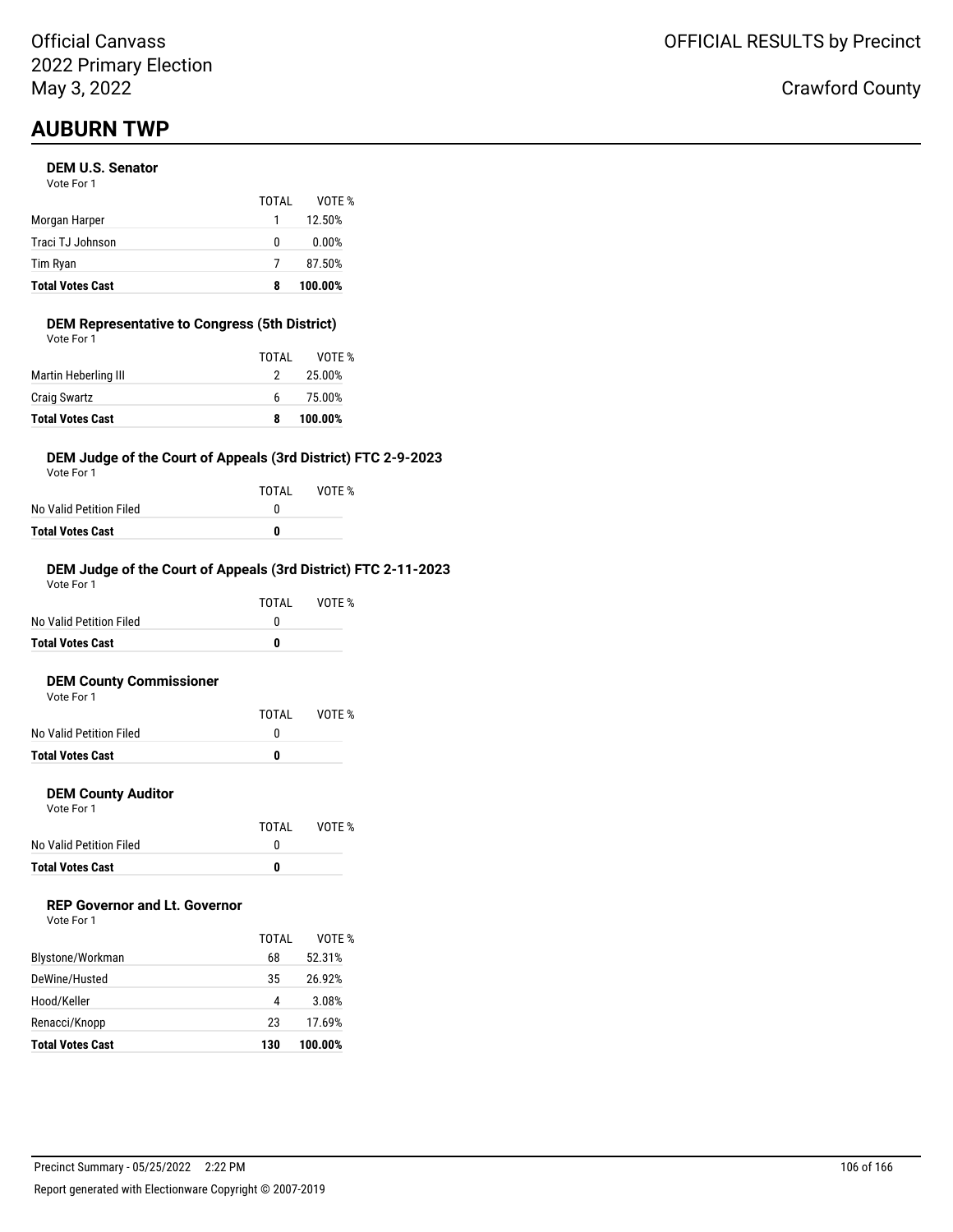### **AUBURN TWP**

#### **REP Attorney General**

| Vote For 1 |  |
|------------|--|
|------------|--|

| <b>Total Votes Cast</b> | 110   | 100.00%     |
|-------------------------|-------|-------------|
| Dave Yost               |       | 110 100.00% |
|                         | TOTAI | VOTE %      |

#### **REP Auditor of State**

Vote For 1

| Keith Faber             |     | 103 100.00% |
|-------------------------|-----|-------------|
| <b>Total Votes Cast</b> | 103 | 100.00%     |

#### **REP Secretary of State**

| Vote For 1 |  |  |
|------------|--|--|
|------------|--|--|

| <b>Total Votes Cast</b>    | 103      | 100.00%          |
|----------------------------|----------|------------------|
| John Adams<br>Frank LaRose | 40<br>63 | 38.84%<br>61.16% |
|                            | TOTAL    | VOTF %           |

#### **REP Treasurer of State**

| <b>Total Votes Cast</b> | 100   | 100.00% |
|-------------------------|-------|---------|
| Robert Sprague          | 100   | 100.00% |
|                         | TOTAL | VOTE %  |

#### **REP Chief Justice of the Supreme Court**

| <b>Total Votes Cast</b> | 104   | 100.00%     |
|-------------------------|-------|-------------|
| Sharon L. Kennedy       |       | 104 100.00% |
|                         | TOTAL | VOTE %      |

#### **REP Justice of the Supreme Court**

Vote For 1

|                         | TOTAL       | VOTE %  |
|-------------------------|-------------|---------|
| Pat Fischer             | 97 <b>D</b> | 100.00% |
| <b>Total Votes Cast</b> | 97          | 100.00% |

#### **REP Justice of the Supreme Court**

| <b>Total Votes Cast</b> | 83    | 100.00% |
|-------------------------|-------|---------|
| Pat DeWine              | 83.   | 100.00% |
|                         | TOTAL | VOTE %  |
| Vote For 1              |       |         |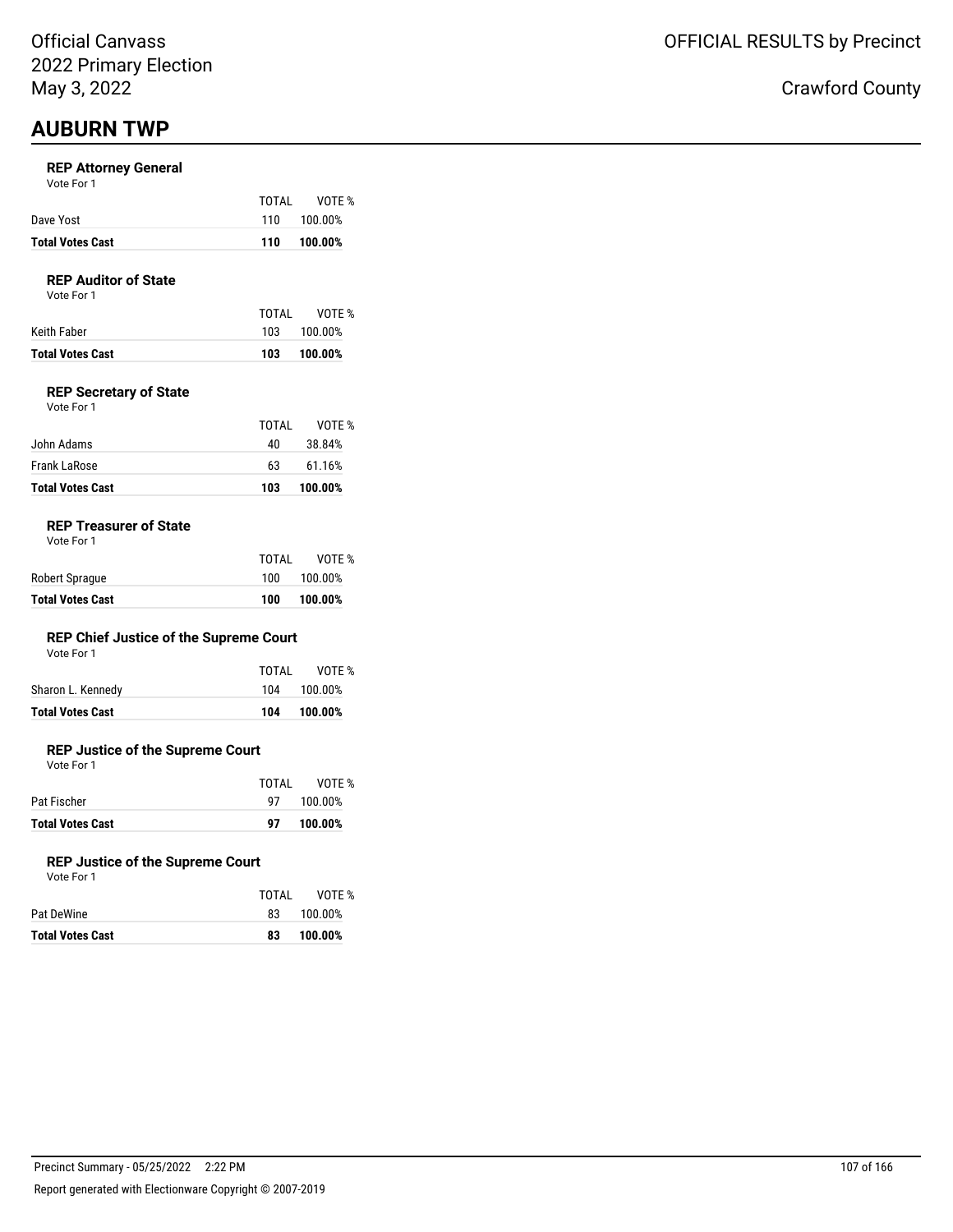# **AUBURN TWP**

#### **REP U.S. Senator**

| Vote For 1 |  |
|------------|--|
|------------|--|

|                         | TOTAI | VOTE %  |
|-------------------------|-------|---------|
| Matt Dolan              | 14    | 11.11%  |
| Mike Gibbons            | 15    | 11.90%  |
| Josh Mandel             | 45    | 35.71%  |
| Neil Patel              | 1     | 0.79%   |
| Mark Pukita             | 3     | 2.38%   |
| Jane Timken             | 13    | 10.32%  |
| <b>JD Vance</b>         | 35    | 27.78%  |
| <b>Total Votes Cast</b> | 126   | 100.00% |

#### **REP Representative to Congress (5th District)** Vote For 1

|                         | TOTAI | VOTE %      |
|-------------------------|-------|-------------|
| Bob Latta               |       | 105 100.00% |
| <b>Total Votes Cast</b> | 105   | 100.00%     |

#### **REP Judge of the Court of Appeals (3rd District) FTC 2-9-2023**

| Total Votes Cast     | 94    | 100.00% |
|----------------------|-------|---------|
| William R. Zimmerman | 94    | 100.00% |
|                      | TOTAL | VOTF %  |
| Vote For 1           |       |         |

### **REP Judge of the Court of Appeals (3rd District) FTC 2-11-2023**

Vote For 1

|                         | TOTAL | VOTE %  |
|-------------------------|-------|---------|
| Juergen A. Waldick      | 89.   | 100.00% |
| <b>Total Votes Cast</b> | 89    | 100.00% |
|                         |       |         |

### **REP County Commissioner**

Vote For 1

|                         | TOTAL | VOTE %  |
|-------------------------|-------|---------|
| Tim Ley                 | 70    | 59.32%  |
| Corey Orewiler          | 18    | 15.25%  |
| Dale A. Wolfe           | 30    | 25.42%  |
| <b>Total Votes Cast</b> | 118   | 100.00% |

#### **REP County Auditor**

| <b>Total Votes Cast</b> | 101   | 100.00% |
|-------------------------|-------|---------|
| Robyn M. Sheets         | 101   | 100.00% |
|                         | TOTAL | VOTE %  |
| Vote For 1              |       |         |

#### **REP Member of County Central Committee AUBURN TWP** Vote For 1

| <b>Total Votes Cast</b> | 104   | 100.00% |
|-------------------------|-------|---------|
| Robert Sostakowski      | 41    | 39.42%  |
| James Schiefer          | 63    | 60.58%  |
|                         | TOTAL | VOTF %  |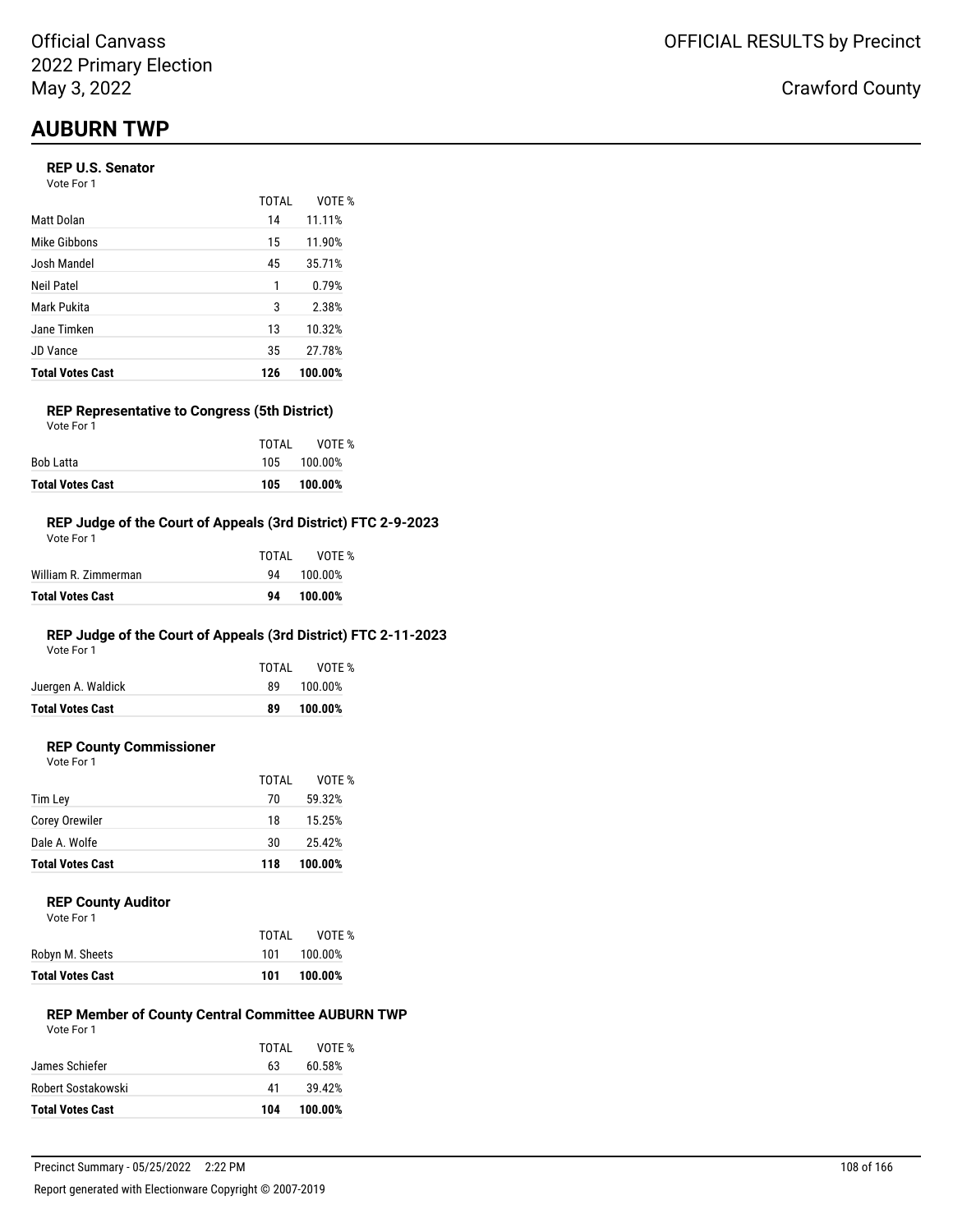## **AUBURN TWP**

#### **1 Crawford Park District** Vote For 1

| <b>Total Votes Cast</b> | 139   | 100.00% |  |
|-------------------------|-------|---------|--|
| AGAINST THE TAX LEVY    | 62.   | 44.60%  |  |
| FOR THE TAX LEVY        | - 77  | 55.40%  |  |
|                         | TOTAL | VOTF %  |  |
|                         |       |         |  |

## **2 Plymouth-Shiloh Local School District**

| Vote For 1 |  |
|------------|--|

| <b>Total Votes Cast</b> | 10    | 100.00% |
|-------------------------|-------|---------|
| AGAINST THE TAX LEVY    | 5.    | 50.00%  |
| <b>FOR THE TAX LEVY</b> | 5.    | 50.00%  |
|                         | TOTAL | VOTF %  |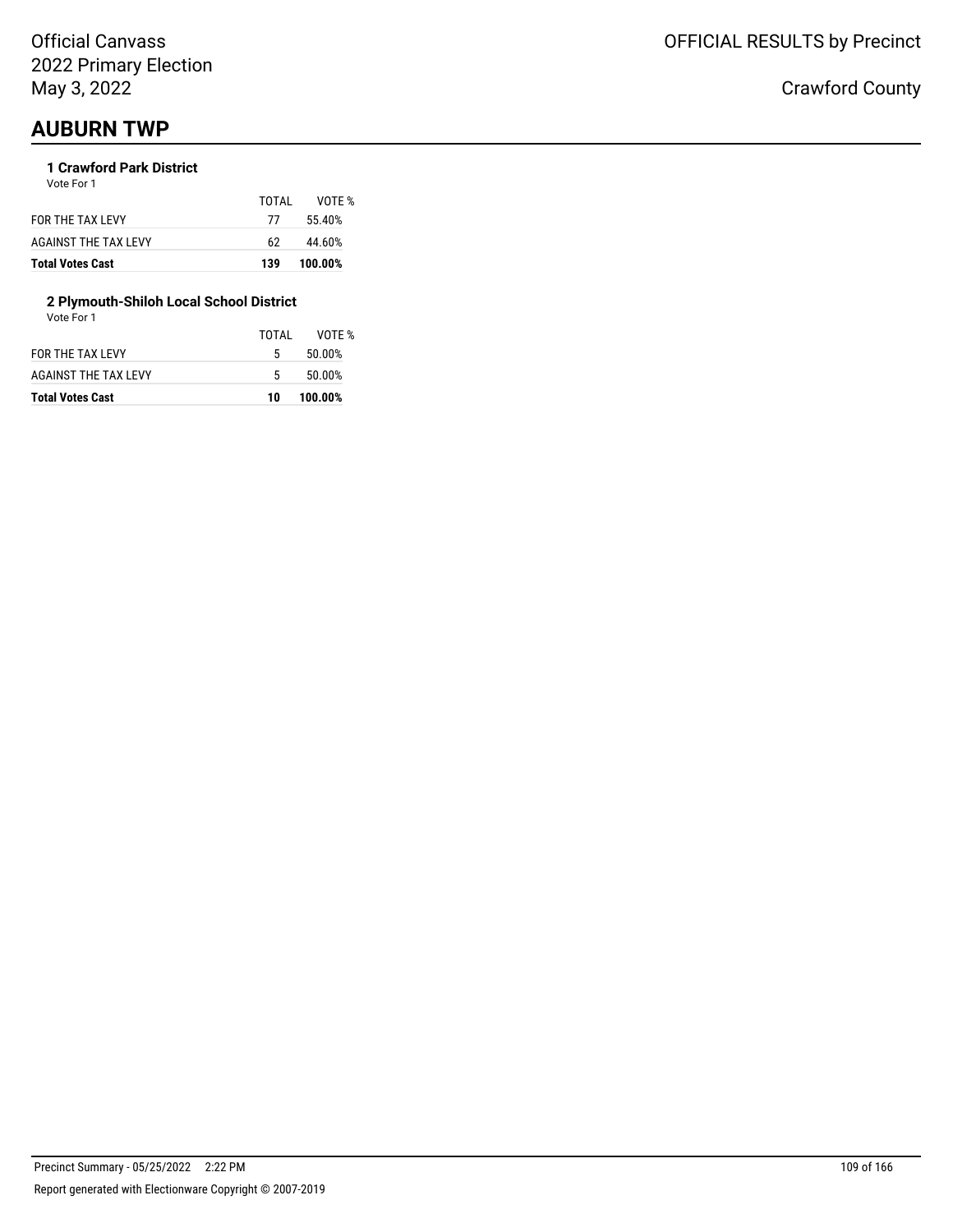## OFFICIAL RESULTS by Precinct

| <b>Statistics</b>                                     | <b>TOTAL</b>                   |
|-------------------------------------------------------|--------------------------------|
| Voter Turnout - Total                                 | 36.82%                         |
| <b>DEM Governor and Lt. Governor</b><br>Vote For 1    |                                |
|                                                       | <b>TOTAL</b><br>VOTE %         |
| Cranley/Fedor                                         | $\overline{7}$<br>46.67%       |
| Whaley/Stephens                                       | 8<br>53.33%                    |
| <b>Total Votes Cast</b>                               | 15<br>100.00%                  |
| <b>DEM Attorney General</b><br>Vote For 1             |                                |
|                                                       | <b>TOTAL</b><br>VOTE %         |
| Jeffrey A. Crossman                                   | 14<br>100.00%                  |
| <b>Total Votes Cast</b>                               | 100.00%<br>14                  |
| <b>DEM Auditor of State</b><br>Vote For 1             |                                |
|                                                       | <b>TOTAL</b><br>VOTE %         |
| <b>Taylor Sappington</b>                              | 14<br>100.00%                  |
| <b>Total Votes Cast</b>                               | 100.00%<br>14                  |
| <b>DEM Secretary of State</b><br>Vote For 1           |                                |
|                                                       | <b>TOTAL</b><br>VOTE %         |
| Chelsea Clark                                         | 14<br>100.00%                  |
| <b>Total Votes Cast</b>                               | 100.00%<br>14                  |
| <b>DEM Treasurer of State</b><br>Vote For 1           |                                |
|                                                       | <b>TOTAL</b><br>VOTE %         |
| Scott Schertzer                                       | 13<br>100.00%                  |
| <b>Total Votes Cast</b>                               | 100.00%<br>13                  |
| DEM Chief Justice of the Supreme Court<br>Vote For 1  |                                |
|                                                       | TOTAL<br>VOTE %                |
| Jennifer Brunner                                      | 15<br>100.00%                  |
| <b>Total Votes Cast</b>                               | 15<br>100.00%                  |
| <b>DEM Justice of the Supreme Court</b><br>Vote For 1 |                                |
|                                                       | VOTE %<br><b>TOTAL</b>         |
| Terri Jamison<br><b>Total Votes Cast</b>              | 13<br>100.00%<br>100.00%<br>13 |
| <b>DEM Justice of the Supreme Court</b><br>Vote For 1 |                                |
|                                                       | <b>TOTAL</b><br>VOTE %         |
| Marilyn Zayas                                         | 11<br>100.00%                  |
| <b>Total Votes Cast</b>                               | 100.00%<br>11                  |
|                                                       |                                |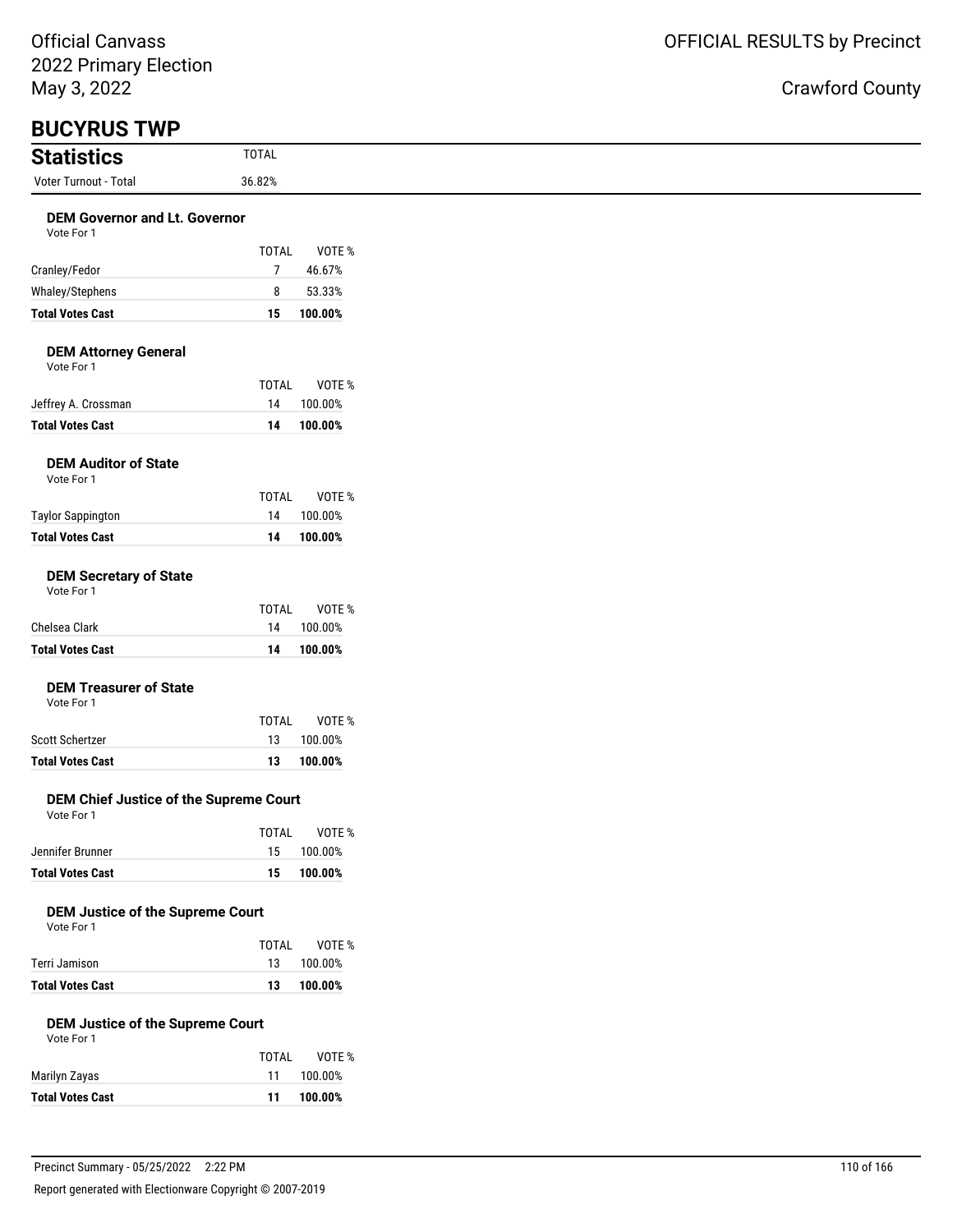## **BUCYRUS TWP**

## **DEM U.S. Senator**

| <b>Total Votes Cast</b> | 15    | 100.00% |
|-------------------------|-------|---------|
| Tim Ryan                | 12    | 80.00%  |
| Traci TJ Johnson        | 1     | 6.67%   |
| Morgan Harper           | 2     | 13.33%  |
|                         | TOTAI | VOTF %  |
| Vote For 1              |       |         |

## **DEM Representative to Congress (5th District)**

| <b>Total Votes Cast</b> | 15    | 100.00% |
|-------------------------|-------|---------|
| <b>Craig Swartz</b>     | 15    | 100.00% |
| Martin Heberling III    | 0     | 0.00%   |
|                         | TOTAL | VOTE %  |
| Vote For 1              |       |         |

## **DEM Judge of the Court of Appeals (3rd District) FTC 2-9-2023**

Vote For 1

|                         | TOTAL | VOTE % |
|-------------------------|-------|--------|
| No Valid Petition Filed |       |        |
| Total Votes Cast        | n     |        |

#### **DEM Judge of the Court of Appeals (3rd District) FTC 2-11-2023** Vote For 1

VOTE %

|                         | TOTAL | VOTF % |
|-------------------------|-------|--------|
| No Valid Petition Filed |       |        |
| <b>Total Votes Cast</b> | 0     |        |
|                         |       |        |

### **DEM County Commissioner**

| Vote For 1              |       |
|-------------------------|-------|
|                         | TOTAL |
| No Valid Petition Filed |       |

| <b>Total Votes Cast</b> |  |
|-------------------------|--|
|                         |  |
|                         |  |

## **DEM County Auditor**

Vote For 1

|                         | TOTAI | VOTE % |
|-------------------------|-------|--------|
| No Valid Petition Filed |       |        |
| <b>Total Votes Cast</b> | n     |        |

## **REP Governor and Lt. Governor**

| Vote For 1 |  |
|------------|--|
|------------|--|

|                         | TOTAI | VOTF %  |
|-------------------------|-------|---------|
| Blystone/Workman        | 72    | 35.12%  |
| DeWine/Husted           | 95    | 46.34%  |
| Hood/Keller             | 3     | 1.46%   |
| Renacci/Knopp           | 35    | 17.07%  |
| <b>Total Votes Cast</b> | 205   | 100.00% |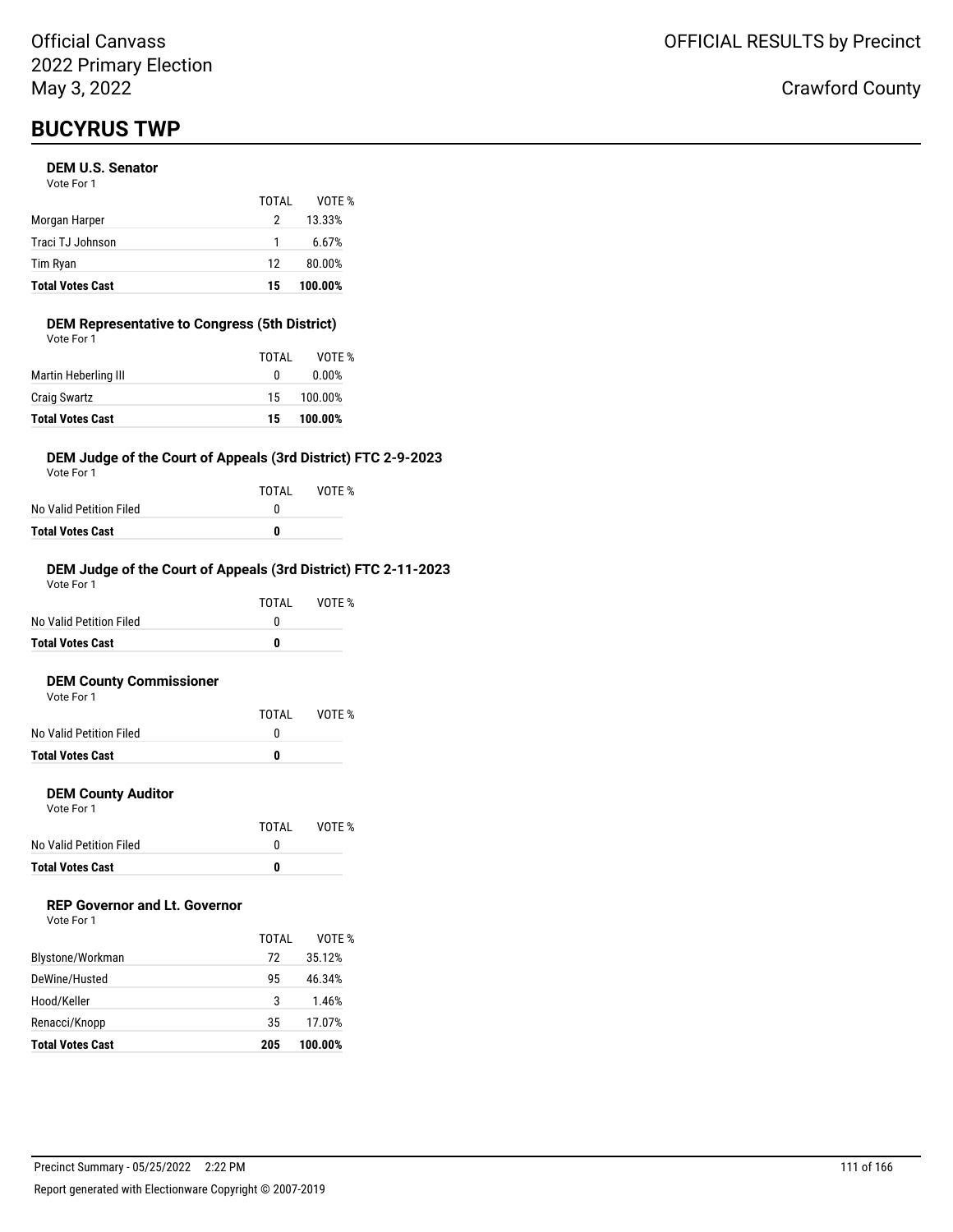## **BUCYRUS TWP**

### **REP Attorney General**

Vote For 1

| <b>Total Votes Cast</b> | 168   | 100.00%     |
|-------------------------|-------|-------------|
| Dave Yost               |       | 168 100.00% |
|                         | TOTAI | VOTE %      |

## **REP Auditor of State**

Vote For 1

|                  | TOTAI | VOTE %      |
|------------------|-------|-------------|
| Keith Faber      |       | 163 100.00% |
| Total Votes Cast | 163   | 100.00%     |

## **REP Secretary of State**

| Vote For 1 |  |  |
|------------|--|--|
|            |  |  |

| <b>Total Votes Cast</b> | 175   | 100.00% |
|-------------------------|-------|---------|
| Frank LaRose            | 121   | 69.14%  |
| John Adams              | 54    | 30.86%  |
|                         | TOTAI | VOTF %  |

## **REP Treasurer of State**

| <b>Total Votes Cast</b> | 155   | 100.00%     |
|-------------------------|-------|-------------|
| Robert Sprague          |       | 155 100.00% |
|                         | TOTAI | VOTE %      |

## **REP Chief Justice of the Supreme Court**

| Vote For 1 |  |
|------------|--|
|------------|--|

| <b>Total Votes Cast</b> | 157   | 100.00%     |
|-------------------------|-------|-------------|
| Sharon L. Kennedy       |       | 157 100.00% |
|                         | TOTAL | VOTE %      |

## **REP Justice of the Supreme Court**

Vote For 1

| <b>Total Votes Cast</b> | 156   | 100.00%     |
|-------------------------|-------|-------------|
| Pat Fischer             |       | 156 100.00% |
|                         | TOTAI | VOTE %      |

### **REP Justice of the Supreme Court**

| Vote For 1 |       |             |
|------------|-------|-------------|
|            | TOTAL | VOTE %      |
| Pat DeWine |       | 143 100.00% |

| <b>Total Votes Cast</b> | 143 | 100.00% |
|-------------------------|-----|---------|
| Pat DeWine              | 143 | 100.00% |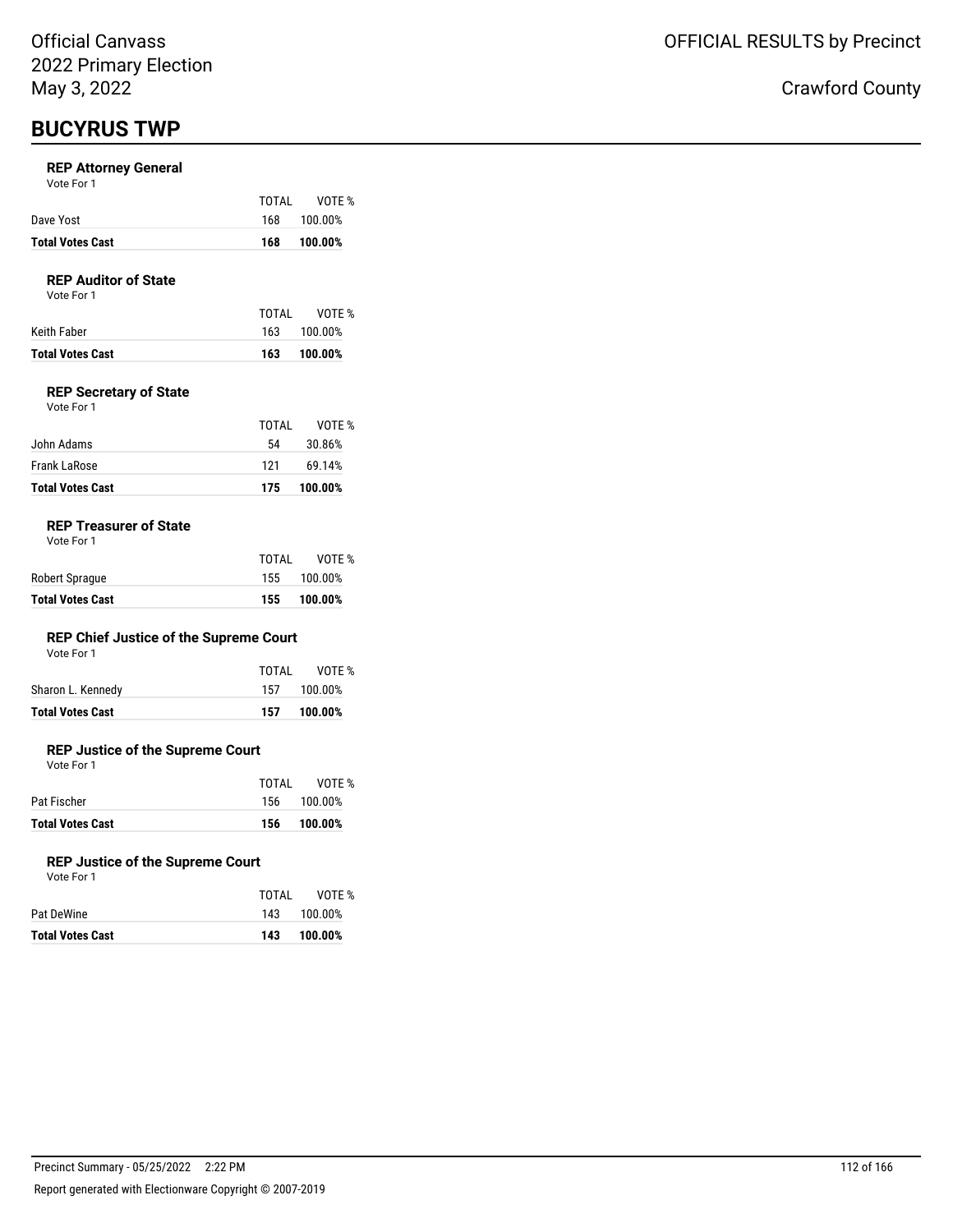## **BUCYRUS TWP**

## **REP U.S. Senator**

Vote For 1

|                         | TOTAL | VOTE %  |
|-------------------------|-------|---------|
| Matt Dolan              | 38    | 18.91%  |
| Mike Gibbons            | 28    | 13.93%  |
| Josh Mandel             | 56    | 27.86%  |
| Neil Patel              | 6     | 2.99%   |
| Mark Pukita             | 2     | 1.00%   |
| Jane Timken             | 20    | 9.95%   |
| <b>JD Vance</b>         | 51    | 25.37%  |
| <b>Total Votes Cast</b> | 201   | 100.00% |

#### **REP Representative to Congress (5th District)** Vote For 1

| <b>Total Votes Cast</b> | 164   | 100.00%     |
|-------------------------|-------|-------------|
| <b>Bob Latta</b>        |       | 164 100.00% |
|                         | TOTAI | VOTE %      |

## **REP Judge of the Court of Appeals (3rd District) FTC 2-9-2023**

| <b>Total Votes Cast</b> |       | 152 100.00% |
|-------------------------|-------|-------------|
| William R. Zimmerman    |       | 152 100.00% |
|                         | TOTAI | VOTF %      |
| Vote For 1              |       |             |

## **REP Judge of the Court of Appeals (3rd District) FTC 2-11-2023**

Vote For 1

| <b>Total Votes Cast</b> | 149   | 100.00% |
|-------------------------|-------|---------|
| Juergen A. Waldick      | 149   | 100.00% |
|                         | TOTAI | VOTE %  |

## **REP County Commissioner**

Vote For 1

|                         | TOTAL | VOTE %  |
|-------------------------|-------|---------|
| Tim Lev                 | 85    | 41.46%  |
| <b>Corey Orewiler</b>   | 35    | 17.07%  |
| Dale A. Wolfe           | 85    | 41.46%  |
| <b>Total Votes Cast</b> | 205   | 100.00% |
|                         |       |         |

### **REP County Auditor**

| Vote For 1 |  |
|------------|--|
|            |  |

| TOTAI | VOTF %  |
|-------|---------|
| 162.  | 100.00% |
| 162   | 100.00% |
|       |         |

#### **REP Member of County Central Committee BUCYRUS TWP** Vote For 1

|                         | TOTAI | VOTE %      |
|-------------------------|-------|-------------|
| John H. Volk            |       | 158 100.00% |
| <b>Total Votes Cast</b> | 158   | 100.00%     |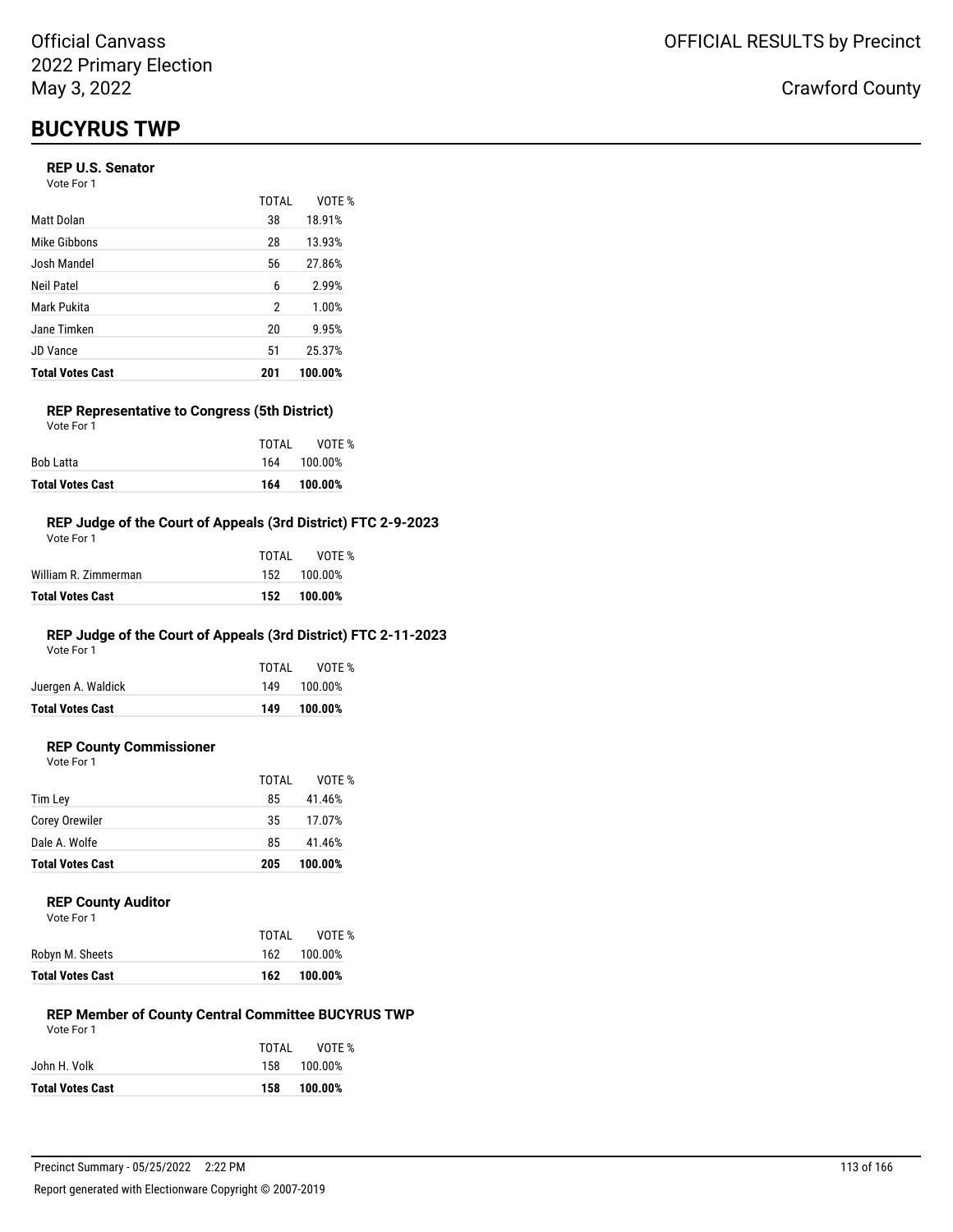## **BUCYRUS TWP**

## **1 Crawford Park District**

| <b>Total Votes Cast</b> | 225   | 100.00% |
|-------------------------|-------|---------|
| AGAINST THE TAX LEVY    | 87    | 38.67%  |
| FOR THE TAX LEVY        | 138.  | 61.33%  |
| Vote For 1              | TOTAL | VOTE %  |
|                         |       |         |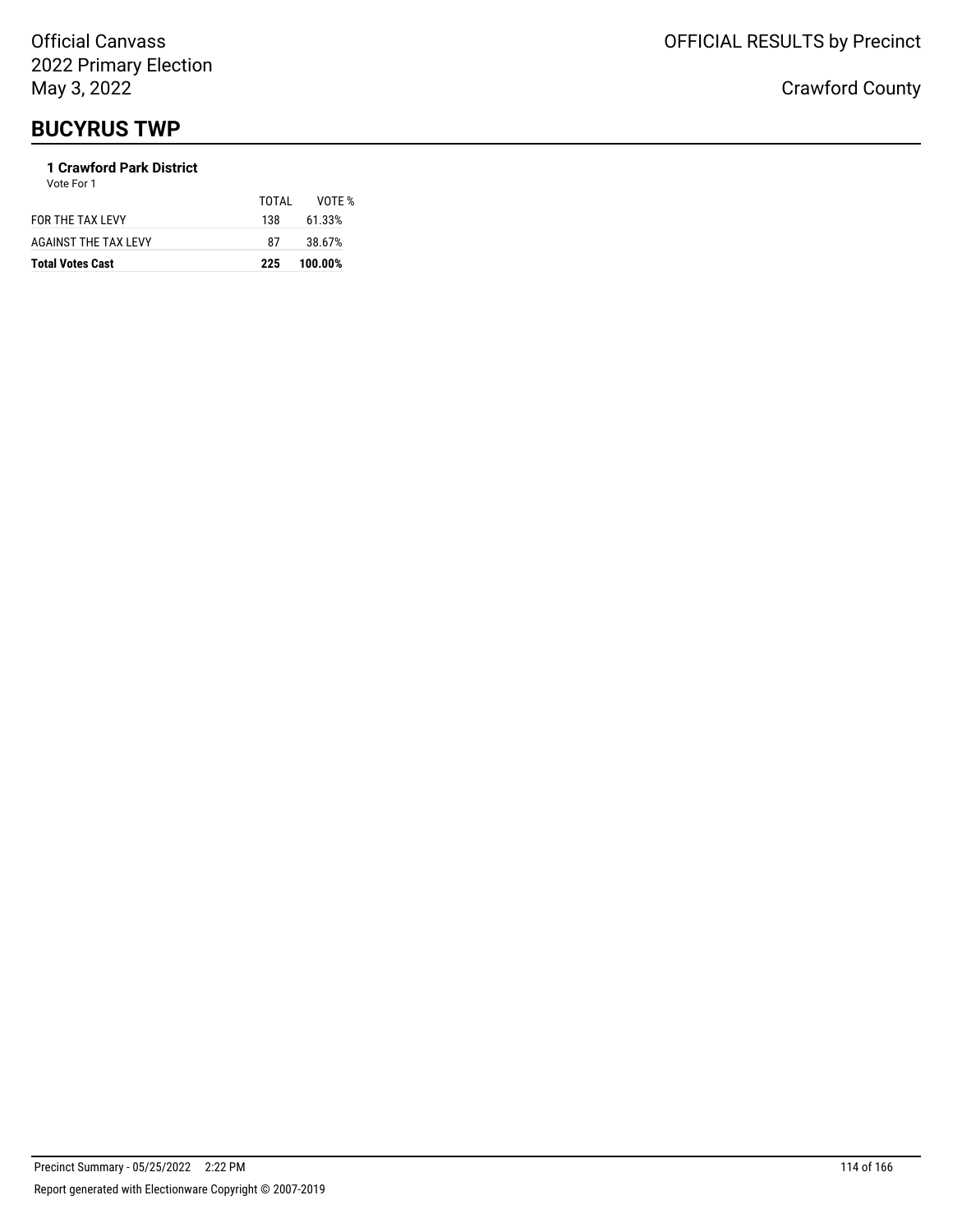| <b>Statistics</b>                                     | <b>TOTAL</b>      |                   |
|-------------------------------------------------------|-------------------|-------------------|
| <b>Voter Turnout - Total</b>                          | 25.00%            |                   |
| <b>DEM Governor and Lt. Governor</b><br>Vote For 1    | <b>TOTAL</b>      | VOTE %            |
| Cranley/Fedor                                         | $\mathbf{1}$      | 14.29%            |
| Whaley/Stephens                                       | 6                 | 85.71%            |
| <b>Total Votes Cast</b>                               | $\overline{7}$    | 100.00%           |
| <b>DEM Attorney General</b><br>Vote For 1             | <b>TOTAL</b>      | VOTE %            |
| Jeffrey A. Crossman                                   | 5                 | 100.00%           |
| <b>Total Votes Cast</b>                               | 5                 | 100.00%           |
| <b>DEM Auditor of State</b><br>Vote For 1             | <b>TOTAL</b>      | VOTE %            |
| <b>Taylor Sappington</b>                              | 6                 | 100.00%           |
| <b>Total Votes Cast</b>                               | 6                 | 100.00%           |
| <b>DEM Secretary of State</b><br>Vote For 1           |                   |                   |
| Chelsea Clark                                         | <b>TOTAL</b><br>5 | VOTE %<br>100.00% |
| <b>Total Votes Cast</b>                               | 5                 | 100.00%           |
| <b>DEM Treasurer of State</b><br>Vote For 1           | <b>TOTAL</b>      | VOTE %            |
| Scott Schertzer                                       | 6                 | 100.00%           |
| <b>Total Votes Cast</b>                               | 6                 | 100.00%           |
| DEM Chief Justice of the Supreme Court<br>Vote For 1  | <b>TOTAL</b>      | VOTE %            |
| Jennifer Brunner                                      | 6                 | 100.00%           |
| <b>Total Votes Cast</b>                               | 6                 | 100.00%           |
| <b>DEM Justice of the Supreme Court</b><br>Vote For 1 |                   |                   |
| Terri Jamison                                         | <b>TOTAL</b><br>6 | VOTE %<br>100.00% |
| <b>Total Votes Cast</b>                               | 6                 | 100.00%           |
| <b>DEM Justice of the Supreme Court</b>               |                   |                   |
| Vote For 1                                            |                   |                   |
| Marilyn Zayas                                         | <b>TOTAL</b><br>6 | VOTE %<br>100.00% |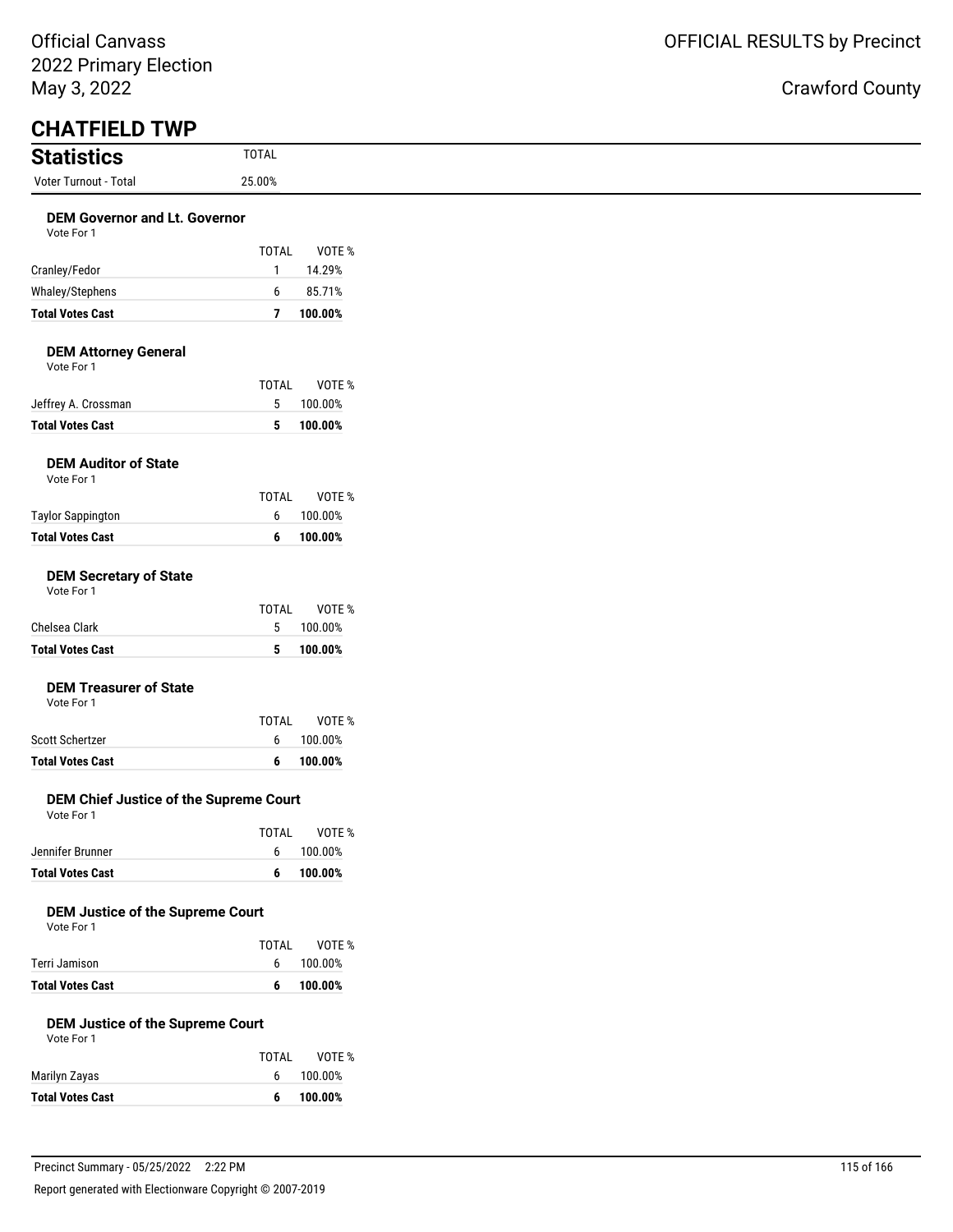## **CHATFIELD TWP**

### **DEM U.S. Senator**

| <b>Total Votes Cast</b> |       | 100.00% |
|-------------------------|-------|---------|
| Tim Ryan                | 4     | 57.14%  |
| Traci TJ Johnson        | 0     | 0.00%   |
| Morgan Harper           | 3     | 42.86%  |
|                         | TOTAL | VOTE %  |
| Vote For 1              |       |         |

## **DEM Representative to Congress (5th District)**

| <b>Total Votes Cast</b> | 6     | 100.00% |
|-------------------------|-------|---------|
| <b>Craig Swartz</b>     | 2     | 33.33%  |
| Martin Heberling III    | 4     | 66.67%  |
|                         | TOTAL | VOTE %  |
| Vote For 1              |       |         |

## **DEM Judge of the Court of Appeals (3rd District) FTC 2-9-2023**

Vote For 1

|                         | TOTAL | VOTE % |
|-------------------------|-------|--------|
| No Valid Petition Filed |       |        |
| Total Votes Cast        | n     |        |

#### **DEM Judge of the Court of Appeals (3rd District) FTC 2-11-2023** Vote For 1

|                         | TOTAL | VOTE % |
|-------------------------|-------|--------|
| No Valid Petition Filed | O     |        |
| <b>Total Votes Cast</b> |       |        |
|                         |       |        |

## **DEM County Commissioner**

| <b>Total Votes Cast</b> | n     |        |
|-------------------------|-------|--------|
| No Valid Petition Filed |       |        |
|                         | TOTAI | VOTF % |
| Vote For 1              |       |        |

## **DEM County Auditor**

Vote For 1

|                         | TOTAL | VOTE % |
|-------------------------|-------|--------|
| No Valid Petition Filed |       |        |
| <b>Total Votes Cast</b> | o     |        |

## **REP Governor and Lt. Governor**

|                         | TOTAI | VOTF %  |
|-------------------------|-------|---------|
| Blystone/Workman        | 40    | 35.40%  |
| DeWine/Husted           | 37    | 32.74%  |
| Hood/Keller             | 4     | 3.54%   |
| Renacci/Knopp           | 32    | 28.32%  |
| <b>Total Votes Cast</b> | 113   | 100.00% |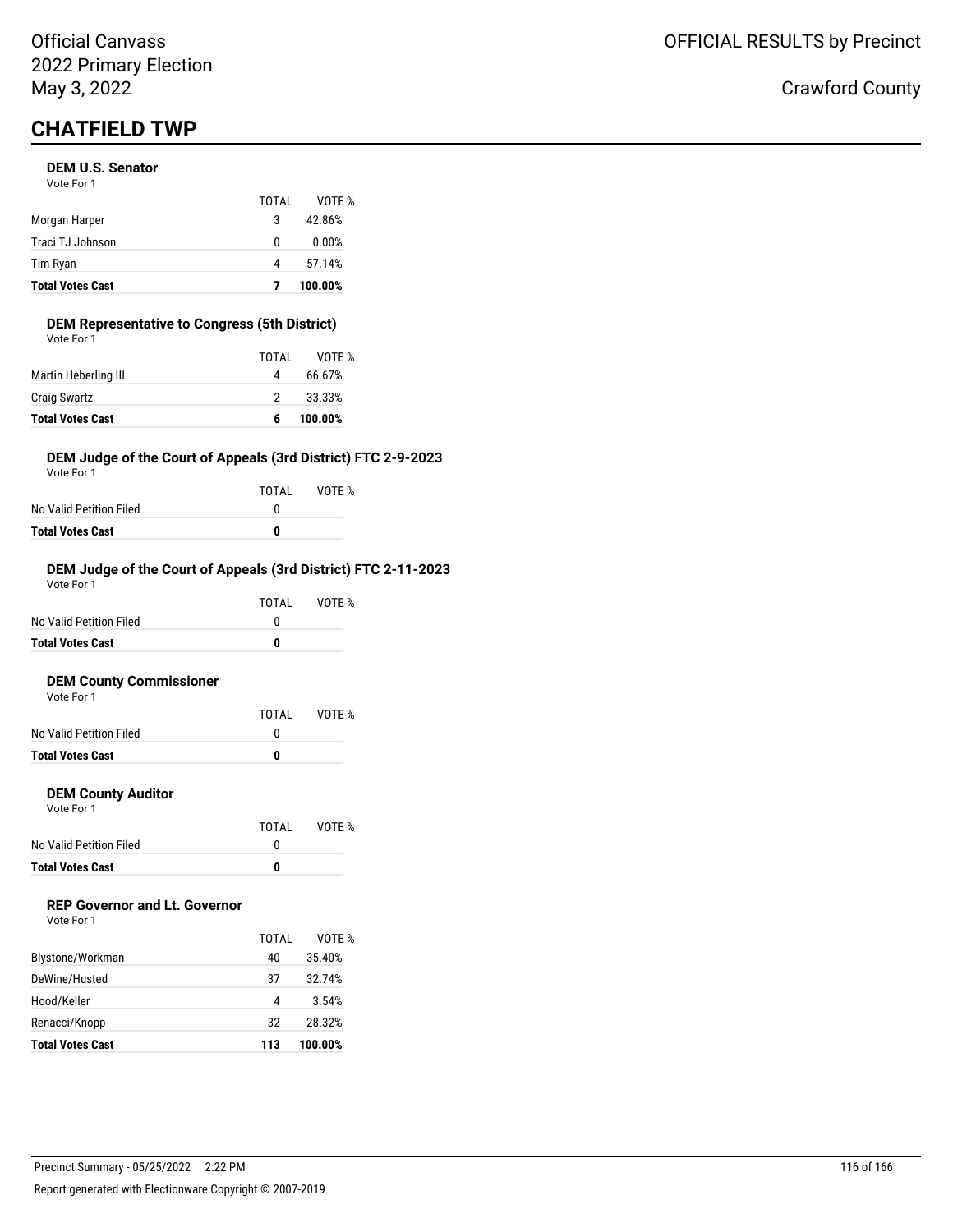## **CHATFIELD TWP**

## **REP Attorney General**

| Vote For 1 |  |  |  |
|------------|--|--|--|
|------------|--|--|--|

| <b>Total Votes Cast</b> | 105   | 100.00%     |
|-------------------------|-------|-------------|
| Dave Yost               |       | 105 100.00% |
|                         | TOTAI | VOTE %      |

## **REP Auditor of State**

Vote For 1

| Total Votes Cast | 102   | 100.00%     |
|------------------|-------|-------------|
| Keith Faber      |       | 102 100.00% |
|                  | TOTAI | VOTE %      |

## **REP Secretary of State**

| <b>Total Votes Cast</b> | 102   | 100.00% |
|-------------------------|-------|---------|
| Frank LaRose            | 60    | 58.82%  |
| John Adams              | 42    | 41.18%  |
|                         | TOTAL | VOTE %  |
| Vote For 1              |       |         |

## **REP Treasurer of State**

|                         | TOTAL | VOTE %  |
|-------------------------|-------|---------|
| Robert Sprague          | 97    | 100.00% |
| <b>Total Votes Cast</b> | 97    | 100.00% |

## **REP Chief Justice of the Supreme Court**

| Total Votes Cast  | 103   | 100.00%     |
|-------------------|-------|-------------|
| Sharon L. Kennedy |       | 103 100.00% |
|                   | TOTAI | VOTE %      |

## **REP Justice of the Supreme Court**

Vote For 1

|                         | TOTAI | VOTE %      |
|-------------------------|-------|-------------|
| Pat Fischer             |       | 101 100.00% |
| <b>Total Votes Cast</b> | 101.  | 100.00%     |

### **REP Justice of the Supreme Court**

|  | Vote For 1 |  |
|--|------------|--|
|  |            |  |

|                         | TOTAI | VOTE %  |
|-------------------------|-------|---------|
| Pat DeWine              | 93.   | 100.00% |
| <b>Total Votes Cast</b> | 93    | 100.00% |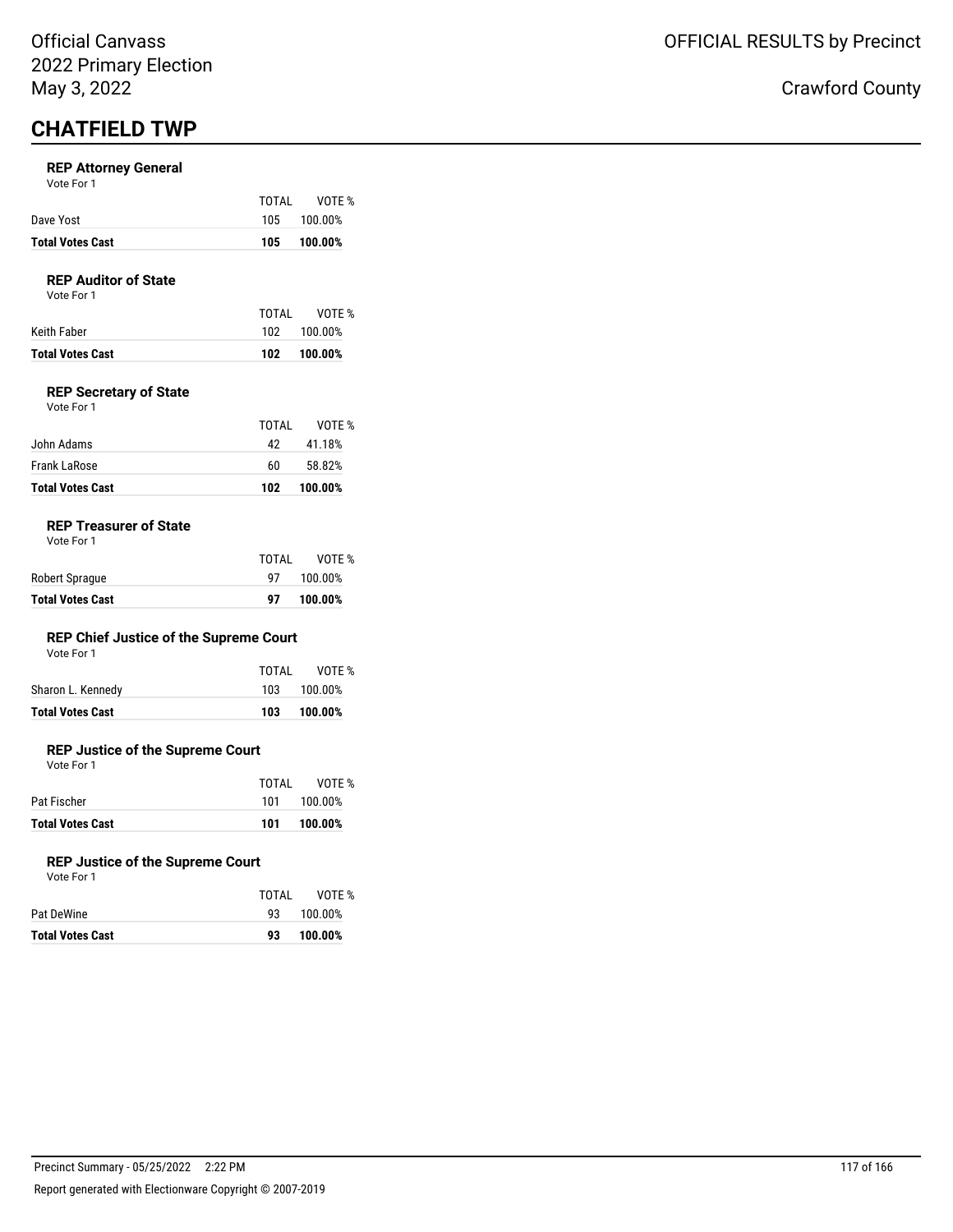## **CHATFIELD TWP**

## **REP U.S. Senator**

| Vote For 1 |  |
|------------|--|
|------------|--|

|                         | TOTAL | VOTF %  |
|-------------------------|-------|---------|
| Matt Dolan              | 12    | 10.71%  |
| Mike Gibbons            | 24    | 21.43%  |
| Josh Mandel             | 36    | 32.14%  |
| Neil Patel              | 2     | 1.79%   |
| Mark Pukita             | 1     | 0.89%   |
| Jane Timken             | 9     | 8.04%   |
| <b>JD</b> Vance         | 28    | 25.00%  |
| <b>Total Votes Cast</b> | 112   | 100.00% |

#### **REP Representative to Congress (5th District)** Vote For 1

| <b>Total Votes Cast</b> | 102   | 100.00%     |
|-------------------------|-------|-------------|
| Bob Latta               |       | 102 100.00% |
|                         | TOTAI | VOTE %      |

### **REP Judge of the Court of Appeals (3rd District) FTC 2-9-2023**

| Total Votes Cast     | 99    | 100.00% |
|----------------------|-------|---------|
| William R. Zimmerman | ٩q    | 100.00% |
|                      | TOTAL | VOTF %  |
| Vote For 1           |       |         |

## **REP Judge of the Court of Appeals (3rd District) FTC 2-11-2023**

Vote For 1

|                                               | TOTAL<br>97 <b>D</b> | VOTE %<br>100.00% |
|-----------------------------------------------|----------------------|-------------------|
| Juergen A. Waldick<br><b>Total Votes Cast</b> | 97                   | 100.00%           |
|                                               |                      |                   |

## **REP County Commissioner**

Vote For 1

|                         | TOTAL | VOTE %  |
|-------------------------|-------|---------|
| Tim Lev                 | 41    | 36.28%  |
| <b>Corey Orewiler</b>   | 36    | 31.86%  |
| Dale A. Wolfe           | 36    | 31.86%  |
| <b>Total Votes Cast</b> | 113   | 100.00% |

### **REP County Auditor**

| Vote For 1 |  |
|------------|--|
|------------|--|

|                         | TOTAI | VOTE %  |
|-------------------------|-------|---------|
| Robyn M. Sheets         | 103   | 100.00% |
| <b>Total Votes Cast</b> | 103   | 100.00% |

#### **REP Member of County Central Committee CHATFIELD TWP** Vote For 1

|                         | TOTAI | VOTE %     |
|-------------------------|-------|------------|
| Glen Feichtner          |       | 91 100.00% |
| <b>Total Votes Cast</b> |       | 91 100.00% |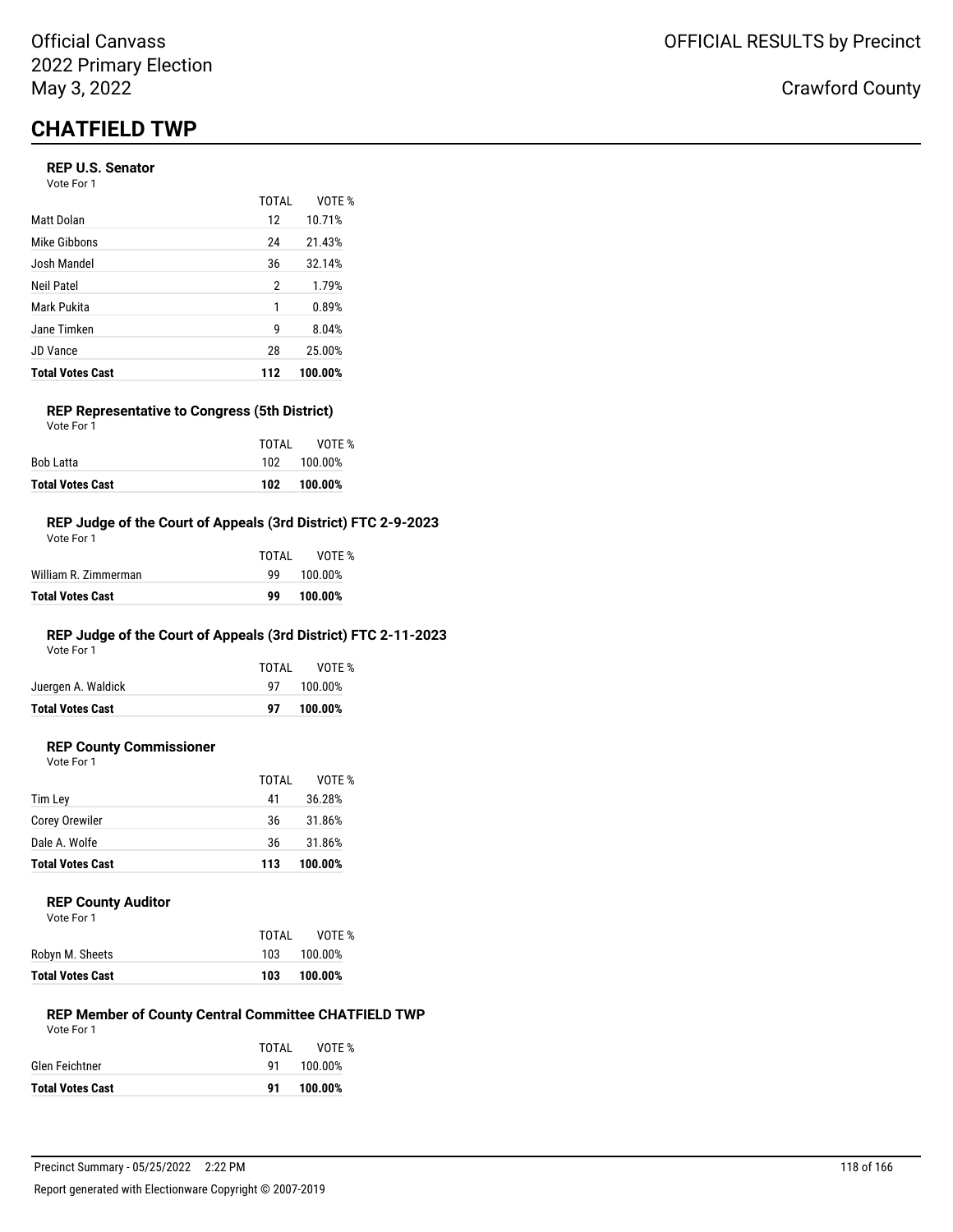# **CHATFIELD TWP**

#### **1 Crawford Park District** Vote For 1

| <b>Total Votes Cast</b>     | 123   | 100.00% |
|-----------------------------|-------|---------|
| <b>AGAINST THE TAX LEVY</b> | 46.   | 37.40%  |
| FOR THE TAX LEVY            | 77    | 62.60%  |
|                             | TOTAI | VOTF %  |
| <b>VULLET UIT</b>           |       |         |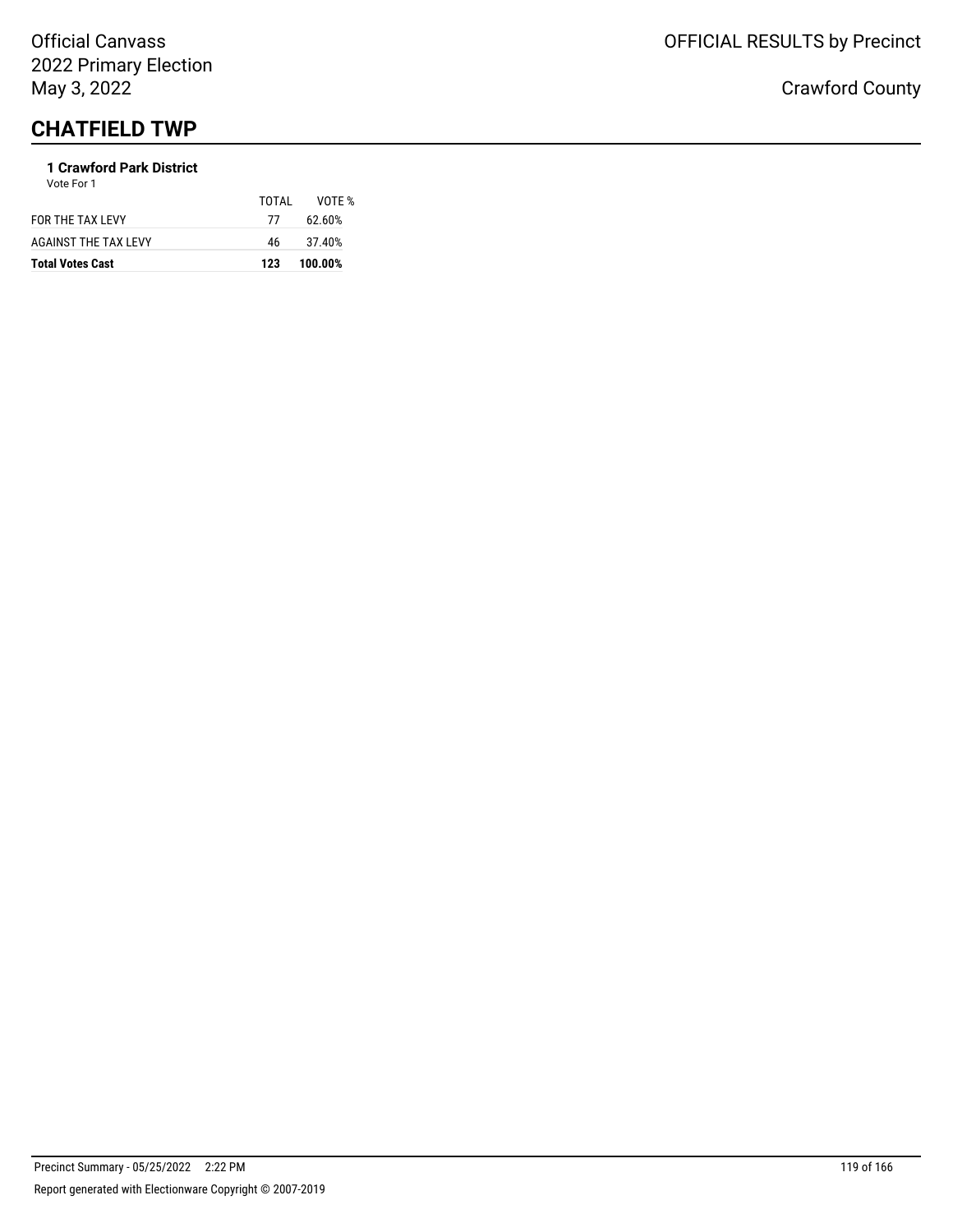| <b>Statistics</b>                                     | <b>TOTAL</b>       |                   |
|-------------------------------------------------------|--------------------|-------------------|
| Voter Turnout - Total                                 | 30.36%             |                   |
| <b>DEM Governor and Lt. Governor</b>                  |                    |                   |
| Vote For 1                                            |                    |                   |
| Cranley/Fedor                                         | <b>TOTAL</b><br>5  | VOTE %<br>12.82%  |
| Whaley/Stephens                                       | 34                 | 87.18%            |
| <b>Total Votes Cast</b>                               | 39                 | 100.00%           |
|                                                       |                    |                   |
| <b>DEM Attorney General</b><br>Vote For 1             |                    |                   |
|                                                       | <b>TOTAL</b><br>35 | VOTE %<br>100.00% |
| Jeffrey A. Crossman<br><b>Total Votes Cast</b>        | 35                 | 100.00%           |
|                                                       |                    |                   |
| <b>DEM Auditor of State</b><br>Vote For 1             |                    |                   |
|                                                       | <b>TOTAL</b>       | VOTE %            |
| <b>Taylor Sappington</b>                              | 35                 | 100.00%           |
| <b>Total Votes Cast</b>                               | 35                 | 100.00%           |
| <b>DEM Secretary of State</b><br>Vote For 1           |                    |                   |
|                                                       | <b>TOTAL</b>       | VOTE %            |
| Chelsea Clark                                         | 37                 | 100.00%           |
| <b>Total Votes Cast</b>                               | 37                 | 100.00%           |
| <b>DEM Treasurer of State</b><br>Vote For 1           |                    |                   |
|                                                       | <b>TOTAL</b>       | VOTE %            |
| Scott Schertzer                                       | 35                 | 100.00%           |
| <b>Total Votes Cast</b>                               | 35                 | 100.00%           |
| DEM Chief Justice of the Supreme Court<br>Vote For 1  |                    |                   |
|                                                       | <b>TOTAL</b>       | VOTE %            |
| Jennifer Brunner                                      | 37                 | 100.00%           |
| <b>Total Votes Cast</b>                               | 37                 | 100.00%           |
| <b>DEM Justice of the Supreme Court</b><br>Vote For 1 |                    |                   |
| Terri Jamison                                         | <b>TOTAL</b><br>35 | VOTE %<br>100.00% |
| <b>Total Votes Cast</b>                               | 35                 | 100.00%           |
| <b>DEM Justice of the Supreme Court</b><br>Vote For 1 |                    |                   |
|                                                       | <b>TOTAL</b>       | VOTE %            |
| Marilyn Zayas                                         | 34                 | 100.00%           |
| <b>Total Votes Cast</b>                               | 34                 | 100.00%           |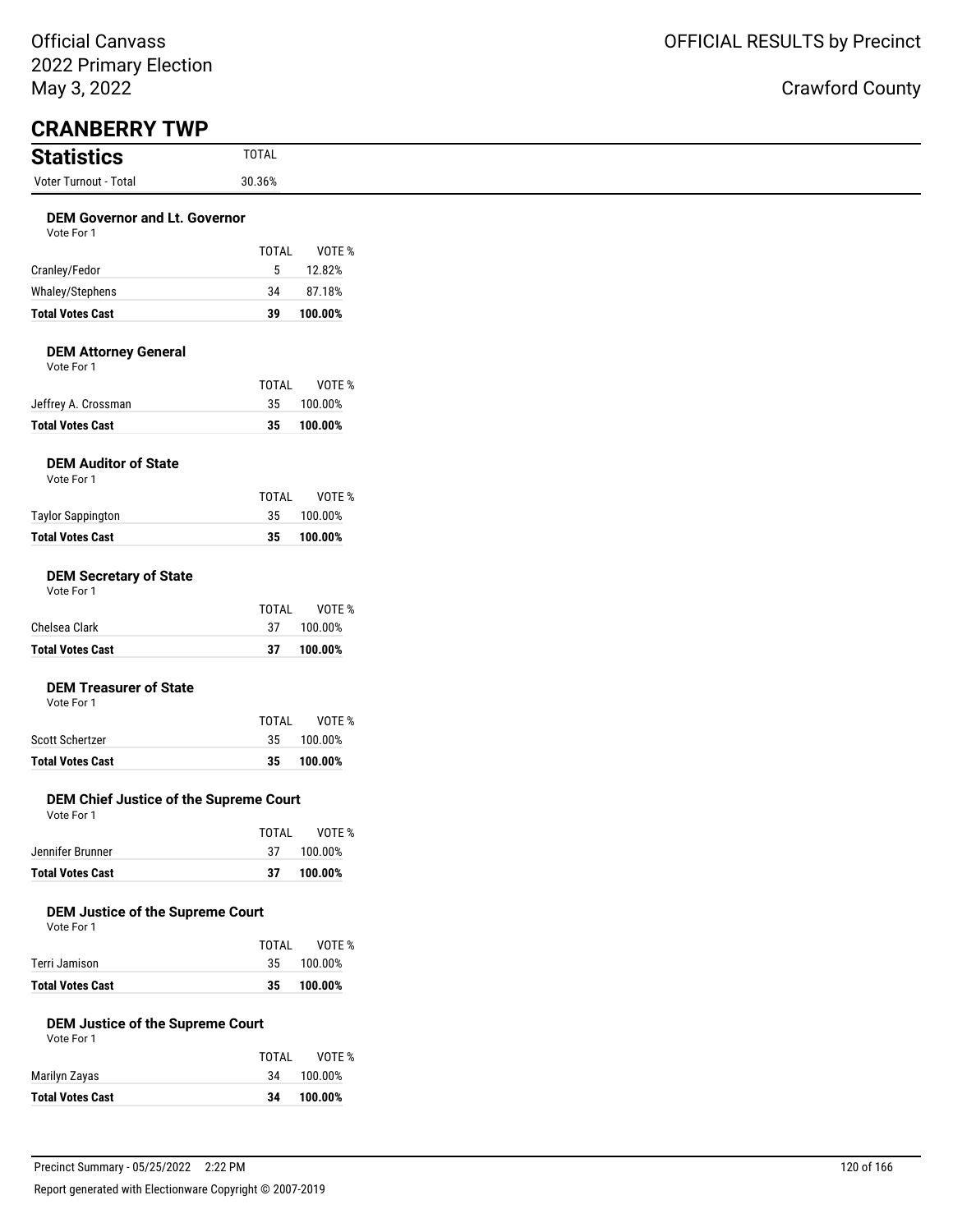## **CRANBERRY TWP**

## **DEM U.S. Senator**

| <b>Total Votes Cast</b> | 37    | 100.00% |
|-------------------------|-------|---------|
| Tim Ryan                | 23    | 62.16%  |
| Traci TJ Johnson        | 5     | 13.51%  |
| Morgan Harper           | q     | 24.32%  |
|                         | TOTAI | VOTE %  |
| Vote For 1              |       |         |

## **DEM Representative to Congress (5th District)**

| <b>Total Votes Cast</b> | 35    | 100.00% |
|-------------------------|-------|---------|
| <b>Craig Swartz</b>     | 28    | 80.00%  |
| Martin Heberling III    |       | 20.00%  |
|                         | TOTAL | VOTE %  |
| Vote For 1              |       |         |

## **DEM Judge of the Court of Appeals (3rd District) FTC 2-9-2023**

Vote For 1

|                         | TOTAI | VOTE % |
|-------------------------|-------|--------|
| No Valid Petition Filed |       |        |
| Total Votes Cast        | n     |        |

## **DEM Judge of the Court of Appeals (3rd District) FTC 2-11-2023**

| <b>Total Votes Cast</b> | 0     |        |
|-------------------------|-------|--------|
| No Valid Petition Filed | O     |        |
|                         | TOTAI | VOTF % |
| Vote For 1              |       |        |

### **DEM County Commissioner**

| <b>Total Votes Cast</b> | n     |        |
|-------------------------|-------|--------|
| No Valid Petition Filed |       |        |
|                         | TOTAI | VOTE % |
| Vote For 1              |       |        |

## **DEM County Auditor**

Vote For 1

|                         | TOTAL | VOTE % |
|-------------------------|-------|--------|
| No Valid Petition Filed |       |        |
| Total Votes Cast        | n     |        |

## **REP Governor and Lt. Governor**

| Vote For 1 |  |
|------------|--|
|------------|--|

|                         | TOTAL | VOTF %  |
|-------------------------|-------|---------|
| Blystone/Workman        | 94    | 36.29%  |
| DeWine/Husted           | 108   | 41.70%  |
| Hood/Keller             | 8     | 3.09%   |
| Renacci/Knopp           | 49    | 18.92%  |
| <b>Total Votes Cast</b> | 259   | 100.00% |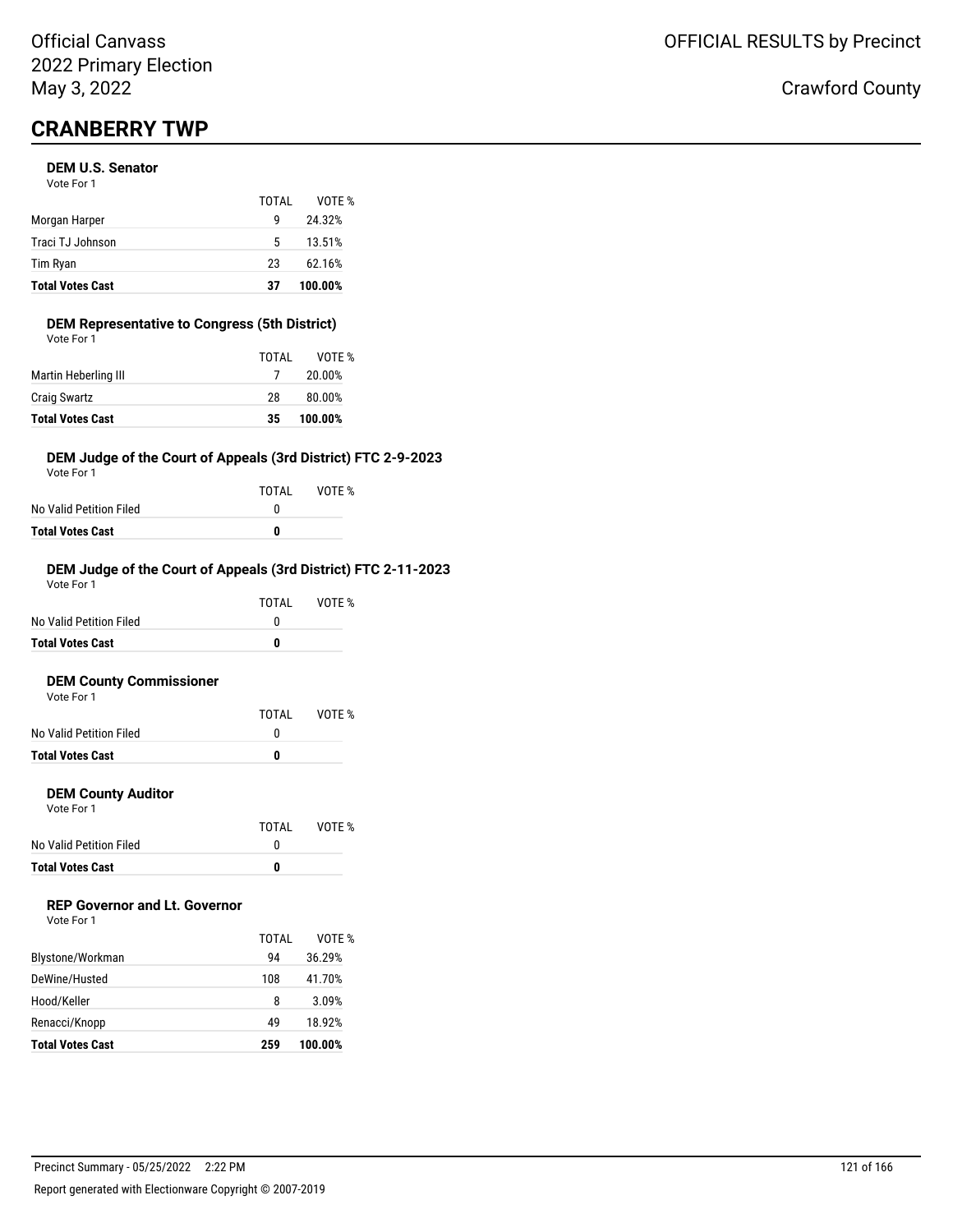## **CRANBERRY TWP**

## **REP Attorney General**

| Vote For 1 |  |  |  |
|------------|--|--|--|
|------------|--|--|--|

|                         | TOTAI | VOTE %  |
|-------------------------|-------|---------|
| Dave Yost               | 229   | 100.00% |
| <b>Total Votes Cast</b> | 229   | 100.00% |

## **REP Auditor of State**

Vote For 1

|                  | TOTAL | VOTE %      |
|------------------|-------|-------------|
| Keith Faber      |       | 217 100.00% |
| Total Votes Cast | 217   | 100.00%     |

## **REP Secretary of State**

| Vote For 1 |  |
|------------|--|
|            |  |

| Frank LaRose<br><b>Total Votes Cast</b> | 146<br>232 | 62.93%<br>100.00% |
|-----------------------------------------|------------|-------------------|
| John Adams                              | 86.        | 37.07%            |
|                                         | TOTAL      | VOTF %            |

## **REP Treasurer of State**

| <b>Total Votes Cast</b> | 222   | 100.00% |
|-------------------------|-------|---------|
| Robert Sprague          | 222   | 100.00% |
|                         | TOTAI | VOTE %  |

## **REP Chief Justice of the Supreme Court**

|  | Vote For 1 |  |
|--|------------|--|
|  |            |  |

| <b>Total Votes Cast</b> | 222   | 100.00%     |
|-------------------------|-------|-------------|
| Sharon L. Kennedy       |       | 222 100.00% |
|                         | TOTAL | VOTE %      |

## **REP Justice of the Supreme Court**

Vote For 1

|                         | TOTAL | VOTE %  |
|-------------------------|-------|---------|
| Pat Fischer             | 219   | 100.00% |
| <b>Total Votes Cast</b> | 219   | 100.00% |

### **REP Justice of the Supreme Court**

| Vote For 1 |  |
|------------|--|
|            |  |

| Total Votes Cast | 188   | 100.00% |
|------------------|-------|---------|
| Pat DeWine       | 188   | 100.00% |
|                  | TOTAI | VOTE %  |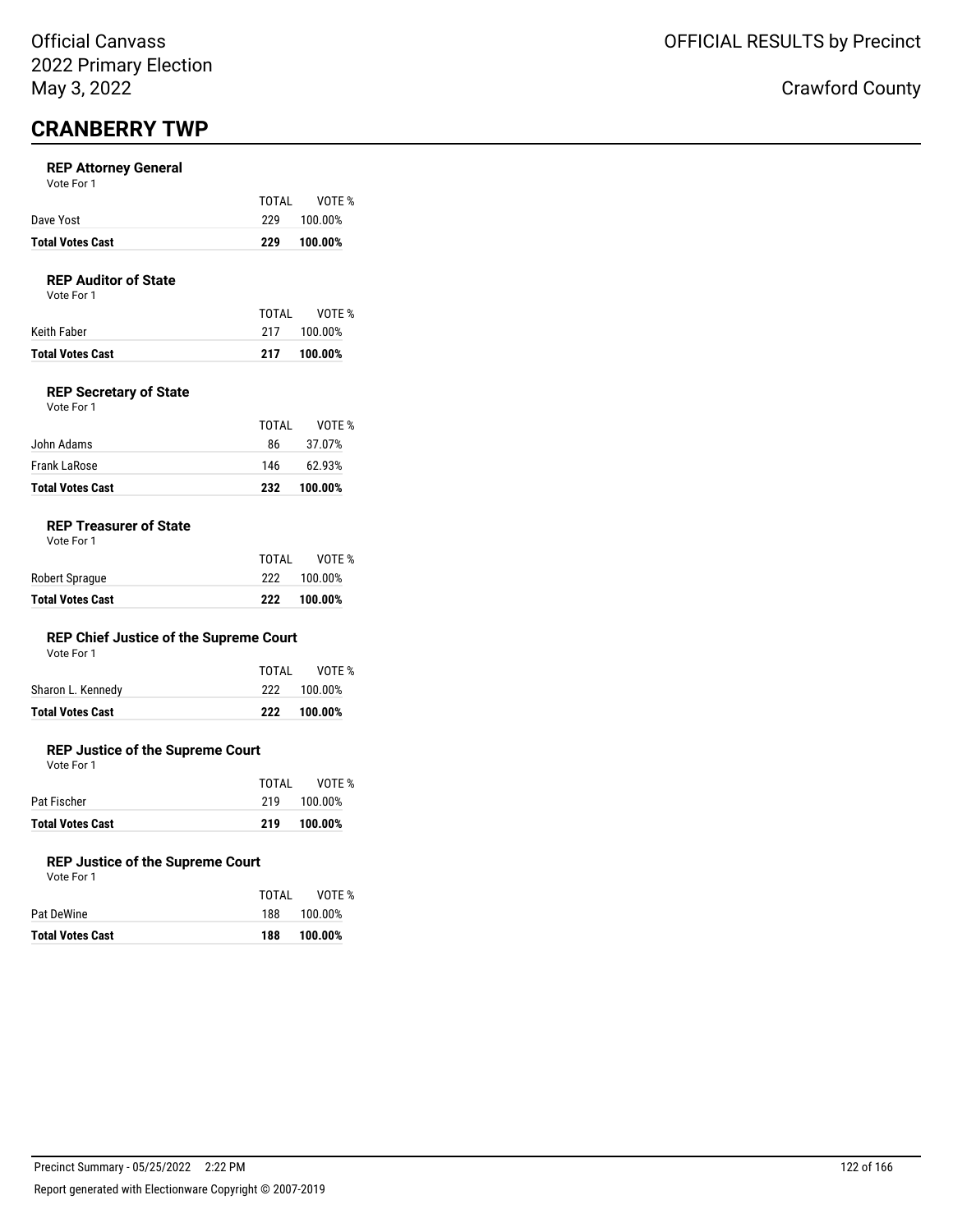## **CRANBERRY TWP**

## **REP U.S. Senator**

Vote For 1

|                         | <b>TOTAL</b> | VOTE %  |
|-------------------------|--------------|---------|
| Matt Dolan              | 40           | 15.69%  |
| Mike Gibbons            | 37           | 14.51%  |
| Josh Mandel             | 76           | 29.80%  |
| Neil Patel              | 6            | 2.35%   |
| Mark Pukita             | 8            | 3.14%   |
| Jane Timken             | 17           | 6.67%   |
| JD Vance                | 71           | 27.84%  |
| <b>Total Votes Cast</b> | 255          | 100.00% |

#### **REP Representative to Congress (5th District)** Vote For 1

| <b>Total Votes Cast</b> | 221   | 100.00% |
|-------------------------|-------|---------|
| Bob Latta               | 221   | 100.00% |
|                         | TOTAI | VOTE %  |

## **REP Judge of the Court of Appeals (3rd District) FTC 2-9-2023**

| Total Votes Cast     | 215   | 100.00%     |
|----------------------|-------|-------------|
| William R. Zimmerman |       | 215 100.00% |
|                      | TOTAL | VOTF %      |
| Vote For 1           |       |             |

## **REP Judge of the Court of Appeals (3rd District) FTC 2-11-2023**

Vote For 1

| <b>Total Votes Cast</b> | 207   | 100.00%     |
|-------------------------|-------|-------------|
| Juergen A. Waldick      |       | 207 100.00% |
|                         | TOTAI | VOTE %      |

## **REP County Commissioner**

Vote For 1

|                         | TOTAL | VOTE %  |
|-------------------------|-------|---------|
| Tim Lev                 | 166   | 65.35%  |
| <b>Corey Orewiler</b>   | 42    | 16.54%  |
| Dale A. Wolfe           | 46    | 18.11%  |
| <b>Total Votes Cast</b> | 254   | 100.00% |
|                         |       |         |

## **REP County Auditor**

| <b>Total Votes Cast</b> | 225   | 100.00% |
|-------------------------|-------|---------|
| Robyn M. Sheets         | 225   | 100.00% |
|                         | TOTAI | VOTE %  |
| Vote For 1              |       |         |

| <b>Total Votes Cast</b> | 313   | 100.00% |
|-------------------------|-------|---------|
| AGAINST THE TAX LEVY    | 88    | 28.12%  |
| FOR THE TAX LEVY        | 225.  | 71.88%  |
| Vote For 1              | TOTAL | VOTE %  |
|                         |       |         |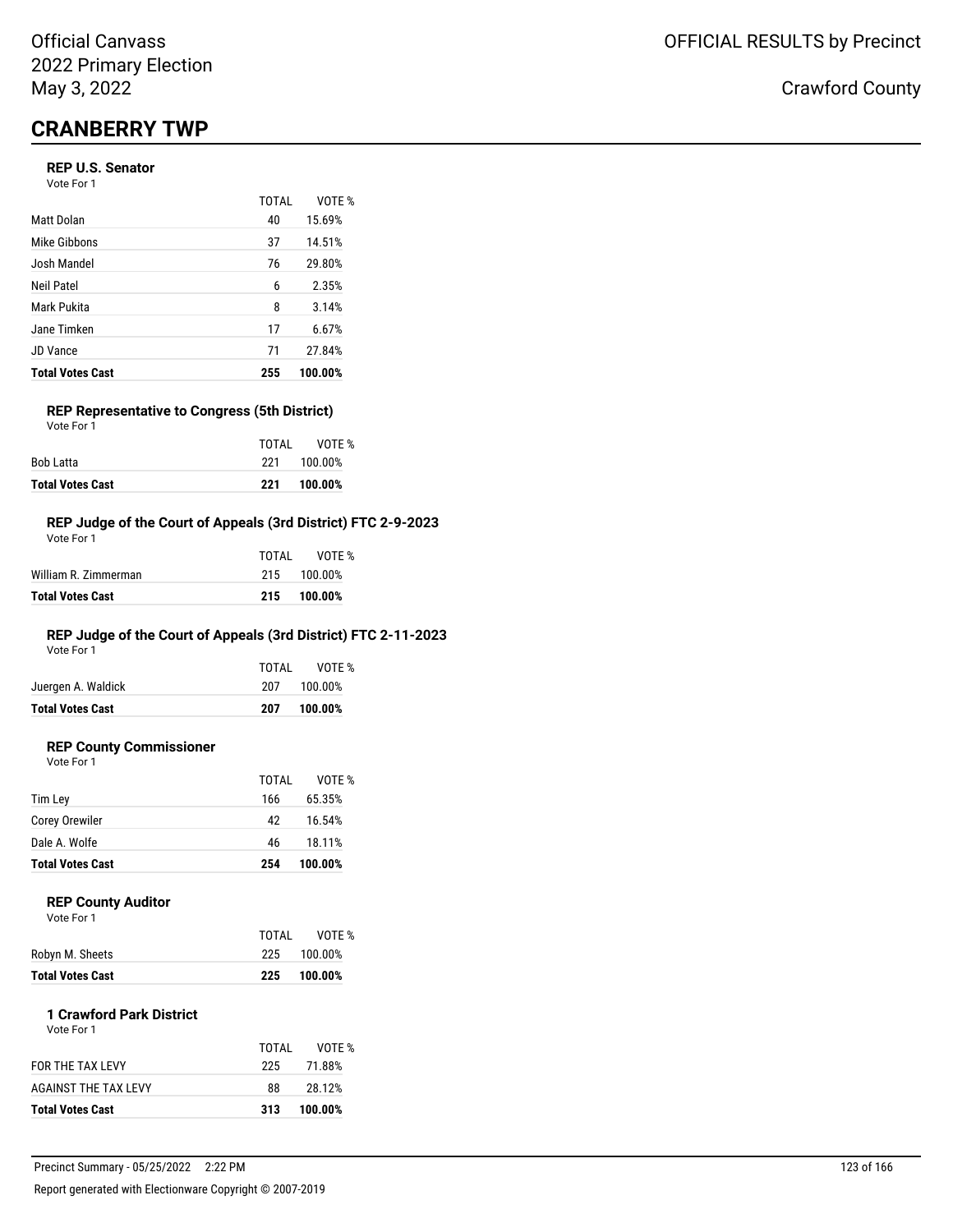## OFFICIAL RESULTS by Precinct

| <b>Statistics</b>                                     | <b>TOTAL</b>      |         |
|-------------------------------------------------------|-------------------|---------|
| Voter Turnout - Total                                 | 33.89%            |         |
| <b>DEM Governor and Lt. Governor</b>                  |                   |         |
| Vote For 1                                            |                   |         |
|                                                       | <b>TOTAL</b>      | VOTE %  |
| Cranley/Fedor                                         | 3                 | 33.33%  |
| Whaley/Stephens                                       | 6                 | 66.67%  |
| <b>Total Votes Cast</b>                               | 9                 | 100.00% |
| <b>DEM Attorney General</b><br>Vote For 1             |                   |         |
|                                                       | <b>TOTAL</b><br>9 | VOTE %  |
| Jeffrey A. Crossman<br><b>Total Votes Cast</b>        |                   | 100.00% |
|                                                       | 9                 | 100.00% |
| <b>DEM Auditor of State</b><br>Vote For 1             |                   |         |
|                                                       | <b>TOTAL</b>      | VOTE %  |
| <b>Taylor Sappington</b>                              | 9                 | 100.00% |
| <b>Total Votes Cast</b>                               | 9                 | 100.00% |
| <b>DEM Secretary of State</b><br>Vote For 1           |                   |         |
|                                                       | <b>TOTAL</b>      | VOTE %  |
| Chelsea Clark                                         | $\overline{7}$    | 100.00% |
| <b>Total Votes Cast</b>                               | $\overline{7}$    | 100.00% |
| <b>DEM Treasurer of State</b><br>Vote For 1           |                   |         |
|                                                       | <b>TOTAL</b>      | VOTE %  |
| Scott Schertzer                                       | 6                 | 100.00% |
| <b>Total Votes Cast</b>                               | 6                 | 100.00% |
| DEM Chief Justice of the Supreme Court<br>Vote For 1  |                   |         |
|                                                       | <b>TOTAL</b>      | VOTE %  |
| Jennifer Brunner                                      | 8                 | 100.00% |
| <b>Total Votes Cast</b>                               | 8                 | 100.00% |
| <b>DEM Justice of the Supreme Court</b><br>Vote For 1 | <b>TOTAL</b>      | VOTE %  |
| Terri Jamison                                         | 9                 | 100.00% |
| <b>Total Votes Cast</b>                               | 9                 | 100.00% |
| <b>DEM Justice of the Supreme Court</b><br>Vote For 1 |                   |         |
|                                                       | <b>TOTAL</b>      | VOTE %  |
| Marilyn Zayas                                         | 7                 | 100.00% |
| <b>Total Votes Cast</b>                               | $\overline{7}$    | 100.00% |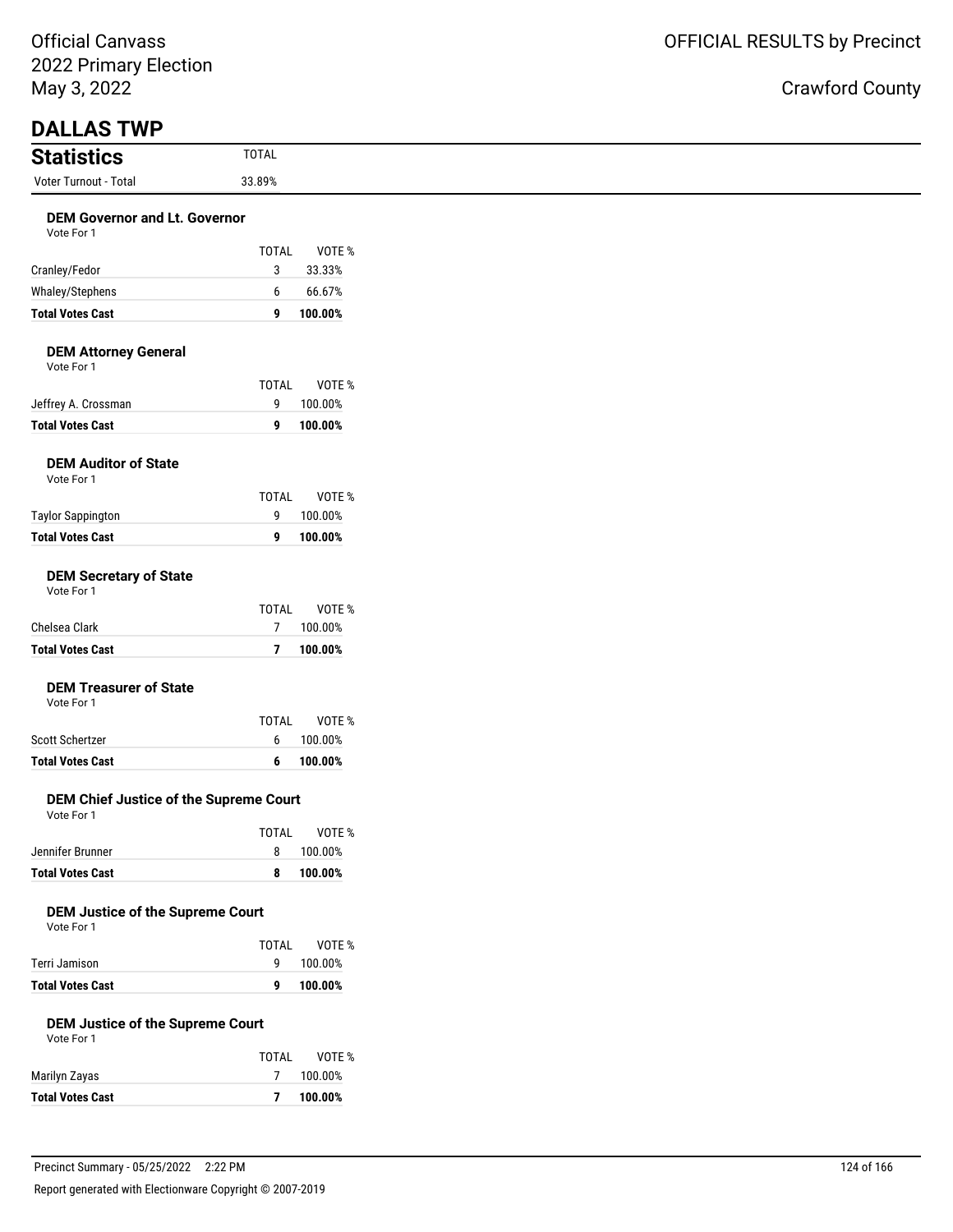## **DALLAS TWP**

## **DEM U.S. Senator**

| <b>Total Votes Cast</b> | g     | 100.00% |
|-------------------------|-------|---------|
| Tim Ryan                | 6     | 66.67%  |
| Traci TJ Johnson        | 0     | 0.00%   |
| Morgan Harper           | 3     | 33.33%  |
|                         | TOTAI | VOTF %  |
| Vote For 1              |       |         |

#### **DEM Representative to Congress (5th District)** Vote For 1

| <b>Total Votes Cast</b> | 6     | 100.00% |
|-------------------------|-------|---------|
| <b>Craig Swartz</b>     | 5.    | 83.33%  |
| Martin Heberling III    |       | 16.67%  |
|                         | TOTAL | VOTE %  |
| VOLE FOI T              |       |         |

## **DEM Judge of the Court of Appeals (3rd District) FTC 2-9-2023**

Vote For 1

|                         | TOTAL | VOTE % |
|-------------------------|-------|--------|
| No Valid Petition Filed |       |        |
| Total Votes Cast        | n     |        |

## **DEM Judge of the Court of Appeals (3rd District) FTC 2-11-2023**

| Total Votes Cast        | 0     |        |
|-------------------------|-------|--------|
| No Valid Petition Filed | O     |        |
|                         | TOTAI | VOTF % |
| Vote For 1              |       |        |

### **DEM County Commissioner**

| <b>Total Votes Cast</b> |       |        |
|-------------------------|-------|--------|
| No Valid Petition Filed |       |        |
|                         | TOTAI | VOTE % |
| Vote For 1              |       |        |

## **DEM County Auditor**

Vote For 1

|                         | TOTAL | VOTE % |
|-------------------------|-------|--------|
| No Valid Petition Filed |       |        |
| <b>Total Votes Cast</b> | n     |        |

## **REP Governor and Lt. Governor**

| Vote For 1 |  |
|------------|--|
|------------|--|

|                         | TOTAI | VOTF %  |
|-------------------------|-------|---------|
| Blystone/Workman        | 44    | 41.12%  |
| DeWine/Husted           | 25    | 23.36%  |
| Hood/Keller             |       | 0.93%   |
| Renacci/Knopp           | 37    | 34.58%  |
| <b>Total Votes Cast</b> | 107   | 100.00% |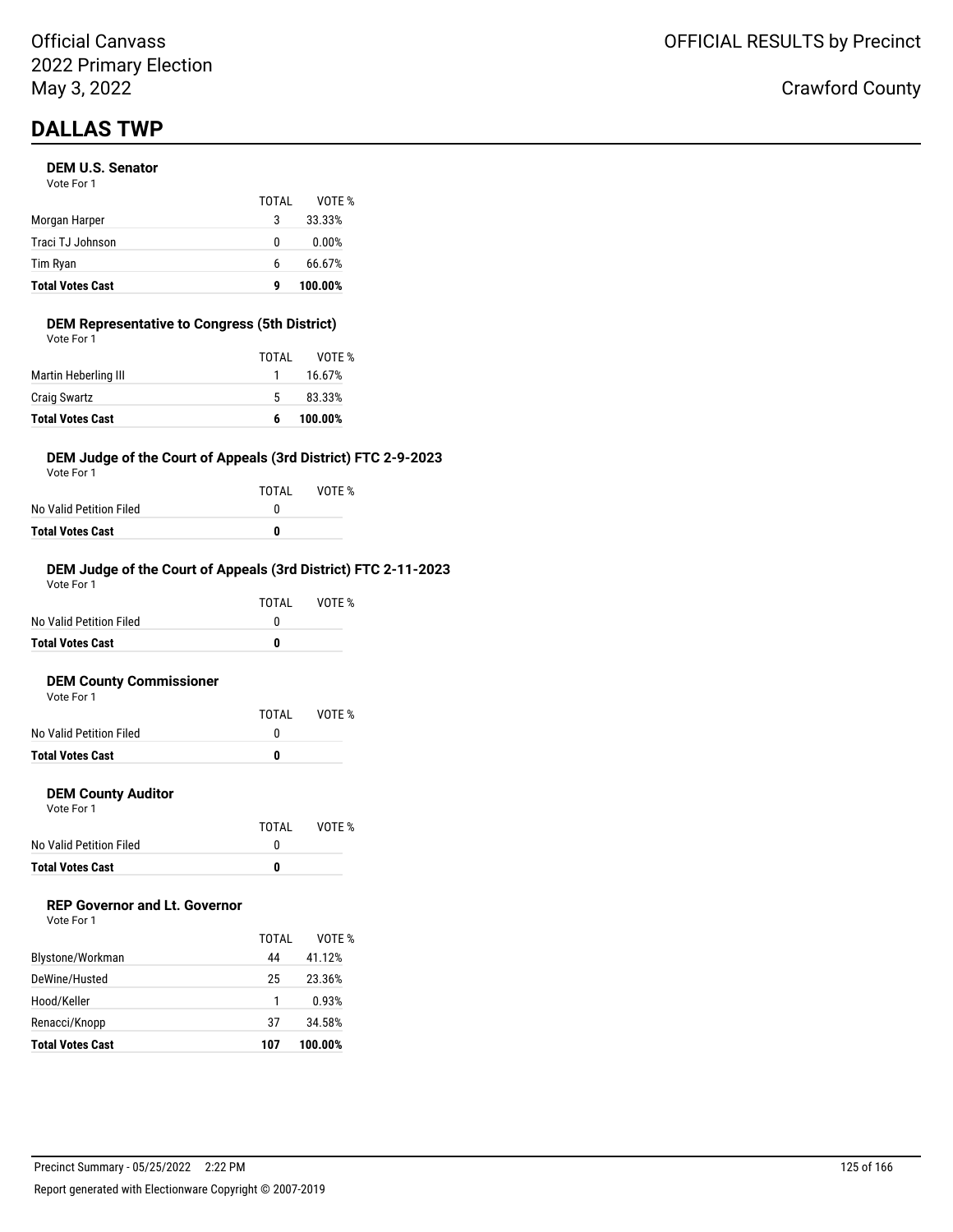## **DALLAS TWP**

### **REP Attorney General**

|  | Vote For 1 |  |  |
|--|------------|--|--|
|  |            |  |  |

| <b>Total Votes Cast</b> | 89    | 100.00% |
|-------------------------|-------|---------|
| Dave Yost               | 89.   | 100.00% |
|                         | TOTAI | VOTE %  |

## **REP Auditor of State**

Vote For 1

| <b>Total Votes Cast</b> | 88    | 100.00% |
|-------------------------|-------|---------|
| Keith Faber             | 88    | 100.00% |
|                         | TOTAI | VOTE %  |

## **REP Secretary of State**

| <b>Total Votes Cast</b> | 101   | 100.00% |
|-------------------------|-------|---------|
| Frank LaRose            | 56    | 55.45%  |
| John Adams              | 45    | 44.55%  |
|                         | TOTAL | VOTE %  |
| Vote For 1              |       |         |

## **REP Treasurer of State**

Vote For 1

| <b>Total Votes Cast</b> | 91        | 100.00% |
|-------------------------|-----------|---------|
| Robert Sprague          | <b>91</b> | 100.00% |
|                         | TOTAL     | VOTE %  |

## **REP Chief Justice of the Supreme Court**

| <b>Total Votes Cast</b> | 90    | 100.00% |
|-------------------------|-------|---------|
| Sharon L. Kennedy       | 90.   | 100.00% |
|                         | TOTAL | VOTE %  |
| Vote For 1              |       |         |

## **REP Justice of the Supreme Court**

Vote For 1

| <b>Total Votes Cast</b> | 84    | 100.00%    |
|-------------------------|-------|------------|
| Pat Fischer             |       | 84 100.00% |
|                         | TOTAI | VOTE %     |

### **REP Justice of the Supreme Court**

| <b>Total Votes Cast</b> | 71    | 100.00%    |
|-------------------------|-------|------------|
| Pat DeWine              |       | 71 100.00% |
|                         | TOTAL | VOTE %     |
| Vote For 1              |       |            |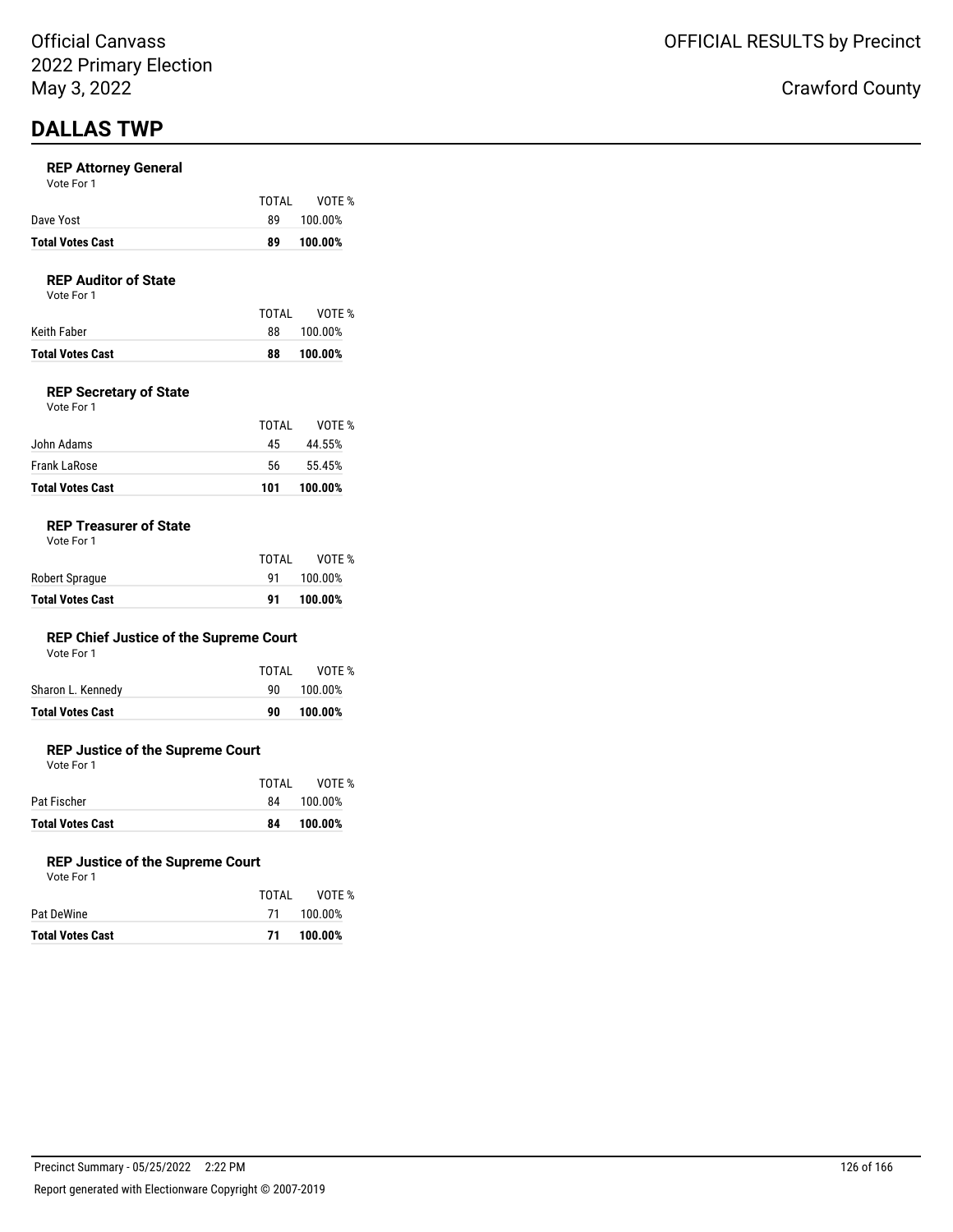## **DALLAS TWP**

## **REP U.S. Senator**

Vote For 1

|                         | <b>TOTAL</b> | VOTE %  |
|-------------------------|--------------|---------|
| Matt Dolan              | 14           | 13.08%  |
| Mike Gibbons            | 14           | 13.08%  |
| Josh Mandel             | 41           | 38.32%  |
| Neil Patel              | 1            | 0.93%   |
| Mark Pukita             | 1            | 0.93%   |
| Jane Timken             | 7            | 6.54%   |
| JD Vance                | 29           | 27.10%  |
| <b>Total Votes Cast</b> | 107          | 100.00% |

### **REP Representative to Congress (5th District)** Vote For 1

|                         | TOTAI | VOTE %  |
|-------------------------|-------|---------|
| Bob Latta               | 89.   | 100.00% |
| <b>Total Votes Cast</b> | 89    | 100.00% |

## **REP Judge of the Court of Appeals (3rd District) FTC 2-9-2023**

| Total Votes Cast     | 86    | 100.00%    |
|----------------------|-------|------------|
| William R. Zimmerman |       | 86 100.00% |
|                      | TOTAL | VOTE %     |
| Vote For 1           |       |            |

## **REP Judge of the Court of Appeals (3rd District) FTC 2-11-2023**

Vote For 1

|                         | TOTAL | VOTE %     |
|-------------------------|-------|------------|
| Juergen A. Waldick      |       | 83 100.00% |
| <b>Total Votes Cast</b> | 83    | 100.00%    |
|                         |       |            |

## **REP County Commissioner**

Vote For 1

|                         | TOTAL | VOTE %  |
|-------------------------|-------|---------|
| Tim Ley                 | 46    | 43.81%  |
| Corey Orewiler          | 17    | 16.19%  |
| Dale A. Wolfe           | 42    | 40.00%  |
| <b>Total Votes Cast</b> | 105   | 100.00% |

### **REP County Auditor**

| Vote For 1 |  |
|------------|--|
|            |  |

|                         | TOTAL | VOTE %  |
|-------------------------|-------|---------|
| Robyn M. Sheets         | 86.   | 100.00% |
| <b>Total Votes Cast</b> | 86    | 100.00% |

#### **REP Member of County Central Committee DALLAS TWP** Vote For 1

|                         | TOTAI | VOTE %     |
|-------------------------|-------|------------|
| William A. Wert         |       | 86 100.00% |
| <b>Total Votes Cast</b> | 86    | 100.00%    |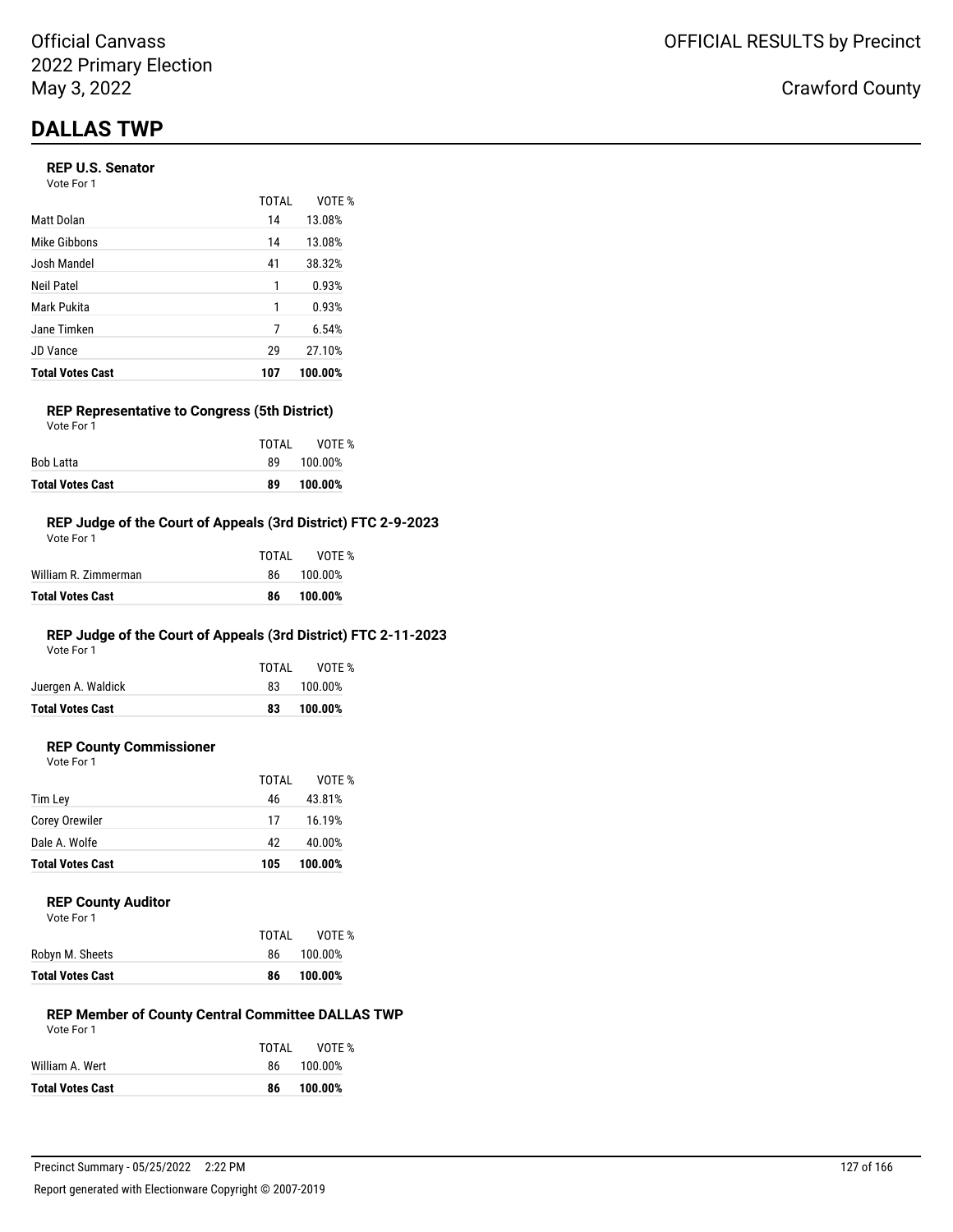## **DALLAS TWP**

#### **1 Crawford Park District** Vote For 1

| <b>AGAINST THE TAX LEVY</b><br>59 | 49.58% |
|-----------------------------------|--------|
|                                   |        |
| FOR THE TAX LEVY<br>60            | 50.42% |
| TOTAL                             | VOTE % |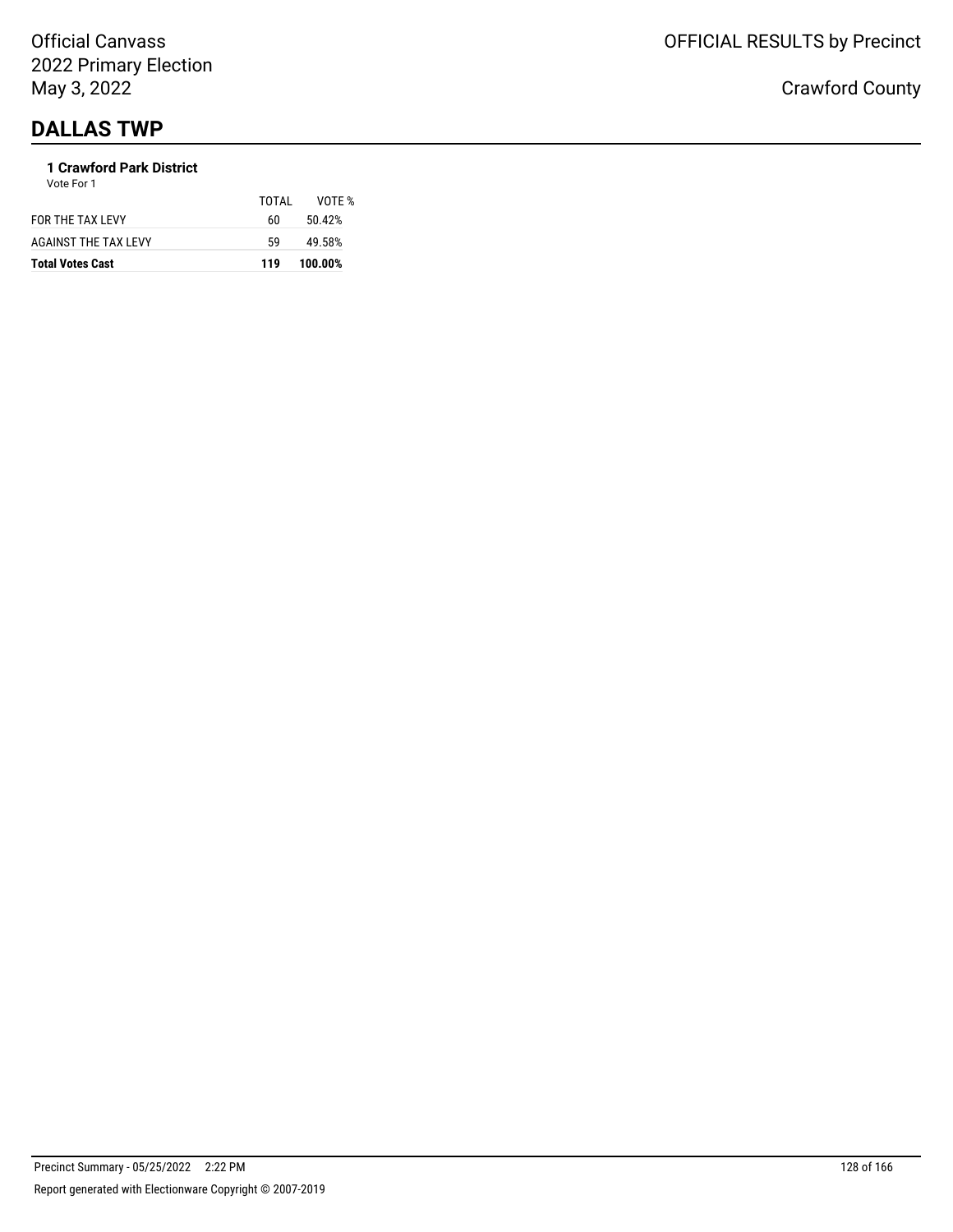# OFFICIAL RESULTS by Precinct

Crawford County

 $\overline{\phantom{0}}$ 

| <b>HOLMES-TEXAS</b>                                   |                    |                    |
|-------------------------------------------------------|--------------------|--------------------|
| <b>Statistics</b>                                     | <b>TOTAL</b>       |                    |
| Voter Turnout - Total                                 | 33.76%             |                    |
| <b>DEM Governor and Lt. Governor</b>                  |                    |                    |
| Vote For 1                                            |                    |                    |
|                                                       | <b>TOTAL</b>       | VOTE %             |
| Cranley/Fedor                                         | 5                  | 21.74%             |
| Whaley/Stephens                                       | 18                 | 78.26%             |
| <b>Total Votes Cast</b>                               | 23                 | 100.00%            |
| <b>DEM Attorney General</b><br>Vote For 1             |                    |                    |
|                                                       | <b>TOTAL</b>       | VOTE %             |
| Jeffrey A. Crossman                                   | 20                 | 100.00%            |
| <b>Total Votes Cast</b>                               | 20                 | 100.00%            |
| <b>DEM Auditor of State</b><br>Vote For 1             |                    |                    |
|                                                       | <b>TOTAL</b>       | VOTE %             |
| <b>Taylor Sappington</b><br><b>Total Votes Cast</b>   | 21<br>21           | 100.00%<br>100.00% |
| Chelsea Clark                                         | <b>TOTAL</b><br>22 | VOTE %<br>100.00%  |
| <b>Total Votes Cast</b>                               | 22                 | 100.00%            |
| <b>DEM Treasurer of State</b><br>Vote For 1           |                    |                    |
| Scott Schertzer                                       | <b>TOTAL</b>       | VOTE %<br>100.00%  |
| <b>Total Votes Cast</b>                               | 22<br>22           | 100.00%            |
|                                                       |                    |                    |
| DEM Chief Justice of the Supreme Court<br>Vote For 1  |                    |                    |
| Jennifer Brunner                                      | <b>TOTAL</b><br>23 | VOTE %<br>100.00%  |
| <b>Total Votes Cast</b>                               | 23                 | 100.00%            |
|                                                       |                    |                    |
| <b>DEM Justice of the Supreme Court</b><br>Vote For 1 | <b>TOTAL</b>       | VOTE %             |
| Terri Jamison                                         | 23                 | 100.00%            |
| <b>Total Votes Cast</b>                               | 23                 | 100.00%            |
| <b>DEM Justice of the Supreme Court</b><br>Vote For 1 |                    |                    |
|                                                       | <b>TOTAL</b>       | VOTE %             |
| Marilyn Zayas                                         | 20                 | 100.00%            |
|                                                       |                    |                    |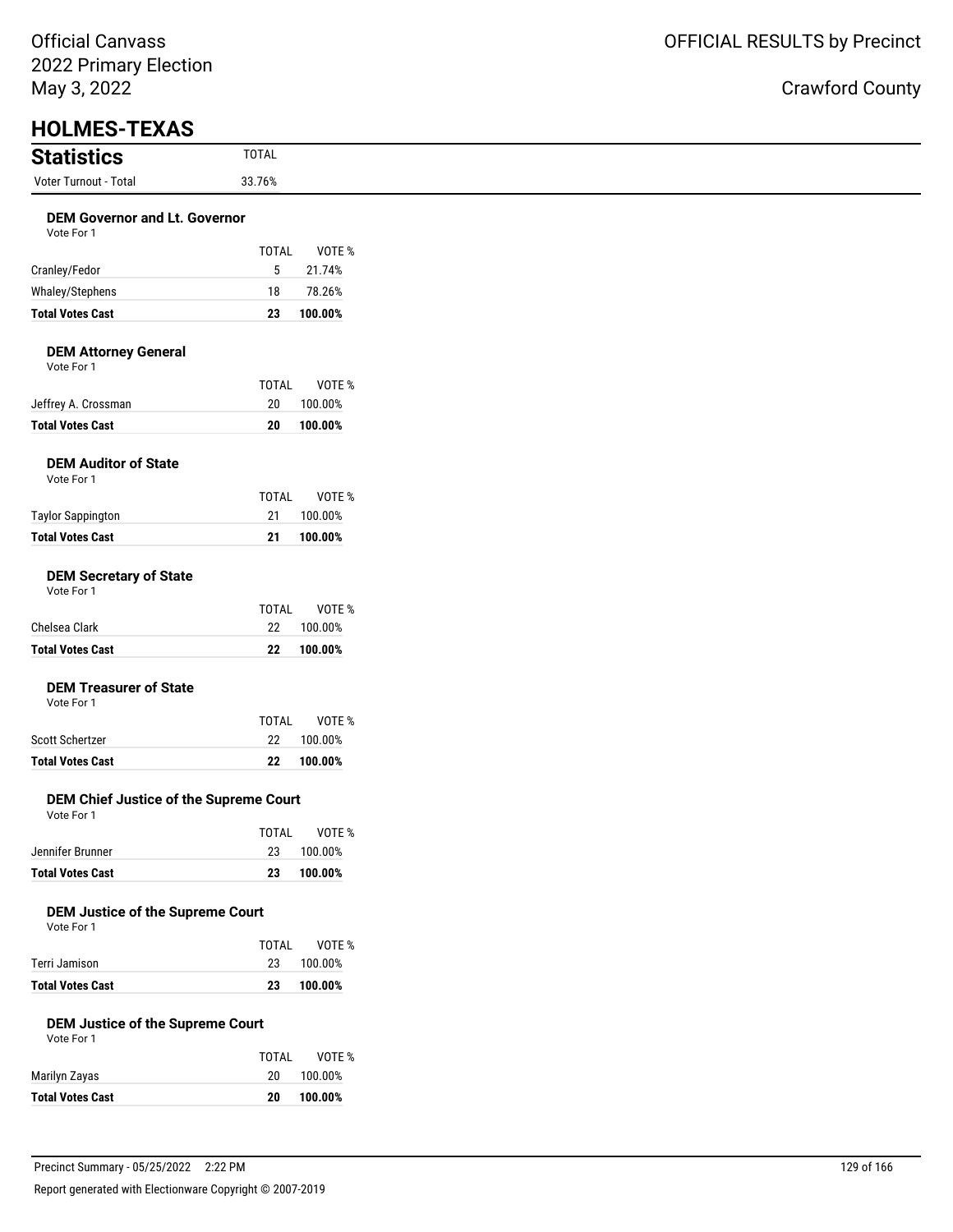## **HOLMES-TEXAS**

### **DEM U.S. Senator**

| <b>Total Votes Cast</b> | 26    | 100.00% |
|-------------------------|-------|---------|
| Tim Ryan                | 21    | 80.77%  |
| Traci TJ Johnson        | 0     | 0.00%   |
| Morgan Harper           | 5     | 19.23%  |
|                         | TOTAL | VOTE %  |
| Vote For 1              |       |         |

## **DEM Representative to Congress (5th District)**

| <b>Total Votes Cast</b> | 25    | 100.00% |
|-------------------------|-------|---------|
| <b>Craig Swartz</b>     | -21   | 84.00%  |
| Martin Heberling III    | 4     | 16.00%  |
|                         | TOTAI | VOTF %  |
| Vote For 1              |       |         |

## **DEM Judge of the Court of Appeals (3rd District) FTC 2-9-2023**

Vote For 1

|                         | TOTAI | VOTE % |
|-------------------------|-------|--------|
| No Valid Petition Filed |       |        |
| Total Votes Cast        | n     |        |

## **DEM Judge of the Court of Appeals (3rd District) FTC 2-11-2023**

| <b>Total Votes Cast</b> | 0     |        |
|-------------------------|-------|--------|
| No Valid Petition Filed | O     |        |
|                         | TOTAI | VOTF % |
| Vote For 1              |       |        |

#### **DEM County Commissioner**  $V \cap$ te

| <b>Total Votes Cast</b> | O     |        |
|-------------------------|-------|--------|
| No Valid Petition Filed |       |        |
|                         | TOTAI | VOTE % |
| VOLE FOI I              |       |        |

## **DEM County Auditor**

Vote For 1

|                         | TOTAL | VOTE % |
|-------------------------|-------|--------|
| No Valid Petition Filed |       |        |
| <b>Total Votes Cast</b> | o     |        |

## **REP Governor and Lt. Governor**

| Vote For 1 |  |
|------------|--|
|------------|--|

|                         | TOTAL | VOTF %  |
|-------------------------|-------|---------|
| Blystone/Workman        | 143   | 42.94%  |
| DeWine/Husted           | 111   | 33.33%  |
| Hood/Keller             |       | 2.10%   |
| Renacci/Knopp           | 72    | 21.62%  |
| <b>Total Votes Cast</b> | 333   | 100.00% |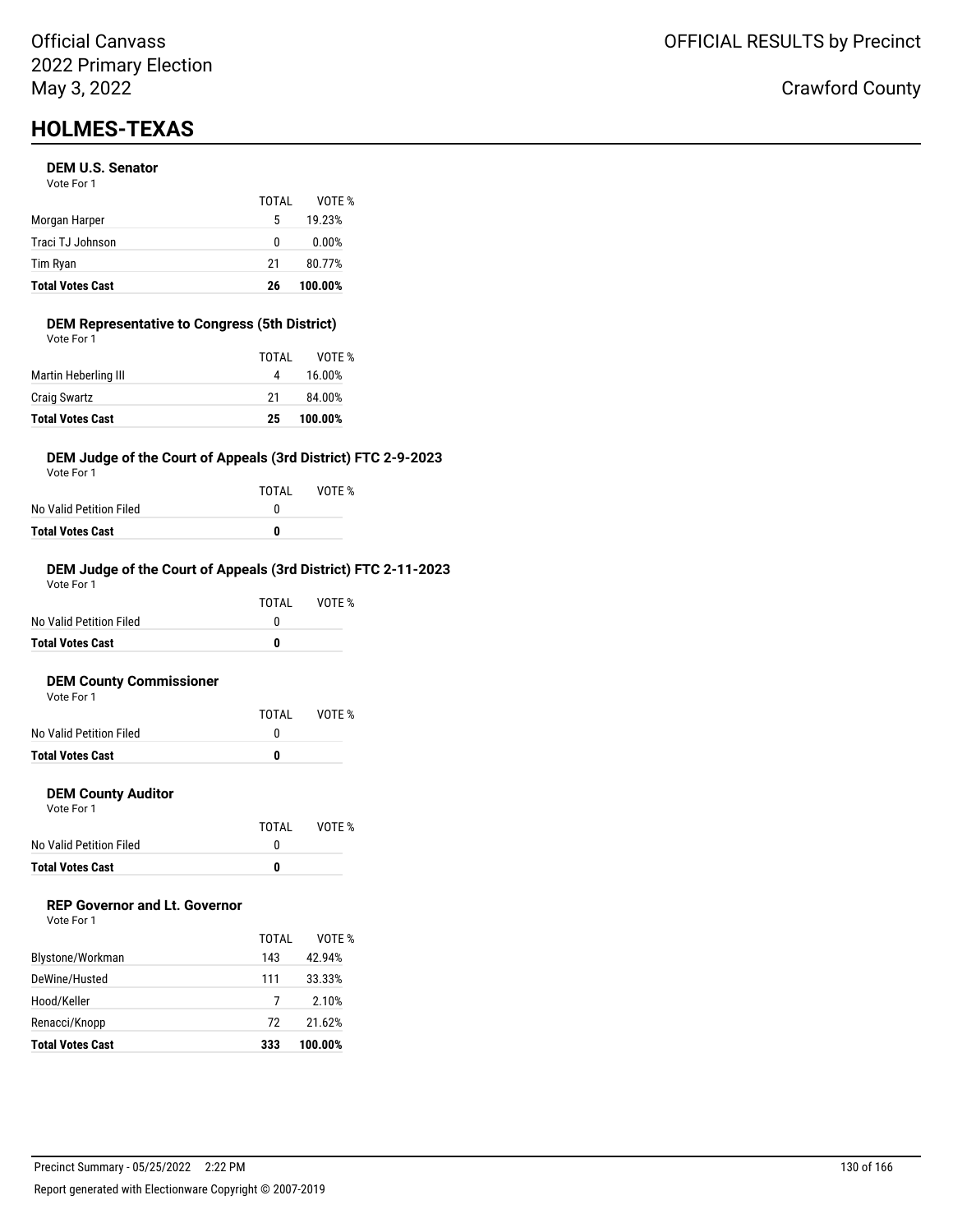## **HOLMES-TEXAS**

### **REP Attorney General**

| Vote For 1 |  |  |
|------------|--|--|
|------------|--|--|

|                         | TOTAI | VOTE %  |
|-------------------------|-------|---------|
| Dave Yost               | 291   | 100.00% |
| <b>Total Votes Cast</b> | 291   | 100.00% |

## **REP Auditor of State**

Vote For 1

| Total Votes Cast | 279   | 100.00%     |
|------------------|-------|-------------|
| Keith Faber      |       | 279 100.00% |
|                  | TOTAI | VOTE %      |

## **REP Secretary of State**

| <b>Total Votes Cast</b> | 297   | 100.00% |
|-------------------------|-------|---------|
| <b>Frank LaRose</b>     | 175   | 58.92%  |
| John Adams              | 122   | 41.08%  |
|                         | TOTAL | VOTE %  |
| Vote For 1              |       |         |

## **REP Treasurer of State**

| <b>Total Votes Cast</b> | 281   | 100.00% |
|-------------------------|-------|---------|
| Robert Sprague          | 281   | 100.00% |
|                         | TOTAI | VOTE %  |

## **REP Chief Justice of the Supreme Court**

| <b>Total Votes Cast</b> | 276   | 100.00%     |
|-------------------------|-------|-------------|
| Sharon L. Kennedy       |       | 276 100.00% |
|                         | TOTAL | VOTE %      |
| Vote For 1              |       |             |

## **REP Justice of the Supreme Court**

Vote For 1

|                         | TOTAI | VOTE %      |
|-------------------------|-------|-------------|
| Pat Fischer             |       | 271 100.00% |
| <b>Total Votes Cast</b> | 271   | 100.00%     |

### **REP Justice of the Supreme Court**

| Vote For 1 |  |  |
|------------|--|--|
|            |  |  |

| Total Votes Cast | 240   | 100.00% |
|------------------|-------|---------|
| Pat DeWine       | 240.  | 100.00% |
|                  | TOTAI | VOTE %  |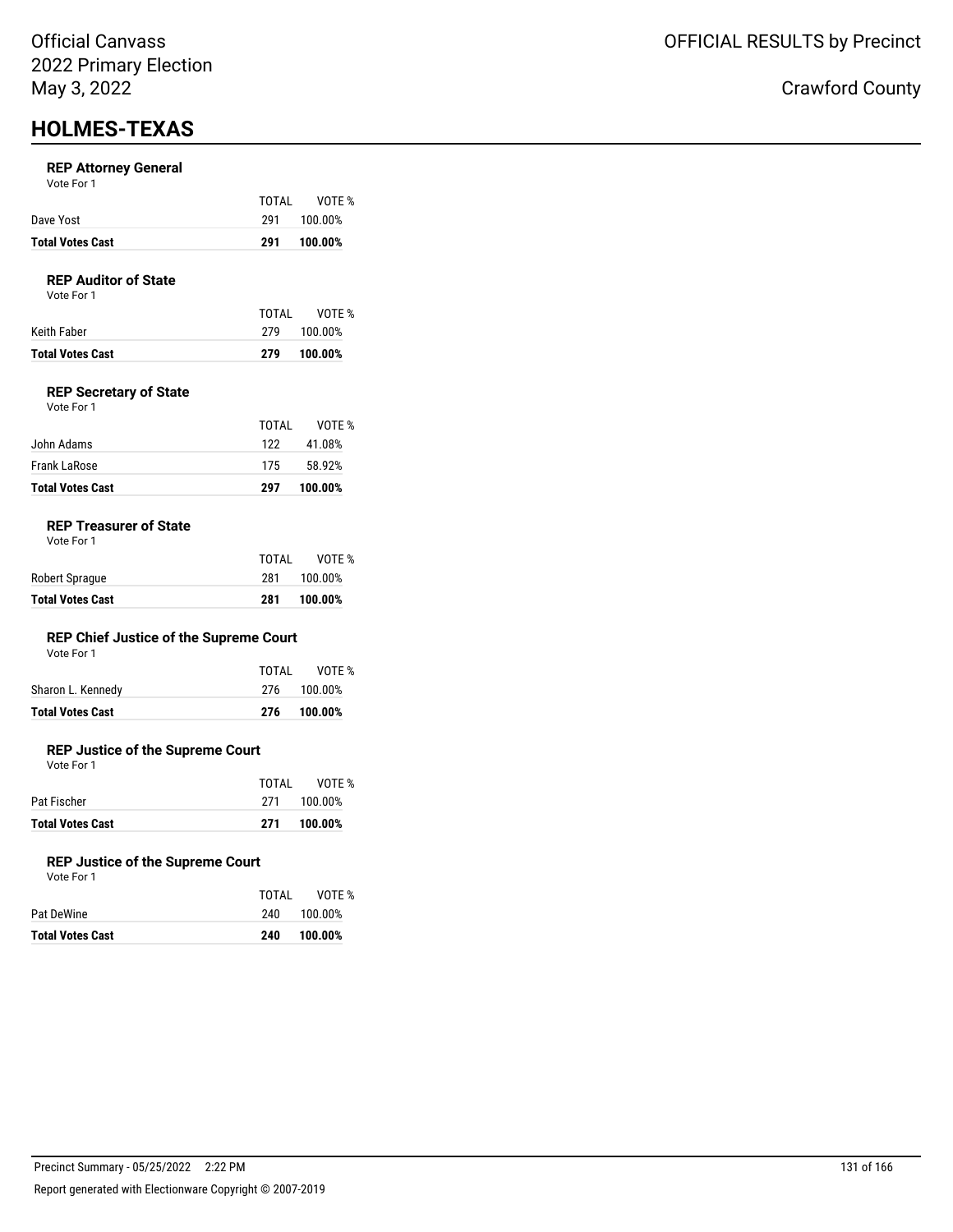## **HOLMES-TEXAS**

## **REP U.S. Senator**

Vote For 1

|                         | <b>TOTAL</b> | VOTE %  |
|-------------------------|--------------|---------|
| Matt Dolan              | 46           | 13.94%  |
| Mike Gibbons            | 62           | 18.79%  |
| Josh Mandel             | 104          | 31.52%  |
| Neil Patel              | 0            | 0.00%   |
| Mark Pukita             | 9            | 2.73%   |
| Jane Timken             | 10           | 3.03%   |
| <b>JD</b> Vance         | 99           | 30.00%  |
| <b>Total Votes Cast</b> | 330          | 100.00% |

#### **REP Representative to Congress (5th District)** Vote For 1

| 276 100.00% |
|-------------|
| 276 100.00% |
| VOTE %      |
| TOTAI       |

### **REP Judge of the Court of Appeals (3rd District) FTC 2-9-2023**

| Total Votes Cast     | 269   | 100.00% |
|----------------------|-------|---------|
| William R. Zimmerman | 269   | 100.00% |
|                      | TOTAL | VOTF %  |
| Vote For 1           |       |         |

## **REP Judge of the Court of Appeals (3rd District) FTC 2-11-2023**

Vote For 1

| <b>Total Votes Cast</b> | 256   | 100.00%     |
|-------------------------|-------|-------------|
| Juergen A. Waldick      |       | 256 100.00% |
|                         | TOTAI | VOTE %      |

## **REP County Commissioner**

Vote For 1

|                         | TOTAL | VOTE %  |
|-------------------------|-------|---------|
| Tim Lev                 | 121   | 36.01%  |
| Corey Orewiler          | 112   | 33.33%  |
| Dale A. Wolfe           | 103   | 30.65%  |
| <b>Total Votes Cast</b> | 336   | 100.00% |

### **REP County Auditor**

| Vote For 1 |
|------------|

|                         | TOTAL | VOTE %  |
|-------------------------|-------|---------|
| Robyn M. Sheets         | 270   | 100.00% |
| <b>Total Votes Cast</b> | 270   | 100.00% |

#### **REP Member of County Central Committee HOLMES-TEXAS** Vote For 1

|                         | TOTAL | VOTF %  |
|-------------------------|-------|---------|
| Connie Leonhardt        | 172   | 60.35%  |
| Jeffrey H. Skinner      | 113   | 39.65%  |
| <b>Total Votes Cast</b> | 285   | 100.00% |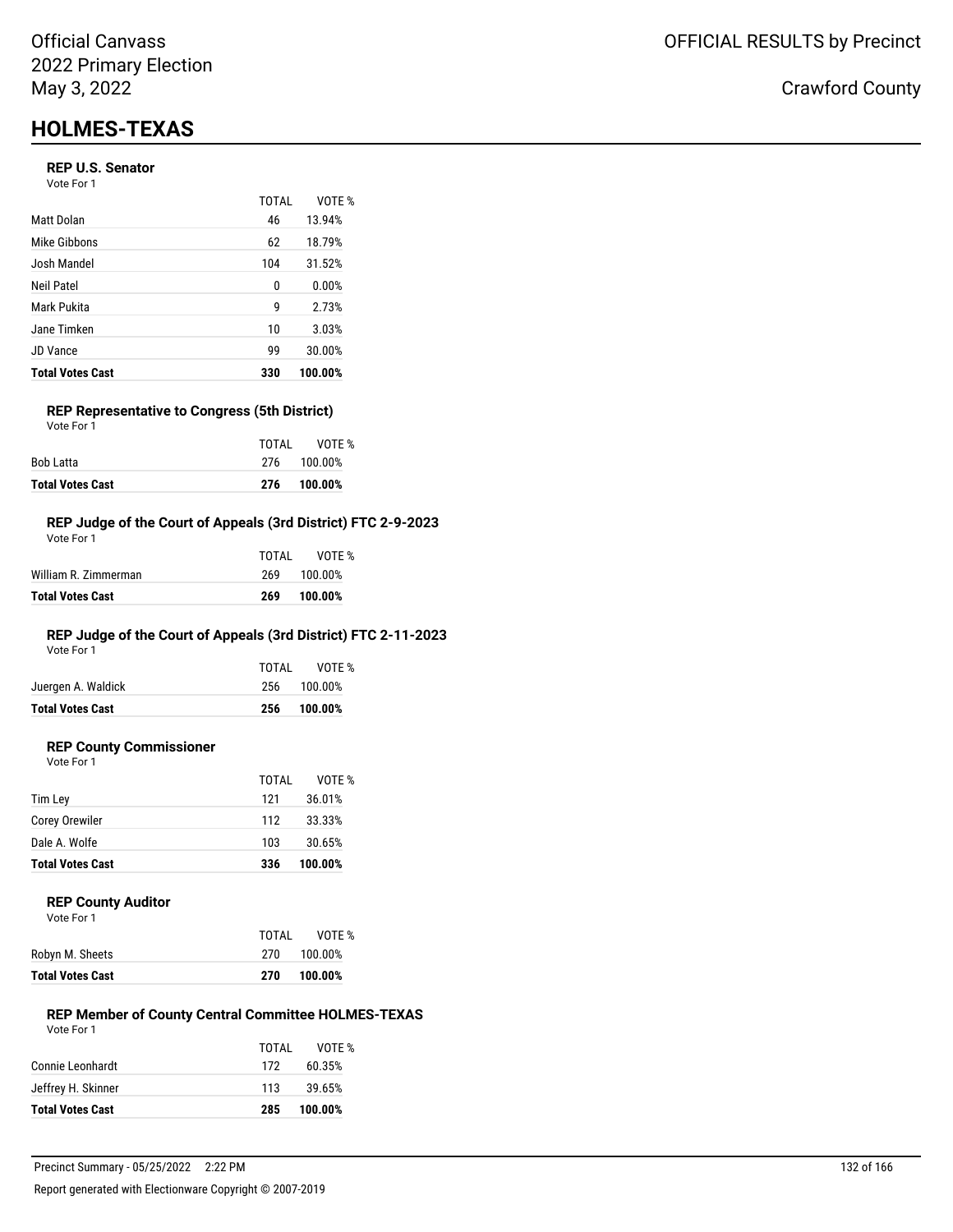## **HOLMES-TEXAS**

#### **1 Crawford Park District** Vote For 1

| <b>Total Votes Cast</b>     | 367   | 100.00% |
|-----------------------------|-------|---------|
| <b>AGAINST THE TAX LEVY</b> | 174   | 47.41%  |
| FOR THE TAX LEVY            | 193   | 52.59%  |
|                             | TOTAL | VOTF %  |
| .                           |       |         |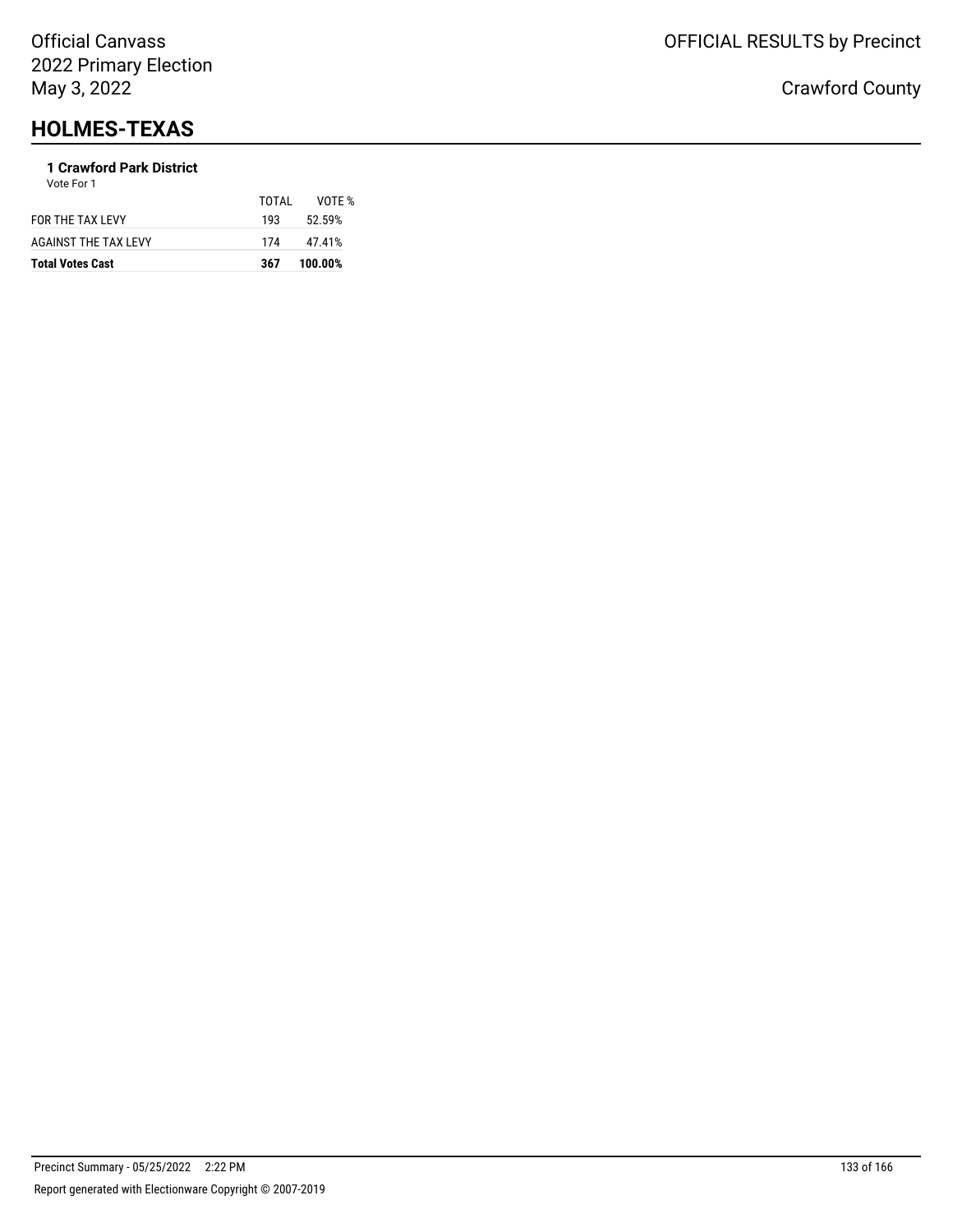| <b>Statistics</b>                                                                   | <b>TOTAL</b>       |                              |
|-------------------------------------------------------------------------------------|--------------------|------------------------------|
| Voter Turnout - Total                                                               | 35.01%             |                              |
| <b>DEM Governor and Lt. Governor</b><br>Vote For 1                                  |                    |                              |
|                                                                                     | <b>TOTAL</b>       | VOTE %                       |
| Cranley/Fedor                                                                       | 10                 | 20.00%                       |
| Whaley/Stephens                                                                     | 40                 | 80.00%                       |
| <b>Total Votes Cast</b>                                                             | 50                 | 100.00%                      |
| <b>DEM Attorney General</b><br>Vote For 1                                           |                    |                              |
|                                                                                     | <b>TOTAL</b>       | VOTE %                       |
| Jeffrey A. Crossman<br><b>Total Votes Cast</b>                                      | 42<br>42           | 100.00%<br>100.00%           |
|                                                                                     |                    |                              |
| <b>DEM Auditor of State</b><br>Vote For 1                                           |                    |                              |
|                                                                                     | <b>TOTAL</b>       | VOTE %                       |
| <b>Taylor Sappington</b>                                                            | 43                 | 100.00%                      |
| <b>Total Votes Cast</b>                                                             | 43                 | 100.00%                      |
| <b>DEM Secretary of State</b><br>Vote For 1                                         |                    |                              |
| Chelsea Clark                                                                       | <b>TOTAL</b><br>44 | VOTE %<br>100.00%            |
| <b>Total Votes Cast</b>                                                             | 44                 | 100.00%                      |
|                                                                                     |                    |                              |
| <b>DEM Treasurer of State</b><br>Vote For 1                                         |                    |                              |
|                                                                                     | <b>TOTAL</b>       | VOTE %                       |
| Scott Schertzer                                                                     | 42                 | 100.00%                      |
| <b>Total Votes Cast</b>                                                             | 42                 | 100.00%                      |
| DEM Chief Justice of the Supreme Court<br>Vote For 1                                |                    |                              |
|                                                                                     | <b>TOTAL</b>       | VOTE %                       |
| Jennifer Brunner                                                                    | 49                 | 100.00%                      |
| <b>Total Votes Cast</b>                                                             | 49                 | 100.00%                      |
| <b>DEM Justice of the Supreme Court</b><br>Vote For 1                               |                    |                              |
|                                                                                     | <b>TOTAL</b><br>43 | VOTE %<br>100.00%            |
|                                                                                     |                    | 100.00%                      |
|                                                                                     |                    |                              |
| Terri Jamison<br><b>Total Votes Cast</b><br><b>DEM Justice of the Supreme Court</b> | 43                 |                              |
| Vote For 1                                                                          |                    |                              |
| Marilyn Zayas                                                                       | <b>TOTAL</b>       |                              |
| <b>Total Votes Cast</b>                                                             | 43<br>43           | VOTE %<br>100.00%<br>100.00% |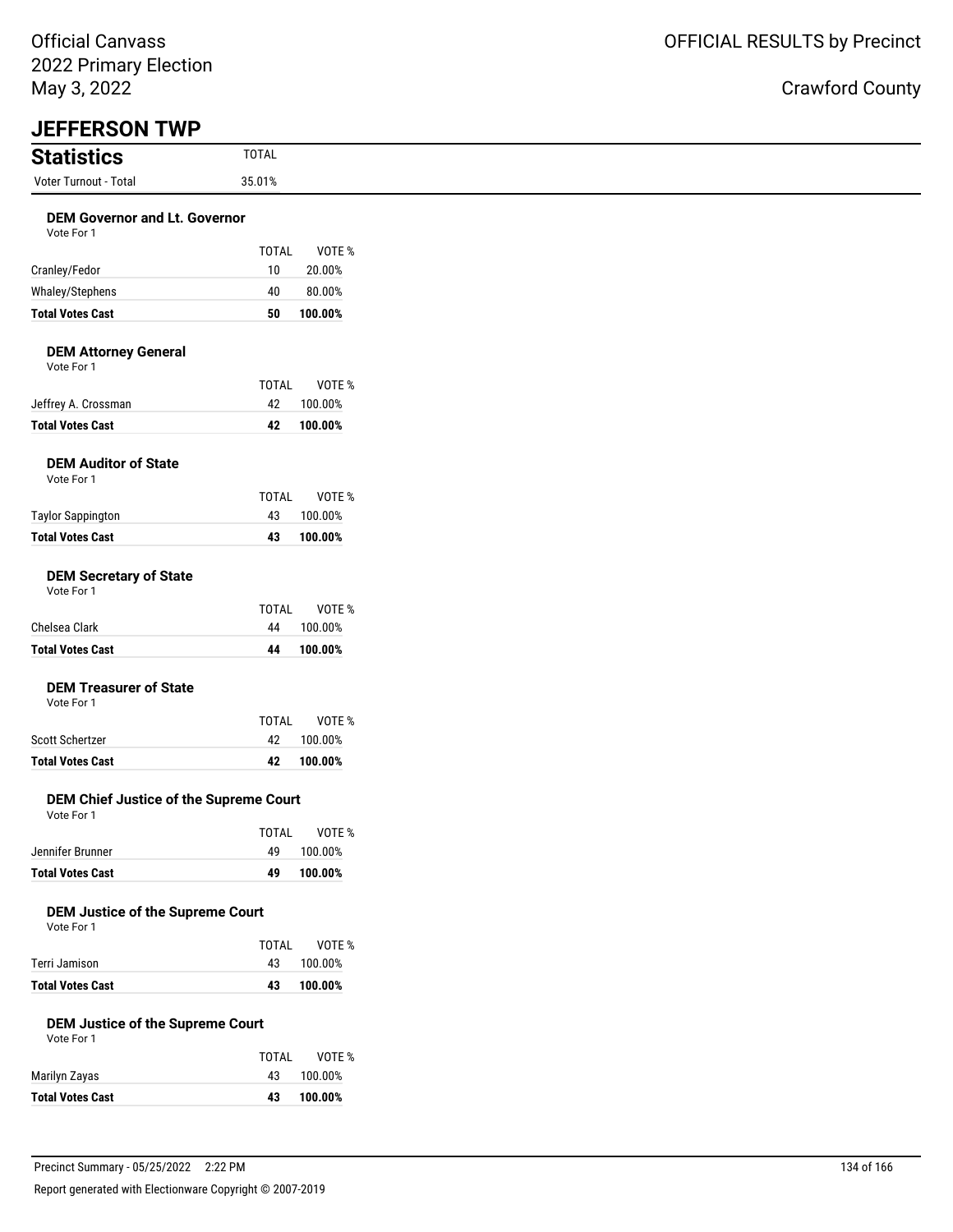## **JEFFERSON TWP**

### **DEM U.S. Senator**

| <b>Total Votes Cast</b> | 51    | 100.00% |
|-------------------------|-------|---------|
| Tim Ryan                | 43    | 84.31%  |
| Traci TJ Johnson        | 3     | 5.88%   |
| Morgan Harper           | 5     | 9.80%   |
|                         | TOTAL | VOTE %  |
| Vote For 1              |       |         |

#### **DEM Representative to Congress (5th District)** Vote For 1

| <b>Total Votes Cast</b> | 43              | 100.00% |
|-------------------------|-----------------|---------|
| <b>Craig Swartz</b>     | 31              | 72.09%  |
| Martin Heberling III    | 12 <sup>1</sup> | 27.91%  |
|                         | TOTAL           | VOTE %  |
| VULE FUI I              |                 |         |

## **DEM Judge of the Court of Appeals (3rd District) FTC 2-9-2023**

Vote For 1

|                         | TOTAI | VOTE % |
|-------------------------|-------|--------|
| No Valid Petition Filed |       |        |
| Total Votes Cast        | n     |        |

## **DEM Judge of the Court of Appeals (3rd District) FTC 2-11-2023**

| <b>Total Votes Cast</b> | 0     |        |
|-------------------------|-------|--------|
| No Valid Petition Filed | O     |        |
|                         | TOTAI | VOTF % |
| Vote For 1              |       |        |

#### **DEM County Commissioner**  $V$ ote

| <b>Total Votes Cast</b> | n     |        |
|-------------------------|-------|--------|
| No Valid Petition Filed |       |        |
|                         | TOTAL | VOTE % |
| VOTE FOL L              |       |        |

## **DEM County Auditor**

Vote For 1

|                         | TOTAL | VOTE % |
|-------------------------|-------|--------|
| No Valid Petition Filed |       |        |
| <b>Total Votes Cast</b> | o     |        |

## **REP Governor and Lt. Governor**

| Vote For 1 |  |
|------------|--|
|------------|--|

|                         | TOTAL | VOTF %  |
|-------------------------|-------|---------|
| Blystone/Workman        | 126   | 39.25%  |
| DeWine/Husted           | 95    | 29.60%  |
| Hood/Keller             | q     | 2.80%   |
| Renacci/Knopp           | 91    | 28.35%  |
| <b>Total Votes Cast</b> | 321   | 100.00% |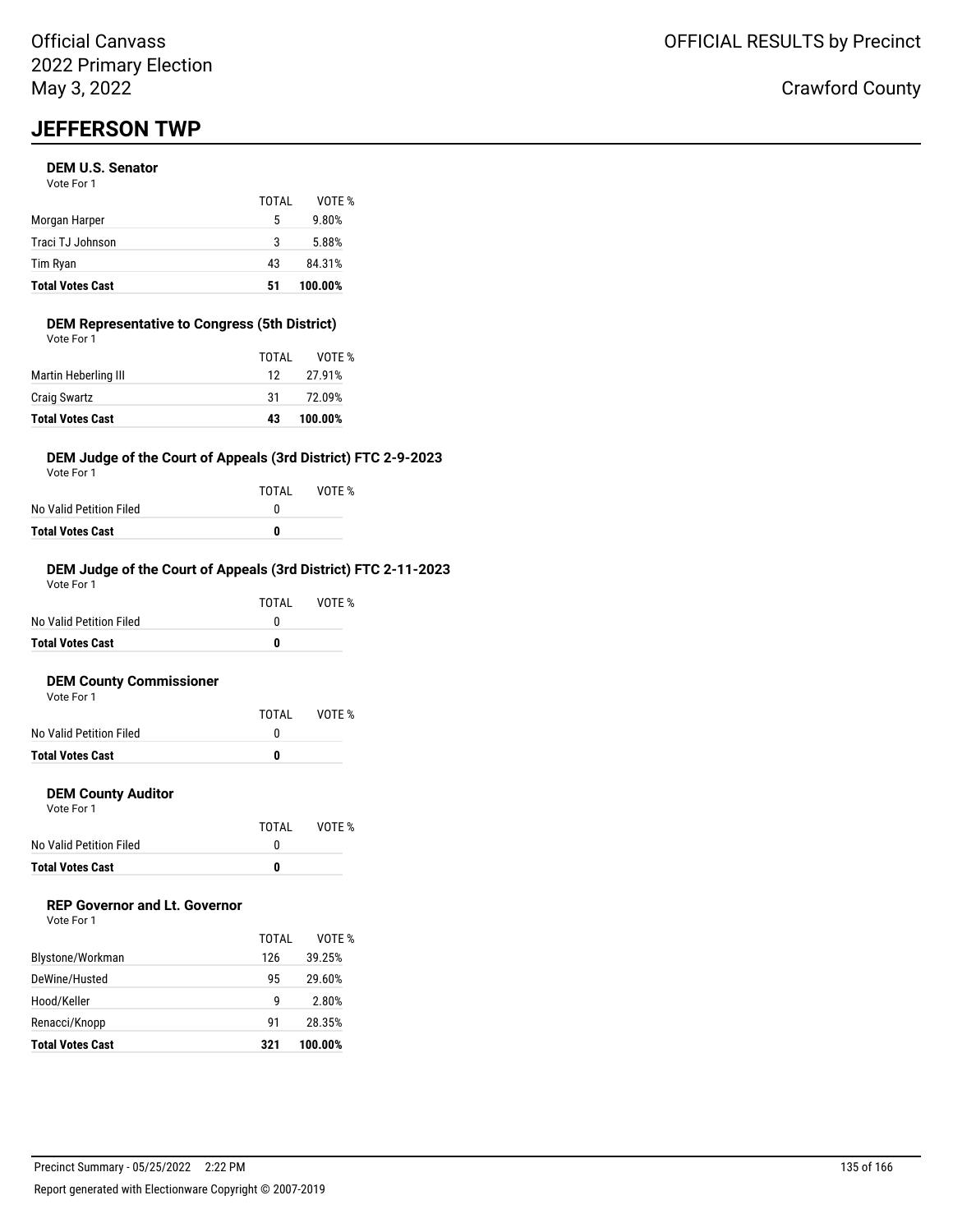## **JEFFERSON TWP**

## **REP Attorney General**

|                         | TOTAL | VOTE %  |
|-------------------------|-------|---------|
| Dave Yost               | 281   | 100.00% |
| <b>Total Votes Cast</b> | 281   | 100.00% |

### **REP Auditor of State**

Vote For 1

|                  | TOTAI | VOTE %  |
|------------------|-------|---------|
| Keith Faber      | 267   | 100.00% |
| Total Votes Cast | 267   | 100.00% |

## **REP Secretary of State**

| <b>Total Votes Cast</b> | 291   | 100.00% |
|-------------------------|-------|---------|
| Frank LaRose            | 154   | 52.92%  |
| John Adams              | 137   | 47.08%  |
|                         | TOTAL | VOTE %  |
| Vote For 1              |       |         |

### **REP Treasurer of State**

Vote For 1

| Robert Sprague          | 269 | 100.00% |
|-------------------------|-----|---------|
| <b>Total Votes Cast</b> | 269 | 100.00% |

## **REP Chief Justice of the Supreme Court**

| <b>Total Votes Cast</b> | 273   | 100.00%     |
|-------------------------|-------|-------------|
| Sharon L. Kennedy       |       | 273 100.00% |
|                         | TOTAL | VOTE %      |

## **REP Justice of the Supreme Court**

Vote For 1

| <b>Total Votes Cast</b> | 267   | 100.00% |
|-------------------------|-------|---------|
| Pat Fischer             | 267   | 100.00% |
|                         | TOTAL | VOTE %  |

### **REP Justice of the Supreme Court**

| Vote For 1 |       |    |
|------------|-------|----|
|            | TOTAL |    |
| Pat DeWine | 233   | 10 |

| <b>Total Votes Cast</b> | 233 | 100.00% |
|-------------------------|-----|---------|
| Pat DeWine              | 233 | 100.00% |

VOTE %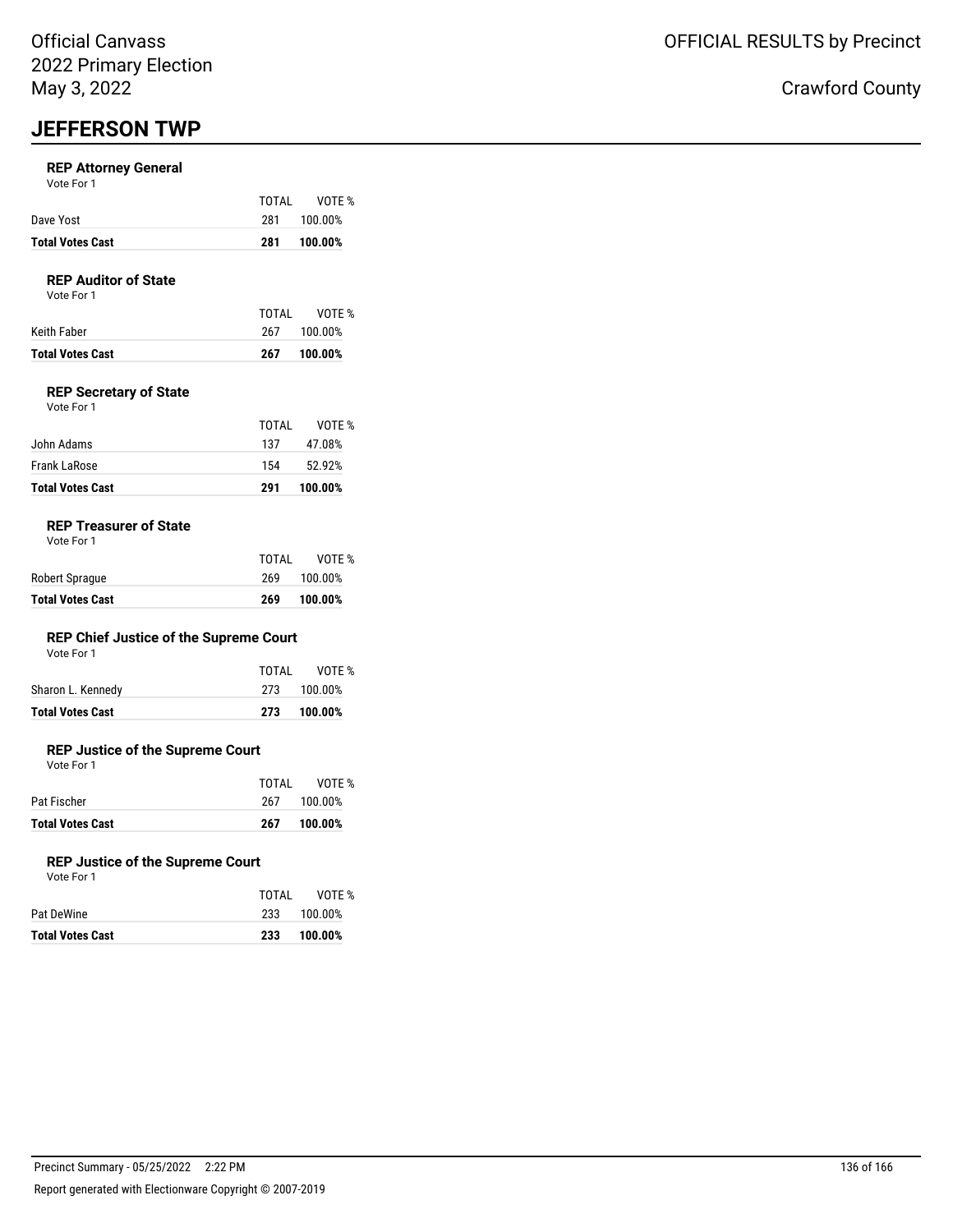## **JEFFERSON TWP**

## **REP U.S. Senator**

Vote For 1

|                         | <b>TOTAL</b> | VOTE %  |
|-------------------------|--------------|---------|
| Matt Dolan              | 65           | 20.06%  |
| Mike Gibbons            | 37           | 11.42%  |
| Josh Mandel             | 108          | 33.33%  |
| Neil Patel              | 2            | 0.62%   |
| Mark Pukita             | 8            | 2.47%   |
| Jane Timken             | 11           | 3.40%   |
| <b>JD Vance</b>         | 93           | 28.70%  |
| <b>Total Votes Cast</b> | 324          | 100.00% |

### **REP Representative to Congress (5th District)** Vote For 1

|                         | TOTAI | VOTE %      |
|-------------------------|-------|-------------|
| Bob Latta               |       | 274 100.00% |
| <b>Total Votes Cast</b> | 274   | 100.00%     |

## **REP Judge of the Court of Appeals (3rd District) FTC 2-9-2023**

| <b>Total Votes Cast</b> | 263   | 100.00% |
|-------------------------|-------|---------|
| William R. Zimmerman    | 263   | 100.00% |
|                         | TOTAL | VOTF %  |
| Vote For 1              |       |         |

## **REP Judge of the Court of Appeals (3rd District) FTC 2-11-2023**

Vote For 1

| Juergen A. Waldick      |     | 262 100.00% |
|-------------------------|-----|-------------|
| <b>Total Votes Cast</b> | 262 | 100.00%     |

## **REP County Commissioner**

Vote For 1

|                         | TOTAL | VOTE %  |
|-------------------------|-------|---------|
| Tim Lev                 | 176   | 57.33%  |
| <b>Corey Orewiler</b>   | 50    | 16.29%  |
| Dale A. Wolfe           | 81    | 26.38%  |
| <b>Total Votes Cast</b> | 307   | 100.00% |

#### **REP County Auditor**  $\sqrt{2}$

| <b>VOLE FOI</b> I |  |  |
|-------------------|--|--|
|                   |  |  |
|                   |  |  |

|                         | TOTAI | VOTE %  |
|-------------------------|-------|---------|
| Robyn M. Sheets         | 268   | 100.00% |
| <b>Total Votes Cast</b> | 268   | 100.00% |

#### **1 Crawford Park District** Vote For 1

| <b>Total Votes Cast</b> | 388   | 100.00% |
|-------------------------|-------|---------|
| AGAINST THE TAX LEVY    | 116   | 29.90%  |
| <b>FOR THE TAX LEVY</b> | 272   | 70.10%  |
|                         | TOTAL | VOTE %  |
|                         |       |         |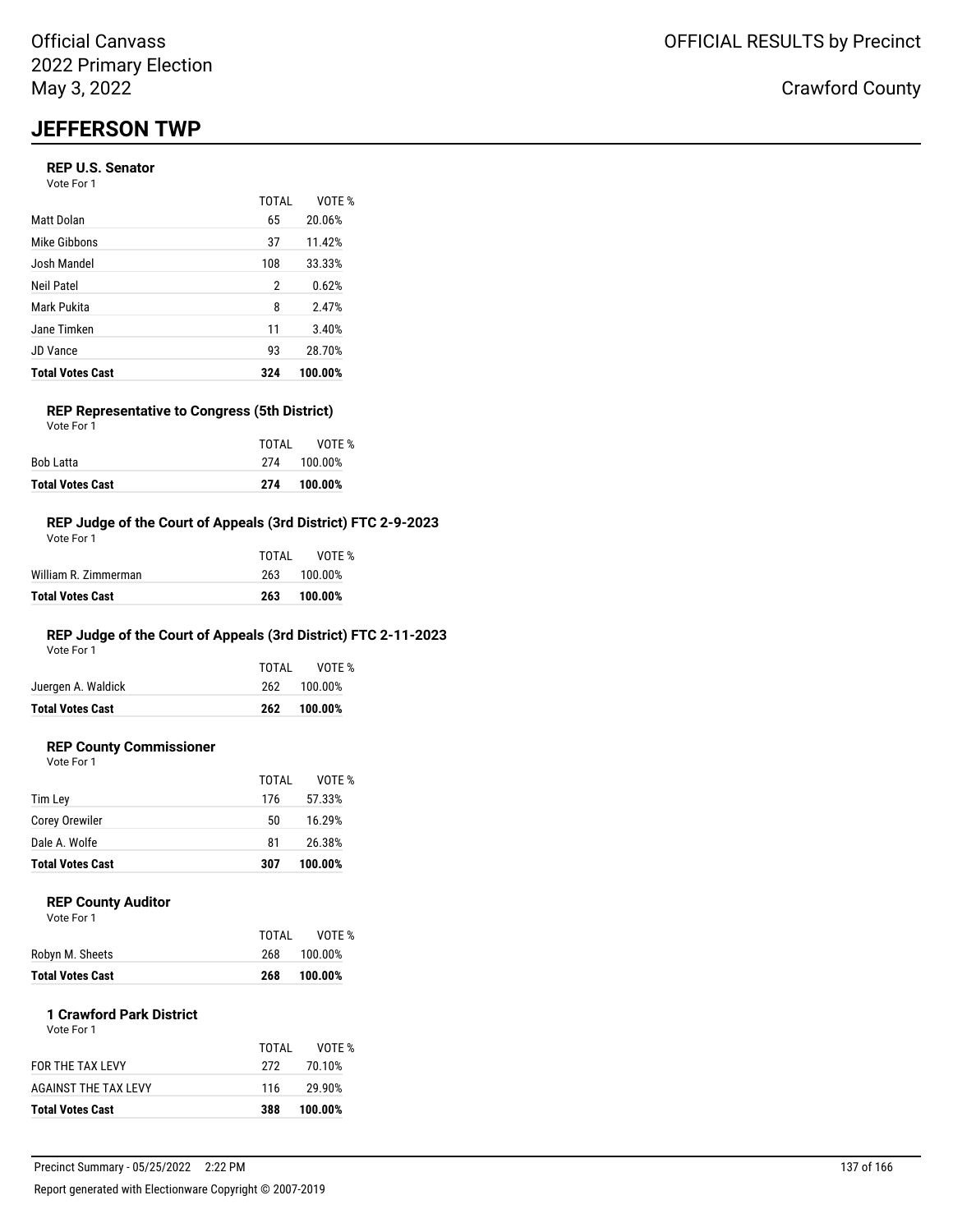## OFFICIAL RESULTS by Precinct

| <b>LIBERTY TWP</b>                                    |              |         |
|-------------------------------------------------------|--------------|---------|
| <b>Statistics</b>                                     | <b>TOTAL</b> |         |
| Voter Turnout - Total                                 | 32.48%       |         |
|                                                       |              |         |
| <b>DEM Governor and Lt. Governor</b><br>Vote For 1    |              |         |
|                                                       | <b>TOTAL</b> | VOTE %  |
| Cranley/Fedor                                         | 9            | 32.14%  |
| Whaley/Stephens                                       | 19           | 67.86%  |
| <b>Total Votes Cast</b>                               | 28           | 100.00% |
| <b>DEM Attorney General</b>                           |              |         |
| Vote For 1                                            |              |         |
|                                                       | <b>TOTAL</b> | VOTE %  |
| Jeffrey A. Crossman                                   | 23           | 100.00% |
| <b>Total Votes Cast</b>                               | 23           | 100.00% |
| <b>DEM Auditor of State</b><br>Vote For 1             |              |         |
|                                                       | <b>TOTAL</b> | VOTE %  |
| <b>Taylor Sappington</b>                              | 24           | 100.00% |
| <b>Total Votes Cast</b>                               | 24           | 100.00% |
| <b>DEM Secretary of State</b><br>Vote For 1           |              |         |
|                                                       | <b>TOTAL</b> | VOTE %  |
| Chelsea Clark                                         | 22           | 100.00% |
| <b>Total Votes Cast</b>                               | 22           | 100.00% |
|                                                       |              |         |
| <b>DEM Treasurer of State</b>                         |              |         |
| Vote For 1                                            | <b>TOTAL</b> | VOTE %  |
| Scott Schertzer                                       | 22           | 100.00% |
| <b>Total Votes Cast</b>                               | 22           | 100.00% |
|                                                       |              |         |
| DEM Chief Justice of the Supreme Court                |              |         |
| Vote For 1                                            | <b>TOTAL</b> | VOTE %  |
| Jennifer Brunner                                      | 25           | 100.00% |
| <b>Total Votes Cast</b>                               | 25           | 100.00% |
|                                                       |              |         |
| <b>DEM Justice of the Supreme Court</b>               |              |         |
| Vote For 1                                            | <b>TOTAL</b> | VOTE %  |
| Terri Jamison                                         | 22           | 100.00% |
| <b>Total Votes Cast</b>                               | 22           | 100.00% |
|                                                       |              |         |
| <b>DEM Justice of the Supreme Court</b><br>Vote For 1 |              |         |
|                                                       | <b>TOTAL</b> | VOTE %  |
| Marilyn Zayas                                         | 22           | 100.00% |
| <b>Total Votes Cast</b>                               | ${\bf 22}$   | 100.00% |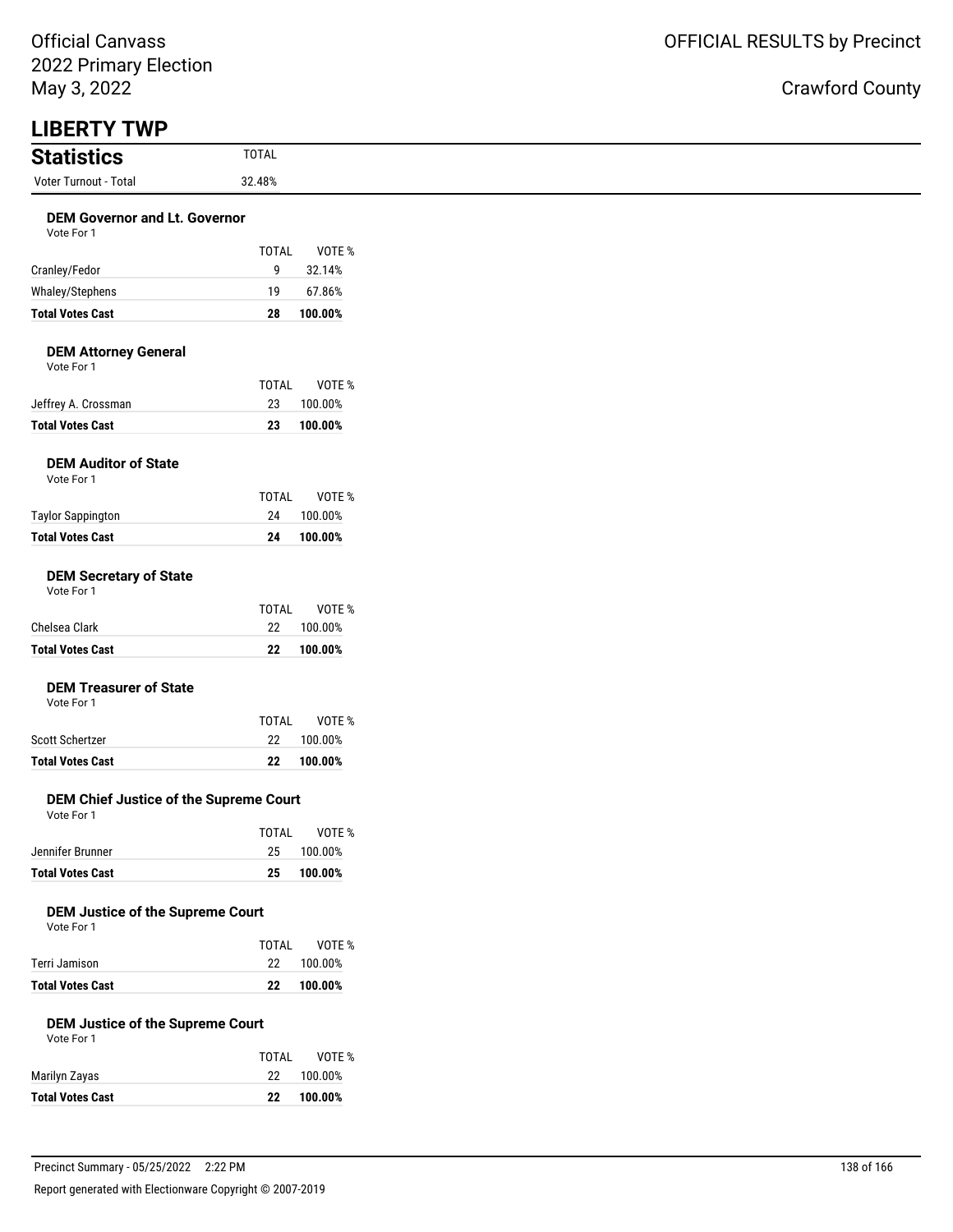## **DEM U.S. Senator**

| <b>Total Votes Cast</b> | 29    | 100.00% |
|-------------------------|-------|---------|
| Tim Ryan                | 24    | 82.76%  |
| Traci TJ Johnson        | -1    | 3.45%   |
| Morgan Harper           | 4     | 13.79%  |
|                         | TOTAI | VOTF %  |
| Vote For 1              |       |         |

#### **DEM Representative to Congress (5th District)** Vote For 1

| <b>Total Votes Cast</b> | 26    | 100.00% |
|-------------------------|-------|---------|
| <b>Craig Swartz</b>     | 20    | 76.92%  |
| Martin Heberling III    | 6.    | 23.08%  |
|                         | TOTAL | VOTE %  |
| VULE FUI I              |       |         |

## **DEM Judge of the Court of Appeals (3rd District) FTC 2-9-2023**

Vote For 1

|                         | TOTAI | VOTE % |
|-------------------------|-------|--------|
| No Valid Petition Filed |       |        |
| Total Votes Cast        | n     |        |

## **DEM Judge of the Court of Appeals (3rd District) FTC 2-11-2023**

| <b>Total Votes Cast</b> | 0     |        |
|-------------------------|-------|--------|
| No Valid Petition Filed | O     |        |
|                         | TOTAI | VOTF % |
| Vote For 1              |       |        |

#### **DEM County Commissioner**  $V$ ote

| <b>Total Votes Cast</b> | O     |        |
|-------------------------|-------|--------|
| No Valid Petition Filed |       |        |
|                         | TOTAI | VOTE % |
| VOLE FOI I              |       |        |

## **DEM County Auditor**

Vote For 1

|                         | TOTAL | VOTE % |
|-------------------------|-------|--------|
| No Valid Petition Filed |       |        |
| <b>Total Votes Cast</b> | o     |        |

## **REP Governor and Lt. Governor**

| Vote For 1 |  |
|------------|--|
|------------|--|

|                         | TOTAI | VOTF %  |
|-------------------------|-------|---------|
| Blystone/Workman        | 93    | 33.82%  |
| DeWine/Husted           | 101   | 36.73%  |
| Hood/Keller             | 6     | 2.18%   |
| Renacci/Knopp           | 75    | 27.27%  |
| <b>Total Votes Cast</b> | 275   | 100.00% |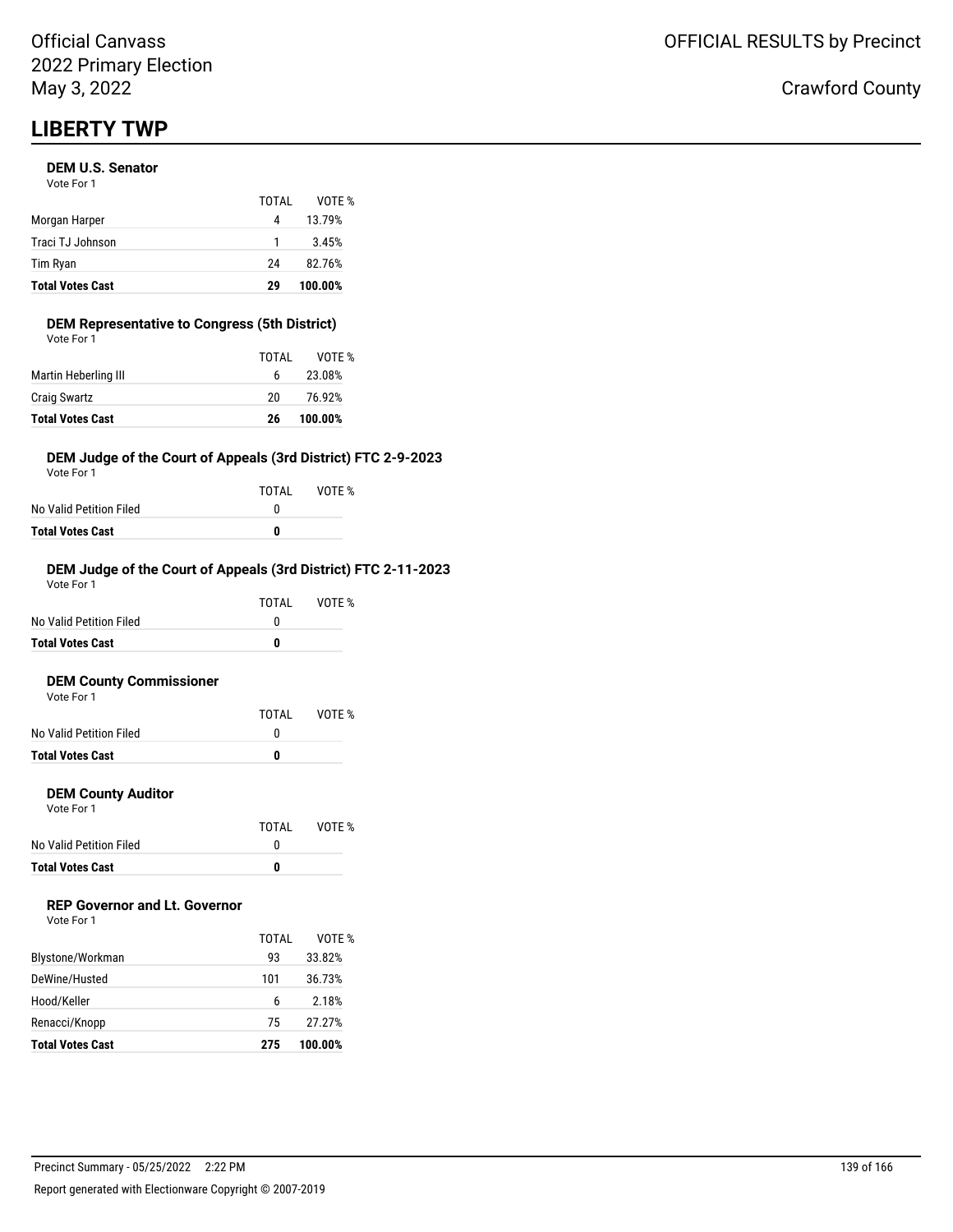### **REP Attorney General**

|                         | TOTAI | VOTE %  |
|-------------------------|-------|---------|
| Dave Yost               | 238   | 100.00% |
| <b>Total Votes Cast</b> | 238   | 100.00% |

## **REP Auditor of State**

Vote For 1

|                  | TOTAL | VOTE %  |
|------------------|-------|---------|
| Keith Faber      | 223   | 100.00% |
| Total Votes Cast | 223   | 100.00% |

## **REP Secretary of State**

| Vote For 1 |  |
|------------|--|
|            |  |

| John Adams              | 83  | 34.30%  |
|-------------------------|-----|---------|
| Frank LaRose            | 159 | 65.70%  |
| <b>Total Votes Cast</b> | 242 | 100.00% |

TOTAL VOTE %

## **REP Treasurer of State**

| Robert Sprague          | TOTAI<br>222 | VOTE %<br>100.00% |
|-------------------------|--------------|-------------------|
| <b>Total Votes Cast</b> | 222          | 100.00%           |

## **REP Chief Justice of the Supreme Court**

| Vote For 1 |  |
|------------|--|
|------------|--|

| <b>Total Votes Cast</b> | 233   | 100.00%     |
|-------------------------|-------|-------------|
| Sharon L. Kennedy       |       | 233 100.00% |
|                         | TOTAL | VOTE %      |

## **REP Justice of the Supreme Court**

Vote For 1

| <b>Total Votes Cast</b> | 223   | 100.00%     |
|-------------------------|-------|-------------|
| Pat Fischer             |       | 223 100.00% |
|                         | TOTAI | VOTE %      |

### **REP Justice of the Supreme Court**

| Vote For 1 |  |
|------------|--|
|            |  |
|            |  |

| TOTAI | VOTE %  |
|-------|---------|
| 201   | 100.00% |
| 201   | 100.00% |
|       |         |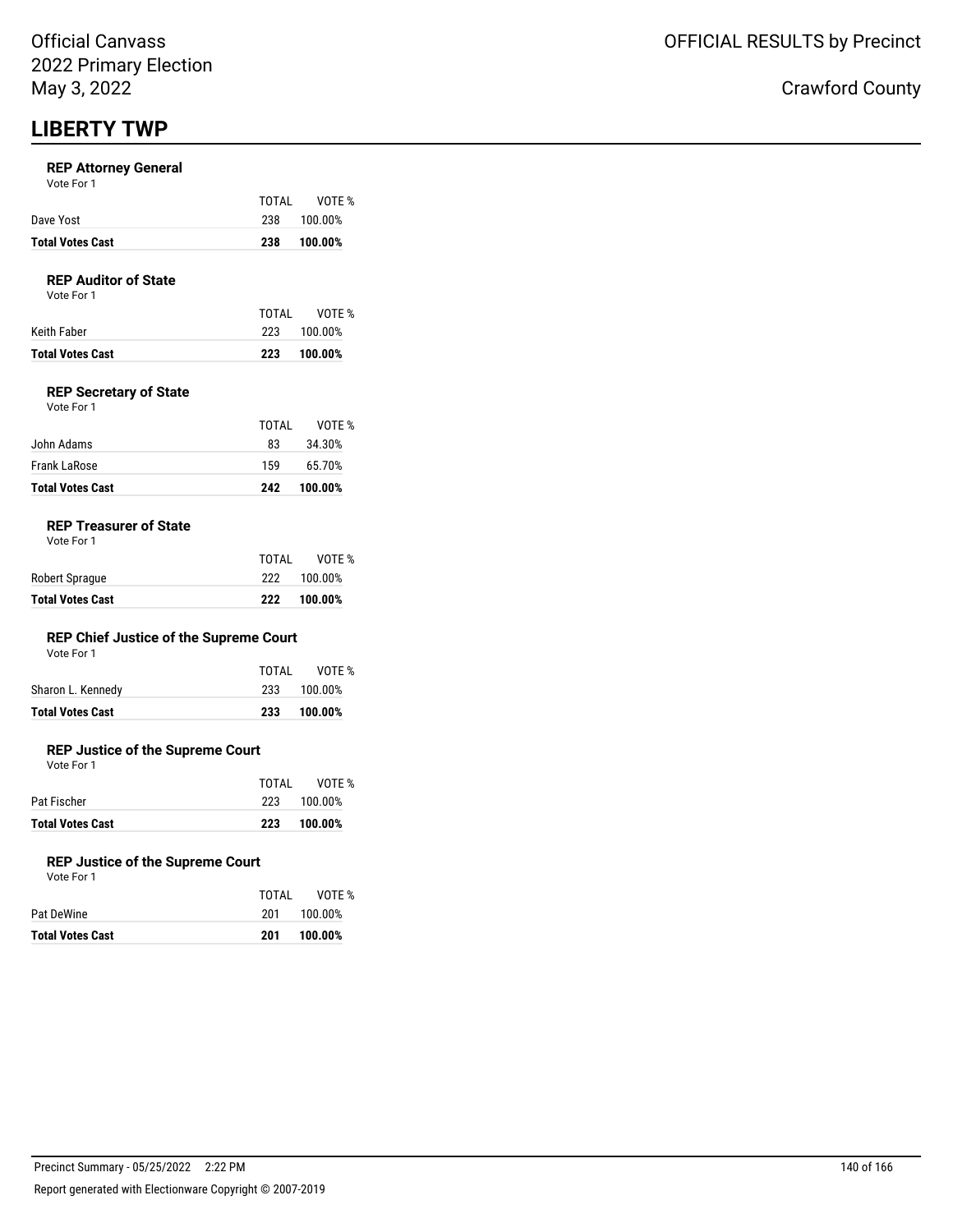## **REP U.S. Senator**

| Vote For 1 |  |
|------------|--|
|------------|--|

|                         | TOTAL | VOTF %  |
|-------------------------|-------|---------|
| <b>Matt Dolan</b>       | 41    | 15.41%  |
| Mike Gibbons            | 25    | 9.40%   |
| Josh Mandel             | 93    | 34.96%  |
| <b>Neil Patel</b>       | 2     | 0.75%   |
| Mark Pukita             | 6     | 2.26%   |
| Jane Timken             | 20    | 7.52%   |
| <b>JD Vance</b>         | 79    | 29.70%  |
| <b>Total Votes Cast</b> | 266   | 100.00% |

#### **REP Representative to Congress (5th District)** Vote For 1

| <b>Total Votes Cast</b> | 233   | 100.00%     |
|-------------------------|-------|-------------|
| Bob Latta               |       | 233 100.00% |
|                         | TOTAI | VOTE %      |

## **REP Judge of the Court of Appeals (3rd District) FTC 2-9-2023**

| <b>Total Votes Cast</b> | 225   | 100.00% |
|-------------------------|-------|---------|
| William R. Zimmerman    | 225   | 100.00% |
|                         | TOTAL | VOTF %  |
| Vote For 1              |       |         |

## **REP Judge of the Court of Appeals (3rd District) FTC 2-11-2023**

Vote For 1

| <b>Total Votes Cast</b> |       | 215 100.00% |
|-------------------------|-------|-------------|
| Juergen A. Waldick      |       | 215 100.00% |
|                         | TOTAI | VOTE %      |

## **REP County Commissioner**

Vote For 1 TOTAL VOTE % Tim Ley 2008 2012 2012 2014 2020 2021 2022 2034 2021 2022 2034 2022 2034 2022 2034 2022 2034 2022 2034 2022 20 Corey Orewiler 60 22.14% Dale A. Wolfe 6 20.66% **Total Votes Cast 271 100.00%**

### **REP County Auditor**

|                         | TOTAI | VOTF %  |
|-------------------------|-------|---------|
| Robyn M. Sheets         | 235   | 100.00% |
| <b>Total Votes Cast</b> | 235   | 100.00% |

#### **REP Member of County Central Committee LIBERTY TWP** Vote For 1

|                         | TOTAI | VOTE %      |
|-------------------------|-------|-------------|
| Wayne E. Leuthold       |       | 238 100.00% |
| <b>Total Votes Cast</b> | 238   | 100.00%     |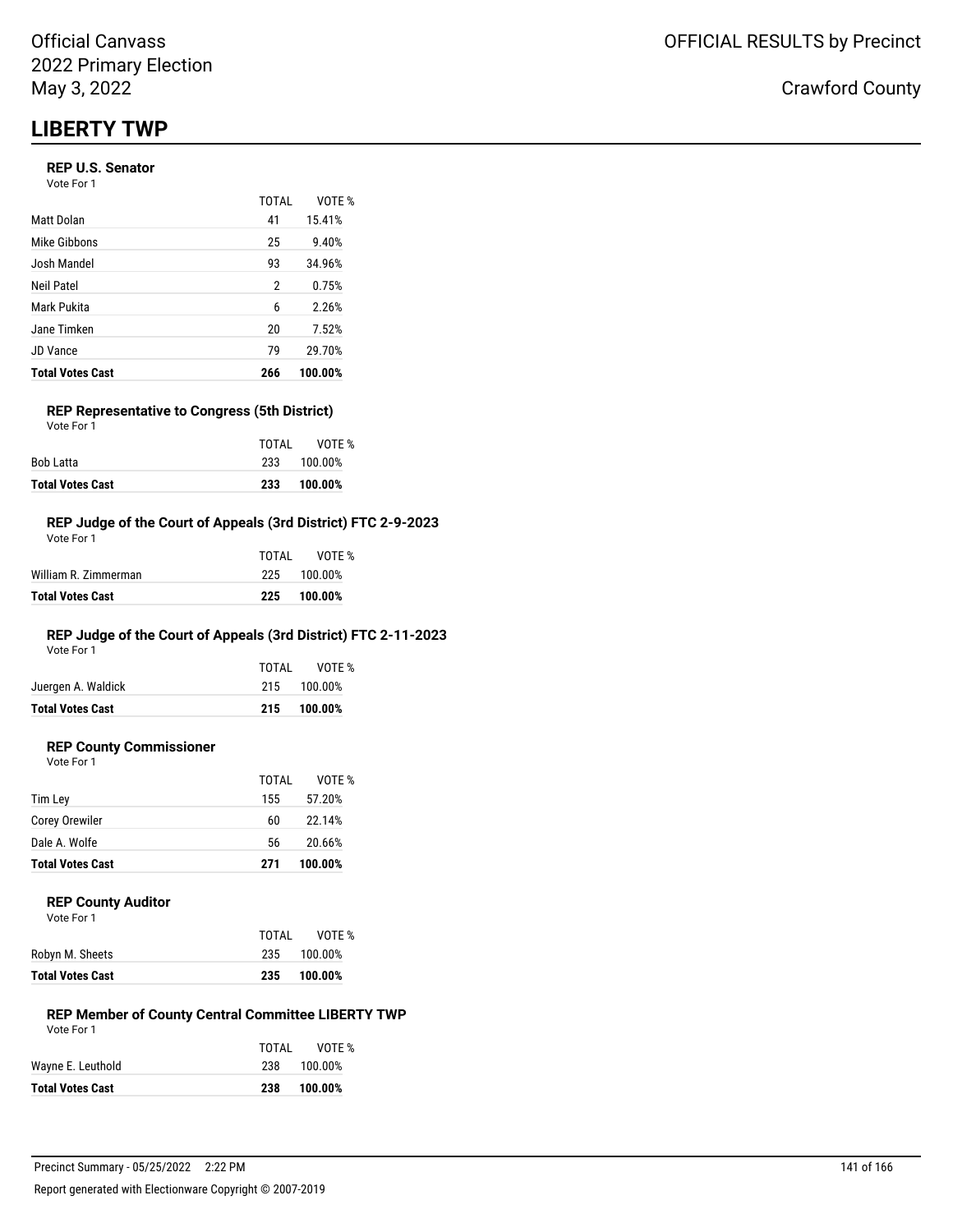## **1 Crawford Park District**

| <b>Total Votes Cast</b> | 313   | 100.00% |
|-------------------------|-------|---------|
| AGAINST THE TAX LEVY    | 105.  | 33.55%  |
| FOR THE TAX LEVY        | 208   | 66.45%  |
| Vote For 1              | TOTAL | VOTF %  |
|                         |       |         |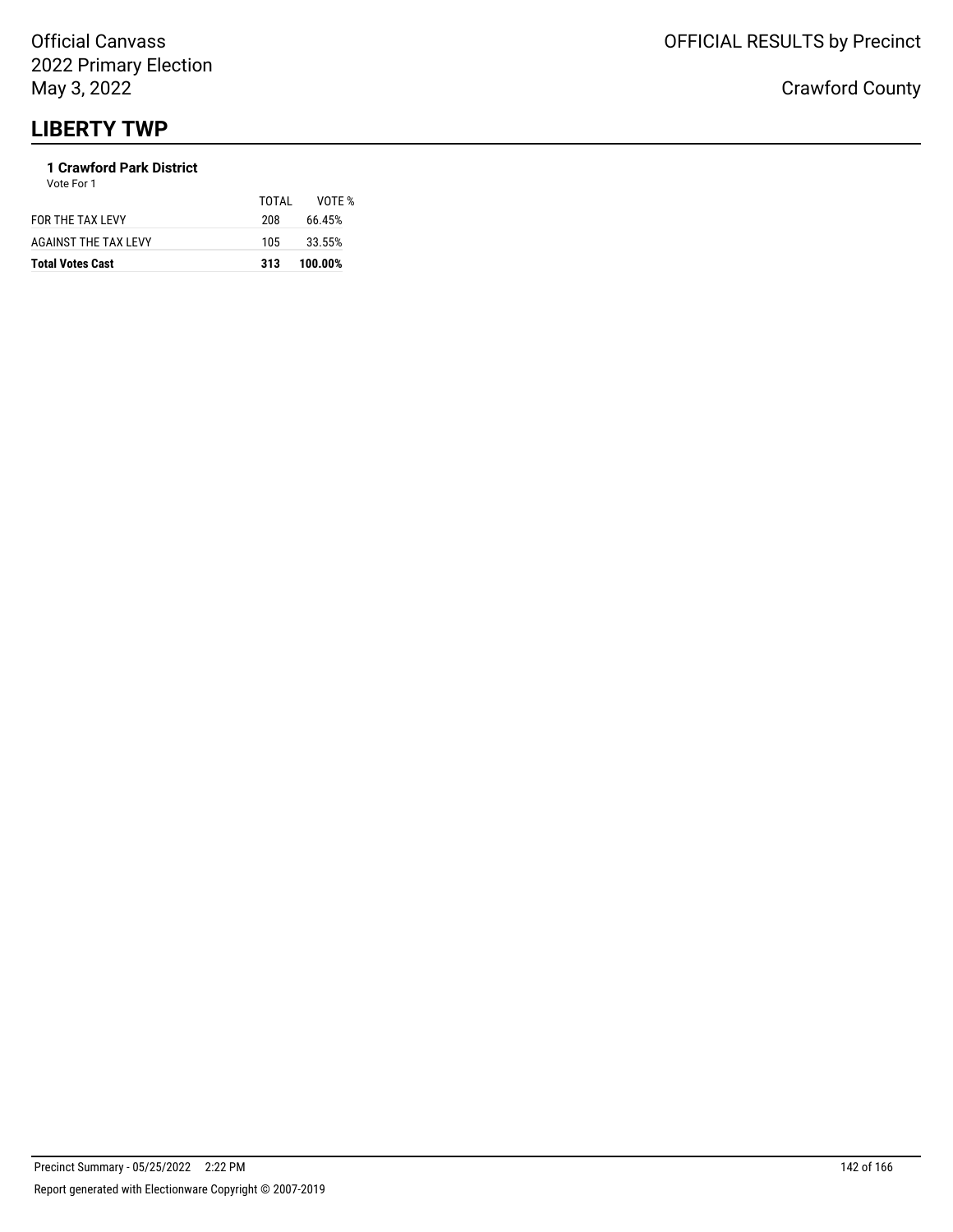## Crawford County

| <b>LYKENS-TOD</b><br><b>Statistics</b><br>Voter Turnout - Total | <b>TOTAL</b>                            |
|-----------------------------------------------------------------|-----------------------------------------|
|                                                                 |                                         |
|                                                                 | 33.29%                                  |
|                                                                 |                                         |
| <b>DEM Governor and Lt. Governor</b><br>Vote For 1              |                                         |
|                                                                 | <b>TOTAL</b><br>VOTE %                  |
| Cranley/Fedor                                                   | $\overline{2}$<br>25.00%                |
| Whaley/Stephens                                                 | 75.00%<br>6                             |
| <b>Total Votes Cast</b>                                         | 8<br>100.00%                            |
| <b>DEM Attorney General</b><br>Vote For 1                       |                                         |
|                                                                 | TOTAL<br>VOTE %                         |
| Jeffrey A. Crossman                                             | 9<br>100.00%                            |
| <b>Total Votes Cast</b>                                         | 100.00%<br>9                            |
| <b>DEM Auditor of State</b><br>Vote For 1                       |                                         |
|                                                                 | TOTAL<br>VOTE %                         |
| <b>Taylor Sappington</b><br><b>Total Votes Cast</b>             | 9<br>100.00%<br>100.00%<br>9            |
| Vote For 1<br>Chelsea Clark                                     | TOTAL<br>VOTE %<br>9<br>100.00%         |
| <b>Total Votes Cast</b>                                         | 100.00%<br>9                            |
| <b>DEM Treasurer of State</b><br>Vote For 1                     | <b>TOTAL</b><br>VOTE %                  |
| Scott Schertzer                                                 | 100.00%<br>9                            |
| <b>Total Votes Cast</b>                                         | 100.00%<br>9                            |
| DEM Chief Justice of the Supreme Court<br>Vote For 1            |                                         |
|                                                                 | VOTE %<br><b>TOTAL</b><br>100.00%<br>10 |
| Jennifer Brunner                                                |                                         |

**Total Votes Cast 9 100.00%**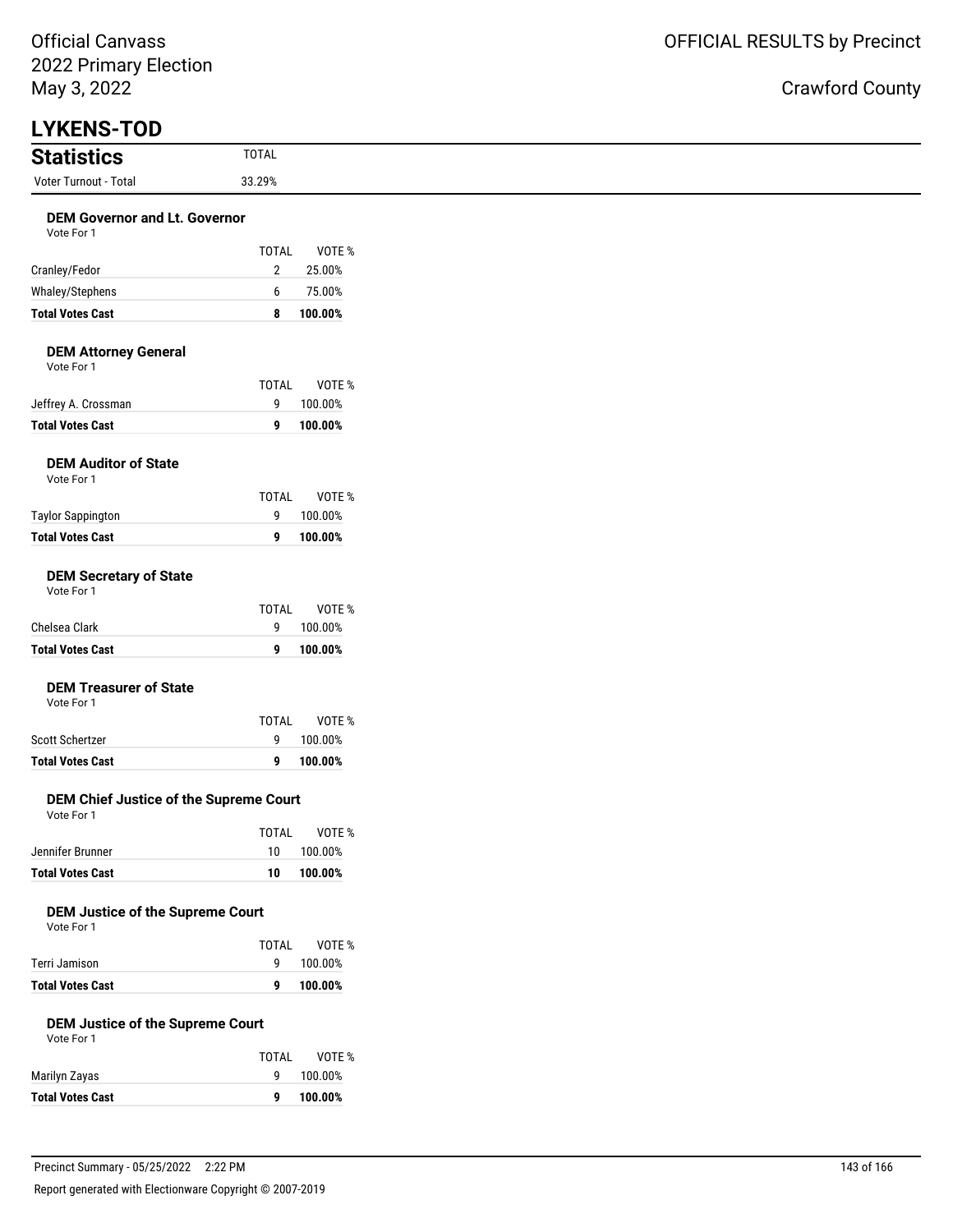## **LYKENS-TOD**

## **DEM U.S. Senator**

| <b>Total Votes Cast</b> | 10    | 100.00% |
|-------------------------|-------|---------|
| Tim Ryan                | 6     | 60.00%  |
| Traci TJ Johnson        | 3     | 30.00%  |
| Morgan Harper           | 1     | 10.00%  |
|                         | TOTAI | VOTF %  |
| Vote For 1              |       |         |

## **DEM Representative to Congress (5th District)**

| <b>Total Votes Cast</b> | 8     | 100.00% |
|-------------------------|-------|---------|
| <b>Craig Swartz</b>     | 8     | 100.00% |
| Martin Heberling III    | 0     | 0.00%   |
|                         | TOTAL | VOTE %  |
| Vote For 1              |       |         |

## **DEM Judge of the Court of Appeals (3rd District) FTC 2-9-2023**

Vote For 1

| TOTAL | VOTE % |
|-------|--------|
| n     |        |
| n     |        |
|       |        |

#### **DEM Judge of the Court of Appeals (3rd District) FTC 2-11-2023** Vote For 1

|                         | TOTAL | VOTE % |
|-------------------------|-------|--------|
| No Valid Petition Filed | O     |        |
| <b>Total Votes Cast</b> |       |        |
|                         |       |        |

#### **DEM County Commissioner**  $V$ ote

| <b>Total Votes Cast</b> | o     |        |
|-------------------------|-------|--------|
| No Valid Petition Filed |       |        |
|                         | TOTAL | VOTE % |
| VOLE FOI T              |       |        |

## **DEM County Auditor**

Vote For 1

|                         | TOTAL | VOTE % |
|-------------------------|-------|--------|
| No Valid Petition Filed |       |        |
| <b>Total Votes Cast</b> | o     |        |

## **REP Governor and Lt. Governor**

| Vote For 1 |  |
|------------|--|
|------------|--|

|                         | TOTAL | VOTF %  |
|-------------------------|-------|---------|
| Blystone/Workman        | 121   | 44.65%  |
| DeWine/Husted           | 79    | 29.15%  |
| Hood/Keller             | 8     | 2.95%   |
| Renacci/Knopp           | 63    | 23.25%  |
| <b>Total Votes Cast</b> | 271   | 100.00% |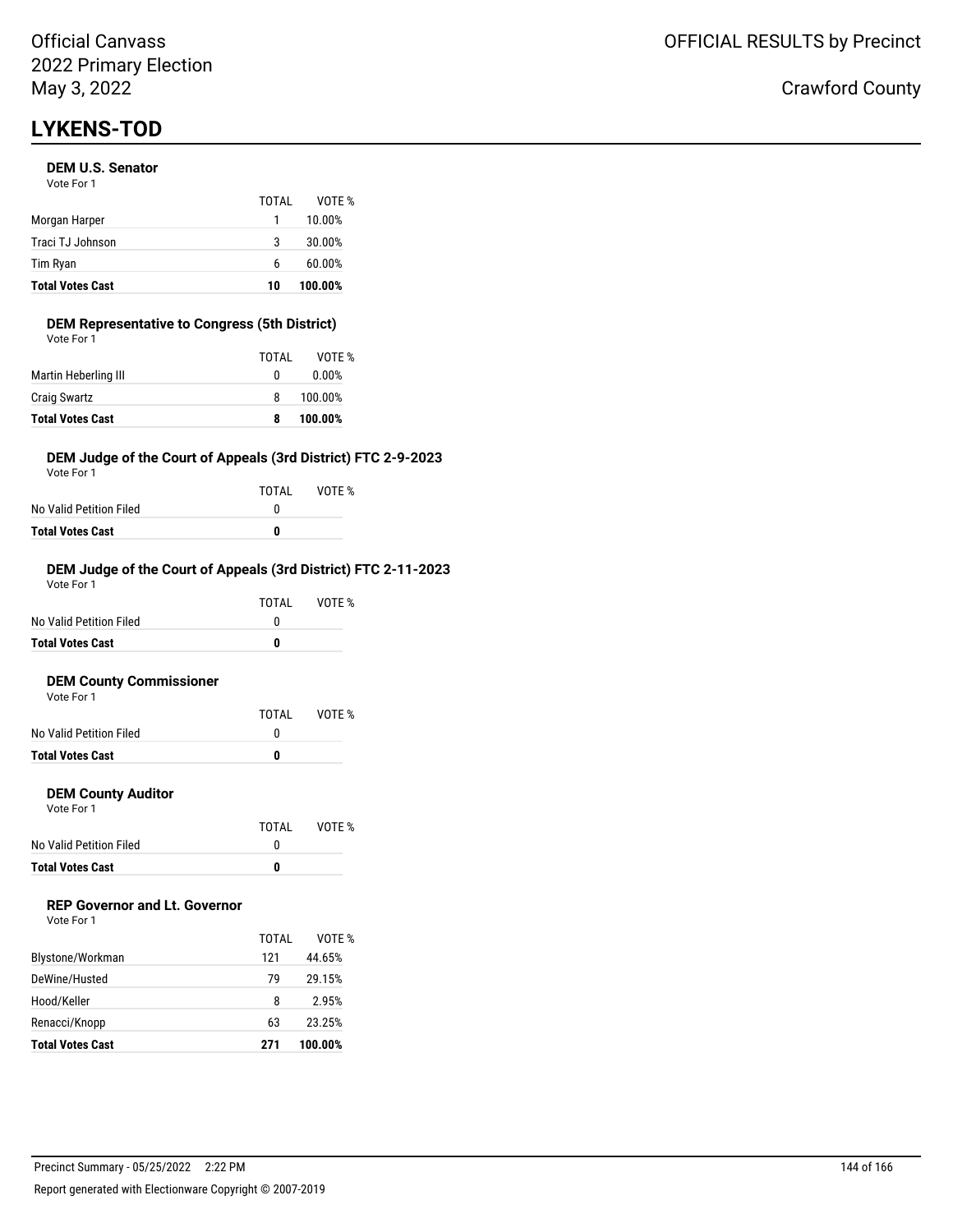# **LYKENS-TOD**

### **REP Attorney General**

| Vote For 1 |  |  |
|------------|--|--|
|------------|--|--|

| Dave Yost               | TOTAI<br>237 | VOTE %<br>100.00% |
|-------------------------|--------------|-------------------|
| <b>Total Votes Cast</b> | 237          | 100.00%           |

# **REP Auditor of State**

Vote For 1

| Keith Faber      | 220. | 100.00% |
|------------------|------|---------|
| Total Votes Cast | 220  | 100.00% |

# **REP Secretary of State**

| <b>Total Votes Cast</b> | 238   | 100.00% |
|-------------------------|-------|---------|
| Frank LaRose            | 128   | 53.78%  |
| John Adams              | 110   | 46.22%  |
|                         | TOTAL | VOTE %  |
| Vote For 1              |       |         |

### **REP Treasurer of State**

Vote For 1

|                         | TOTAL | VOTE %  |
|-------------------------|-------|---------|
| Robert Sprague          | 223   | 100.00% |
| <b>Total Votes Cast</b> | 223   | 100.00% |

# **REP Chief Justice of the Supreme Court**

|  |  | Vote For 1 |  |  |
|--|--|------------|--|--|
|  |  |            |  |  |

| Total Votes Cast  | 223   | 100.00%     |
|-------------------|-------|-------------|
| Sharon L. Kennedy |       | 223 100.00% |
|                   | TOTAL | VOTE %      |

# **REP Justice of the Supreme Court**

Vote For 1

|                         | TOTAL | VOTE %  |
|-------------------------|-------|---------|
| Pat Fischer             | 219   | 100.00% |
| <b>Total Votes Cast</b> | 219   | 100.00% |

### **REP Justice of the Supreme Court**

Vote For 1

|                         | TOTAL | VOTE %      |
|-------------------------|-------|-------------|
| Pat DeWine              |       | 186 100.00% |
| <b>Total Votes Cast</b> | 186   | 100.00%     |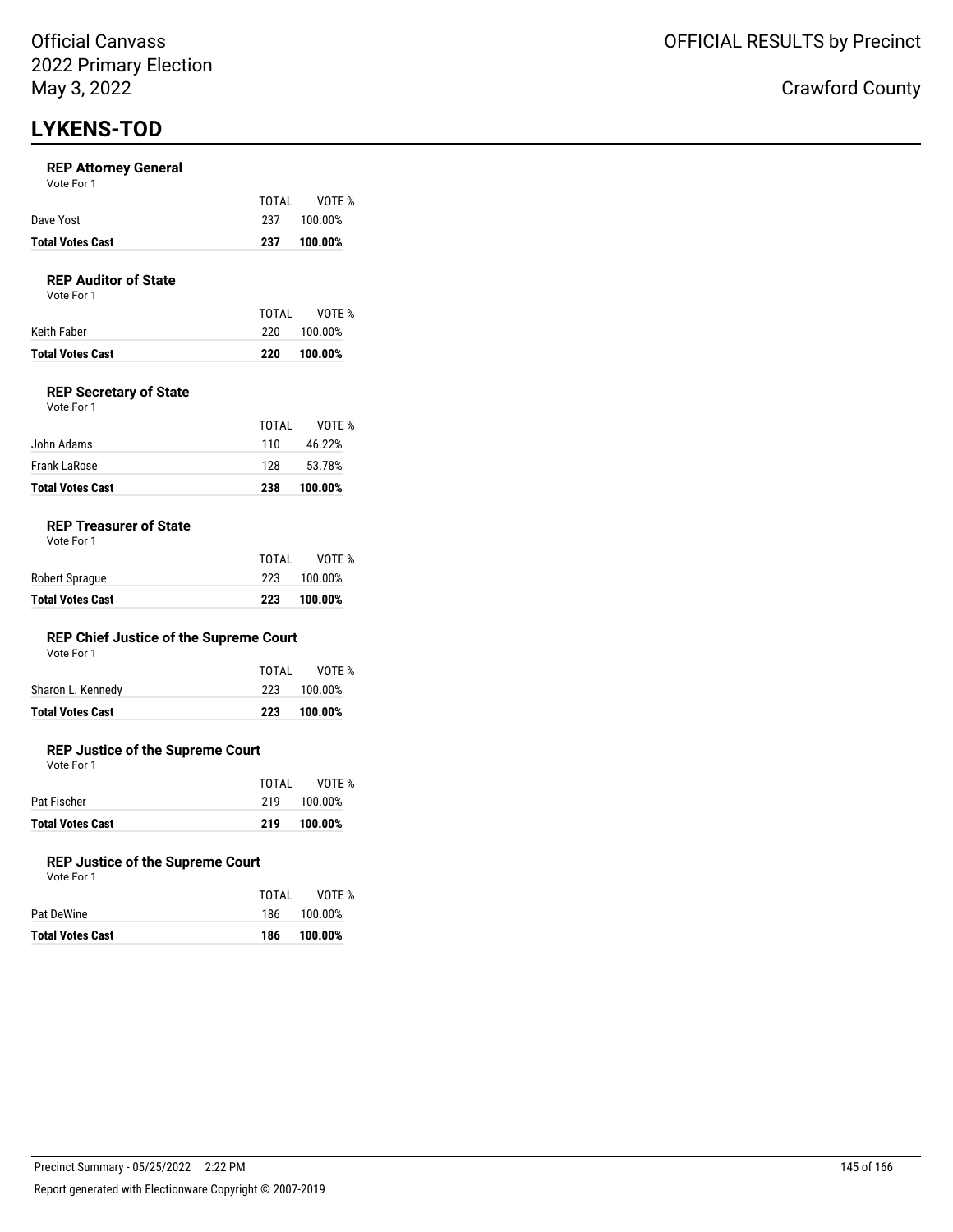# **LYKENS-TOD**

# **REP U.S. Senator**

| Vote For 1 |  |
|------------|--|
|------------|--|

|                         | TOTAL | VOTF %  |
|-------------------------|-------|---------|
| Matt Dolan              | 30    | 11.15%  |
| Mike Gibbons            | 47    | 17.47%  |
| Josh Mandel             | 92    | 34.20%  |
| Neil Patel              | 2     | 0.74%   |
| Mark Pukita             | 11    | 4.09%   |
| Jane Timken             | 21    | 7.81%   |
| <b>JD</b> Vance         | 66    | 24.54%  |
| <b>Total Votes Cast</b> | 269   | 100.00% |

#### **REP Representative to Congress (5th District)** Vote For 1

| <b>Total Votes Cast</b> | 228   | 100.00% |
|-------------------------|-------|---------|
| Bob Latta               | 228   | 100.00% |
|                         | TOTAI | VOTE %  |

## **REP Judge of the Court of Appeals (3rd District) FTC 2-9-2023**

| Total Votes Cast     | 214   | 100.00% |
|----------------------|-------|---------|
| William R. Zimmerman | 214   | 100.00% |
|                      | TOTAL | VOTF %  |
| Vote For 1           |       |         |

# **REP Judge of the Court of Appeals (3rd District) FTC 2-11-2023**

Vote For 1

| <b>Total Votes Cast</b> | 205   | 100.00%     |
|-------------------------|-------|-------------|
| Juergen A. Waldick      |       | 205 100.00% |
|                         | TOTAI | VOTE %      |

# **REP County Commissioner**

Vote For 1

|                         | TOTAL | VOTE %  |
|-------------------------|-------|---------|
| Tim Ley                 | 98    | 36.57%  |
| Corey Orewiler          | 64    | 23.88%  |
| Dale A. Wolfe           | 106   | 39.55%  |
| <b>Total Votes Cast</b> | 268   | 100.00% |
|                         |       |         |

#### **REP County Auditor**

| Vote For 1 |  |  |
|------------|--|--|
|            |  |  |

|                  | TOTAL | VOTF %  |
|------------------|-------|---------|
| Robyn M. Sheets  | 222   | 100.00% |
| Total Votes Cast | 222   | 100.00% |

#### **REP Member of County Central Committee LYKENS-TOD** Vote For 1

|                         | TOTAL | VOTE %  |
|-------------------------|-------|---------|
| Douglas J. Weisenauer   | 109   | 42.58%  |
| Kay Weisenauer          | 147   | 57.42%  |
| <b>Total Votes Cast</b> | 256   | 100.00% |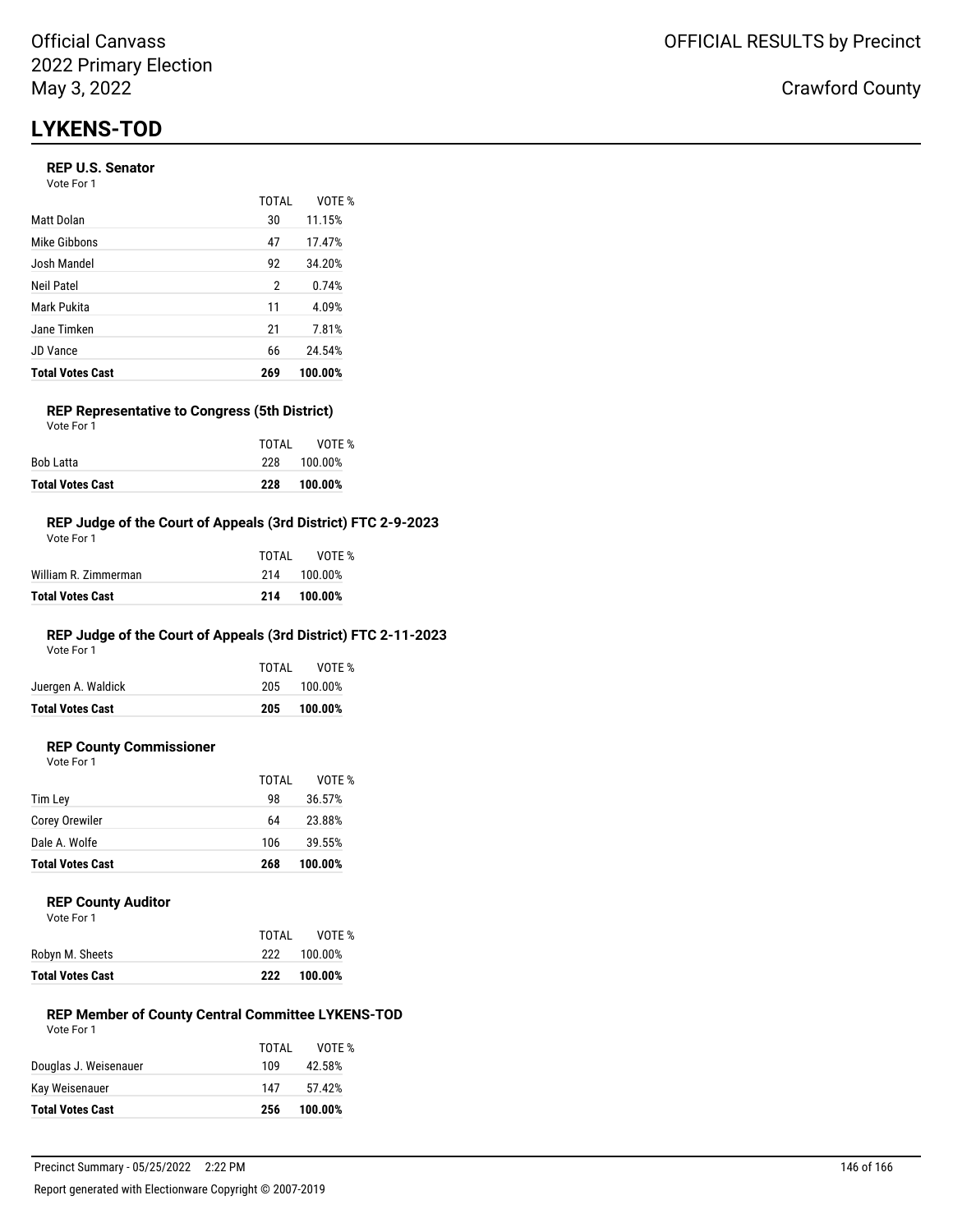# **LYKENS-TOD**

# **1 Crawford Park District**

| <b>Total Votes Cast</b> | 289   | 100.00% |
|-------------------------|-------|---------|
| AGAINST THE TAX LEVY    | 123   | 42.56%  |
| FOR THE TAX LEVY        | 166   | 57.44%  |
| Vote For 1              | TOTAL | VOTF %  |
|                         |       |         |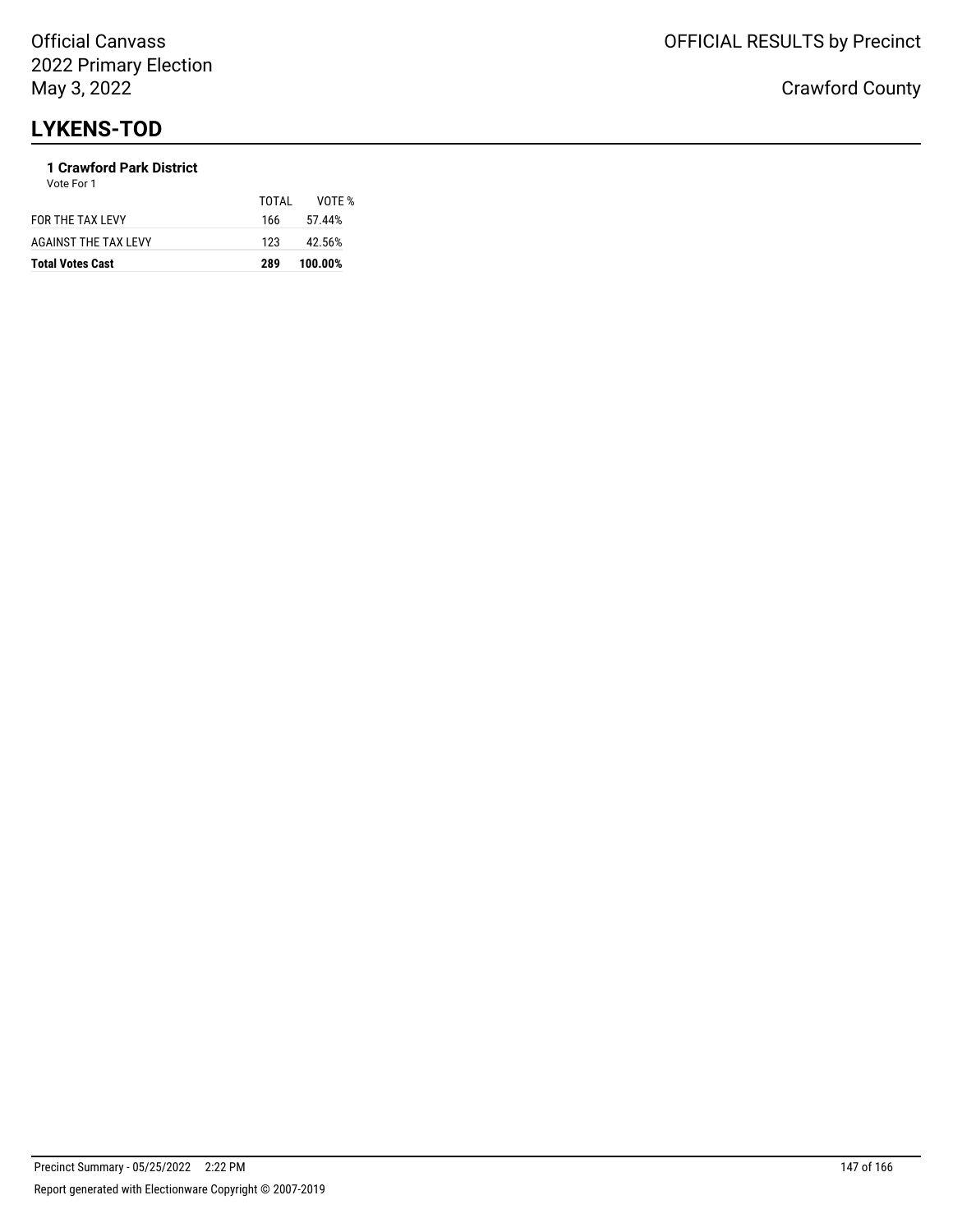Official Canvass 2022 Primary Election May 3, 2022

| May 3, 2022                                           |                    |                    |
|-------------------------------------------------------|--------------------|--------------------|
| <b>POLK TWP</b>                                       | <b>TOTAL</b>       |                    |
| <b>Statistics</b><br>Voter Turnout - Total            | 27.83%             |                    |
|                                                       |                    |                    |
| <b>DEM Governor and Lt. Governor</b><br>Vote For 1    |                    |                    |
|                                                       | <b>TOTAL</b>       | VOTE %             |
| Cranley/Fedor                                         | 14                 | 27.45%             |
| Whaley/Stephens                                       | 37                 | 72.55%             |
| <b>Total Votes Cast</b>                               | 51                 | 100.00%            |
| <b>DEM Attorney General</b><br>Vote For 1             |                    |                    |
|                                                       | <b>TOTAL</b>       | VOTE %             |
| Jeffrey A. Crossman<br><b>Total Votes Cast</b>        | 47<br>47           | 100.00%<br>100.00% |
|                                                       |                    |                    |
| <b>DEM Auditor of State</b><br>Vote For 1             |                    |                    |
|                                                       | <b>TOTAL</b>       | VOTE %             |
| <b>Taylor Sappington</b><br><b>Total Votes Cast</b>   | 45<br>45           | 100.00%<br>100.00% |
| <b>DEM Secretary of State</b>                         |                    |                    |
| Vote For 1                                            |                    |                    |
|                                                       | <b>TOTAL</b>       | VOTE %             |
| Chelsea Clark<br><b>Total Votes Cast</b>              | 45<br>45           | 100.00%            |
|                                                       |                    | 100.00%            |
| <b>DEM Treasurer of State</b><br>Vote For 1           |                    |                    |
|                                                       | <b>TOTAL</b>       | VOTE %             |
| Scott Schertzer<br><b>Total Votes Cast</b>            | 47                 | 100.00%            |
|                                                       | 47                 | 100.00%            |
| DEM Chief Justice of the Supreme Court<br>Vote For 1  |                    |                    |
|                                                       | <b>TOTAL</b>       | VOTE %             |
| Jennifer Brunner                                      | 48                 | 100.00%            |
| <b>Total Votes Cast</b>                               | 48                 | 100.00%            |
| <b>DEM Justice of the Supreme Court</b><br>Vote For 1 |                    |                    |
| Terri Jamison                                         | <b>TOTAL</b><br>46 | VOTE %<br>100.00%  |
| <b>Total Votes Cast</b>                               | 46                 | 100.00%            |
| <b>DEM Justice of the Supreme Court</b><br>Vote For 1 |                    |                    |
|                                                       | <b>TOTAL</b>       | VOTE %             |
| Marilyn Zayas                                         | 45                 | 100.00%            |
| <b>Total Votes Cast</b>                               | 45                 | 100.00%            |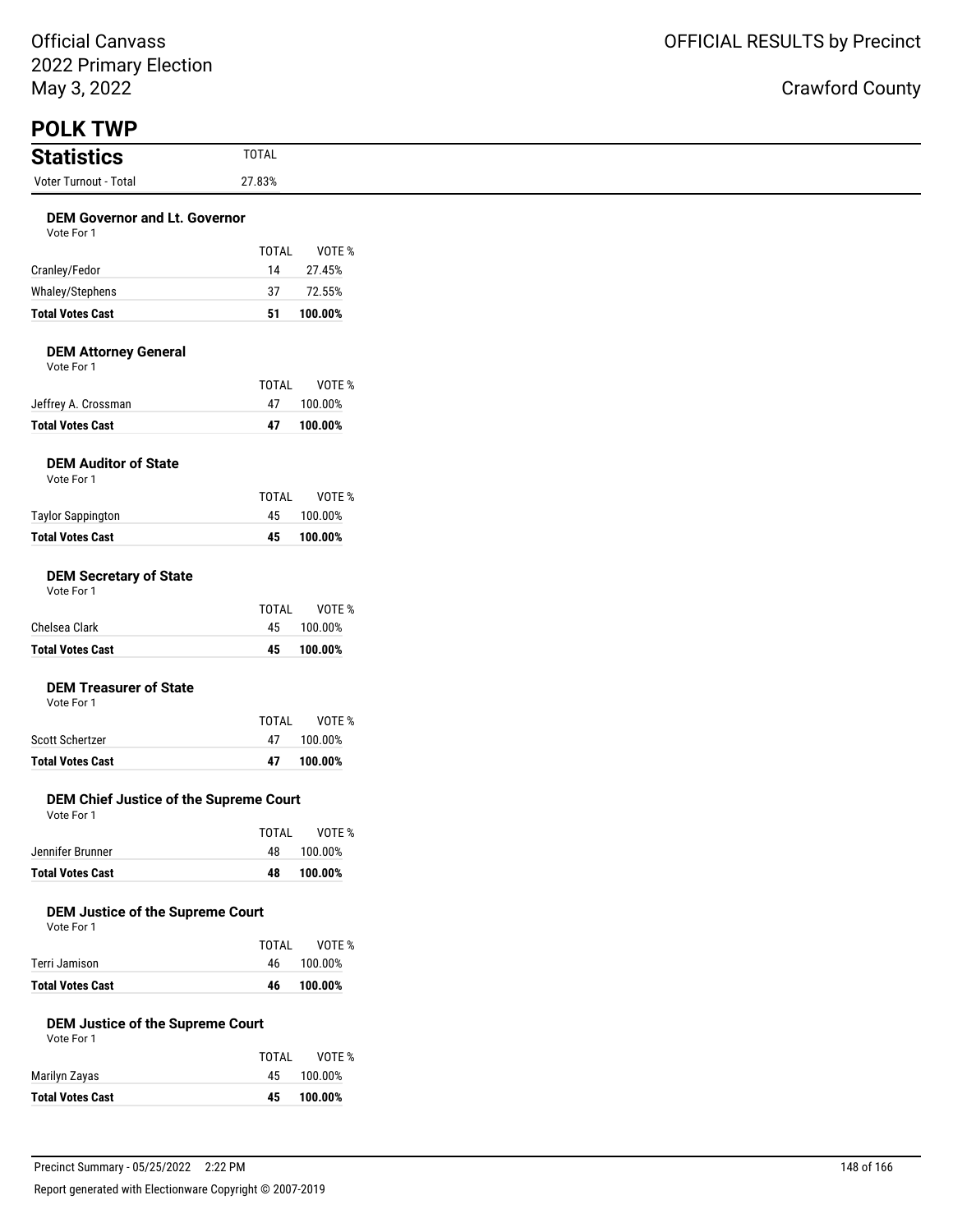# **DEM U.S. Senator**

| <b>Total Votes Cast</b> | 53    | 100.00% |
|-------------------------|-------|---------|
| Tim Ryan                | 39    | 73.58%  |
| Traci TJ Johnson        | 6     | 11.32%  |
| Morgan Harper           | 8     | 15.09%  |
|                         | TOTAI | VOTF %  |
| Vote For 1              |       |         |

#### **DEM Representative to Congress (5th District)** Vote For 1

| <b>Total Votes Cast</b> | 51    | 100.00% |
|-------------------------|-------|---------|
| <b>Craig Swartz</b>     | 37    | 72.55%  |
| Martin Heberling III    | 14    | 27.45%  |
|                         | TOTAL | VOTE %  |
| VULE FUI I              |       |         |

# **DEM Judge of the Court of Appeals (3rd District) FTC 2-9-2023**

Vote For 1

|                         | TOTAI | VOTE % |
|-------------------------|-------|--------|
| No Valid Petition Filed | n     |        |
| Total Votes Cast        | 0     |        |

# **DEM Judge of the Court of Appeals (3rd District) FTC 2-11-2023**

| <b>Total Votes Cast</b> | 0     |        |
|-------------------------|-------|--------|
| No Valid Petition Filed | O     |        |
|                         | TOTAI | VOTF % |
| Vote For 1              |       |        |

#### **DEM County Commissioner**  $V$ ote

| <b>Total Votes Cast</b> | 0     |        |
|-------------------------|-------|--------|
| No Valid Petition Filed |       |        |
|                         | TOTAL | VOTE % |
| VOLE FOI T              |       |        |

# **DEM County Auditor**

Vote For 1

|                         | TOTAL | VOTE % |
|-------------------------|-------|--------|
| No Valid Petition Filed |       |        |
| <b>Total Votes Cast</b> | o     |        |

# **REP Governor and Lt. Governor**

| Vote For 1 |  |
|------------|--|
|------------|--|

| <b>Total Votes Cast</b> | 338          | 100.00% |
|-------------------------|--------------|---------|
| Renacci/Knopp           | 104          | 30.77%  |
| Hood/Keller             | 2            | 0.59%   |
| DeWine/Husted           | 110          | 32.54%  |
| Blystone/Workman        | TOTAL<br>122 | 36.09%  |
|                         |              | VOTF %  |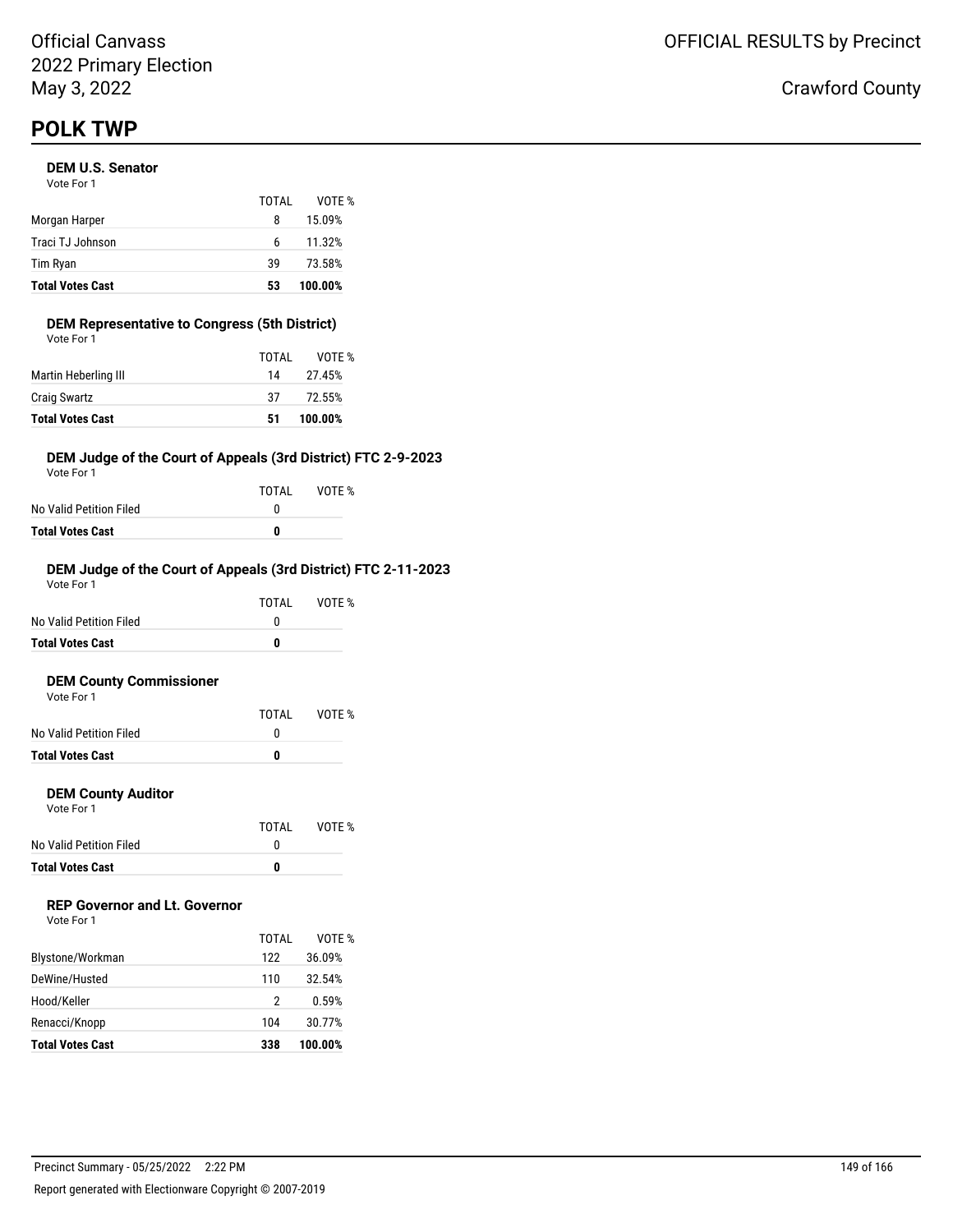### **REP Attorney General**

|                         | TOTAI | VOTE %  |
|-------------------------|-------|---------|
| Dave Yost               | 291   | 100.00% |
| <b>Total Votes Cast</b> | 291   | 100.00% |

# **REP Auditor of State**

Vote For 1

| Total Votes Cast |       | 275 100.00% |
|------------------|-------|-------------|
| Keith Faber      |       | 275 100.00% |
|                  | TOTAI | VOTE %      |

# **REP Secretary of State**

| <b>Total Votes Cast</b> | 292   | 100.00% |
|-------------------------|-------|---------|
| Frank LaRose            | 174   | 59.59%  |
| John Adams              | 118   | 40.41%  |
|                         | TOTAL | VOTE %  |
| Vote For 1              |       |         |

### **REP Treasurer of State**

Vote For 1

| Robert Sprague          | TOTAL<br>271 | VOTE %<br>100.00% |
|-------------------------|--------------|-------------------|
| <b>Total Votes Cast</b> | 271          | 100.00%           |

# **REP Chief Justice of the Supreme Court**

Vote For 1

| Total Votes Cast  | 278   | 100.00%     |
|-------------------|-------|-------------|
| Sharon L. Kennedy |       | 278 100.00% |
|                   | TOTAI | VOTE %      |

# **REP Justice of the Supreme Court**

Vote For 1

|                         | TOTAI | VOTE %      |
|-------------------------|-------|-------------|
| Pat Fischer             |       | 272 100.00% |
| <b>Total Votes Cast</b> | 272   | 100.00%     |

### **REP Justice of the Supreme Court**

| Vote For 1 |  |
|------------|--|
|            |  |

| TOTAI | VOTE %      |
|-------|-------------|
|       | 235 100.00% |
| 235   | 100.00%     |
|       |             |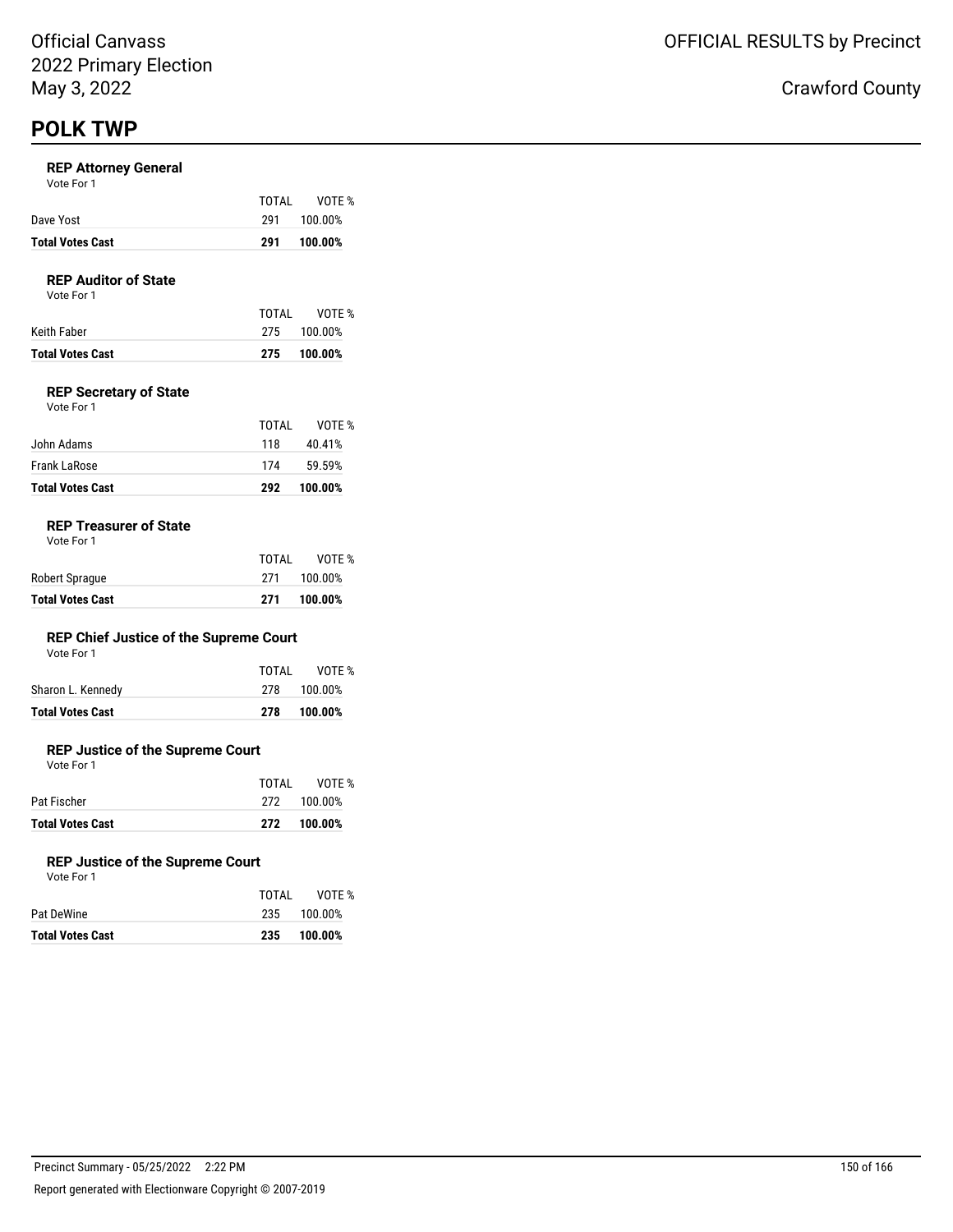# **REP U.S. Senator**

Vote For 1

|                         | <b>TOTAL</b> | VOTE %  |
|-------------------------|--------------|---------|
| Matt Dolan              | 49           | 14.54%  |
| Mike Gibbons            | 40           | 11.87%  |
| Josh Mandel             | 114          | 33.83%  |
| Neil Patel              | 2            | 0.59%   |
| Mark Pukita             | 8            | 2.37%   |
| Jane Timken             | g            | 2.67%   |
| JD Vance                | 115          | 34.12%  |
| <b>Total Votes Cast</b> | 337          | 100.00% |

# **REP Representative to Congress (5th District)**

| <b>Total Votes Cast</b> |       | 272 100.00% |
|-------------------------|-------|-------------|
| Bob Latta               |       | 272 100.00% |
|                         | TOTAI | VOTE %      |
| Vote For 1              |       |             |

# **REP Judge of the Court of Appeals (3rd District) FTC 2-9-2023**

| <b>Total Votes Cast</b> | 268   | 100.00% |
|-------------------------|-------|---------|
| William R. Zimmerman    | 268   | 100.00% |
|                         | TOTAL | VOTF %  |
| Vote For 1              |       |         |

# **REP Judge of the Court of Appeals (3rd District) FTC 2-11-2023**

Vote For 1

| <b>Total Votes Cast</b> |       | 252 100.00% |
|-------------------------|-------|-------------|
| Juergen A. Waldick      |       | 252 100.00% |
|                         | TOTAI | VOTE %      |

# **REP County Commissioner**

Vote For 1

|                         | TOTAL | VOTE %  |
|-------------------------|-------|---------|
| Tim Lev                 | 171   | 55.52%  |
| <b>Corey Orewiler</b>   | 46    | 14.94%  |
| Dale A. Wolfe           | 91    | 29.55%  |
| <b>Total Votes Cast</b> | 308   | 100.00% |

# **REP County Auditor**

| Vote For 1      |       |             |
|-----------------|-------|-------------|
|                 | TOTAI | VOTE %      |
| Robyn M. Sheets |       | 272 100.00% |

| Robyn M. Sheets  | 272 | 100.00%     |
|------------------|-----|-------------|
| Total Votes Cast |     | 272 100.00% |

#### **REP Member of County Central Committee POLK TWP** Vote For 1

| TOTAL | VOTE %      |
|-------|-------------|
|       | 270 100.00% |
| 270   | 100.00%     |
|       |             |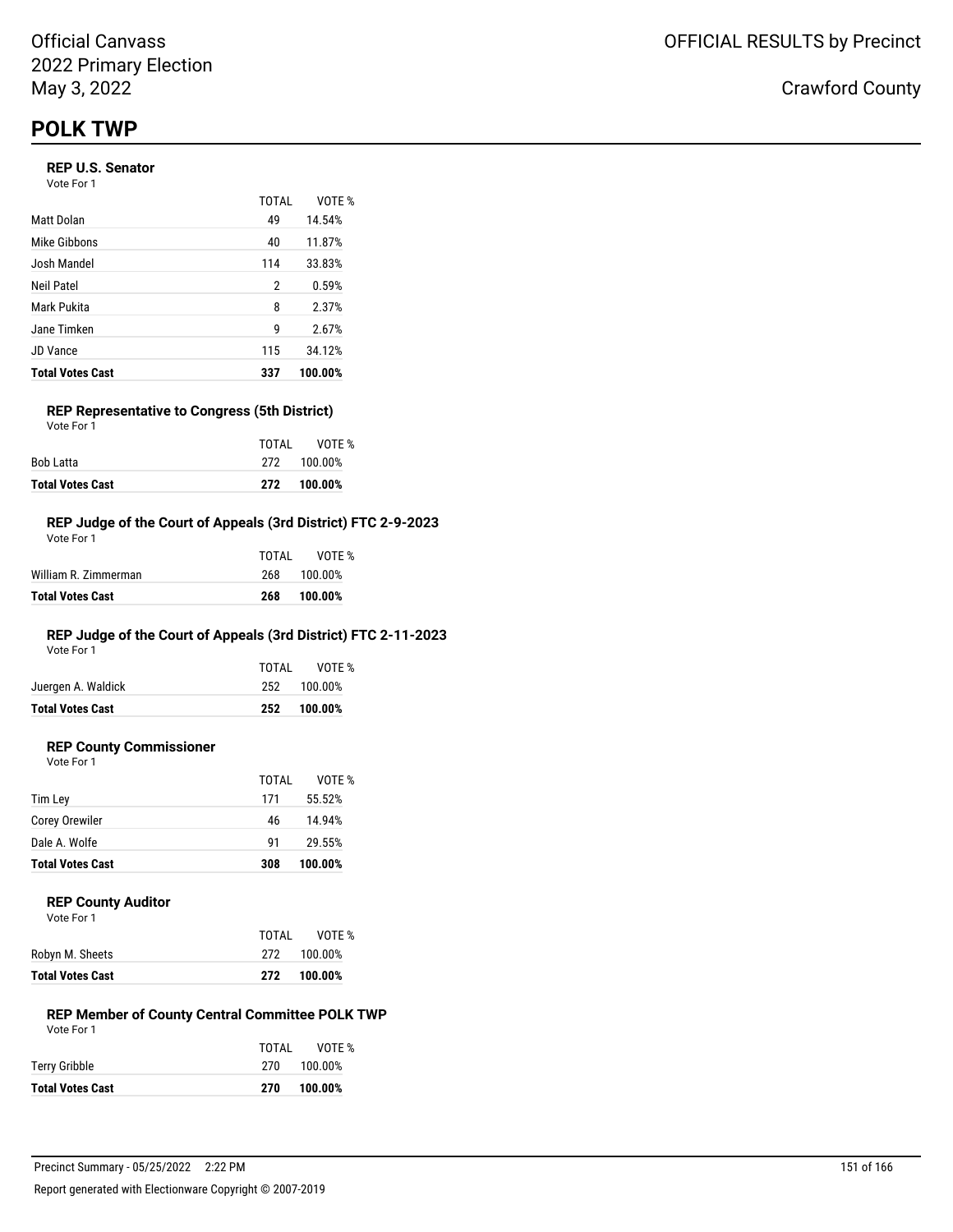#### **1 Crawford Park District** Vote For 1

| <b>Total Votes Cast</b>     | 400   | 100.00% |
|-----------------------------|-------|---------|
| <b>AGAINST THE TAX LEVY</b> | 139   | 34.75%  |
| FOR THE TAX LEVY            | 261   | 65.25%  |
|                             | TOTAL | VOTF %  |
| <b>VULLET UIT</b>           |       |         |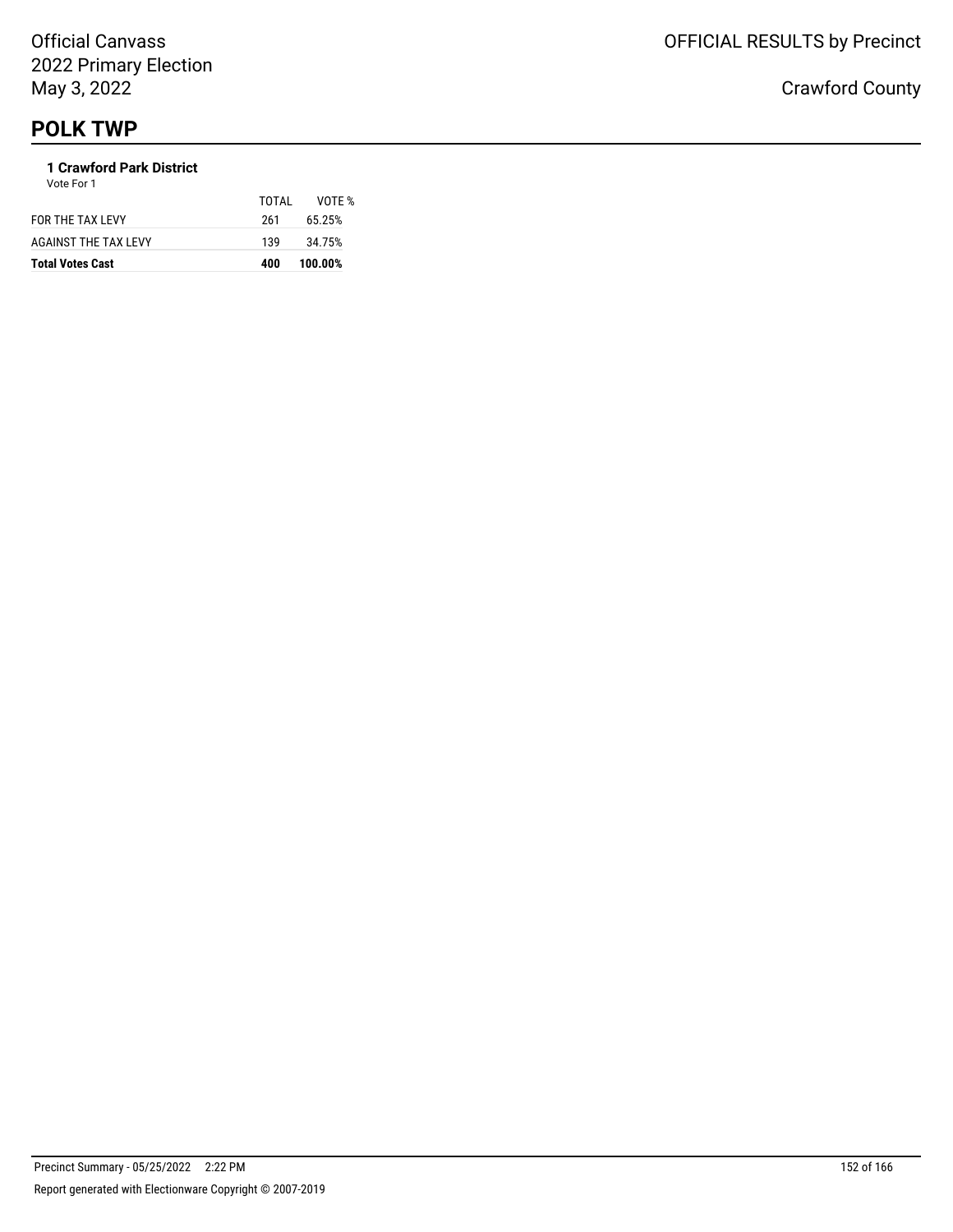| <b>Statistics</b>                                     | <b>TOTAL</b>       |                    |
|-------------------------------------------------------|--------------------|--------------------|
| Voter Turnout - Total                                 | 38.51%             |                    |
| <b>DEM Governor and Lt. Governor</b><br>Vote For 1    |                    |                    |
| Cranley/Fedor                                         | <b>TOTAL</b><br>24 | VOTE %<br>36.36%   |
| Whaley/Stephens                                       | 42                 | 63.64%             |
| <b>Total Votes Cast</b>                               | 66                 | 100.00%            |
| <b>DEM Attorney General</b><br>Vote For 1             |                    |                    |
| Jeffrey A. Crossman                                   | TOTAL<br>52        | VOTE %<br>100.00%  |
| <b>Total Votes Cast</b>                               | 52                 | 100.00%            |
| <b>DEM Auditor of State</b><br>Vote For 1             | TOTAL              | VOTE %             |
| <b>Taylor Sappington</b>                              | 51                 | 100.00%            |
| <b>Total Votes Cast</b>                               | 51                 | 100.00%            |
| <b>DEM Secretary of State</b><br>Vote For 1           | TOTAL              | VOTE %             |
| Chelsea Clark                                         | 54                 | 100.00%            |
| <b>Total Votes Cast</b>                               | 54                 | 100.00%            |
| <b>DEM Treasurer of State</b><br>Vote For 1           |                    |                    |
| Scott Schertzer                                       | <b>TOTAL</b><br>57 | VOTE %<br>100.00%  |
| <b>Total Votes Cast</b>                               | 57                 | 100.00%            |
| DEM Chief Justice of the Supreme Court<br>Vote For 1  | <b>TOTAL</b>       | VOTE %             |
| Jennifer Brunner                                      | 56                 | 100.00%            |
| <b>Total Votes Cast</b>                               | 56                 | 100.00%            |
| <b>DEM Justice of the Supreme Court</b><br>Vote For 1 | <b>TOTAL</b>       | VOTE %             |
| Terri Jamison                                         | 57                 | 100.00%            |
| <b>Total Votes Cast</b>                               | 57                 | 100.00%            |
| <b>DEM Justice of the Supreme Court</b><br>Vote For 1 |                    |                    |
|                                                       | <b>TOTAL</b>       | VOTE %             |
| Marilyn Zayas                                         | 53                 | 100.00%<br>100.00% |
|                                                       |                    |                    |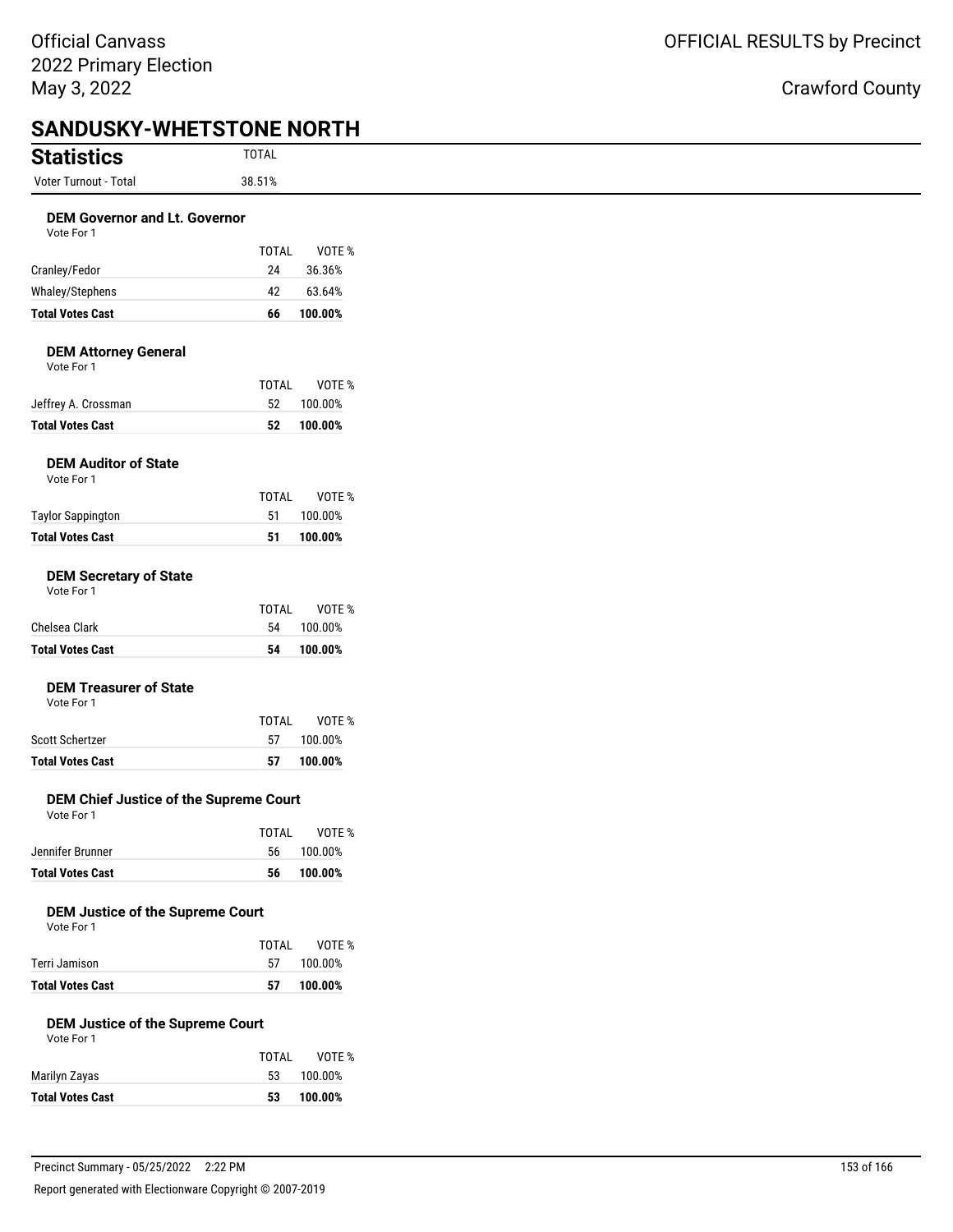# **SANDUSKY-WHETSTONE NORTH**

### **DEM U.S. Senator**

Vote For 1

|                         | TOTAL | VOTE %  |
|-------------------------|-------|---------|
| Morgan Harper           | 12    | 18.75%  |
| Traci TJ Johnson        | 7     | 10.94%  |
| Tim Ryan                | 45    | 70.31%  |
| <b>Total Votes Cast</b> | 64    | 100.00% |

# **DEM Representative to Congress (5th District)**

| <b>Total Votes Cast</b> | 59    | 100.00% |
|-------------------------|-------|---------|
| <b>Craig Swartz</b>     | 42    | 71.19%  |
| Martin Heberling III    | 17    | 28.81%  |
|                         | TOTAL | VOTE %  |
| Vote For 1              |       |         |

# **DEM Judge of the Court of Appeals (3rd District) FTC 2-9-2023**

Vote For 1

|                         | TOTAL | VOTE % |
|-------------------------|-------|--------|
| No Valid Petition Filed |       |        |
| Total Votes Cast        | n     |        |

# **DEM Judge of the Court of Appeals (3rd District) FTC 2-11-2023**

| Total Votes Cast        | 0     |        |
|-------------------------|-------|--------|
| No Valid Petition Filed | O     |        |
|                         | TOTAI | VOTF % |
| Vote For 1              |       |        |

### **DEM County Commissioner**

| Vote For 1              |       |        |
|-------------------------|-------|--------|
|                         | TOTAI | VOTE % |
| No Valid Petition Filed |       |        |
|                         |       |        |

**Total Votes Cast 0**

# **DEM County Auditor**

Vote For 1

|                         | TOTAL | VOTE % |
|-------------------------|-------|--------|
| No Valid Petition Filed |       |        |
| Total Votes Cast        | n     |        |

# **REP Governor and Lt. Governor**

Vote For 1

|                         | TOTAL | VOTE %  |
|-------------------------|-------|---------|
| Blystone/Workman        | 146   | 39.25%  |
| DeWine/Husted           | 124   | 33.33%  |
| Hood/Keller             | 5     | 1.34%   |
| Renacci/Knopp           | 97    | 26.08%  |
| <b>Total Votes Cast</b> | 372   | 100.00% |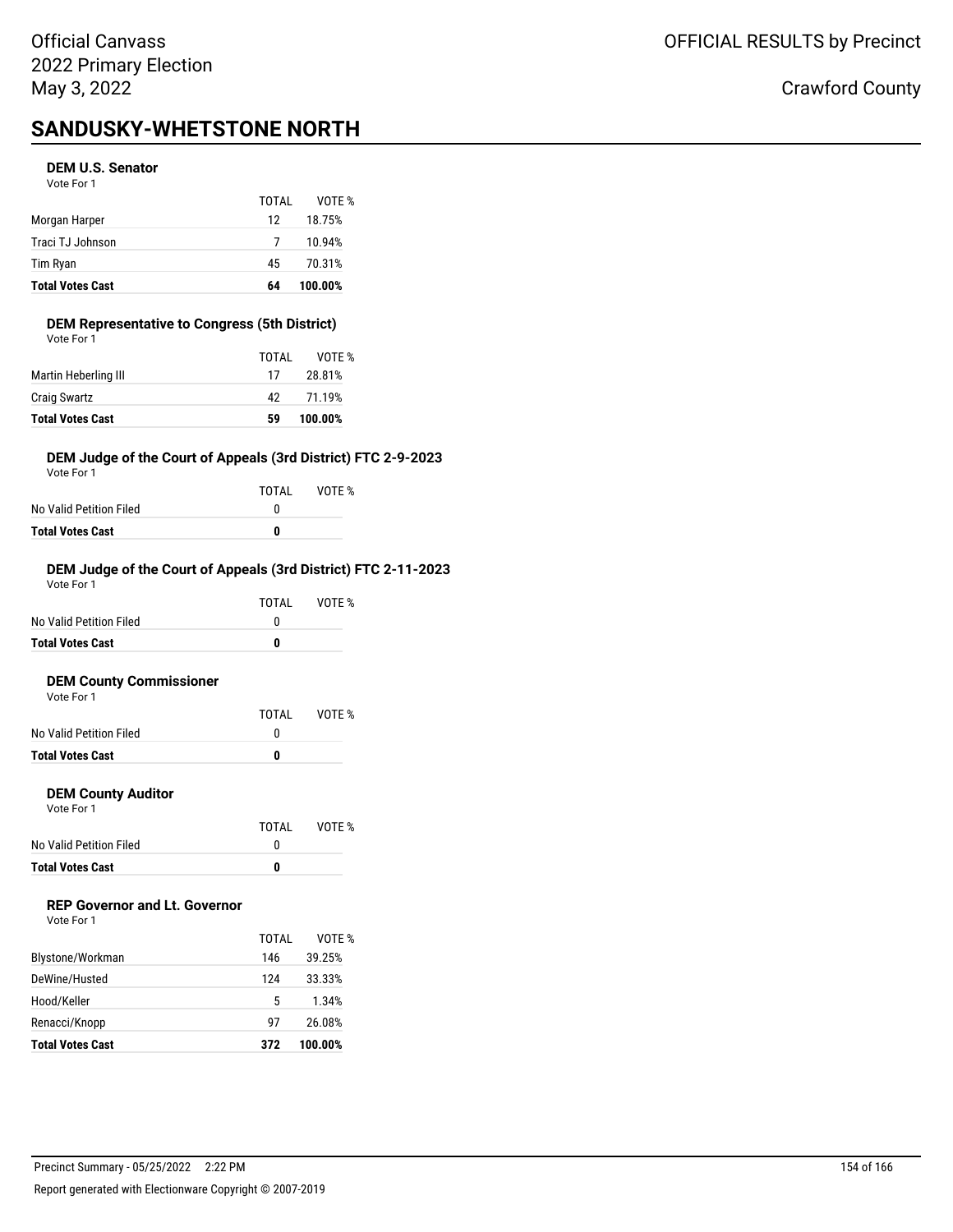# **SANDUSKY-WHETSTONE NORTH**

# **REP Attorney General**

Vote For 1

| Total Votes Cast | 326   | 100.00%     |
|------------------|-------|-------------|
| Dave Yost        |       | 326 100.00% |
|                  | TOTAI | VOTE %      |

### **REP Auditor of State**

Vote For 1

| Keith Faber      |     | 304 100.00% |
|------------------|-----|-------------|
| Total Votes Cast | 304 | 100.00%     |

# **REP Secretary of State**

| <b>Total Votes Cast</b> | 329   | 100.00% |
|-------------------------|-------|---------|
| Frank LaRose            | 177   | 53.80%  |
| John Adams              | 152   | 46.20%  |
|                         | TOTAL | VOTF %  |
| Vote For 1              |       |         |

### **REP Treasurer of State**

Vote For 1

| <b>Total Votes Cast</b> | 302   | 100.00%     |
|-------------------------|-------|-------------|
| Robert Sprague          |       | 302 100.00% |
|                         | TOTAI | VOTE %      |

# **REP Chief Justice of the Supreme Court**

Vote For 1

| Sharon L. Kennedy       | 313 100.00% |
|-------------------------|-------------|
| <b>Total Votes Cast</b> | 313 100.00% |

# **REP Justice of the Supreme Court**

Vote For 1

| <b>Total Votes Cast</b> | 304   | 100.00%     |
|-------------------------|-------|-------------|
| Pat Fischer             |       | 304 100.00% |
|                         | TOTAL | VOTE %      |

### **REP Justice of the Supreme Court**

| Vote For 1 |  |  |
|------------|--|--|
|            |  |  |
|            |  |  |

| Pat DeWine       | 260 | 100.00% |
|------------------|-----|---------|
| Total Votes Cast | 260 | 100.00% |

TOTAL VOTE %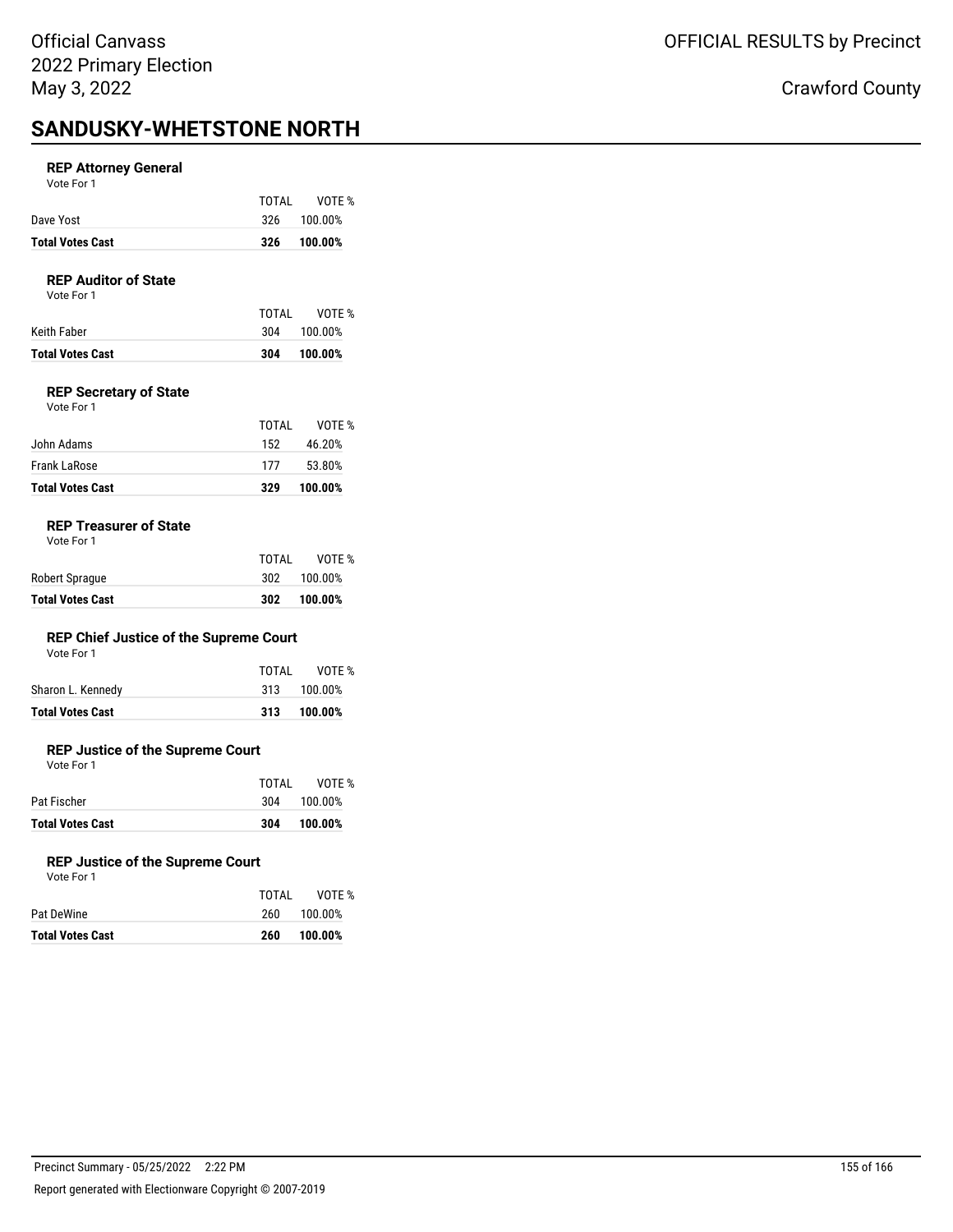# **SANDUSKY-WHETSTONE NORTH**

# **REP U.S. Senator**

Vote For 1

|                         | TOTAL | VOTF %  |
|-------------------------|-------|---------|
| Matt Dolan              | 64    | 17.58%  |
| Mike Gibbons            | 54    | 14.84%  |
| Josh Mandel             | 119   | 32.69%  |
| Neil Patel              | 2     | 0.55%   |
| Mark Pukita             | 13    | 3.57%   |
| Jane Timken             | 23    | 6.32%   |
| <b>JD Vance</b>         | 89    | 24.45%  |
| <b>Total Votes Cast</b> | 364   | 100.00% |

# **REP Representative to Congress (5th District)**

| <b>Total Votes Cast</b> | 309   | 100.00% |
|-------------------------|-------|---------|
| Bob Latta               | 309   | 100.00% |
|                         | TOTAI | VOTF %  |
| Vote For 1              |       |         |

## **REP Judge of the Court of Appeals (3rd District) FTC 2-9-2023**

| Total Votes Cast     | 302   | 100.00% |
|----------------------|-------|---------|
| William R. Zimmerman | 302   | 100.00% |
|                      | TOTAL | VOTF %  |
| Vote For 1           |       |         |

# **REP Judge of the Court of Appeals (3rd District) FTC 2-11-2023**

Vote For 1

| Juergen A. Waldick      | TOTAI<br>289 | VOTE %<br>100.00% |
|-------------------------|--------------|-------------------|
| <b>Total Votes Cast</b> | 289          | 100.00%           |

# **REP County Commissioner**

Vote For 1 TOTAL VOTE % Tim Ley 195 52.56% Corey Orewiler 20.75%

| Dale A. Wolfe           | ۹Q  | 26.68%  |
|-------------------------|-----|---------|
| <b>Total Votes Cast</b> | 371 | 100.00% |

#### **REP County Auditor**

| Vote For 1 |  |
|------------|--|
|------------|--|

| TOTAL | VOTE %  |
|-------|---------|
| 309   | 100.00% |
| 309   | 100.00% |
|       |         |

#### **REP Member of County Central Committee SANDUSKY-WHETSTONE NORTH** Vote For 1

|                         | TOTAI | VOTE %      |
|-------------------------|-------|-------------|
| Loren E. Pry            |       | 285 100.00% |
| <b>Total Votes Cast</b> | 285   | 100.00%     |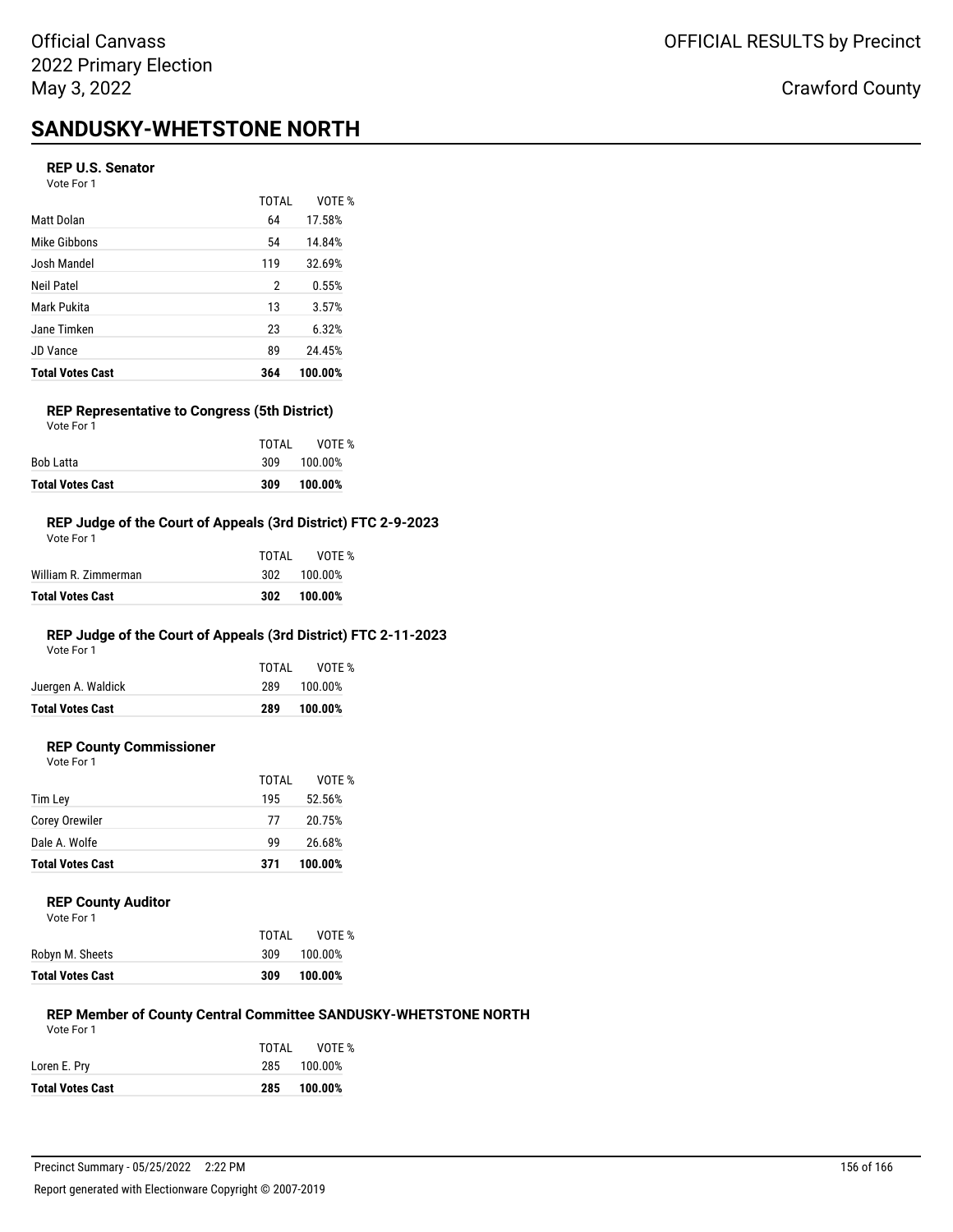# OFFICIAL RESULTS by Precinct

Crawford County

# **SANDUSKY-WHETSTONE NORTH**

# **1 Crawford Park District**

| <b>Total Votes Cast</b> | 458   | 100.00% |
|-------------------------|-------|---------|
| AGAINST THE TAX LEVY    | 152   | 33.19%  |
| FOR THE TAX LEVY        | 306   | 66.81%  |
| Vote For 1              | TOTAL | VOTF %  |
|                         |       |         |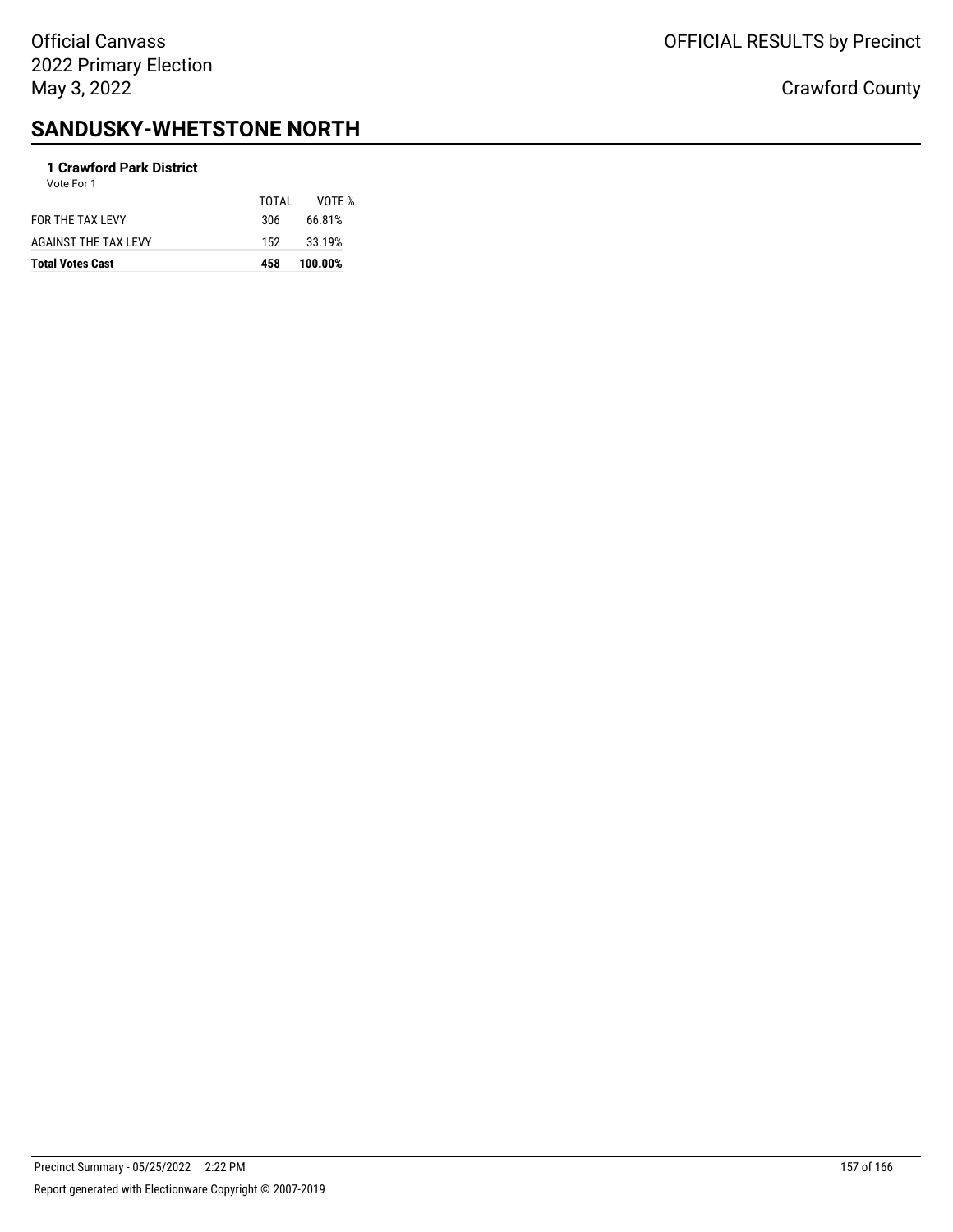| May 3, 2022                                           |                |                   |
|-------------------------------------------------------|----------------|-------------------|
| <b>VERNON TWP</b>                                     |                |                   |
| <b>Statistics</b>                                     | <b>TOTAL</b>   |                   |
| Voter Turnout - Total                                 | 29.36%         |                   |
| <b>DEM Governor and Lt. Governor</b>                  |                |                   |
| Vote For 1                                            | <b>TOTAL</b>   | VOTE %            |
| Cranley/Fedor                                         | $\overline{4}$ | 33.33%            |
| Whaley/Stephens                                       | 8              | 66.67%            |
| <b>Total Votes Cast</b>                               | 12             | 100.00%           |
| <b>DEM Attorney General</b><br>Vote For 1             |                |                   |
|                                                       | <b>TOTAL</b>   | VOTE %            |
| Jeffrey A. Crossman                                   | 12             | 100.00%           |
| <b>Total Votes Cast</b>                               | 12             | 100.00%           |
| <b>DEM Auditor of State</b><br>Vote For 1             |                |                   |
|                                                       | TOTAL          | VOTE %            |
| <b>Taylor Sappington</b>                              | 11             | 100.00%           |
| <b>Total Votes Cast</b>                               | 11             | 100.00%           |
| <b>DEM Secretary of State</b><br>Vote For 1           |                |                   |
| Chelsea Clark                                         | TOTAL<br>12    | VOTE %<br>100.00% |
| <b>Total Votes Cast</b>                               | 12             | 100.00%           |
| <b>DEM Treasurer of State</b><br>Vote For 1           | <b>TOTAL</b>   | VOTE %            |
| Scott Schertzer                                       | 10             | 100.00%           |
| <b>Total Votes Cast</b>                               | 10             | 100.00%           |
| DEM Chief Justice of the Supreme Court<br>Vote For 1  |                |                   |
|                                                       | TOTAL          | VOTE %            |
| Jennifer Brunner                                      | 12             | 100.00%           |
| <b>Total Votes Cast</b>                               | 12             | 100.00%           |
| <b>DEM Justice of the Supreme Court</b><br>Vote For 1 | TOTAL          | VOTE %            |
| Terri Jamison                                         | 12             | 100.00%           |
| <b>Total Votes Cast</b>                               | 12             | 100.00%           |
| <b>DEM Justice of the Supreme Court</b><br>Vote For 1 |                |                   |
|                                                       | TOTAL          | VOTE %            |
| Marilyn Zayas                                         | 12             | 100.00%           |
| <b>Total Votes Cast</b>                               | 12             | 100.00%           |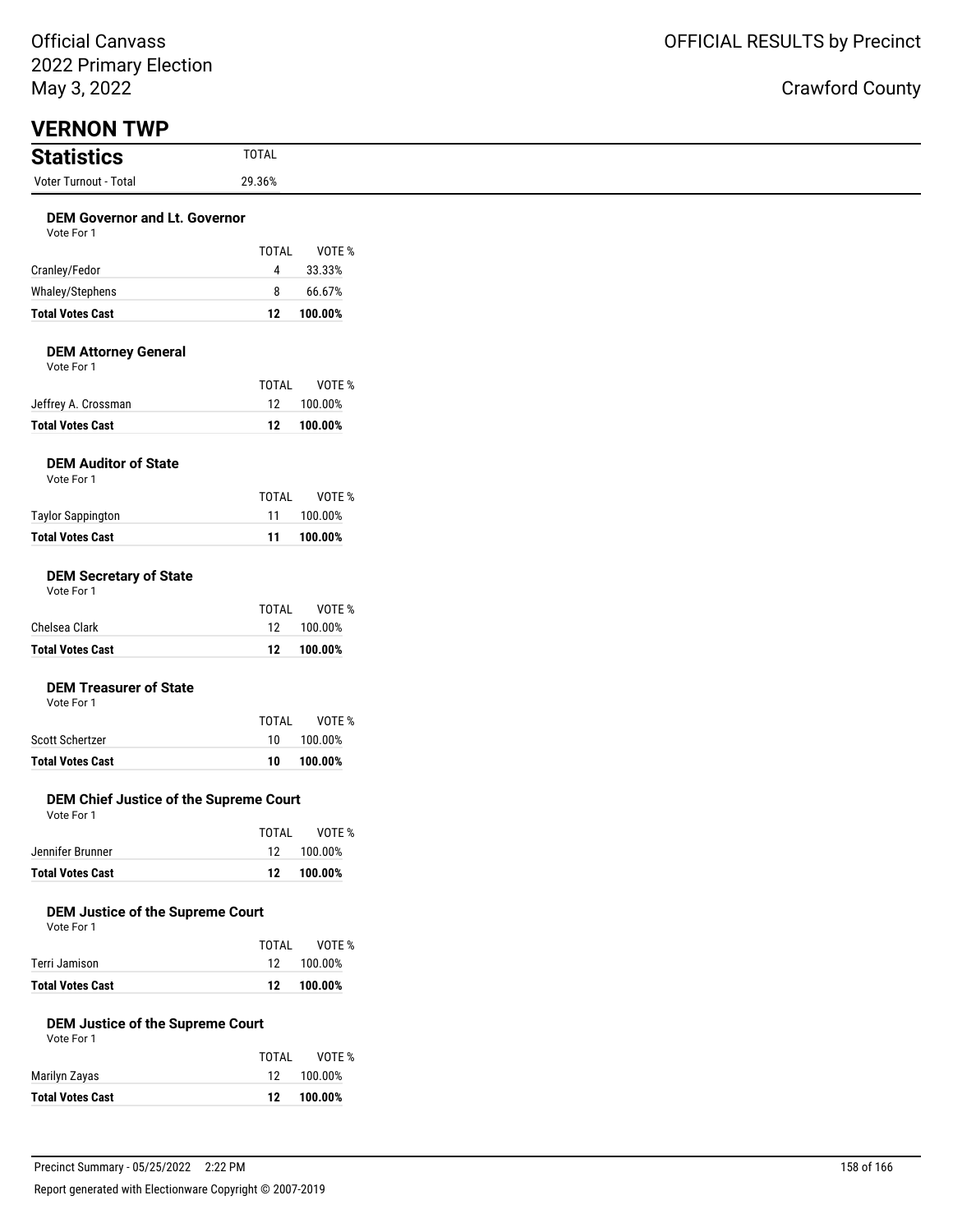# **VERNON TWP**

# **DEM U.S. Senator**

| <b>Total Votes Cast</b> | 14    | 100.00% |
|-------------------------|-------|---------|
| Tim Ryan                | 10    | 71.43%  |
| Traci TJ Johnson        | 0     | 0.00%   |
| Morgan Harper           | 4     | 28.57%  |
|                         | TOTAI | VOTE %  |
| Vote For 1              |       |         |

#### **DEM Representative to Congress (5th District)** Vote For 1

| <b>Total Votes Cast</b> | 14    | 100.00% |
|-------------------------|-------|---------|
| <b>Craig Swartz</b>     | 13    | 92.86%  |
| Martin Heberling III    | 1.    | 7.14%   |
|                         | TOTAL | VOTE %  |
| VULE FUI I              |       |         |

# **DEM Judge of the Court of Appeals (3rd District) FTC 2-9-2023**

Vote For 1

|                         | TOTAI | VOTE % |
|-------------------------|-------|--------|
| No Valid Petition Filed |       |        |
| <b>Total Votes Cast</b> |       |        |

# **DEM Judge of the Court of Appeals (3rd District) FTC 2-11-2023**

| <b>Total Votes Cast</b> |       |        |
|-------------------------|-------|--------|
| No Valid Petition Filed |       |        |
|                         | TOTAI | VOTF % |
| Vote For 1              |       |        |

# **DEM County Commissioner**

| <b>Total Votes Cast</b> |       |        |
|-------------------------|-------|--------|
| No Valid Petition Filed |       |        |
|                         | TOTAI | VOTE % |
| Vote For 1              |       |        |

# **DEM County Auditor**

Vote For 1

|                         | TOTAL | VOTE % |
|-------------------------|-------|--------|
| No Valid Petition Filed |       |        |
| Total Votes Cast        | n     |        |

# **REP Governor and Lt. Governor**

| Vote For 1 |  |
|------------|--|
|------------|--|

|                         | TOTAI | VOTF %  |
|-------------------------|-------|---------|
| Blystone/Workman        | 72    | 55.38%  |
| DeWine/Husted           | 34    | 26.15%  |
| Hood/Keller             | 0     | 0.00%   |
| Renacci/Knopp           | 24    | 18.46%  |
| <b>Total Votes Cast</b> | 130   | 100.00% |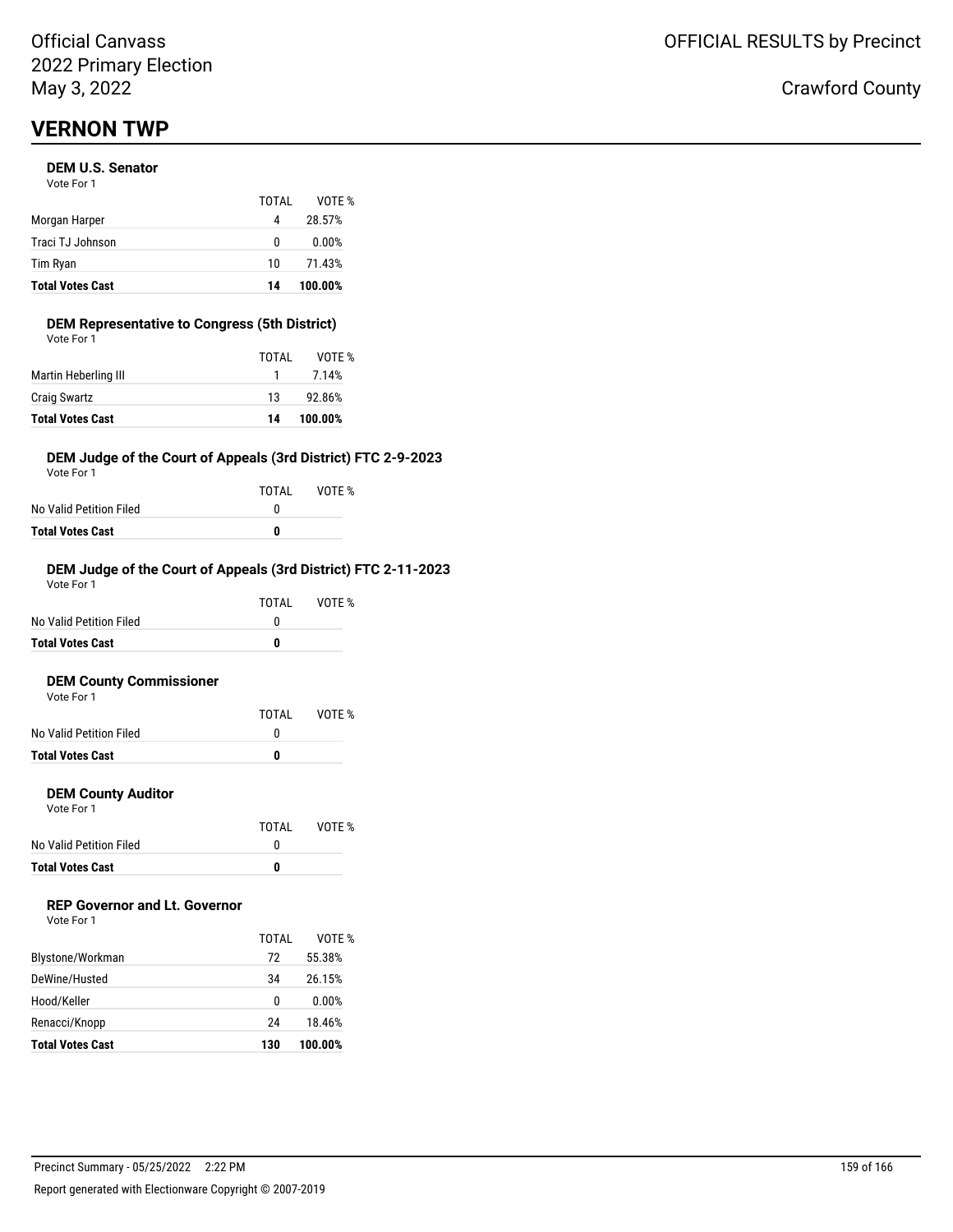# **VERNON TWP**

# **REP Attorney General**

| Vote For 1 |  |
|------------|--|
|------------|--|

|                         | TOTAL | VOTE %      |
|-------------------------|-------|-------------|
| Dave Yost               |       | 114 100.00% |
| <b>Total Votes Cast</b> | 114   | 100.00%     |

# **REP Auditor of State**

Vote For 1

|                  | TOTAI | VOTE %      |
|------------------|-------|-------------|
| Keith Faber      |       | 110 100.00% |
| Total Votes Cast | 110   | 100.00%     |

# **REP Secretary of State**

| Vote For 1 |  |
|------------|--|
|            |  |

| John Adams              | 48  | 39.67%  |
|-------------------------|-----|---------|
| Frank LaRose            | 73. | 60.33%  |
| <b>Total Votes Cast</b> | 121 | 100.00% |

# **REP Treasurer of State**

| <b>Total Votes Cast</b> | 109   | 100.00% |
|-------------------------|-------|---------|
| Robert Sprague          | 109   | 100.00% |
|                         | TOTAI | VOTE %  |

# **REP Chief Justice of the Supreme Court**

|  | Vote For 1 |  |
|--|------------|--|
|  |            |  |

| Total Votes Cast  |       | 113 100.00% |
|-------------------|-------|-------------|
| Sharon L. Kennedy |       | 113 100.00% |
|                   | TOTAI | VOTE %      |

# **REP Justice of the Supreme Court**

Vote For 1

| <b>Total Votes Cast</b> | 106   | 100.00%     |
|-------------------------|-------|-------------|
| Pat Fischer             |       | 106 100.00% |
|                         | TOTAI | VOTE %      |

### **REP Justice of the Supreme Court**

| Total Votes Cast | 99    | 100.00% |
|------------------|-------|---------|
| Pat DeWine       | 99.   | 100.00% |
|                  | TOTAL | VOTE %  |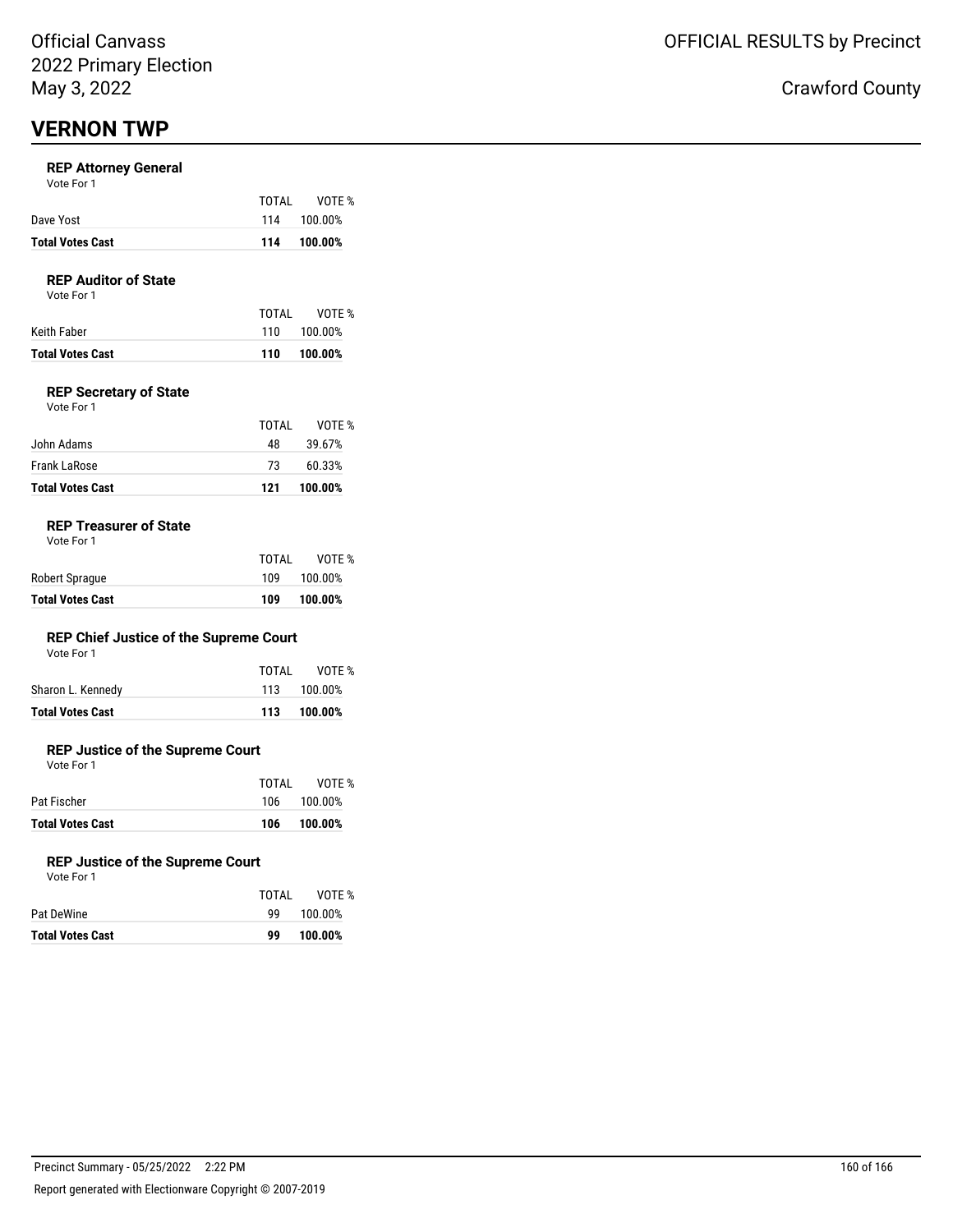# **VERNON TWP**

# **REP U.S. Senator**

Vote For 1

|                         | <b>TOTAL</b> | VOTE %  |
|-------------------------|--------------|---------|
| Matt Dolan              | 25           | 19.38%  |
| Mike Gibbons            | 10           | 7.75%   |
| Josh Mandel             | 39           | 30.23%  |
| Neil Patel              | 3            | 2.33%   |
| Mark Pukita             | 6            | 4.65%   |
| Jane Timken             | 5            | 3.88%   |
| <b>JD Vance</b>         | 41           | 31.78%  |
| <b>Total Votes Cast</b> | 129          | 100.00% |

# **REP Representative to Congress (5th District)**

| <b>Total Votes Cast</b> | 110   | 100.00%     |
|-------------------------|-------|-------------|
| Bob Latta               |       | 110 100.00% |
|                         | TOTAI | VOTE %      |
| Vote For 1              |       |             |

# **REP Judge of the Court of Appeals (3rd District) FTC 2-9-2023**

| Total Votes Cast     | 104   | 100.00% |
|----------------------|-------|---------|
| William R. Zimmerman | 104   | 100.00% |
|                      | TOTAL | VOTF %  |
| Vote For 1           |       |         |

# **REP Judge of the Court of Appeals (3rd District) FTC 2-11-2023**

Vote For 1

| <b>Total Votes Cast</b> | 103   | 100.00%     |
|-------------------------|-------|-------------|
| Juergen A. Waldick      |       | 103 100.00% |
|                         | TOTAI | VOTE %      |

# **REP County Commissioner**

Vote For 1

|     | VOTE %  |
|-----|---------|
| 78  | 60.94%  |
| 23  | 17.97%  |
| 27  | 21.09%  |
| 128 | 100.00% |
|     | TOTAL   |

# **REP County Auditor**

| Vote For 1 |  |  |
|------------|--|--|
|            |  |  |
|            |  |  |

| Robyn M. Sheets         | 109 | 100.00% |
|-------------------------|-----|---------|
| <b>Total Votes Cast</b> | 109 | 100.00% |

TOTAL VOTE %

#### **1 Crawford Park District** Vote For 1

| <b>Total Votes Cast</b> | 155.  | 100.00% |
|-------------------------|-------|---------|
| AGAINST THE TAX LEVY    | 46    | 29.68%  |
| FOR THE TAX LEVY        | 109   | 70.32%  |
|                         | TOTAL | VOTE %  |
|                         |       |         |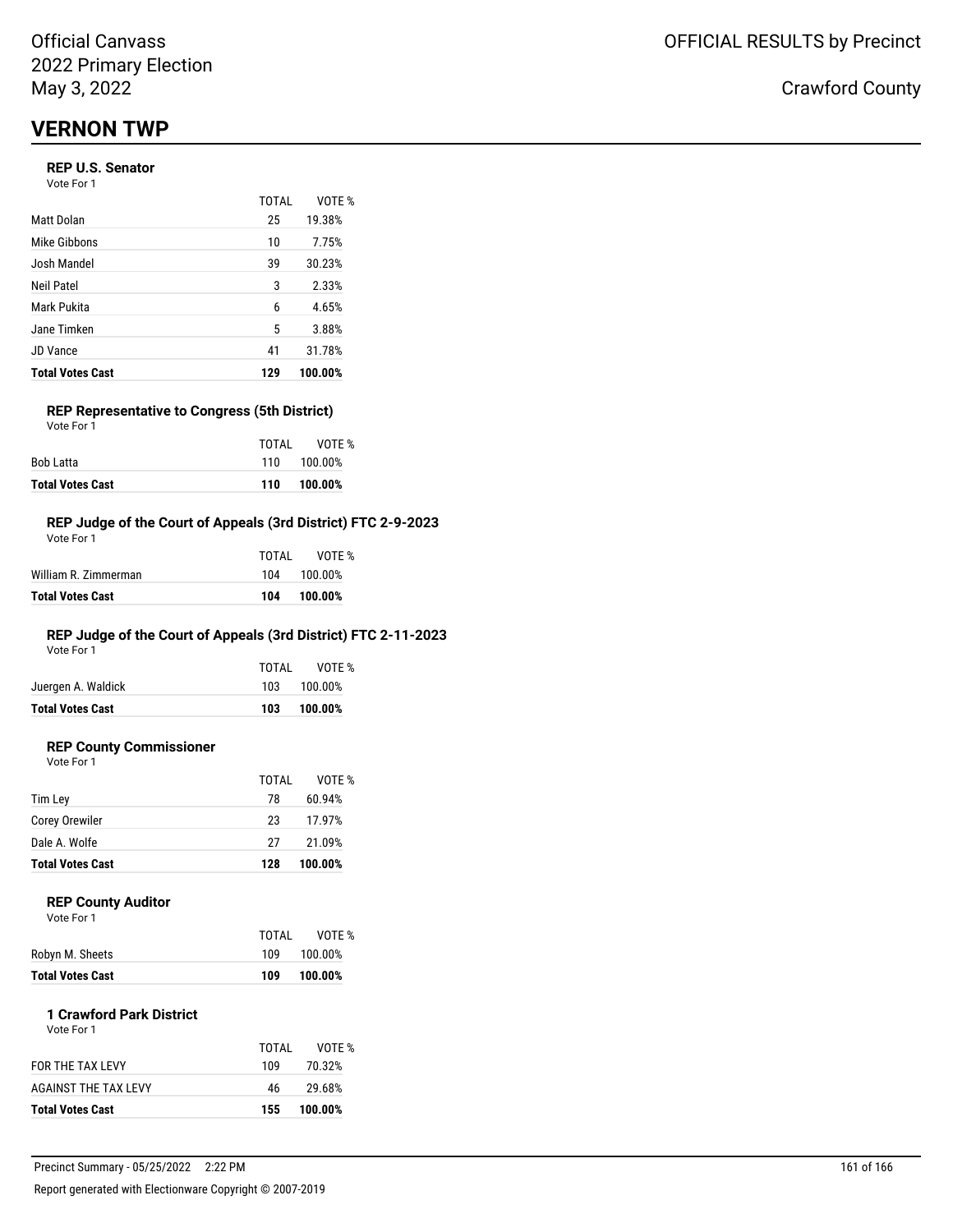| <b>Statistics</b>                                     | <b>TOTAL</b>       |                   |
|-------------------------------------------------------|--------------------|-------------------|
| Voter Turnout - Total                                 | 37.52%             |                   |
| <b>DEM Governor and Lt. Governor</b><br>Vote For 1    |                    |                   |
| Cranley/Fedor                                         | TOTAL<br>11        | VOTE %<br>39.29%  |
| Whaley/Stephens                                       | 17                 | 60.71%            |
| <b>Total Votes Cast</b>                               | 28                 | 100.00%           |
| <b>DEM Attorney General</b><br>Vote For 1             | <b>TOTAL</b>       | VOTE %            |
| Jeffrey A. Crossman                                   | 26                 | 100.00%           |
| <b>Total Votes Cast</b>                               | 26                 | 100.00%           |
| <b>DEM Auditor of State</b><br>Vote For 1             | <b>TOTAL</b>       | VOTE %            |
| <b>Taylor Sappington</b>                              | 26                 | 100.00%           |
| <b>Total Votes Cast</b>                               | 26                 | 100.00%           |
| Vote For 1<br>Chelsea Clark                           | <b>TOTAL</b><br>26 | VOTE %<br>100.00% |
|                                                       |                    |                   |
| <b>Total Votes Cast</b>                               | 26                 | 100.00%           |
| <b>DEM Treasurer of State</b><br>Vote For 1           | <b>TOTAL</b>       | VOTE %            |
| Scott Schertzer                                       | 27                 | 100.00%           |
| <b>Total Votes Cast</b>                               | 27                 | 100.00%           |
| DEM Chief Justice of the Supreme Court<br>Vote For 1  |                    |                   |
| Jennifer Brunner                                      | <b>TOTAL</b><br>27 | VOTE %<br>100.00% |
| <b>Total Votes Cast</b>                               | 27                 | 100.00%           |
| <b>DEM Justice of the Supreme Court</b><br>Vote For 1 | <b>TOTAL</b>       | VOTE %            |
| Terri Jamison                                         | 26                 | 100.00%           |
| <b>Total Votes Cast</b>                               | 26                 | 100.00%           |
| <b>DEM Justice of the Supreme Court</b><br>Vote For 1 |                    |                   |
|                                                       | <b>TOTAL</b>       | VOTE %            |
| Marilyn Zayas                                         | 25                 | 100.00%           |
| <b>Total Votes Cast</b>                               | 25                 | 100.00%           |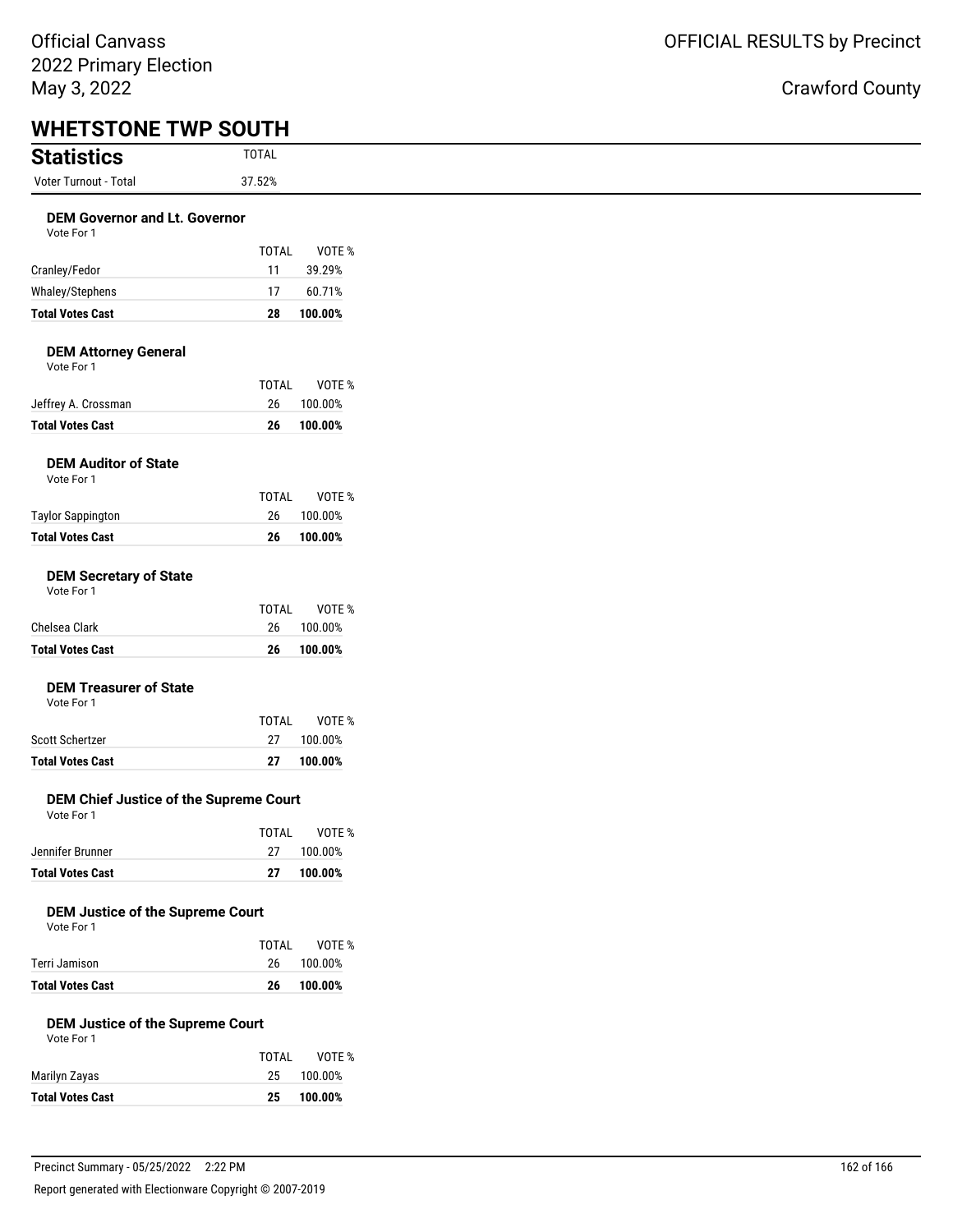# Official Canvass 2022 Primary Election May 3, 2022

# **WHETSTONE TWP SOUTH**

# **DEM U.S. Senator**

|                         | TOTAL | VOTE %  |
|-------------------------|-------|---------|
| Morgan Harper           | 4     | 14.29%  |
| Traci TJ Johnson        | -1    | 3.57%   |
| Tim Ryan                | 23    | 82.14%  |
| <b>Total Votes Cast</b> | 28    | 100.00% |

# **DEM Representative to Congress (5th District)**

| <b>Total Votes Cast</b> | 28    | 100.00% |
|-------------------------|-------|---------|
| <b>Craig Swartz</b>     | 23    | 82.14%  |
| Martin Heberling III    | 5.    | 17.86%  |
|                         | TOTAL | VOTF %  |
| Vote For 1              |       |         |

# **DEM Judge of the Court of Appeals (3rd District) FTC 2-9-2023**

Vote For 1

|                         | TOTAL | VOTE % |
|-------------------------|-------|--------|
| No Valid Petition Filed |       |        |
| Total Votes Cast        | n     |        |

# **DEM Judge of the Court of Appeals (3rd District) FTC 2-11-2023**

| <b>Total Votes Cast</b> | 0     |        |
|-------------------------|-------|--------|
| No Valid Petition Filed | O     |        |
|                         | TOTAI | VOTF % |
| Vote For 1              |       |        |

# **DEM County Commissioner**

| <b>Total Votes Cast</b> |       |        |
|-------------------------|-------|--------|
| No Valid Petition Filed |       |        |
|                         | TOTAI | VOTE % |
| Vote For 1              |       |        |

# **DEM County Auditor**

Vote For 1

|                         | TOTAL | VOTE % |
|-------------------------|-------|--------|
| No Valid Petition Filed |       |        |
| <b>Total Votes Cast</b> | o     |        |

# **REP Governor and Lt. Governor**

| Vote For 1 |  |
|------------|--|
|------------|--|

|                         | TOTAI | VOTF %  |
|-------------------------|-------|---------|
| Blystone/Workman        | 82    | 43.62%  |
| DeWine/Husted           | 59    | 31.38%  |
| Hood/Keller             | 2     | 1.06%   |
| Renacci/Knopp           | 45    | 23.94%  |
| <b>Total Votes Cast</b> | 188   | 100.00% |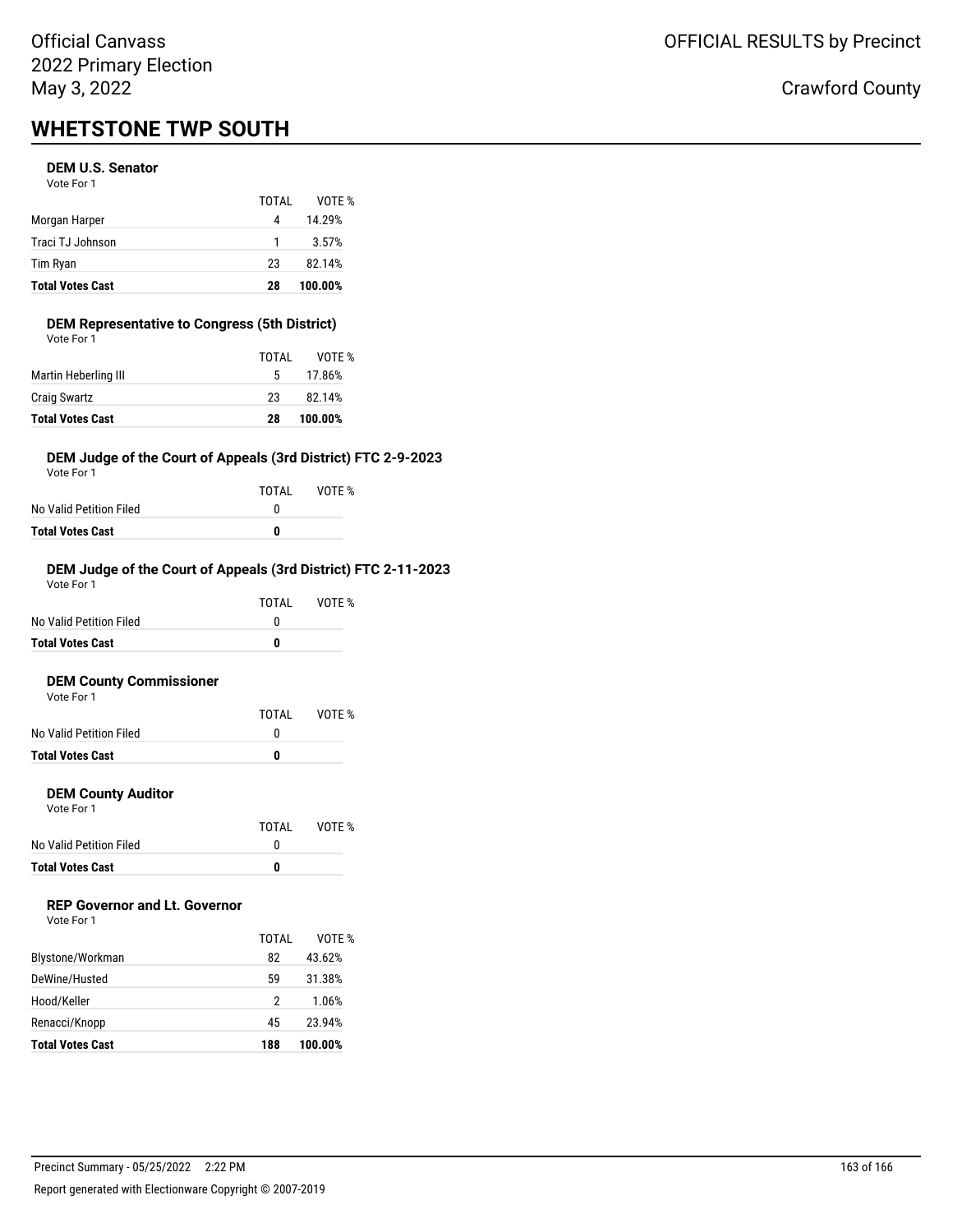# Official Canvass 2022 Primary Election May 3, 2022

# **WHETSTONE TWP SOUTH**

# **REP Attorney General**

Vote For 1

| <b>Total Votes Cast</b> |       | 162 100.00% |
|-------------------------|-------|-------------|
| Dave Yost               |       | 162 100.00% |
|                         | TOTAI | VOTE %      |

# **REP Auditor of State**

Vote For 1

|                  | TOTAI | VOTE %      |
|------------------|-------|-------------|
| Keith Faber      |       | 153 100.00% |
| Total Votes Cast | 153   | 100.00%     |

# **REP Secretary of State**

| Vote For 1 |  |
|------------|--|
|            |  |

| <b>Total Votes Cast</b> | 161   | 100.00% |
|-------------------------|-------|---------|
| Frank LaRose            | 78.   | 48.45%  |
| John Adams              | 83    | 51.55%  |
|                         | TOTAI | VOTF %  |

# **REP Treasurer of State**

| <b>Total Votes Cast</b> | 148   | 100.00% |
|-------------------------|-------|---------|
| Robert Sprague          | 148   | 100.00% |
|                         | TOTAL | VOTE %  |

# **REP Chief Justice of the Supreme Court**

|  | Vote For 1 |  |
|--|------------|--|
|  |            |  |

| Total Votes Cast  | 158   | 100.00%     |
|-------------------|-------|-------------|
| Sharon L. Kennedy |       | 158 100.00% |
|                   | TOTAI | VOTE %      |

# **REP Justice of the Supreme Court**

Vote For 1

| <b>Total Votes Cast</b> | 150   | 100.00%     |
|-------------------------|-------|-------------|
| Pat Fischer             |       | 150 100.00% |
|                         | TOTAI | VOTE %      |

### **REP Justice of the Supreme Court**

| Vote For 1 |  |
|------------|--|
|            |  |

|                         | TOTAI | VOTE %  |
|-------------------------|-------|---------|
| Pat DeWine              | 130   | 100.00% |
| <b>Total Votes Cast</b> | 130   | 100.00% |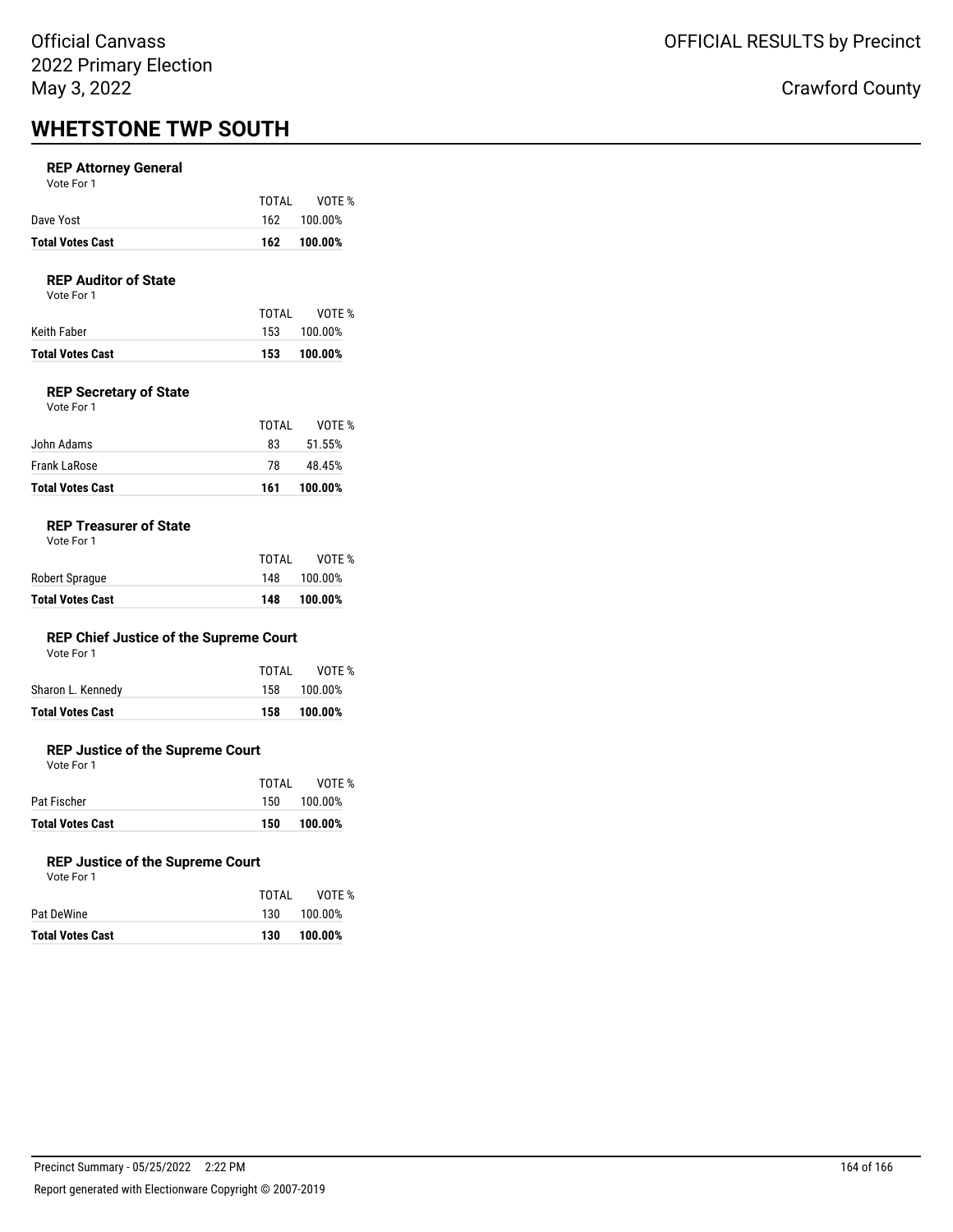# **WHETSTONE TWP SOUTH**

# **REP U.S. Senator**

Vote For 1

| <b>Total Votes Cast</b> | 182          | 100.00% |
|-------------------------|--------------|---------|
| <b>JD Vance</b>         | 56           | 30.77%  |
| Jane Timken             | 10           | 5.49%   |
| Mark Pukita             | 12           | 6.59%   |
| Neil Patel              | 2            | 1.10%   |
| Josh Mandel             | 53           | 29.12%  |
| Mike Gibbons            | 21           | 11.54%  |
| Matt Dolan              | 28           | 15.38%  |
|                         | <b>TOTAL</b> | VOTE %  |

#### **REP Representative to Congress (5th District)** Vote For 1

| <b>Total Votes Cast</b> |       | 152 100.00% |
|-------------------------|-------|-------------|
| Bob Latta               |       | 152 100.00% |
|                         | TOTAI | VOTE %      |

#### **REP Judge of the Court of Appeals (3rd District) FTC 2-9-2023** Vote For 1

|                      | TOTAL | VOTF %      |
|----------------------|-------|-------------|
| William R. Zimmerman |       | 146 100.00% |
| Total Votes Cast     | 146   | 100.00%     |
|                      |       |             |

# **REP Judge of the Court of Appeals (3rd District) FTC 2-11-2023**

Vote For 1

| <b>Total Votes Cast</b> | 145   | 100.00%     |
|-------------------------|-------|-------------|
| Juergen A. Waldick      |       | 145 100.00% |
|                         | TOTAI | VOTE %      |

# **REP County Commissioner**

Vote For 1

|                         | TOTAL | VOTE %  |
|-------------------------|-------|---------|
| Tim Lev                 | 92    | 49.46%  |
| <b>Corey Orewiler</b>   | 50    | 26.88%  |
| Dale A. Wolfe           | 44    | 23.66%  |
| <b>Total Votes Cast</b> | 186   | 100.00% |

#### **REP County Auditor**

| TOTAL | VOTF %  |
|-------|---------|
| 150   | 100.00% |
| 150   | 100.00% |
|       |         |

#### **REP Member of County Central Committee WHETSTONE TWP SOUTH** Vote For 1

|                         | TOTAL | VOTE %      |
|-------------------------|-------|-------------|
| Ted I. Coulter          |       | 158 100.00% |
| <b>Total Votes Cast</b> | 158   | 100.00%     |